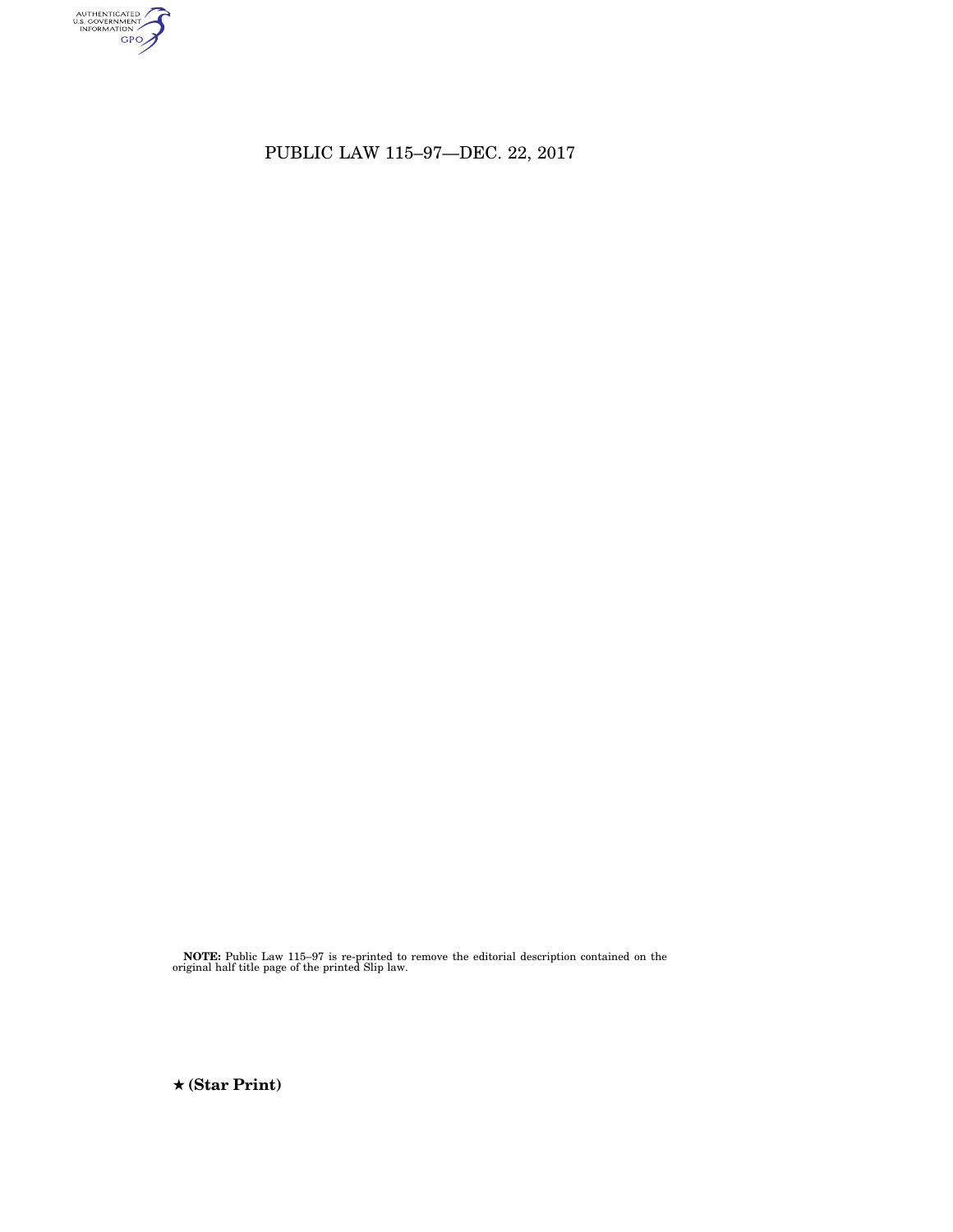## Public Law 115–97 115th Congress

## An Act

Dec. 22, 2017 [H.R. 1]

To provide for reconciliation pursuant to titles II and V of the concurrent resolution on the budget for fiscal year 2018.

*Be it enacted by the Senate and House of Representatives of the United States of America in Congress assembled,* 

# **TITLE I**

## **SECTION 11000. SHORT TITLE, ETC.**

(a) AMENDMENT OF 1986 CODE.—Except as otherwise expressly provided, whenever in this title an amendment or repeal is expressed in terms of an amendment to, or repeal of, a section or other provision, the reference shall be considered to be made to a section or other provision of the Internal Revenue Code of 1986.

# **Subtitle A—Individual Tax Reform**

# **PART I—TAX RATE REFORM**

## **SEC. 11001. MODIFICATION OF RATES.**

(a) IN GENERAL.—Section 1 is amended by adding at the end the following new subsection:

''(j) MODIFICATIONS FOR TAXABLE YEARS 2018 THROUGH 2025.—

" $(1)$  In GENERAL.—In the case of a taxable year beginning after December 31, 2017, and before January 1, 2026—

''(A) subsection (i) shall not apply, and

''(B) this section (other than subsection (i)) shall be applied as provided in paragraphs (2) through (6).

 $\cdot\cdot\cdot(2)$  Rate tables.—

''(A) MARRIED INDIVIDUALS FILING JOINT RETURNS AND SURVIVING SPOUSES.—The following table shall be applied in lieu of the table contained in subsection (a):

## **''If taxable income is: The tax is:**

| 10% of taxable income.                   |
|------------------------------------------|
| \$1,905, plus $12\%$ of the excess over  |
| \$19,050.                                |
| \$8,907, plus $22\%$ of the excess over  |
| \$77,400.                                |
| \$28,179, plus $24\%$ of the excess over |
| \$165,000.                               |
| \$64,179, plus $32\%$ of the excess over |
| \$315,000.                               |
|                                          |

26 USC 1.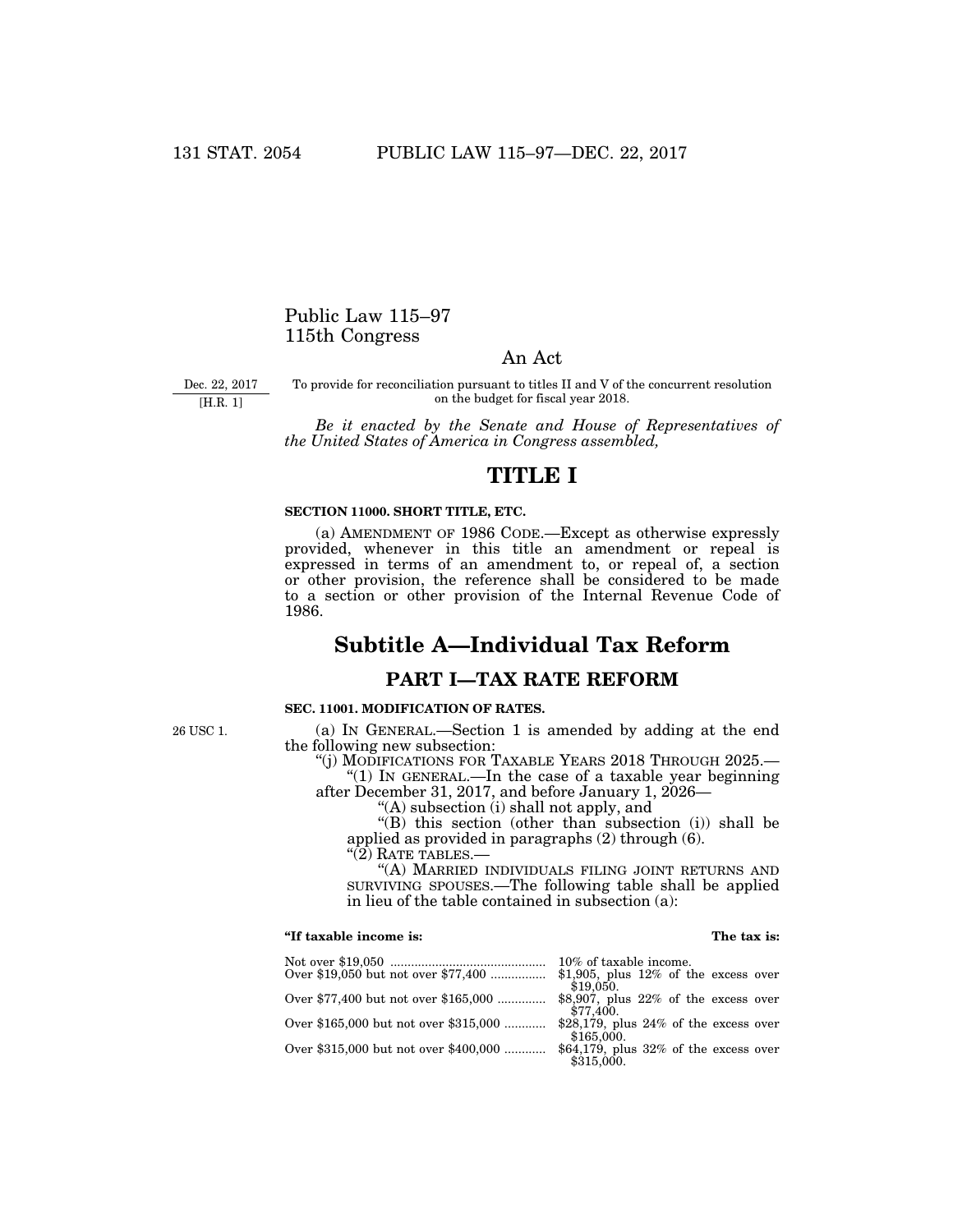## **''If taxable income is: The tax is:**

Over \$400,000 but not over \$600,000 ............ \$91,379, plus 35% of the excess over  $$400,000.$ Over \$600,000 ................................................. \$161,379, plus 37% of the excess over \$600,000.

> "(B) HEADS OF HOUSEHOLDS.—The following table shall be applied in lieu of the table contained in subsection (b):

### **''If taxable income is: The tax is:**

|                                       | 10% of taxable income.                                  |
|---------------------------------------|---------------------------------------------------------|
| Over \$13,600 but not over \$51,800   | \$1,360, plus $12\%$ of the excess over                 |
|                                       | \$13,600.                                               |
| Over \$51,800 but not over \$82,500   | \$5,944, plus $22\%$ of the excess over<br>\$51,800.    |
| Over \$82,500 but not over \$157,500  | \$12,698, plus $24\%$ of the excess over<br>\$82,500.   |
| Over \$157,500 but not over \$200,000 | \$30,698, plus $32\%$ of the excess over<br>\$157,500.  |
| Over \$200,000 but not over \$500,000 | \$44,298, plus $35\%$ of the excess over<br>\$200,000.  |
|                                       | \$149,298, plus $37\%$ of the excess over<br>\$500,000. |

''(C) UNMARRIED INDIVIDUALS OTHER THAN SURVIVING SPOUSES AND HEADS OF HOUSEHOLDS.—The following table shall be applied in lieu of the table contained in subsection (c):

## **''If taxable income is: The tax is:**

|                                       | 10% of taxable income.                                      |
|---------------------------------------|-------------------------------------------------------------|
| Over \$9,525 but not over \$38,700    | $$952.50$ , plus 12% of the excess over<br>\$9.525.         |
| Over \$38,700 but not over \$82,500   | $$4,453.50$ , plus $22\%$ of the excess<br>over \$38,700.   |
| Over \$82,500 but not over \$157,500  | \$14,089.50, plus $24\%$ of the excess<br>over \$82,500.    |
| Over \$157,500 but not over \$200,000 | $$32,089.50$ , plus $32\%$ of the excess<br>over \$157,500. |
| Over \$200,000 but not over \$500,000 | \$45,689.50, plus $35\%$ of the excess<br>over \$200,000.   |
|                                       | \$150,689.50, plus $37\%$ of the excess<br>over \$500,000.  |

''(D) MARRIED INDIVIDUALS FILING SEPARATE RETURNS.—The following table shall be applied in lieu of the table contained in subsection (d):

## **''If taxable income is: The tax is:**

|                                       | 10% of taxable income.                                      |
|---------------------------------------|-------------------------------------------------------------|
| Over \$9,525 but not over \$38,700    | $$952.50$ , plus 12% of the excess over<br>\$9,525.         |
| Over \$38,700 but not over \$82,500   | \$4,453.50, plus $22\%$ of the excess<br>over \$38,700.     |
| Over \$82,500 but not over \$157,500  | \$14,089.50, plus $24\%$ of the excess<br>over \$82,500.    |
| Over \$157,500 but not over \$200,000 | $$32,089.50$ , plus $32\%$ of the excess<br>over \$157,500. |
| Over \$200,000 but not over \$300,000 | \$45,689.50, plus $35\%$ of the excess<br>over \$200,000.   |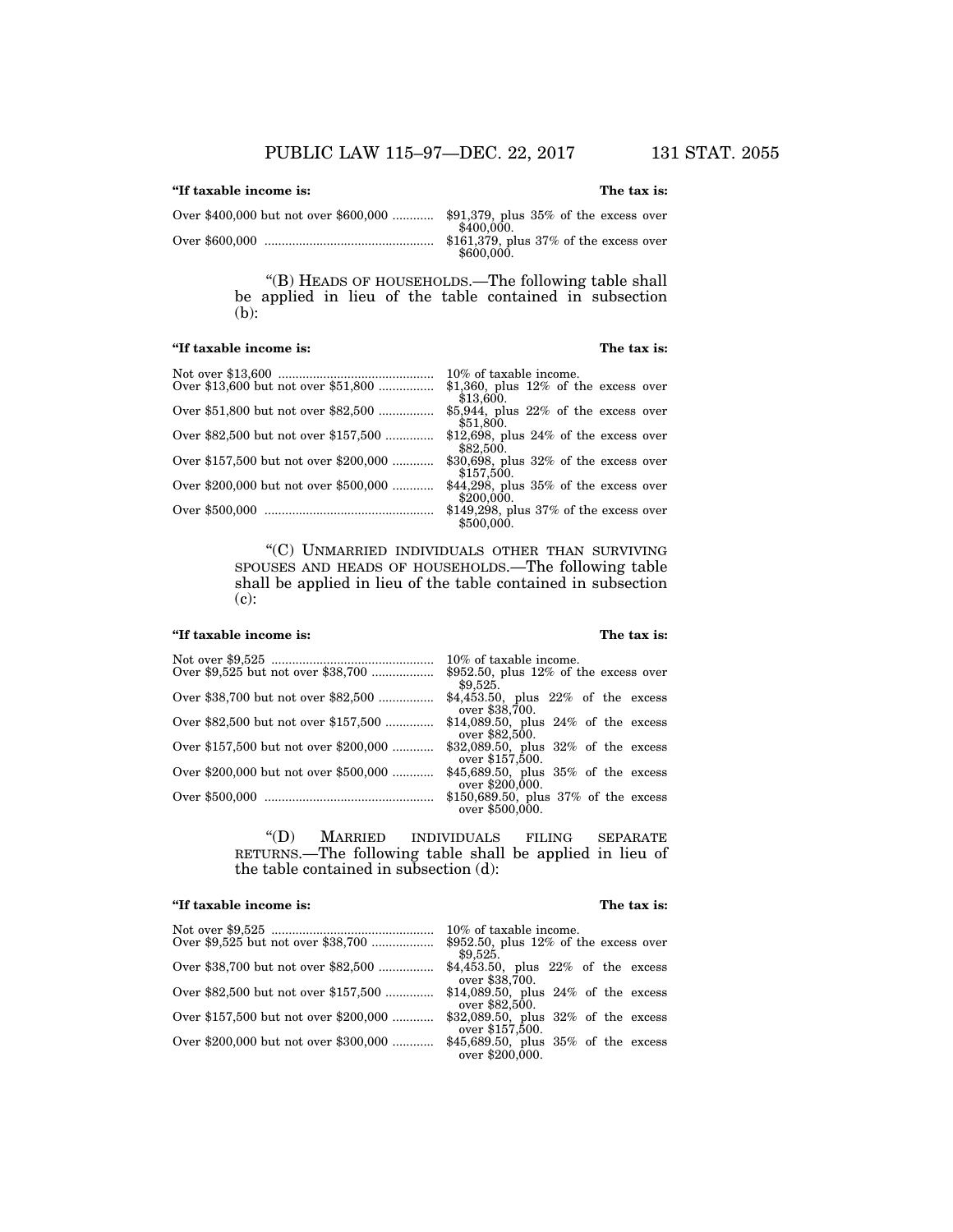### **''If taxable income is: The tax is:**

Over \$300,000 ................................................. \$80,689.50, plus 37% of the excess over \$300,000.

> "(E) ESTATES AND TRUSTS.—The following table shall be applied in lieu of the table contained in subsection (e):

#### **''If taxable income is: The tax is:**

| \$2.550.                           |
|------------------------------------|
|                                    |
| \$9.150.                           |
| \$3,011.50, plus 37% of the excess |
| over \$12.500.                     |

"(F) REFERENCES TO RATE TABLES.—Any reference in this title to a rate of tax under subsection (c) shall be treated as a reference to the corresponding rate bracket under subparagraph (C) of this paragraph, except that the reference in section  $3402(q)(1)$  to the third lowest rate of tax applicable under subsection (c) shall be treated as a reference to the fourth lowest rate of tax under subparagraph (C).

''(3) ADJUSTMENTS.—

''(A) NO ADJUSTMENT IN 2018.—The tables contained in paragraph (2) shall apply without adjustment for taxable years beginning after December 31, 2017, and before January 1, 2019.

''(B) SUBSEQUENT YEARS.—For taxable years beginning after December 31, 2018, the Secretary shall prescribe tables which shall apply in lieu of the tables contained in paragraph (2) in the same manner as under paragraphs (1) and (2) of subsection (f) (applied without regard to clauses (i) and (ii) of subsection  $(f)(2)(A)$ , except that in prescribing such tables—

"(i) subsection  $(f)(3)$  shall be applied by substituting 'calendar year 2017' for 'calendar year 2016' in subparagraph (A)(ii) thereof,

"(ii) subsection  $(f)(7)(B)$  shall apply to any unmarried individual other than a surviving spouse or head of household, and

"(iii) subsection  $(f)(8)$  shall not apply.

"(4) SPECIAL RULES FOR CERTAIN CHILDREN WITH UNEARNED INCOME.—

"(A) In GENERAL.—In the case of a child to whom subsection (g) applies for the taxable year, the rules of subparagraphs  $(\overline{B})$  and  $(C)$  shall apply in lieu of the rule under subsection  $(g)(1)$ .

''(B) MODIFICATIONS TO APPLICABLE RATE BRACKETS.— In determining the amount of tax imposed by this section for the taxable year on a child described in subparagraph (A), the income tax table otherwise applicable under this subsection to the child shall be applied with the following modifications: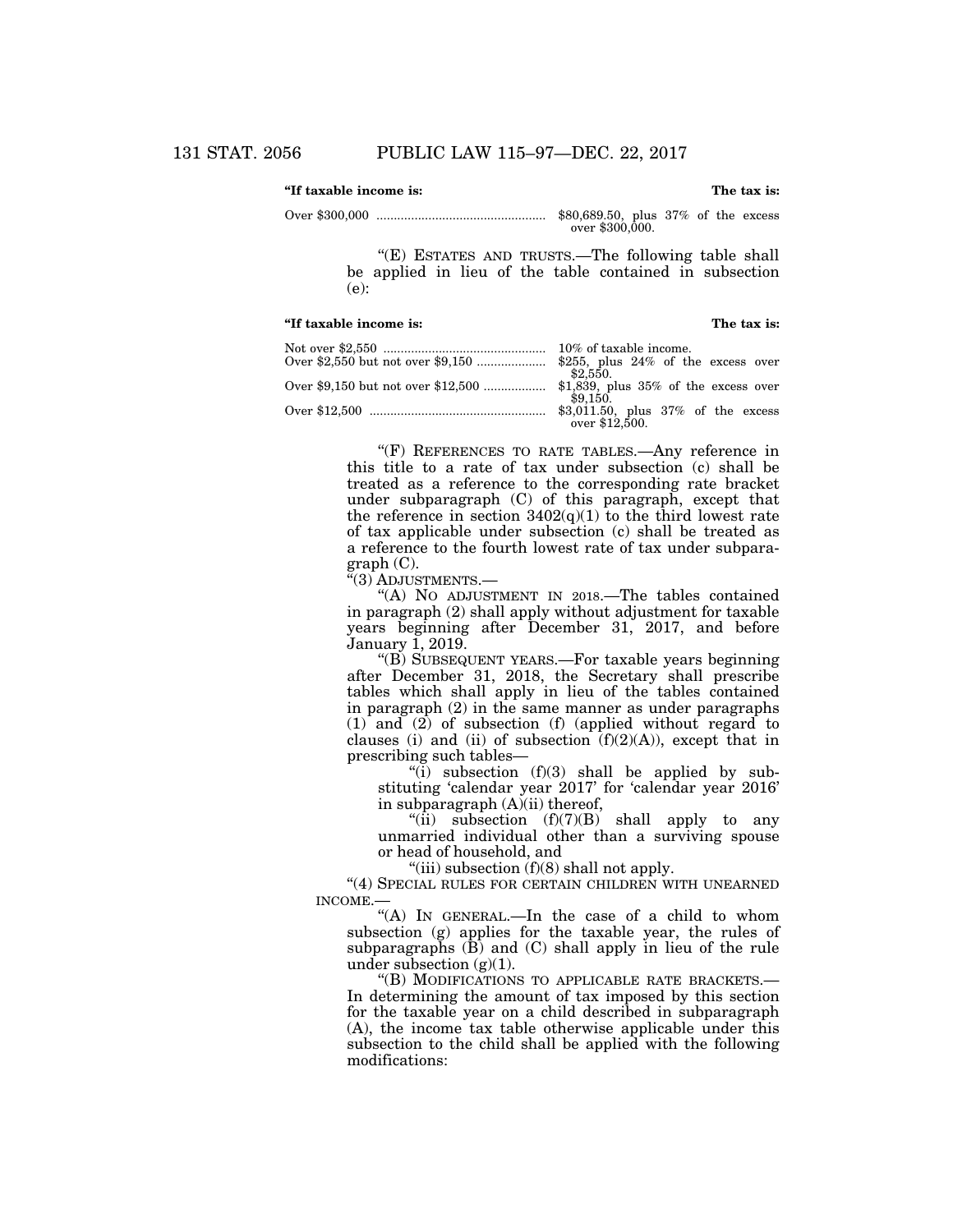''(i) 24-PERCENT BRACKET.—The maximum taxable income which is taxed at a rate below 24 percent shall not be more than the sum of—

''(I) the earned taxable income of such child, plus

''(II) the minimum taxable income for the 24 percent bracket in the table under paragraph  $(2)(E)$  (as adjusted under paragraph  $(3)$ ) for the taxable year.

''(ii) 35-PERCENT BRACKET.—The maximum taxable income which is taxed at a rate below 35 percent shall not be more than the sum of—

''(I) the earned taxable income of such child, plus

''(II) the minimum taxable income for the 35 percent bracket in the table under paragraph  $(2)(E)$  (as adjusted under paragraph  $(3)$ ) for the taxable year.

''(iii) 37-PERCENT BRACKET.—The maximum taxable income which is taxed at a rate below 37 percent shall not be more than the sum of—

''(I) the earned taxable income of such child, plus

''(II) the minimum taxable income for the 37 percent bracket in the table under paragraph  $(2)(E)$  (as adjusted under paragraph  $(3)$ ) for the taxable year.

''(C) COORDINATION WITH CAPITAL GAINS RATES.—For purposes of applying section 1(h) (after the modifications under paragraph  $(5)(A)$ —

''(i) the maximum zero rate amount shall not be more than the sum of—

''(I) the earned taxable income of such child, plus

''(II) the amount in effect under paragraph  $(5)(B)(i)(IV)$  for the taxable year, and

"(ii) the maximum 15-percent rate amount shall not be more than the sum of—

''(I) the earned taxable income of such child, plus

''(II) the amount in effect under paragraph  $(5)(B)(ii)(IV)$  for the taxable year.

''(D) EARNED TAXABLE INCOME.—For purposes of this paragraph, the term 'earned taxable income' means, with respect to any child for any taxable year, the taxable income of such child reduced (but not below zero) by the net unearned income (as defined in subsection  $(g)(4)$ ) of such child.

''(5) APPLICATION OF CURRENT INCOME TAX BRACKETS TO CAPITAL GAINS BRACKETS.—

"(A) IN GENERAL.—Section  $1(h)(1)$  shall be applied—

"(i) by substituting 'below the maximum zero rate amount' for 'which would (without regard to this paragraph) be taxed at a rate below 25 percent' in subparagraph (B)(i), and

"(ii) by substituting 'below the maximum 15-percent rate amount' for 'which would (without regard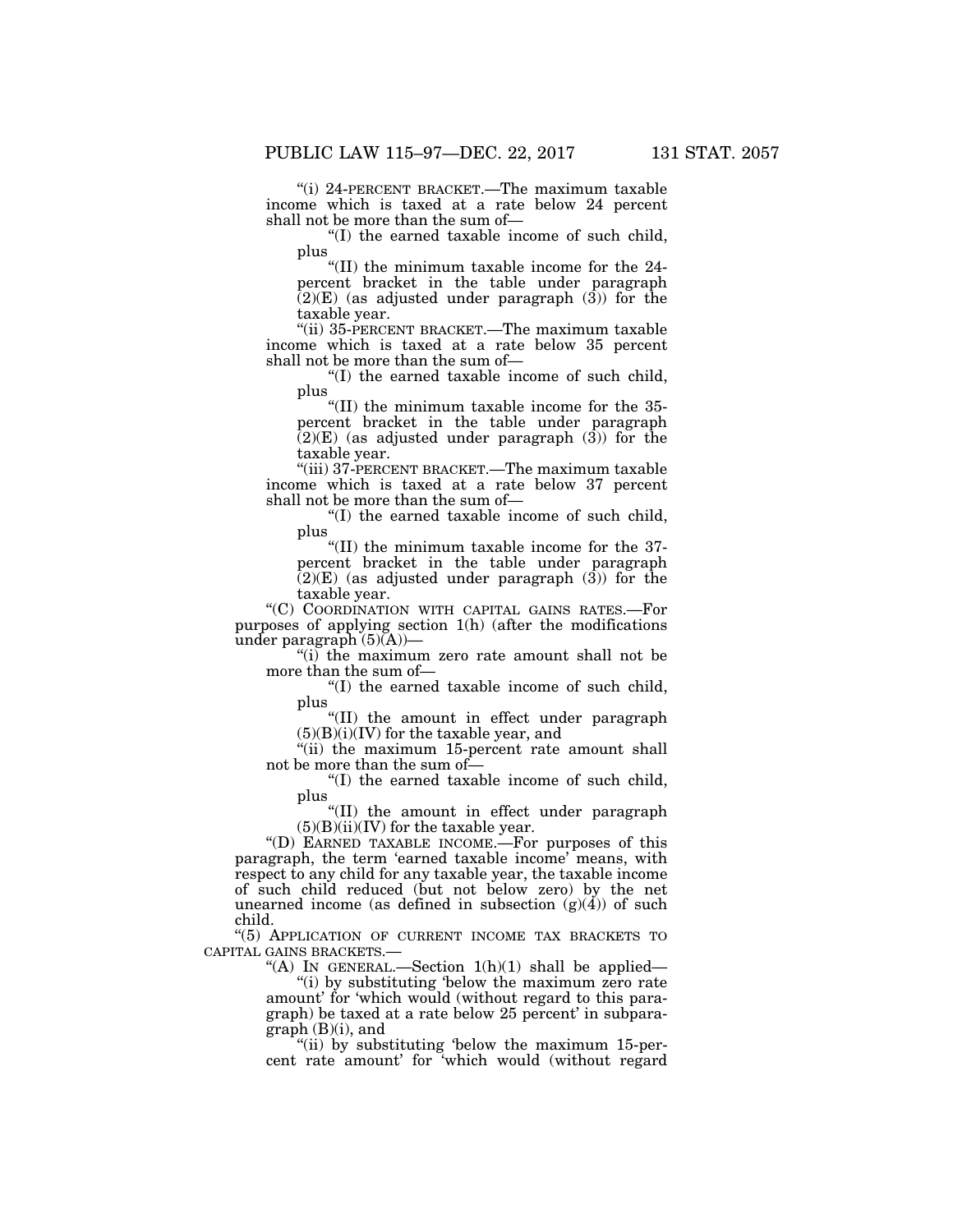to this paragraph) be taxed at a rate below 39.6 percent' in subparagraph  $(C)(ii)(I)$ .

''(B) MAXIMUM AMOUNTS DEFINED.—For purposes of applying section 1(h) with the modifications described in subparagraph (A)—

''(i) MAXIMUM ZERO RATE AMOUNT.—The maximum zero rate amount shall be—

''(I) in the case of a joint return or surviving spouse, \$77,200,

''(II) in the case of an individual who is a head of household (as defined in section 2(b)), \$51,700,

''(III) in the case of any other individual (other than an estate or trust), an amount equal to  $\frac{1}{2}$ of the amount in effect for the taxable year under subclause (I), and

"(IV) in the case of an estate or trust,  $$2,600$ . "(ii) MAXIMUM 15-PERCENT RATE AMOUNT.-The maximum 15-percent rate amount shall be—

''(I) in the case of a joint return or surviving spouse, \$479,000  $\frac{1}{2}$  such amount in the case of a married individual filing a separate return),

''(II) in the case of an individual who is the head of a household (as defined in section 2(b)), \$452,400,

''(III) in the case of any other individual (other than an estate or trust), \$425,800, and

"(IV) in the case of an estate or trust,  $$12,700$ .

"(C) INFLATION ADJUSTMENT.—In the case of any taxable year beginning after 2018, each of the dollar amounts in clauses (i) and (ii) of subparagraph (B) shall be increased by an amount equal to—

''(i) such dollar amount, multiplied by

''(ii) the cost-of-living adjustment determined under subsection (f)(3) for the calendar year in which the taxable year begins, determined by substituting 'calendar year 2017' for 'calendar year 2016' in subparagraph  $(A)(ii)$  thereof.

If any increase under this subparagraph is not a multiple of \$50, such increase shall be rounded to the next lowest multiple of \$50.

''(6) SECTION 15 NOT TO APPLY.—Section 15 shall not apply to any change in a rate of tax by reason of this subsection.''.

(b) DUE DILIGENCE TAX PREPARER REQUIREMENT WITH RESPECT TO HEAD OF HOUSEHOLD FILING STATUS.—Subsection (g) of section 6695 is amended to read as follows:

'(g) FAILURE TO BE DILIGENT IN DETERMINING ELIGIBILITY FOR CERTAIN TAX BENEFITS.—Any person who is a tax return preparer with respect to any return or claim for refund who fails to comply with due diligence requirements imposed by the Secretary by regulations with respect to determining—

" $(1)$  eligibility to file as a head of household (as defined in section  $2(b)$  on the return, or

 $''(2)$  eligibility for, or the amount of, the credit allowable by section  $24$ ,  $25\text{\AA}(a)(1)$ , or 32,

shall pay a penalty of \$500 for each such failure.''.

26 USC 6695.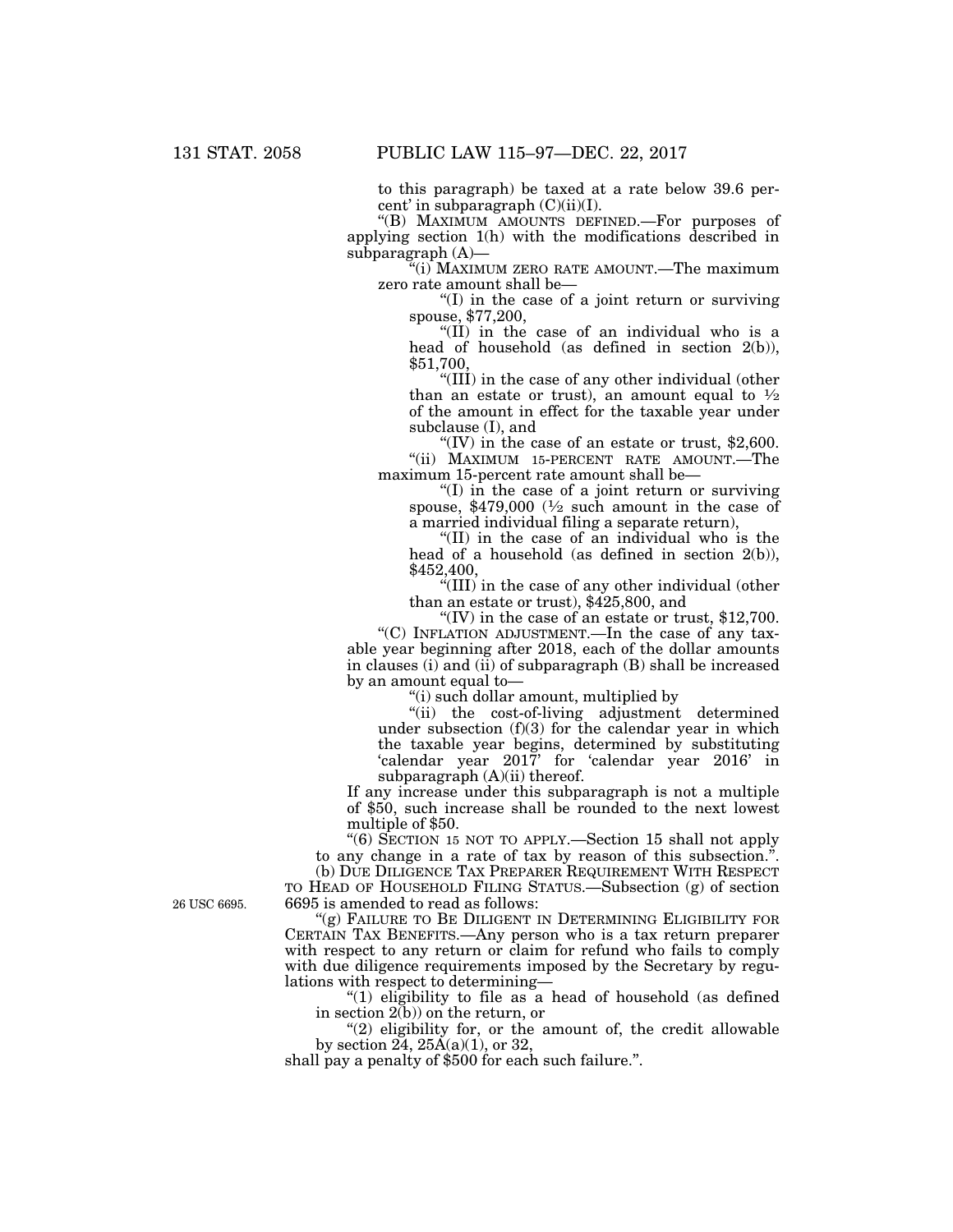(c) EFFECTIVE DATE.—The amendments made by this section 26 USC 1 note. shall apply to taxable years beginning after December 31, 2017.

### **SEC. 11002. INFLATION ADJUSTMENTS BASED ON CHAINED CPI.**

(a) IN GENERAL.—Subsection (f) of section 1 is amended by 26 USC 1. striking paragraph (3) and by inserting after paragraph (2) the following new paragraph:

''(3) COST-OF-LIVING ADJUSTMENT.—For purposes of this subsection—

''(A) IN GENERAL.—The cost-of-living adjustment for any calendar year is the percentage (if any) by which—

"(i) the C-CPI-U for the preceding calendar year, exceeds

"(ii) the CPI for calendar year 2016, multiplied by the amount determined under subparagraph (B). ''(B) AMOUNT DETERMINED.—The amount determined

under this clause is the amount obtained by dividing—

''(i) the C-CPI-U for calendar year 2016, by

"(ii) the CPI for calendar year 2016.

''(C) SPECIAL RULE FOR ADJUSTMENTS WITH A BASE YEAR AFTER 2016.—For purposes of any provision of this title which provides for the substitution of a year after 2016 for '2016' in subparagraph (A)(ii), subparagraph (A) shall be applied by substituting 'the C-CPI-U for calendar year 2016' for 'the CPI for calendar year 2016' and all that follows in clause (ii) thereof.''.

(b) C-CPI-U.—Subsection (f) of section 1 is amended by striking paragraph (7), by redesignating paragraph (6) as paragraph (7), and by inserting after paragraph (5) the following new paragraph:

''(6) C-CPI-U.—For purposes of this subsection—

"(A) In GENERAL.—The term 'C-CPI-U' means the Chained Consumer Price Index for All Urban Consumers (as published by the Bureau of Labor Statistics of the Department of Labor). The values of the Chained Consumer Price Index for All Urban Consumers taken into account for purposes of determining the cost-of-living adjustment for any calendar year under this subsection shall be the latest values so published as of the date on which such Bureau publishes the initial value of the Chained Consumer Price Index for All Urban Consumers for the month of August for the preceding calendar year.

''(B) DETERMINATION FOR CALENDAR YEAR.—The C-CPI-U for any calendar year is the average of the C-CPI-U as of the close of the 12-month period ending on August 31 of such calendar year.''.

(c) APPLICATION TO PERMANENT TAX TABLES.—

(1) IN GENERAL.—Section  $1(f)(2)(A)$  is amended to read as follows:

"(A) except as provided in paragraph (8), by increasing the minimum and maximum dollar amounts for each bracket for which a tax is imposed under such table by the cost-of-living adjustment for such calendar year, determined—

''(i) except as provided in clause (ii), by substituting '1992' for '2016' in paragraph (3)(A)(ii), and

"(ii) in the case of adjustments to the dollar amounts at which the 36 percent rate bracket begins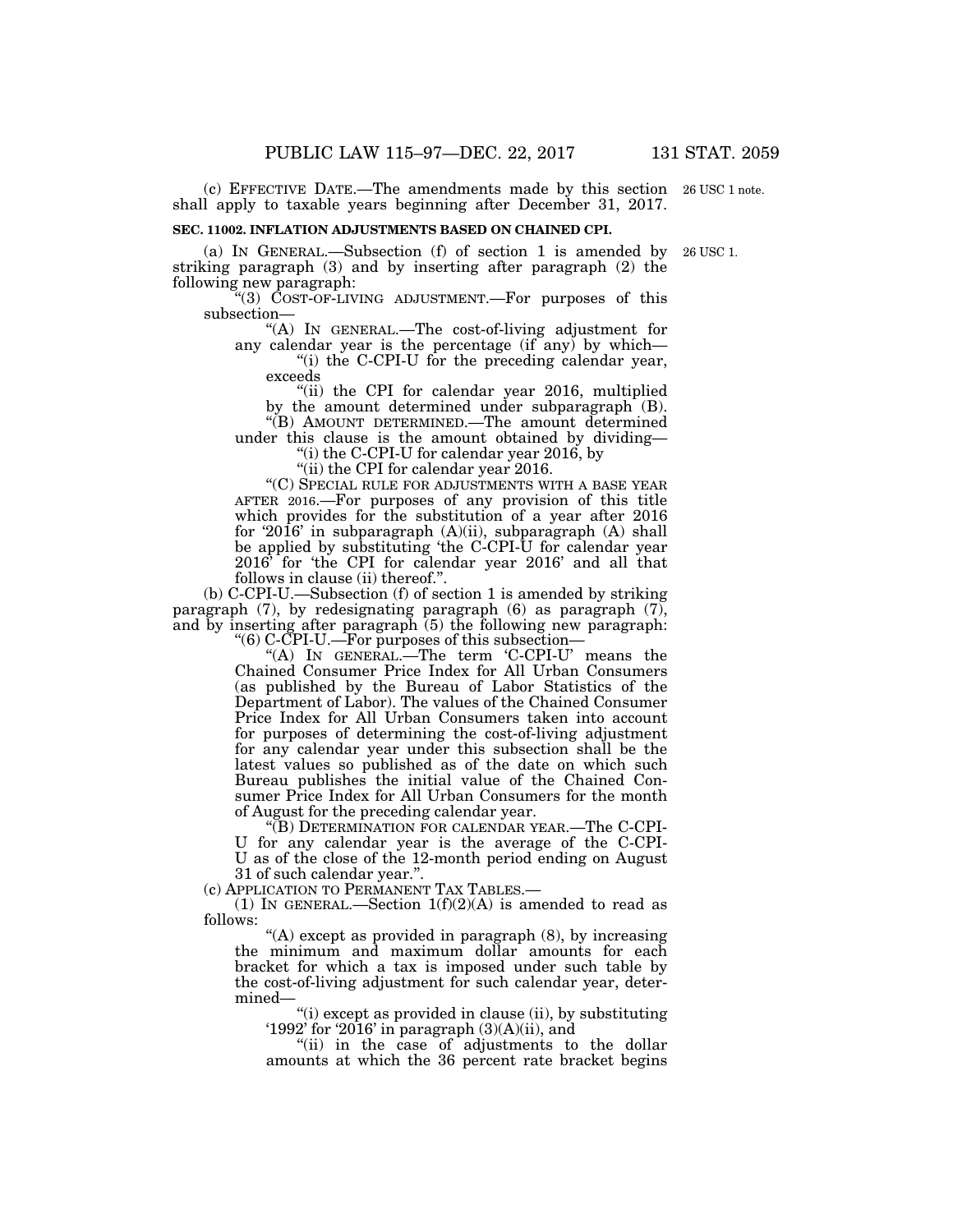26 USC 1.

or at which the 39.6 percent rate bracket begins, by substituting '1993' for '2016' in paragraph  $(3)(A)(ii)$ ,".

(2) CONFORMING AMENDMENTS.—Section 1(i) is amended— (A) by striking ''for '1992' in subparagraph (B)'' in paragraph (1)(C) and inserting ''for '2016' in subparagraph  $(A)(ii)$ ", and

(B) by striking "subsection  $(f)(3)(B)$  shall be applied by substituting '2012' for '1992'" in paragraph  $(3)(\vec{C})$  and inserting "subsection  $(f)(3)(A)(ii)$  shall be applied by substituting '2012' for '2016' ''.

(d) APPLICATION TO OTHER INTERNAL REVENUE CODE OF 1986 PROVISIONS.—

 $(1)$  The following sections are each amended by striking ''for 'calendar year 1992' in subparagraph (B)'' and inserting ''for 'calendar year 2016' in subparagraph (A)(ii)'':

(A) Section 23(h)(2).

(B) Paragraphs  $(1)(A)(ii)$  and  $(2)(A)(ii)$  of section 25A(h).

 $(C)$  Section  $25B(b)(3)(B)$ .

(D) Subsection (b)(2)(B)(ii)(II), and clauses (i) and (ii) of subsection (j)(1)(B), of section 32.

 $(E)$  Section 36B $(f)(2)(B)(ii)(II)$ .

 $(F)$  Section 41(e)(5)(C)(i).

(G) Subsections  $(e)(3)(D)(ii)$  and  $(h)(3)(H)(i)(II)$  of section 42.

 $(H)$  Section  $45R(d)(3)(B)(ii)$ .

 $(I)$  Section 55 $(d)(4)(A)(ii)$ .

 $(J)$  Section  $62(d)(3)(B)$ .

 $(K)$  Section 63(c)(4)(B).  $(L)$  Section 125 $(i)(2)(B)$ .

(M) Section 135(b)(2)(B)(ii).

(N) Section 137(f)(2).

(O) Section 146(d)(2)(B).

(P) Section 147(c)(2)(H)(ii).

 $(Q)$  Section 151 $(d)(4)(B)$ .

 $(R)$  Section 179 $(b)(6)(A)(ii)$ .

(S) Subsections  $(b)(5)(C)(i)(II)$  and  $(g)(8)(B)$  of section

219.

(T) Section 220(g)(2).

(U) Section  $221(\overline{f})(1)(B)$ .

 $(V)$  Section  $223(g)(1)(B)$ .

(W) Section  $408\text{\AA(c)}(3)(\text{D})(ii)$ .  $(X)$  Section  $430(c)(7)(D)(vi)(II)$ .

 $(Y)$  Section 512 $(d)(2)(B)$ .  $(Z)$  Section  $513(h)(2)(C)(ii)$ .

 $(AA)$  Section  $831(b)(2)(D)(ii)$ .

(BB) Section 877A(a)(3)(B)(i)(II).

 $(CC)$  Section  $2010(c)(3)(B)(ii)$ .

(DD) Section 2032A(a)(3)(B).

(EE) Section 2503(b)(2)(B).

 $(FF)$  Section 4261(e)(4)(A)(ii).

 $(GG)$  Section  $5000A(c)(3)(D)(ii)$ .

(HH) Section 6323(i)(4)(B).

(II) Section 6334(g)(1)(B).

 $(JJ)$  Section  $6601(i)(3)(B)$ .

 $(KK)$  Section 6651(i)(1).

(LL) Section 6652(c)(7)(A).

(MM) Section 6695(h)(1).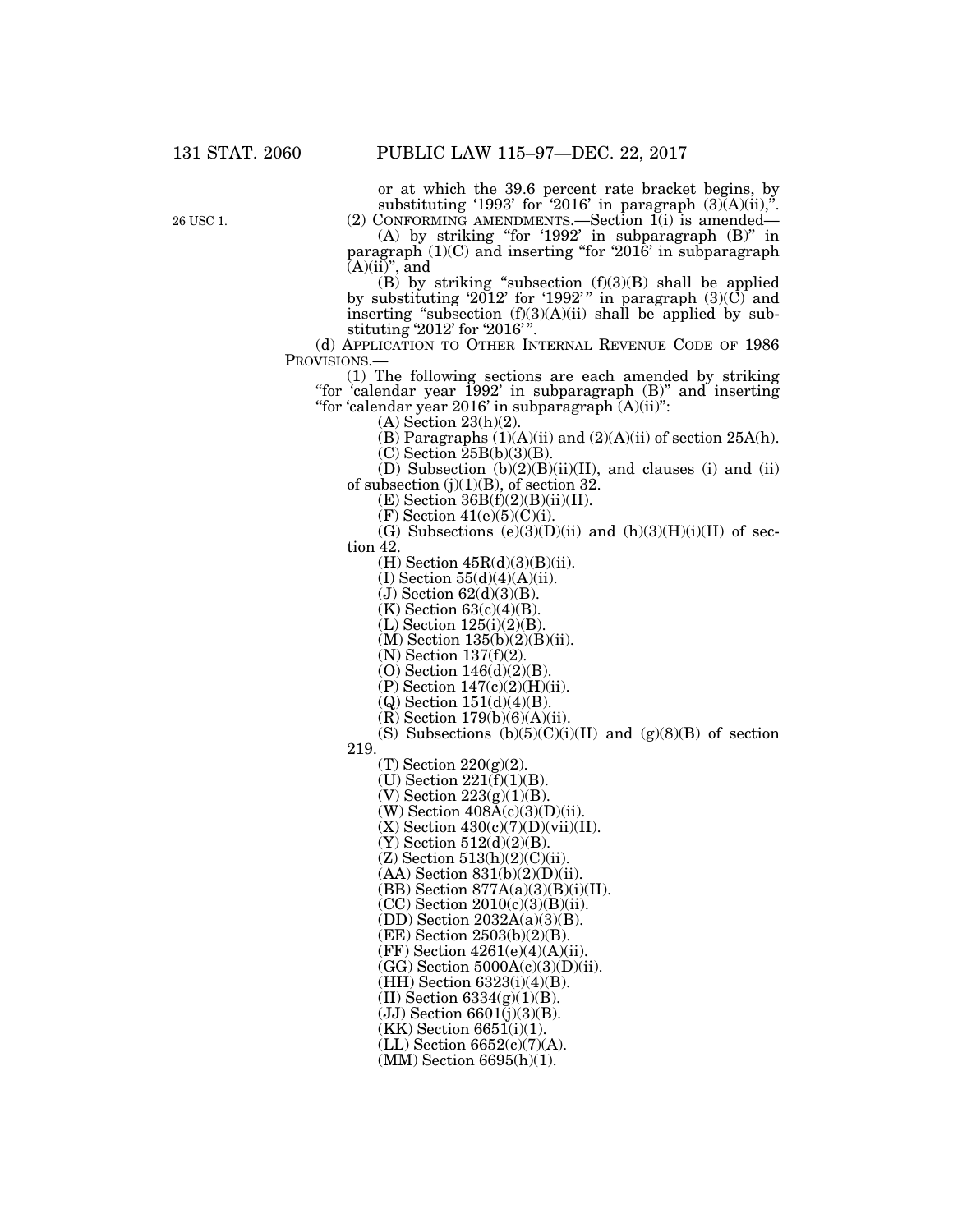(NN) Section 6698(e)(1).

(OO) Section 6699(e)(1).

(PP) Section 6721(f)(1).

 $(QQ)$  Section 6722(f)(1).

 $(RR)$  Section 7345 $(f)(2)$ . (SS) Section 7430(c)(1).

 $(TT)$  Section 9831(d)(2)(D)(ii)(II).

(2) Sections  $41(e)(5)(C)(ii)$  and  $68(b)(2)(B)$  are each  $26 \text{ USC } 41, 68$ . amended—

(A) by striking " $1(f)(3)(B)$ " and inserting " $1(f)(3)(A)(ii)$ ",

and

 $(B)$  by striking "1992" and inserting "2016".

(3) Section  $42(h)(6)(G)$  is amended—

(A) by striking ''for 'calendar year 1987' '' in clause (i)(II) and inserting ''for 'calendar year 2016' in subparagraph (A)(ii) thereof'', and

(B) by striking ''if the CPI for any calendar year'' and all that follows in clause (ii) and inserting ''if the C-CPI-U for any calendar year (as defined in section 1(f)(6)) exceeds the C-CPI-U for the preceding calendar year by more than 5 percent, the C-CPI-U for the base calendar year shall be increased such that such excess shall never be taken into account under clause (i). In the case of a base calendar year before 2017, the C-CPI-U for such year shall be determined by multiplying the CPI for such year by the amount determined under section  $1(f)(3)(B)$ ."

 $(4)$  Section 59(j)(2)(B) is amended by striking "for '1992' in subparagraph (B)'' and inserting ''for '2016' in subparagraph  $(A)(ii)$ ".

(5) Section  $132(f)(6)(A)(ii)$  is amended by striking "for 'calendar year 1992'" and inserting "for 'calendar year 2016' in subparagraph  $(A)(ii)$  thereof".

 $(6)$  Section 162 $(0)(3)$  is amended by striking "adjusted for changes in the Consumer Price Index (as defined in section  $1(f)(5)$  since 1991" and inserting "adjusted by increasing any such amount under the 1991 agreement by an amount equal to—

''(A) such amount, multiplied by

"(B) the cost-of-living adjustment determined under section 1(f)(3) for the calendar year in which the taxable year begins, by substituting 'calendar year 1990' for 'calendar year 2016' in subparagraph (A)(ii) thereof''.

(7) So much of clause (ii) of section  $213(d)(10)(B)$  as precedes the last sentence is amended to read as follows:

> ''(ii) MEDICAL CARE COST ADJUSTMENT.—For purposes of clause (i), the medical care cost adjustment for any calendar year is the percentage (if any) by which—

''(I) the medical care component of the C-CPI-U (as defined in section  $1(f)(\overline{6})$ ) for August of the preceding calendar year, exceeds

''(II) such component of the CPI (as defined in section  $1(f)(4)$  for August of 1996, multiplied by the amount determined under section  $1(f)(3)(B)$ ."

(8) Subparagraph (B) of section  $280F(d)(7)$  is amended to read as follows: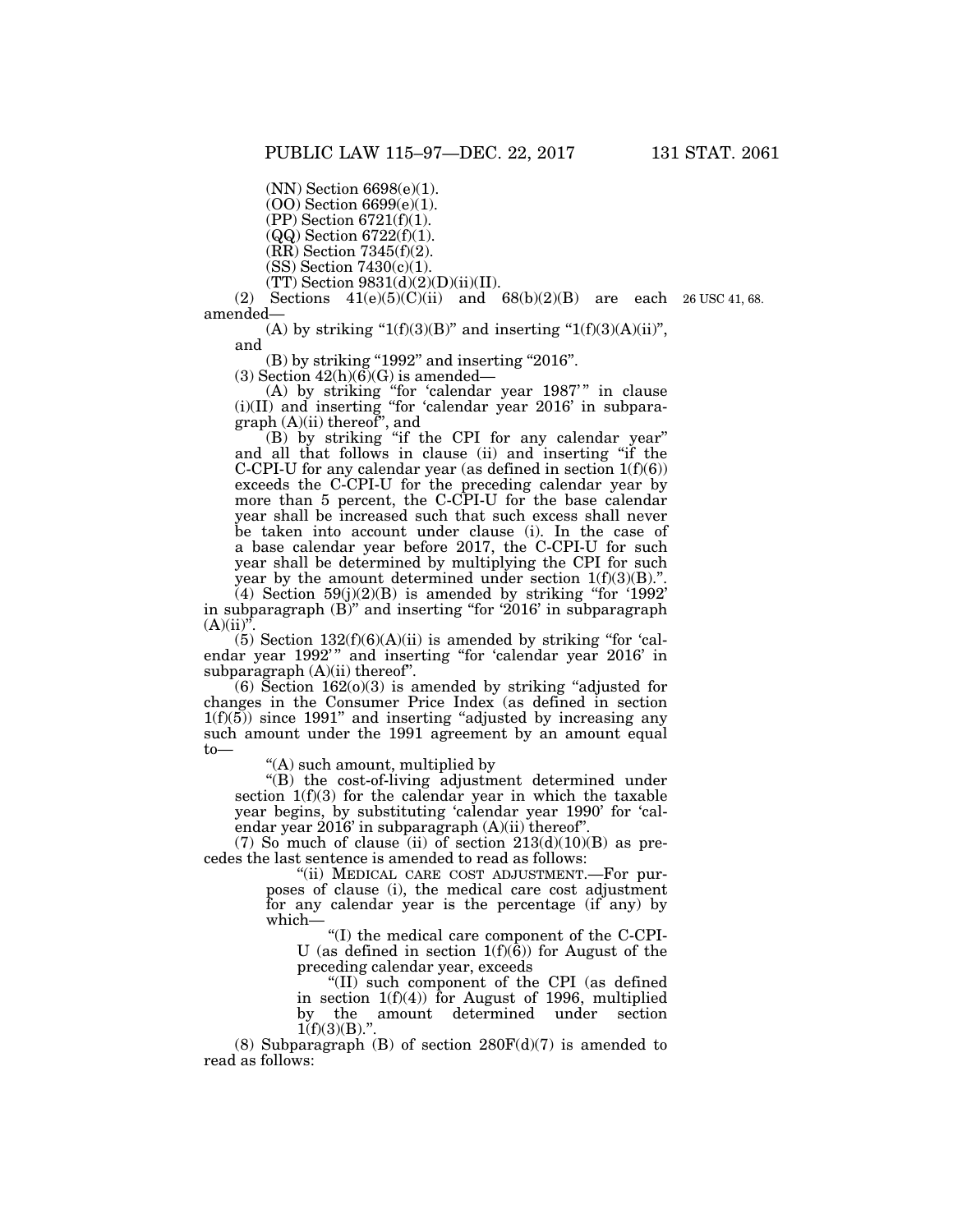''(B) AUTOMOBILE PRICE INFLATION ADJUSTMENT.—For purposes of this paragraph—

''(i) IN GENERAL.—The automobile price inflation adjustment for any calendar year is the percentage (if any) by which—

 $\mathrm{H}(I)$  the C-CPI-U automobile component for October of the preceding calendar year, exceeds ''(II) the automobile component of the CPI (as defined in section  $1(f)(4)$  for October of 1987, multiplied by the amount determined under  $1(f)(3)(B)$ .

''(ii) C-CPI-U AUTOMOBILE COMPONENT.—The term 'C-CPI-U automobile component' means the automobile component of the Chained Consumer Price Index for All Urban Consumers (as described in section  $1(f)(6)$ ).".

(9) Section  $911(b)(2)(D)(ii)(II)$  is amended by striking "for '1992' in subparagraph  $(B)$ " and inserting "for '2016' in subparagraph  $(A)(ii)^{\bar{v}}$ .

(10) Paragraph (2) of section 1274A(d) is amended to read as follows:

"(2) ADJUSTMENT FOR INFLATION.—In the case of any debt instrument arising out of a sale or exchange during any calendar year after 1989, each dollar amount contained in the preceding provisions of this section shall be increased by an amount equal to—

''(A) such amount, multiplied by

''(B) the cost-of-living adjustment determined under section  $1(f)(3)$  for the calendar year in which the taxable year begins, by substituting 'calendar year 1988' for 'calendar year 2016' in subparagraph (A)(ii) thereof.

Any increase under the preceding sentence shall be rounded to the nearest multiple of \$100 (or, if such increase is a multiple of \$50, such increase shall be increased to the nearest multiple of \$100)."

 $(11)$  Section  $4161(b)(2)(C)(i)(II)$  is amended by striking "for '1992' in subparagraph (B)'' and inserting ''for '2016' in subparagraph  $(A)(ii)^{\overline{v}}$ .

(12) Section  $4980I(b)(3)(C)(v)(II)$  is amended by striking "for '1992' in subparagraph (B)" and inserting "for '2016' in subparagraph  $(A)(ii)$ ".

(13) Section 6039F(d) is amended by striking ''subparagraph (B) thereof shall be applied by substituting '1995' for '1992' '' and inserting ''subparagraph (A)(ii) thereof shall be applied by substituting '1995' for '2016' ''.

 $(14)$  Section  $7872(g)(5)$  is amended to read as follows:

"(5) ADJUSTMENT OF LIMIT FOR INFLATION.—In the case of any loan made during any calendar year after 1986, the dollar amount in paragraph (2) shall be increased by an amount equal to—

''(A) such amount, multiplied by

''(B) the cost-of-living adjustment determined under section  $1(f)(3)$  for the calendar year in which the taxable year begins, by substituting 'calendar year 1985' for 'calendar year  $2016'$  in subparagraph  $(A)(ii)$  thereof.

Any increase under the preceding sentence shall be rounded to the nearest multiple of \$100 (or, if such increase is a multiple

26 USC 911.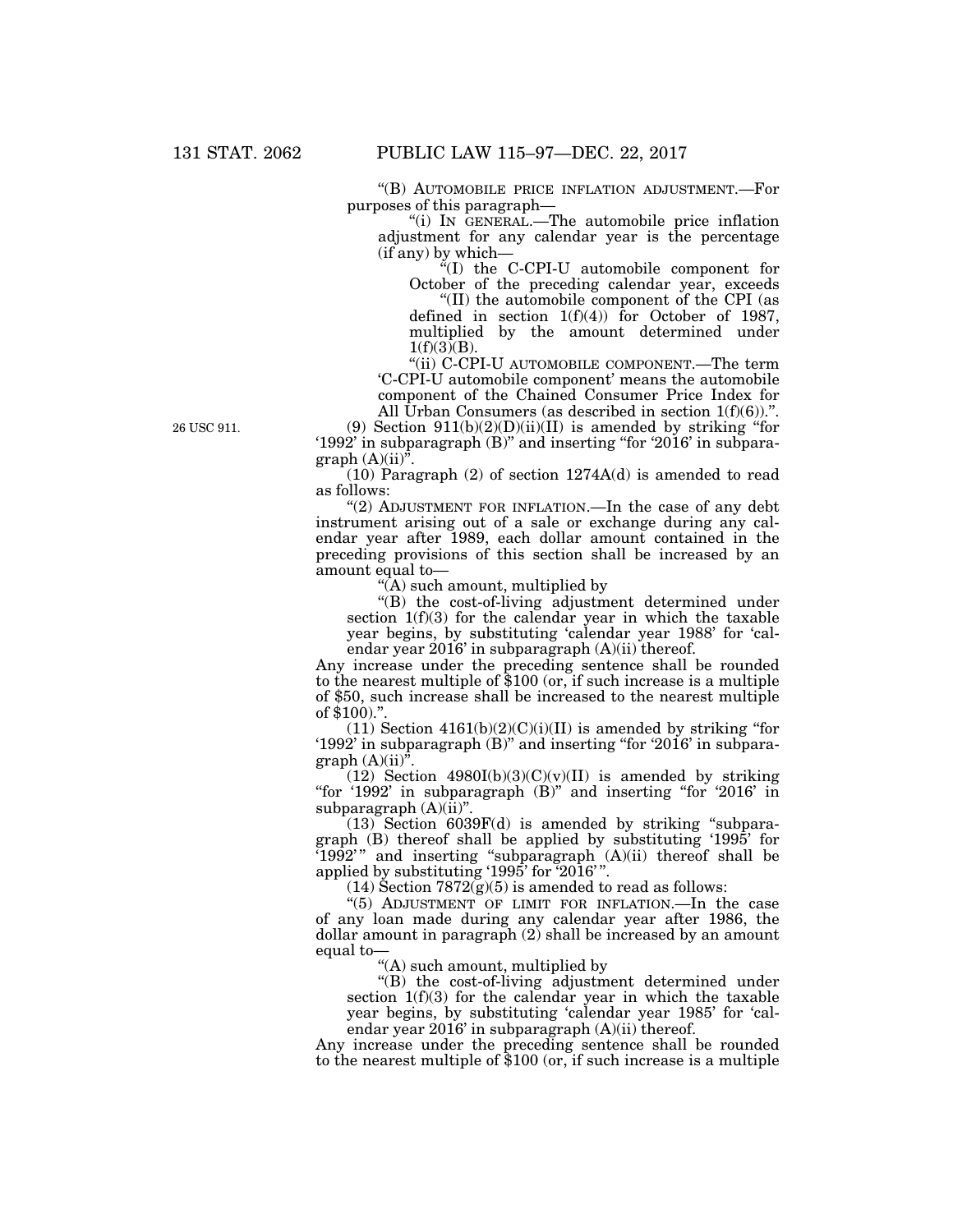of \$50, such increase shall be increased to the nearest multiple of \$100).''.

(e) EFFECTIVE DATE.—The amendments made by this section 26 USC 1 note. shall apply to taxable years beginning after December 31, 2017.

# **PART II—DEDUCTION FOR QUALIFIED BUSINESS INCOME OF PASS-THRU ENTITIES**

#### **SEC. 11011. DEDUCTION FOR QUALIFIED BUSINESS INCOME.**

(a) IN GENERAL.—Part VI of subchapter B of chapter 1 is amended by adding at the end the following new section:

#### **''SEC. 199A. QUALIFIED BUSINESS INCOME.**

"(a) IN GENERAL.—In the case of a taxpayer other than a corporation, there shall be allowed as a deduction for any taxable year an amount equal to the sum of—

''(1) the lesser of—

''(A) the combined qualified business income amount of the taxpayer, or

 $\mathrm{H}(B)$  an amount equal to 20 percent of the excess (if any) of—

''(i) the taxable income of the taxpayer for the taxable year, over

"(ii) the sum of any net capital gain (as defined in section 1(h)), plus the aggregate amount of the qualified cooperative dividends, of the taxpayer for the taxable year, plus

"(2) the lesser of-

 $(A)$  20 percent of the aggregate amount of the qualified cooperative dividends of the taxpayer for the taxable year, or

 $'(B)$  taxable income (reduced by the net capital gain (as so defined)) of the taxpayer for the taxable year.

The amount determined under the preceding sentence shall not exceed the taxable income (reduced by the net capital gain (as so defined)) of the taxpayer for the taxable year.

''(b) COMBINED QUALIFIED BUSINESS INCOME AMOUNT.—For purposes of this section—

''(1) IN GENERAL.—The term 'combined qualified business income amount' means, with respect to any taxable year, an amount equal to—

" $(A)$  the sum of the amounts determined under paragraph (2) for each qualified trade or business carried on by the taxpayer, plus

"(B)  $20$  percent of the aggregate amount of the qualified REIT dividends and qualified publicly traded partnership income of the taxpayer for the taxable year.

"(2) DETERMINATION OF DEDUCTIBLE AMOUNT FOR EACH TRADE OR BUSINESS.—The amount determined under this paragraph with respect to any qualified trade or business is the lesser of—

"(A) 20 percent of the taxpayer's qualified business income with respect to the qualified trade or business, or

''(B) the greater of—

''(i) 50 percent of the W–2 wages with respect to the qualified trade or business, or

26 USC 199A.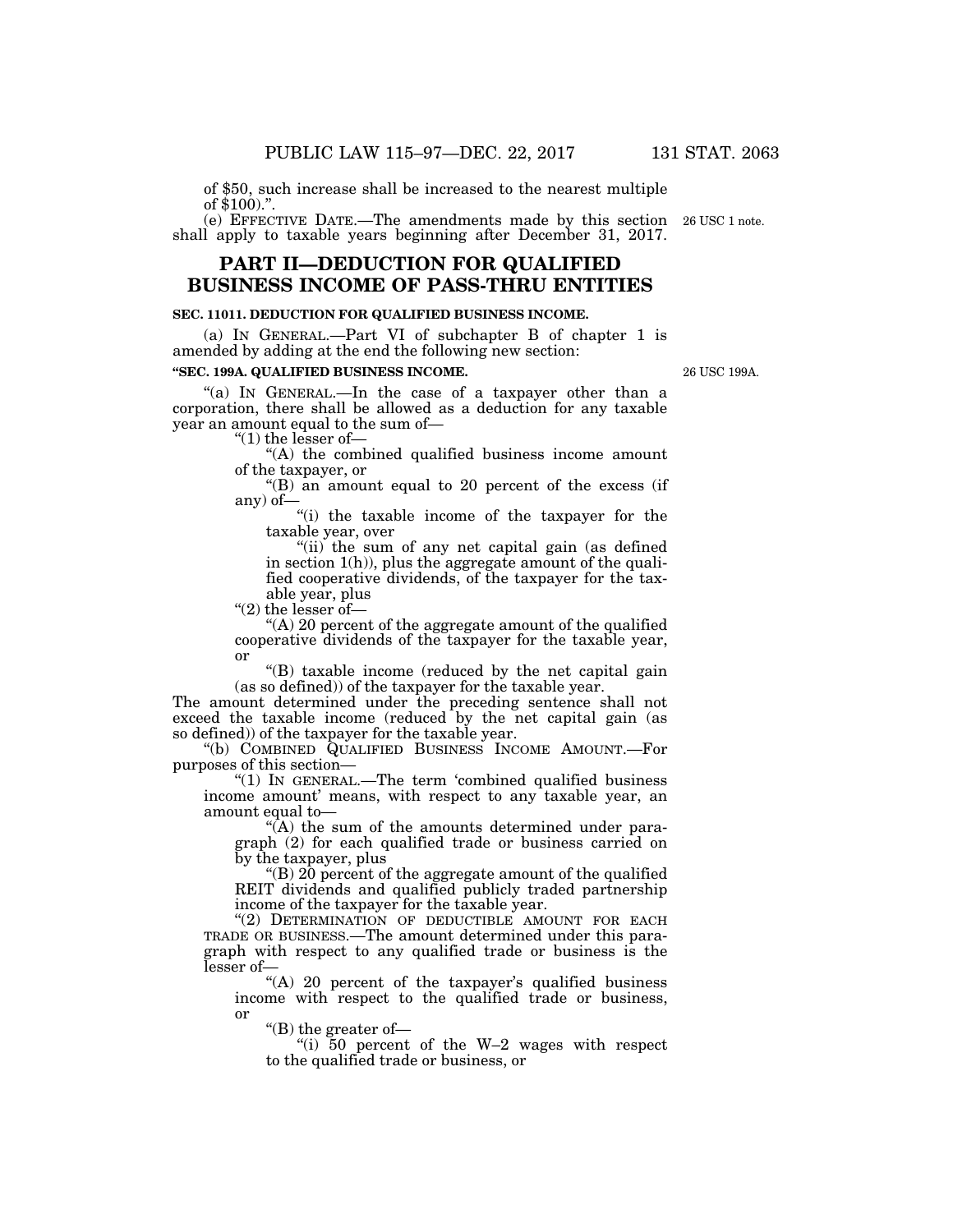"(ii) the sum of 25 percent of the  $W-2$  wages with respect to the qualified trade or business, plus 2.5 percent of the unadjusted basis immediately after acquisition of all qualified property.

''(3) MODIFICATIONS TO LIMIT BASED ON TAXABLE INCOME.— ''(A) EXCEPTION FROM LIMIT.—In the case of any tax-

payer whose taxable income for the taxable year does not exceed the threshold amount, paragraph (2) shall be applied without regard to subparagraph (B).

''(B) PHASE-IN OF LIMIT FOR CERTAIN TAXPAYERS.— ''(i) IN GENERAL.—If—

''(I) the taxable income of a taxpayer for any taxable year exceeds the threshold amount, but does not exceed the sum of the threshold amount plus \$50,000 (\$100,000 in the case of a joint return), and

''(II) the amount determined under paragraph (2)(B) (determined without regard to this subparagraph) with respect to any qualified trade or business carried on by the taxpayer is less than the amount determined under paragraph (2)(A) with respect such trade or business,

then paragraph (2) shall be applied with respect to such trade or business without regard to subparagraph (B) thereof and by reducing the amount determined under subparagraph (A) thereof by the amount determined under clause (ii).

''(ii) AMOUNT OF REDUCTION.—The amount determined under this subparagraph is the amount which bears the same ratio to the excess amount as—

''(I) the amount by which the taxpayer's taxable income for the taxable year exceeds the threshold amount, bears to

''(II) \$50,000 (\$100,000 in the case of a joint return).

"(iii) EXCESS AMOUNT.—For purposes of clause (ii), the excess amount is the excess of—

''(I) the amount determined under paragraph  $(2)(A)$  (determined without regard to this paragraph), over

''(II) the amount determined under paragraph  $(2)(B)$  (determined without regard to this paragraph).

"(4) WAGES,  $ETC$ .

"(A) IN GENERAL.—The term  $W-2$  wages' means, with respect to any person for any taxable year of such person, the amounts described in paragraphs (3) and (8) of section 6051(a) paid by such person with respect to employment of employees by such person during the calendar year ending during such taxable year.

''(B) LIMITATION TO WAGES ATTRIBUTABLE TO QUALIFIED BUSINESS INCOME.—Such term shall not include any amount which is not properly allocable to qualified business income for purposes of subsection  $(c)(1)$ .

''(C) RETURN REQUIREMENT.—Such term shall not include any amount which is not properly included in a return filed with the Social Security Administration on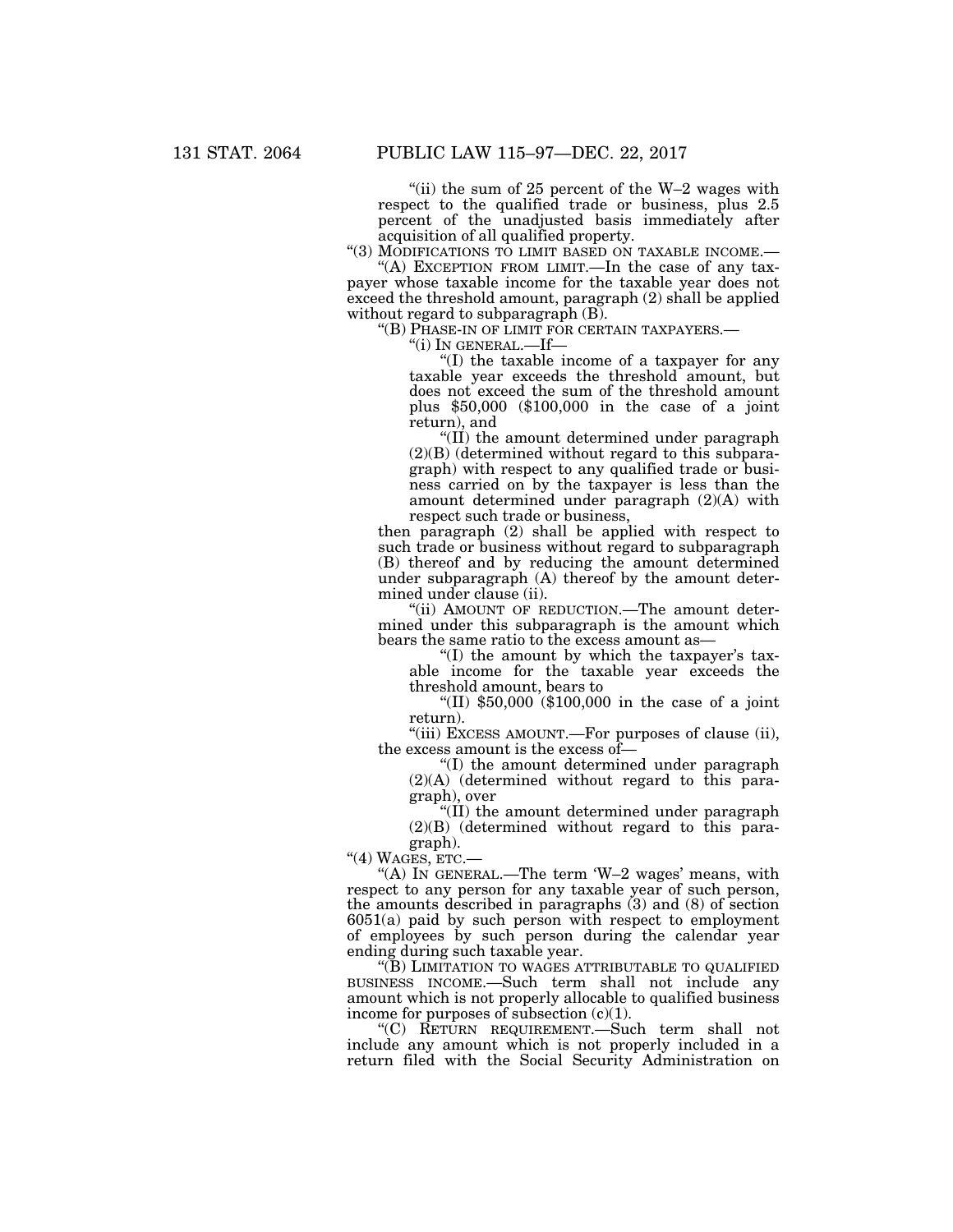or before the 60th day after the due date (including extensions) for such return.

''(5) ACQUISITIONS, DISPOSITIONS, AND SHORT TAXABLE YEARS.—The Secretary shall provide for the application of this subsection in cases of a short taxable year or where the taxpayer acquires, or disposes of, the major portion of a trade or business or the major portion of a separate unit of a trade or business during the taxable year.

''(6) QUALIFIED PROPERTY.—For purposes of this section: "(A) In GENERAL.—The term 'qualified property' means, with respect to any qualified trade or business for a taxable year, tangible property of a character subject to the allowance for depreciation under section 167—

" $(i)$  which is held by, and available for use in, the qualified trade or business at the close of the taxable year,

"(ii) which is used at any point during the taxable year in the production of qualified business income, and

"(iii) the depreciable period for which has not ended before the close of the taxable year.

''(B) DEPRECIABLE PERIOD.—The term 'depreciable period' means, with respect to qualified property of a taxpayer, the period beginning on the date the property was first placed in service by the taxpayer and ending on the later of—

"(i) the date that is 10 years after such date, or

"(ii) the last day of the last full year in the applicable recovery period that would apply to the property under section 168 (determined without regard to subsection (g) thereof).

''(c) QUALIFIED BUSINESS INCOME.—For purposes of this section—

''(1) IN GENERAL.—The term 'qualified business income' means, for any taxable year, the net amount of qualified items of income, gain, deduction, and loss with respect to any qualified trade or business of the taxpayer. Such term shall not include any qualified REIT dividends, qualified cooperative dividends, or qualified publicly traded partnership income.

"(2) CARRYOVER OF LOSSES.—If the net amount of qualified income, gain, deduction, and loss with respect to qualified trades or businesses of the taxpayer for any taxable year is less than zero, such amount shall be treated as a loss from a qualified trade or business in the succeeding taxable year.

''(3) QUALIFIED ITEMS OF INCOME, GAIN, DEDUCTION, AND LOSS.—For purposes of this subsection—

"(A) IN GENERAL.—The term 'qualified items of income, gain, deduction, and loss' means items of income, gain, deduction, and loss to the extent such items are—

''(i) effectively connected with the conduct of a trade or business within the United States (within the meaning of section 864(c), determined by substituting 'qualified trade or business (within the meaning of section 199A)' for 'nonresident alien individual or a foreign corporation' or for 'a foreign corporation' each place it appears), and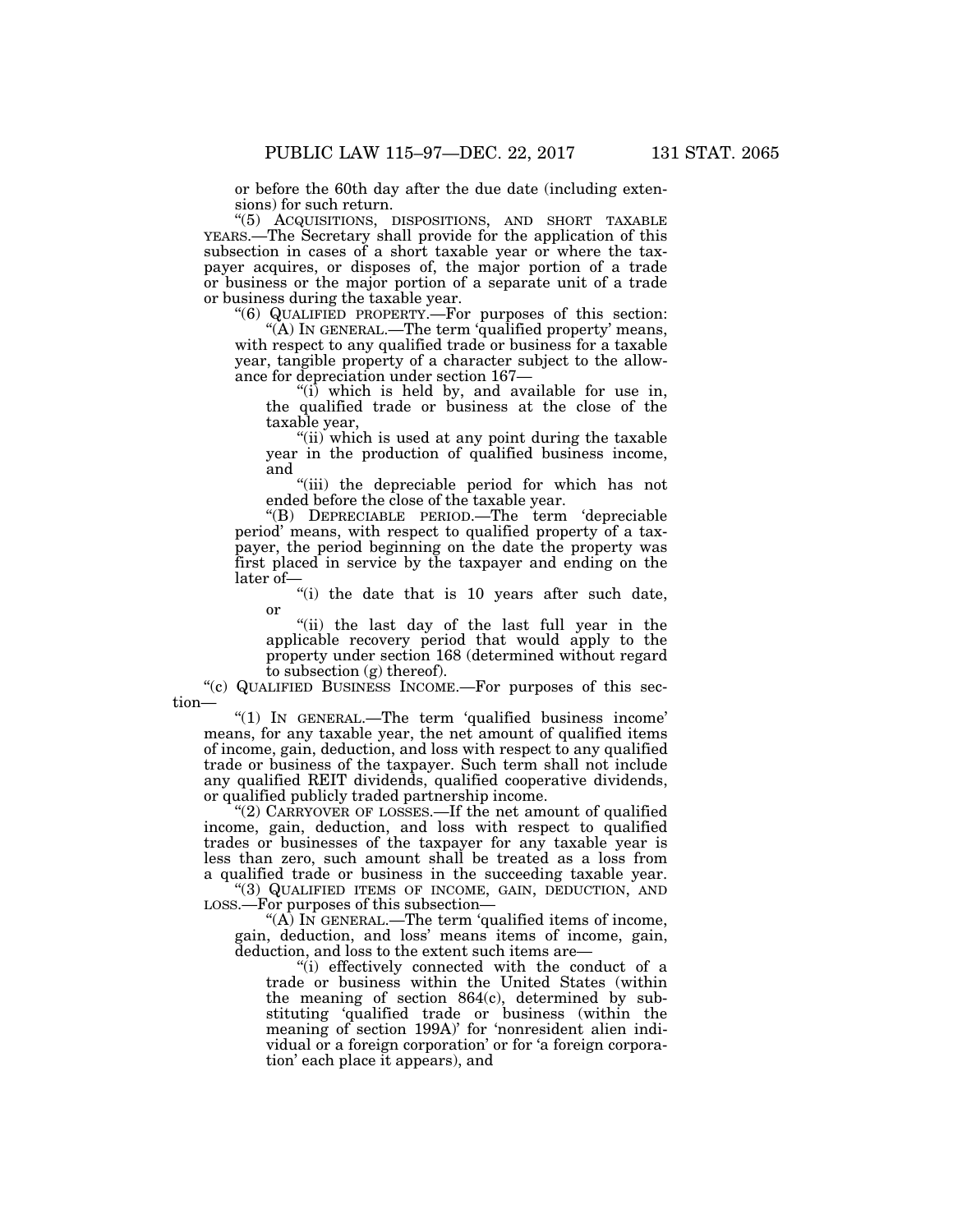"(ii) included or allowed in determining taxable income for the taxable year.

''(B) EXCEPTIONS.—The following investment items shall not be taken into account as a qualified item of income, gain, deduction, or loss:

 $\mathcal{H}$ <sup>"(i)</sup> Any item of short-term capital gain, shortterm capital loss, long-term capital gain, or long-term capital loss.

"(ii) Any dividend, income equivalent to a dividend, or payment in lieu of dividends described in section  $954(c)(1)(G)$ .

''(iii) Any interest income other than interest income which is properly allocable to a trade or business.

"(iv) Any item of gain or loss described in subparagraph  $(C)$  or  $(D)$  of section 954 $(c)(1)$  (applied by substituting 'qualified trade or business' for 'controlled foreign corporation').

 $(v)$  Any item of income, gain, deduction, or loss taken into account under section  $954(c)(1)(F)$  (determined without regard to clause (ii) thereof and other than items attributable to notional principal contracts entered into in transactions qualifying under section 1221(a)(7)).

"(vi) Any amount received from an annuity which is not received in connection with the trade or business.

"(vii) Any item of deduction or loss properly allocable to an amount described in any of the preceding clauses.

"(4) TREATMENT OF REASONABLE COMPENSATION AND GUARANTEED PAYMENTS.—Qualified business income shall not include—

''(A) reasonable compensation paid to the taxpayer by any qualified trade or business of the taxpayer for services rendered with respect to the trade or business,

''(B) any guaranteed payment described in section 707(c) paid to a partner for services rendered with respect to the trade or business, and

 $C$ ) to the extent provided in regulations, any payment described in section 707(a) to a partner for services rendered with respect to the trade or business.

''(d) QUALIFIED TRADE OR BUSINESS.—For purposes of this section—

''(1) IN GENERAL.—The term 'qualified trade or business' means any trade or business other than—

''(A) a specified service trade or business, or

''(B) the trade or business of performing services as an employee.

''(2) SPECIFIED SERVICE TRADE OR BUSINESS.—The term 'specified service trade or business' means any trade or business—

"(A) which is described in section  $1202(e)(3)(A)$  (applied without regard to the words 'engineering, architecture,') or which would be so described if the term 'employees or owners' were substituted for 'employees' therein, or

''(B) which involves the performance of services that consist of investing and investment management, trading,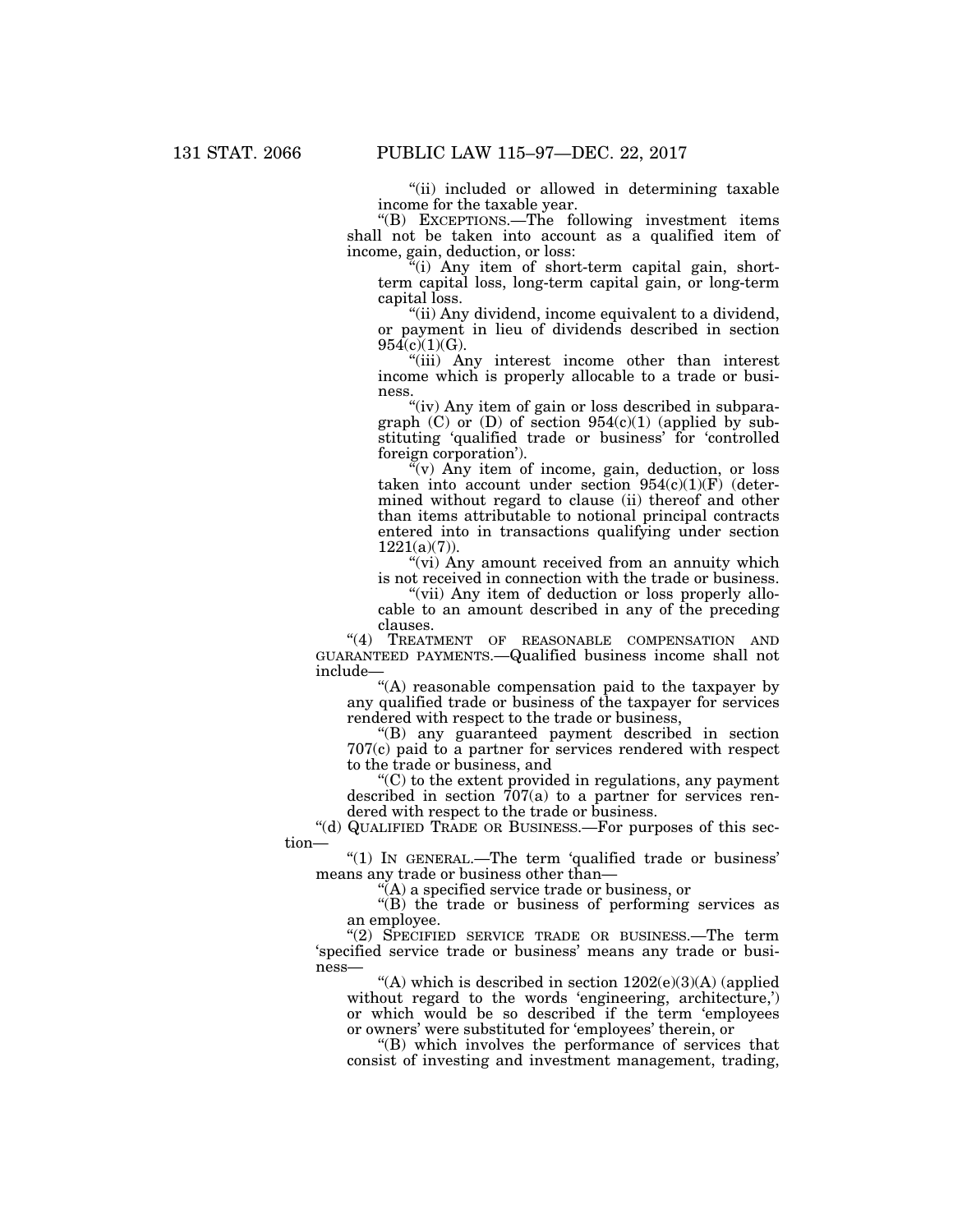or dealing in securities (as defined in section  $475(c)(2)$ ), partnership interests, or commodities (as defined in section  $475(e)(2)$ ).

''(3) EXCEPTION FOR SPECIFIED SERVICE BUSINESSES BASED ON TAXPAYER'S INCOME.—

''(A) IN GENERAL.—If, for any taxable year, the taxable income of any taxpayer is less than the sum of the threshold amount plus \$50,000 (\$100,000 in the case of a joint return), then—

''(i) any specified service trade or business of the taxpayer shall not fail to be treated as a qualified trade or business due to paragraph  $(1)(A)$ , but

"(ii) only the applicable percentage of qualified items of income, gain, deduction, or loss, and the W– 2 wages and the unadjusted basis immediately after acquisition of qualified property, of the taxpayer allocable to such specified service trade or business shall be taken into account in computing the qualified business income, W–2 wages, and the unadjusted basis immediately after acquisition of qualified property of the taxpayer for the taxable year for purposes of applying this section.<br>"(B) APPLICABLE I

PERCENTAGE.—For purposes of subparagraph (A), the term 'applicable percentage' means, with respect to any taxable year, 100 percent reduced (not below zero) by the percentage equal to the ratio of—

''(i) the taxable income of the taxpayer for the taxable year in excess of the threshold amount, bears to

"(ii)  $$50,000$   $$100,000$  in the case of a joint return). ''(e) OTHER DEFINITIONS.—For purposes of this section—

''(1) TAXABLE INCOME.—Taxable income shall be computed without regard to the deduction allowable under this section. ''(2) THRESHOLD AMOUNT.—

"(A) IN GENERAL.—The term 'threshold amount' means \$157,500 (200 percent of such amount in the case of a joint return).

''(B) INFLATION ADJUSTMENT.—In the case of any taxable year beginning after 2018, the dollar amount in subparagraph (A) shall be increased by an amount equal to—

''(i) such dollar amount, multiplied by

''(ii) the cost-of-living adjustment determined under section 1(f)(3) for the calendar year in which the taxable year begins, determined by substituting 'calendar year 2017' for 'calendar year 2016' in subparagraph (A)(ii) thereof.

The amount of any increase under the preceding sentence shall be rounded as provided in section  $1(f)(7)$ .

''(3) QUALIFIED REIT DIVIDEND.—The term 'qualified REIT dividend' means any dividend from a real estate investment trust received during the taxable year which—

''(A) is not a capital gain dividend, as defined in section 857(b)(3), and

''(B) is not qualified dividend income, as defined in section  $1(h)(11)$ .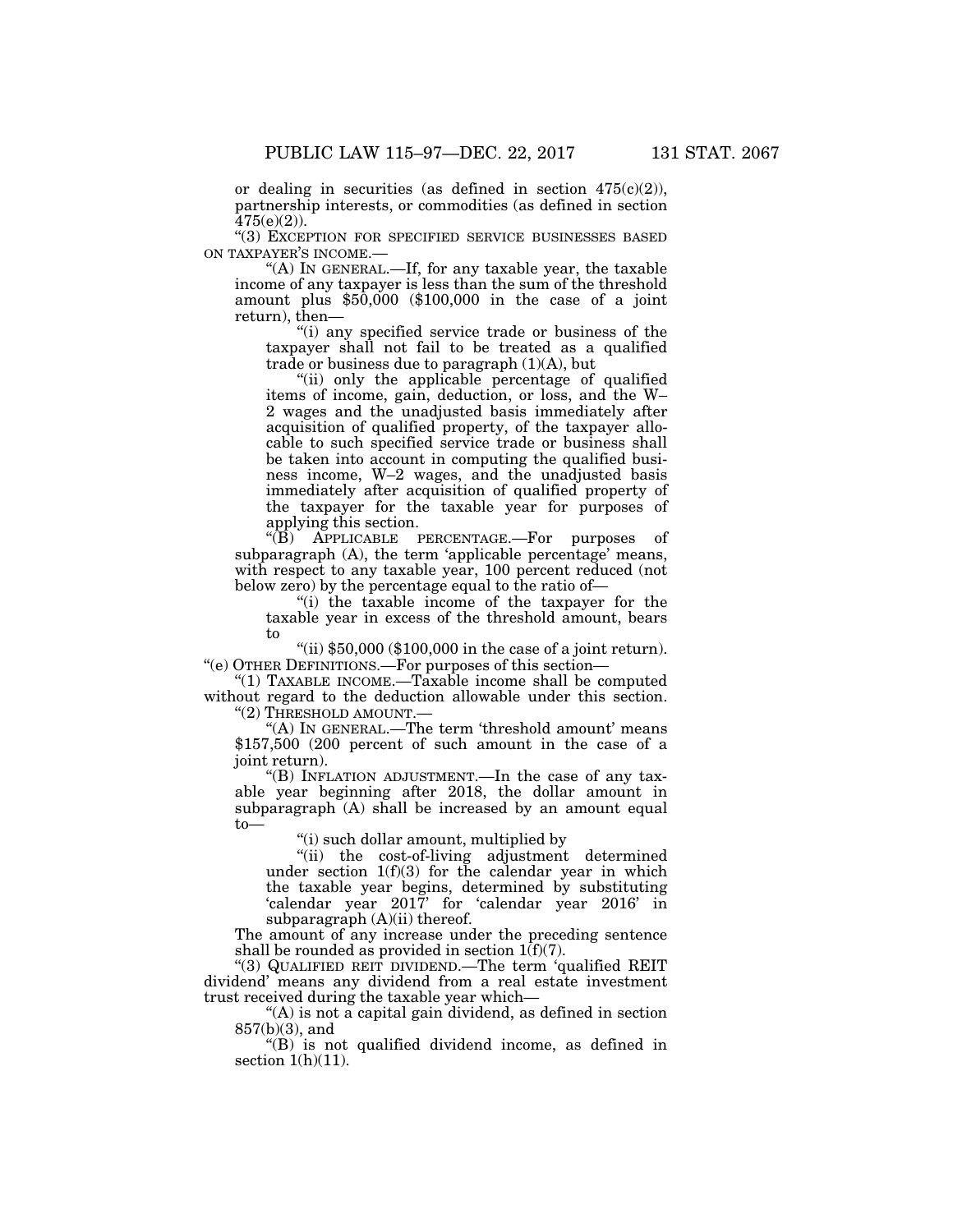''(4) QUALIFIED COOPERATIVE DIVIDEND.—The term 'qualified cooperative dividend' means any patronage dividend (as defined in section 1388(a)), any per-unit retain allocation (as defined in section 1388(f)), and any qualified written notice of allocation (as defined in section 1388(c)), or any similar amount received from an organization described in subpara $graph (B)(ii)$ , which-

''(A) is includible in gross income, and

 $\mathbf{``(B)}$  is received from-

''(i) an organization or corporation described in section  $501(c)(12)$  or  $1381(a)$ , or

"(ii) an organization which is governed under this title by the rules applicable to cooperatives under this title before the enactment of subchapter T.

"(5) QUALIFIED PUBLICLY TRADED PARTNERSHIP INCOME.-The term 'qualified publicly traded partnership income' means, with respect to any qualified trade or business of a taxpayer, the sum of—

"(A) the net amount of such taxpayer's allocable share of each qualified item of income, gain, deduction, and loss (as defined in subsection  $(c)(3)$  and determined after the application of subsection (c)(4)) from a publicly traded partnership (as defined in section  $7704(a)$ ) which is not treated as a corporation under section 7704(c), plus

''(B) any gain recognized by such taxpayer upon disposition of its interest in such partnership to the extent such gain is treated as an amount realized from the sale or exchange of property other than a capital asset under section  $75\overline{1}(a)$ .

''(f) SPECIAL RULES.—

''(1) APPLICATION TO PARTNERSHIPS AND S CORPORATIONS.—

 $(A)$  In GENERAL.—In the case of a partnership or S corporation—

"(i) this section shall be applied at the partner or shareholder level,

"(ii) each partner or shareholder shall take into account such person's allocable share of each qualified item of income, gain, deduction, and loss, and

''(iii) each partner or shareholder shall be treated for purposes of subsection (b) as having W–2 wages and unadjusted basis immediately after acquisition of qualified property for the taxable year in an amount equal to such person's allocable share of the W–2 wages and the unadjusted basis immediately after acquisition of qualified property of the partnership or S corporation for the taxable year (as determined under regulations prescribed by the Secretary).

For purposes of clause (iii), a partner's or shareholder's allocable share of W–2 wages shall be determined in the same manner as the partner's or shareholder's allocable share of wage expenses. For purposes of such clause, partner's or shareholder's allocable share of the unadjusted basis immediately after acquisition of qualified property shall be determined in the same manner as the partner's or shareholder's allocable share of depreciation. For purposes of this subparagraph, in the case of an S corporation,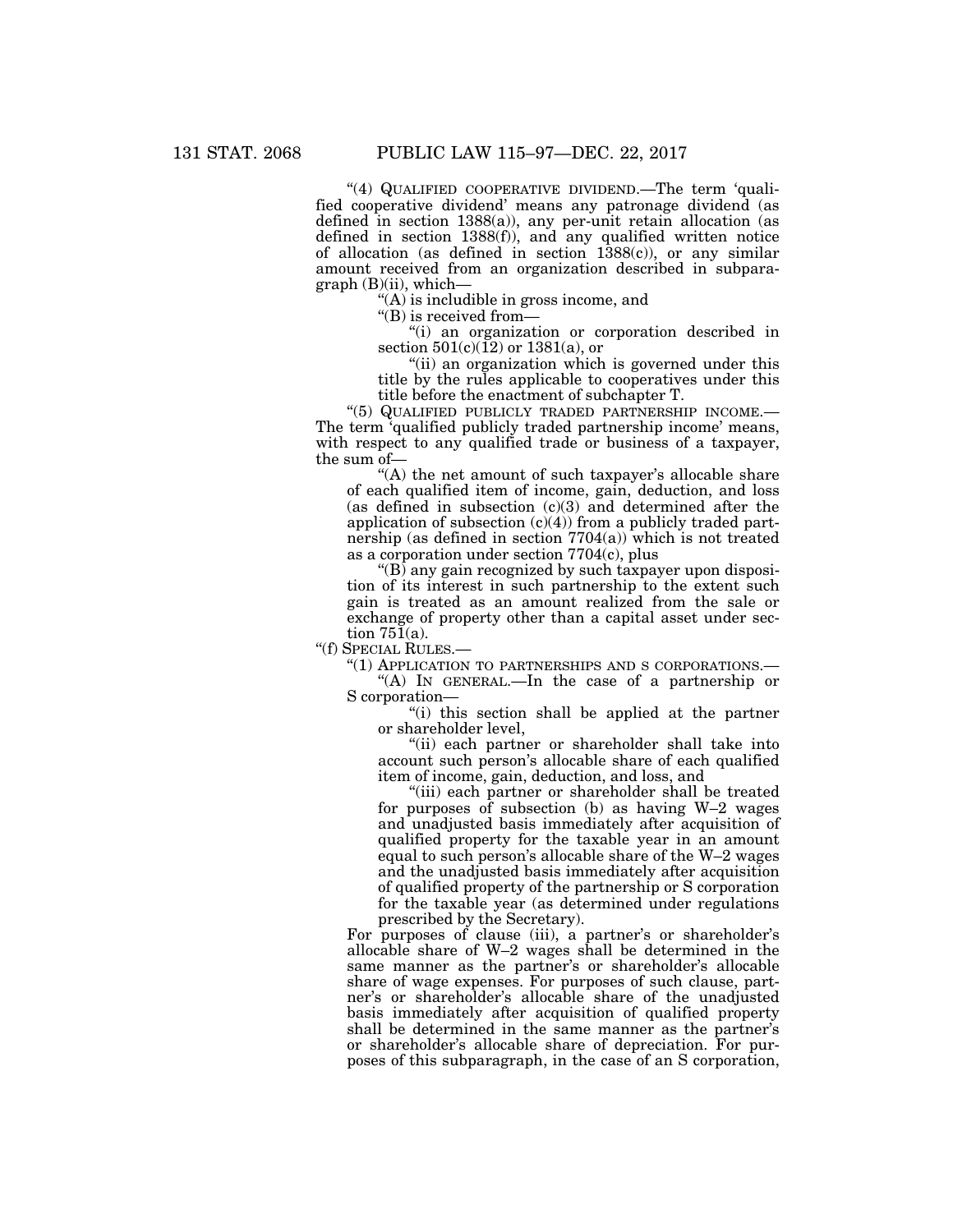an allocable share shall be the shareholder's pro rata share of an item.

''(B) APPLICATION TO TRUSTS AND ESTATES.—Rules similar to the rules under section  $199(d)(1)(B)(i)$  (as in effect on December 1, 2017) for the apportionment of W– 2 wages shall apply to the apportionment of W–2 wages and the apportionment of unadjusted basis immediately after acquisition of qualified property under this section.

" $(C)$ <sup>"</sup>TREATMENT OF TRADES OR BUSINESS IN PUERTO RICO.—

"(i) IN GENERAL.—In the case of any taxpayer with qualified business income from sources within the commonwealth of Puerto Rico, if all such income is taxable under section 1 for such taxable year, then for purposes of determining the qualified business income of such taxpayer for such taxable year, the term 'United States' shall include the Commonwealth of Puerto Rico.

"(ii) SPECIAL RULE FOR APPLYING LIMIT.—In the case of any taxpayer described in clause (i), the determination of W–2 wages of such taxpayer with respect to any qualified trade or business conducted in Puerto Rico shall be made without regard to any exclusion under section 3401(a)(8) for remuneration paid for services in Puerto Rico.

"(2) COORDINATION WITH MINIMUM TAX.-For purposes of determining alternative minimum taxable income under section 55, qualified business income shall be determined without regard to any adjustments under sections 56 through 59.

"(3) DEDUCTION LIMITED TO INCOME TAXES.—The deduction under subsection (a) shall only be allowed for purposes of this chapter.

" $(4)$  REGULATIONS.—The Secretary shall prescribe such regulations as are necessary to carry out the purposes of this section, including regulations-

''(A) for requiring or restricting the allocation of items and wages under this section and such reporting requirements as the Secretary determines appropriate, and

''(B) for the application of this section in the case of tiered entities.

''(g) DEDUCTION ALLOWED TO SPECIFIED AGRICULTURAL OR HORTICULTURAL COOPERATIVES.—

"(1) In GENERAL.—In the case of any taxable year of a specified agricultural or horticultural cooperative beginning after December 31, 2017, there shall be allowed a deduction in an amount equal to the lesser of—

''(A) 20 percent of the excess (if any) of—

 $(i)$  the gross income of a specified agricultural or horticultural cooperative, over

''(ii) the qualified cooperative dividends (as defined in subsection  $(e)(4)$  paid during the taxable year for the taxable year, or

''(B) the greater of—

"(i)  $50$  percent of the W–2 wages of the cooperative with respect to its trade or business, or

''(ii) the sum of 25 percent of the W–2 wages of the cooperative with respect to its trade or business,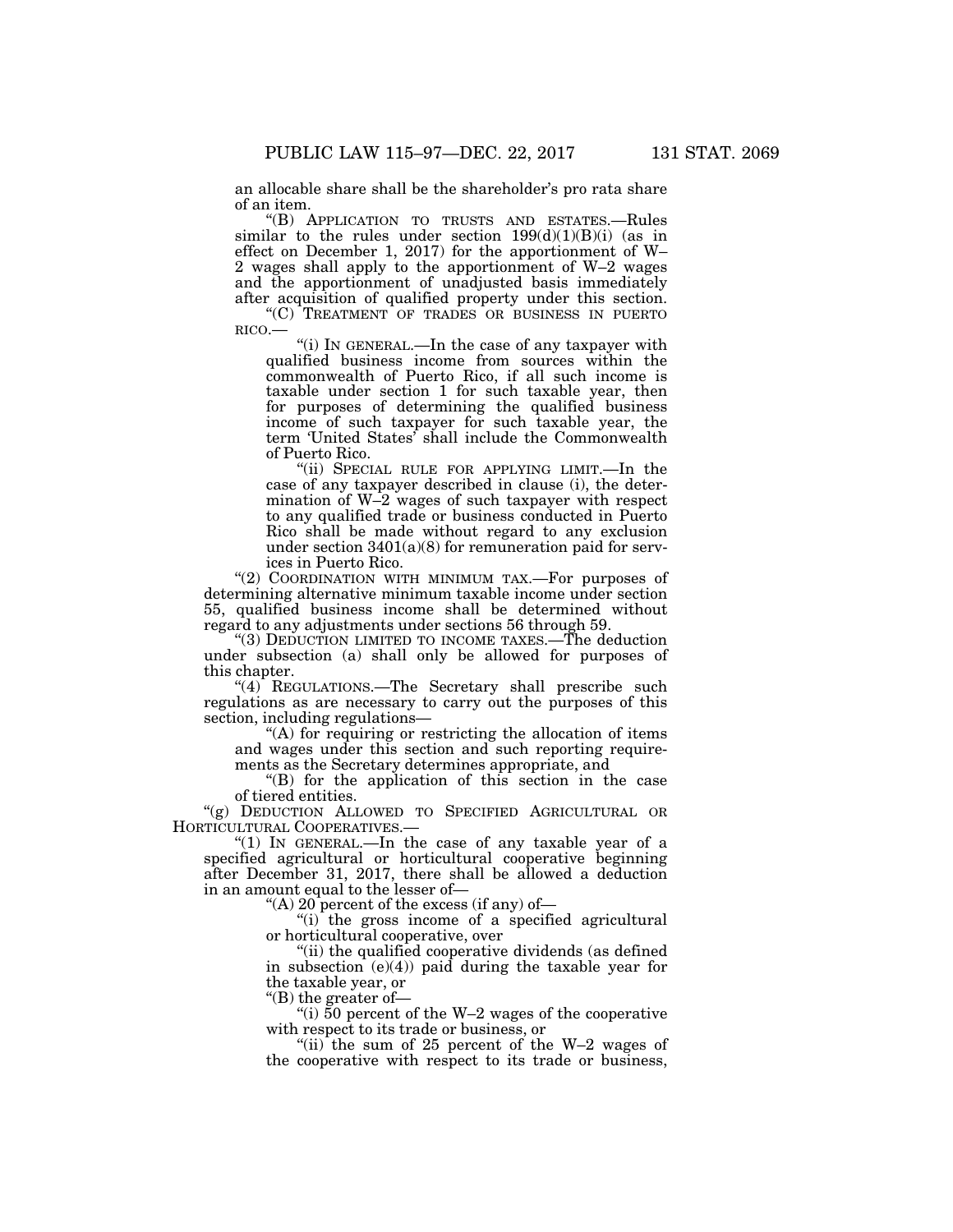plus 2.5 percent of the unadjusted basis immediately after acquisition of all qualified property of the cooperative.

"(2) LIMITATION.—The amount determined under paragraph (1) shall not exceed the taxable income of the specified agricultural or horticultural for the taxable year.

TIVE.—For purposes of this subsection, the term 'specified agricultural or horticultural cooperative' means an organization to which part I of subchapter T applies which is engaged in—

"(A) the manufacturing, production, growth, or extraction in whole or significant part of any agricultural or horticultural product,

''(B) the marketing of agricultural or horticultural products which its patrons have so manufactured, produced, grown, or extracted, or

 $(C)$  the provision of supplies, equipment, or services to farmers or to organizations described in subparagraph  $(A)$  or  $(B)$ .

''(h) ANTI-ABUSE RULES.—The Secretary shall—

"(1) apply rules similar to the rules under section  $179(d)(2)$ in order to prevent the manipulation of the depreciable period of qualified property using transactions between related parties, and

 $(2)$  prescribe rules for determining the unadjusted basis immediately after acquisition of qualified property acquired in like-kind exchanges or involuntary conversions.

''(i) TERMINATION.—This section shall not apply to taxable years beginning after December 31, 2025.''.

(b) TREATMENT OF DEDUCTION IN COMPUTING ADJUSTED GROSS AND TAXABLE INCOME.—

(1) DEDUCTION NOT ALLOWED IN COMPUTING ADJUSTED GROSS INCOME.—Section 62(a) is amended by adding at the end the following new sentence: ''The deduction allowed by section 199A shall not be treated as a deduction described in any of the preceding paragraphs of this subsection.''.

(2) DEDUCTION ALLOWED TO NONITEMIZERS.—Section 63(b) is amended by striking "and" at the end of paragraph (1), by striking the period at the end of paragraph (2) and inserting '', and'', and by adding at the end the following new paragraph:

''(3) the deduction provided in section 199A.''.

(3) DEDUCTION ALLOWED TO ITEMIZERS WITHOUT LIMITS ON ITEMIZED DEDUCTIONS.—Section 63(d) is amended by striking "and" at the end of paragraph  $(1)$ , by striking the period at the end of paragraph  $(2)$  and inserting ", and", and by adding at the end the following new paragraph:

''(3) the deduction provided in section 199A.''.

(4) CONFORMING AMENDMENT.—Section  $3402(m)(1)$  is amended by inserting ''and the estimated deduction allowed under section 199A'' after ''chapter 1''.

(c) ACCURACY-RELATED PENALTY ON DETERMINATION OF APPLICABLE PERCENTAGE.—Section 6662(d)(1) is amended by inserting at the end the following new subparagraph:

> ''(C) SPECIAL RULE FOR TAXPAYERS CLAIMING SECTION 199A DEDUCTION.—In the case of any taxpayer who claims the deduction allowed under section 199A for the taxable

26 USC 62.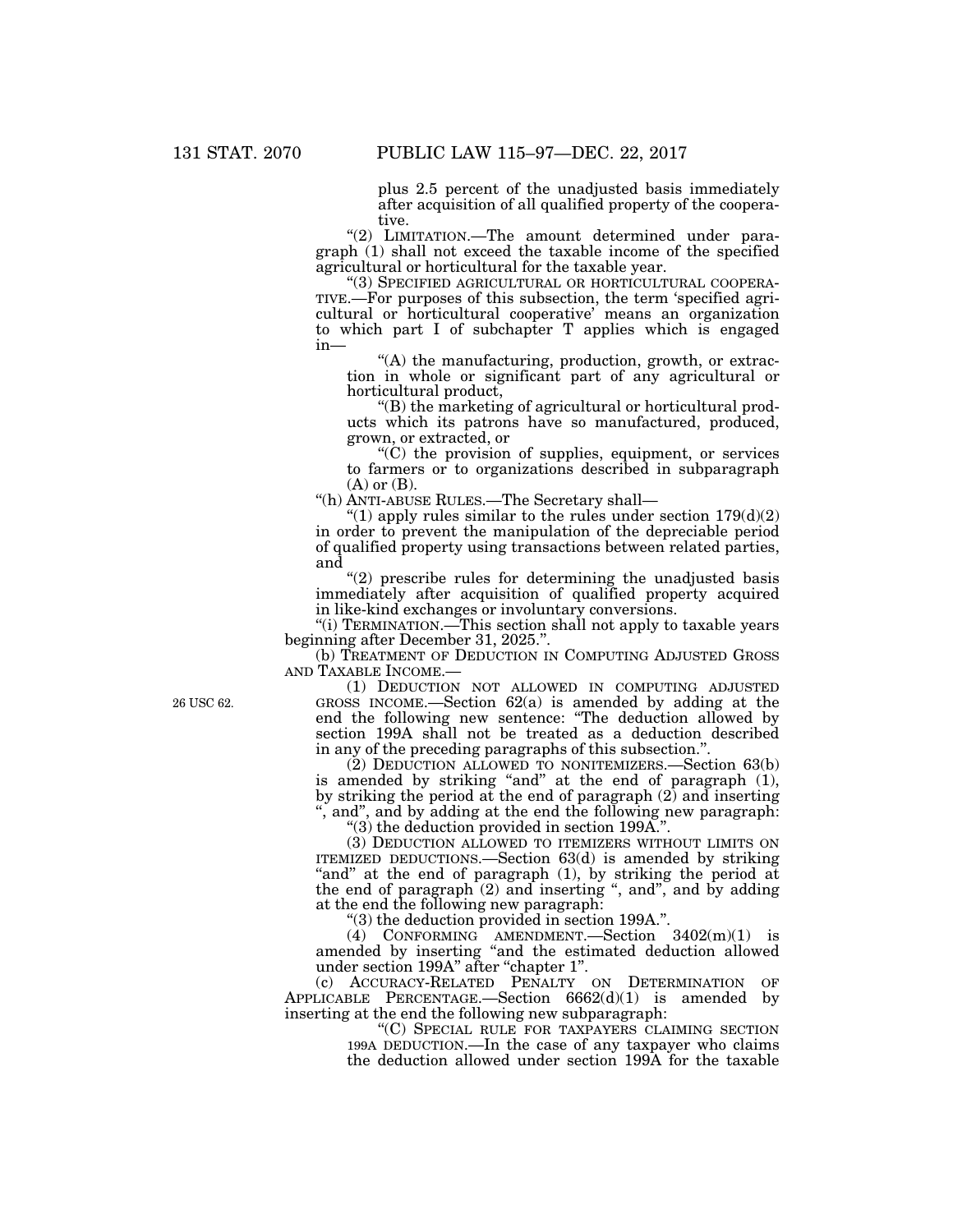year, subparagraph (A) shall be applied by substituting '5 percent' for '10 percent'.''.

(d) CONFORMING AMENDMENTS.—

(1) Section 172(d) is amended by adding at the end the 26 USC 172. following new paragraph:

''(8) QUALIFIED BUSINESS INCOME DEDUCTION.—The deduction under section 199A shall not be allowed.''.

 $(2)$  Section 246 $(b)(1)$  is amended by inserting "199A," before  $"243(a)(1)"$ .

 $(3)$  Section  $613(a)$  is amended by inserting "and without the deduction under section 199A" after "and without the deduction under section 199''.

(4) Section  $613A(d)(1)$  is amended by redesignating subparagraphs  $(C)$ ,  $(D)$ , and  $(E)$  as subparagraphs  $(D)$ ,  $(E)$ , and (F), respectively, and by inserting after subparagraph (B), the following new subparagraph:

''(C) any deduction allowable under section 199A,''.

 $(5)$  Section  $170(b)(2)(D)$  is amended by striking "and" in clause (iv), by striking the period at the end of clause (v), and by adding at the end the following new clause:

"(vi) section  $199A(g)$ .".

(6) The table of sections for part VI of subchapter B of chapter 1 is amended by inserting at the end the following 26 USC 161 prec. new item:

''Sec. 199A. Qualified business income.''.

(e) EFFECTIVE DATE.—The amendments made by this section 26 USC 62 note. shall apply to taxable years beginning after December 31, 2017.

## **SEC. 11012. LIMITATION ON LOSSES FOR TAXPAYERS OTHER THAN CORPORATIONS.**

(a) IN GENERAL.—Section 461 is amended by adding at the end the following new subsection:

''(l) LIMITATION ON EXCESS BUSINESS LOSSES OF NONCORPORATE TAXPAYERS.—

''(1) LIMITATION.—In the case of taxable year of a taxpayer other than a corporation beginning after December 31, 2017, and before January 1, 2026—

''(A) subsection (j) (relating to limitation on excess farm losses of certain taxpayers) shall not apply, and

''(B) any excess business loss of the taxpayer for the taxable year shall not be allowed.

"(2) DISALLOWED LOSS CARRYOVER.—Any loss which is disallowed under paragraph (1) shall be treated as a net operating loss carryover to the following taxable year under section 172.

''(3) EXCESS BUSINESS LOSS.—For purposes of this subsection—

''(A) IN GENERAL.—The term 'excess business loss' means the excess (if any) of—

''(i) the aggregate deductions of the taxpayer for the taxable year which are attributable to trades or businesses of such taxpayer (determined without regard to whether or not such deductions are disallowed for such taxable year under paragraph (1)), over

"(ii) the sum of-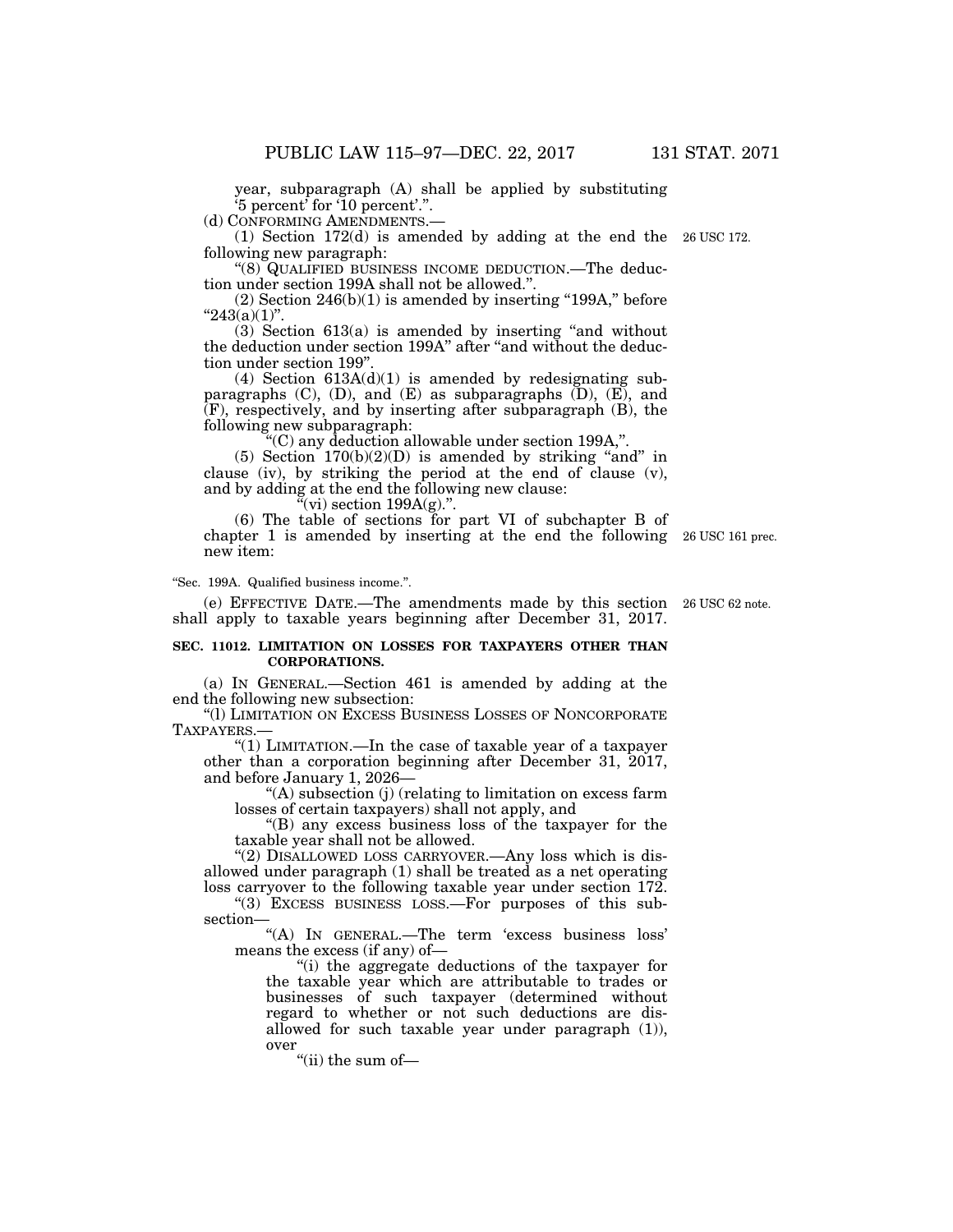''(I) the aggregate gross income or gain of such taxpayer for the taxable year which is attributable

"(II)  $$250,000$  (200 percent of such amount in the case of a joint return).

''(B) ADJUSTMENT FOR INFLATION.—In the case of any taxable year beginning after December 31, 2018, the \$250,000 amount in subparagraph (A)(ii)(II) shall be increased by an amount equal to—

''(i) such dollar amount, multiplied by

''(ii) the cost-of-living adjustment determined under section 1(f)(3) for the calendar year in which the taxable year begins, determined by substituting '2017' for '2016' in subparagraph (A)(ii) thereof.

If any amount as increased under the preceding sentence is not a multiple of \$1,000, such amount shall be rounded to the nearest multiple of \$1,000.

"(4) APPLICATION OF SUBSECTION IN CASE OF PARTNERSHIPS AND S CORPORATIONS.—In the case of a partnership or S corporation—

''(A) this subsection shall be applied at the partner or shareholder level, and

"(B) each partner's or shareholder's allocable share of the items of income, gain, deduction, or loss of the partnership or S corporation for any taxable year from trades or businesses attributable to the partnership or S corporation shall be taken into account by the partner or shareholder in applying this subsection to the taxable year of such partner or shareholder with or within which the taxable year of the partnership or S corporation ends.

For purposes of this paragraph, in the case of an S corporation, an allocable share shall be the shareholder's pro rata share of an item.

''(5) ADDITIONAL REPORTING.—The Secretary shall prescribe such additional reporting requirements as the Secretary determines necessary to carry out the purposes of this subsection.

''(6) COORDINATION WITH SECTION 469.—This subsection shall be applied after the application of section 469."

(b) EFFECTIVE DATE.—The amendments made by this section shall apply to taxable years beginning after December 31, 2017.

# **PART III—TAX BENEFITS FOR FAMILIES AND INDIVIDUALS**

### **SEC. 11021. INCREASE IN STANDARD DEDUCTION.**

26 USC 63.

26 USC 461 note.

(a) IN GENERAL.—Subsection (c) of section 63 is amended by adding at the end the following new paragraph:

"(7) SPECIAL RULES FOR TAXABLE YEARS 2018 THROUGH 2025.—In the case of a taxable year beginning after December 31, 2017, and before January 1, 2026—

''(A) INCREASE IN STANDARD DEDUCTION.—Paragraph (2) shall be applied—

"(i) by substituting  $$18,000$  for  $$4,400$  in subparagraph (B), and

"(ii) by substituting  $$12,000'$  for  $$3,000'$  in subparagraph (C).

''(B) ADJUSTMENT FOR INFLATION.—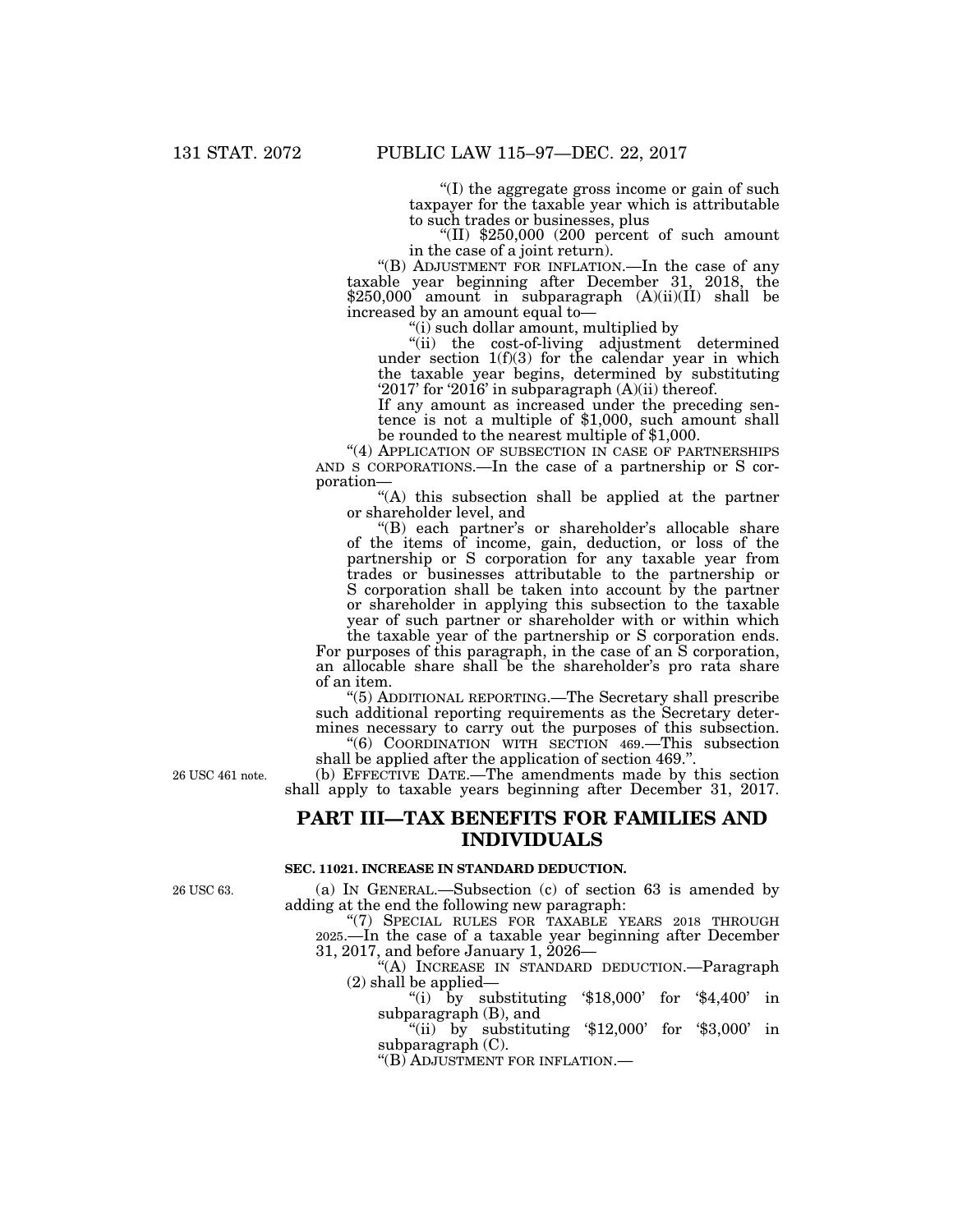''(i) IN GENERAL.—Paragraph (4) shall not apply to the dollar amounts contained in paragraphs  $(\overline{2})(\overline{B})$ and  $(2)(C)$ .

''(ii) ADJUSTMENT OF INCREASED AMOUNTS.—In the case of a taxable year beginning after 2018, the \$18,000 and \$12,000 amounts in subparagraph (A) shall each be increased by an amount equal to—

''(I) such dollar amount, multiplied by

''(II) the cost-of-living adjustment determined under section  $1(f)(3)$  for the calendar year in which the taxable year begins, determined by substituting '2017' for '2016' in subparagraph  $(A)(ii)$ thereof.

If any increase under this clause is not a multiple of \$50, such increase shall be rounded to the next lowest multiple of \$50.''.

(b) EFFECTIVE DATE.—The amendment made by this section shall apply to taxable years beginning after December 31, 2017.

## **SEC. 11022. INCREASE IN AND MODIFICATION OF CHILD TAX CREDIT.**

(a) IN GENERAL.—Section 24 is amended by adding at the 26 USC 24. end the following new subsection:

''(h) SPECIAL RULES FOR TAXABLE YEARS 2018 THROUGH 2025.—

" $(1)$  In GENERAL.—In the case of a taxable year beginning after December 31, 2017, and before January 1, 2026, this section shall be applied as provided in paragraphs (2) through (7).

''(2) CREDIT AMOUNT.—Subsection (a) shall be applied by substituting '\$2,000' for '\$1,000'.

''(3) LIMITATION.—In lieu of the amount determined under subsection (b)(2), the threshold amount shall be \$400,000 in the case of a joint return (\$200,000 in any other case).

"(4) PARTIAL CREDIT ALLOWED FOR CERTAIN OTHER DEPEND-ENTS.—

''(A) IN GENERAL.—The credit determined under subsection (a) (after the application of paragraph (2)) shall be increased by \$500 for each dependent of the taxpayer (as defined in section 152) other than a qualifying child described in subsection (c).

''(B) EXCEPTION FOR CERTAIN NONCITIZENS.—Subparagraph (A) shall not apply with respect to any individual who would not be a dependent if subparagraph (A) of section  $152(b)(3)$  were applied without regard to all that follows 'resident of the United States'.

''(C) CERTAIN QUALIFYING CHILDREN.—In the case of any qualifying child with respect to whom a credit is not allowed under this section by reason of paragraph (7), such child shall be treated as a dependent to whom subparagraph (A) applies.

''(5) MAXIMUM AMOUNT OF REFUNDABLE CREDIT.—

''(A) IN GENERAL.—The amount determined under subsection  $(d)(1)(A)$  with respect to any qualifying child shall not exceed \$1,400, and such subsection shall be applied without regard to paragraph (4) of this subsection.

''(B) ADJUSTMENT FOR INFLATION.—In the case of a taxable year beginning after 2018, the \$1,400 amount in

26 USC 63 note.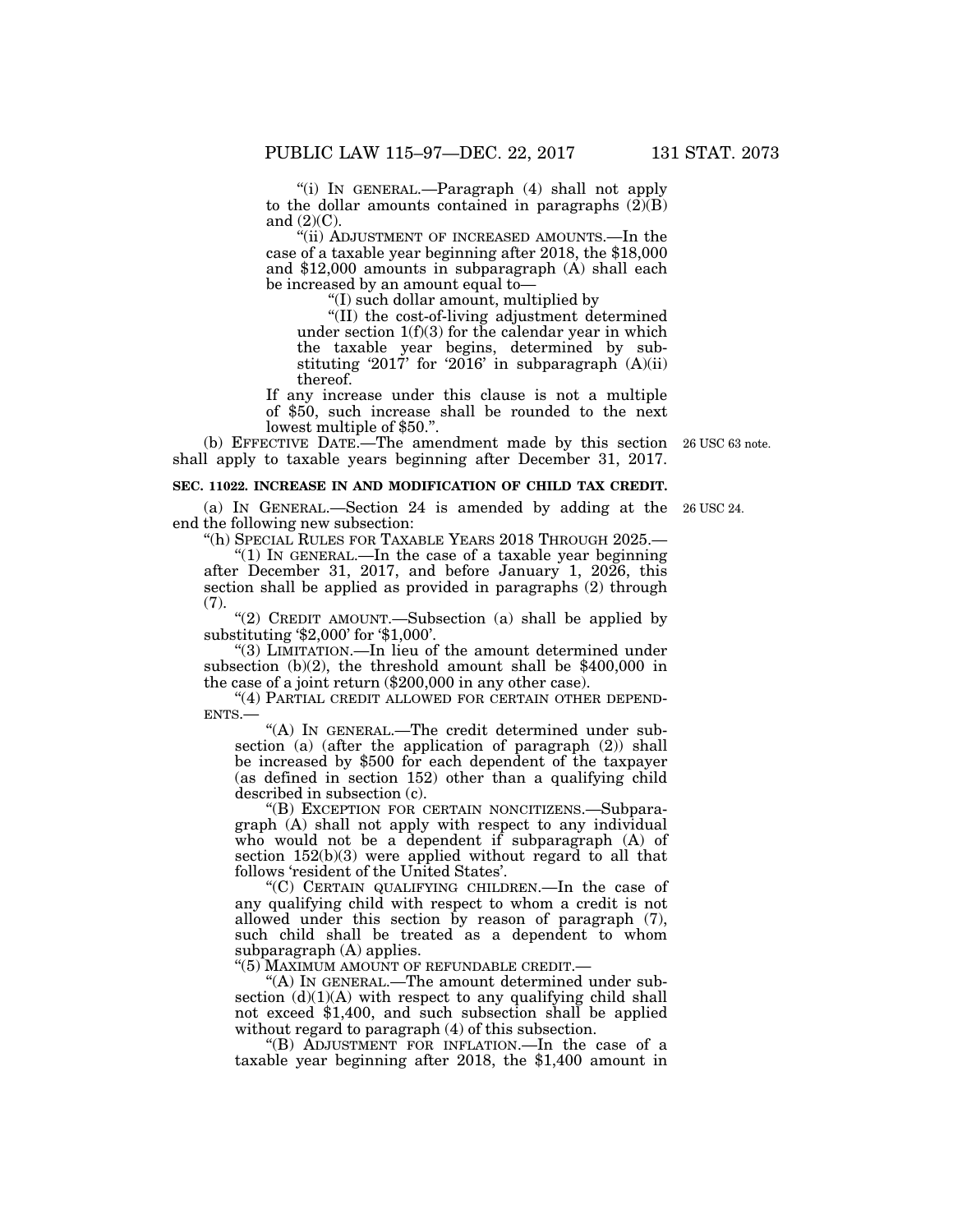subparagraph (A) shall be increased by an amount equal to—

''(i) such dollar amount, multiplied by

''(ii) the cost-of-living adjustment determined under section 1(f)(3) for the calendar year in which the taxable year begins, determined by substituting '2017' for '2016' in subparagraph (A)(ii) thereof.

If any increase under this clause is not a multiple of \$100, such increase shall be rounded to the next lowest multiple of \$100.

"(6) EARNED INCOME THRESHOLD FOR REFUNDABLE CREDIT.—Subsection  $(d)(1)(B)(i)$  shall be applied by substituting '\$2,500' for '\$3,000'.

"(7) SOCIAL SECURITY NUMBER REQUIRED.—No credit shall be allowed under this section to a taxpayer with respect to any qualifying child unless the taxpayer includes the social security number of such child on the return of tax for the taxable year. For purposes of the preceding sentence, the term 'social security number' means a social security number issued to an individual by the Social Security Administration, but only if the social security number is issued—

"(A) to a citizen of the United States or pursuant to subclause (I) (or that portion of subclause (III) that relates to subclause (I)) of section  $205(c)(2)(B)(i)$  of the Social Security Act, and

''(B) before the due date for such return.''.

(b) EFFECTIVE DATE.—The amendment made by this section shall apply to taxable years beginning after December 31, 2017.

## **SEC. 11023. INCREASED LIMITATION FOR CERTAIN CHARITABLE CON-TRIBUTIONS.**

26 USC 170.

26 USC 24 note.

(a) IN GENERAL.—Section  $170(b)(1)$  is amended by redesignating subparagraph (G) as subparagraph (H) and by inserting after subparagraph (F) the following new subparagraph:

"(G) INCREASED LIMITATION FOR CASH CONTRIBU-TIONS.—

''(i) IN GENERAL.—In the case of any contribution of cash to an organization described in subparagraph (A), the total amount of such contributions which may be taken into account under subsection (a) for any taxable year beginning after December 31, 2017, and before January 1, 2026, shall not exceed 60 percent of the taxpayer's contribution base for such year.

"(ii) CARRYOVER.—If the aggregate amount of contributions described in clause (i) exceeds the applicable limitation under clause (i) for any taxable year described in such clause, such excess shall be treated (in a manner consistent with the rules of subsection  $(d)(1)$  as a charitable contribution to which clause (i) applies in each of the 5 succeeding years in order of time.

''(iii) COORDINATION WITH SUBPARAGRAPHS (A) AND  $(B)$ .

''(I) IN GENERAL.—Contributions taken into account under this subparagraph shall not be taken into account under subparagraph (A).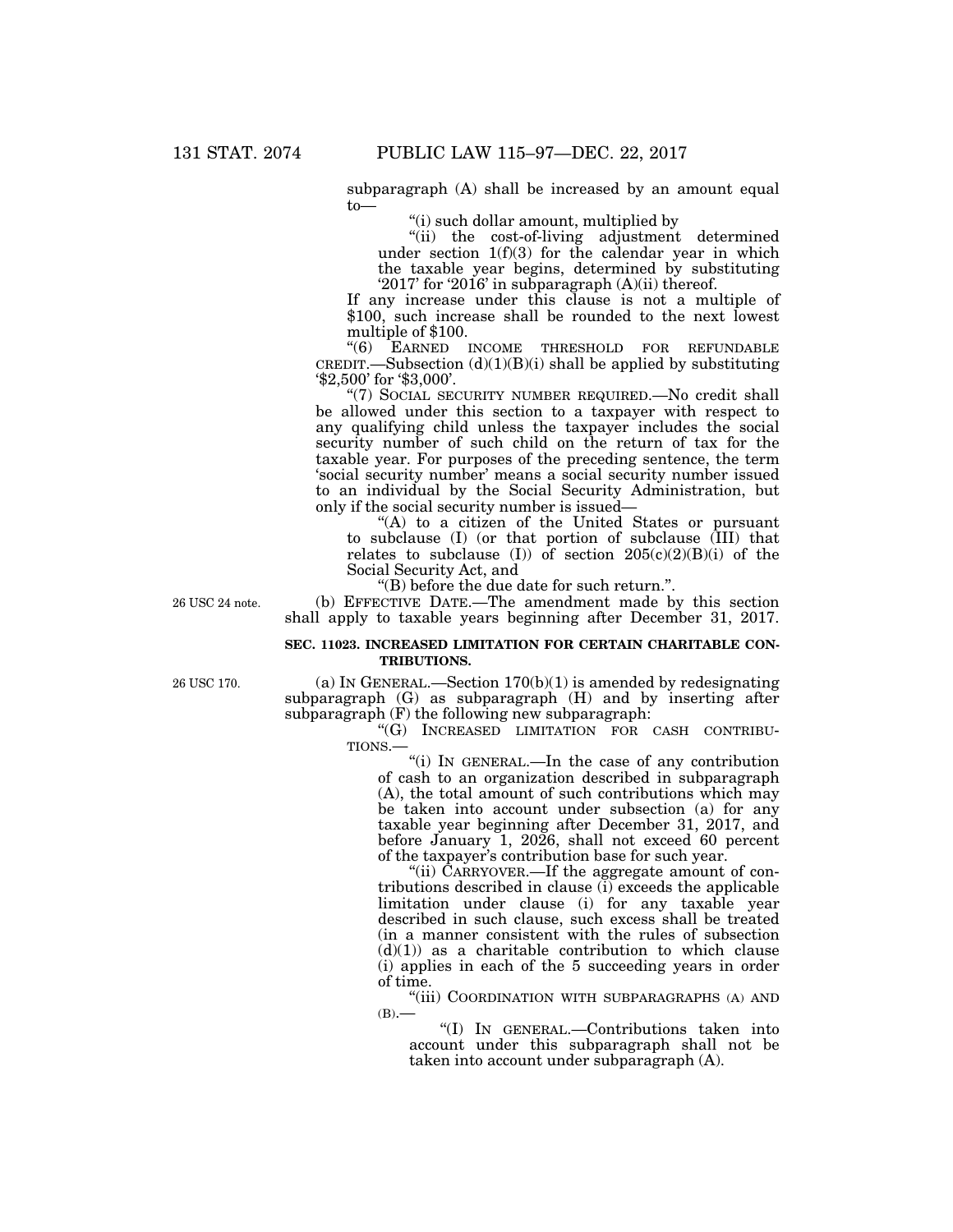''(II) LIMITATION REDUCTION.—For each taxable year described in clause (i), and each taxable year to which any contribution under this subparagraph is carried over under clause (ii), subparagraph (A) shall be applied by reducing (but not below zero) the contribution limitation allowed for the taxable year under such subparagraph by the aggregate contributions allowed under this subparagraph for such taxable year, and subparagraph (B) shall be applied by treating any reference to subparagraph (A) as a reference to both subparagraph (A) and this subparagraph.''.

(b) EFFECTIVE DATE.—The amendment made by this section shall apply to contributions in taxable years beginning after December 31, 2017.

## **SEC. 11024. INCREASED CONTRIBUTIONS TO ABLE ACCOUNTS.**

(a) INCREASE IN LIMITATION FOR CONTRIBUTIONS FROM COM-PENSATION OF INDIVIDUALS WITH DISABILITIES.—

(1) In GENERAL.—Section  $529A(b)(2)(B)$  is amended to read 26 USC 529A. as follows:

''(B) except in the case of contributions under subsection  $(c)(1)(\tilde{C})$ , if such contribution to an ABLE account would result in aggregate contributions from all contributors to the ABLE account for the taxable year exceeding the sum of—

"(i) the amount in effect under section  $2503(b)$ for the calendar year in which the taxable year begins, plus

"(ii) in the case of any contribution by a designated beneficiary described in paragraph (7) before January 1, 2026, the lesser of—

''(I) compensation (as defined by section  $219(f)(1)$ ) includible in the designated beneficiary's gross income for the taxable year, or

''(II) an amount equal to the poverty line for a one-person household, as determined for the calendar year preceding the calendar year in which the taxable year begins.''.

(2) RESPONSIBILITY FOR CONTRIBUTION LIMITATION.—Paragraph (2) of section 529A(b) is amended by adding at the end the following: ''A designated beneficiary (or a person acting on behalf of such beneficiary) shall maintain adequate records for purposes of ensuring, and shall be responsible for ensuring, that the requirements of subparagraph  $(B)(ii)$  are met."

(3) ELIGIBLE DESIGNATED BENEFICIARY.—Section 529A(b) is amended by adding at the end the following:

"(7) SPECIAL RULES RELATED TO CONTRIBUTION LIMIT.-For purposes of paragraph (2)(B)(ii)—

"(A) DESIGNATED BENEFICIARY.—A designated beneficiary described in this paragraph is an employee (including an employee within the meaning of section  $401(c)$ ) with respect to whom—

''(i) no contribution is made for the taxable year to a defined contribution plan (within the meaning of section 414(i)) with respect to which the requirements of section  $401(a)$  or  $403(a)$  are met,

26 USC 170 note.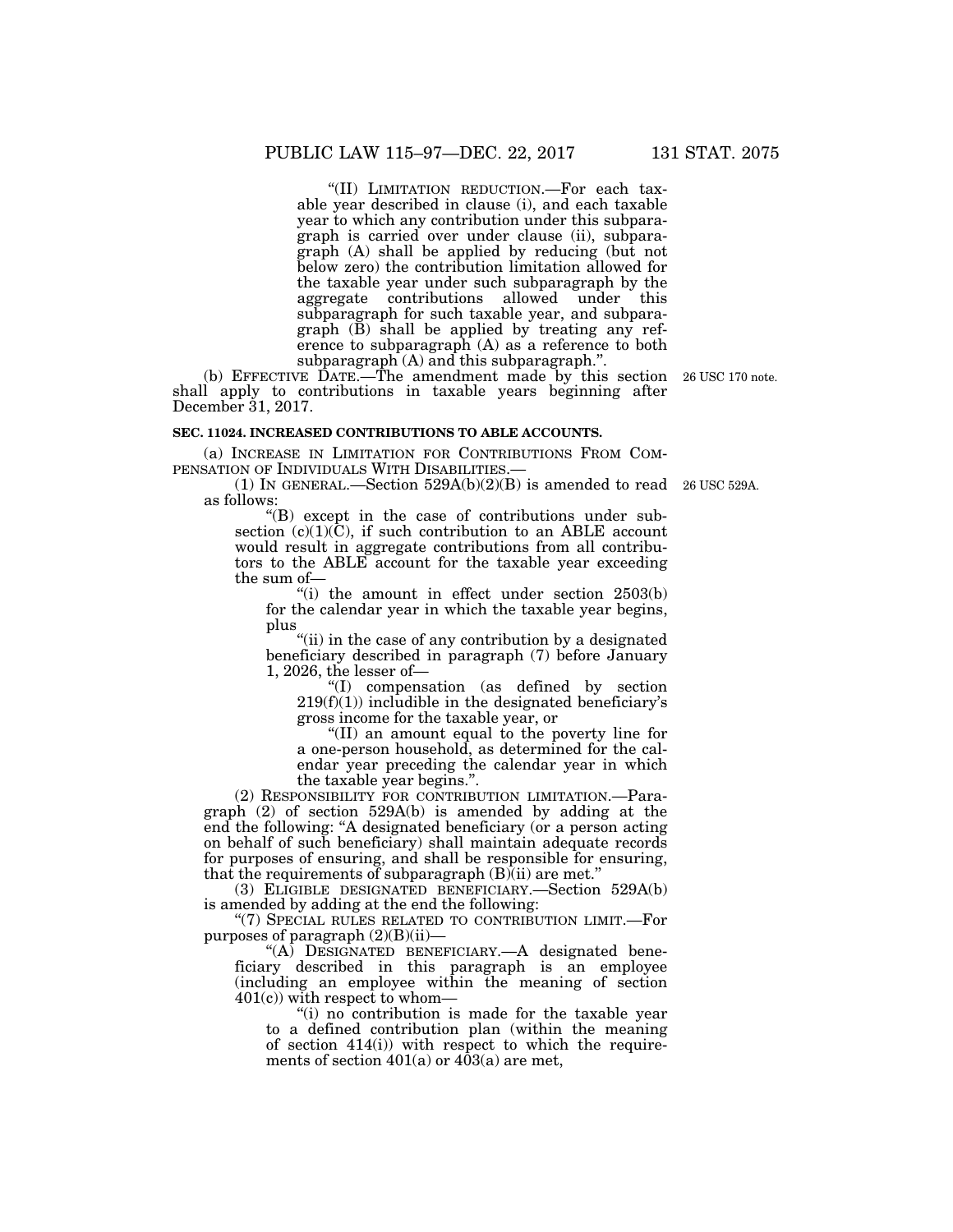''(ii) no contribution is made for the taxable year to an annuity contract described in section 403(b), and

"(iii) no contribution is made for the taxable year to an eligible deferred compensation plan described in section 457(b).

''(B) POVERTY LINE.—The term 'poverty line' has the meaning given such term by section 673 of the Community Services Block Grant Act (42 U.S.C. 9902)."

(b) ALLOWANCE OF SAVER'S CREDIT FOR ABLE CONTRIBUTIONS BY ACCOUNT HOLDER.—Section  $25B(d)(1)$  is amended by striking "and" at the end of subparagraph (B)(ii), by striking the period at the end of subparagraph  $(C)$  and inserting ", and", and by inserting at the end the following:

> ''(D) the amount of contributions made before January 1, 2026, by such individual to the ABLE account (within the meaning of section 529A) of which such individual is the designated beneficiary.''.

(c) EFFECTIVE DATE.—The amendments made by this section shall apply to taxable years beginning after the date of the enactment of this Act.

## **SEC. 11025. ROLLOVERS TO ABLE PROGRAMS FROM 529 PROGRAMS.**

(a) IN GENERAL.—Clause (i) of section  $529(c)(3)(C)$  is amended by striking "or" at the end of subclause (I), by striking the period at the end of subclause (II) and inserting '', or'', and by adding at the end the following:

''(III) before January 1, 2026, to an ABLE account (as defined in section  $529A(e)(6)$ ) of the designated beneficiary or a member of the family of the designated beneficiary.

Subclause (III) shall not apply to so much of a distribution which, when added to all other contributions made to the ABLE account for the taxable year, exceeds the limitation under section  $529A(b)(2)(B)(i)$ .

(b) EFFECTIVE DATE.—The amendments made by this section shall apply to distributions after the date of the enactment of this Act.

## **SEC. 11026. TREATMENT OF CERTAIN INDIVIDUALS PERFORMING SERVICES IN THE SINAI PENINSULA OF EGYPT.**

(a) IN GENERAL.—For purposes of the following provisions of the Internal Revenue Code of 1986, with respect to the applicable period, a qualified hazardous duty area shall be treated in the same manner as if it were a combat zone (as determined under section 112 of such Code):

(1) Section  $2(a)(3)$  (relating to special rule where deceased spouse was in missing status).

(2) Section 112 (relating to the exclusion of certain combat pay of members of the Armed Forces).

(3) Section 692 (relating to income taxes of members of Armed Forces on death).

(4) Section 2201 (relating to members of the Armed Forces dying in combat zone or by reason of combat-zone-incurred wounds, etc.).

 $(5)$  Section 3401 $(a)(1)$  (defining wages relating to combat pay for members of the Armed Forces).

26 USC 25B.

26 USC 25B note.

26 USC 529.

26 USC 529 note.

26 USC 112 note.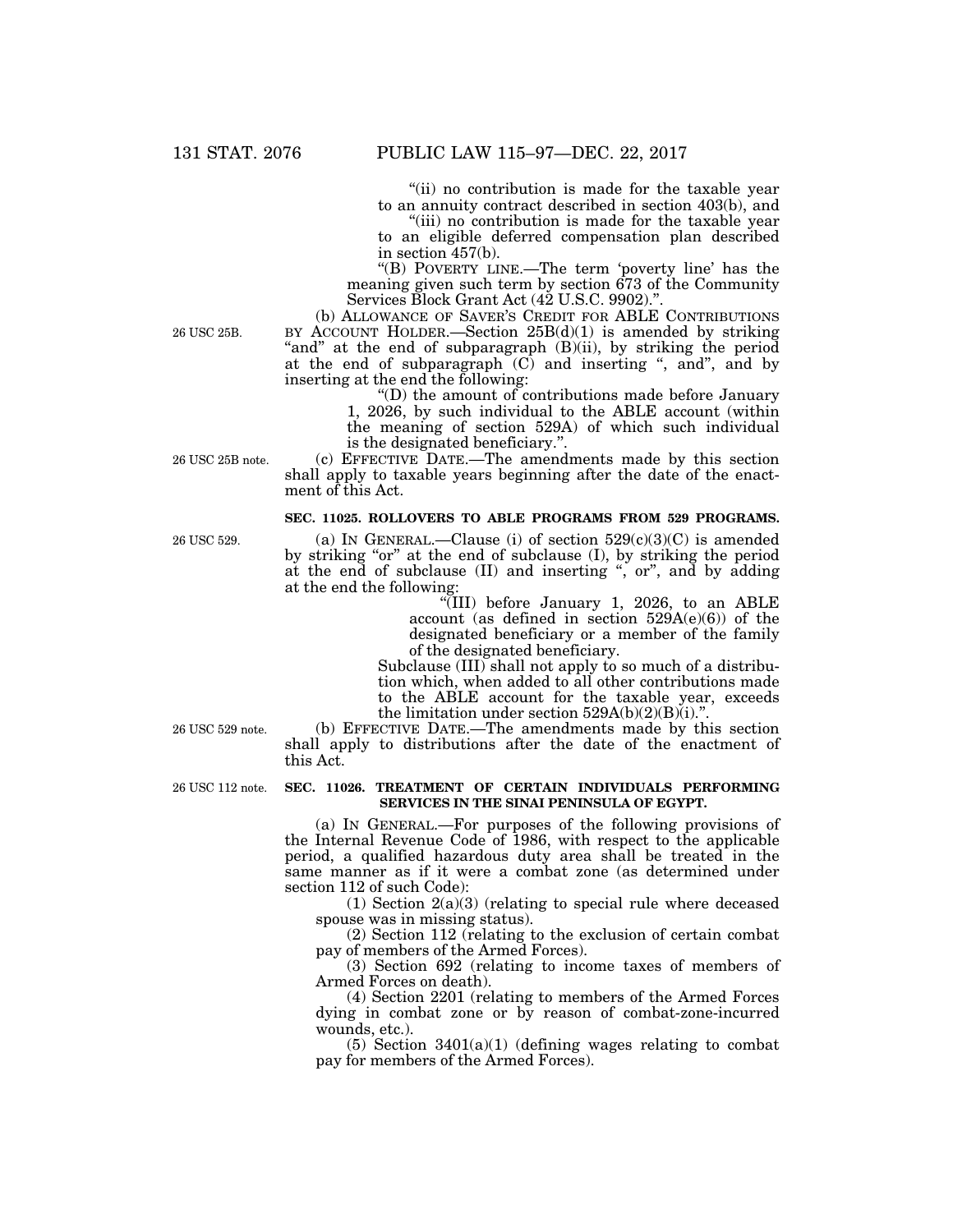(6) Section 4253(d) (relating to the taxation of phone service originating from a combat zone from members of the Armed Forces).

 $(7)$  Section  $6013(f)(1)$  (relating to joint return where individual is in missing status).

(8) Section 7508 (relating to time for performing certain acts postponed by reason of service in combat zone).

(b) QUALIFIED HAZARDOUS DUTY AREA.—For purposes of this section, the term "qualified hazardous duty area" means the Sinai Peninsula of Egypt, if as of the date of the enactment of this section any member of the Armed Forces of the United States is entitled to special pay under section 310 of title 37, United States Code (relating to special pay; duty subject to hostile fire or imminent danger), for services performed in such location. Such term includes such location only during the period such entitlement is in effect.

(c) APPLICABLE PERIOD.—

(1) IN GENERAL.—Except as provided in paragraph (2), the applicable period is—

(A) the portion of the first taxable year ending after June 9, 2015, which begins on such date, and

(B) any subsequent taxable year beginning before January 1, 2026.

applicable period is—

the date of the enactment of this Act which begins on such date, and

January 1, 2026.

(1) IN GENERAL.—Except as provided in paragraph (2), the

(2) WITHHOLDING.—Subsection  $(a)(5)$  shall apply to remu-

## **SEC. 11027. TEMPORARY REDUCTION IN MEDICAL EXPENSE DEDUC-TION FLOOR.**

(a) IN GENERAL.—Subsection (f) of section 213 is amended 26 USC 213. to read as follows:

''(f) SPECIAL RULES FOR 2013 THROUGH 2018.—In the case of any taxable year—

 $(1)$  beginning after December 31, 2012, and ending before January 1, 2017, in the case of a taxpayer if such taxpayer or such taxpayer's spouse has attained age 65 before the close of such taxable year, and

"(2) beginning after December 31, 2016, and ending before January 1, 2019, in the case of any taxpayer,

subsection  $(a)$  shall be applied with respect to a taxpayer by substituting '7.5 percent' for '10 percent'.''.

(b) MINIMUM TAX PREFERENCE NOT TO APPLY.—Section  $56(b)(1)(B)$  is amended by adding at the end the following new sentence: "This subparagraph shall not apply to taxable years beginning after December 31, 2016, and ending before January 1, 2019''.

(c) EFFECTIVE DATE.—The amendment made by this section 26 USC 56 note. shall apply to taxable years beginning after December 31, 2016.

(2) WITHHOLDING.—In the case of subsection  $(a)(5)$ , the

(A) the portion of the first taxable year ending after

(B) any subsequent taxable year beginning before

(d) EFFECTIVE DATE.—

provisions of this section shall take effect on June 9, 2015.

neration paid after the date of the enactment of this Act.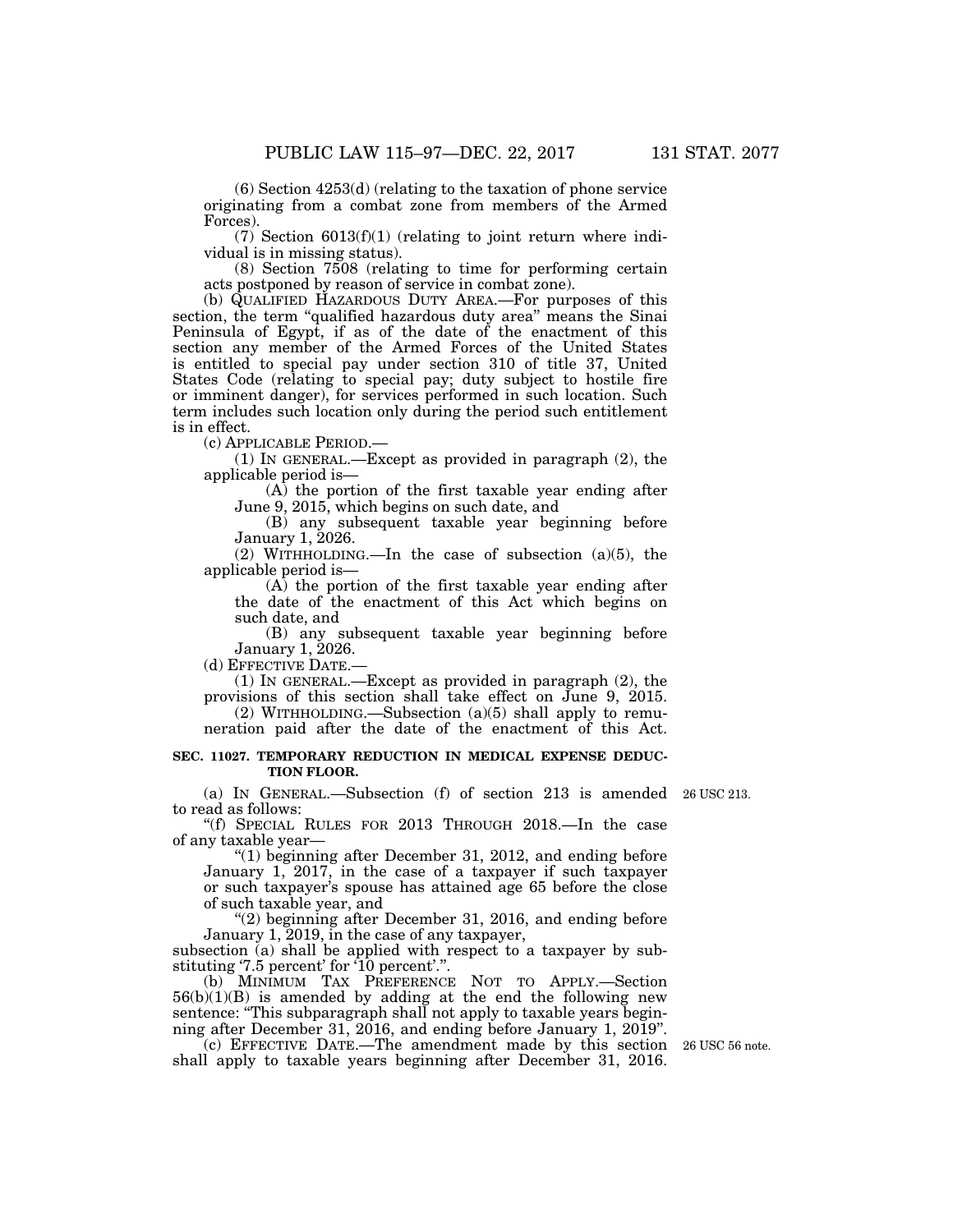## **SEC. 11028. RELIEF FOR 2016 DISASTER AREAS.**

(a) IN GENERAL.—For purposes of this section, the term ''2016 disaster area'' means any area with respect to which a major disaster has been declared by the President under section 401 of the Robert T. Stafford Disaster Relief and Emergency Assistance Act during calendar year 2016.

(b) SPECIAL RULES FOR USE OF RETIREMENT FUNDS WITH RESPECT TO AREAS DAMAGED BY 2016 DISASTERS.—

(1) TAX-FAVORED WITHDRAWALS FROM RETIREMENT PLANS.— (A) IN GENERAL.—Section 72(t) of the Internal Revenue

Code of 1986 shall not apply to any qualified 2016 disaster distribution.<br>(B) AGGREGATE DOLLAR LIMITATION.—

(B) AGGREGATE DOLLAR LIMITATION.— (i) IN GENERAL.—For purposes of this subsection, the aggregate amount of distributions received by an individual which may be treated as qualified 2016 disaster distributions for any taxable year shall not exceed the excess (if any) of— (I) \$100,000, over

(II) the aggregate amounts treated as qualified 2016 disaster distributions received by such individual for all prior taxable years.

(ii) TREATMENT OF PLAN DISTRIBUTIONS.—If a distribution to an individual would (without regard to clause (i)) be a qualified 2016 disaster distribution, a plan shall not be treated as violating any requirement of this title merely because the plan treats such distribution as a qualified 2016 disaster distribution, unless the aggregate amount of such distributions from all plans maintained by the employer (and any member of any controlled group which includes the employer) to such individual exceeds \$100,000.

(iii) CONTROLLED GROUP.—For purposes of clause (ii), the term "controlled group" means any group treated as a single employer under subsection  $(b)$ ,  $(c)$ , (m), or (o) of section 414 of the Internal Revenue Code of 1986.

(C) AMOUNT DISTRIBUTED MAY BE REPAID.—

(i) IN GENERAL.—Any individual who receives a qualified 2016 disaster distribution may, at any time during the 3-year period beginning on the day after the date on which such distribution was received, make one or more contributions in an aggregate amount not to exceed the amount of such distribution to an eligible retirement plan of which such individual is a beneficiary and to which a rollover contribution of such distribution could be made under section 402(c), 403(a)(4), 403(b)(8), 408(d)(3), or 457(e)(16) of the Internal Revenue Code of 1986, as the case may be.

(ii) TREATMENT OF REPAYMENTS OF DISTRIBUTIONS FROM ELIGIBLE RETIREMENT PLANS OTHER THAN IRAS. For purposes of the Internal Revenue Code of 1986, if a contribution is made pursuant to clause (i) with respect to a qualified 2016 disaster distribution from an eligible retirement plan other than an individual retirement plan, then the taxpayer shall, to the extent of the amount of the contribution, be treated as having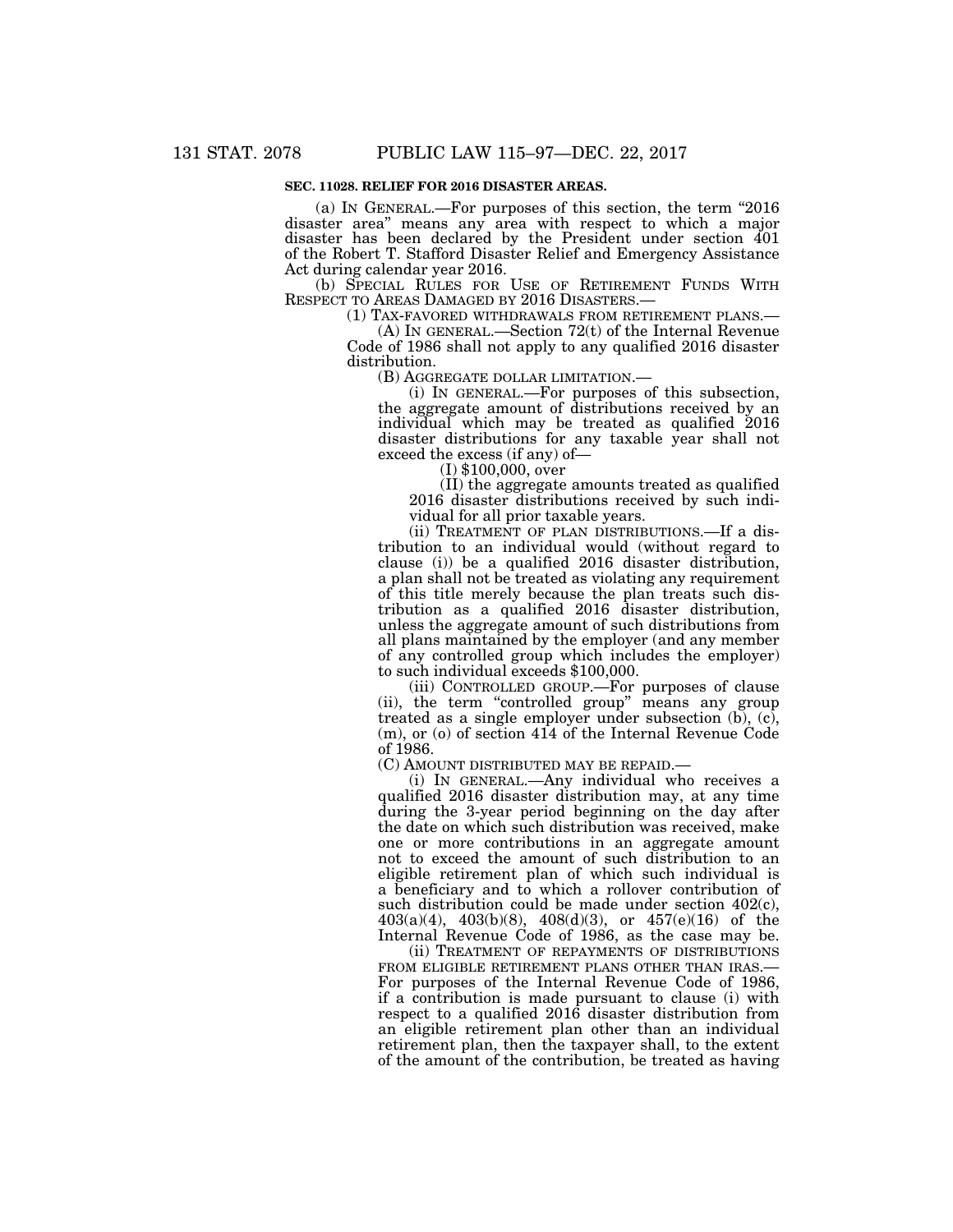received the qualified 2016 disaster distribution in an eligible rollover distribution (as defined in section  $402(c)(4)$  of the Internal Revenue Code of 1986) and as having transferred the amount to the eligible retirement plan in a direct trustee to trustee transfer within 60 days of the distribution.<br>(iii) TREATMENT OF REPAYMENTS FOR DISTRIBU-

TIONS FROM IRAS.—For purposes of the Internal Revenue Code of 1986, if a contribution is made pursuant to clause (i) with respect to a qualified 2016 disaster distribution from an individual retirement plan (as defined by section 7701(a)(37) of the Internal Revenue Code of 1986), then, to the extent of the amount of the contribution, the qualified 2016 disaster distribution shall be treated as a distribution described in section  $408(d)(3)$  of such Code and as having been transferred to the eligible retirement plan in a direct trustee to trustee transfer within 60 days of the distribution.

(D) DEFINITIONS.—For purposes of this paragraph—

(i) QUALIFIED 2016 DISASTER DISTRIBUTION.—Except as provided in subparagraph (B), the term ''qualified 2016 disaster distribution'' means any distribution from an eligible retirement plan made on or after January 1, 2016, and before January 1, 2018, to an individual whose principal place of abode at any time during calendar year 2016 was located in a disaster area described in subsection (a) and who has sustained an economic loss by reason of the events giving rise to the Presidential declaration described in subsection (a) which was applicable to such area.

(ii) ELIGIBLE RETIREMENT PLAN.—The term ''eligible retirement plan'' shall have the meaning given such term by section  $402(c)(8)(B)$  of the Internal Revenue Code of 1986.

(E) INCOME INCLUSION SPREAD OVER 3-YEAR PERIOD.—

(i) IN GENERAL.—In the case of any qualified 2016 disaster distribution, unless the taxpayer elects not to have this subparagraph apply for any taxable year, any amount required to be included in gross income for such taxable year shall be so included ratably over the 3-taxable-year period beginning with such taxable year.

(ii) SPECIAL RULE.—For purposes of clause (i), rules similar to the rules of subparagraph (E) of section 408A(d)(3) of the Internal Revenue Code of 1986 shall apply.

(F) SPECIAL RULES.—

(i) EXEMPTION OF DISTRIBUTIONS FROM TRUSTEE TO TRUSTEE TRANSFER AND WITHHOLDING RULES.—For purposes of sections 401(a)(31), 402(f), and 3405 of the Internal Revenue Code of 1986, qualified 2016 disaster distribution shall not be treated as eligible rollover distributions.

(ii) QUALIFIED 2016 DISASTER DISTRIBUTIONS TREATED AS MEETING PLAN DISTRIBUTION REQUIRE- MENTS.—For purposes of the Internal Revenue Code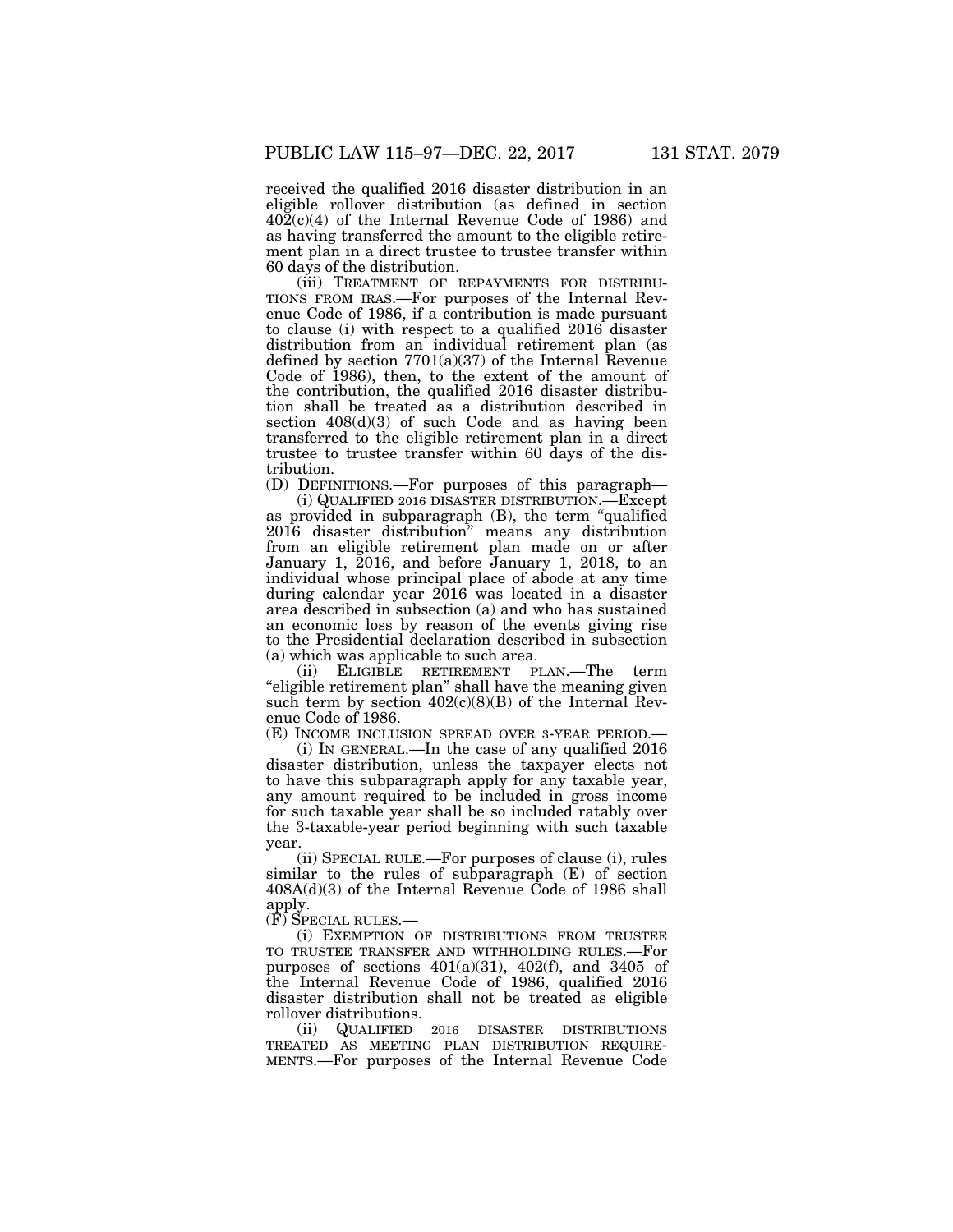of 1986, a qualified 2016 disaster distribution shall be treated as meeting the requirements of sections  $401(k)(2)(B)(i)$ ,  $403(b)(7)(A)(ii)$ ,  $403(b)(11)$ , and  $403(\bar{b})(7)(A)(ii)$ ,  $403(b)(11)$ , and  $457(d)(1)(A)$  of the Internal Revenue Code of 1986.

(2) PROVISIONS RELATING TO PLAN AMENDMENTS.—

(A) IN GENERAL.—If this paragraph applies to any amendment to any plan or annuity contract, such plan or contract shall be treated as being operated in accordance with the terms of the plan during the period described in subparagraph  $(B)(ii)(I)$ .

(B) AMENDMENTS TO WHICH SUBSECTION APPLIES.—

(i) IN GENERAL.—This paragraph shall apply to any amendment to any plan or annuity contract which is made—

(I) pursuant to any provision of this section, or pursuant to any regulation under any provision of this section, and

(II) on or before the last day of the first plan year beginning on or after January 1, 2018, or such later date as the Secretary prescribes.

In the case of a governmental plan (as defined in section 414(d) of the Internal Revenue Code of 1986), subclause (II) shall be applied by substituting the date which is 2 years after the date otherwise applied under subclause (II).

(ii) CONDITIONS.—This paragraph shall not apply to any amendment to a plan or contract unless such amendment applies retroactively for such period, and shall not apply to any such amendment unless the plan or contract is operated as if such amendment were in effect during the period—

(I) beginning on the date that this section or the regulation described in clause (i)(I) takes effect (or in the case of a plan or contract amendment not required by this section or such regulation, the effective date specified by the plan), and

(II) ending on the date described in clause (i)(II) (or, if earlier, the date the plan or contract amendment is adopted).

(c) SPECIAL RULES FOR PERSONAL CASUALTY LOSSES RELATED TO 2016 MAJOR DISASTER.—

(1) IN GENERAL.—If an individual has a net disaster loss for any taxable year beginning after December 31, 2015, and before January 1, 2018— $(A)$  the amount

determined under section 165(h)(2)(A)(ii) of the Internal Revenue Code of 1986 shall be equal to the sum of—

(i) such net disaster loss, and

(ii) so much of the excess referred to in the matter preceding clause (i) of section 165(h)(2)(A) of such Code (reduced by the amount in clause (i) of this subparagraph) as exceeds 10 percent of the adjusted gross income of the individual,

(B) section 165(h)(1) of such Code shall be applied by substituting ''\$500'' for ''\$500 (\$100 for taxable years beginning after December 31, 2009)'',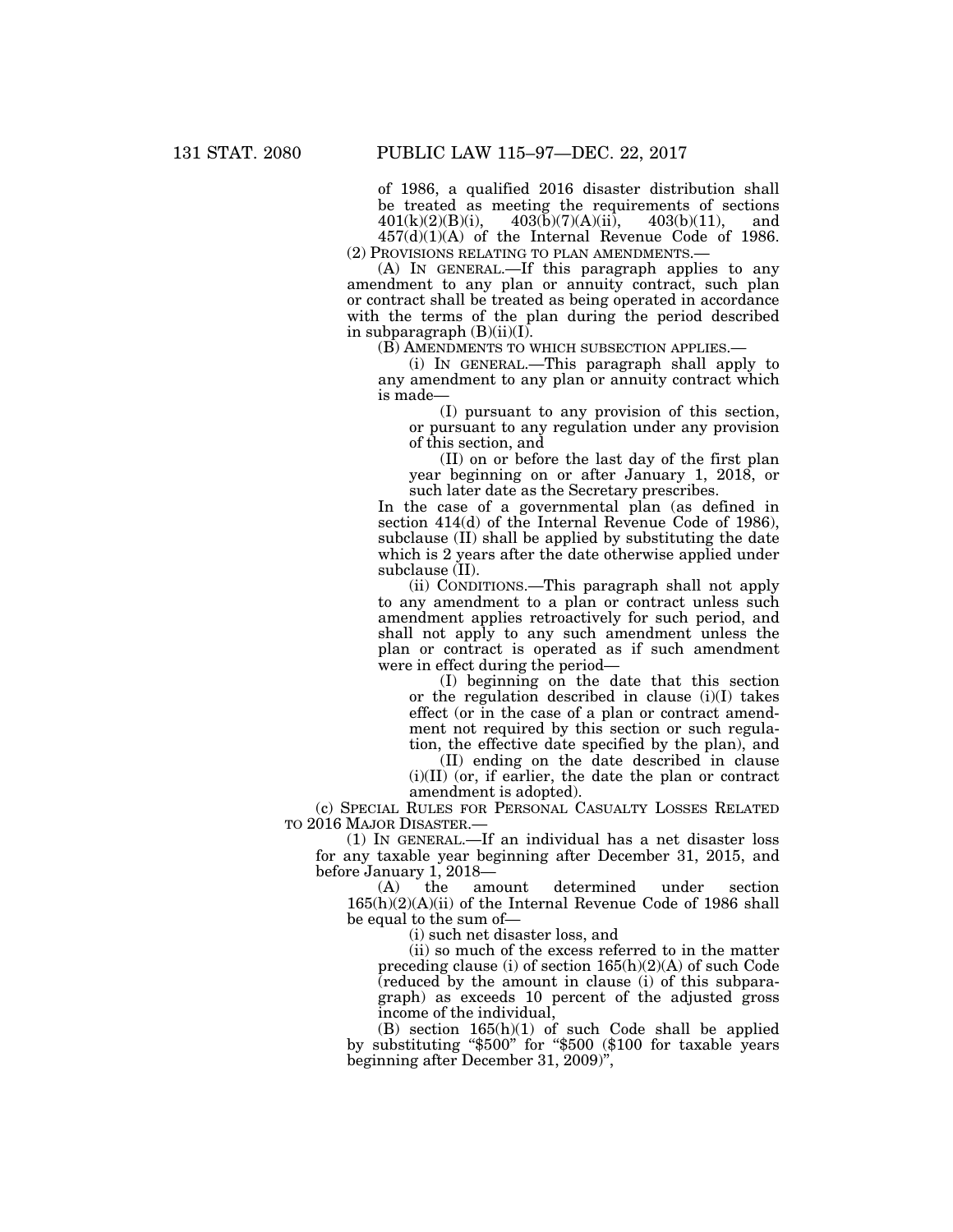(C) the standard deduction determined under section 63(c) of such Code shall be increased by the net disaster loss, and

(D) section  $56(b)(1)(E)$  of such Code shall not apply to so much of the standard deduction as is attributable to the increase under subparagraph (C) of this paragraph.

(2) NET DISASTER LOSS.—For purposes of this subsection, the term "net disaster loss" means the excess of qualified disaster-related personal casualty losses over personal casualty gains (as defined in section 165(h)(3)(A) of the Internal Revenue Code of 1986).

(3) QUALIFIED DISASTER-RELATED PERSONAL CASUALTY LOSSES.—For purposes of this paragraph, the term ''qualified disaster-related personal casualty losses'' means losses described in section  $165(c)(3)$  of the Internal Revenue Code of 1986 which arise in a disaster area described in subsection (a) on or after January 1, 2016, and which are attributable to the events giving rise to the Presidential declaration described in subsection (a) which was applicable to such area.

## **PART IV—EDUCATION**

## **SEC. 11031. TREATMENT OF STUDENT LOANS DISCHARGED ON ACCOUNT OF DEATH OR DISABILITY.**

(a) IN GENERAL.—Section 108(f) is amended by adding at the 26 USC 108. end the following new paragraph:

"(5) DISCHARGES ON ACCOUNT OF DEATH OR DISABILITY.-''(A) IN GENERAL.—In the case of an individual, gross income does not include any amount which (but for this subsection) would be includible in gross income for such taxable year by reasons of the discharge (in whole or in part) of any loan described in subparagraph (B) after December 31, 2017, and before January 1, 2026, if such discharge was—

''(i) pursuant to subsection (a) or (d) of section 437 of the Higher Education Act of 1965 or the parallel benefit under part D of title IV of such Act (relating to the repayment of loan liability),

"(ii) pursuant to section  $464(c)(1)(F)$  of such Act, or

"(iii) otherwise discharged on account of the death or total and permanent disability of the student.

''(B) LOANS DESCRIBED.—A loan is described in this subparagraph if such loan is—

"(i) a student loan (as defined in paragraph  $(2)$ ), or

"(ii) a private education loan (as defined in section 140(7) of the Consumer Credit Protection Act (15 U.S.C. 1650(7))).".

(b) EFFECTIVE DATE.—The amendment made by this section 26 USC 108 note. shall apply to discharges of indebtedness after December 31, 2017.

## **SEC. 11032. 529 ACCOUNT FUNDING FOR ELEMENTARY AND SEC-ONDARY EDUCATION.**

(a) IN GENERAL.—<br>(1) IN GENERAL.—Section 529(c) is amended by adding at the end the following new paragraph: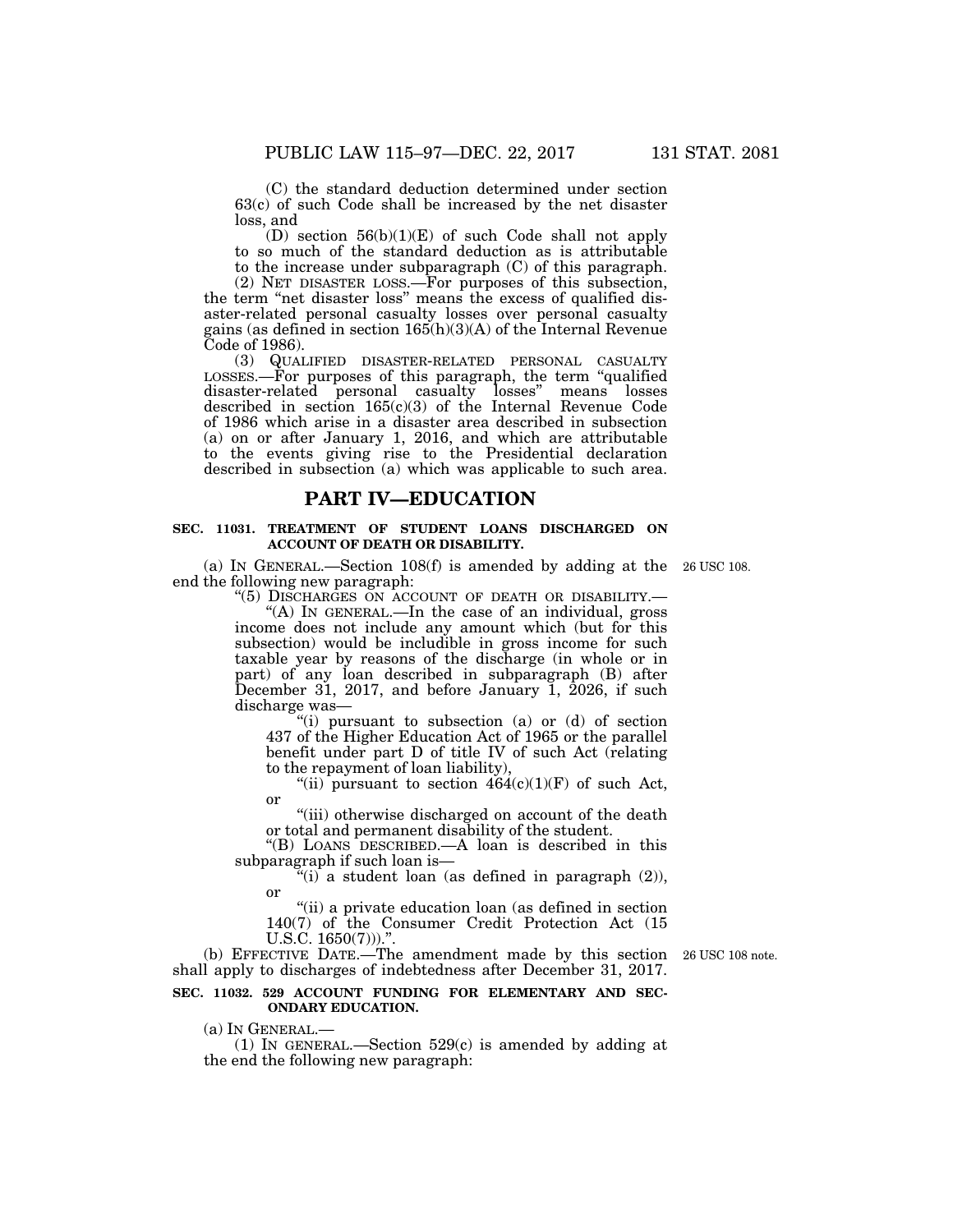"(7) TREATMENT OF ELEMENTARY AND SECONDARY TUI-TION.—Any reference in this subsection to the term 'qualified higher education expense' shall include a reference to expenses for tuition in connection with enrollment or attendance at an elementary or secondary public, private, or religious school.''.

(2) LIMITATION.—Section  $529(e)(3)(A)$  is amended by adding at the end the following: ''The amount of cash distributions from all qualified tuition programs described in subsection  $(b)(1)(A)(ii)$  with respect to a beneficiary during any taxable year shall, in the aggregate, include not more than \$10,000 in expenses described in subsection (c)(7) incurred during the taxable year.''.

26 USC 529 note.

26 USC 529.

(b) EFFECTIVE DATE.—The amendments made by this section shall apply to distributions made after December 31, 2017.

## **PART V—DEDUCTIONS AND EXCLUSIONS**

## **SEC. 11041. SUSPENSION OF DEDUCTION FOR PERSONAL EXEMPTIONS.**

(a) IN GENERAL.—Subsection (d) of section 151 is amended—

(1) by striking ''In the case of'' in paragraph (4) and inserting "Except as provided in paragraph  $(5)$ , in the case of'', and

(2) by adding at the end the following new paragraph:

''(5) SPECIAL RULES FOR TAXABLE YEARS 2018 THROUGH 2025.—In the case of a taxable year beginning after December 31, 2017, and before January 1, 2026—

''(A) EXEMPTION AMOUNT.—The term 'exemption amount' means zero.

''(B) REFERENCES.—For purposes of any other provision of this title, the reduction of the exemption amount to zero under subparagraph  $(A)$  shall not be taken into account in determining whether a deduction is allowed or allowable, or whether a taxpayer is entitled to a deduction, under this section.''.

(b) APPLICATION TO ESTATES AND TRUSTS.—Section 642(b)(2)(C) is amended by adding at the end the following new clause:

"(iii) YEARS WHEN PERSONAL EXEMPTION AMOUNT IS ZERO.

''(I) IN GENERAL.—In the case of any taxable year in which the exemption amount under section  $151(d)$  is zero, clause  $(i)$  shall be applied by substituting '\$4,150' for 'the exemption amount under section  $\tilde{1}51(\tilde{d})$ .

''(II) INFLATION ADJUSTMENT.—In the case of any taxable year beginning in a calendar year after 2018, the \$4,150 amount in subparagraph (A) shall be increased in the same manner as provided in section  $6334(d)(4)(C)$ .".

(c) MODIFICATION OF WAGE WITHHOLDING RULES.—

(1) IN GENERAL.—Section  $3402(a)(2)$  is amended by striking "means the amount" and all that follows and inserting "means the amount by which the wages exceed the taxpayer's withholding allowance, prorated to the payroll period.''.

(2) CONFORMING AMENDMENTS.—

(A) Section 3401 is amended by striking subsection (e).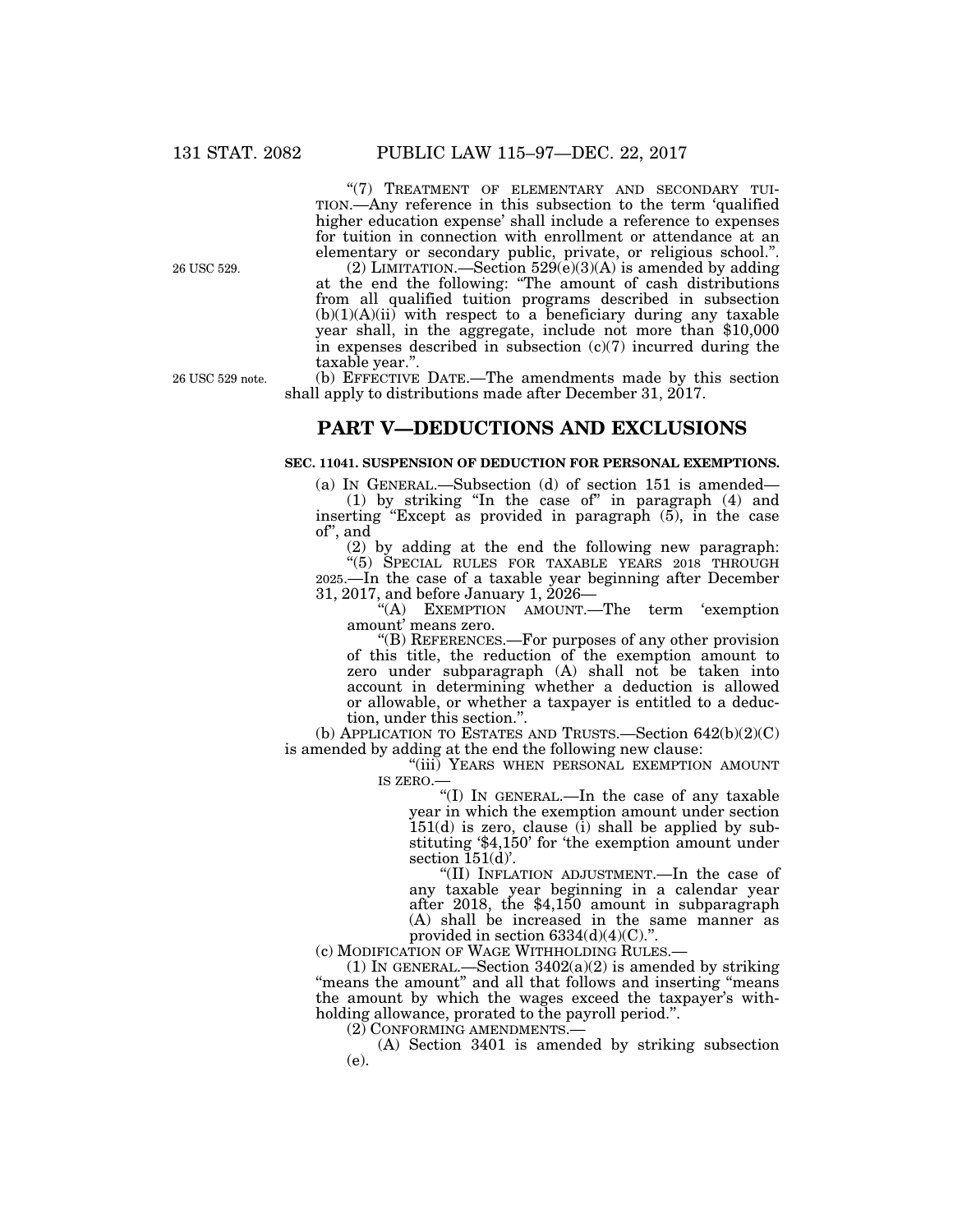(B) Paragraphs (1) and (2) of section 3402(f) are 26 USC 3402. amended to read as follows:

''(1) IN GENERAL.—Under rules determined by the Secretary, an employee receiving wages shall on any day be entitled to a withholding allowance determined based on—

"(A) whether the employee is an individual for whom a deduction is allowable with respect to another taxpayer under section 151;

''(B) if the employee is married, whether the employee's spouse is entitled to an allowance, or would be so entitled if such spouse were an employee receiving wages, under subparagraph (A) or (D), but only if such spouse does not have in effect a withholding allowance certificate claiming such allowance;

" $(C)$  the number of individuals with respect to whom, on the basis of facts existing at the beginning of such day, there may reasonably be expected to be allowable a credit under section 24(a) for the taxable year under subtitle A in respect of which amounts deducted and withheld under this chapter in the calendar year in which such day falls are allowed as a credit;

''(D) any additional amounts to which the employee elects to take into account under subsection (m), but only if the employee's spouse does not have in effect a withholding allowance certificate making such an election;

''(E) the standard deduction allowable to such employee (one-half of such standard deduction in the case of an employee who is married (as determined under section 7703) and whose spouse is an employee receiving wages subject to withholding); and

" $(F)$  whether the employee has withholding allowance certificates in effect with respect to more than 1 employer. ''(2) ALLOWANCE CERTIFICATES.—

''(A) ON COMMENCEMENT OF EMPLOYMENT.—On or before the date of the commencement of employment with an employer, the employee shall furnish the employer with a signed withholding allowance certificate relating to the withholding allowance claimed by the employee, which shall in no event exceed the amount to which the employee is entitled.

''(B) CHANGE OF STATUS.—If, on any day during the calendar year, an employee's withholding allowance is in excess of the withholding allowance to which the employee would be entitled had the employee submitted a true and accurate withholding allowance certificate to the employer on that day, the employee shall within 10 days thereafter furnish the employer with a new withholding allowance certificate. If, on any day during the calendar year, an employee's withholding allowance is greater than the withholding allowance claimed, the employee may furnish the employer with a new withholding allowance certificate relating to the withholding allowance to which the employee is so entitled, which shall in no event exceed the amount to which the employee is entitled on such

day.<br>"(C) CHANGE OF STATUS WHICH AFFECTS NEXT CAL-ENDAR YEAR.—If on any day during the calendar year the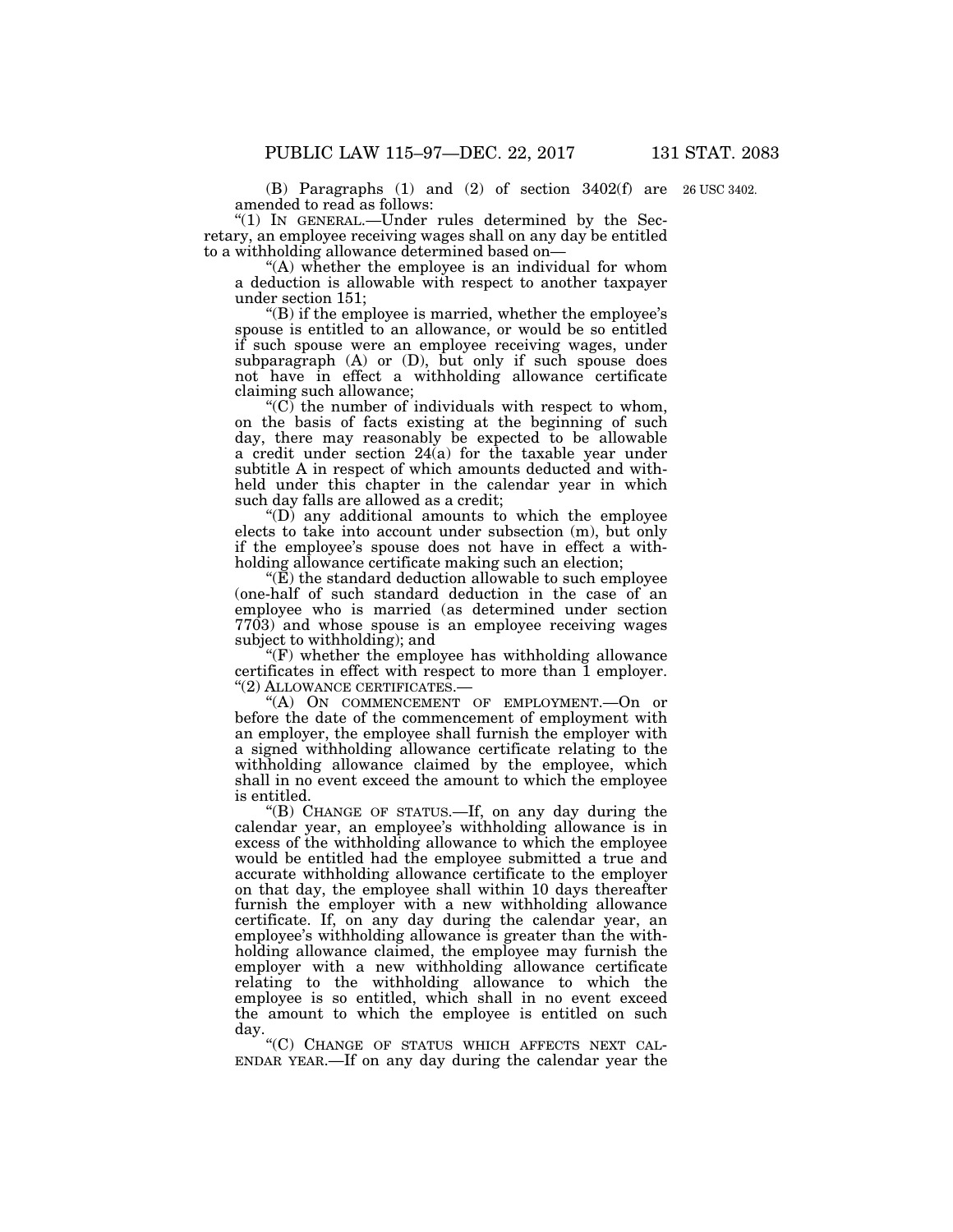withholding allowance to which the employee will be, or may reasonably be expected to be, entitled at the beginning of the employee's next taxable year under subtitle A is different from the allowance to which the employee is entitled on such day, the employee shall, in such cases and at such times as the Secretary shall by regulations prescribe, furnish the employer with a withholding allowance certificate relating to the withholding allowance which the employee claims with respect to such next taxable year, which shall in no event exceed the withholding allowance to which the employee will be, or may reasonably be expected to be, so entitled.''.

(C) Subsections (b)(1), (b)(2), (f)(3), (f)(4), (f)(5), (f)(7) (including the heading thereof),  $(g)(4)$ ,  $(l)(1)$ ,  $(l)(2)$ , and  $(n)$ of section 3402 are each amended by striking ''exemption'' each place it appears and inserting "allowance".

(D) The heading of section 3402(f) is amended by striking "EXEMPTIONS" and inserting "ALLOWANCE".

 $(E)$  Section 3402 $(m)$  is amended by striking "additional withholding allowances or additional reductions in withholding under this subsection. In determining the number of additional withholding allowances'' and inserting ''an additional withholding allowance or additional reductions in withholding under this subsection. In determining the additional withholding allowance''.

(F) Paragraphs  $(\overline{3})$  and  $(4)$  of section 3405(a) (and the heading for such paragraph (4)) are each amended by striking "exemption" each place it appears and inserting ''allowance''.

 $(G)$  Section 3405 $(a)(4)$  is amended by striking "shall be determined'' and all that follows through ''3 withholding exemptions'' and inserting ''shall be determined under rules prescribed by the Secretary''.

(d) EXCEPTION FOR DETERMINING PROPERTY EXEMPT FROM LEVY.—Section 6334(d) is amended by adding at the end the following new paragraph:

"(4) YEARS WHEN PERSONAL EXEMPTION AMOUNT IS ZERO.—

"(A) IN GENERAL.—In the case of any taxable year in which the exemption amount under section  $151(\dot{d})$  is zero, paragraph (2) shall not apply and for purposes of paragraph (1) the term 'exempt amount' means an amount equal to—

''(i) the sum of the amount determined under subparagraph (B) and the standard deduction, divided by

"(ii) 52.

''(B) AMOUNT DETERMINED.—For purposes of subparagraph (A), the amount determined under this subparagraph is \$4,150 multiplied by the number of the taxpayer's dependents for the taxable year in which the levy occurs.

''(C) INFLATION ADJUSTMENT.—In the case of any taxable year beginning in a calendar year after 2018, the \$4,150 amount in subparagraph (B) shall be increased by an amount equal to—

''(i) such dollar amount, multiplied by

''(ii) the cost-of-living adjustment determined under section  $1(f)(3)$  for the calendar year in which

26 USC 3405.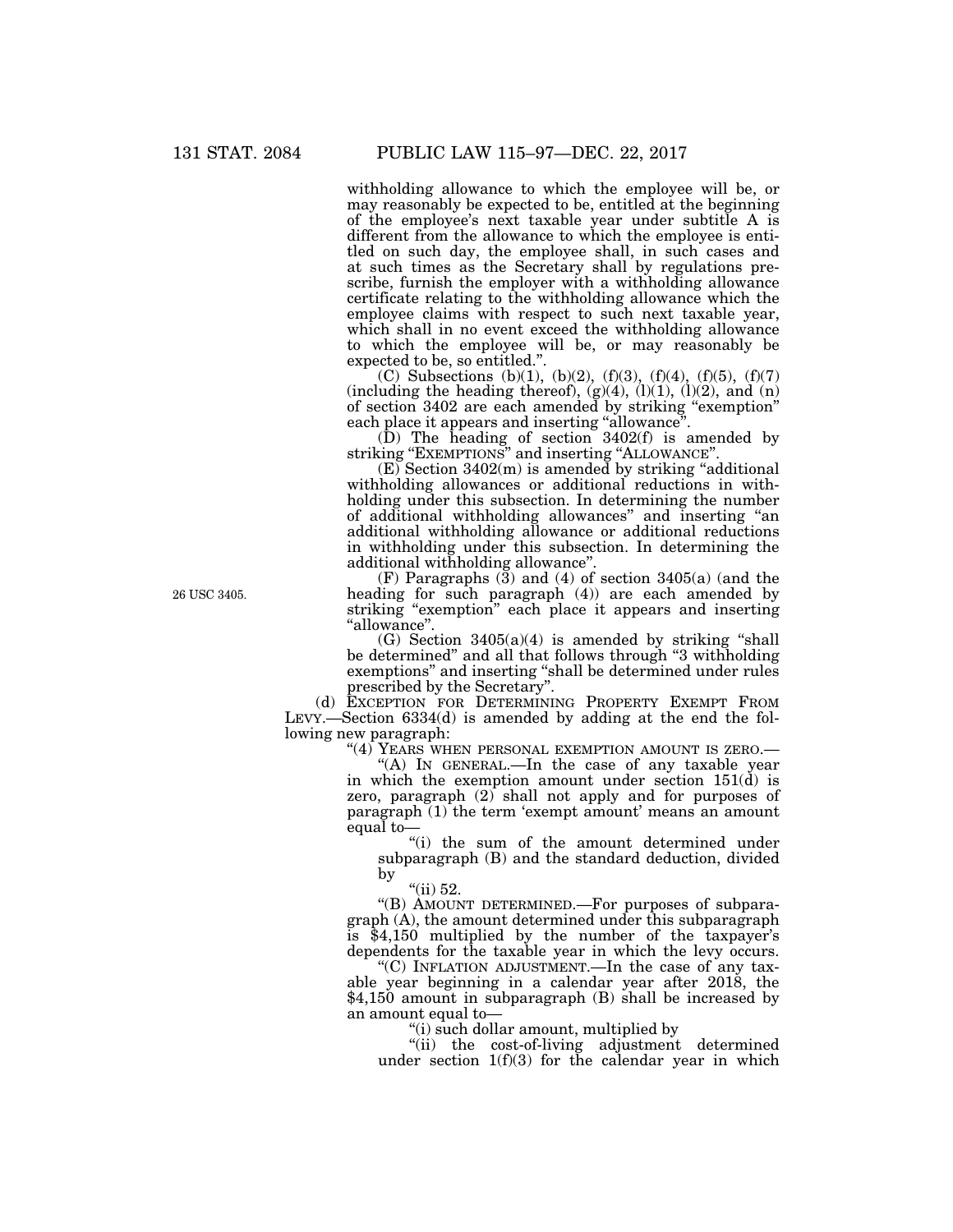the taxable year begins, determined by substituting '2017' for '2016' in subparagraph (A)(ii) thereof.

If any increase determined under the preceding sentence is not a multiple of \$100, such increase shall be rounded to the next lowest multiple of \$100.

''(D) VERIFIED STATEMENT.—Unless the taxpayer submits to the Secretary a written and properly verified statement specifying the facts necessary to determine the proper amount under subparagraph (A), subparagraph (A) shall be applied as if the taxpayer were a married individual filing a separate return with no dependents.''.

(e) PERSONS REQUIRED TO MAKE RETURNS OF INCOME.—Section 6012 is amended by adding at the end the following new subsection:

"(f) SPECIAL RULE FOR TAXABLE YEARS 2018 THROUGH 2025.-In the case of a taxable year beginning after December 31, 2017, and before January 1, 2026, subsection  $(a)(1)$  shall not apply, and every individual who has gross income for the taxable year shall be required to make returns with respect to income taxes under subtitle A, except that a return shall not be required of-

''(1) an individual who is not married (determined by applying section 7703) and who has gross income for the taxable year which does not exceed the standard deduction applicable to such individual for such taxable year under section 63, or

" $(2)$  an individual entitled to make a joint return if-

''(A) the gross income of such individual, when combined with the gross income of such individual's spouse, for the taxable year does not exceed the standard deduction which would be applicable to the taxpayer for such taxable year under section 63 if such individual and such individual's spouse made a joint return,

" $(\hat{B})$  such individual and such individual's spouse have the same household as their home at the close of the taxable year,

''(C) such individual's spouse does not make a separate return, and

''(D) neither such individual nor such individual's spouse is an individual described in section  $63(c)(5)$  who has income (other than earned income) in excess of the amount in effect under section  $63(c)(5)(A)$ .".

(f) EFFECTIVE DATE.—

(1) IN GENERAL.—Except as provided in paragraph (2), the amendments made by this section shall apply to taxable years beginning after December 31, 2017.

(2) WAGE WITHHOLDING.—The Secretary of the Treasury may administer section 3402 for taxable years beginning before January 1, 2019, without regard to the amendments made by subsections (a) and (c).

## **SEC. 11042. LIMITATION ON DEDUCTION FOR STATE AND LOCAL, ETC. TAXES.**

(a) IN GENERAL.—Subsection (b) of section 164 is amended by adding at the end the following new paragraph:

''(6) LIMITATION ON INDIVIDUAL DEDUCTIONS FOR TAXABLE YEARS 2018 THROUGH 2025.—In the case of an individual and a taxable year beginning after December 31, 2017, and before January 1, 2026—

26 USC 151 note.

26 USC 6012.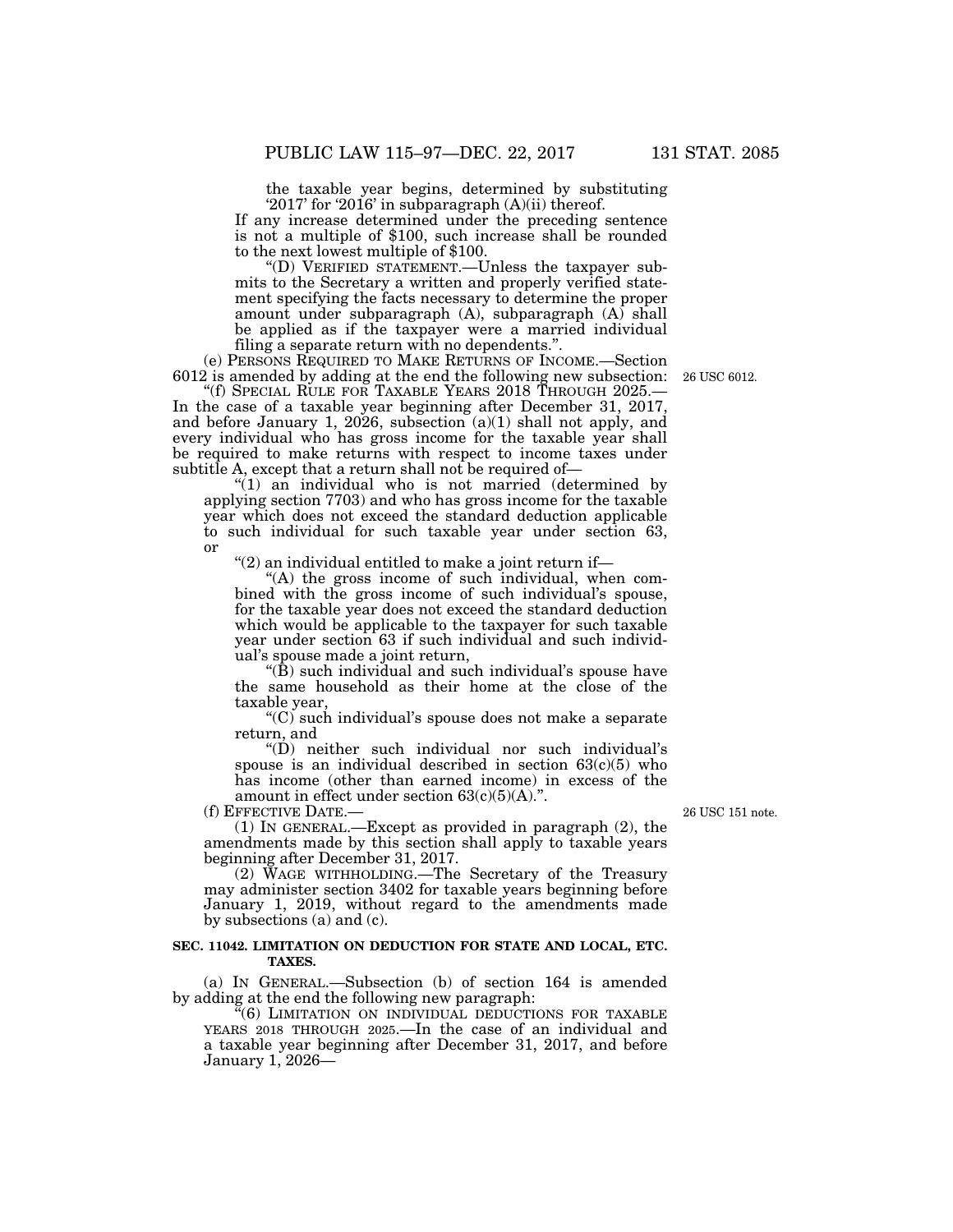''(A) foreign real property taxes shall not be taken into account under subsection  $(a)(1)$ , and

 $'(B)$  the aggregate amount of taxes taken into account under paragraphs (1), (2), and (3) of subsection (a) and paragraph (5) of this subsection for any taxable year shall not exceed \$10,000 (\$5,000 in the case of a married individual filing a separate return).

The preceding sentence shall not apply to any foreign taxes described in subsection (a)(3) or to any taxes described in paragraph (1) and (2) of subsection (a) which are paid or accrued in carrying on a trade or business or an activity described in section 212. For purposes of subparagraph (B), an amount paid in a taxable year beginning before January 1, 2018, with respect to a State or local income tax imposed for a taxable year beginning after December 31, 2017, shall be treated as paid on the last day of the taxable year for which such tax is so imposed.''.

26 USC 164 note.

(b) EFFECTIVE DATE.—The amendment made by this section shall apply to taxable years beginning after December 31, 2016.

## **SEC. 11043. LIMITATION ON DEDUCTION FOR QUALIFIED RESIDENCE INTEREST.**

(a) IN GENERAL.—Section  $163(h)(3)$  is amended by adding at the end the following new subparagraph:

"(F) SPECIAL RULES FOR TAXABLE YEARS 2018 THROUGH 2025.—

''(i) IN GENERAL.—In the case of taxable years beginning after December 31, 2017, and before January 1, 2026—

"(I) DISALLOWANCE OF HOME EQUITY INDEBTED-NESS INTEREST.—Subparagraph (A)(ii) shall not apply.

''(II) LIMITATION ON ACQUISITION INDEBTED-NESS.—Subparagraph (B)(ii) shall be applied by substituting '\$750,000 (\$375,000' for '\$1,000,000 (\$500,000'.

''(III) TREATMENT OF INDEBTEDNESS INCURRED ON OR BEFORE DECEMBER 15, 2017.—Subclause (II) shall not apply to any indebtedness incurred on or before December 15, 2017, and, in applying such subclause to any indebtedness incurred after such date, the limitation under such subclause shall be reduced (but not below zero) by the amount of any indebtedness incurred on or before December 15, 2017, which is treated as acquisition indebtedness for purposes of this subsection for the taxable year.

"(IV) BINDING CONTRACT EXCEPTION.—In the case of a taxpayer who enters into a written binding contract before December 15, 2017, to close on the purchase of a principal residence before January 1, 2018, and who purchases such residence before April 1, 2018, subclause (III) shall be applied by substituting 'April 1, 2018' for 'December 15, 2017'.

"(ii) TREATMENT OF LIMITATION IN TAXABLE YEARS AFTER DECEMBER 31, 2025.—In the case of taxable years

26 USC 163.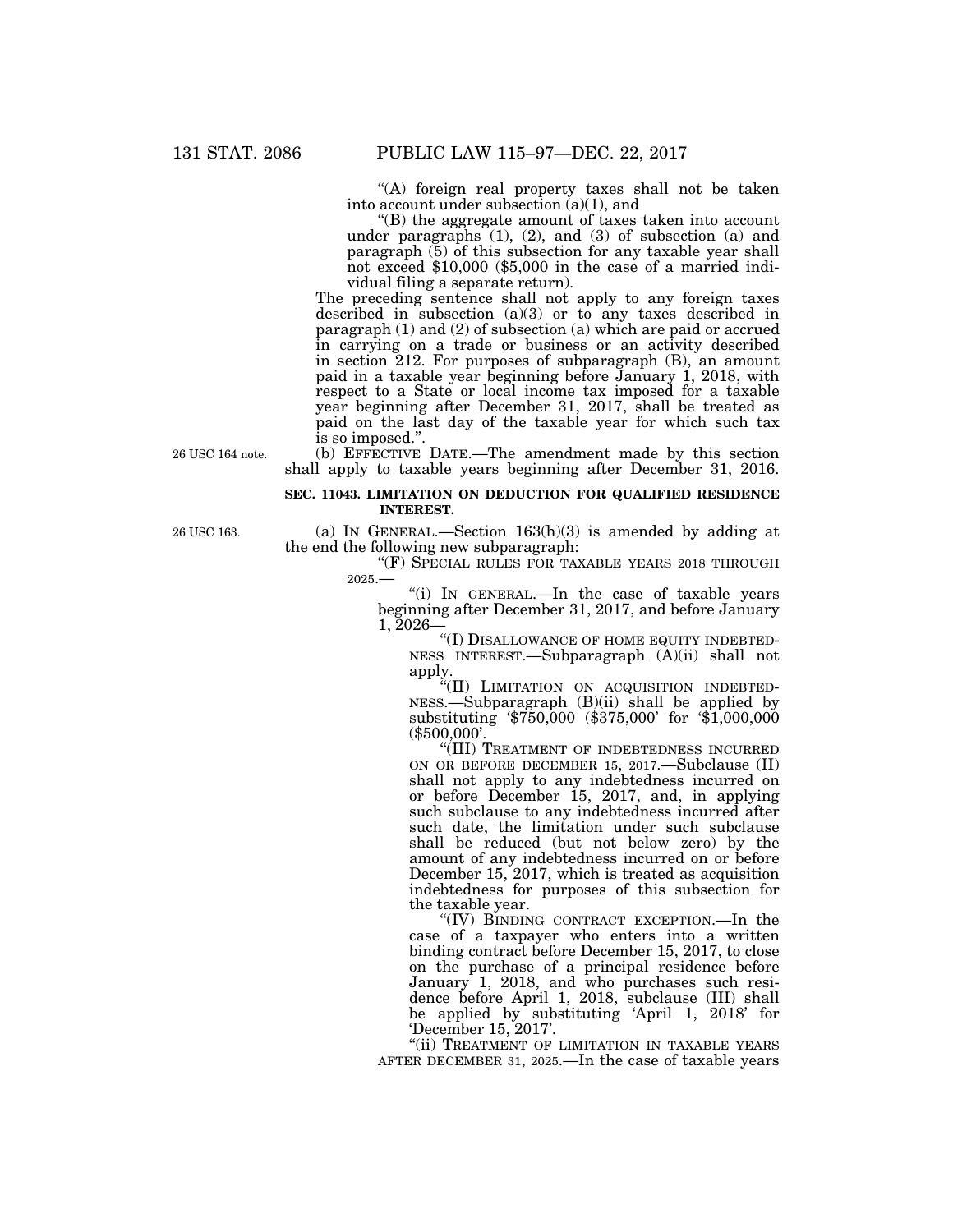beginning after December 31, 2025, the limitation under subparagraph (B)(ii) shall be applied to the aggregate amount of indebtedness of the taxpayer described in subparagraph (B)(i) without regard to the taxable year in which the indebtedness was incurred.

"(iii) TREATMENT OF REFINANCINGS OF INDEBTED-NESS.—

''(I) IN GENERAL.—In the case of any indebtedness which is incurred to refinance indebtedness, such refinanced indebtedness shall be treated for purposes of clause (i)(III) as incurred on the date that the original indebtedness was incurred to the extent the amount of the indebtedness resulting from such refinancing does not exceed the amount of the refinanced indebtedness.

''(II) LIMITATION ON PERIOD OF REFINANCING.— Subclause (I) shall not apply to any indebtedness after the expiration of the term of the original indebtedness or, if the principal of such original indebtedness is not amortized over its term, the expiration of the term of the 1st refinancing of such indebtedness (or if earlier, the date which is 30 years after the date of such 1st refinancing). "(iv) COORDINATION WITH EXCLUSION OF INCOME FROM DISCHARGE OF INDEBTEDNESS.—Section  $108(h)(2)$ shall be applied without regard to this subparagraph.''.

(b) EFFECTIVE DATE.—The amendments made by this section 26 USC 163 note. shall apply to taxable years beginning after December 31, 2017.

## **SEC. 11044. MODIFICATION OF DEDUCTION FOR PERSONAL CASUALTY LOSSES.**

(a) IN GENERAL.—Subsection (h) of section 165 is amended 26 USC 165. by adding at the end the following new paragraph:

''(5) LIMITATION FOR TAXABLE YEARS 2018 THROUGH 2025.—

''(A) IN GENERAL.—In the case of an individual, except as provided in subparagraph (B), any personal casualty loss which (but for this paragraph) would be deductible in a taxable year beginning after December 31, 2017, and before January 1, 2026, shall be allowed as a deduction under subsection (a) only to the extent it is attributable to a Federally declared disaster (as defined in subsection  $(i)(5)$ ).

''(B) EXCEPTION RELATED TO PERSONAL CASUALTY GAINS.—If a taxpayer has personal casualty gains for any taxable year to which subparagraph (A) applies—

''(i) subparagraph (A) shall not apply to the portion of the personal casualty loss not attributable to a Federally declared disaster (as so defined) to the extent such loss does not exceed such gains, and

''(ii) in applying paragraph (2) for purposes of subparagraph (A) to the portion of personal casualty loss which is so attributable to such a disaster, the amount of personal casualty gains taken into account under paragraph (2)(A) shall be reduced by the portion of such gains taken into account under clause (i).''.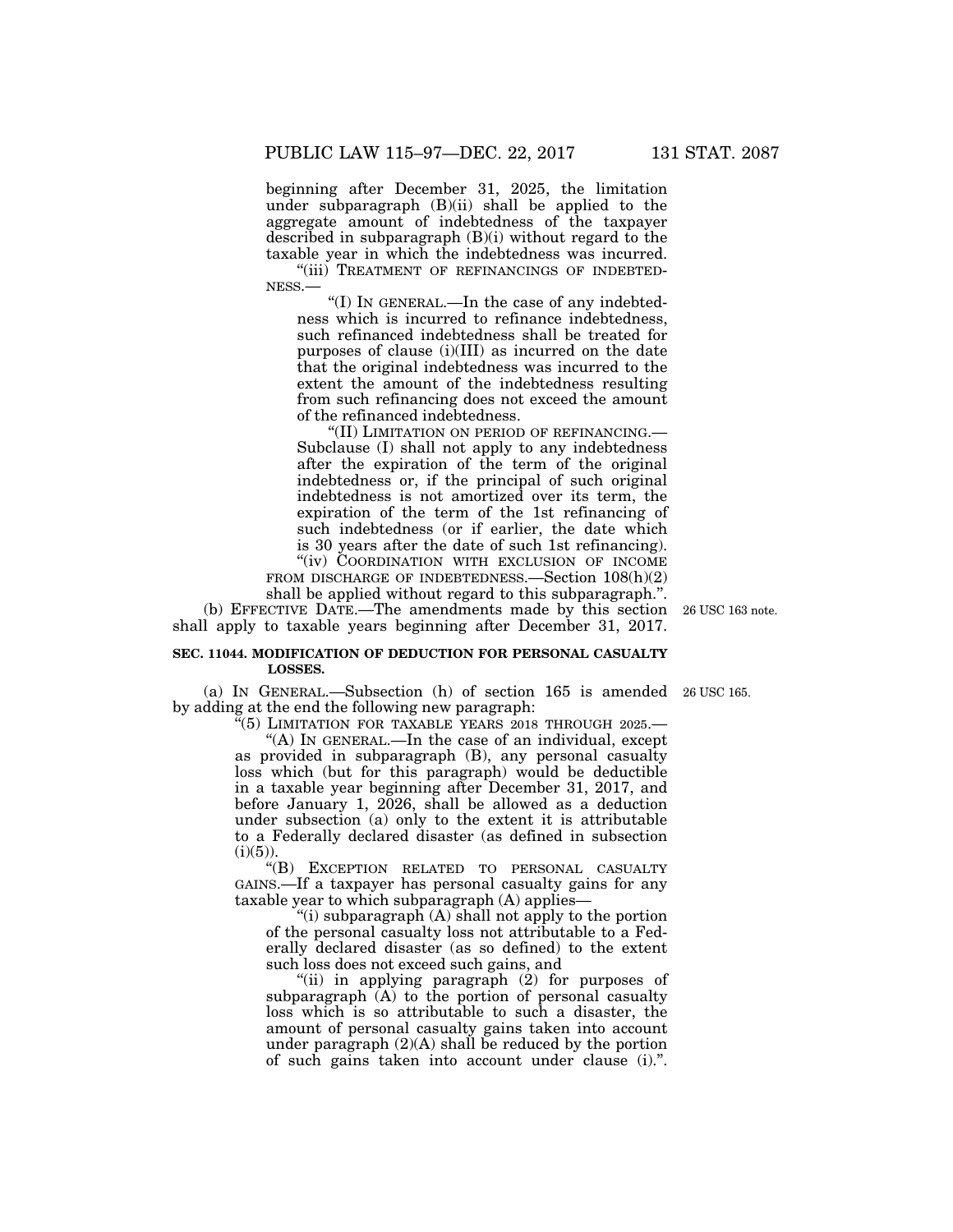26 USC 165 note.

## (b) EFFECTIVE DATE.—The amendment made by this section shall apply to losses incurred in taxable years beginning after December 31, 2017.

## **SEC. 11045. SUSPENSION OF MISCELLANEOUS ITEMIZED DEDUCTIONS.**

(a) IN GENERAL.—Section 67 is amended by adding at the end the following new subsection:

"(g) SUSPENSION FOR TAXABLE YEARS 2018 THROUGH 2025.-Notwithstanding subsection (a), no miscellaneous itemized deduction shall be allowed for any taxable year beginning after December 31, 2017, and before January 1, 2026.''.

(b) EFFECTIVE DATE.—The amendment made by this section shall apply to taxable years beginning after December 31, 2017.

## **SEC. 11046. SUSPENSION OF OVERALL LIMITATION ON ITEMIZED DEDUCTIONS.**

(a) IN GENERAL.—Section 68 is amended by adding at the end the following new subsection:

''(f) SECTION NOT TO APPLY.—This section shall not apply to any taxable year beginning after December 31, 2017, and before January 1, 2026.''.

(b) EFFECTIVE DATE.—The amendments made by this section shall apply to taxable years beginning after December 31, 2017.

## **SEC. 11047. SUSPENSION OF EXCLUSION FOR QUALIFIED BICYCLE COMMUTING REIMBURSEMENT.**

(a) IN GENERAL.—Section 132(f) is amended by adding at the end the following new paragraph:

''(8) SUSPENSION OF QUALIFIED BICYCLE COMMUTING REIMBURSEMENT EXCLUSION.—Paragraph (1)(D) shall not apply to any taxable year beginning after December 31, 2017, and before January 1, 2026.''.

(b) EFFECTIVE DATE.—The amendment made by this section shall apply to taxable years beginning after December 31, 2017.

## **SEC. 11048. SUSPENSION OF EXCLUSION FOR QUALIFIED MOVING EXPENSE REIMBURSEMENT.**

(a) IN GENERAL.—Section  $132(g)$  is amended—

(1) by striking ''For purposes of this section, the term'' and inserting ''For purposes of this section—

''(1) IN GENERAL.—The term'', and

(2) by adding at the end the following new paragraph:

"(2) SUSPENSION FOR TAXABLE YEARS 2018 THROUGH 2025.-Except in the case of a member of the Armed Forces of the United States on active duty who moves pursuant to a military order and incident to a permanent change of station, subsection (a)(6) shall not apply to any taxable year beginning after December 31, 2017, and before January 1, 2026.''.

(b) EFFECTIVE DATE.—The amendments made by this section shall apply to taxable years beginning after December 31, 2017. 26 USC 132 note.

## **SEC. 11049. SUSPENSION OF DEDUCTION FOR MOVING EXPENSES.**

(a) IN GENERAL.—Section 217 is amended by adding at the end the following new subsection:

"(k) SUSPENSION OF DEDUCTION FOR TAXABLE YEARS 2018 THROUGH 2025.—Except in the case of an individual to whom subsection (g) applies, this section shall not apply to any taxable

26 USC 68 note.

26 USC 67 note.

26 USC 67.

26 USC 132 note.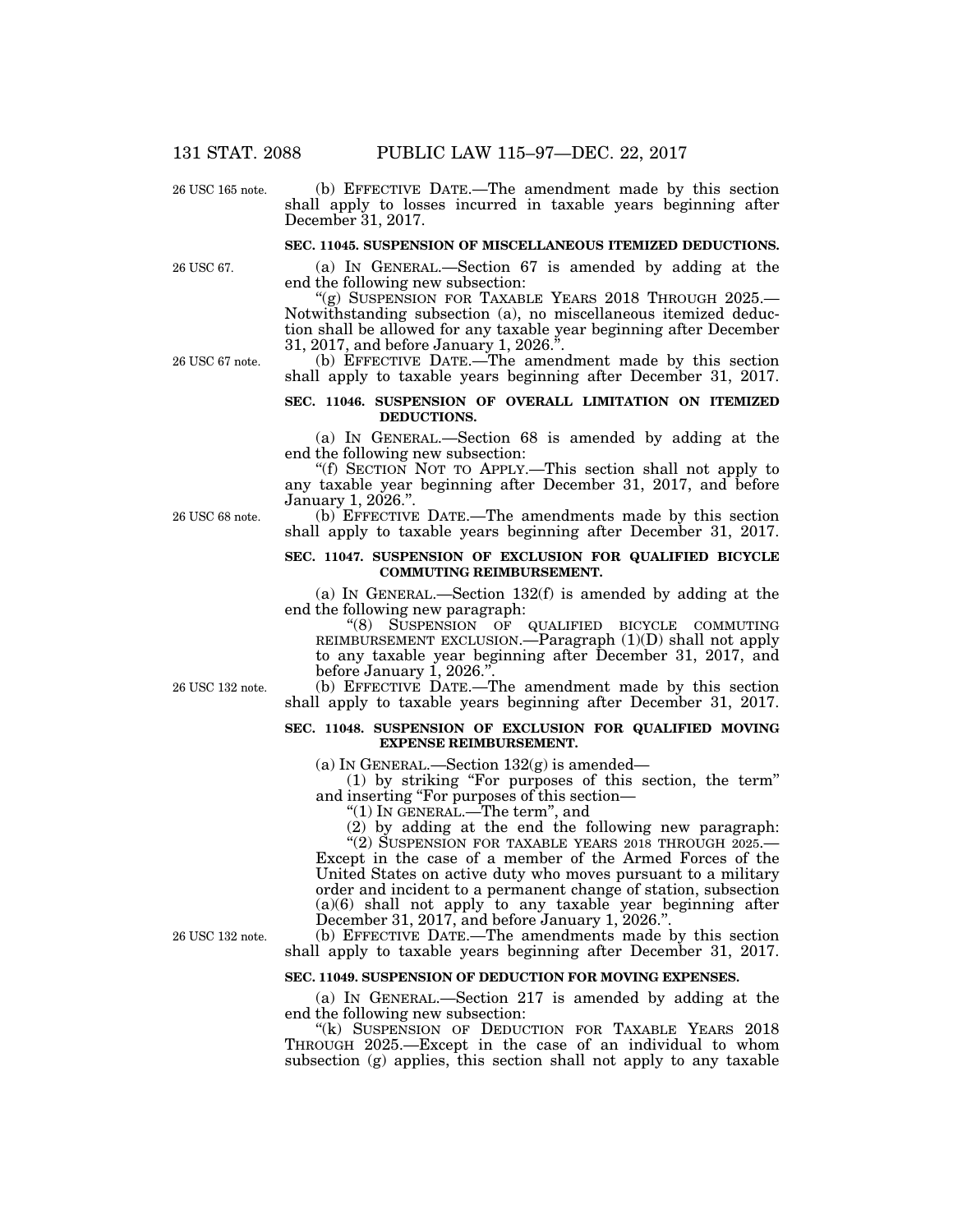year beginning after December 31, 2017, and before January 1,  $2026."$ .

(b) EFFECTIVE DATE.—The amendment made by this section 26 USC 217 note. shall apply to taxable years beginning after December 31, 2017. **SEC. 11050. LIMITATION ON WAGERING LOSSES.** 

(a) IN GENERAL.—Section 165(d) is amended by adding at the end the following: ''For purposes of the preceding sentence, in the case of taxable years beginning after December 31, 2017, and before January 1, 2026, the term 'losses from wagering transactions' includes any deduction otherwise allowable under this chapter incurred in carrying on any wagering transaction.''. 26 USC 165.

(b) EFFECTIVE DATE.—The amendment made by this section 26 USC 165 note. shall apply to taxable years beginning after December 31, 2017.

#### **SEC. 11051. REPEAL OF DEDUCTION FOR ALIMONY PAYMENTS.**

(a) IN GENERAL.—Part VII of subchapter B is amended by striking section 215 (and by striking the item relating to such section in the table of sections for such subpart).<br>(b) CONFORMING AMENDMENTS.—

(1) CORRESPONDING REPEAL OF PROVISIONS PROVIDING FOR INCLUSION OF ALIMONY IN GROSS INCOME.—

 $(A)$  Subsection  $(a)$  of section 61 is amended by striking paragraph  $(8)$  and by redesignating paragraphs  $(9)$  through  $(15)$  as paragraphs  $(8)$  through  $(14)$ , respectively.

(B) Part II of subchapter B of chapter 1 is amended by striking section 71 (and by striking the item relating to such section in the table of sections for such part).

(C) Subpart F of part I of subchapter J of chapter 1 is amended by striking section 682 (and by striking the item relating to such section in the table of sections for such subpart).

(2) RELATED TO REPEAL OF SECTION 215.—

(A) Section 62(a) is amended by striking paragraph (10).

(B) Section  $3402(m)(1)$  is amended by striking "(other than paragraph (10) thereof)''.

 $(C)$  Section 6724 $(d)(3)$  is amended by striking subparagraph (C) and by redesignating subparagraph (D) as subparagraph (C).

(3) RELATED TO REPEAL OF SECTION 71.—

 $(A)$  Section  $121(d)(3)$  is amended—

(i) by striking "(as defined in section  $71(b)(2)$ " in subparagraph (B), and

(ii) by adding at the end the following new subparagraph:

''(C) DIVORCE OR SEPARATION INSTRUMENT.—For purposes of this paragraph, the term 'divorce or separation instrument' means—

''(i) a decree of divorce or separate maintenance or a written instrument incident to such a decree,

''(ii) a written separation agreement, or

"(iii) a decree (not described in clause (i)) requiring a spouse to make payments for the support or maintenance of the other spouse.''.

(B) Section  $152(d)(5)$  is amended to read as follows: ''(5) SPECIAL RULES FOR SUPPORT.—

''(A) IN GENERAL.—For purposes of this subsection—

26 USC 681 prec.

26 USC 71 prec.

26 USC 211 prec.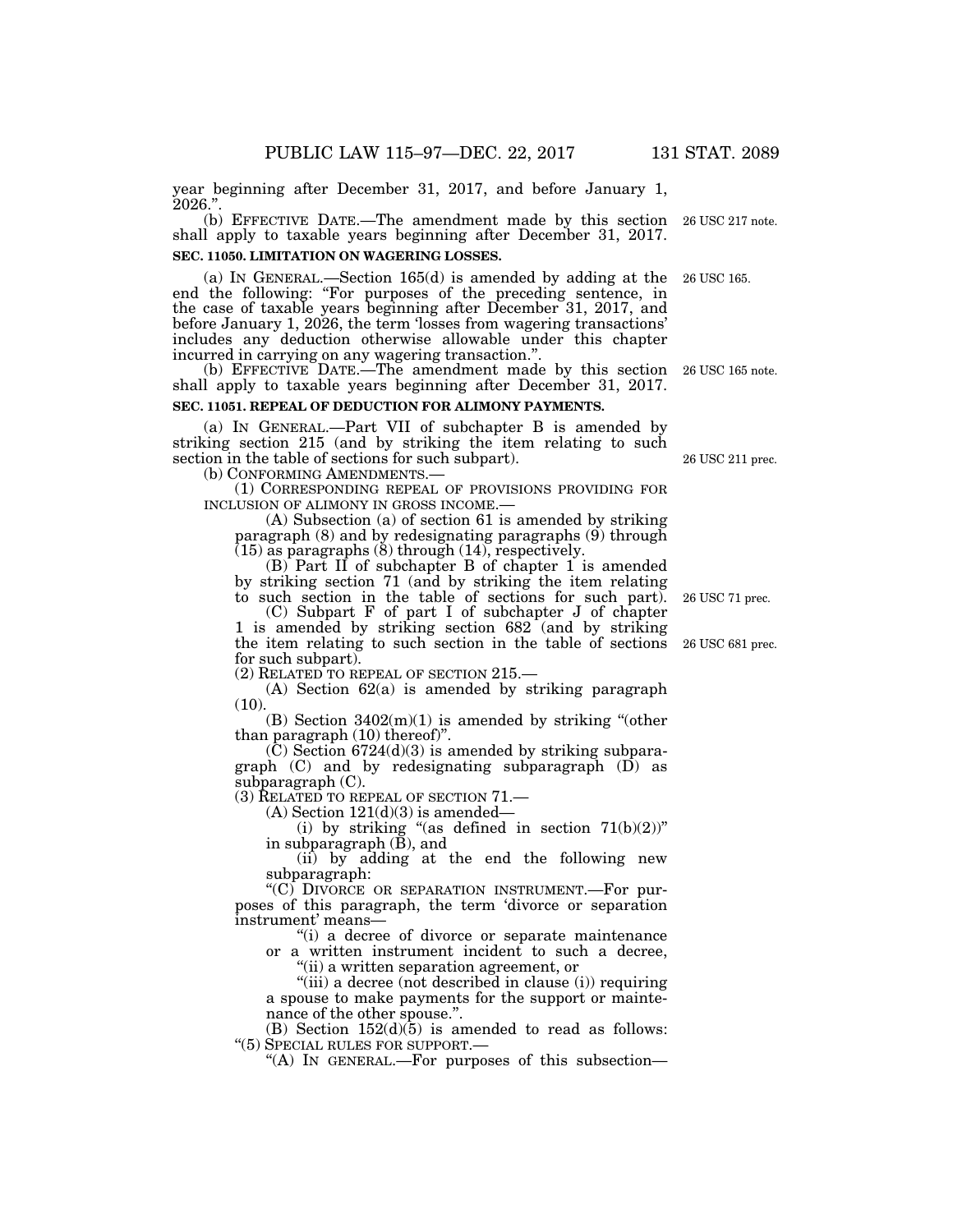''(i) payments to a spouse of alimony or separate maintenance payments shall not be treated as a payment by the payor spouse for the support of any dependent, and

"(ii) in the case of the remarriage of a parent, support of a child received from the parent's spouse shall be treated as received from the parent.

''(B) ALIMONY OR SEPARATE MAINTENANCE PAYMENT.— For purposes of subparagraph (A), the term 'alimony or separate maintenance payment' means any payment in cash if—

"(i) such payment is received by (or on behalf of) a spouse under a divorce or separation instrument (as defined in section  $121(d)(3)(C)$ ),

"(ii) in the case of an individual legally separated from the individual's spouse under a decree of divorce or of separate maintenance, the payee spouse and the payor spouse are not members of the same household at the time such payment is made, and

''(iii) there is no liability to make any such payment for any period after the death of the payee spouse and there is no liability to make any payment (in cash or property) as a substitute for such payments after the death of the payee spouse.''.

 $(C)$  Section 219 $(f)(1)$  is amended by striking the third sentence.

(D) Section  $220(f)(7)$  is amended by striking "subparagraph (A) of section  $71(b)(2)$ " and inserting "clause (i) of section  $121(d)(3)(C)$ ".

 $(E)$  Section  $223(f)(7)$  is amended by striking "subparagraph  $(A)$  of section  $71(b)(2)$ " and inserting "clause (i) of section  $121(d)(3)(C)$ ".

 $(F)$  Section  $382(1)(3)(B)(iii)$  is amended by striking "section  $71(b)(2)$ " and inserting "section  $121(d)(3)(C)$ ".

(G) Section  $408(d)(6)$  is amended by striking "subparagraph (A) of section  $71(b)(2)$ " and inserting "clause (i) of section  $121(d)(3)(C)$ ".

(4) ADDITIONAL CONFORMING AMENDMENTS.—Section  $7701(a)(17)$  is amended-

(A) by striking ''sections 682 and 2516'' and inserting "section 2516", and

(B) by striking ''such sections'' each place it appears and inserting ''such section''.

(c) EFFECTIVE DATE.—The amendments made by this section shall apply to—

(1) any divorce or separation instrument (as defined in section 71(b)(2) of the Internal Revenue Code of 1986 as in effect before the date of the enactment of this Act) executed after December 31, 2018, and

(2) any divorce or separation instrument (as so defined) executed on or before such date and modified after such date if the modification expressly provides that the amendments made by this section apply to such modification.

26 USC 219.

26 USC 61 note.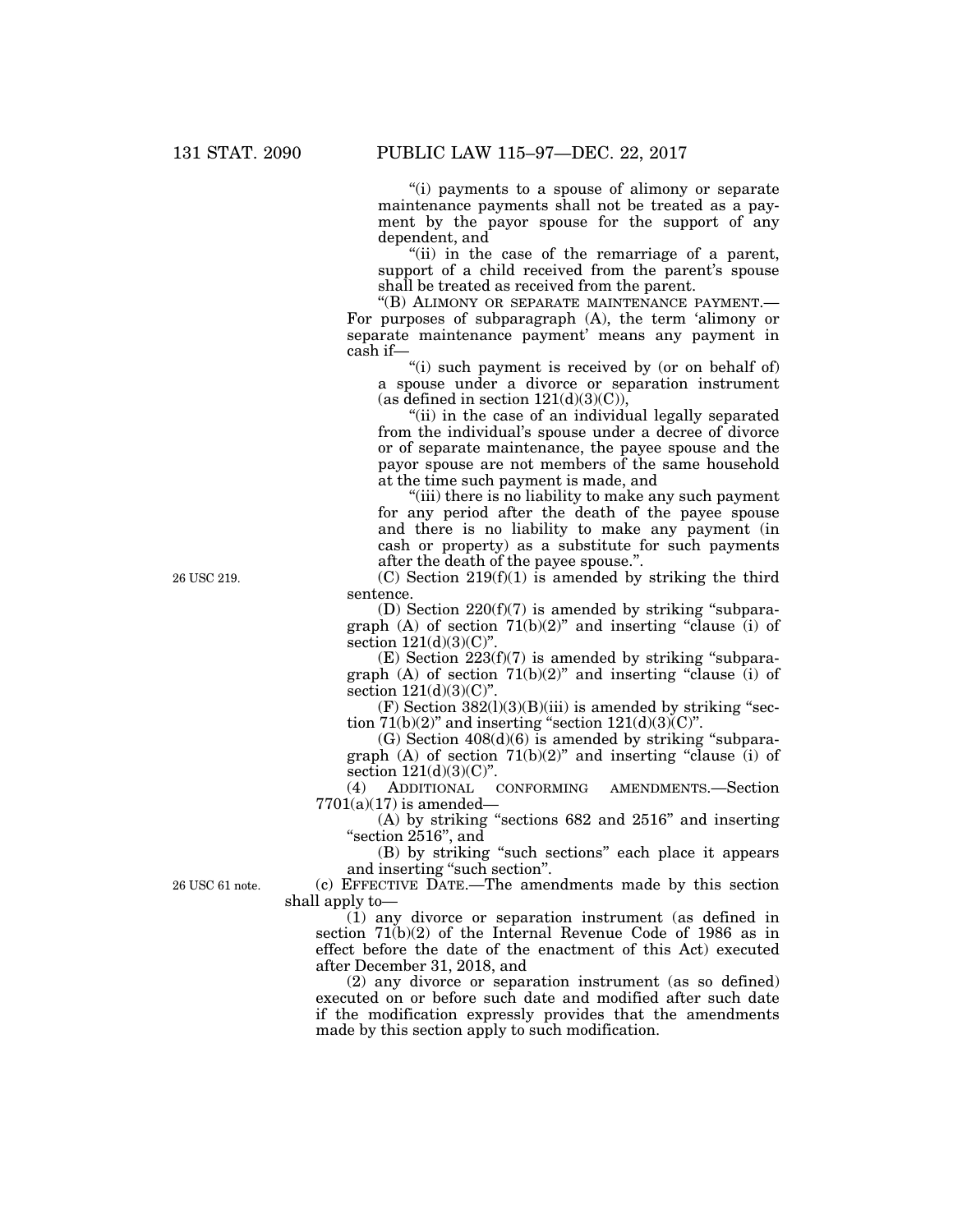# **PART VI—INCREASE IN ESTATE AND GIFT TAX EXEMPTION**

### **SEC. 11061. INCREASE IN ESTATE AND GIFT TAX EXEMPTION.**

(a) IN GENERAL.—Section  $2010(c)(3)$  is amended by adding at 26 USC 2010. the end the following new subparagraph:

''(C) INCREASE IN BASIC EXCLUSION AMOUNT.—In the case of estates of decedents dying or gifts made after December 31, 2017, and before January 1, 2026, subparagraph (A) shall be applied by substituting '\$10,000,000' for  $\sqrt[7]{35,000,000}$ .".

(b) CONFORMING AMENDMENT.—Subsection (g) of section 2001 is amended to read as follows:

''(g) MODIFICATIONS TO TAX PAYABLE.—

"(1) MODIFICATIONS TO GIFT TAX PAYABLE TO REFLECT DIF-FERENT TAX RATES.—For purposes of applying subsection  $(b)(2)$ with respect to 1 or more gifts, the rates of tax under subsection (c) in effect at the decedent's death shall, in lieu of the rates of tax in effect at the time of such gifts, be used both to compute—

"(A) the tax imposed by chapter 12 with respect to such gifts, and

 $\sqrt{\text{B}}$ ) the credit allowed against such tax under section 2505, including in computing—

''(i) the applicable credit amount under section  $2505(a)(1)$ , and

''(ii) the sum of the amounts allowed as a credit for all preceding periods under section 2505(a)(2).

"(2) MODIFICATIONS TO ESTATE TAX PAYABLE TO REFLECT DIFFERENT BASIC EXCLUSION AMOUNTS.—The Secretary shall prescribe such regulations as may be necessary or appropriate to carry out this section with respect to any difference between—

''(A) the basic exclusion amount under section  $2010(c)(3)$  applicable at the time of the decedent's death, and

(B) the basic exclusion amount under such section applicable with respect to any gifts made by the decedent.''.

(c) EFFECTIVE DATE.—The amendments made by this section shall apply to estates of decedents dying and gifts made after December 31, 2017.

26 USC 2001 note.

# **PART VII—EXTENSION OF TIME LIMIT FOR CONTESTING IRS LEVY**

### **SEC. 11071. EXTENSION OF TIME LIMIT FOR CONTESTING IRS LEVY.**

(a) EXTENSION OF TIME FOR RETURN OF PROPERTY SUBJECT TO LEVY.—Subsection (b) of section 6343 is amended by striking ''9 months'' and inserting ''2 years''.

(b) PERIOD OF LIMITATION ON SUITS.—Subsection (c) of section 6532 is amended—

(1) by striking "9 months" in paragraph  $(1)$  and inserting "2 years", and

(2) by striking ''9-month'' in paragraph (2) and inserting ''2-year''.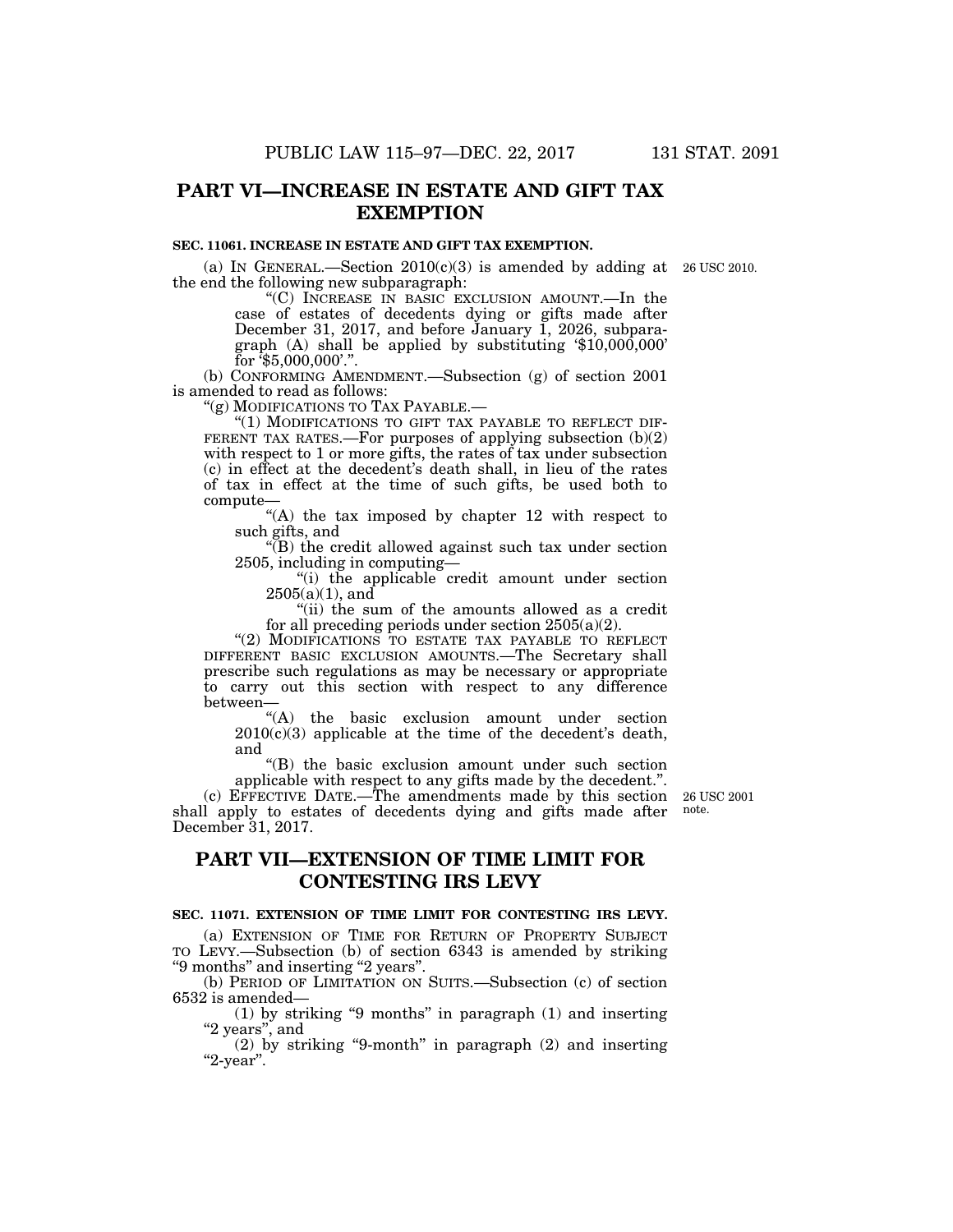26 USC 6343 note.

(c) EFFECTIVE DATE.—The amendments made by this section shall apply to—

 $(i)$  levies made after the date of the enactment of this Act, and

(2) levies made on or before such date if the 9-month period has not expired under section 6343(b) of the Internal Revenue Code of 1986 (without regard to this section) as of such date.

### **PART VIII—INDIVIDUAL MANDATE**

### **SEC. 11081. ELIMINATION OF SHARED RESPONSIBILITY PAYMENT FOR INDIVIDUALS FAILING TO MAINTAIN MINIMUM ESSEN-TIAL COVERAGE.**

(a) IN GENERAL.—Section 5000A(c) is amended—

(1) in paragraph  $(2)(B)(iii)$ , by striking "2.5 percent" and inserting "Zero percent", and<br>  $(2)$  in paragraph  $(3)$ —

(A) by striking " $$695"$  in subparagraph (A) and inserting " $$0"$ , and

(B) by striking subparagraph (D).

26 USC 5000A note.

26 USC 5000A.

(b) EFFECTIVE DATE.—The amendments made by this section shall apply to months beginning after December 31, 2018.

# **Subtitle B—Alternative Minimum Tax**

### **SEC. 12001. REPEAL OF TAX FOR CORPORATIONS.**

(a) IN GENERAL.—Section 55(a) is amended by striking ''There'' and inserting ''In the case of a taxpayer other than a corporation, there''.

(b) CONFORMING AMENDMENTS.—

(1) Section  $38(c)(6)$  is amended by adding at the end the following new subparagraph:

''(E) CORPORATIONS.—In the case of a corporation, this subsection shall be applied by treating the corporation as having a tentative minimum tax of zero.''.

(2) Section  $53(d)(2)$  is amended by inserting ", except that in the case of a corporation, the tentative minimum tax shall be treated as zero'' before the period at the end.

 $(3)(A)$  Section  $55(b)(1)$  is amended to read as follows:

"(1) AMOUNT OF TENTATIVE TAX.-

''(A) IN GENERAL.—The tentative minimum tax for the taxable year is the sum of—

''(i) 26 percent of so much of the taxable excess as does not exceed \$175,000, plus

"(ii) 28 percent of so much of the taxable excess as exceeds  $$175,000$ .

The amount determined under the preceding sentence shall be reduced by the alternative minimum tax foreign tax credit for the taxable year.

''(B) TAXABLE EXCESS.—For purposes of this subsection, the term 'taxable excess' means so much of the alternative minimum taxable income for the taxable year as exceeds the exemption amount.<br>"(C) MARRIED INDIVIDUAL FILING SEPARATE RETURN.—

In the case of a married individual filing a separate return,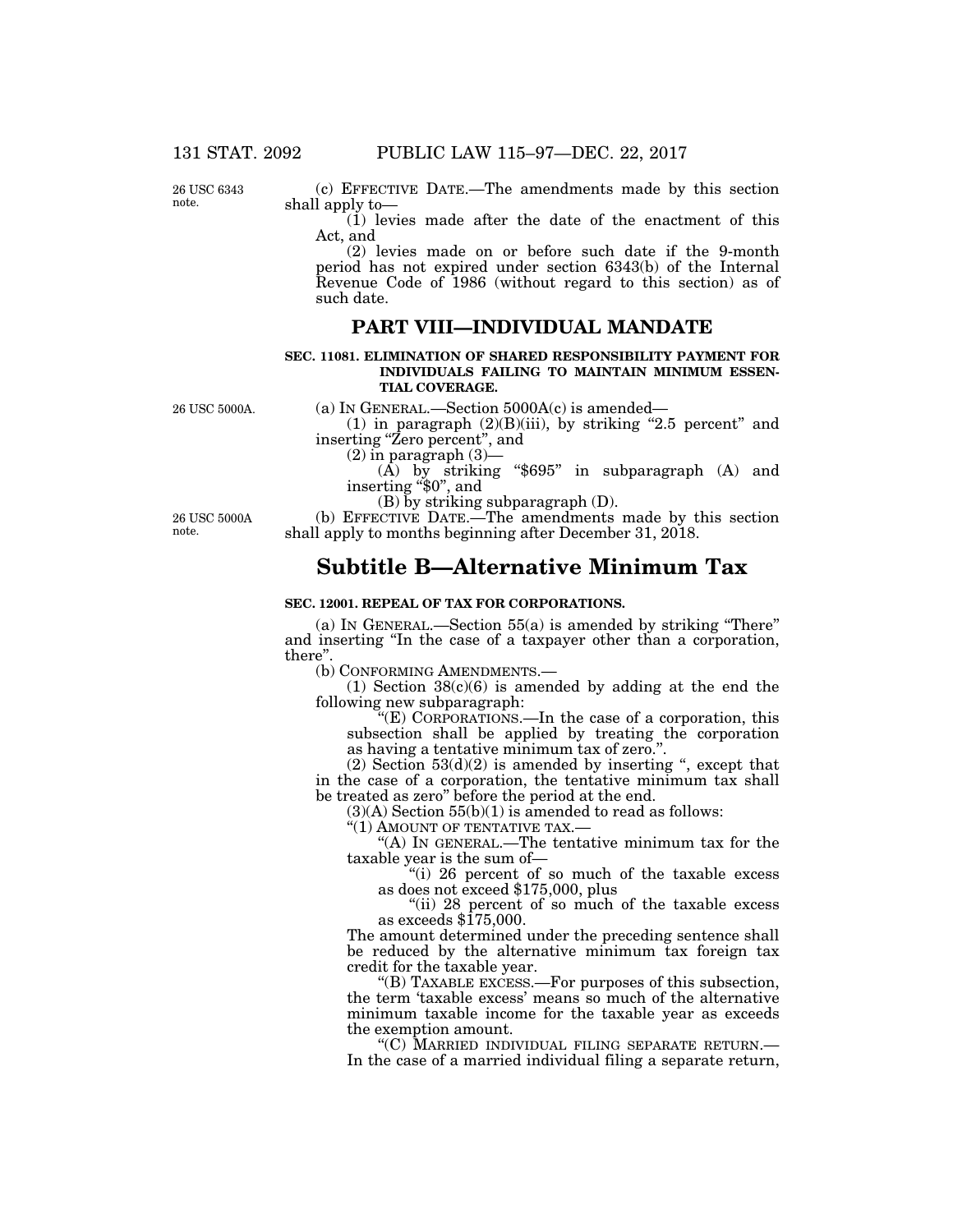subparagraph (A) shall be applied by substituting 50 percent of the dollar amount otherwise applicable under clause (i) and clause (ii) thereof. For purposes of the preceding sentence, marital status shall be determined under section 7703.''.

(B) Section  $55(b)(3)$  is amended by striking "paragraph 26 USC 55.  $(1)(A)(i)$ " and inserting "paragraph  $(1)(A)$ ".

(C) Section 59(a) is amended—

(i) by striking "subparagraph  $(A)(i)$  or  $(B)(i)$  of section 55(b)(1) (whichever applies) in lieu of the highest rate of tax specified in section 1 or 11 (whichever applies)'' in paragraph  $(1)(C)$  and inserting "section  $55(b)(1)$  in lieu of the highest rate of tax specified in section 1'', and

 $(ii)$  in paragraph  $(2)$ , by striking "means" and all that follows and inserting "means the amount determined under the first sentence of section  $55(b)(1)(A)$ .".

(D) Section  $897(a)(2)(A)$  is amended by striking "section  $55(b)(1)(A)$ " and inserting "section  $55(b)(1)$ ".

 $(E)$  Section 911(f) is amended-

 $(i)$  in paragraph  $(1)(B)$ 

(I) by striking "section  $55(b)(1)(A)(ii)$ " and inserting "section  $55(b)(1)(B)$ ", and

(II) by striking "section  $55(b)(1)(A)(i)$ " and inserting "section  $55(b)(1)(A)$ ", and

(ii) in paragraph  $(2)(B)$ , by striking "section  $55(b)(1)(A)(ii)$ <sup>r</sup>each place it appears and inserting "section"  $55(b)(1)(B)$ ".

(4) Section  $55(c)(1)$  is amended by striking ", the section 936 credit allowable under section 27(b), and the Puerto Rico economic activity credit under section 30A''.

(5) Section 55(d), as amended by section 11002, is amended—

(A) by striking paragraph (2) and redesignating paragraphs  $(3)$  and  $(4)$  as paragraphs  $(2)$  and  $(3)$ , respectively,

 $(B)$  in paragraph  $(2)$  (as so redesignated), by inserting "and" at the end of subparagraph (B), by striking ", and" at the end of subparagraph  $(\tilde{C})$  and inserting a period, and by striking subparagraph (D), and

(C) in paragraph (3) (as so redesignated)—

(i) by striking " $(b)(1)(A)(i)$ " in subparagraph  $(B)(i)$ and inserting " $(b)(1)(A)$ ", and

(ii) by striking ''paragraph (3)'' in subparagraph (B)(iii) and inserting ''paragraph (2)''.

(6) Section 55 is amended by striking subsection (e).

(7) Section 56(b)(2) is amended by striking subparagraph (C) and by redesignating subparagraph (D) as subparagraph (C).

(8)(A) Section 56 is amended by striking subsections (c) and  $(g)$ .

(B) Section 847 is amended by striking the last sentence of paragraph (9).

(C) Section 848 is amended by striking subsection (i).

(9) Section 58(a) is amended by striking paragraph (3) and redesignating paragraph  $(4)$  as paragraph  $(3)$ .

(10) Section 59 is amended by striking subsections (b) and (f).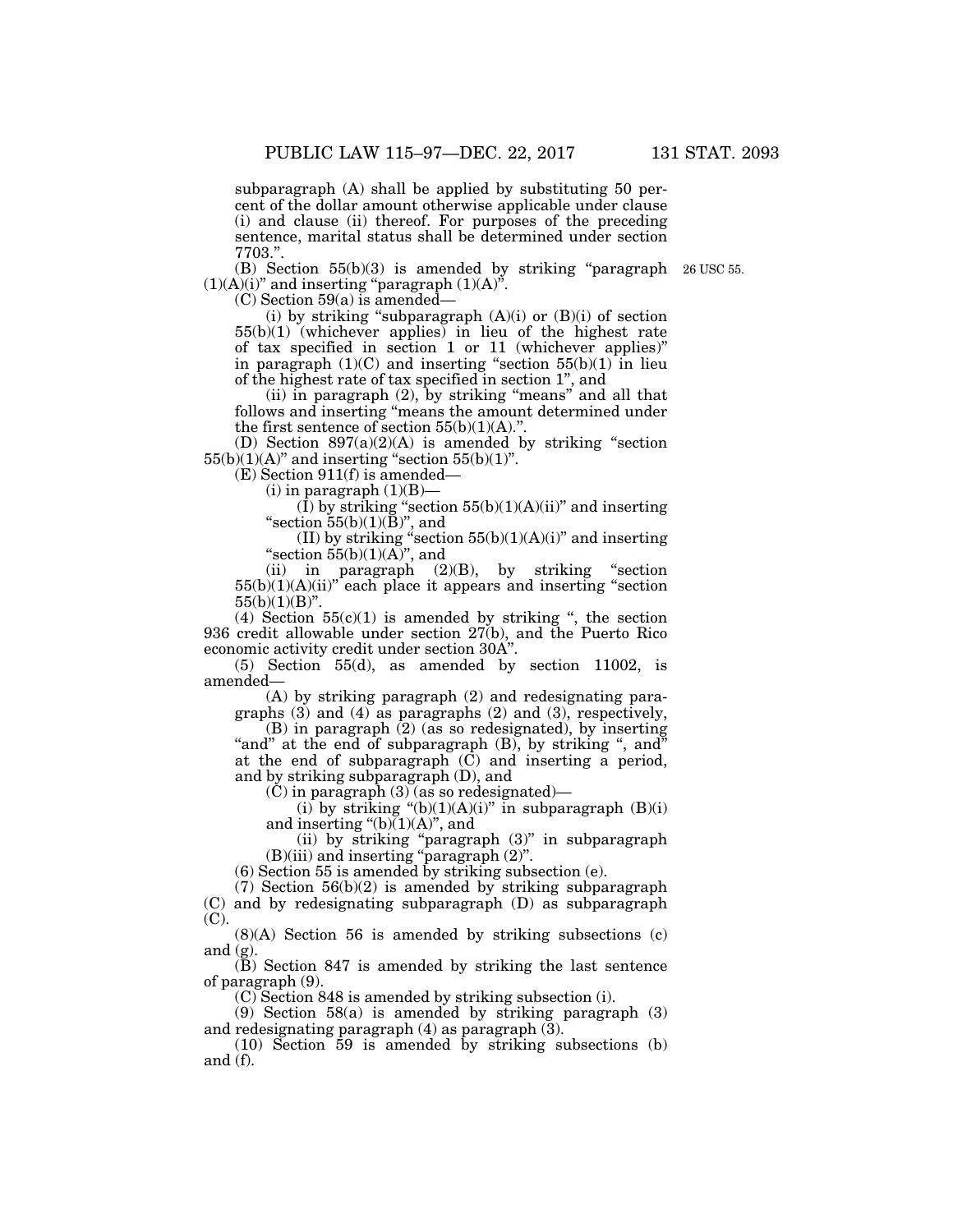26 USC 11.

(11) Section 11(d) is amended by striking ''the taxes imposed by subsection (a) and section 55'' and inserting ''the tax imposed by subsection (a)''.

(12) Section 12 is amended by striking paragraph (7).

(13) Section 168(k) is amended by striking paragraph (4).

 $(14)$  Section 882(a)(1) is amended by striking  $\ddot{ }$ , 55,".

 $(15)$  Section  $962(a)(1)$  is amended by striking "sections 11 and 55'' and inserting ''section 11''.

 $(16)$  Section  $156I(a)$  is amended—

(A) by inserting "and" at the end of paragraph (1), by striking '', and'' at the end of paragraph (2) and inserting a period, and by striking paragraph  $(\bar{3})$ , and

(B) by striking the last sentence.

 $(17)$  Section  $6425(c)(1)(A)$  is amended to read as follows: "(A) the tax imposed by section 11 or  $1201(a)$ , or sub-

chapter L of chapter 1, whichever is applicable, over''.  $(18)$  Section 6655(e)(2) is amended by striking "and alternative minimum taxable income'' each place it appears in subparagraphs (A) and (B)(i).

 $(19)$  Section  $6655(g)(1)(A)$  is amended by inserting "plus" at the end of clause (i), by striking clause (ii), and by redesignating clause (iii) as clause (ii).

(c) EFFECTIVE DATE.—The amendments made by this section shall apply to taxable years beginning after December 31, 2017.

### **SEC. 12002. CREDIT FOR PRIOR YEAR MINIMUM TAX LIABILITY OF CORPORATIONS.**

(a) CREDITS TREATED AS REFUNDABLE.—Section 53 is amended by adding at the end the following new subsection:

''(e) PORTION OF CREDIT TREATED AS REFUNDABLE.—

"(1) In GENERAL.—In the case of any taxable year of a corporation beginning in 2018, 2019, 2020, or 2021, the limitation under subsection (c) shall be increased by the AMT refundable credit amount for such year.

" $(2)$  AMT REFUNDABLE CREDIT AMOUNT.—For purposes of paragraph (1), the AMT refundable credit amount is an amount equal to 50 percent (100 percent in the case of a taxable year beginning in 2021) of the excess (if any) of—

''(A) the minimum tax credit determined under subsection (b) for the taxable year, over

''(B) the minimum tax credit allowed under subsection (a) for such year (before the application of this subsection for such year).

''(3) CREDIT REFUNDABLE.—For purposes of this title (other than this section), the credit allowed by reason of this subsection shall be treated as a credit allowed under subpart C (and not this subpart).

"(4) SHORT TAXABLE YEARS.—In the case of any taxable year of less than 365 days, the AMT refundable credit amount determined under paragraph (2) with respect to such taxable year shall be the amount which bears the same ratio to such amount determined without regard to this paragraph as the number of days in such taxable year bears to 365.''.

(b) TREATMENT OF REFERENCES.—Section 53(d) is amended by adding at the end the following new paragraph:

''(3) AMT TERM REFERENCES.—In the case of a corporation, any references in this subsection to section 55, 56, or 57 shall

26 USC 11 note.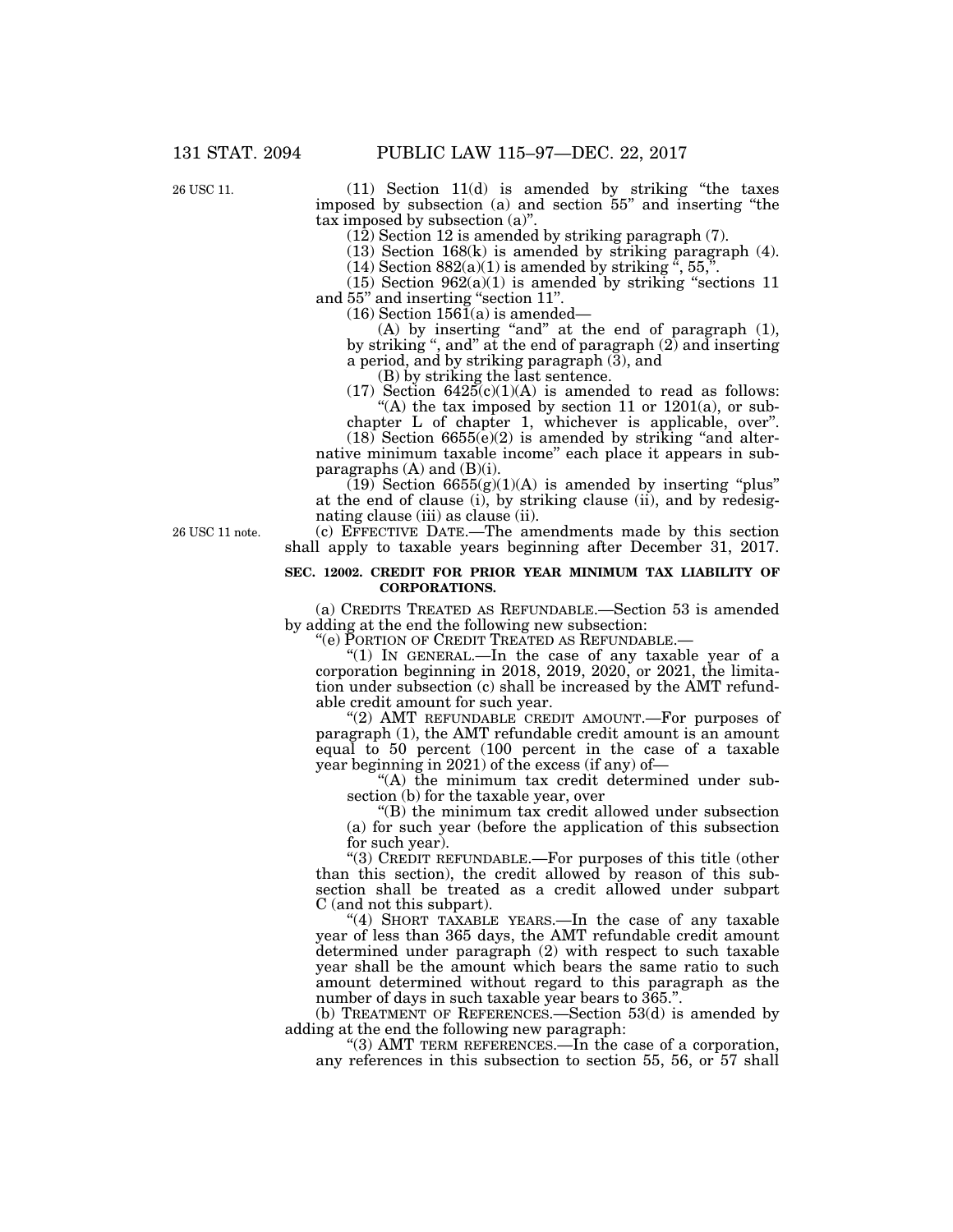26 USC 1374.

be treated as a reference to such section as in effect before the amendments made by Tax Cuts and Jobs Act.

(c) CONFORMING AMENDMENT.—Section 1374(b)(3)(B) is amended by striking the last sentence thereof.<br>(d) EFFECTIVE DATE.—

 $(1)$  IN GENERAL.—The amendments made by this section shall apply to taxable years beginning after December 31, 2017.

(2) CONFORMING AMENDMENT.—The amendment made by subsection (c) shall apply to taxable years beginning after December 31, 2021.

### **SEC. 12003. INCREASED EXEMPTION FOR INDIVIDUALS.**

(a) IN GENERAL.—Section 55(d), as amended by the preceding provisions of this Act, is amended by adding at the end the following new paragraph:

"(4) SPECIAL RULE FOR TAXABLE YEARS BEGINNING AFTER 2017 AND BEFORE 2026.—

"(A) IN GENERAL.—In the case of any taxable year beginning after December 31, 2017, and before January 1, 2026—

''(i) paragraph (1) shall be applied—

"(I) by substituting  $$109,400$  for  $$78,750$  in subparagraph (A), and

"(II) by substituting '\$70,300' for '\$50,600' in subparagraph (B), and

"(ii) paragraph (2) shall be applied—

 $^{54}$ (I) by substituting '\$1,000,000' for '\$150,000' in subparagraph (A),

"( $\overline{I}I$ ) by substituting '50 percent of the dollar amount applicable under subparagraph (A)' for '\$112,500' in subparagraph (B), and

''(III) in the case of a taxpayer described in paragraph (1)(D), without regard to the substitution under subclause (I).<br>"(B) INFLATION ADJUSTMENT.—

"(i) IN GENERAL.—In the case of any taxable year beginning in a calendar year after 2018, the amounts described in clause (ii) shall each be increased by an amount equal to—

''(I) such dollar amount, multiplied by

''(II) the cost-of-living adjustment determined under section  $1(f)(3)$  for the calendar year in which the taxable year begins, determined by substituting 'calendar year 2017' for 'calendar year 2016' in subparagraph (A)(ii) thereof.

''(ii) AMOUNTS DESCRIBED.—The amounts described in this clause are the \$109,400 amount in subparagraph  $(A)(i)(I)$ , the \$70,300 amount in subparagraph  $(A)(i)(II)$ , and the \$1,000,000 amount in subparagraph  $(A)(ii)(I).$ 

''(iii) ROUNDING.—Any increased amount determined under clause (i) shall be rounded to the nearest multiple of \$100.

''(iv) COORDINATION WITH CURRENT ADJUST-MENTS.—In the case of any taxable year to which subparagraph (A) applies, no adjustment shall be made under paragraph (3) to any of the numbers which

26 USC 53 note.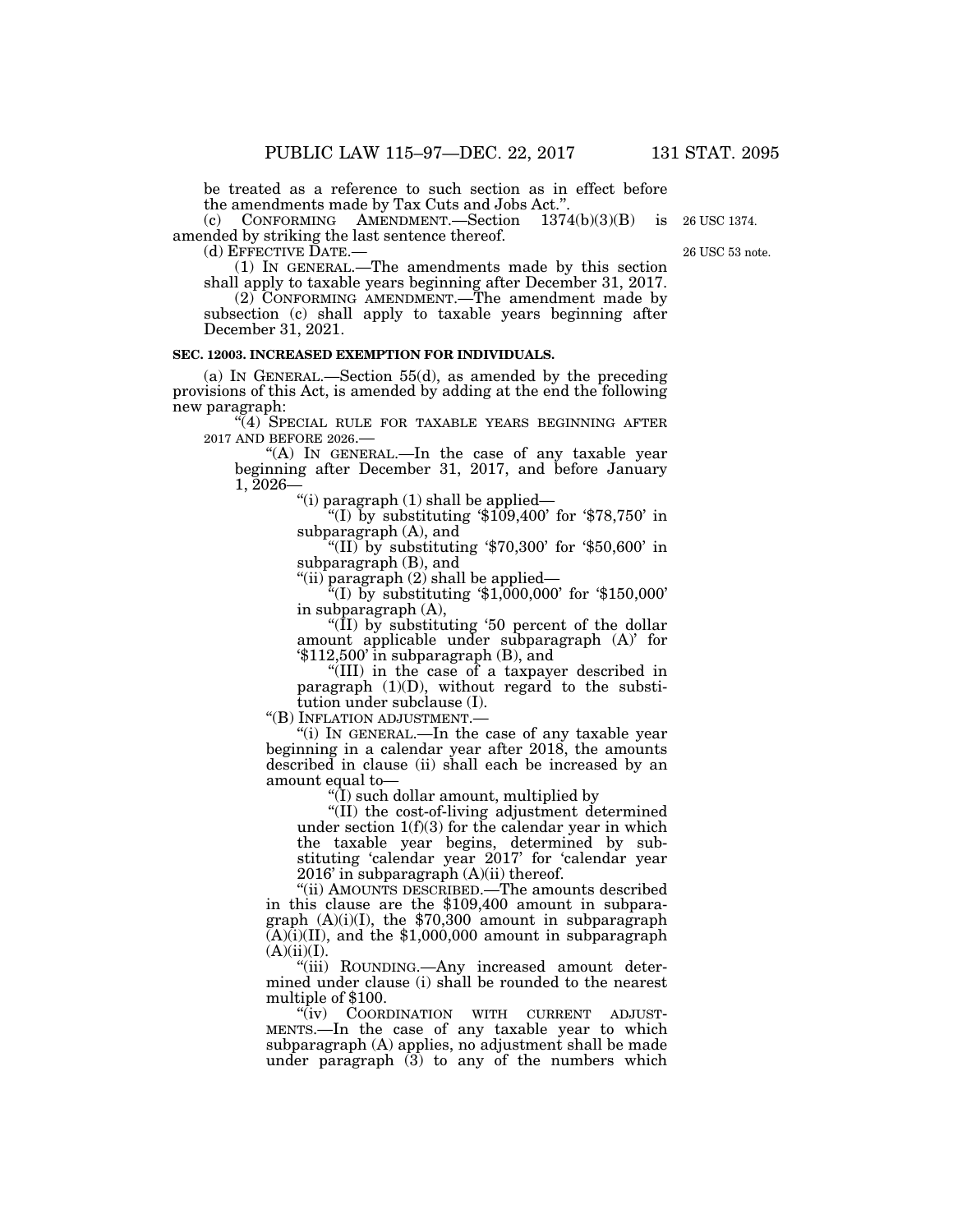are substituted under subparagraph (A) and adjusted under this subparagraph.''.

26 USC 55 note.

### (b) EFFECTIVE DATE.—The amendments made by this section shall apply to taxable years beginning after December 31, 2017.

# **Subtitle C—Business-related Provisions**

## **PART I—CORPORATE PROVISIONS**

## **SEC. 13001. 21-PERCENT CORPORATE TAX RATE.**

26 USC 11.

(a) IN GENERAL.—Subsection (b) of section 11 is amended to read as follows:

''(b) AMOUNT OF TAX.—The amount of the tax imposed by subsection (a) shall be 21 percent of taxable income.''.

(b) CONFORMING AMENDMENTS.—

(1) The following sections are each amended by striking "section  $11(b)(1)$ " and inserting "section  $11(b)$ ":

 $(A)$  Section 280C(c)(3) $(B)(ii)(II)$ .

(B) Paragraphs  $(2)(B)$  and  $(6)(A)(ii)$  of section 860E(e).  $(C)$  Section 7874 $(e)(1)(B)$ .

(2)(A) Part I of subchapter P of chapter 1 is amended by striking section 1201 (and by striking the item relating to such section in the table of sections for such part).

(B) Section 12 is amended by striking paragraphs (4) and (6), and by redesignating paragraph (5) as paragraph (4).

 $(C)$  Section  $453A(c)(3)$  is amended by striking "or 1201 (whichever is appropriate)''.

(D) Section 527(b) is amended—

(i) by striking paragraph (2), and

(ii) by striking all that precedes ''is hereby imposed'' and inserting:

''(b) TAX IMPOSED.—A tax''.

(E) Sections 594(a) is amended by striking ''taxes imposed by section 11 or  $1201(a)$ " and inserting "tax imposed by section 11''.

 $(F)$  Section 691(c)(4) is amended by striking "1201,".

 $(G)$  Section 801(a) is amended—

(i) by striking paragraph (2), and

(ii) by striking all that precedes ''is hereby imposed'' and inserting:

''(a) TAX IMPOSED.—A tax''.

(H) Section 831(e) is amended by striking paragraph (1) and by redesignating paragraphs  $(2)$  and  $(3)$  as paragraphs  $(1)$  and  $(2)$ , respectively.

(I) Sections  $832(c)(5)$  and  $834(b)(1)(D)$  are each amended by striking "sec. 1201 and following,".

(J) Section  $852(b)(3)(A)$  is amended by striking "section  $1201(a)$ " and inserting "section  $11(b)$ ".

 $(K)$  Section 857(b)(3) is amended—

(i) by striking subparagraph (A) and redesignating subparagraphs (B) through  $(F)$  as subparagraphs  $(A)$  through (E), respectively,

 $(ii)$  in subparagraph  $(C)$ , as so redesignated—

(I) by striking "subparagraph  $(A)(ii)$ " in clause (i) thereof and inserting "paragraph (1)",

26 USC 1201 prec.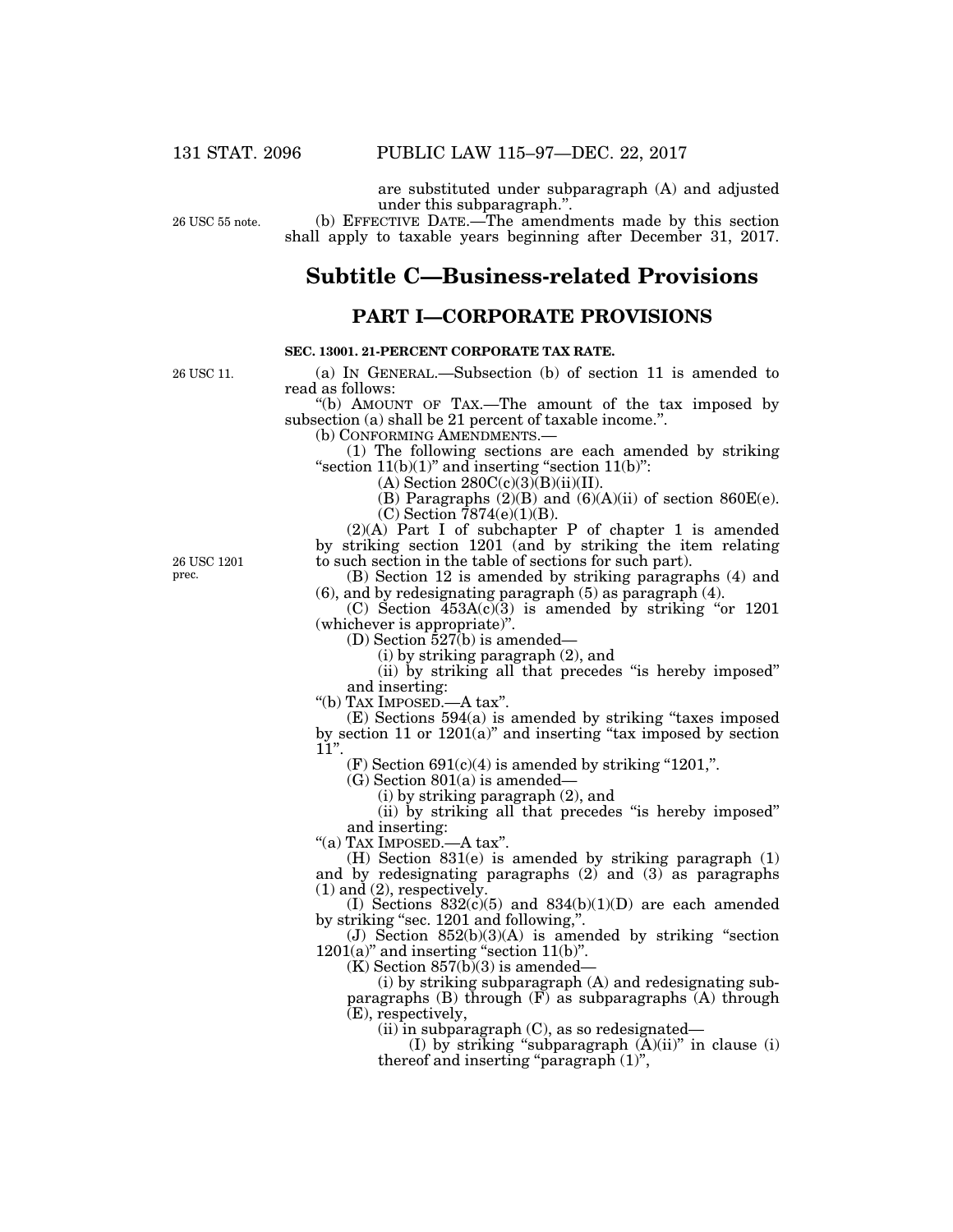(II) by striking ''the tax imposed by subparagraph  $(A)(ii)$ " in clauses (ii) and (iv) thereof and inserting ''the tax imposed by paragraph (1) on undistributed

capital gain'',

(iii) in subparagraph (E), as so redesignated, by striking "subparagraph  $(B)$  or  $(D)$ " and inserting "subparagraph  $\tilde{A}$  or  $\tilde{C}$ ", and

(iv) by adding at the end the following new subparagraph:

"(F) UNDISTRIBUTED CAPITAL GAIN.—For purposes of this paragraph, the term 'undistributed capital gain' means the excess of the net capital gain over the deduction for dividends paid (as defined in section 561) determined with reference to capital gain dividends only.''.

(L) Section  $882(a)(1)$ , as amended by section 12001, is fur- 26 USC 882. ther amended by striking "or  $1201(a)$ ".

(M) Section 904(b) is amended—

(i) by striking "or  $1201(a)$ " in paragraph  $(2)(C)$ ,

(ii) by striking paragraph  $(3)$ (D) and inserting the following:

''(D) CAPITAL GAIN RATE DIFFERENTIAL.—There is a capital gain rate differential for any year if subsection (h) of section 1 applies to such taxable year.'', and

(iii) by striking paragraph  $(3)(E)$  and inserting the following:

''(E) RATE DIFFERENTIAL PORTION.—The rate differential portion of foreign source net capital gain, net capital gain, or the excess of net capital gain from sources within the United States over net capital gain, as the case may be, is the same proportion of such amount as—

''(i) the excess of—

''(I) the highest rate of tax set forth in subsection (a), (b),  $(c)$ , (d), or (e) of section 1 (whichever applies), over

''(II) the alternative rate of tax determined under section 1(h), bears to

"(ii) that rate referred to in subclause  $(I)$ .".

(N) Section 1374(b) is amended by striking paragraph (4). (O) Section 1381(b) is amended by striking ''taxes imposed by section 11 or 1201'' and inserting ''tax imposed by section  $11$ ".

(P) Sections  $6425(c)(1)(A)$ , as amended by section 12001, and  $6655(g)(1)(A)(i)$  are each amended by striking "or  $1201(a)$ ,".

(Q) Section  $7518(g)(6)(A)$  is amended by striking "or  $1201(a)$ ".

 $(3)(A)$  Section 1445(e)(1) is amended—

(i) by striking ''35 percent'' and inserting ''the highest rate of tax in effect for the taxable year under section  $11(b)$ ", and

(ii) by striking "of the gain" and inserting "multiplied by the gain''.

(B) Section  $1445(e)(2)$  is amended by striking "35 percent of the amount'' and inserting ''the highest rate of tax in effect for the taxable year under section 11(b) multiplied by the amount''.

 $(C)$  Section 1445 $(e)(6)$  is amended—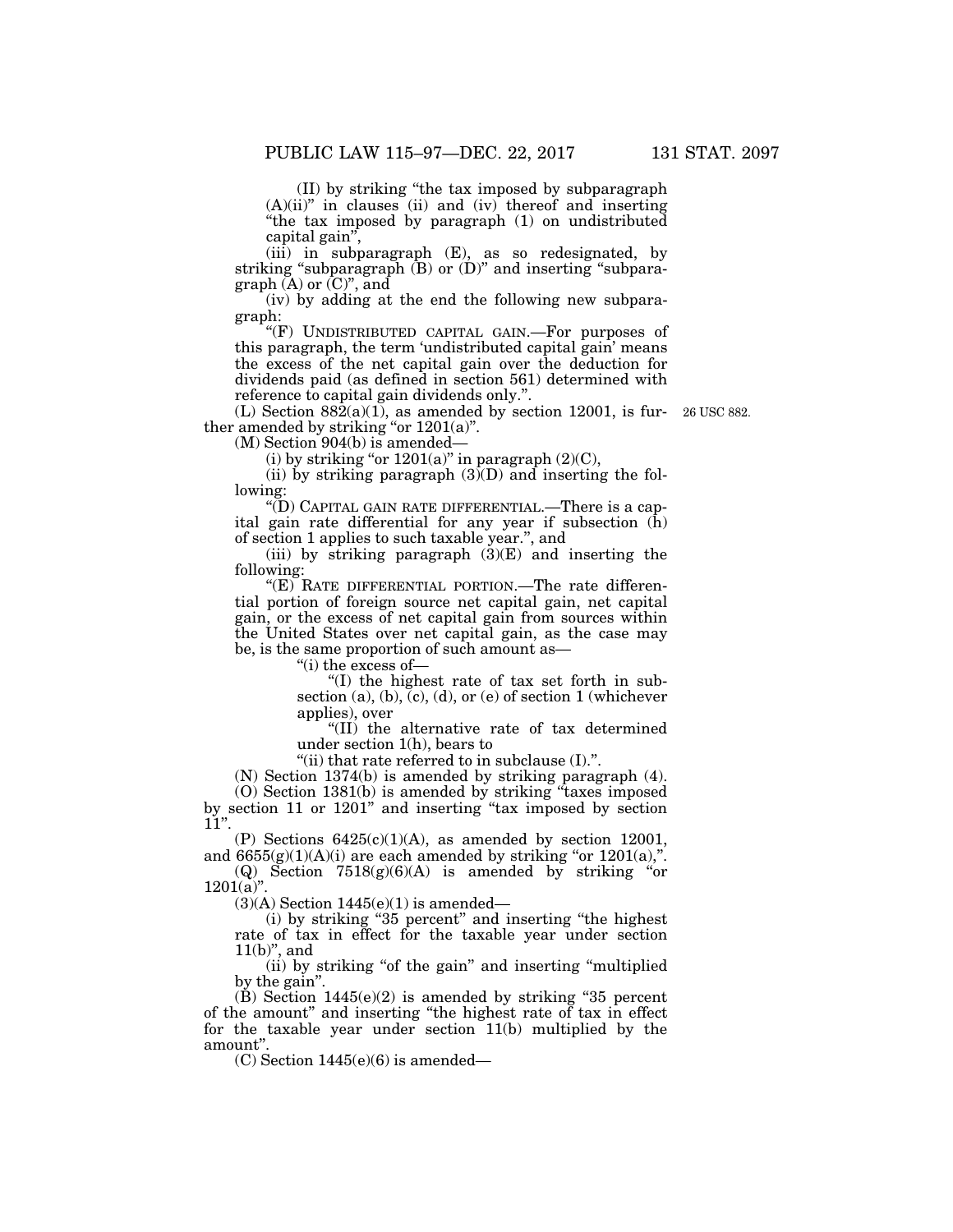(i) by striking ''35 percent'' and inserting ''the highest rate of tax in effect for the taxable year under section  $11(b)$ ", and

(ii) by striking "of the amount" and inserting "multiplied by the amount''.

 $(D)$  Section 1446(b)(2)(B) is amended by striking "section  $11(b)(1)$ " and inserting "section  $11(b)$ ".

(4) Section  $852(b)(1)$  is amended by striking the last sentence.

(5)(A) Part I of subchapter B of chapter 5 is amended by striking section 1551 (and by striking the item relating to such section in the table of sections for such part).

 $(B)$  Section 535 $(c)(5)$  is amended to read as follows:

''(5) CROSS REFERENCE.—For limitation on credit provided in paragraph (2) or (3) in the case of certain controlled corporations, see section 1561.''.

(6)(A) Section 1561, as amended by section 12001, is amended to read as follows:

### **''SEC. 1561. LIMITATION ON ACCUMULATED EARNINGS CREDIT IN THE CASE OF CERTAIN CONTROLLED CORPORATIONS.**

''(a) IN GENERAL.—The component members of a controlled group of corporations on a December 31 shall, for their taxable years which include such December 31, be limited for purposes of this subtitle to one \$250,000 (\$150,000 if any component member is a corporation described in section  $535(c)(2)(B)$  amount for purposes of computing the accumulated earnings credit under section  $535(c)(2)$  and (3). Such amount shall be divided equally among the component members of such group on such December 31 unless the Secretary prescribes regulations permitting an unequal allocation of such amount.

''(b) CERTAIN SHORT TAXABLE YEARS.—If a corporation has a short taxable year which does not include a December 31 and is a component member of a controlled group of corporations with respect to such taxable year, then for purposes of this subtitle, the amount to be used in computing the accumulated earnings credit under section  $535(c)(2)$  and  $(3)$  of such corporation for such taxable year shall be the amount specified in subsection (a) with respect to such group, divided by the number of corporations which are component members of such group on the last day of such taxable year. For purposes of the preceding sentence, section 1563(b) shall be applied as if such last day were substituted for December 31.''.

26 USC 1561 prec.

(B) The table of sections for part II of subchapter B of chapter 5 is amended by striking the item relating to section 1561 and inserting the following new item:

''Sec. 1561. Limitation on accumulated earnings credit in the case of certain controlled corporations.''.

(7) Section  $7518(g)(6)(A)$  is amended—

(A) by striking ''With respect to the portion'' and inserting ''In the case of a taxpayer other than a corporation, with respect to the portion'', and

(B) by striking " $(34)$  percent in the case of a corporation)''.

28 USC 11 note. (c) EFFECTIVE DATE.

26 USC 1446.

26 USC 1551 prec.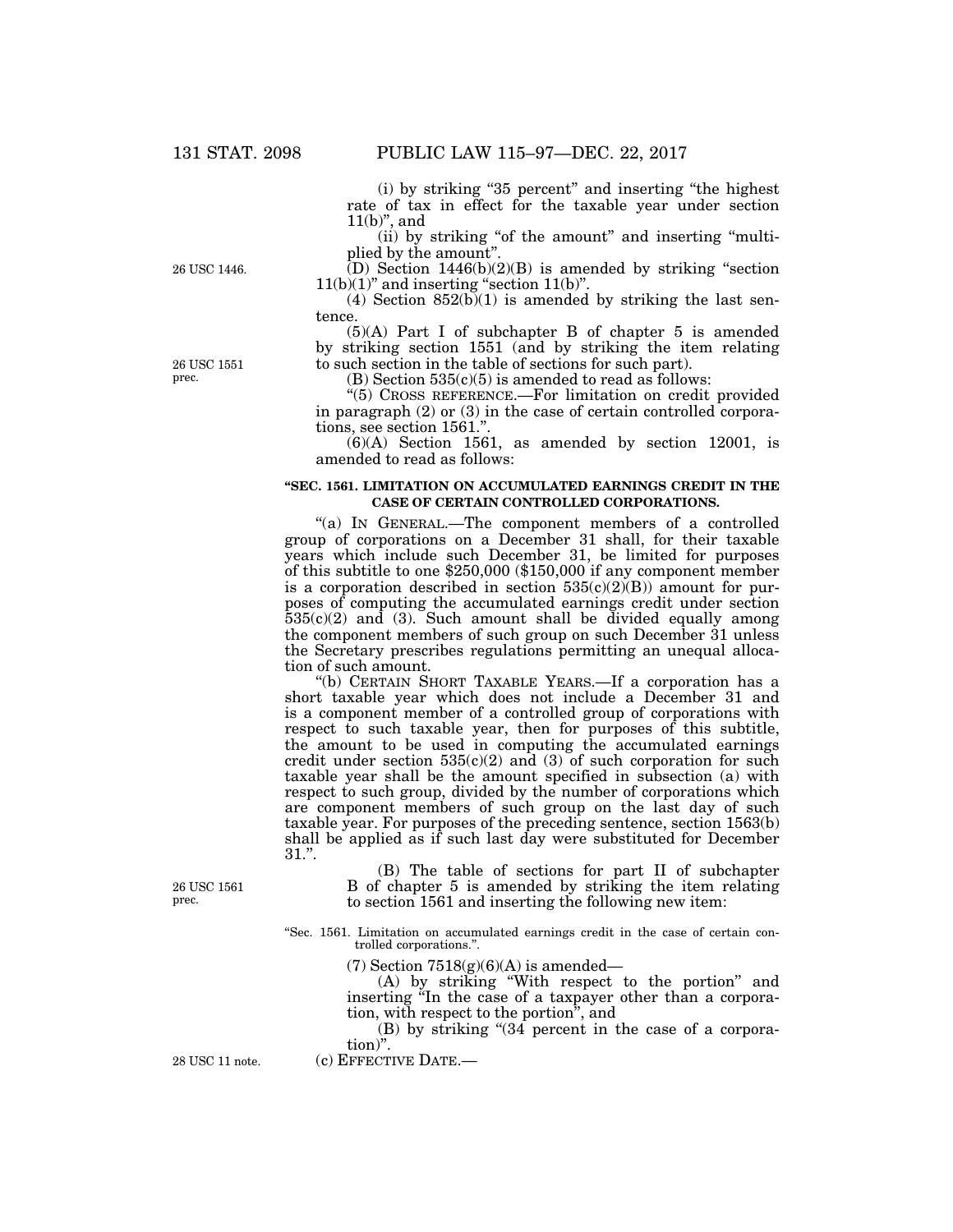(1) IN GENERAL.—Except as otherwise provided in this subsection, the amendments made by subsections (a) and (b) shall apply to taxable years beginning after December 31, 2017.

(2) WITHHOLDING.—The amendments made by subsection (b)(3) shall apply to distributions made after December 31, 2017.

(3) CERTAIN TRANSFERS.—The amendments made by subsection (b)(6) shall apply to transfers made after December 31, 2017.

26 USC 168 note.

(d) NORMALIZATION REQUIREMENTS.— (1) IN GENERAL.—A normalization method of accounting shall not be treated as being used with respect to any public utility property for purposes of section 167 or 168 of the Internal Revenue Code of 1986 if the taxpayer, in computing its cost of service for ratemaking purposes and reflecting operating results in its regulated books of account, reduces the excess tax reserve more rapidly or to a greater extent than such reserve would be reduced under the average rate assumption method.

(2) ALTERNATIVE METHOD FOR CERTAIN TAXPAYERS.—If, as of the first day of the taxable year that includes the date of enactment of this Act—

(A) the taxpayer was required by a regulatory agency to compute depreciation for public utility property on the basis of an average life or composite rate method, and

(B) the taxpayer's books and underlying records did not contain the vintage account data necessary to apply the average rate assumption method,

the taxpayer will be treated as using a normalization method of accounting if, with respect to such jurisdiction, the taxpayer uses the alternative method for public utility property that is subject to the regulatory authority of that jurisdiction.

(3) DEFINITIONS.—For purposes of this subsection—

(A) EXCESS TAX RESERVE.—The term ''excess tax reserve'' means the excess of—

(i) the reserve for deferred taxes (as described in section 168(i)(9)(A)(ii) of the Internal Revenue Code of 1986) as of the day before the corporate rate reductions provided in the amendments made by this section take effect, over

(ii) the amount which would be the balance in such reserve if the amount of such reserve were determined by assuming that the corporate rate reductions provided in this Act were in effect for all prior periods.

(B) AVERAGE RATE ASSUMPTION METHOD.—The average rate assumption method is the method under which the excess in the reserve for deferred taxes is reduced over the remaining lives of the property as used in its regulated books of account which gave rise to the reserve for deferred taxes. Under such method, during the time period in which the timing differences for the property reverse, the amount of the adjustment to the reserve for the deferred taxes is calculated by multiplying—

(i) the ratio of the aggregate deferred taxes for the property to the aggregate timing differences for the property as of the beginning of the period in question, by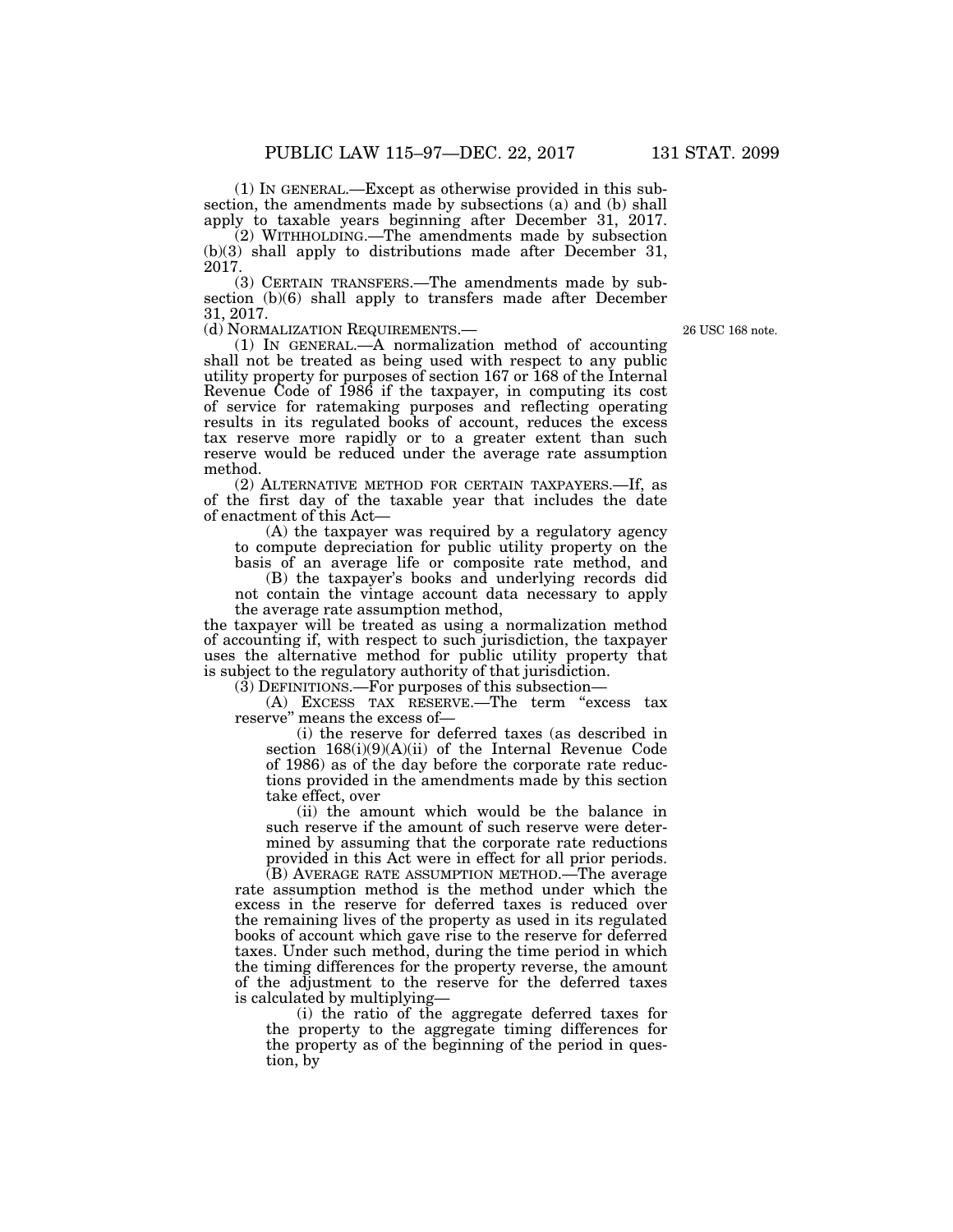(ii) the amount of the timing differences which reverse during such period.

(C) ALTERNATIVE METHOD.—The ''alternative method'' is the method in which the taxpayer—

(i) computes the excess tax reserve on all public utility property included in the plant account on the basis of the weighted average life or composite rate used to compute depreciation for regulatory purposes, and

(ii) reduces the excess tax reserve ratably over the remaining regulatory life of the property.

(4) TAX INCREASED FOR NORMALIZATION VIOLATION.—If, for any taxable year ending after the date of the enactment of this Act, the taxpayer does not use a normalization method of accounting for the corporate rate reductions provided in the amendments made by this section—

(A) the taxpayer's tax for the taxable year shall be increased by the amount by which it reduces its excess tax reserve more rapidly than permitted under a normalization method of accounting, and

(B) such taxpayer shall not be treated as using a normalization method of accounting for purposes of subsections (f)(2) and (i)(9)(C) of section 168 of the Internal Revenue Code of 1986.

### **SEC. 13002. REDUCTION IN DIVIDEND RECEIVED DEDUCTIONS TO REFLECT LOWER CORPORATE INCOME TAX RATES.**

(a) DIVIDENDS RECEIVED BY CORPORATIONS.—

26 USC 243.

(1) IN GENERAL.—Section  $243(a)(1)$  is amended by striking ''70 percent'' and inserting ''50 percent''.

(2) DIVIDENDS FROM 20-PERCENT OWNED CORPORATIONS.— Section  $243(c)(1)$  is amended—

(A) by striking "80 percent" and inserting "65 percent", and

(B) by striking ''70 percent'' and inserting ''50 percent''.

(3) CONFORMING AMENDMENT.—The heading for section 243(c) is amended by striking ''RETENTION OF 80-PERCENT DIVI-DEND RECEIVED DEDUCTION" and inserting "INCREASED PERCENTAGE".

(b) DIVIDENDS RECEIVED FROM FSC.—Section  $245(c)(1)(B)$  is amended—

(1) by striking ''70 percent'' and inserting ''50 percent'', and

(2) by striking ''80 percent'' and inserting ''65 percent''. (c) LIMITATION ON AGGREGATE AMOUNT OF DEDUCTIONS.—Sec-

tion 246(b)(3) is amended—

(1) by striking ''80 percent'' in subparagraph (A) and inserting ''65 percent'', and

(2) by striking ''70 percent'' in subparagraph (B) and inserting "50 percent".

(d) REDUCTION IN DEDUCTION WHERE PORTFOLIO STOCK IS DEBT-FINANCED.—Section 246A(a)(1) is amended—

(1) by striking ''70 percent'' and inserting ''50 percent'', and

(2) by striking ''80 percent'' and inserting ''65 percent''. (e) INCOME FROM SOURCES WITHIN THE UNITED STATES.—Section  $861(a)(2)$  is amended—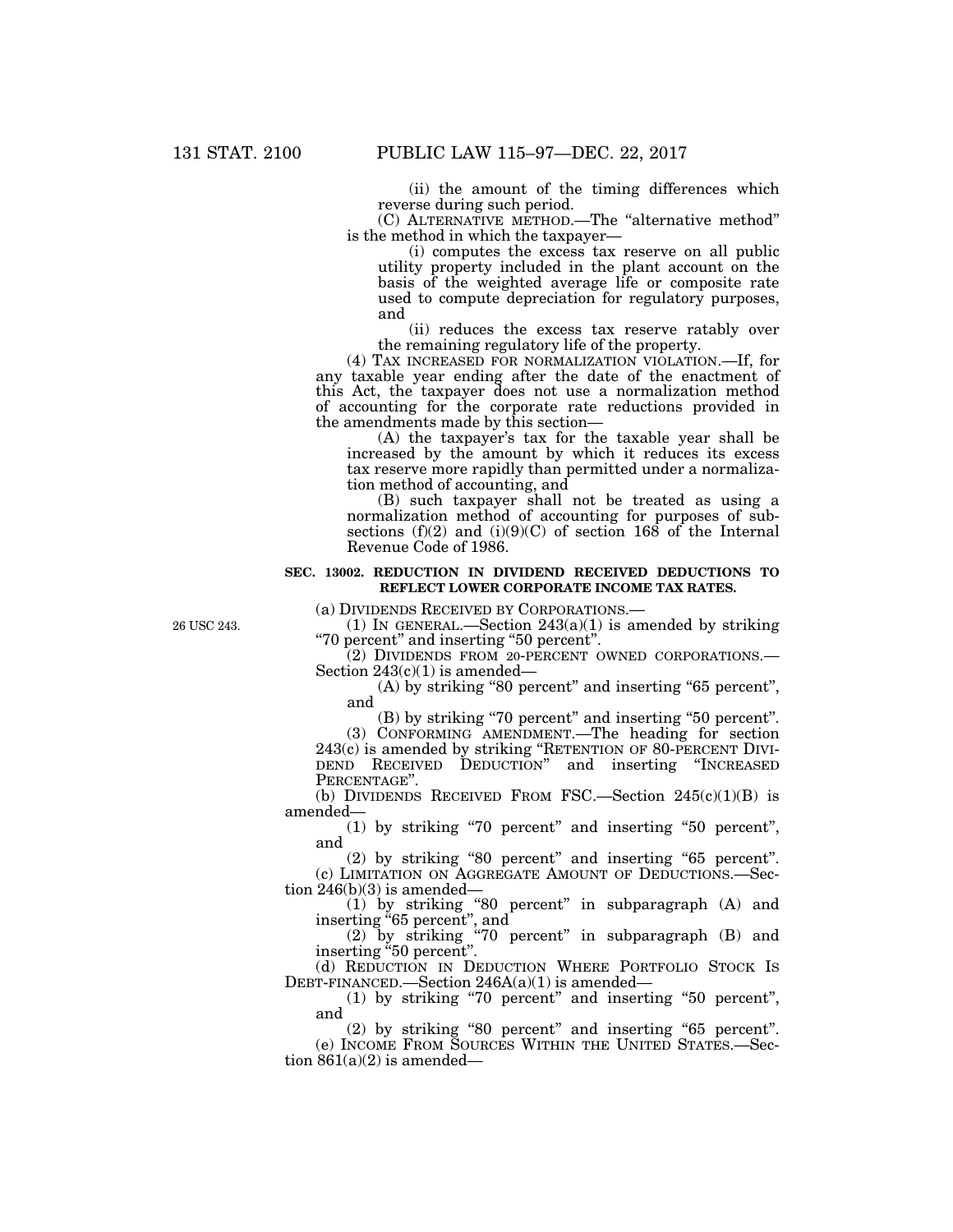$(1)$  by striking "100/70th" and inserting "100/50th" in subparagraph (B), and

(2) in the flush sentence at the end—

 $(A)$  by striking "100/80th" and inserting "100/65th", and

(B) by striking "100/70th" and inserting "100/50th".

(f) EFFECTIVE DATE.—The amendments made by this section 26 USC 243 note. shall apply to taxable years beginning after December 31, 2017.

## **PART II—SMALL BUSINESS REFORMS**

### **SEC. 13101. MODIFICATIONS OF RULES FOR EXPENSING DEPRECIABLE BUSINESS ASSETS.**

(a) INCREASE IN LIMITATION.—

(1) DOLLAR LIMITATION.—Section  $179(b)(1)$  is amended by 26 USC 179. striking "\$500,000" and inserting "\$1,000,000".

 $(2)$  REDUCTION IN LIMITATION.—Section 179 $(b)(2)$  is amended by striking "\$2,000,000" and inserting "\$2,500,000". (3) INFLATION ADJUSTMENTS.—

(A) IN GENERAL.—Subparagraph (A) of section  $179(b)(6)$ , as amended by section  $11002(d)$ , is amended—

(i) by striking "2015" and inserting "2018", and

(ii) in clause (ii), by striking ''calendar year 2014'' and inserting "calendar year 2017"

(B) SPORT UTILITY VEHICLES.—Section 179(b)(6) is amended—

(i) in subparagraph (A), by striking ''paragraphs  $(1)$  and  $(2)$ " and inserting "paragraphs  $(1)$ ,  $(2)$ , and  $(5)(A)$ ", and

(ii) in subparagraph (B), by inserting ''(\$100 in the case of any increase in the amount under paragraph (5)(A))'' after ''\$10,000''.

(b) SECTION 179 PROPERTY TO INCLUDE QUALIFIED REAL PROP-ERTY.—

(1) IN GENERAL.—Subparagraph  $(B)$  of section  $179(d)(1)$ is amended to read as follows:

" $(B)$  which is-

"(i) section 1245 property (as defined in section  $1245(a)(3)$ , or

"(ii) at the election of the taxpayer, qualified real property (as defined in subsection  $(f)$ ), and".

(2) QUALIFIED REAL PROPERTY DEFINED.—Subsection (f) of section 179 is amended to read as follows:

''(f) QUALIFIED REAL PROPERTY.—For purposes of this section, the term 'qualified real property' means—

" $(1)$  any qualified improvement property described in section  $168(e)(6)$ , and

"(2) any of the following improvements to nonresidential real property placed in service after the date such property was first placed in service:

''(A) Roofs.

"(B) Heating, ventilation, and air-conditioning property.

''(C) Fire protection and alarm systems.

''(D) Security systems.''.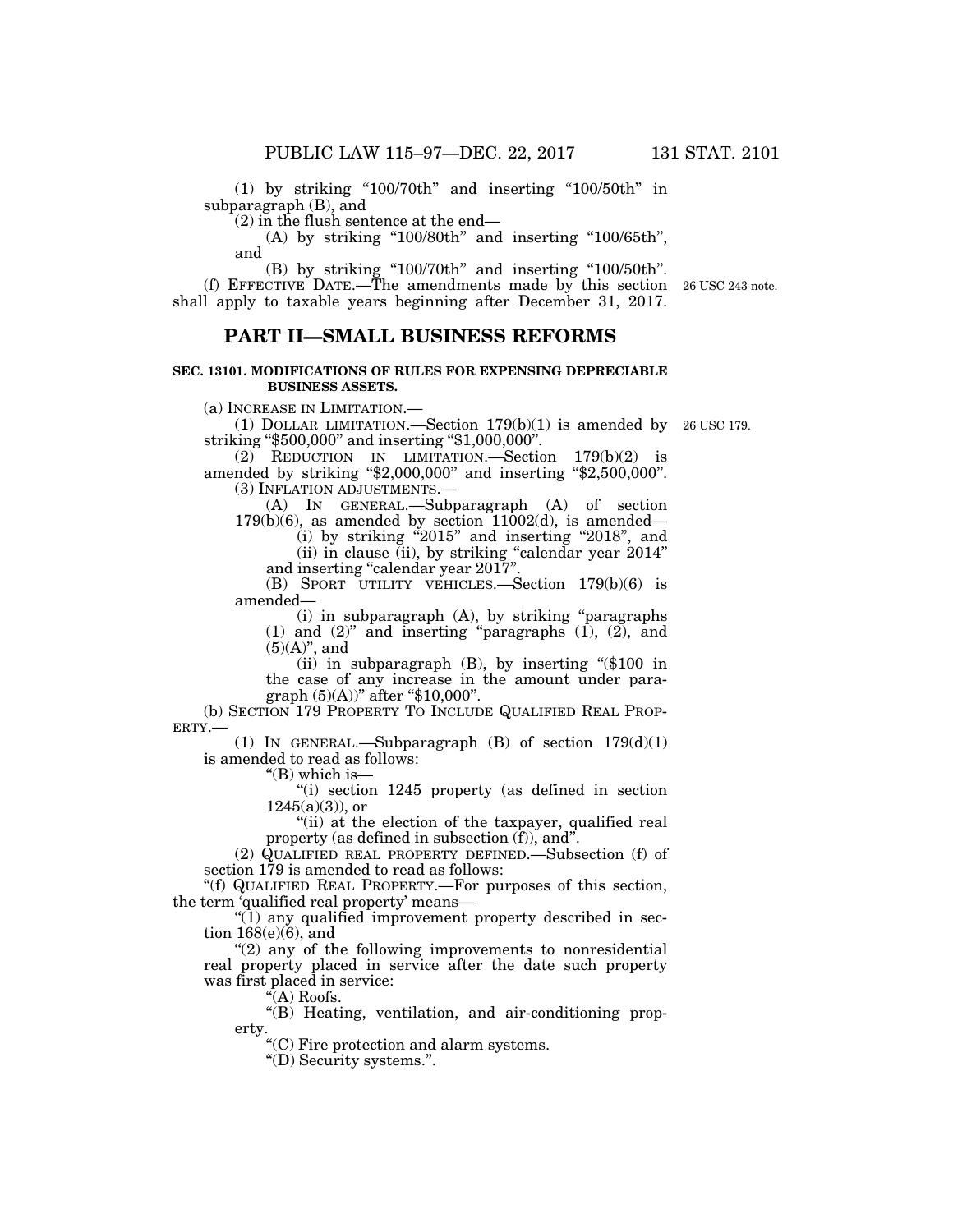26 USC 179.

26 USC 179 note.

sentence of section  $179(d)(1)$  is amended by inserting "(other than paragraph  $(2)$  thereof)" after "section  $50(b)$ ". (d) EFFECTIVE DATE.—The amendments made by this section

(c) REPEAL OF EXCLUSION FOR CERTAIN PROPERTY.—The last

shall apply to property placed in service in taxable years beginning after December 31, 2017.

### **SEC. 13102. SMALL BUSINESS ACCOUNTING METHOD REFORM AND SIM-PLIFICATION.**

(a) MODIFICATION OF LIMITATION ON CASH METHOD OF ACCOUNTING.—

(1) INCREASED LIMITATION.—So much of section 448(c) as precedes paragraph (2) is amended to read as follows:

''(c) GROSS RECEIPTS TEST.—For purposes of this section—

" $(1)$  In GENERAL.—A corporation or partnership meets the gross receipts test of this subsection for any taxable year if the average annual gross receipts of such entity for the 3 taxable-year period ending with the taxable year which precedes such taxable year does not exceed \$25,000,000.''.

(2) APPLICATION OF EXCEPTION ON ANNUAL BASIS.—Section 448(b)(3) is amended to read as follows:

''(3) ENTITIES WHICH MEET GROSS RECEIPTS TEST.—Paragraphs (1) and (2) of subsection (a) shall not apply to any corporation or partnership for any taxable year if such entity (or any predecessor) meets the gross receipts test of subsection (c) for such taxable year.''.

(3) INFLATION ADJUSTMENT.—Section 448(c) is amended by adding at the end the following new paragraph:

"(4) ADJUSTMENT FOR INFLATION.—In the case of any taxable year beginning after December 31, 2018, the dollar amount in paragraph (1) shall be increased by an amount equal to—

 $(A)$  such dollar amount, multiplied by

''(B) the cost-of-living adjustment determined under section 1(f)(3) for the calendar year in which the taxable year begins, by substituting 'calendar year 2017' for 'calendar year 2016' in subparagraph (A)(ii) thereof.

If any amount as increased under the preceding sentence is not a multiple of \$1,000,000, such amount shall be rounded to the nearest multiple of \$1,000,000.''.

(4) COORDINATION WITH SECTION 481.—Section 448(d)(7) is amended to read as follows:

''(7) COORDINATION WITH SECTION 481.—Any change in method of accounting made pursuant to this section shall be treated for purposes of section 481 as initiated by the taxpayer and made with the consent of the Secretary.''.

(5) APPLICATION OF EXCEPTION TO CORPORATIONS ENGAGED IN FARMING.—

(A) IN GENERAL.—Section 447(c) is amended—

(i) by inserting ''for any taxable year'' after ''not being a corporation'' in the matter preceding paragraph (1), and

(ii) by amending paragraph (2) to read as follows: " $(2)$  a corporation which meets the gross receipts test of section 448(c) for such taxable year.".

(B) COORDINATION WITH SECTION 481.—Section 447(f) is amended to read as follows: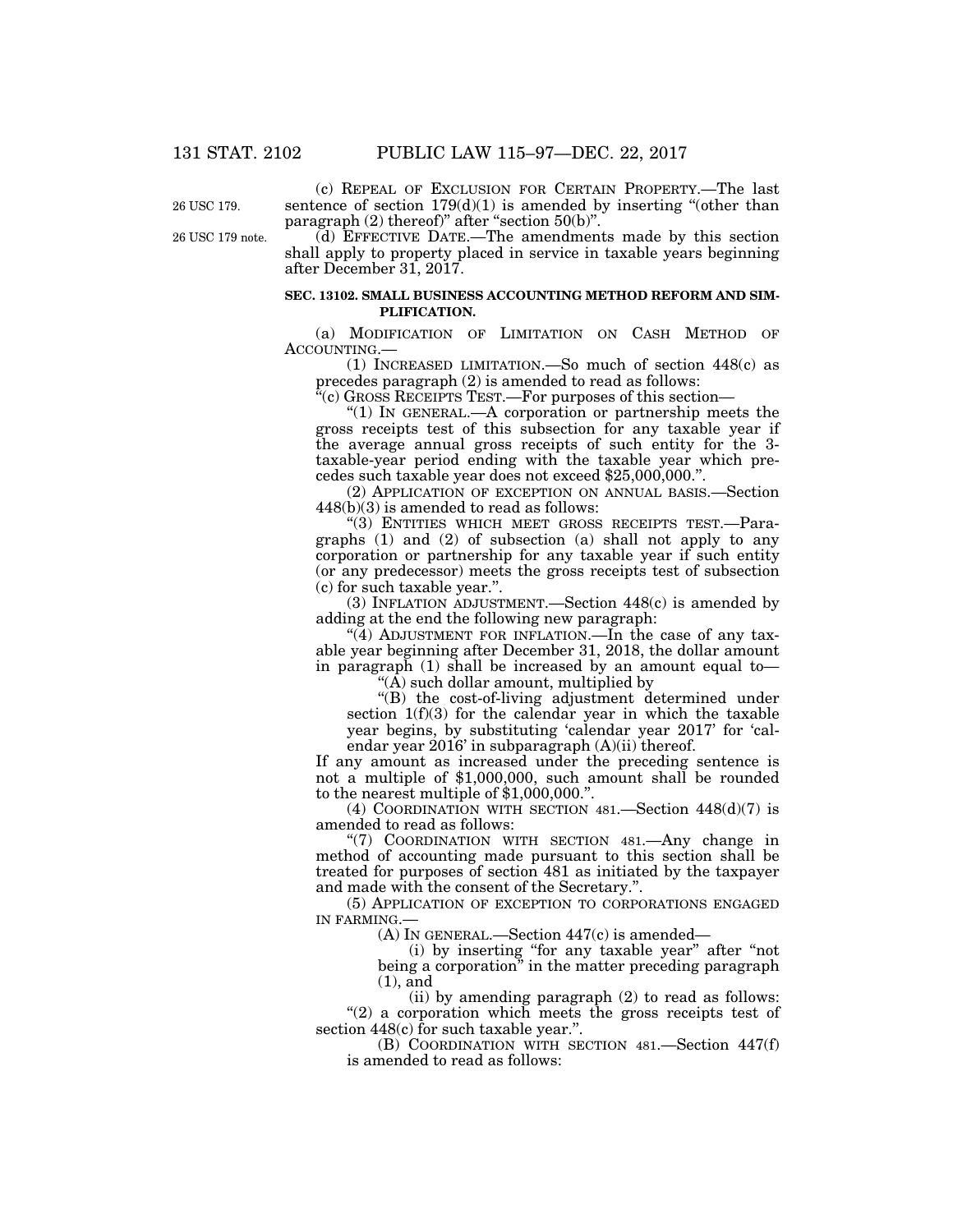''(f) COORDINATION WITH SECTION 481.—Any change in method of accounting made pursuant to this section shall be treated for purposes of section 481 as initiated by the taxpayer and made with the consent of the Secretary.''.

> (C) CONFORMING AMENDMENTS.—Section 447 is 26 USC 447. amended—

(i) by striking subsections (d), (e), (h), and (i), and

(ii) by redesignating subsections (f) and (g) (as amended by subparagraph (B)) as subsections (d) and (e), respectively.<br>(b) EXEMPTION FROM UNICAP REQUIREMENTS.

 $(1)$  In GENERAL.—Section 263A is amended by redesignating subsection (i) as subsection (j) and by inserting after subsection (h) the following new subsection:<br>"(i) EXEMPTION FOR CERTAIN SMALL BUSINESSES.—

"(1) IN GENERAL  $\text{In the case of any tary layer (other than }$ a tax shelter prohibited from using the cash receipts and disbursements method of accounting under section  $448(a)(3)$ ) which meets the gross receipts test of section 448(c) for any taxable year, this section shall not apply with respect to such taxpayer for such taxable year.

"(2) APPLICATION OF GROSS RECEIPTS TEST TO INDIVIDUALS, ETC.— In the case of any taxpayer which is not a corporation or a partnership, the gross receipts test of section  $448(c)$  shall be applied in the same manner as if each trade or business of such taxpayer were a corporation or partnership.

''(3) COORDINATION WITH SECTION 481.—Any change in method of accounting made pursuant to this subsection shall be treated for purposes of section 481 as initiated by the taxpayer and made with the consent of the Secretary.'

(2) CONFORMING AMENDMENT.—Section  $263A(b)(2)$  is amended to read as follows:

"(2) PROPERTY ACQUIRED FOR RESALE.—Real or personal property described in section  $1221(a)(1)$  which is acquired by the taxpayer for resale.''.

(c) EXEMPTION FROM INVENTORIES.—Section 471 is amended by redesignating subsection (c) as subsection (d) and by inserting after subsection (b) the following new subsection:

''(c) EXEMPTION FOR CERTAIN SMALL BUSINESSES.—

"(1) In GENERAL.—In the case of any taxpayer (other than a tax shelter prohibited from using the cash receipts and disbursements method of accounting under section  $448(a)(3)$ which meets the gross receipts test of section 448(c) for any taxable year—

"(A) subsection (a) shall not apply with respect to such taxpayer for such taxable year, and

''(B) the taxpayer's method of accounting for inventory for such taxable year shall not be treated as failing to clearly reflect income if such method either—

''(i) treats inventory as non-incidental materials and supplies, or

"(ii) conforms to such taxpayer's method of accounting reflected in an applicable financial statement of the taxpayer with respect to such taxable year or, if the taxpayer does not have any applicable financial statement with respect to such taxable year,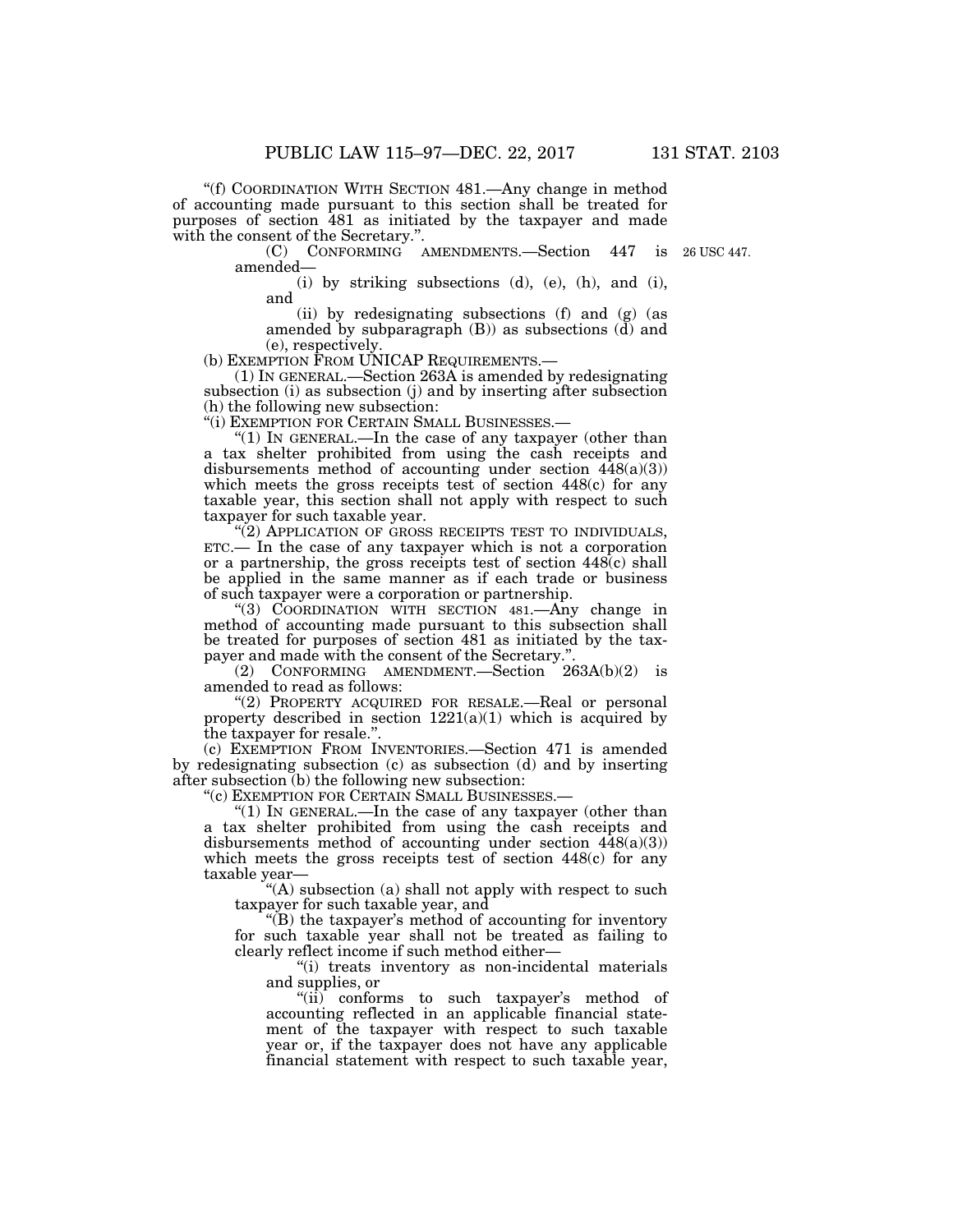the books and records of the taxpayer prepared in accordance with the taxpayer's accounting procedures.

"(2) APPLICABLE FINANCIAL STATEMENT.—For purposes of this subsection, the term 'applicable financial statement' has the meaning given the term in section  $451(b)(3)$ .<br>
"(3) APPLICATION OF GROSS RECEIPTS TEST TO INDIVIDUALS,

ETC.—In the case of any taxpayer which is not a corporation or a partnership, the gross receipts test of section  $448(c)$  shall be applied in the same manner as if each trade or business of such taxpayer were a corporation or partnership.

''(4) COORDINATION WITH SECTION 481.—Any change in method of accounting made pursuant to this subsection shall be treated for purposes of section 481 as initiated by the taxpayer and made with the consent of the Secretary."

(d) EXEMPTION FROM PERCENTAGE COMPLETION FOR LONG-TERM CONTRACTS.—<br>(1) IN GENERAL.—Section 460(e)(1)(B) is amended—

(A) by inserting ''(other than a tax shelter prohibited from using the cash receipts and disbursements method of accounting under section  $448(a)(3)$ " after "taxpayer" in the matter preceding clause (i), and

(B) by amending clause (ii) to read as follows:

 $\ddot{f}$ (ii) who meets the gross receipts test of section 448(c) for the taxable year in which such contract is entered into.''.

(2) CONFORMING AMENDMENTS.—Section 460(e) is amended by striking paragraphs (2) and (3), by redesignating paragraphs  $(4)$ ,  $(5)$ , and  $(6)$  as paragraphs  $(3)$ ,  $(4)$ , and  $(5)$ , respectively, and by inserting after paragraph (1) the following new paragraph:

''(2) RULES RELATED TO GROSS RECEIPTS TEST.—

"(A) APPLICATION OF GROSS RECEIPTS TEST TO INDIVID-UALS, ETC.— For purposes of paragraph  $(1)(B)(ii)$ , in the case of any taxpayer which is not a corporation or a partnership, the gross receipts test of section 448(c) shall be applied in the same manner as if each trade or business of such taxpayer were a corporation or partnership.

''(B) COORDINATION WITH SECTION 481.—Any change in method of accounting made pursuant to paragraph  $(1)(\bar{B})(ii)$ shall be treated as initiated by the taxpayer and made with the consent of the Secretary. Such change shall be effected on a cut-off basis for all similarly classified contracts entered into on or after the year of change.''.

(e) EFFECTIVE DATE.—

(1) IN GENERAL.—Except as otherwise provided in this subsection, the amendments made by this section shall apply to taxable years beginning after December 31, 2017.

(2) PRESERVATION OF SUSPENSE ACCOUNT RULES WITH RESPECT TO ANY EXISTING SUSPENSE ACCOUNTS.—So much of the amendments made by subsection  $(a)(5)(C)$  as relate to section 447(i) of the Internal Revenue Code of 1986 shall not apply with respect to any suspense account established under such section before the date of the enactment of this Act.

(3) EXEMPTION FROM PERCENTAGE COMPLETION FOR LONG-TERM CONTRACTS.—The amendments made by subsection (d) shall apply to contracts entered into after December 31, 2017, in taxable years ending after such date.

26 USC 460.

26 USC 263A note.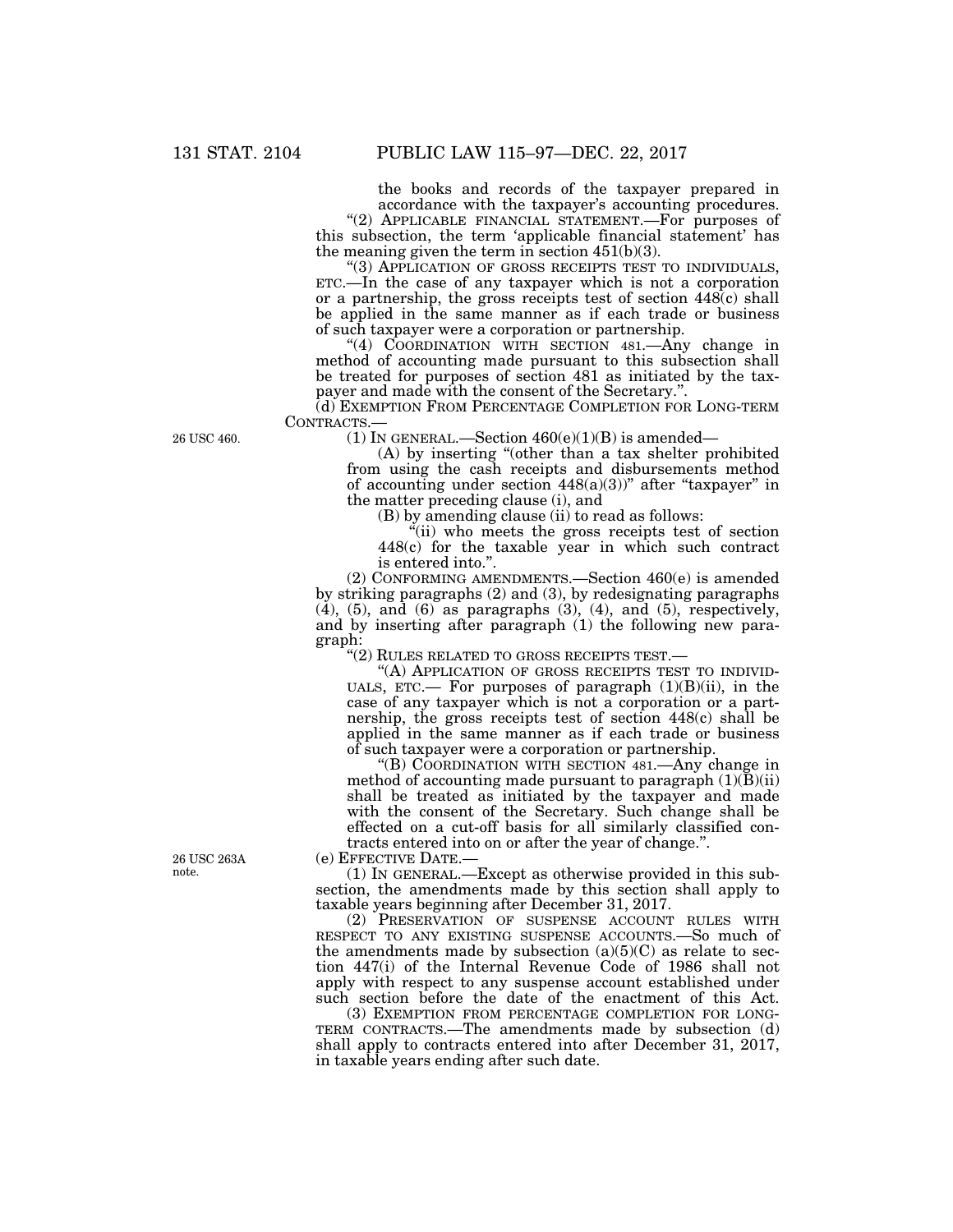# **PART III—COST RECOVERY AND ACCOUNTING METHODS**

### **Subpart A—Cost Recovery**

### **SEC. 13201. TEMPORARY 100-PERCENT EXPENSING FOR CERTAIN BUSI-NESS ASSETS.**

(a) INCREASED EXPENSING.—

(1) IN GENERAL.—Section 168(k) is amended—

 $(A)$  in paragraph  $(1)(A)$ , by striking "50 percent" and inserting ''the applicable percentage'', and

26 USC 168.

(B) in paragraph  $(\bar{5})(A)(i)$ , by striking "50 percent" and inserting ''the applicable percentage''.

(2) APPLICABLE PERCENTAGE.—Paragraph (6) of section 168(k) is amended to read as follows:

''(6) APPLICABLE PERCENTAGE.—For purposes of this subsection—

"(A) IN GENERAL.—Except as otherwise provided in this paragraph, the term 'applicable percentage' means—

''(i) in the case of property placed in service after September 27, 2017, and before January 1, 2023, 100 percent,

"(ii) in the case of property placed in service after December 31, 2022, and before January 1, 2024, 80 percent,

"(iii) in the case of property placed in service after December 31, 2023, and before January 1, 2025, 60 percent,

"(iv) in the case of property placed in service after December 31, 2024, and before January 1, 2026, 40 percent, and

" $(v)$  in the case of property placed in service after December 31, 2025, and before January 1, 2027, 20 percent.

"(B) RULE FOR PROPERTY WITH LONGER PRODUCTION PERIODS.—In the case of property described in subparagraph  $(B)$  or  $(C)$  of paragraph  $(2)$ , the term 'applicable percentage' means—

 $\tilde{f}(i)$  in the case of property placed in service after September 27, 2017, and before January 1, 2024, 100 percent,

"(ii) in the case of property placed in service after December 31, 2023, and before January 1, 2025, 80 percent,

''(iii) in the case of property placed in service after December 31, 2024, and before January 1, 2026, 60 percent,

"(iv) in the case of property placed in service after December 31, 2025, and before January 1, 2027, 40 percent, and

" $(v)$  in the case of property placed in service after December 31, 2026, and before January 1, 2028, 20 percent.

"(C) RULE FOR PLANTS BEARING FRUITS AND NUTS.— In the case of a specified plant described in paragraph (5), the term 'applicable percentage' means—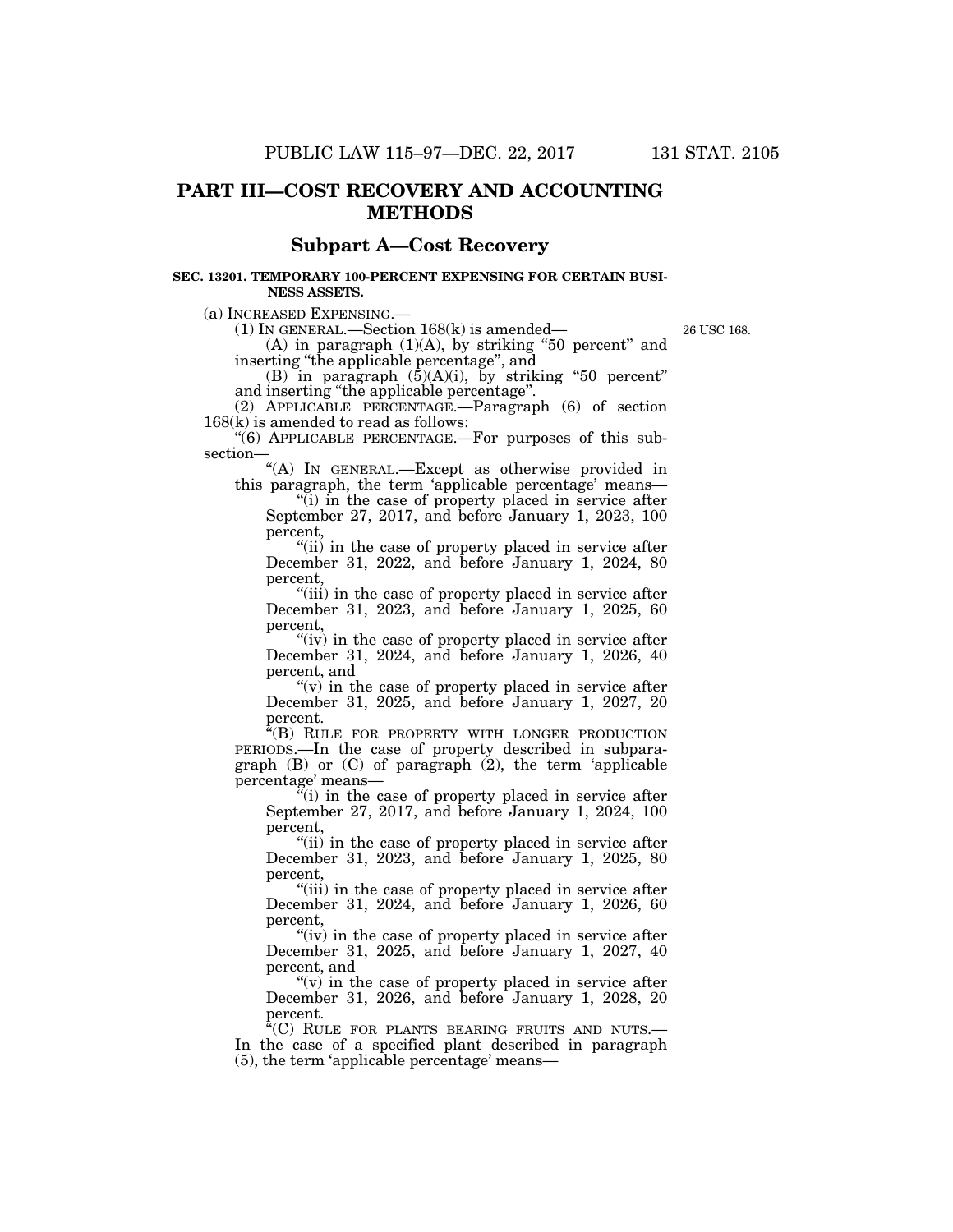"(i) in the case of a plant which is planted or grafted after September 27, 2017, and before January 1, 2023, 100 percent,

"(ii) in the case of a plant which is planted or grafted after December 31, 2022, and before January 1, 2024, 80 percent,

"(iii) in the case of a plant which is planted or grafted after December 31, 2023, and before January 1, 2025, 60 percent,

"(iv) in the case of a plant which is planted or grafted after December 31, 2024, and before January 1, 2026, 40 percent, and

" $(v)$  in the case of a plant which is planted or grafted after December 31, 2025, and before January  $\tilde{1}$ , 2027, 20 percent.".<br>(3) CONFORMING AMENDMENT.—

(A) Paragraph  $(5)$  of section 168(k) is amended by striking subparagraph (F).

 $(B)$  Section  $168(k)$  is amended by adding at the end the following new paragraph:

''(8) PHASE DOWN.—In the case of qualified property acquired by the taxpayer before September 28, 2017, and placed in service by the taxpayer after September 27, 2017, paragraph  $(6)$  shall be applied by substituting for each percentage therein—

"(A) '50 percent' in the case of-

''(i) property placed in service before January 1, 2018, and

"(ii) property described in subparagraph  $(B)$  or  $(C)$ of paragraph (2) which is placed in service in 2018, "(B) '40 percent' in the case of-

"(i) property placed in service in 2018 (other than property described in subparagraph (B) or (C) of paragraph (2)), and

"(ii) property described in subparagraph  $(B)$  or  $(C)$ of paragraph (2) which is placed in service in 2019, ''(C) '30 percent' in the case of—

"(i) property placed in service in 2019 (other than property described in subparagraph (B) or (C) of paragraph (2)), and

"(ii) property described in subparagraph  $(B)$  or  $(C)$ of paragraph (2) which is placed in service in 2020, and

"(D) '0 percent' in the case of  $-$ 

''(i) property placed in service after 2019 (other than property described in subparagraph (B) or (C) of paragraph (2)), and

"(ii) property described in subparagraph  $(B)$  or  $(C)$ of paragraph (2) which is placed in service after 2020.''. (b) EXTENSION.—

(1) IN GENERAL.—Section 168(k) is amended—

(A) in paragraph (2)—

(i) in subparagraph (A)(iii), clauses (i)(III) and (ii) of subparagraph  $(B)$ , and subparagraph  $(E)(i)$ , by striking ''January 1, 2020'' each place it appears and inserting ''January 1, 2027'', and

 $(ii)$  in subparagraph  $(B)$ —

26 USC 168.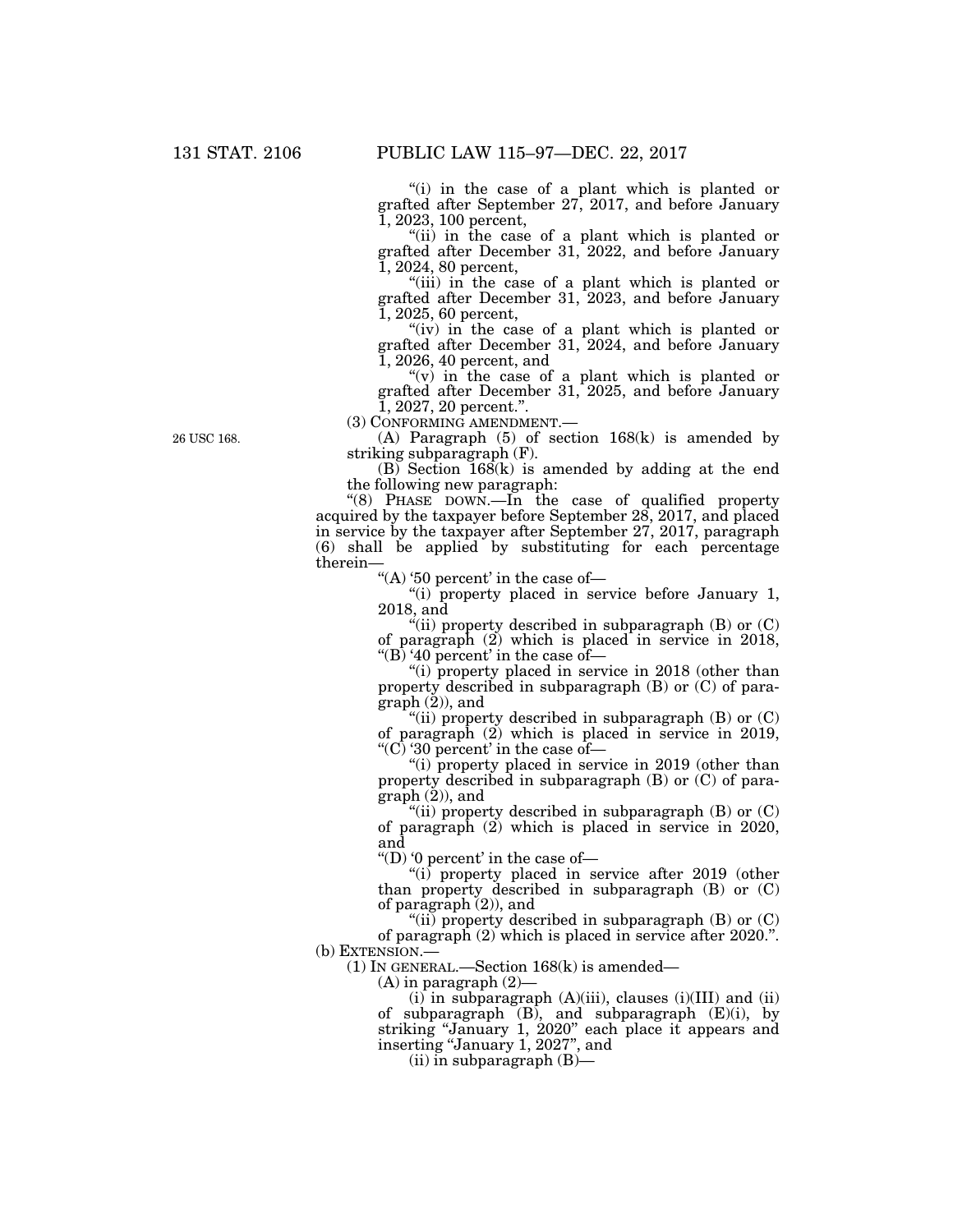(I) in clause (i)(II), by striking ''January 1, 2021'' and inserting ''January 1, 2028'', and

(II) in the heading of clause (ii), by striking ''PRE-JANUARY 1, 2020'' and inserting ''PRE-JANUARY 1, 2027'', and

 $(B)$  in paragraph  $(5)(A)$ , by striking "January 1, 2020" and inserting "January 1, 2027".

(2) CONFORMING AMENDMENTS.—

(A) Clause (ii) of section  $460(c)(6)(B)$  is amended by striking "January 1, 2020 (January 1, 2021" and inserting ''January 1, 2027 (January 1, 2028''.

26 USC 460.

(B) The heading of section 168(k) is amended by striking ''ACQUIRED AFTER DECEMBER 31, 2007, AND BEFORE JANUARY 1, 2020".

(c) APPLICATION TO USED PROPERTY.—

(1) IN GENERAL.—Section  $168(k)(2)(A)(ii)$  is amended to read as follows:

> ''(ii) the original use of which begins with the taxpayer or the acquisition of which by the taxpayer meets the requirements of clause (ii) of subparagraph (E), and''.

(2) ACQUISITION REQUIREMENTS.—Section  $168(k)(2)(E)(ii)$  is amended to read as follows:

''(ii) ACQUISITION REQUIREMENTS.—An acquisition of property meets the requirements of this clause if—

''(I) such property was not used by the tax-

payer at any time prior to such acquisition, and ''(II) the acquisition of such property meets

the requirements of paragraphs  $(2)(A)$ ,  $(2)(B)$ ,

 $(2)(C)$ , and  $(3)$  of section 179 $(d)$ .",

(3) ANTI-ABUSE RULES.—Section 168(k)(2)(E) is further amended by amending clause (iii)(I) to read as follows:

''(I) property is used by a lessor of such property and such use is the lessor's first use of such property,''.

(d) EXCEPTION FOR CERTAIN PROPERTY.—Section 168(k), as amended by this section, is amended by adding at the end the following new paragraph:

''(9) EXCEPTION FOR CERTAIN PROPERTY.—The term 'qualified property' shall not include—

''(A) any property which is primarily used in a trade or business described in clause (iv) of section  $163(j)(7)(A)$ , or

''(B) any property used in a trade or business that has had floor plan financing indebtedness (as defined in paragraph  $(9)$  of section 163 $(j)$ ), if the floor plan financing interest related to such indebtedness was taken into account under paragraph (1)(C) of such section.'

(e) SPECIAL RULE.—Section 168(k), as amended by this section, is amended by adding at the end the following new paragraph: "(10) SPECIAL RULE FOR PROPERTY PLACED IN SERVICE

DURING CERTAIN PERIODS.—

''(A) IN GENERAL.—In the case of qualified property placed in service by the taxpayer during the first taxable year ending after September 27, 2017, if the taxpayer elects to have this paragraph apply for such taxable year,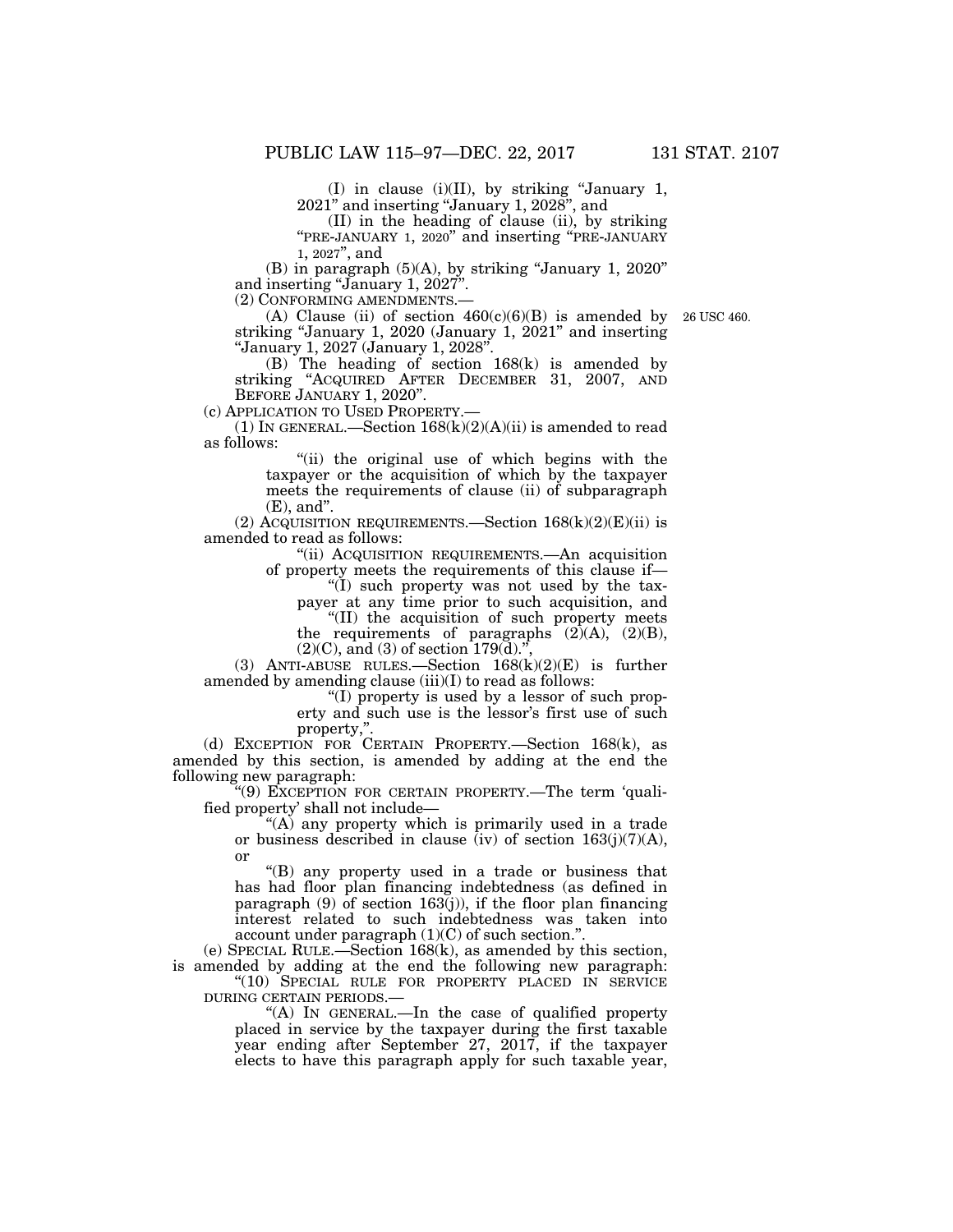paragraphs  $(1)(A)$  and  $(5)(A)(i)$  shall be applied by substituting '50 percent' for 'the applicable percentage'.

"(B) FORM OF ELECTION.—Any election under this paragraph shall be made at such time and in such form and manner as the Secretary may prescribe."

(f) COORDINATION WITH SECTION 280F.—Clause (iii) of section  $168(k)(2)(F)$  is amended by striking "placed in service by the taxpayer after December 31, 2017" and inserting "acquired by the taxpayer before September 28, 2017, and placed in service by the taxpayer after September 27, 2017''.

(g) QUALIFIED FILM AND TELEVISION AND LIVE THEATRICAL PRODUCTIONS.—<br>
(1) IN GENERAL.—Clause (i) of section 168(k)(2)(A), as

amended by section 13204, is amended—

 $(A)$  in subclause  $(II)$ , by striking "or",

 $(B)$  in subclause  $(\overline{III})$ , by adding "or" after the comma, and

(C) by adding at the end the following:

 $\rm ^{4}(IV)$  which is a qualified film or television production (as defined in subsection (d) of section 181) for which a deduction would have been allowable under section 181 without regard to subsections (a)(2) and (g) of such section or this subsection, or

 $\sqrt{\rm W}$  which is a qualified live theatrical production (as defined in subsection (e) of section 181) for which a deduction would have been allowable under section 181 without regard to subsections  $(a)(2)$  and  $(g)$  of such section or this subsection,''.

(2) PRODUCTION PLACED IN SERVICE.—Paragraph (2) of section 168(k) is amended by adding at the end the following:

"(H) PRODUCTION PLACED IN SERVICE.—For purposes of subparagraph (A)—

" $(i)$  a qualified film or television production shall be considered to be placed in service at the time of initial release or broadcast, and

''(ii) a qualified live theatrical production shall be considered to be placed in service at the time of the initial live staged performance.''.

26 USC 168 note.

(h) EFFECTIVE DATE.—

(1) IN GENERAL.—Except as provided by paragraph (2), the amendments made by this section shall apply to property which—

(A) is acquired after September 27, 2017, and

(B) is placed in service after such date.

For purposes of the preceding sentence, property shall not be treated as acquired after the date on which a written binding contract is entered into for such acquisition.

(2) SPECIFIED PLANTS.—The amendments made by this section shall apply to specified plants planted or grafted after September 27, 2017.

### **SEC. 13202. MODIFICATIONS TO DEPRECIATION LIMITATIONS ON LUXURY AUTOMOBILES AND PERSONAL USE PROPERTY.**

(a) LUXURY AUTOMOBILES.—

(1) IN GENERAL.— $280F(a)(1)(A)$  is amended—

(A) in clause (i), by striking " $$2,560"$  and inserting ''\$10,000'',

26 USC 168.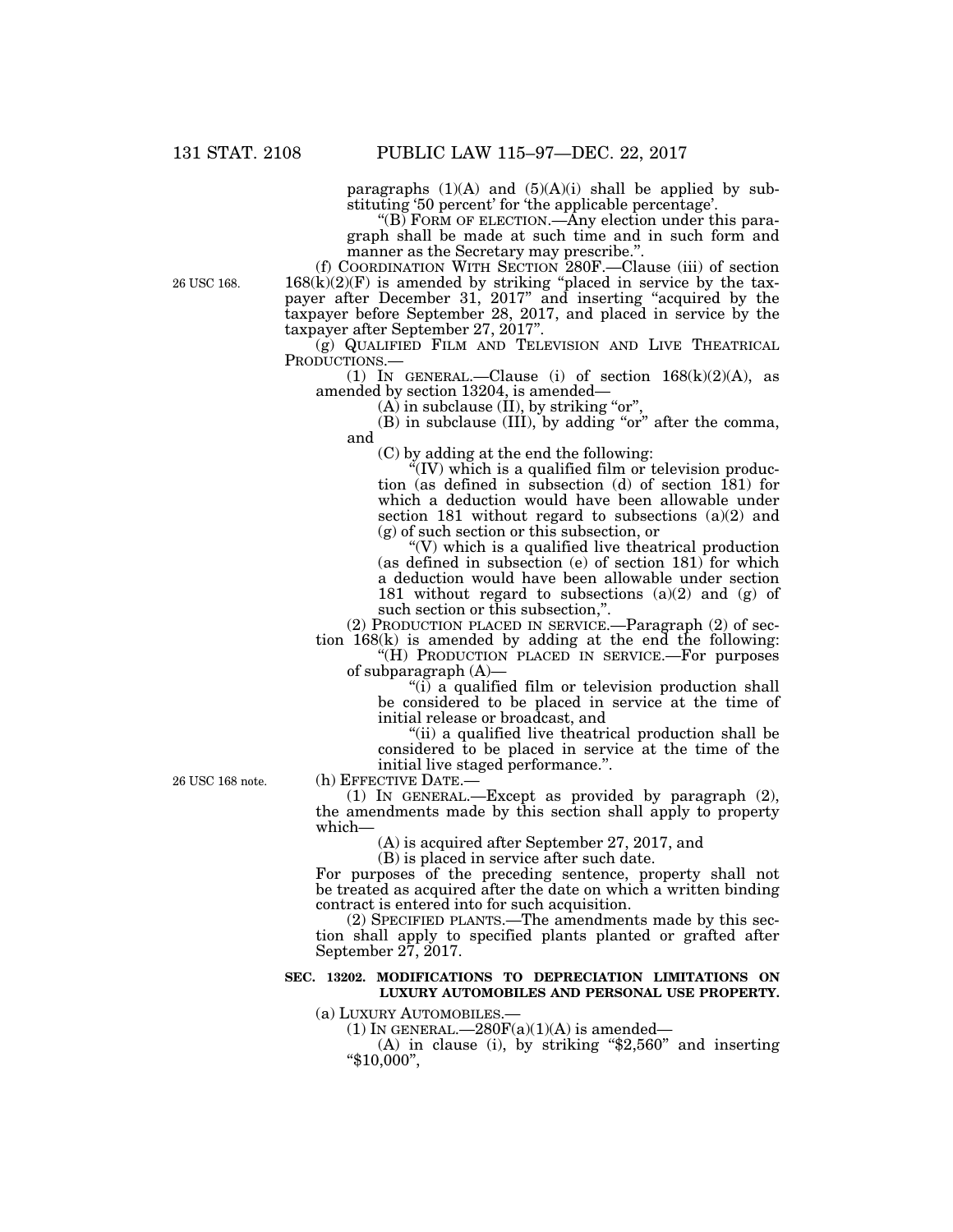(B) in clause (ii), by striking ''\$4,100'' and inserting ''\$16,000'',

 $(C)$  in clause (iii), by striking "\$2,450" and inserting ''\$9,600'', and

(D) in clause (iv), by striking ''\$1,475'' and inserting ''\$5,760''.

(2) CONFORMING AMENDMENTS.—

(A) Clause (ii) of section  $280F(a)(1)(B)$  is amended by 26 USC 280F. striking "\$1,475" in the text and heading and inserting ''\$5,760''.

(B) Paragraph  $(7)$  of section  $280F(d)$  is amended—

(i) in subparagraph (A), by striking "1988" and inserting " $2018$ ", and

(ii) in subparagraph  $(B)(i)(II)$ , by striking "1987" and inserting "2017".

(b) REMOVAL OF COMPUTER EQUIPMENT FROM LISTED PROP-ERTY.—

(1) IN GENERAL.—Section  $280F(d)(4)(A)$  is amended—

 $(A)$  by inserting "and" at the end of clause (iii),

(B) by striking clause (iv), and

 $(C)$  by redesignating clause  $(v)$  as clause  $(iv)$ .

(2) CONFORMING AMENDMENT.—Section 280F(d)(4) is amended by striking subparagraph (B) and by redesignating subparagraph  $(C)$  as subparagraph  $(B)$ .

(c) EFFECTIVE DATE.—The amendments made by this section shall apply to property placed in service after December 31, 2017, in taxable years ending after such date.

### **SEC. 13203. MODIFICATIONS OF TREATMENT OF CERTAIN FARM PROP-ERTY.**

(a) TREATMENT OF CERTAIN FARM PROPERTY AS 5-YEAR PROP-ERTY.—Clause (vii) of section  $168(e)(3)(B)$  is amended by striking "after December 31, 2008, and which is placed in service before January 1, 2010'' and inserting ''after December 31, 2017''.

(b) REPEAL OF REQUIRED USE OF 150-PERCENT DECLINING BAL-ANCE METHOD.—Section 168(b)(2) is amended by striking subparagraph (B) and by redesignating subparagraphs  $(C)$  and  $(D)$  as subparagraphs (B) and (C), respectively.

(c) EFFECTIVE DATE.—The amendments made by this section 26 USC 168 note. shall apply to property placed in service after December 31, 2017, in taxable years ending after such date.

### **SEC. 13204. APPLICABLE RECOVERY PERIOD FOR REAL PROPERTY.**

(a) IMPROVEMENTS TO REAL PROPERTY.—

(1) ELIMINATION OF QUALIFIED LEASEHOLD IMPROVEMENT, QUALIFIED RESTAURANT, AND QUALIFIED RETAIL IMPROVEMENT PROPERTY.—Subsection (e) of section 168 is amended—

 $(A)$  in subparagraph  $(E)$  of paragraph  $(3)$ —

(i) by striking clauses  $(iv)$ ,  $(v)$ , and  $(ix)$ ,

(ii) in clause (vii), by inserting "and" at the end, (iii) in clause (viii), by striking ", and" and inserting a period, and

(iv) by redesignating clauses (vi), (vii), and (viii), as so amended, as clauses (iv), (v), and (vi), respectively, and

(B) by striking paragraphs (6), (7), and (8).

26 USC 280F note.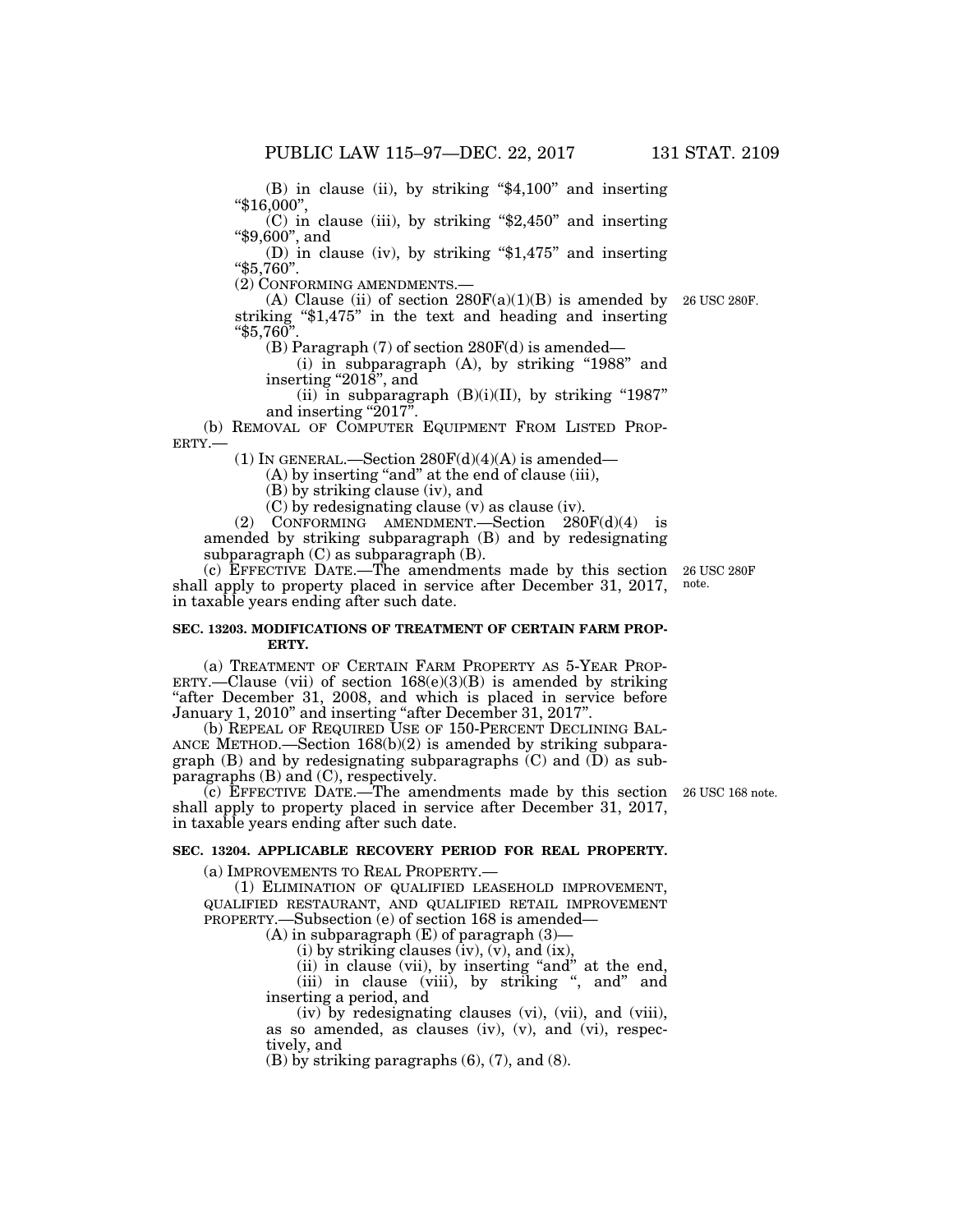(2) APPLICATION OF STRAIGHT LINE METHOD TO QUALIFIED IMPROVEMENT PROPERTY.—Paragraph (3) of section 168(b) is amended—

(A) by striking subparagraphs (G), (H), and (I), and (B) by inserting after subparagraph (F) the following new subparagraph:

''(G) Qualified improvement property described in subsection  $(e)(6)$ .".

(3) ALTERNATIVE DEPRECIATION SYSTEM.—

(A) ELECTING REAL PROPERTY TRADE OR BUSINESS.— Subsection (g) of section 168 is amended—

(i) in paragraph (1)—

 $(I)$  in subparagraph  $(D)$ , by striking "and" at the end,

 $(II)$  in subparagraph  $(E)$ , by inserting "and" at the end, and

(III) by inserting after subparagraph (E) the following new subparagraph:

" $(F)$  any property described in paragraph  $(8)$ ,", and (ii) by adding at the end the following new paragraph:

"(8) ELECTING REAL PROPERTY TRADE OR BUSINESS.—The property described in this paragraph shall consist of any nonresidential real property, residential rental property, and qualified improvement property held by an electing real property trade or business (as defined in  $163(j)(7)(B)$ )."

(B) QUALIFIED IMPROVEMENT PROPERTY.—The table contained in subparagraph (B) of section  $168(g)(3)$  is amended—

(i) by inserting after the item relating to subpara $graph (D)(ii)$  the following new item: ''(D)(v) ........................................................................................................ 20''

, and

| (ii) by striking the item relating to subparagraph       |  |
|----------------------------------------------------------|--|
| $(E)(iv)$ and all that follows through the item relating |  |
| to subparagraph $(E)(ix)$ and inserting the following:   |  |
| 20                                                       |  |
| 30                                                       |  |
| 35"                                                      |  |
|                                                          |  |

(C) APPLICABLE RECOVERY PERIOD FOR RESIDENTIAL RENTAL PROPERTY.—The table contained in subparagraph

 $(C)$  of section  $168(g)(2)$  is amended by striking clauses (iii) and (iv) and inserting the following:

''(iii) Residential rental property ............................................................. 30 years (iv) Nonresidential real property ............................................................. 40 years (v) Any railroad grading or tunnel bore or water utility property ....... 50 years''.

(4) CONFORMING AMENDMENTS.—

(A) Clause (i) of section  $168(k)(2)(A)$  is amended—

(i) in subclause  $(II)$ , by inserting "or" after the

comma,

 $(ii)$  in subclause (III), by striking "or" at the end, and

(iii) by striking subclause (IV).

(B) Section 168 is amended—

(i) in subsection (e), as amended by paragraph (1)(B), by adding at the end the following:

''(6) QUALIFIED IMPROVEMENT PROPERTY.—

26 USC 168.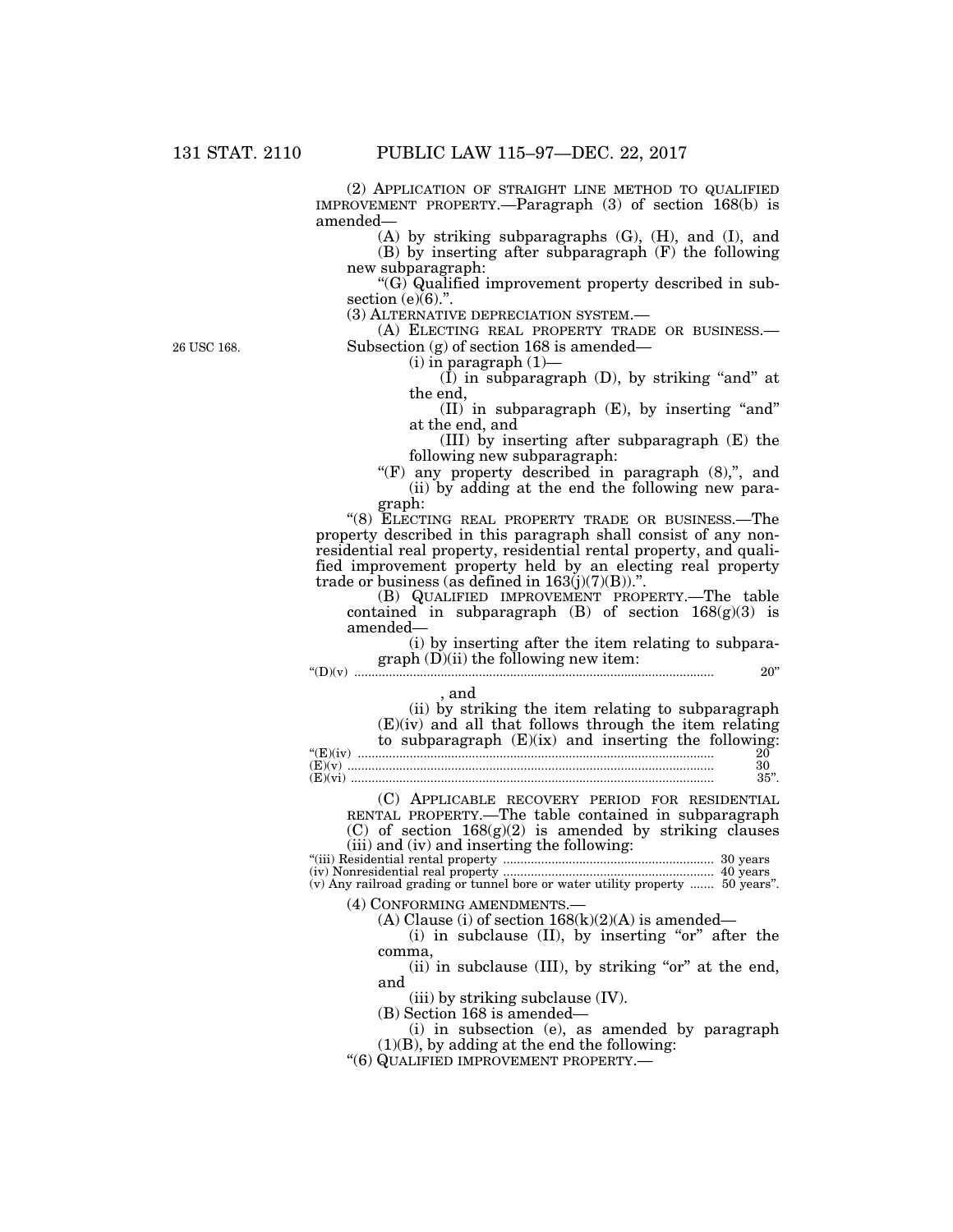''(A) IN GENERAL.—The term 'qualified improvement property' means any improvement to an interior portion of a building which is nonresidential real property if such improvement is placed in service after the date such building was first placed in service.

''(B) CERTAIN IMPROVEMENTS NOT INCLUDED.—Such term shall not include any improvement for which the expenditure is attributable to—

''(i) the enlargement of the building,

''(ii) any elevator or escalator, or

''(iii) the internal structural framework of the building.'', and

(ii) in subsection (k), by striking paragraph (3).<br>(b) EFFECTIVE DATE.—

(1) IN GENERAL.—Except as provided in paragraph  $(2)$ , the amendments made by this section shall apply to property placed in service after December 31, 2017.

(2) AMENDMENTS RELATED TO ELECTING REAL PROPERTY TRADE OR BUSINESS.—The amendments made by subsection  $(a)(3)(A)$  shall apply to taxable years beginning after December 31, 2017.

#### **SEC. 13205. USE OF ALTERNATIVE DEPRECIATION SYSTEM FOR ELECTING FARMING BUSINESSES.**

(a) IN GENERAL.—Section  $168(g)(1)$ , as amended by section 13204, is amended by striking "and" at the end of subparagraph  $(E)$ , by inserting "and" at the end of subparagraph  $(F)$ , and by inserting after subparagraph (F) the following new subparagraph:

"(G) any property with a recovery period of 10 years or more which is held by an electing farming business (as defined in section  $163(j)(7)(C)$ ),".

(b) EFFECTIVE DATE.—The amendments made by this section 26 USC 168 note. shall apply to taxable years beginning after December 31, 2017.

### **SEC. 13206. AMORTIZATION OF RESEARCH AND EXPERIMENTAL EXPENDITURES.**

(a) IN GENERAL.—Section 174 is amended to read as follows:

#### **''SEC. 174. AMORTIZATION OF RESEARCH AND EXPERIMENTAL EXPENDITURES.**

"(a) IN GENERAL.—In the case of a taxpayer's specified research or experimental expenditures for any taxable year—

" $(1)$  except as provided in paragraph  $(2)$ , no deduction shall be allowed for such expenditures, and

''(2) the taxpayer shall—

''(A) charge such expenditures to capital account, and ''(B) be allowed an amortization deduction of such expenditures ratably over the 5-year period (15-year period in the case of any specified research or experimental expenditures which are attributable to foreign research (within the meaning of section  $41(d)(4)(F))$ ) beginning with the midpoint of the taxable year in which such expenditures are paid or incurred.

''(b) SPECIFIED RESEARCH OR EXPERIMENTAL EXPENDITURES.— For purposes of this section, the term 'specified research or experimental expenditures' means, with respect to any taxable year, research or experimental expenditures which are paid or incurred

26 USC 168.

26 USC 168 note.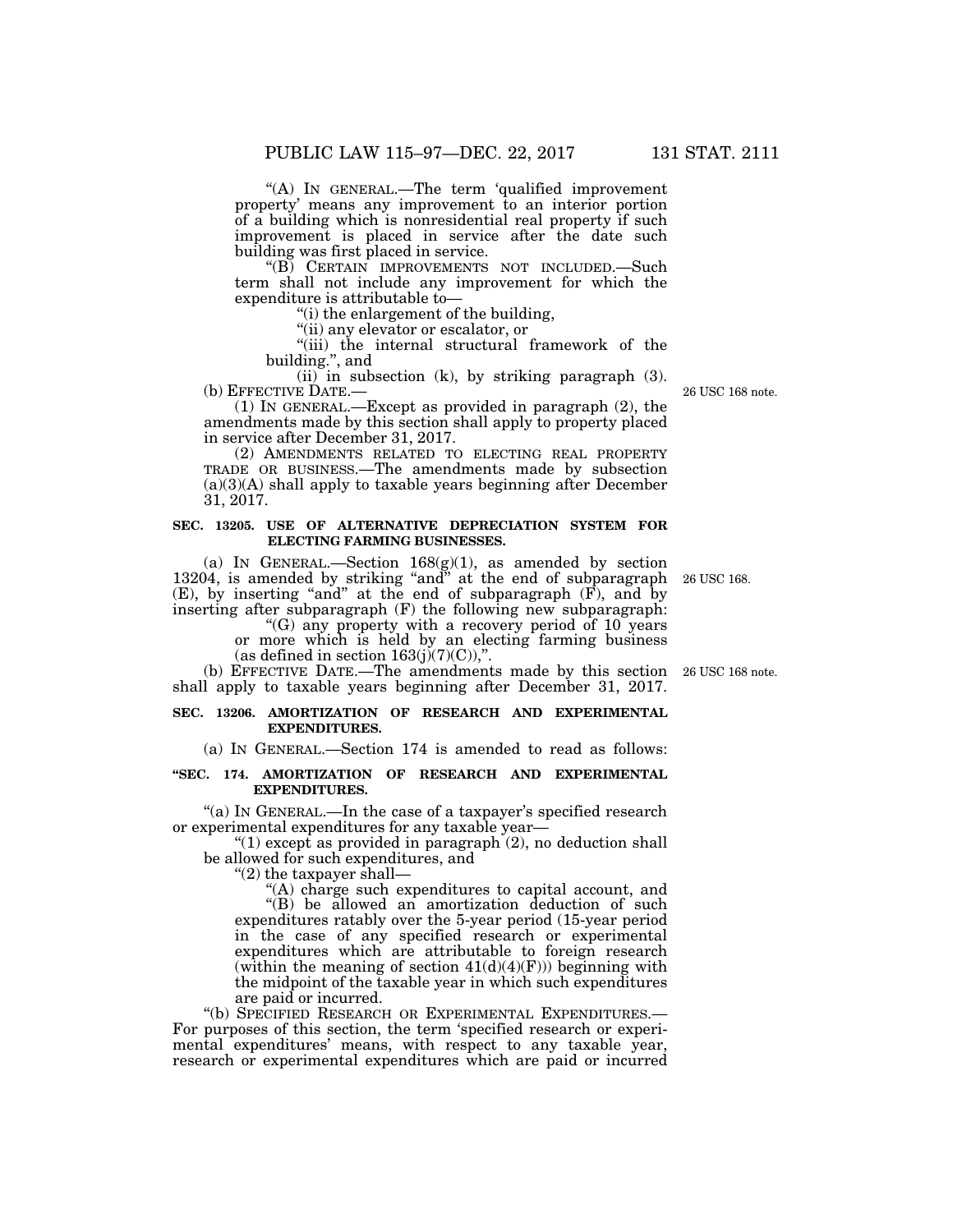by the taxpayer during such taxable year in connection with the taxpayer's trade or business.

''(c) SPECIAL RULES.—

''(1) LAND AND OTHER PROPERTY.—This section shall not apply to any expenditure for the acquisition or improvement of land, or for the acquisition or improvement of property to be used in connection with the research or experimentation and of a character which is subject to the allowance under section 167 (relating to allowance for depreciation, etc.) or section 611 (relating to allowance for depletion); but for purposes of this section allowances under section 167, and allowances under section 611, shall be considered as expenditures.

"(2) EXPLORATION EXPENDITURES.—This section shall not apply to any expenditure paid or incurred for the purpose of ascertaining the existence, location, extent, or quality of any deposit of ore or other mineral (including oil and gas).

 $(3)$  SOFTWARE DEVELOPMENT.—For purposes of this section, any amount paid or incurred in connection with the development of any software shall be treated as a research or experimental expenditure.

"(d) TREATMENT UPON DISPOSITION, RETIREMENT, OR ABANDON-MENT.—If any property with respect to which specified research or experimental expenditures are paid or incurred is disposed, retired, or abandoned during the period during which such expenditures are allowed as an amortization deduction under this section, no deduction shall be allowed with respect to such expenditures on account of such disposition, retirement, or abandonment and such amortization deduction shall continue with respect to such expenditures."

26 USC 174 note.

(b) CHANGE IN METHOD OF ACCOUNTING.—The amendments made by subsection (a) shall be treated as a change in method of accounting for purposes of section 481 of the Internal Revenue Code of 1986 and—

(1) such change shall be treated as initiated by the taxpayer,

(2) such change shall be treated as made with the consent of the Secretary, and

(3) such change shall be applied only on a cut-off basis for any research or experimental expenditures paid or incurred in taxable years beginning after December 31, 2021, and no adjustments under section 481(a) shall be made.

(c) CLERICAL AMENDMENT.—The table of sections for part VI of subchapter B of chapter 1 is amended by striking the item relating to section 174 and inserting the following new item:

''Sec. 174. Amortization of research and experimental expenditures.''.

(d) CONFORMING AMENDMENTS.—

(1) Section  $41(d)(1)(A)$  is amended by striking "expenses" under section 174'' and inserting ''specified research or experimental expenditures under section 174''.

(2) Subsection (c) of section 280C is amended—

(A) by striking paragraph (1) and inserting the following:

''(1) IN GENERAL.—If—

''(A) the amount of the credit determined for the taxable year under section 41(a)(1), exceeds

26 USC prec. 161.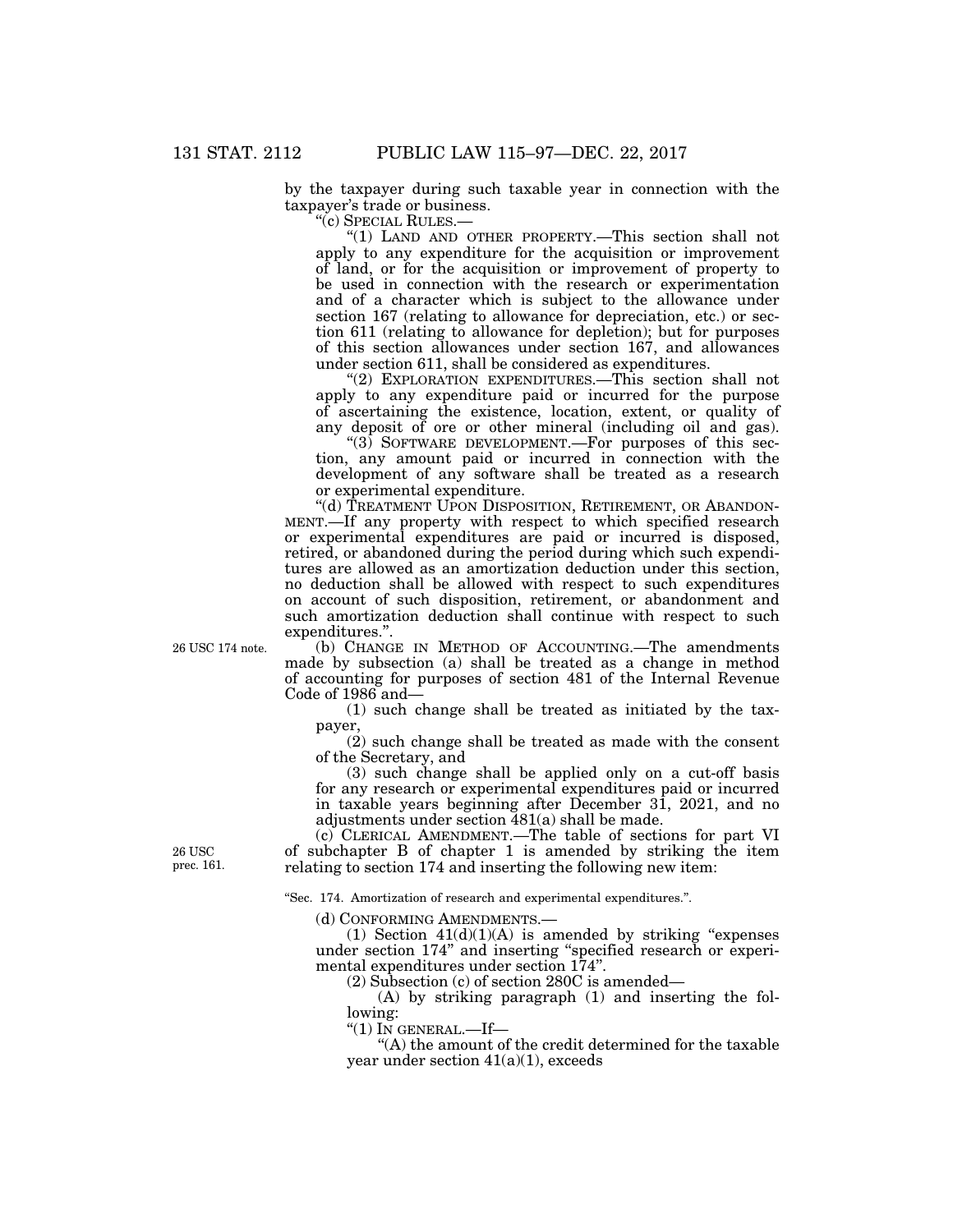''(B) the amount allowable as a deduction for such taxable year for qualified research expenses or basic research expenses,

the amount chargeable to capital account for the taxable year for such expenses shall be reduced by the amount of such excess."

(B) by striking paragraph (2),

(C) by redesignating paragraphs (3) (as amended by this Act) and  $(4)$  as paragraphs  $(2)$  and  $(3)$ , respectively, and

(D) in paragraph (2), as redesignated by subparagraph  $(C)$ , by striking "paragraphs  $(1)$  and  $(2)$ " and inserting ''paragraph (1)''.

(e) EFFECTIVE DATE.—The amendments made by this section 26 USC 41 note. shall apply to amounts paid or incurred in taxable years beginning after December 31, 2021.

#### **SEC. 13207. EXPENSING OF CERTAIN COSTS OF REPLANTING CITRUS PLANTS LOST BY REASON OF CASUALTY.**

(a) IN GENERAL.—Section  $263A(d)(2)$  is amended by adding 26 USC 263A. at the end the following new subparagraph:

''(C) SPECIAL TEMPORARY RULE FOR CITRUS PLANTS LOST BY REASON OF CASUALTY.—

''(i) IN GENERAL.—In the case of the replanting of citrus plants, subparagraph (A) shall apply to amounts paid or incurred by a person (other than the taxpayer described in subparagraph (A)) if—

''(I) the taxpayer described in subparagraph (A) has an equity interest of not less than 50 percent in the replanted citrus plants at all times during the taxable year in which such amounts were paid or incurred and such other person holds any part of the remaining equity interest, or

''(II) such other person acquired the entirety of such taxpayer's equity interest in the land on which the lost or damaged citrus plants were located at the time of such loss or damage, and the replanting is on such land.

"(ii) TERMINATION.—Clause (i) shall not apply to any cost paid or incurred after the date which is 10 years after the date of the enactment of the Tax Cuts and Jobs Act.''.

(b) EFFECTIVE DATE.—The amendment made by this section shall apply to costs paid or incurred after the date of the enactment of this Act.

### **Subpart B—Accounting Methods**

### **SEC. 13221. CERTAIN SPECIAL RULES FOR TAXABLE YEAR OF INCLU-SION.**

(a) INCLUSION NOT LATER THAN FOR FINANCIAL ACCOUNTING PURPOSES.—Section 451 is amended by redesignating subsections (b) through (i) as subsections (c) through (j), respectively, and by inserting after subsection (a) the following new subsection:

''(b) INCLUSION NOT LATER THAN FOR FINANCIAL ACCOUNTING PURPOSES.—

26 USC 263A note.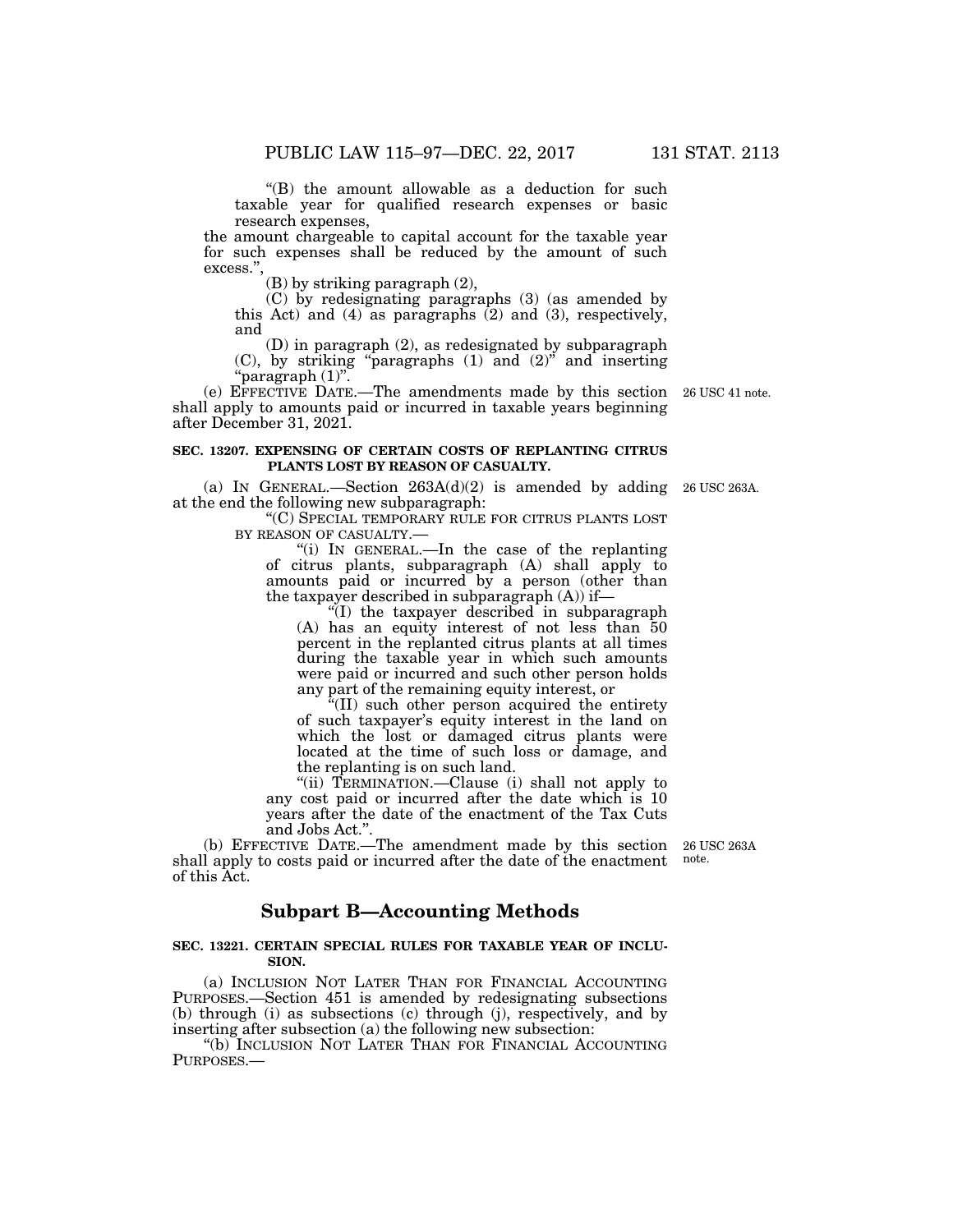"(1) INCOME TAKEN INTO ACCOUNT IN FINANCIAL STATE-MENT.— $\cdot$ "(A) In GENERAL.—In the case of a taxpayer the taxable

income of which is computed under an accrual method of accounting, the all events test with respect to any item of gross income (or portion thereof) shall not be treated as met any later than when such item (or portion thereof) is taken into account as revenue in—

''(i) an applicable financial statement of the taxpayer, or

"(ii) such other financial statement as the Secretary may specify for purposes of this subsection.

''(B) EXCEPTION.—This paragraph shall not apply to— ''(i) a taxpayer which does not have a financial statement described in clause (i) or (ii) of subparagraph (A) for a taxable year, or

''(ii) any item of gross income in connection with a mortgage servicing contract.

''(C) ALL EVENTS TEST.—For purposes of this section, the all events test is met with respect to any item of gross income if all the events have occurred which fix the right to receive such income and the amount of such income can be determined with reasonable accuracy.<br>
"(2) COORDINATION WITH SPECIAL METHODS

COORDINATION ACCOUNTING.—Paragraph (1) shall not apply with respect to any item of gross income for which the taxpayer uses a special method of accounting provided under any other provision of this chapter, other than any provision of part V of subchapter P (except as provided in clause (ii) of paragraph (1)(B)).

''(3) APPLICABLE FINANCIAL STATEMENT.—For purposes of this subsection, the term 'applicable financial statement' means—

"(A) a financial statement which is certified as being prepared in accordance with generally accepted accounting principles and which is—

"(i) a  $10-K$  (or successor form), or annual statement to shareholders, required to be filed by the taxpayer with the United States Securities and Exchange Commission,

''(ii) an audited financial statement of the taxpayer which is used for—

''(I) credit purposes,

''(II) reporting to shareholders, partners, or other proprietors, or to beneficiaries, or

''(III) any other substantial nontax purpose, but only if there is no statement of the taxpayer described in clause (i), or

"(iii) filed by the taxpayer with any other Federal agency for purposes other than Federal tax purposes, but only if there is no statement of the taxpayer described in clause (i) or (ii),

''(B) a financial statement which is made on the basis of international financial reporting standards and is filed by the taxpayer with an agency of a foreign government which is equivalent to the United States Securities and Exchange Commission and which has reporting standards not less stringent than the standards required by such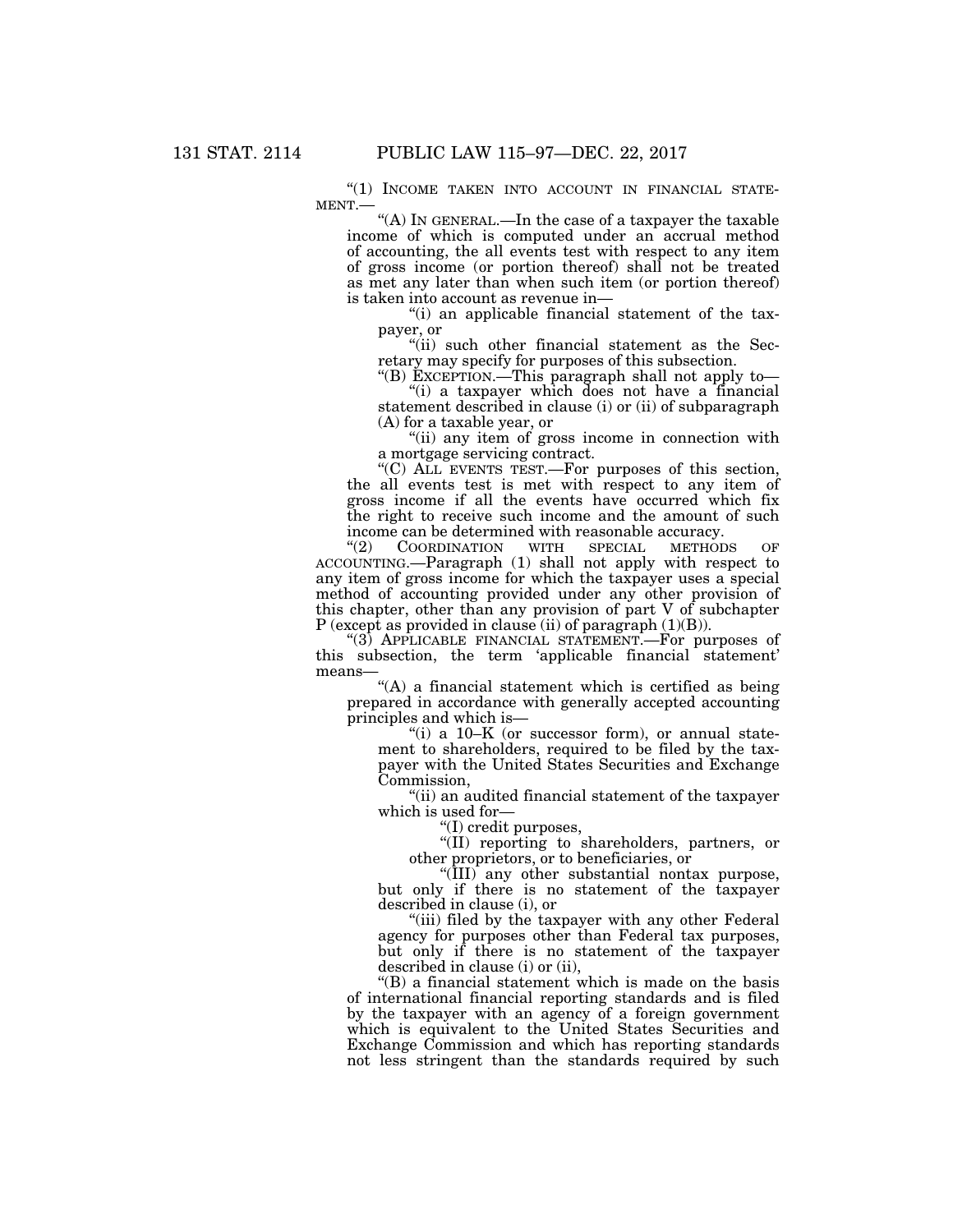Commission, but only if there is no statement of the taxpayer described in subparagraph (A), or

''(C) a financial statement filed by the taxpayer with any other regulatory or governmental body specified by the Secretary, but only if there is no statement of the taxpayer described in subparagraph (A) or (B).

"(4) ALLOCATION OF TRANSACTION PRICE.—For purposes of this subsection, in the case of a contract which contains multiple performance obligations, the allocation of the transaction price to each performance obligation shall be equal to the amount allocated to each performance obligation for purposes of including such item in revenue in the applicable financial statement of the taxpayer.

"(5) GROUP OF ENTITIES.—For purposes of paragraph  $(1)$ , if the financial results of a taxpayer are reported on the applicable financial statement (as defined in paragraph (3)) for a group of entities, such statement shall be treated as the applicable financial statement of the taxpayer.''.

(b) TREATMENT OF ADVANCE PAYMENTS. Section 451, as amended by subsection (a), is amended by redesignating subsections (c) through (j) as subsections (d) through (k), respectively, and by inserting after subsection (b) the following new subsection:

"(c) TREATMENT OF ADVANCE PAYMENTS.-

''(1) IN GENERAL.—A taxpayer which computes taxable income under the accrual method of accounting, and receives any advance payment during the taxable year, shall—

''(A) except as provided in subparagraph (B), include such advance payment in gross income for such taxable year, or

''(B) if the taxpayer elects the application of this subparagraph with respect to the category of advance payments to which such advance payment belongs, the taxpayer shall—

''(i) to the extent that any portion of such advance payment is required under subsection (b) to be included in gross income in the taxable year in which such payment is received, so include such portion, and

"(ii) include the remaining portion of such advance payment in gross income in the taxable year following the taxable year in which such payment is received. ''(2) ELECTION.—

"(A) In GENERAL.—Except as otherwise provided in this paragraph, the election under paragraph  $(1)(B)$  shall be made at such time, in such form and manner, and with respect to such categories of advance payments, as the Secretary may provide.

''(B) PERIOD TO WHICH ELECTION APPLIES.—An election under paragraph  $(1)(B)$  shall be effective for the taxable year with respect to which it is first made and for all subsequent taxable years, unless the taxpayer secures the consent of the Secretary to revoke such election. For purposes of this title, the computation of taxable income under an election made under paragraph (1)(B) shall be treated as a method of accounting.

"(3) TAXPAYERS CEASING TO EXIST.—Except as otherwise provided by the Secretary, the election under paragraph (1)(B) shall not apply with respect to advance payments received

26 USC 451.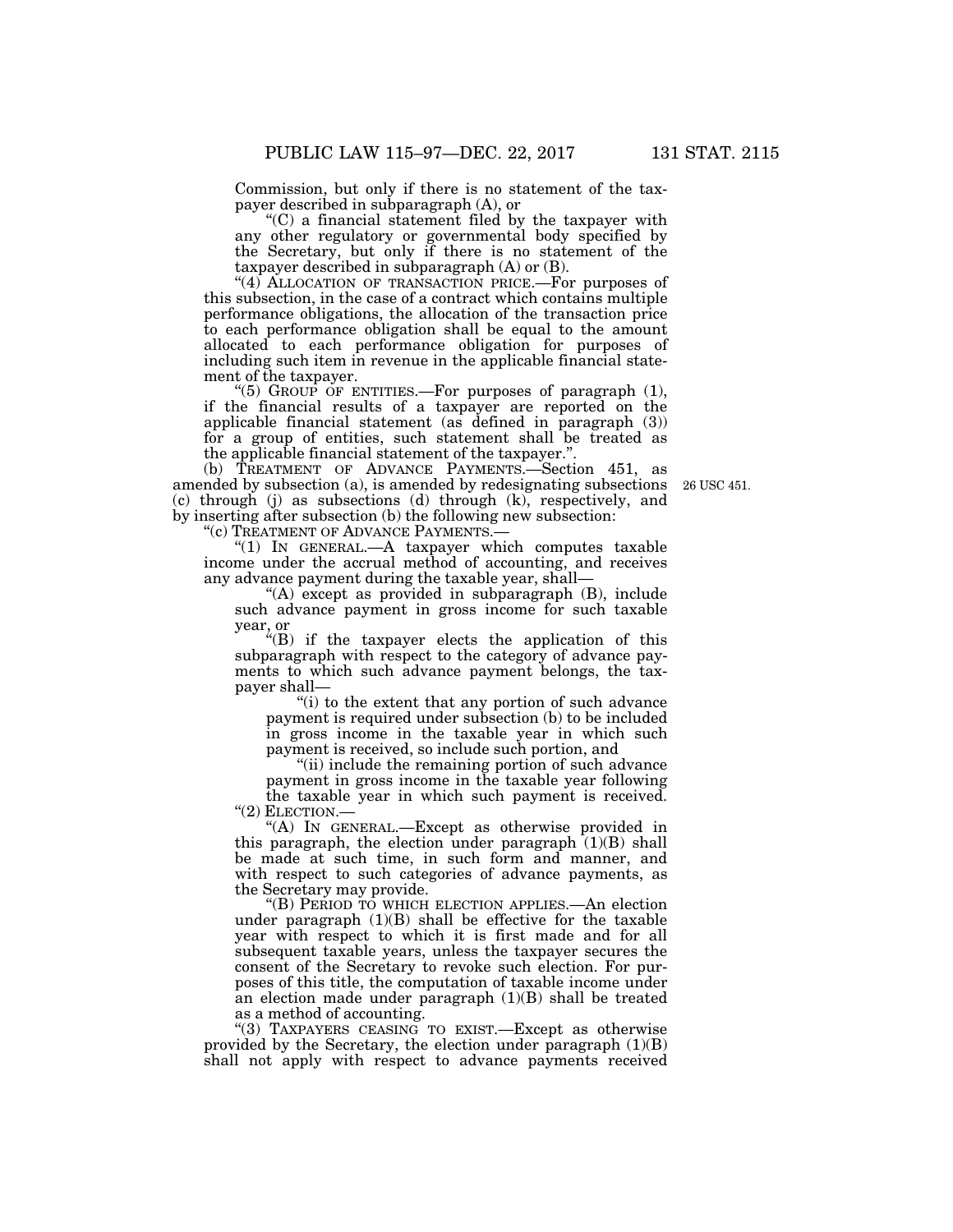by the taxpayer during a taxable year if such taxpayer ceases to exist during (or with the close of) such taxable year.

"(4) ADVANCE PAYMENT.—For purposes of this subsection—

"(A) IN GENERAL.—The term  $\partial^2$  degree payment' means any payment—

''(i) the full inclusion of which in the gross income of the taxpayer for the taxable year of receipt is a permissible method of accounting under this section (determined without regard to this subsection),

''(ii) any portion of which is included in revenue by the taxpayer in a financial statement described in clause (i) or (ii) of subsection  $(b)(1)(A)$  for a subsequent taxable year, and

"(iii) which is for goods, services, or such other items as may be identified by the Secretary for purposes of this clause.

 $E(E)$  Exclusions.—Except as otherwise provided by the Secretary, such term shall not include—

''(i) rent,

"(ii) insurance premiums governed by subchapter L,

''(iii) payments with respect to financial instruments,

"(iv) payments with respect to warranty or guarantee contracts under which a third party is the primary obligor,

 $\tilde{f}(v)$  payments subject to section 871(a), 881, 1441, or 1442,

"(vi) payments in property to which section 83 applies, and

"(vii) any other payment identified by the Secretary for purposes of this subparagraph.

''(C) RECEIPT.—For purposes of this subsection, an item of gross income is received by the taxpayer if it is actually or constructively received, or if it is due and payable to the taxpayer.

''(D) ALLOCATION OF TRANSACTION PRICE.—For purposes of this subsection, rules similar to subsection (b)(4) shall apply.''.

(c) EFFECTIVE DATE.—The amendments made by this section shall apply to taxable years beginning after December 31, 2017. (d) COORDINATION WITH SECTION 481.

(1) IN GENERAL.—In the case of any qualified change in method of accounting for the taxpayer's first taxable year beginning after December 31, 2017—

(A) such change shall be treated as initiated by the taxpayer, and

 $(\check{B})$  such change shall be treated as made with the consent of the Secretary of the Treasury.

(2) QUALIFIED CHANGE IN METHOD OF ACCOUNTING.—For purposes of this subsection, the term ''qualified change in method of accounting'' means any change in method of accounting which—

 $(\overline{A})$  is required by the amendments made by this section, or

26 USC 451 note.

26 USC 451 note.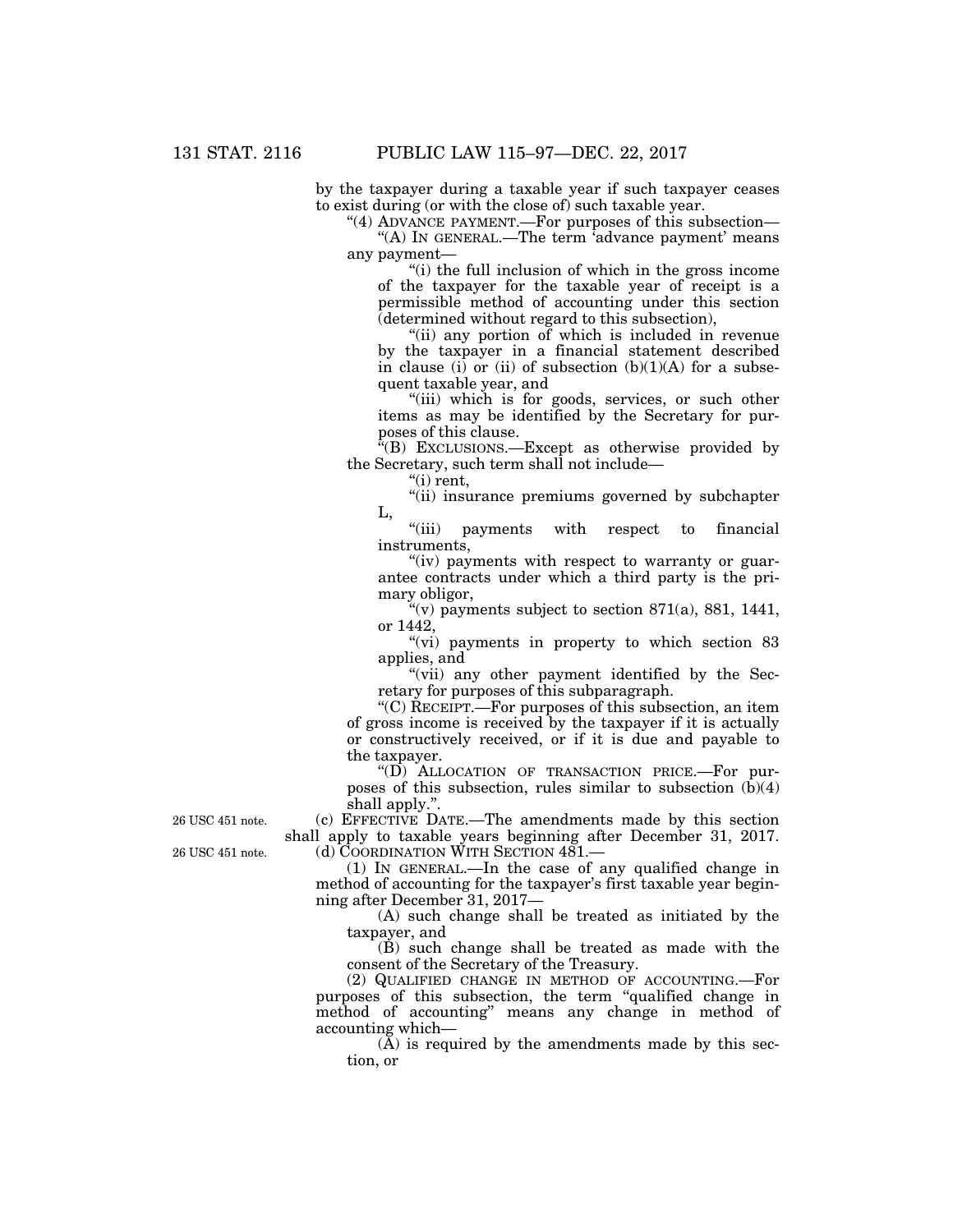(B) was prohibited under the Internal Revenue Code of 1986 prior to such amendments and is permitted under such Code after such amendments.

(e) SPECIAL RULES FOR ORIGINAL ISSUE DISCOUNT.—Notwithstanding subsection (c), in the case of income from a debt instrument having original issue discount—

(1) the amendments made by this section shall apply to taxable years beginning after December 31, 2018, and

(2) the period for taking into account any adjustments under section 481 by reason of a qualified change in method of accounting (as defined in subsection (d)) shall be 6 years.

# **PART IV—BUSINESS-RELATED EXCLUSIONS AND DEDUCTIONS**

### **SEC. 13301. LIMITATION ON DEDUCTION FOR INTEREST.**

(a) IN GENERAL.—Section 163(j) is amended to read as follows: 26 USC 163. ''(j) LIMITATION ON BUSINESS INTEREST.—

''(1) IN GENERAL.—The amount allowed as a deduction under this chapter for any taxable year for business interest shall not exceed the sum of—

"(A) the business interest income of such taxpayer for such taxable year,

''(B) 30 percent of the adjusted taxable income of such taxpayer for such taxable year, plus

''(C) the floor plan financing interest of such taxpayer for such taxable year.

The amount determined under subparagraph (B) shall not be less than zero.

''(2) CARRYFORWARD OF DISALLOWED BUSINESS INTEREST.— The amount of any business interest not allowed as a deduction for any taxable year by reason of paragraph (1) shall be treated as business interest paid or accrued in the succeeding taxable year.

''(3) EXEMPTION FOR CERTAIN SMALL BUSINESSES.—In the case of any taxpayer (other than a tax shelter prohibited from using the cash receipts and disbursements method of accounting under section  $448(a)(3)$ ) which meets the gross receipts test of section 448(c) for any taxable year, paragraph (1) shall not apply to such taxpayer for such taxable year. In the case of any taxpayer which is not a corporation or a partnership, the gross receipts test of section  $448(c)$  shall be applied in the same manner as if such taxpayer were a corporation or partnership.

''(4) APPLICATION TO PARTNERSHIPS, ETC.—

"(A) In GENERAL.—In the case of any partnership—

 $(i)$  this subsection shall be applied at the partnership level and any deduction for business interest shall be taken into account in determining the non-separately stated taxable income or loss of the partnership, and

"(ii) the adjusted taxable income of each partner of such partnership—

''(I) shall be determined without regard to such partner's distributive share of any items of income, gain, deduction, or loss of such partnership, and

26 USC 451 note.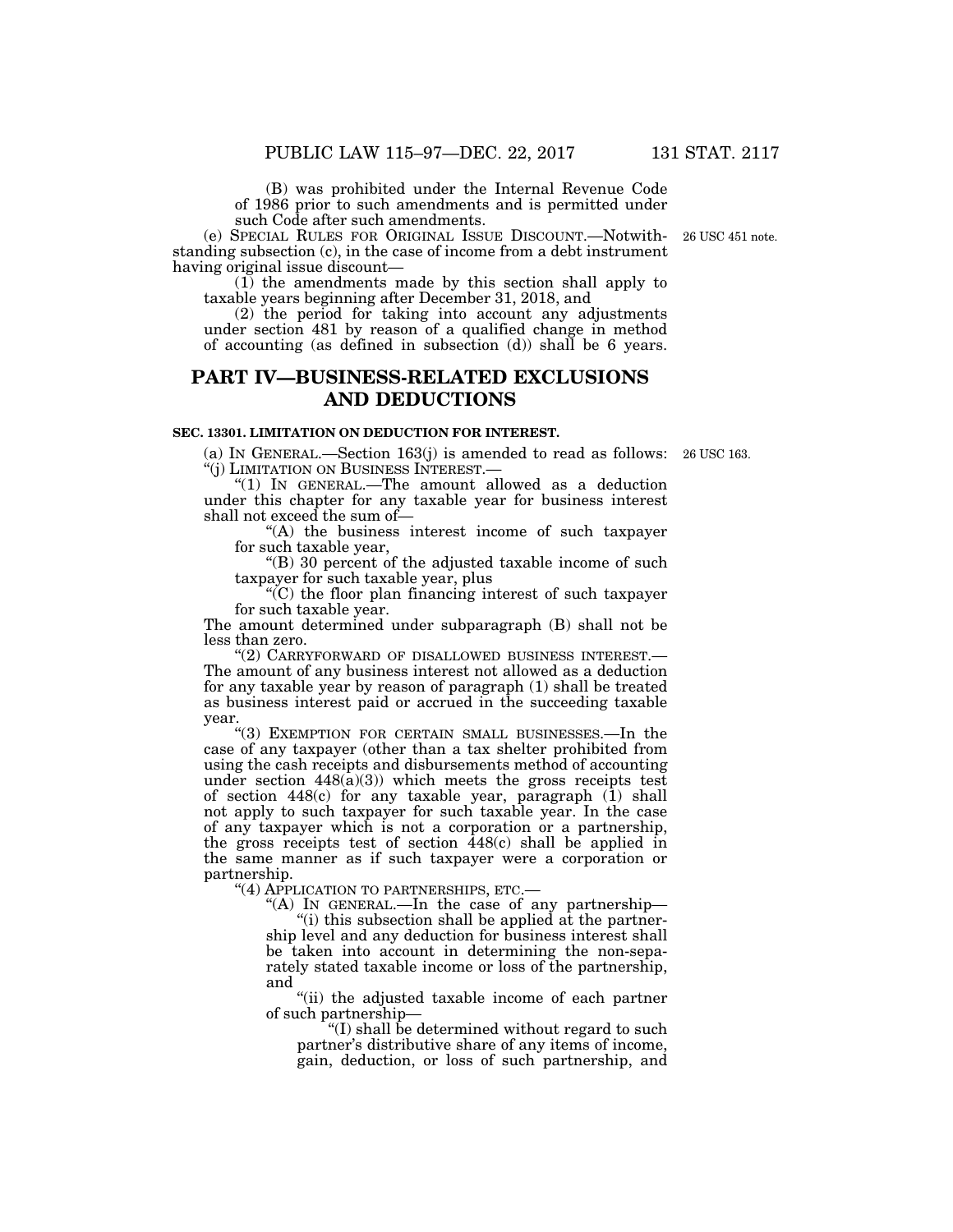''(II) shall be increased by such partner's distributive share of such partnership's excess taxable income.

For purposes of clause (ii)(II), a partner's distributive share of partnership excess taxable income shall be determined in the same manner as the partner's distributive share of nonseparately stated taxable income or loss of the partnership.<br>"(B) SPECIAL RULES FOR CARRYFORWARDS.—

"(i) IN GENERAL.—The amount of any business interest not allowed as a deduction to a partnership for any taxable year by reason of paragraph (1) for any taxable year—

"(I) shall not be treated under paragraph (2) as business interest paid or accrued by the partnership in the succeeding taxable year, and

''(II) shall, subject to clause (ii), be treated as excess business interest which is allocated to each partner in the same manner as the nonseparately stated taxable income or loss of the partnership.

"(ii) TREATMENT OF EXCESS BUSINESS INTEREST ALLOCATED TO PARTNERS.—If a partner is allocated any excess business interest from a partnership under clause (i) for any taxable year—

''(I) such excess business interest shall be treated as business interest paid or accrued by the partner in the next succeeding taxable year in which the partner is allocated excess taxable income from such partnership, but only to the extent of such excess taxable income, and

''(II) any portion of such excess business interest remaining after the application of subclause (I) shall, subject to the limitations of subclause (I), be treated as business interest paid or accrued in succeeding taxable years.

For purposes of applying this paragraph, excess taxable income allocated to a partner from a partnership for any taxable year shall not be taken into account under paragraph  $(1)(A)$  with respect to any business interest other than excess business interest from the partnership until all such excess business interest for such taxable year and all preceding taxable years has been treated as paid or accrued under clause (ii).

''(iii) BASIS ADJUSTMENTS.—

''(I) IN GENERAL.—The adjusted basis of a partner in a partnership interest shall be reduced (but not below zero) by the amount of excess business interest allocated to the partner under clause  $(i)(II).$ 

''(II) SPECIAL RULE FOR DISPOSITIONS.—If a partner disposes of a partnership interest, the adjusted basis of the partner in the partnership interest shall be increased immediately before the disposition by the amount of the excess (if any) of the amount of the basis reduction under subclause (I) over the portion of any excess business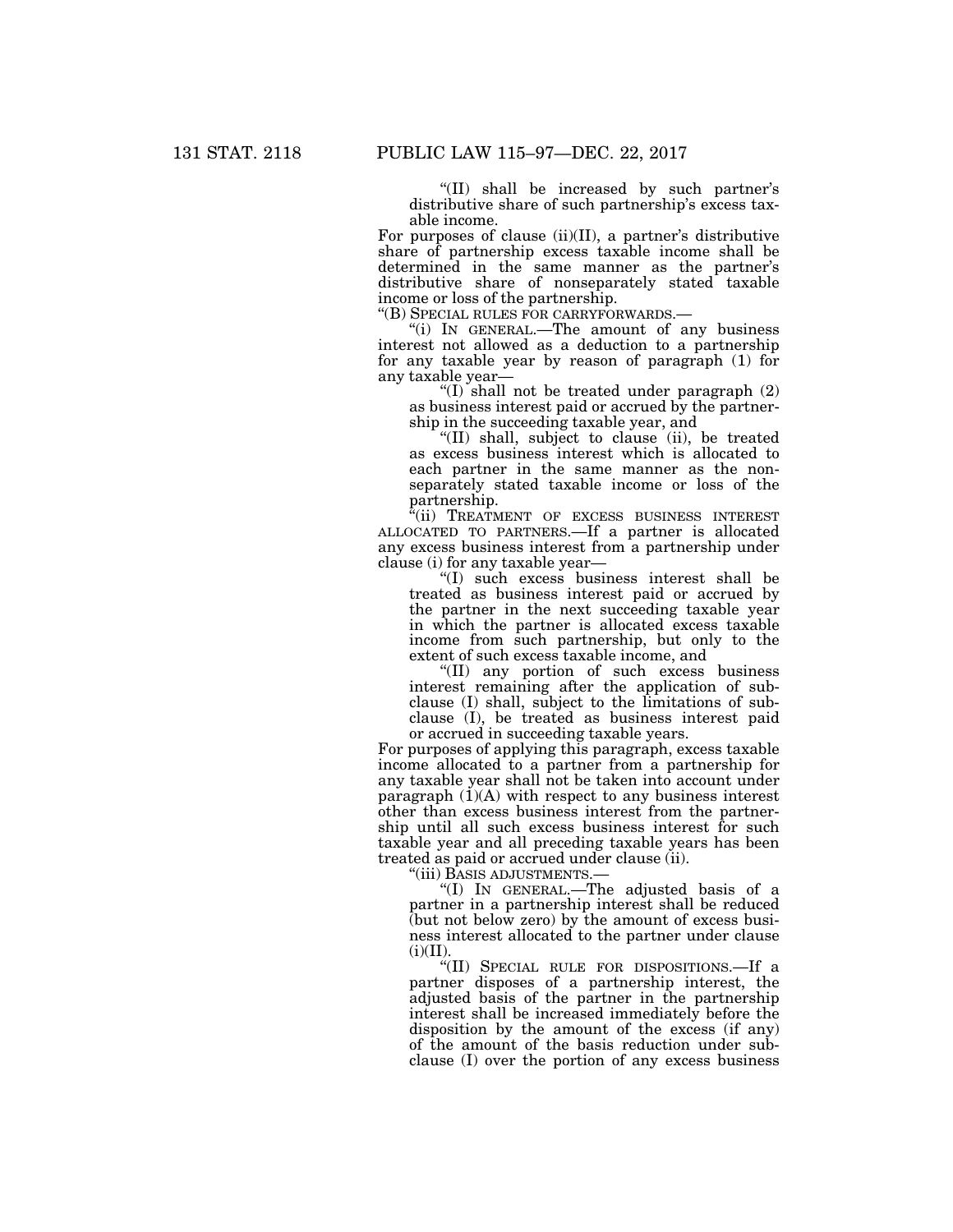interest allocated to the partner under clause (i)(II) which has previously been treated under clause (ii) as business interest paid or accrued by the partner. The preceding sentence shall also apply to transfers of the partnership interest (including by reason of death) in a transaction in which gain is not recognized in whole or in part. No deduction shall be allowed to the transferor or transferee under this chapter for any excess business interest resulting in a basis increase under this subclause.

''(C) EXCESS TAXABLE INCOME.—The term 'excess taxable income' means, with respect to any partnership, the amount which bears the same ratio to the partnership's adjusted taxable income as—

"(i) the excess (if any) of  $-$ 

''(I) the amount determined for the partnership under paragraph  $(1)(B)$ , over

" $(\hat{II})$  the amount (if any) by which the business interest of the partnership, reduced by the floor plan financing interest, exceeds the business interest income of the partnership, bears to

''(ii) the amount determined for the partnership under paragraph (1)(B).

''(D) APPLICATION TO S CORPORATIONS.—Rules similar to the rules of subparagraphs (A) and (C) shall apply with respect to any S corporation and its shareholders.

" $(5)$  BUSINESS INTEREST.—For purposes of this subsection, the term 'business interest' means any interest paid or accrued on indebtedness properly allocable to a trade or business. Such term shall not include investment interest (within the meaning of subsection (d)).

''(6) BUSINESS INTEREST INCOME.—For purposes of this subsection, the term 'business interest income' means the amount of interest includible in the gross income of the taxpayer for the taxable year which is properly allocable to a trade or business. Such term shall not include investment income (within the meaning of subsection (d)).

"(7) TRADE OR BUSINESS.—For purposes of this subsection—

"(A) In GENERAL.—The term 'trade or business' shall not include—

''(i) the trade or business of performing services as an employee,

"(ii) any electing real property trade or business, ''(iii) any electing farming business, or

"(iv) the trade or business of the furnishing or sale of—

 $\rm ^{\circ}\! (I)$  electrical energy, water, or sewage disposal services,

''(II) gas or steam through a local distribution system, or

''(III) transportation of gas or steam by pipeline,

if the rates for such furnishing or sale, as the case may be, have been established or approved by a State or political subdivision thereof, by any agency or instrumentality of the United States, by a public service or public utility commission or other similar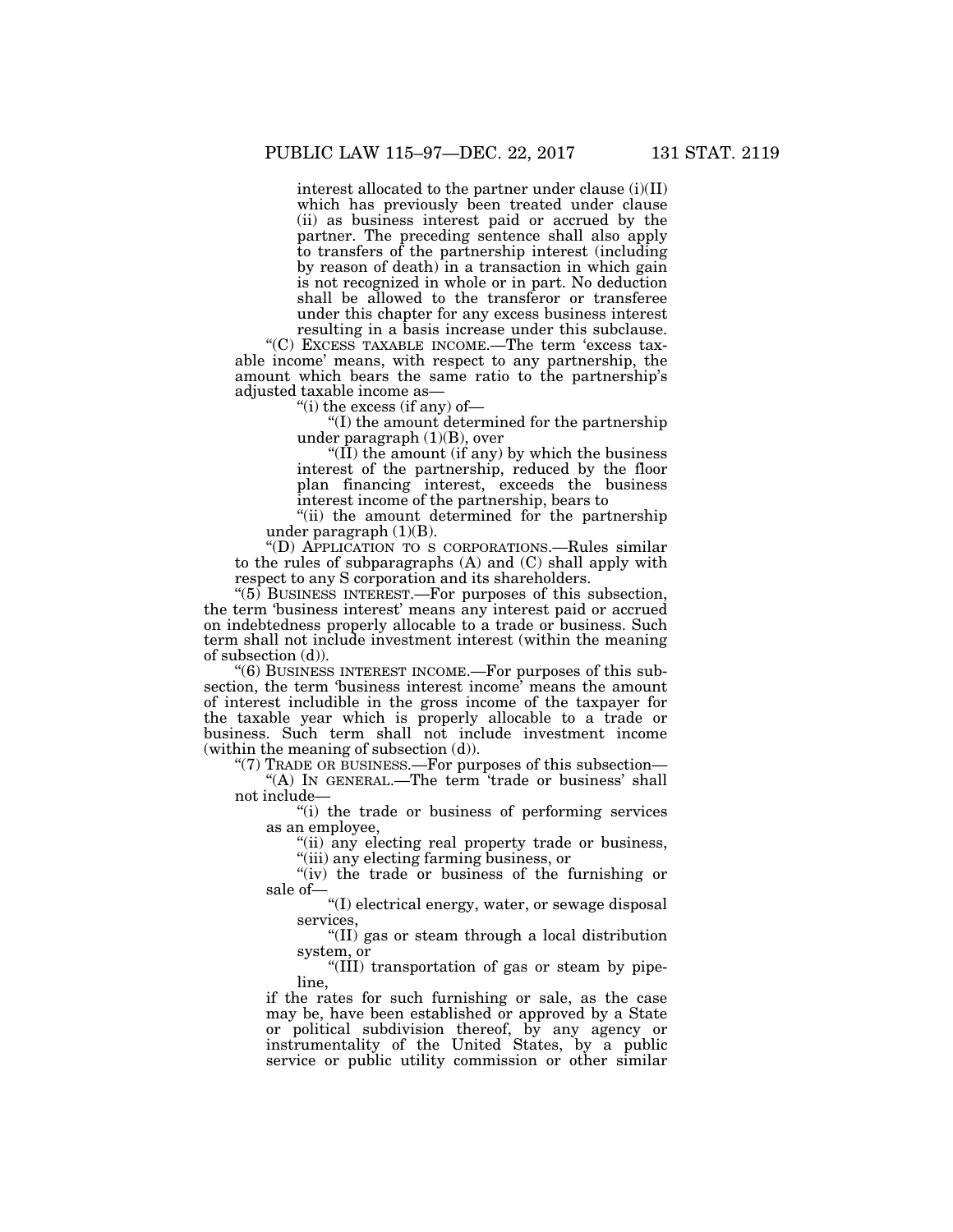body of any State or political subdivision thereof, or by the governing or ratemaking body of an electric cooperative.<br>"(B) ELECTING REAL PROPERTY TRADE OR BUSINESS.–

For purposes of this paragraph, the term 'electing real property trade or business' means any trade or business which is described in section  $469(c)(7)(C)$  and which makes an election under this subparagraph. Any such election shall be made at such time and in such manner as the Secretary shall prescribe, and, once made, shall be irrevocable.

''(C) ELECTING FARMING BUSINESS.—For purposes of this paragraph, the term 'electing farming business' means—

''(i) a farming business (as defined in section  $263A(e)(4)$  which makes an election under this subparagraph, or

"(ii) any trade or business of a specified agricultural or horticultural cooperative (as defined in section 199A(g)(2)) with respect to which the cooperative makes an election under this subparagraph.

Any such election shall be made at such time and in such manner as the Secretary shall prescribe, and, once made, shall be irrevocable.

''(8) ADJUSTED TAXABLE INCOME.—For purposes of this subsection, the term 'adjusted taxable income' means the taxable income of the taxpayer—

''(A) computed without regard to—

''(i) any item of income, gain, deduction, or loss which is not properly allocable to a trade or business,

''(ii) any business interest or business interest income,

''(iii) the amount of any net operating loss deduction under section 172,

"(iv) the amount of any deduction allowed under section 199A, and

" $(v)$  in the case of taxable years beginning before January 1, 2022, any deduction allowable for depreciation, amortization, or depletion, and

"(B) computed with such other adjustments as provided by the Secretary.

''(9) FLOOR PLAN FINANCING INTEREST DEFINED.—For purposes of this subsection—

''(A) IN GENERAL.—The term 'floor plan financing interest' means interest paid or accrued on floor plan financing indebtedness.

''(B) FLOOR PLAN FINANCING INDEBTEDNESS.—The term 'floor plan financing indebtedness' means indebtedness—

''(i) used to finance the acquisition of motor vehicles held for sale or lease, and

"(ii) secured by the inventory so acquired.

"(C) MOTOR VEHICLE.—The term 'motor vehicle' means a motor vehicle that is any of the following:

''(i) Any self-propelled vehicle designed for transporting persons or property on a public street, highway, or road.

''(ii) A boat.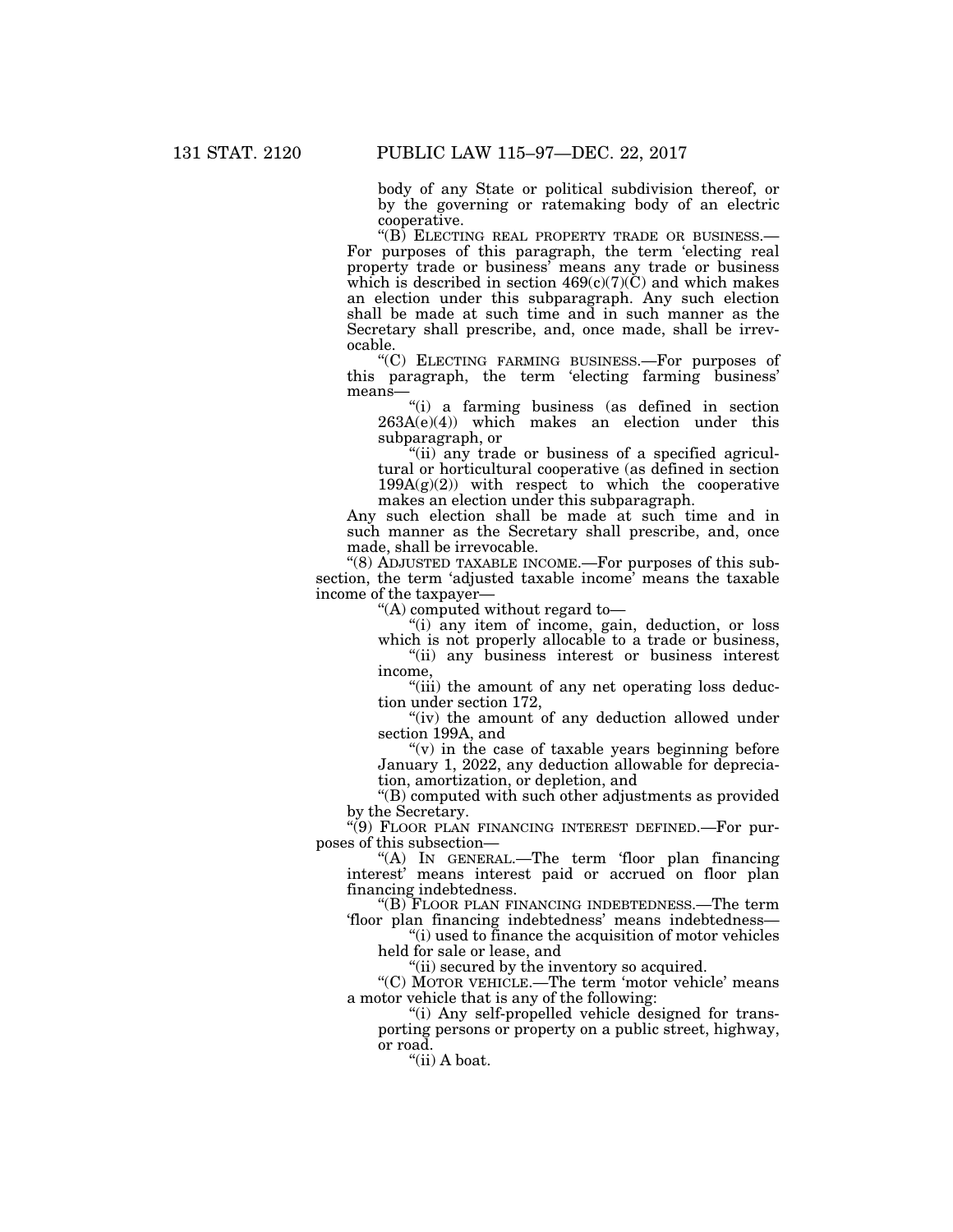"(iii) Farm machinery or equipment.<br>"(10) CROSS REFERENCES.—

"(A) For requirement that an electing real property trade or business use the alternative depreciation system, see section  $168(g)(1)(F)$ .

''(B) For requirement that an electing farming business use the alternative depreciation system, see section  $168(g)(1)(G)$ .".

(b) TREATMENT OF CARRYFORWARD OF DISALLOWED BUSINESS INTEREST IN CERTAIN CORPORATE ACQUISITIONS.— INTEREST IN CERTAIN CORPORATE ACQUISITIONS.— (1) IN GENERAL.—Section 381(c) is amended by inserting 26 USC 381.

after paragraph (19) the following new paragraph:<br>"(20) CARRYFORWARD OF DISALLOWED BUSINESS INTEREST.—

The carryover of disallowed business interest described in section  $163(j)(2)$  to taxable years ending after the date of distribution or transfer.''.

(2) APPLICATION OF LIMITATION.—Section 382(d) is amended by adding at the end the following new paragraph:

''(3) APPLICATION TO CARRYFORWARD OF DISALLOWED INTEREST.—The term 'pre-change loss' shall include any carryover of disallowed interest described in section  $163(i)(2)$  under rules similar to the rules of paragraph (1)."

(3) CONFORMING AMENDMENT.—Section 382(k)(1) is amended by inserting after the first sentence the following: "Such term shall include any corporation entitled to use a carryforward of disallowed interest described in section  $381(c)(20)$ .".

(c) EFFECTIVE DATE.—The amendments made by this section 26 USC 163 note. shall apply to taxable years beginning after December 31, 2017.

### **SEC. 13302. MODIFICATION OF NET OPERATING LOSS DEDUCTION.**

(a) LIMITATION ON DEDUCTION.—

(1) IN GENERAL.—Section 172(a) is amended to read as follows:

''(a) DEDUCTION ALLOWED.—There shall be allowed as a deduction for the taxable year an amount equal to the lesser of—

''(1) the aggregate of the net operating loss carryovers to such year, plus the net operating loss carrybacks to such year, or

 $C'(2)$  80 percent of taxable income computed without regard to the deduction allowable under this section.

For purposes of this subtitle, the term 'net operating loss deduction' means the deduction allowed by this subsection.''.

(2) COORDINATION OF LIMITATION WITH CARRYBACKS AND CARRYOVERS.—Section 172(b)(2) is amended by striking ''shall be computed—" and all that follows and inserting "shall—

"(A) be computed with the modifications specified in subsection (d) other than paragraphs  $(1)$ ,  $(4)$ , and  $(5)$ thereof, and by determining the amount of the net operating loss deduction without regard to the net operating loss for the loss year or for any taxable year thereafter,

''(B) not be considered to be less than zero, and

''(C) not exceed the amount determined under subsection  $(a)(2)$  for such prior taxable year.".

(3) CONFORMING AMENDMENT.—Section  $172(d)(6)$  is amended by striking "and" at the end of subparagraph (A), by striking the period at the end of subparagraph (B) and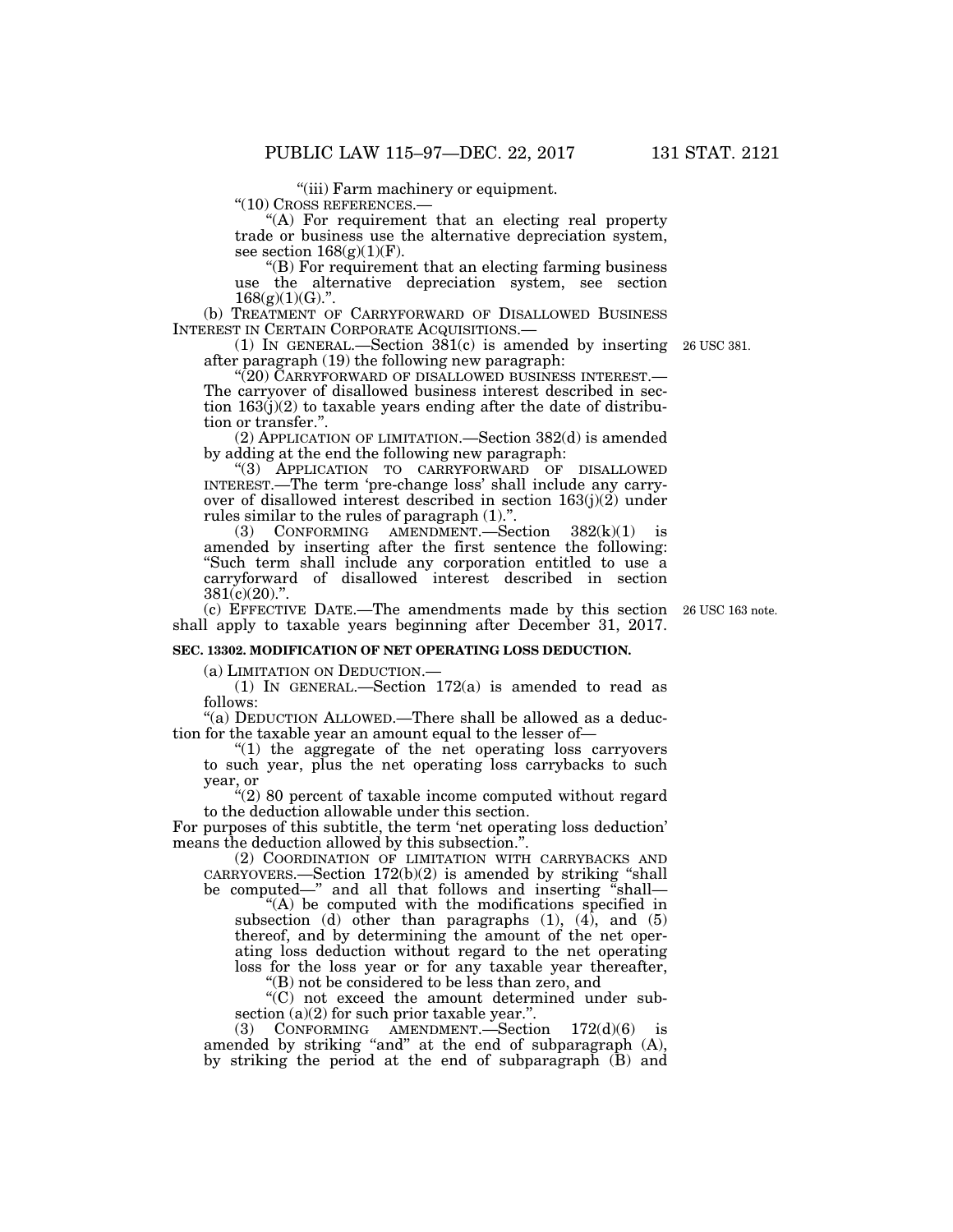inserting "; and", and by adding at the end the following new subparagraph:

"(C) subsection  $(a)(2)$  shall be applied by substituting 'real estate investment trust taxable income (as defined in section 857(b)(2) but without regard to the deduction for dividends paid (as defined in section 561))' for 'taxable income'.''.

(b) REPEAL OF NET OPERATING LOSS CARRYBACK; INDEFINITE CARRYFORWARD.—

26 USC 172.

(1) IN GENERAL.—Section  $172(b)(1)(A)$  is amended—

(A) by striking ''shall be a net operating loss carryback to each of the 2 taxable years'' in clause (i) and inserting "except as otherwise provided in this paragraph, shall not be a net operating loss carryback to any taxable year'', and

(B) by striking ''to each of the 20 taxable years'' in clause (ii) and inserting ''to each taxable year''.

(2) CONFORMING AMENDMENT.—Section 172(b)(1) is amended by striking subparagraphs (B) through (F).

(c) TREATMENT OF FARMING LOSSES.—

(1) ALLOWANCE OF CARRYBACKS.—Section 172(b)(1), as amended by subsection (b)(2), is amended by adding at the end the following new subparagraph:

''(B) FARMING LOSSES.—

''(i) IN GENERAL.—In the case of any portion of a net operating loss for the taxable year which is a farming loss with respect to the taxpayer, such loss shall be a net operating loss carryback to each of the 2 taxable years preceding the taxable year of such loss.

"(ii) FARMING LOSS.—For purposes of this section, the term 'farming loss' means the lesser of—

''(I) the amount which would be the net operating loss for the taxable year if only income and deductions attributable to farming businesses (as defined in section  $263A(e)(4)$  are taken into account, or

''(II) the amount of the net operating loss for such taxable year.

"(iii) COORDINATION WITH PARAGRAPH (2).-For purposes of applying paragraph (2), a farming loss for any taxable year shall be treated as a separate net operating loss for such taxable year to be taken into account after the remaining portion of the net operating loss for such taxable year.

"(iv) ELECTION.—Any taxpayer entitled to a 2-year carryback under clause (i) from any loss year may elect not to have such clause apply to such loss year. Such election shall be made in such manner as prescribed by the Secretary and shall be made by the due date (including extensions of time) for filing the taxpayer's return for the taxable year of the net operating loss. Such election, once made for any taxable year, shall be irrevocable for such taxable year.''.

(2) CONFORMING AMENDMENTS.—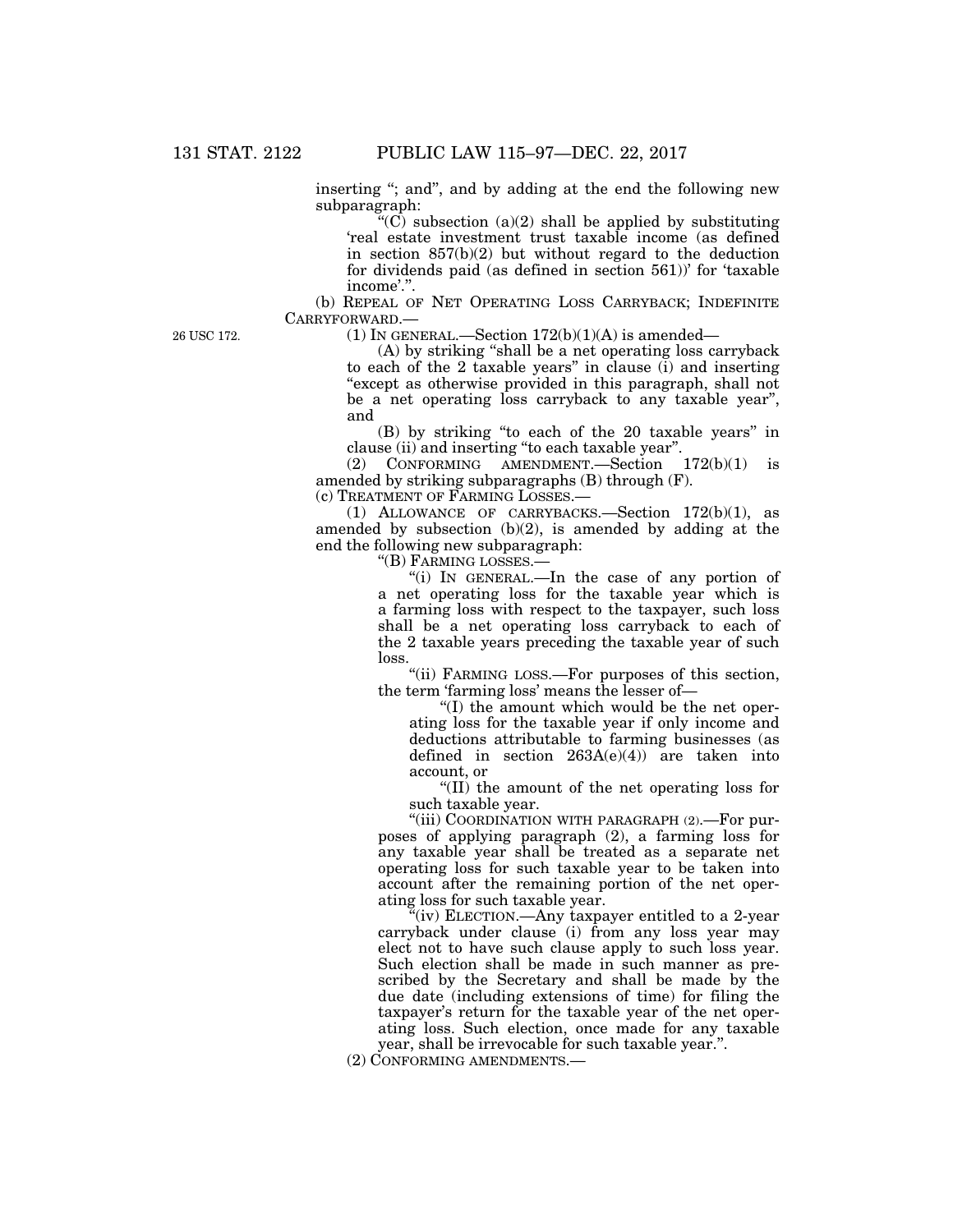(A) Section 172 is amended by striking subsections 26 USC 172. (f), (g), and (h), and by redesignating subsection (i) as subsection (f).

 $(B)$  Section 537 $(b)(4)$  is amended by inserting "(as in effect before the date of enactment of the Tax Cuts and Jobs Act)" after "as defined in section 172(f)".<br>(d) TREATMENT OF CERTAIN INSURANCE LOSSES.—

(1) TREATMENT OF CARRYFORWARDS AND CARRYBACKS.—Section  $172(b)(1)$ , as amended by subsections  $(b)(2)$  and  $(c)(1)$ , is amended by adding at the end the following new subparagraph:

''(C) INSURANCE COMPANIES.—In the case of an insurance company (as defined in section 816(a)) other than a life insurance company, the net operating loss for any taxable year—

"(i) shall be a net operating loss carryback to each of the 2 taxable years preceding the taxable year of such loss, and

"(ii) shall be a net operating loss carryover to each of the 20 taxable years following the taxable year of the loss.''.

(2) EXEMPTION FROM LIMITATION.—Section 172, as amended by subsection (c)(2)(A), is amended by redesignating subsection  $(f)$  as subsection  $(g)$  and inserting after subsection  $(e)$  the following new subsection:

''(f) SPECIAL RULE FOR INSURANCE COMPANIES.—In the case of an insurance company (as defined in section 816(a)) other than a life insurance company—

''(1) the amount of the deduction allowed under subsection (a) shall be the aggregate of the net operating loss carryovers to such year, plus the net operating loss carrybacks to such year, and

" $(2)$  subparagraph  $(C)$  of subsection  $(b)(2)$  shall not apply.". (e) EFFECTIVE DATE.—

26 USC 172 note.

(1) NET OPERATING LOSS LIMITATION.—The amendments made by subsections (a) and  $(d)(2)$  shall apply to losses arising in taxable years beginning after December 31, 2017.

(2) CARRYFORWARDS AND CARRYBACKS.—The amendments made by subsections (b), (c), and  $(d)(1)$  shall apply to net operating losses arising in taxable years ending after December 31, 2017.

### **SEC. 13303. LIKE-KIND EXCHANGES OF REAL PROPERTY.**

(a) IN GENERAL.—Section  $1031(a)(1)$  is amended by striking "property" each place it appears and inserting "real property".

(b) CONFORMING AMENDMENTS.—

(1)(A) Paragraph (2) of section 1031(a) is amended to read as follows:

"(2) EXCEPTION FOR REAL PROPERTY HELD FOR SALE.—This subsection shall not apply to any exchange of real property held primarily for sale."

(B) Section 1031 is amended by striking subsection (i).

(2) Section 1031 is amended by striking subsection (e).

(3) Section 1031, as amended by paragraph (2), is amended by inserting after subsection (d) the following new subsection:

''(e) APPLICATION TO CERTAIN PARTNERSHIPS.—For purposes of this section, an interest in a partnership which has in effect a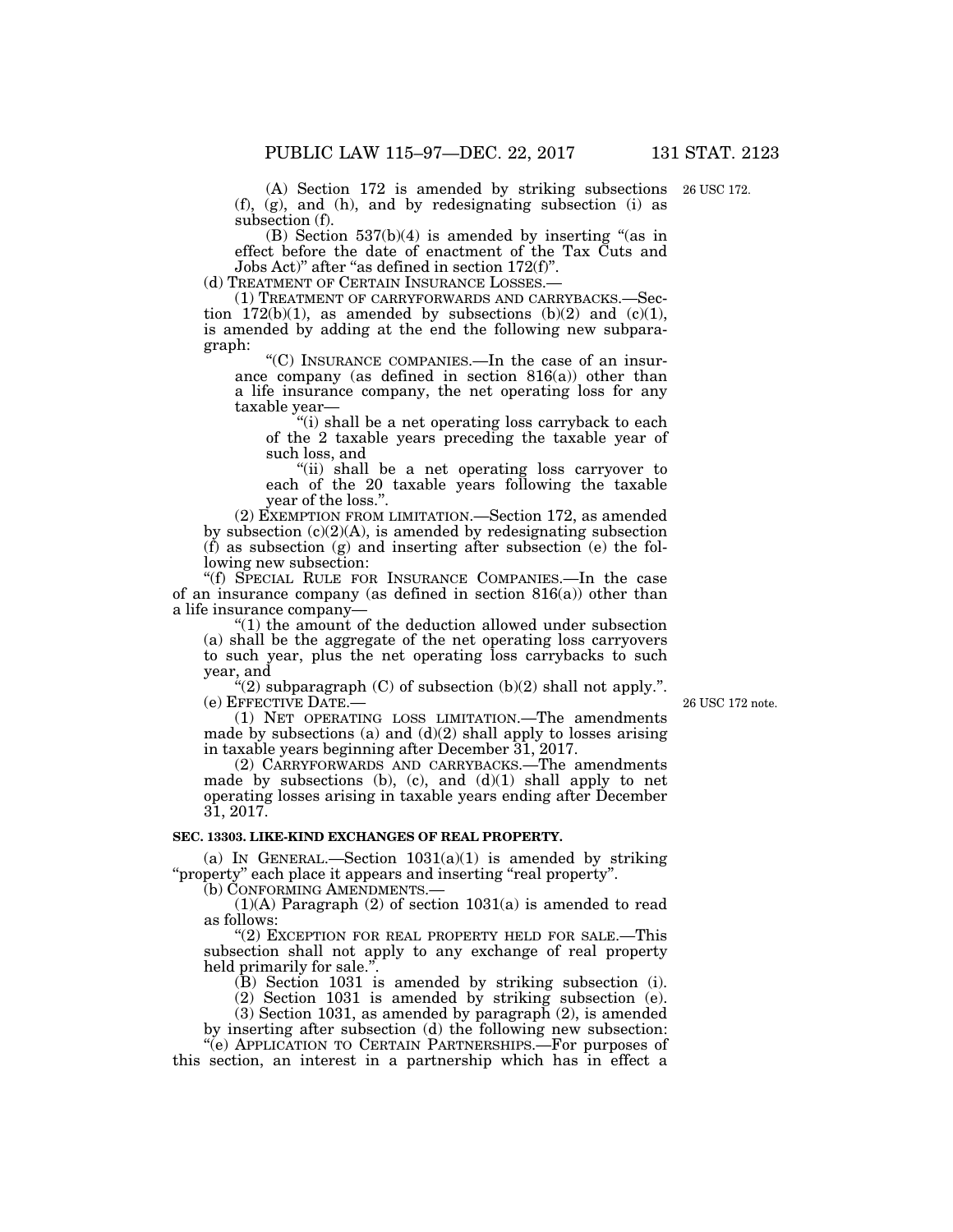valid election under section 761(a) to be excluded from the application of all of subchapter K shall be treated as an interest in each of the assets of such partnership and not as an interest in a partnership.''.

(4) Section 1031(h) is amended to read as follows:

''(h) SPECIAL RULES FOR FOREIGN REAL PROPERTY.—Real property located in the United States and real property located outside the United States are not property of a like kind.".<br>(5) The heading of section 1031 is amended by striking

(5) The heading of section 1031 is amended by striking ''**PROPERTY**'' and inserting ''**REAL PROPERTY**''.

(6) The table of sections for part III of subchapter O of chapter 1 is amended by striking the item relating to section 1031 and inserting the following new item:

''Sec. 1031. Exchange of real property held for productive use or investment.''.

26 USC 1031 note.

26 USC prec. 1031.

26 USC 1031.

(c) EFFECTIVE DATE.—<br>(1) IN GENERAL.—Except as otherwise provided in this subsection, the amendments made by this section shall apply to

exchanges completed after December 31, 2017. (2) TRANSITION RULE.—The amendments made by this section shall not apply to any exchange if—

(A) the property disposed of by the taxpayer in the exchange is disposed of on or before December 31, 2017, or

(B) the property received by the taxpayer in the exchange is received on or before December 31, 2017.

### **SEC. 13304. LIMITATION ON DEDUCTION BY EMPLOYERS OF EXPENSES FOR FRINGE BENEFITS.**

(a) NO DEDUCTION ALLOWED FOR ENTERTAINMENT EXPENSES.— (1) IN GENERAL.—Section 274(a) is amended—

(A) in paragraph  $(1)(A)$ , by striking "unless" and all that follows through "trade or business,"

(B) by striking the flush sentence at the end of paragraph (1), and

 $(C)$  by striking paragraph  $(2)(C)$ .

(2) CONFORMING AMENDMENTS.—

(A) Section 274(d) is amended—

(i) by striking paragraph (2) and redesignating paragraphs  $(3)$  and  $(4)$  as paragraphs  $(2)$  and  $(3)$ , respectively, and

(ii) in the flush text following paragraph (3) (as so redesignated)—

(I) by striking '', entertainment, amusement, recreation, or use of the facility or property," in item (B), and

(II) by striking ''(D) the business relationship to the taxpayer of persons entertained, using the facility or property, or receiving the gift" and inserting ''(D) the business relationship to the taxpayer of the person receiving the benefit'',

(B) Section 274 is amended by striking subsection (l).  $(C)$  Section 274 $(n)$  is amended by striking "AND ENTER-

TAINMENT'' in the heading. (D) Section  $274(n)(1)$  is amended to read as follows:

''(1) IN GENERAL.—The amount allowable as a deduction under this chapter for any expense for food or beverages shall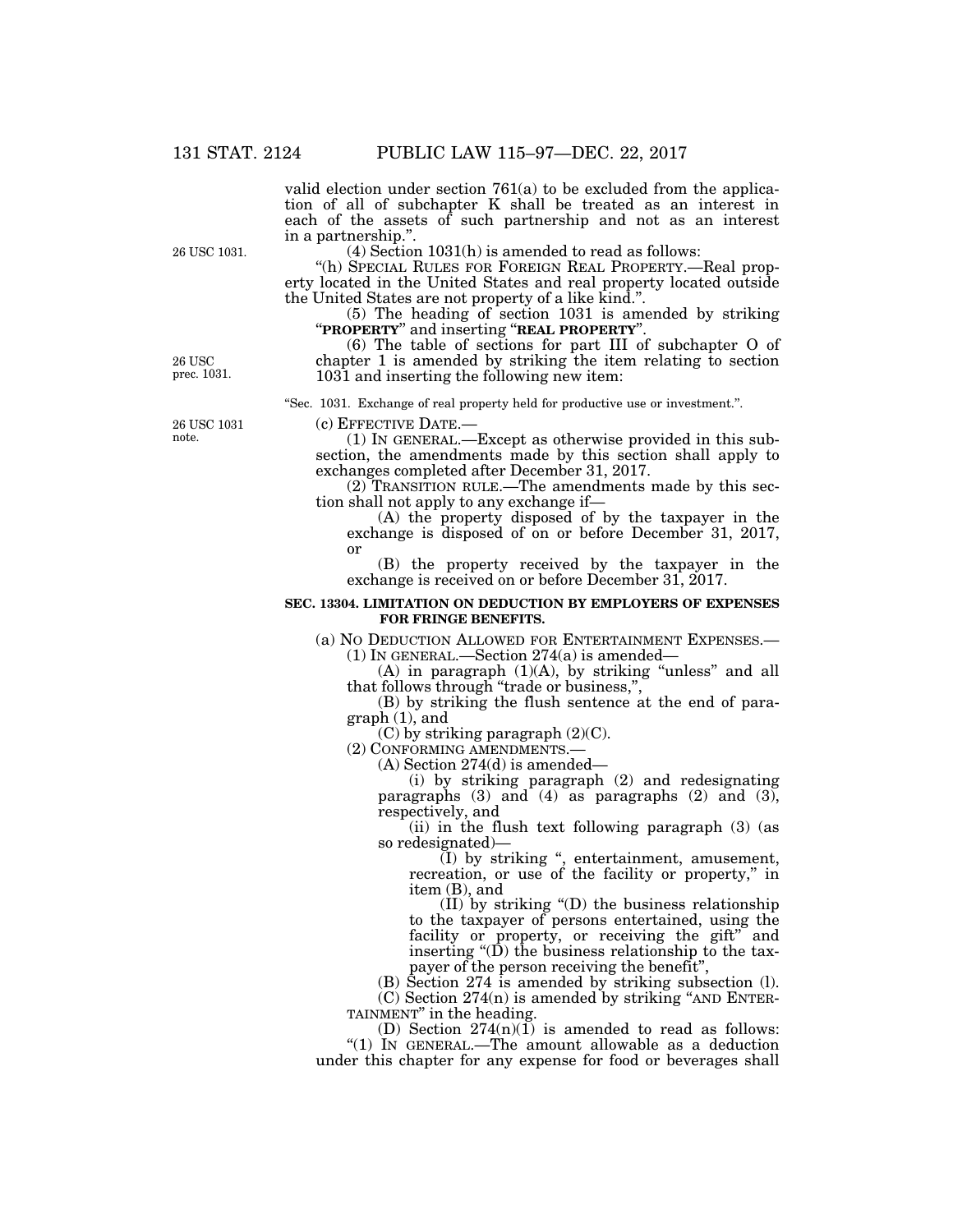not exceed 50 percent of the amount of such expense which would (but for this paragraph) be allowable as a deduction under this chapter.'

 $(E)$  Section 274(n)(2) is amended—

26 USC 274.

(i) in subparagraph (B), by striking ''in the case of an expense for food or beverages,"

(ii) by striking subparagraph  $(C)$  and redesignating subparagraphs  $(\overline{D})$  and  $(\overline{E})$  as subparagraphs  $(\overline{C})$  and (D), respectively,

(iii) by striking "of subparagraph  $(E)$ " the last sentence and inserting ''of subparagraph (D)'', and

(iv) by striking "in subparagraph  $(D)$ " in the last sentence and inserting "in subparagraph  $(C)$ ".

(F) Clause (iv) of section  $7701(b)(5)(\text{\AA})$  is amended to read as follows:

''(iv) a professional athlete who is temporarily in the United States to compete in a sports event—

''(I) which is organized for the primary purpose of benefiting an organization which is described in section  $\overline{501(c)(3)}$  and exempt from tax under section  $501(a)$ ,

''(II) all of the net proceeds of which are contributed to such organization, and,

''(III) which utilizes volunteers for substantially all of the work performed in carrying out such event.''.

(b) ONLY 50 PERCENT OF EXPENSES FOR MEALS PROVIDED ON OR NEAR BUSINESS PREMISES ALLOWED AS DEDUCTION.—Paragraph (2) of section  $274(n)$ , as amended by subsection (a), is amended—

(1) by striking subparagraph (B),

(2) by redesignating subparagraphs (C) and (D) as subparagraphs (B) and (C), respectively,

 $(3)$  by striking "of subparagraph  $(D)$ " in the last sentence and inserting ''of subparagraph (C)'', and

 $(4)$  by striking "in subparagraph  $(C)$ " in the last sentence and inserting "in subparagraph  $(B)$ ".

(c) TREATMENT OF TRANSPORTATION BENEFITS.—Section 274, as amended by subsection (a), is amended—

 $(1)$  in subsection  $(a)$ 

(A) in the heading, by striking "OR RECREATION" and inserting ''RECREATION, OR QUALIFIED TRANSPORTATION FRINGES'', and

(B) by adding at the end the following new paragraph:

''(4) QUALIFIED TRANSPORTATION FRINGES.—No deduction shall be allowed under this chapter for the expense of any qualified transportation fringe (as defined in section 132(f)) provided to an employee of the taxpayer.'', and

(2) by inserting after subsection (k) the following new subsection:

''(l) TRANSPORTATION AND COMMUTING BENEFITS.—

''(1) IN GENERAL.—No deduction shall be allowed under this chapter for any expense incurred for providing any transportation, or any payment or reimbursement, to an employee of the taxpayer in connection with travel between the employee's residence and place of employment, except as necessary for ensuring the safety of the employee.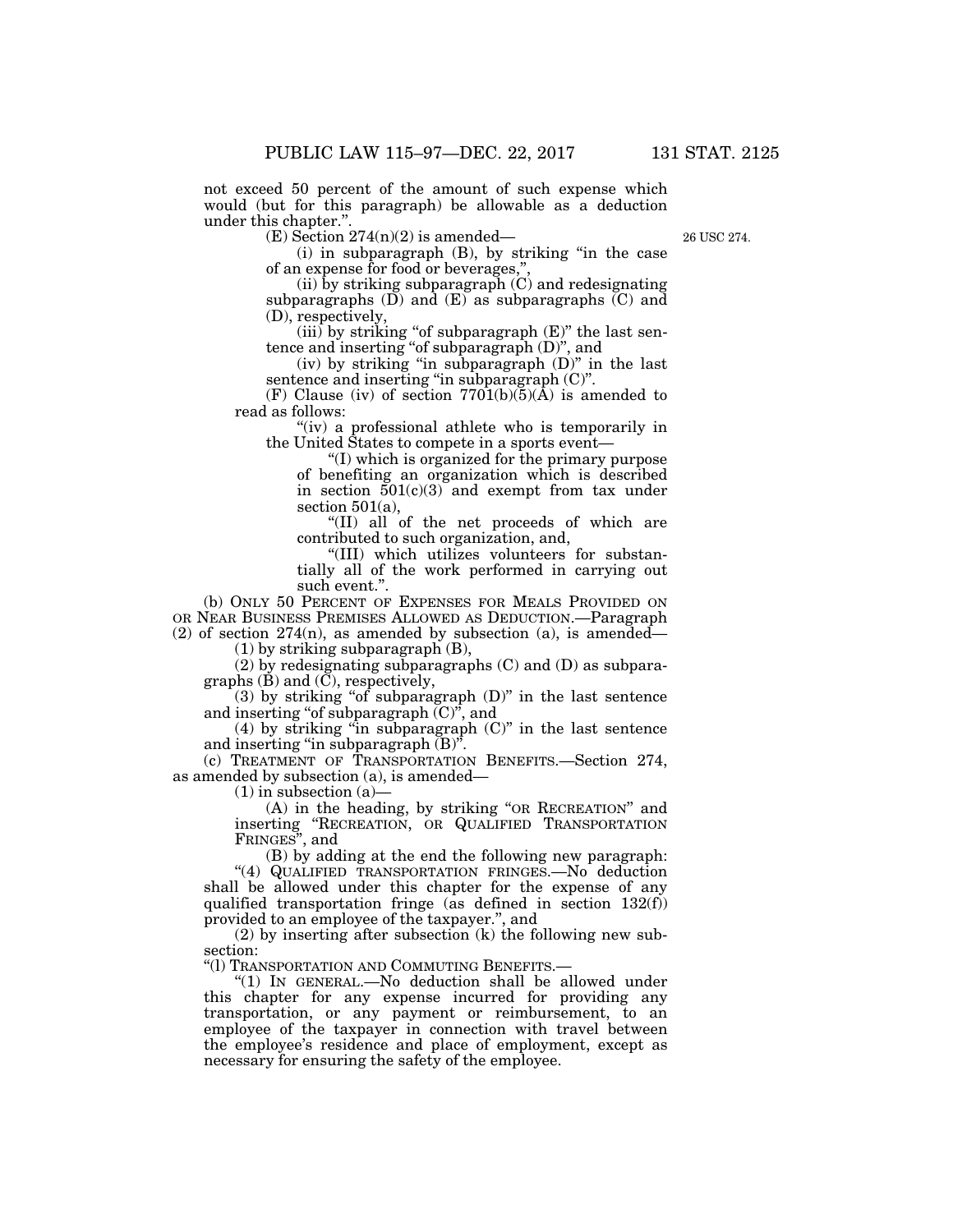" $(2)$  EXCEPTION.—In the case of any qualified bicycle commuting reimbursement (as described in section  $132(f)(5)(F)$ ), this subsection shall not apply for any amounts paid or incurred after December 31, 2017, and before January 1, 2026.''.

(d) ELIMINATION OF DEDUCTION FOR MEALS PROVIDED AT CON- VENIENCE OF EMPLOYER.—Section 274, as amended by subsection (c), is amended—

(1) by redesignating subsection (o) as subsection (p), and (2) by inserting after subsection (n) the following new subsection:

''(o) MEALS PROVIDED AT CONVENIENCE OF EMPLOYER.—No deduction shall be allowed under this chapter for—

" $(1)$  any expense for the operation of a facility described in section  $132(e)(2)$ , and any expense for food or beverages, including under section  $132(e)(1)$ , associated with such facility, or

"(2) any expense for meals described in section 119(a).".<br>
(e) EFFECTIVE DATE.—

(1) IN GENERAL.—Except as provided in paragraph  $(2)$ , the amendments made by this section shall apply to amounts incurred or paid after December 31, 2017.

(2) EFFECTIVE DATE FOR ELIMINATION OF DEDUCTION FOR MEALS PROVIDED AT CONVENIENCE OF EMPLOYER.—The amendments made by subsection (d) shall apply to amounts incurred or paid after December 31, 2025.

#### **SEC. 13305. REPEAL OF DEDUCTION FOR INCOME ATTRIBUTABLE TO DOMESTIC PRODUCTION ACTIVITIES.**

(a) IN GENERAL.—Part VI of subchapter B of chapter 1 is amended by striking section 199 (and by striking the item relating to such section in the table of sections for such part).

(b) CONFORMING AMENDMENTS.—<br>
(1) Sections 74(d)(2)(B), 86(b)(2)(A), 135(c)(4)(A), 137(b)(3)(A), 219(g)(3)(A)(ii), 221(b)(2)(C), 222(b)(2)(C),  $219(g)(3)(A)(ii)$ ,  $246(b)(1)$ , and  $469(i)(3)(F)(iii)$  are each amended by striking  $"199."$ 

(2) Section  $170(b)(2)(D)$ , as amended by subtitle A, is amended by striking clause (iv), and by redesignating clauses (v) and (vi) as clauses (iv) and (v).

(3) Section 172(d) is amended by striking paragraph (7).

(4) Section 613(a), as amended by section  $\overline{11011}$ , is amended by striking ''and without the deduction under section 199''.

(5) Section  $613A(d)(1)$ , as amended by section 11011, is amended by striking subparagraph (B) and by redesignating subparagraphs  $(C)$ ,  $(D)$ ,  $(E)$ , and  $(F)$  as subparagraphs  $(B)$ ,  $(C), (D)$ , and  $(E)$ , respectively.

26 USC 74 note.

(c) EFFECTIVE DATE.—The amendments made by this section shall apply to taxable years beginning after December 31, 2017.

#### **SEC. 13306. DENIAL OF DEDUCTION FOR CERTAIN FINES, PENALTIES, AND OTHER AMOUNTS.**

(a) DENIAL OF DEDUCTION.—

(1) IN GENERAL.—Subsection (f) of section 162 is amended to read as follows:

''(f) FINES, PENALTIES, AND OTHER AMOUNTS.—

" $(1)$  In GENERAL.—Except as provided in the following paragraphs of this subsection, no deduction otherwise allowable

26 USC prec. 161.

26 USC 274.

26 USC 274 note.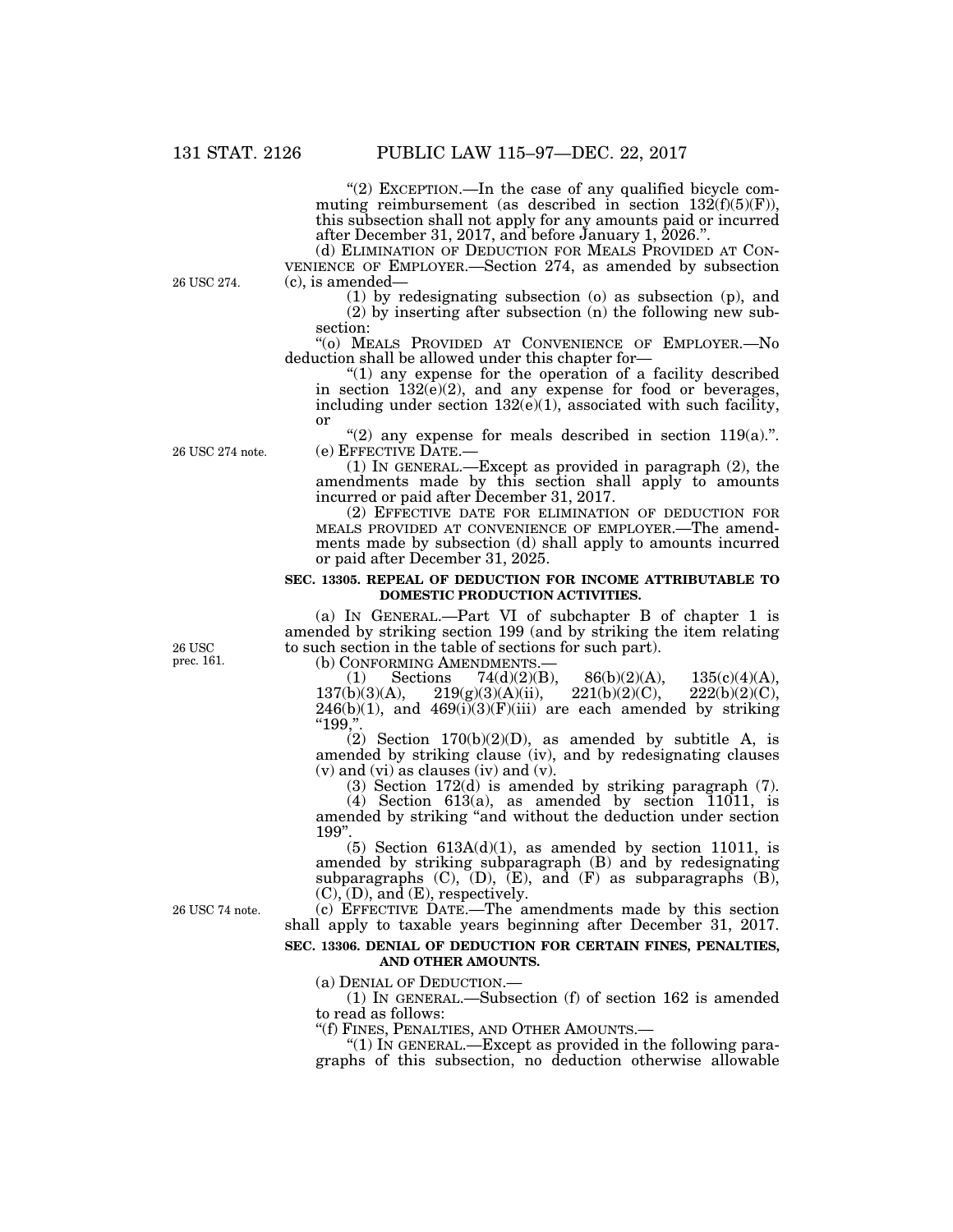shall be allowed under this chapter for any amount paid or incurred (whether by suit, agreement, or otherwise) to, or at the direction of, a government or governmental entity in relation to the violation of any law or the investigation or inquiry by such government or entity into the potential violation of any law.

"(2) EXCEPTION FOR AMOUNTS CONSTITUTING RESTITUTION OR PAID TO COME INTO COMPLIANCE WITH LAW.—

"(A) IN GENERAL.—Paragraph  $(1)$  shall not apply to any amount that—

''(i) the taxpayer establishes—

''(I) constitutes restitution (including remediation of property) for damage or harm which was or may be caused by the violation of any law or the potential violation of any law, or

''(II) is paid to come into compliance with any law which was violated or otherwise involved in the investigation or inquiry described in paragraph  $(1),$ 

"(ii) is identified as restitution or as an amount paid to come into compliance with such law, as the case may be, in the court order or settlement agreement, and

''(iii) in the case of any amount of restitution for failure to pay any tax imposed under this title in the same manner as if such amount were such tax, would have been allowed as a deduction under this chapter if it had been timely paid.

The identification under clause (ii) alone shall not be sufficient to make the establishment required under clause (i).

''(B) LIMITATION.—Subparagraph (A) shall not apply to any amount paid or incurred as reimbursement to the government or entity for the costs of any investigation or litigation.

''(3) EXCEPTION FOR AMOUNTS PAID OR INCURRED AS THE RESULT OF CERTAIN COURT ORDERS.—Paragraph (1) shall not apply to any amount paid or incurred by reason of any order of a court in a suit in which no government or governmental entity is a party.

"(4) EXCEPTION FOR TAXES DUE.—Paragraph (1) shall not apply to any amount paid or incurred as taxes due.

 $\cdot$ <sup>"(5)</sup> TREATMENT OF CERTAIN NONGOVERNMENTAL REGU-LATORY ENTITIES.—For purposes of this subsection, the following nongovernmental entities shall be treated as governmental entities:

''(A) Any nongovernmental entity which exercises selfregulatory powers (including imposing sanctions) in connection with a qualified board or exchange (as defined in section  $1256(g)(7)$ ).

''(B) To the extent provided in regulations, any nongovernmental entity which exercises self-regulatory powers (including imposing sanctions) as part of performing an essential governmental function.''.

(2) EFFECTIVE DATE.—The amendment made by this sub-26 USC 162 note. section shall apply to amounts paid or incurred on or after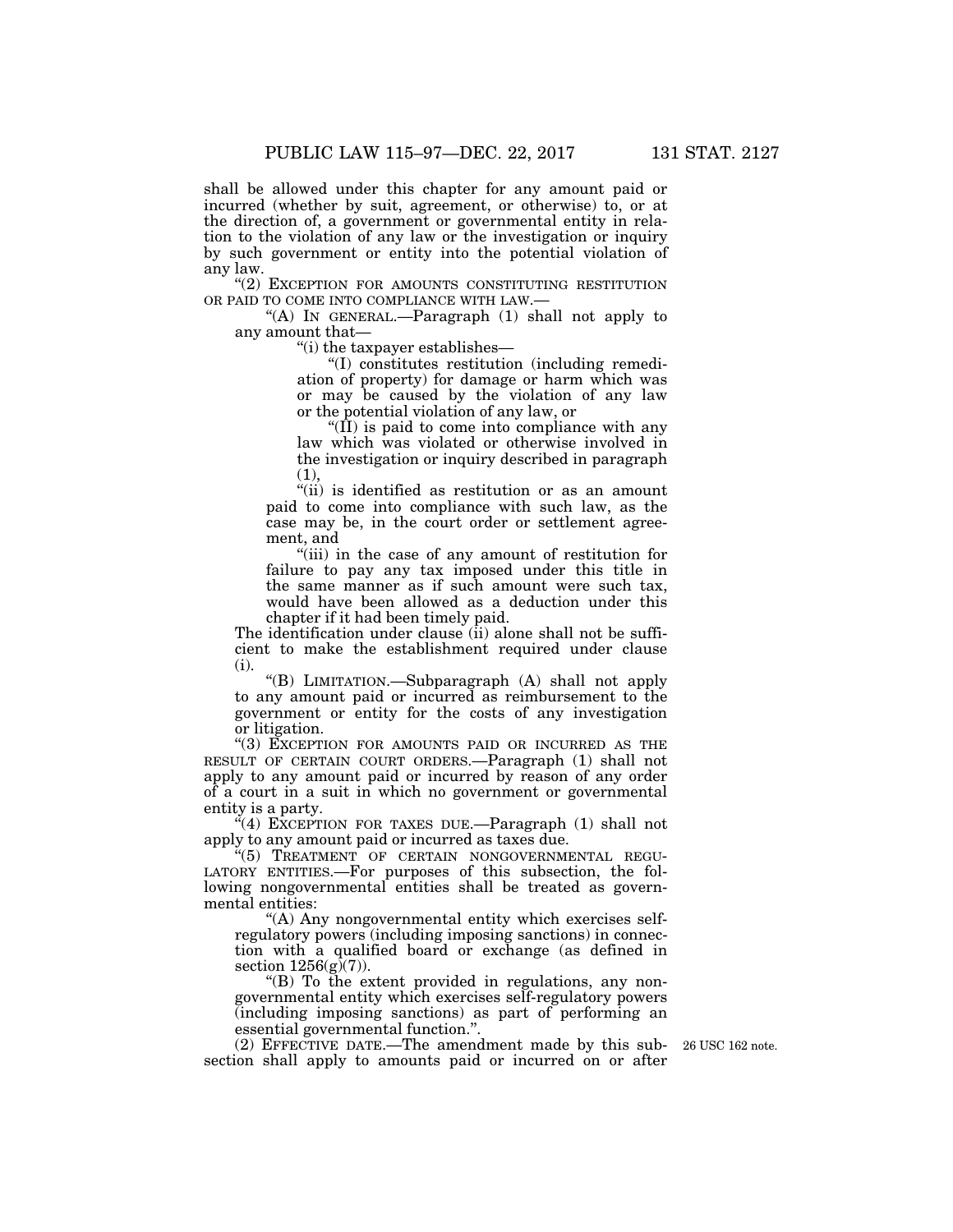the date of the enactment of this Act, except that such amendments shall not apply to amounts paid or incurred under any binding order or agreement entered into before such date. Such exception shall not apply to an order or agreement requiring court approval unless the approval was obtained before such date.

(b) REPORTING OF DEDUCTIBLE AMOUNTS.—

(1) IN GENERAL.—Subpart B of part III of subchapter A of chapter 61 is amended by inserting after section 6050W the following new section:

26 USC 6050X.

#### **''SEC. 6050X. INFORMATION WITH RESPECT TO CERTAIN FINES, PEN-ALTIES, AND OTHER AMOUNTS.**

''(a) REQUIREMENT OF REPORTING.—

"(1) IN GENERAL.—The appropriate official of any government or any entity described in section  $162(f)(5)$  which is involved in a suit or agreement described in paragraph (2) shall make a return in such form as determined by the Secretary setting forth—

"(A) the amount required to be paid as a result of the suit or agreement to which paragraph (1) of section 162(f) applies,

" $(B)$  any amount required to be paid as a result of the suit or agreement which constitutes restitution or remediation of property, and

''(C) any amount required to be paid as a result of the suit or agreement for the purpose of coming into compliance with any law which was violated or involved in the investigation or inquiry.

''(2) SUIT OR AGREEMENT DESCRIBED.—

''(A) IN GENERAL.—A suit or agreement is described in this paragraph if—

" $(i)$  it is—

 $(1)$  a suit with respect to a violation of any law over which the government or entity has authority and with respect to which there has been a court order, or

''(II) an agreement which is entered into with respect to a violation of any law over which the government or entity has authority, or with respect to an investigation or inquiry by the government or entity into the potential violation of any law over which such government or entity has authority, and

''(ii) the aggregate amount involved in all court orders and agreements with respect to the violation, investigation, or inquiry is \$600 or more.

''(B) ADJUSTMENT OF REPORTING THRESHOLD.—The Secretary shall adjust the \$600 amount in subparagraph (A)(ii) as necessary in order to ensure the efficient administration of the internal revenue laws.

"(3) TIME OF FILING.—The return required under this subsection shall be filed at the time the agreement is entered into, as determined by the Secretary.

''(b) STATEMENTS TO BE FURNISHED TO INDIVIDUALS INVOLVED IN THE SETTLEMENT.—Every person required to make a return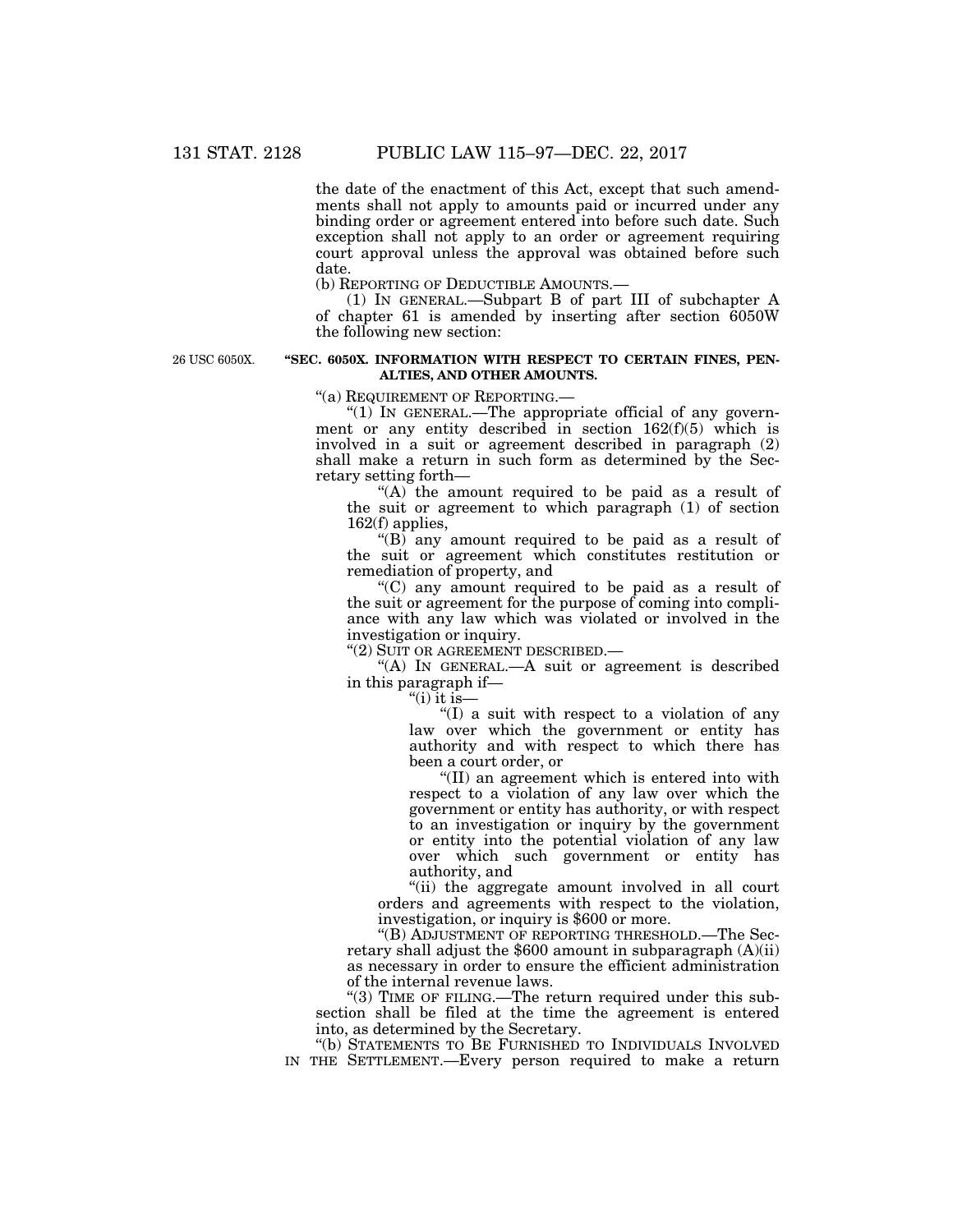under subsection (a) shall furnish to each person who is a party to the suit or agreement a written statement showing—

''(1) the name of the government or entity, and

 $''(2)$  the information supplied to the Secretary under subsection  $(a)(1)$ .

The written statement required under the preceding sentence shall be furnished to the person at the same time the government or entity provides the Secretary with the information required under subsection (a).

''(c) APPROPRIATE OFFICIAL DEFINED.—For purposes of this section, the term 'appropriate official' means the officer or employee having control of the suit, investigation, or inquiry or the person appropriately designated for purposes of this section.''.

(2) CONFORMING AMENDMENT.—The table of sections for subpart B of part III of subchapter A of chapter 61 is amended 26 USC by inserting after the item relating to section 6050W the following new item:

''Sec. 6050X. Information with respect to certain fines, penalties, and other amounts.''.

(3) EFFECTIVE DATE.—The amendments made by this subsection shall apply to amounts paid or incurred on or after the date of the enactment of this Act, except that such amendments shall not apply to amounts paid or incurred under any binding order or agreement entered into before such date. Such exception shall not apply to an order or agreement requiring court approval unless the approval was obtained before such date.

#### **SEC. 13307. DENIAL OF DEDUCTION FOR SETTLEMENTS SUBJECT TO NONDISCLOSURE AGREEMENTS PAID IN CONNECTION WITH SEXUAL HARASSMENT OR SEXUAL ABUSE.**

(a) DENIAL OF DEDUCTION.—Section 162 is amended by redesignating subsection (q) as subsection (r) and by inserting after subsection (p) the following new subsection:

''(q) PAYMENTS RELATED TO SEXUAL HARASSMENT AND SEXUAL ABUSE.—No deduction shall be allowed under this chapter for—

"(1) any settlement or payment related to sexual harassment or sexual abuse if such settlement or payment is subject to a nondisclosure agreement, or

"(2) attorney's fees related to such a settlement or payment.''.

(b) EFFECTIVE DATE.—The amendments made by this section shall apply to amounts paid or incurred after the date of the enactment of this Act.

#### **SEC. 13308. REPEAL OF DEDUCTION FOR LOCAL LOBBYING EXPENSES.**

(a) IN GENERAL.—Section 162(e) is amended by striking paragraphs  $(2)$  and  $(7)$  and by redesignating paragraphs  $(3)$ ,  $(4)$ ,  $(5)$ ,  $(6)$ , and  $(8)$  as paragraphs  $(2)$ ,  $(3)$ ,  $(4)$ ,  $(5)$ , and  $(6)$ , respectively.

(b) CONFORMING AMENDMENT.—Section  $6033(e)(1)(B)(ii)$  is amended by striking "section 162(e)(5)(B)(ii)" and inserting "section  $162(e)(4)(B)(ii)$ ".

(c) EFFECTIVE DATE.—The amendments made by this section 26 USC 162 note. shall apply to amounts paid or incurred on or after the date of the enactment of this Act.

26 USC 162 note.

26 USC 6050X note.

prec. 6041.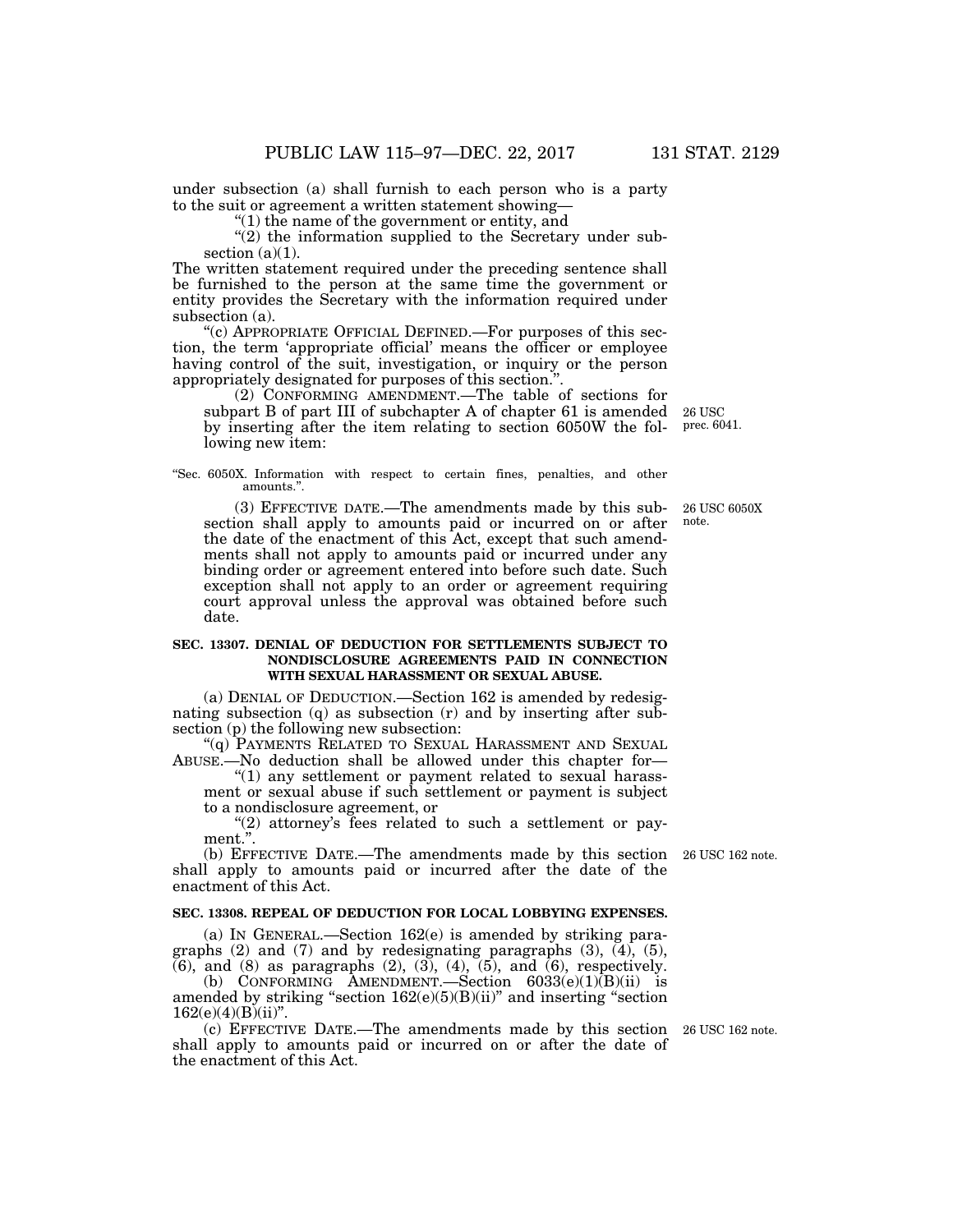#### **SEC. 13309. RECHARACTERIZATION OF CERTAIN GAINS IN THE CASE OF PARTNERSHIP PROFITS INTERESTS HELD IN CONNECTION WITH PERFORMANCE OF INVESTMENT SERVICES.**

(a) IN GENERAL.—Part IV of subchapter O of chapter 1 is amended—

26 USC 1061, 1062.

26 USC 1061.

### (1) by redesignating section 1061 as section 1062, and (2) by inserting after section 1060 the following new section:

#### **''SEC. 1061. PARTNERSHIP INTERESTS HELD IN CONNECTION WITH PERFORMANCE OF SERVICES.**

"(a) IN GENERAL.—If one or more applicable partnership interests are held by a taxpayer at any time during the taxable year, the excess (if any) of—

" $(1)$  the taxpayer's net long-term capital gain with respect to such interests for such taxable year, over

 $(2)$  the taxpayer's net long-term capital gain with respect to such interests for such taxable year computed by applying paragraphs  $(3)$  and  $(4)$  of sections  $1222$  by substituting  $3$  years' for '1 year',

shall be treated as short-term capital gain, notwithstanding section 83 or any election in effect under section 83(b).

''(b) SPECIAL RULE.—To the extent provided by the Secretary, subsection (a) shall not apply to income or gain attributable to any asset not held for portfolio investment on behalf of third party investors.

''(c) APPLICABLE PARTNERSHIP INTEREST.—For purposes of this section—

"(1) In GENERAL.—Except as provided in this paragraph or paragraph (4), the term 'applicable partnership interest' means any interest in a partnership which, directly or indirectly, is transferred to (or is held by) the taxpayer in connection with the performance of substantial services by the taxpayer, or any other related person, in any applicable trade or business. The previous sentence shall not apply to an interest held by a person who is employed by another entity that is conducting a trade or business (other than an applicable trade or business) and only provides services to such other entity.

 $(2)$  APPLICABLE TRADE OR BUSINESS.—The term 'applicable trade or business' means any activity conducted on a regular, continuous, and substantial basis which, regardless of whether the activity is conducted in one or more entities, consists, in whole or in part, of—

''(A) raising or returning capital, and

"(B) either-

''(i) investing in (or disposing of) specified assets (or identifying specified assets for such investing or disposition), or

''(ii) developing specified assets.

''(3) SPECIFIED ASSET.—The term 'specified asset' means securities (as defined in section  $475(c)(2)$  without regard to the last sentence thereof), commodities (as defined in section 475(e)(2)), real estate held for rental or investment, cash or cash equivalents, options or derivative contracts with respect to any of the foregoing, and an interest in a partnership to the extent of the partnership's proportionate interest in any of the foregoing.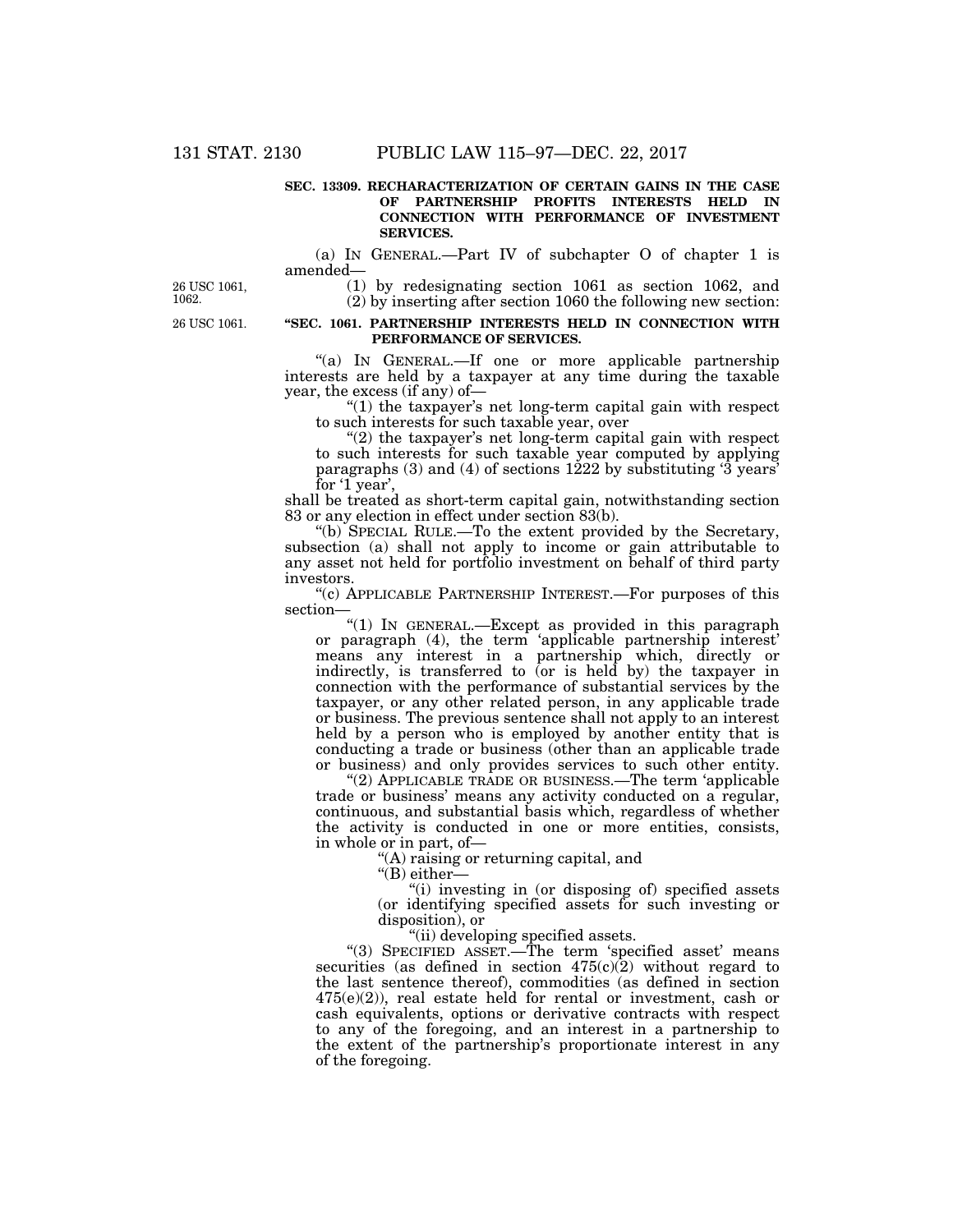"(4) EXCEPTIONS.—The term 'applicable partnership interest' shall not include—

''(A) any interest in a partnership directly or indirectly held by a corporation, or

 $\mathrm{``(B)}$  any capital interest in the partnership which provides the taxpayer with a right to share in partnership capital commensurate with—

''(i) the amount of capital contributed (determined at the time of receipt of such partnership interest), or

''(ii) the value of such interest subject to tax under

section 83 upon the receipt or vesting of such interest. ''(5) THIRD PARTY INVESTOR.—The term 'third party investor' means a person who—

"(A) holds an interest in the partnership which does not constitute property held in connection with an applicable trade or business; and

 $'(B)$  is not (and has not been) actively engaged, and is (and was) not related to a person so engaged, in (directly or indirectly) providing substantial services described in paragraph (1) for such partnership or any applicable trade or business.

''(d) TRANSFER OF APPLICABLE PARTNERSHIP INTEREST TO RELATED PERSON.—

"(1) In GENERAL.—If a taxpayer transfers any applicable partnership interest, directly or indirectly, to a person related to the taxpayer, the taxpayer shall include in gross income  $(as short term capital gain)$  the excess (if any) of—

"(A) so much of the taxpayer's long-term capital gains with respect to such interest for such taxable year attributable to the sale or exchange of any asset held for not more than 3 years as is allocable to such interest, over

''(B) any amount treated as short term capital gain under subsection (a) with respect to the transfer of such interest.

"(2) RELATED PERSON.—For purposes of this paragraph, a person is related to the taxpayer if—

"(A) the person is a member of the taxpayer's family within the meaning of section  $318(a)(1)$ , or

''(B) the person performed a service within the current calendar year or the preceding three calendar years in any applicable trade or business in which or for which the taxpayer performed a service.

''(e) REPORTING.—The Secretary shall require such reporting (at the time and in the manner prescribed by the Secretary) as is necessary to carry out the purposes of this section.

''(f) REGULATIONS.—The Secretary shall issue such regulations or other guidance as is necessary or appropriate to carry out the purposes of this section''.

(b) CLERICAL AMENDMENT.—The table of sections for part IV of subchapter O of chapter 1 is amended by striking the item relating to 1061 and inserting the following new items:

''Sec. 1061. Partnership interests held in connection with performance of services. ''Sec. 1062. Cross references.''.

(c) EFFECTIVE DATE.—The amendments made by this section shall apply to taxable years beginning after December 31, 2017.

16 USC prec. 1051.

26 USC 1061 note.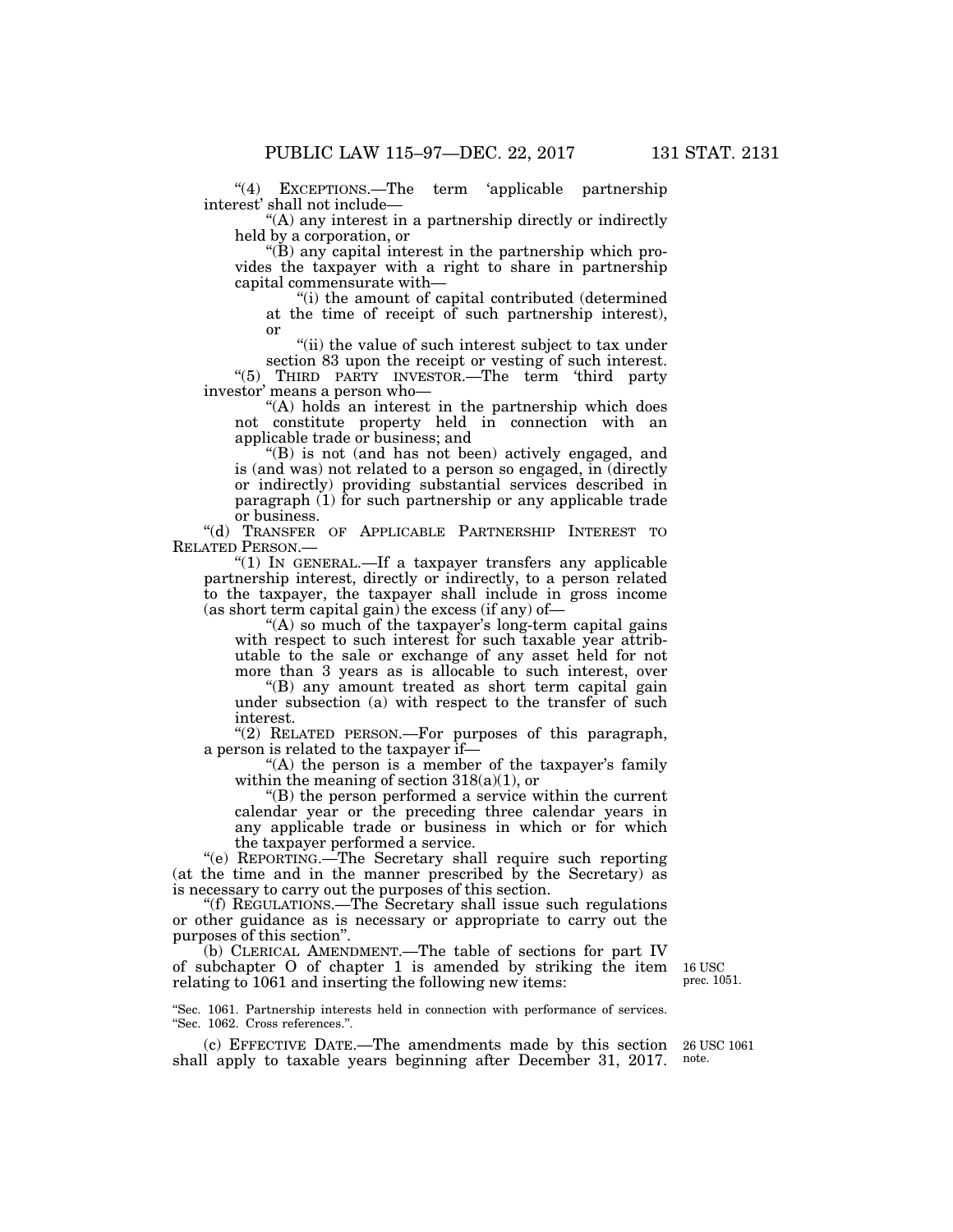#### **SEC. 13310. PROHIBITION ON CASH, GIFT CARDS, AND OTHER NON-TANGIBLE PERSONAL PROPERTY AS EMPLOYEE ACHIEVEMENT AWARDS.**

26 USC 274.

(a) IN GENERAL.—Subparagraph  $(A)$  of section  $274(j)(3)$  is amended—

> (1) by striking ''The term'' and inserting the following: "(i) IN GENERAL.—The term".

(2) by redesignating clauses (i), (ii), and (iii) as subclauses (I), (II), and (III), respectively, and conforming the margins accordingly, and

(3) by adding at the end the following new clause:

''(ii) TANGIBLE PERSONAL PROPERTY.—For purposes of clause (i), the term 'tangible personal property' shall not include—

''(I) cash, cash equivalents, gift cards, gift coupons, or gift certificates (other than arrangements conferring only the right to select and receive tangible personal property from a limited array of such items pre-selected or pre-approved by the employer), or

''(II) vacations, meals, lodging, tickets to theater or sporting events, stocks, bonds, other securities, and other similar items.''.

26 USC 274 note.

(b) EFFECTIVE DATE.—The amendments made by this section shall apply to amounts paid or incurred after December 31, 2017.

#### **SEC. 13311. ELIMINATION OF DEDUCTION FOR LIVING EXPENSES INCURRED BY MEMBERS OF CONGRESS.**

(a) IN GENERAL.—Subsection (a) of section 162 is amended in the matter following paragraph (3) by striking ''in excess of \$3,000''.

26 USC 162 note.

(b) EFFECTIVE DATE.—The amendment made by this section shall apply to taxable years beginning after the date of the enactment of this Act.

#### **SEC. 13312. CERTAIN CONTRIBUTIONS BY GOVERNMENTAL ENTITIES NOT TREATED AS CONTRIBUTIONS TO CAPITAL.**

(a) IN GENERAL.—Section 118 is amended—

(1) by striking subsections (b), (c), and (d),

(2) by redesignating subsection (e) as subsection (d), and

(3) by inserting after subsection (a) the following new subsections:

''(b) EXCEPTIONS.—For purposes of subsection (a), the term 'contribution to the capital of the taxpayer' does not include—

''(1) any contribution in aid of construction or any other contribution as a customer or potential customer, and

 $''(2)$  any contribution by any governmental entity or civic group (other than a contribution made by a shareholder as such).

''(c) REGULATIONS.—The Secretary shall issue such regulations or other guidance as may be necessary or appropriate to carry out this section, including regulations or other guidance for determining whether any contribution constitutes a contribution in aid of construction.''.

26 USC 118 note. (b) EFFECTIVE DATE.—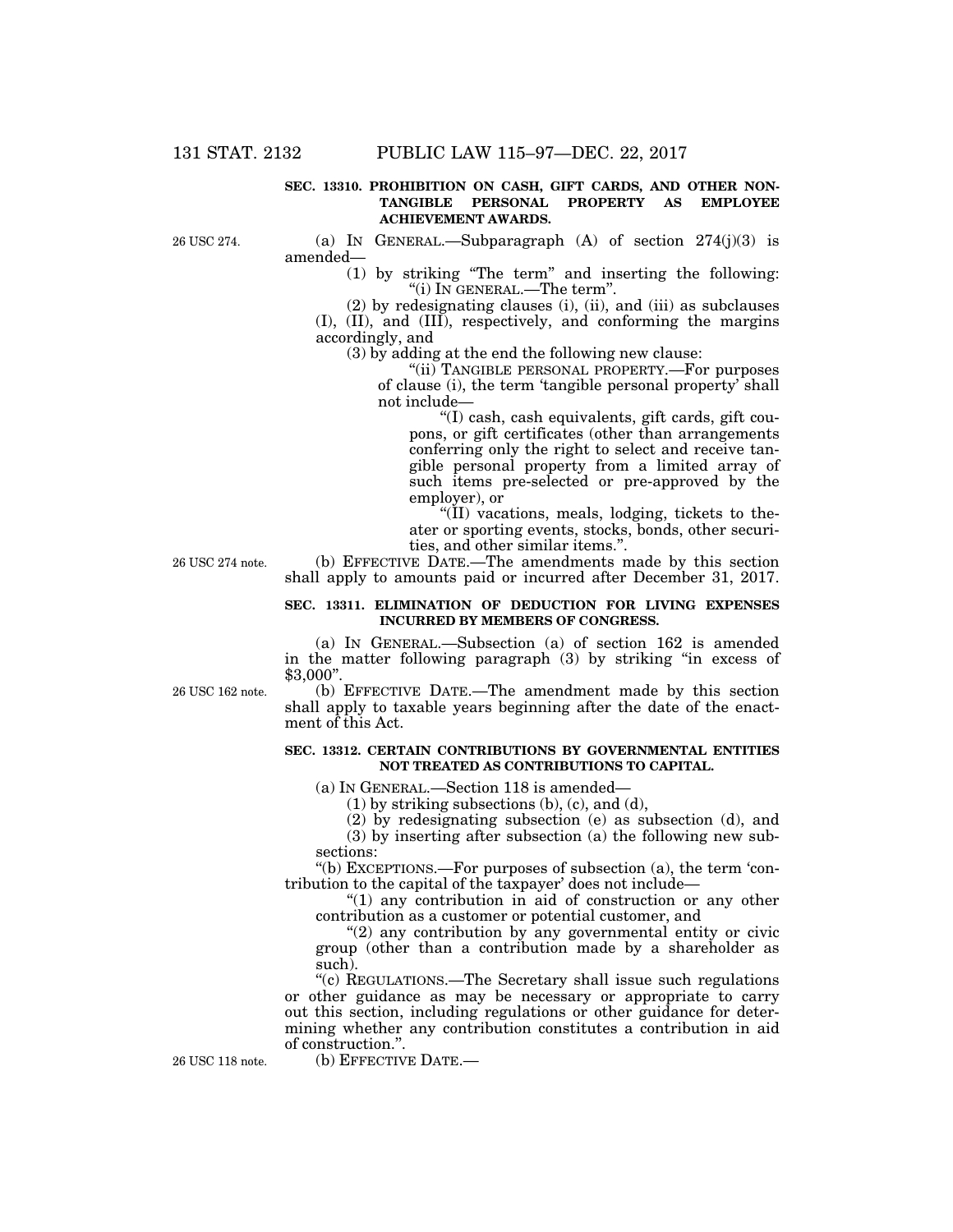(1) IN GENERAL.—Except as provided in paragraph (2), the amendments made by this section shall apply to contributions made after the date of enactment of this Act.

(2) EXCEPTION.—The amendments made by this section shall not apply to any contribution, made after the date of enactment of this Act by a governmental entity, which is made pursuant to a master development plan that has been approved prior to such date by a governmental entity.

#### **SEC. 13313. REPEAL OF ROLLOVER OF PUBLICLY TRADED SECURITIES GAIN INTO SPECIALIZED SMALL BUSINESS INVESTMENT COMPANIES.**

(a) IN GENERAL.—Part III of subchapter O of chapter 1 is amended by striking section 1044 (and by striking the item relating to such section in the table of sections of such part).

(b) CONFORMING AMENDMENTS.—Section 1016(a)(23) is amended—

 $(1)$  by striking "1044,", and

 $(2)$  by striking "1044(d),".

(c) EFFECTIVE DATE.—The amendments made by this section 26 USC 1016 shall apply to sales after December 31, 2017. note.

#### **SEC. 13314. CERTAIN SELF-CREATED PROPERTY NOT TREATED AS A CAPITAL ASSET.**

(a) PATENTS, ETC.—Section  $1221(a)(3)$  is amended by inserting "a patent, invention, model or design (whether or not patented), a secret formula or process," before "a copyright".

(b) CONFORMING AMENDMENT. Section  $1231(b)(1)(C)$  is amended by inserting ''a patent, invention, model or design (whether or not patented), a secret formula or process,'' before ''a copyright''.

(c) EFFECTIVE DATE.—The amendments made by this section shall apply to dispositions after December 31, 2017.

## **PART V—BUSINESS CREDITS**

### **SEC. 13401. MODIFICATION OF ORPHAN DRUG CREDIT.**

(a) CREDIT RATE.—Subsection (a) of section 45C is amended by striking ''50 percent'' and inserting ''25 percent''.

(b) ELECTION OF REDUCED CREDIT.—Subsection (b) of section 280C is amended by redesignating paragraph (3) as paragraph (4) and by inserting after paragraph (2) the following new paragraph:

''(3) ELECTION OF REDUCED CREDIT.— ''(A) IN GENERAL.—In the case of any taxable year for which an election is made under this paragraph—

''(i) paragraphs (1) and (2) shall not apply, and

"(ii) the amount of the credit under section  $45C(a)$ shall be the amount determined under subparagraph (B).

''(B) AMOUNT OF REDUCED CREDIT.—The amount of credit determined under this subparagraph for any taxable year shall be the amount equal to the excess of—

"(i) the amount of credit determined under section 45C(a) without regard to this paragraph, over

''(ii) the product of—

''(I) the amount described in clause (i), and

''(II) the maximum rate of tax under section  $11(b)$ .

26 USC 1221 note.

26 USC prec. 1031.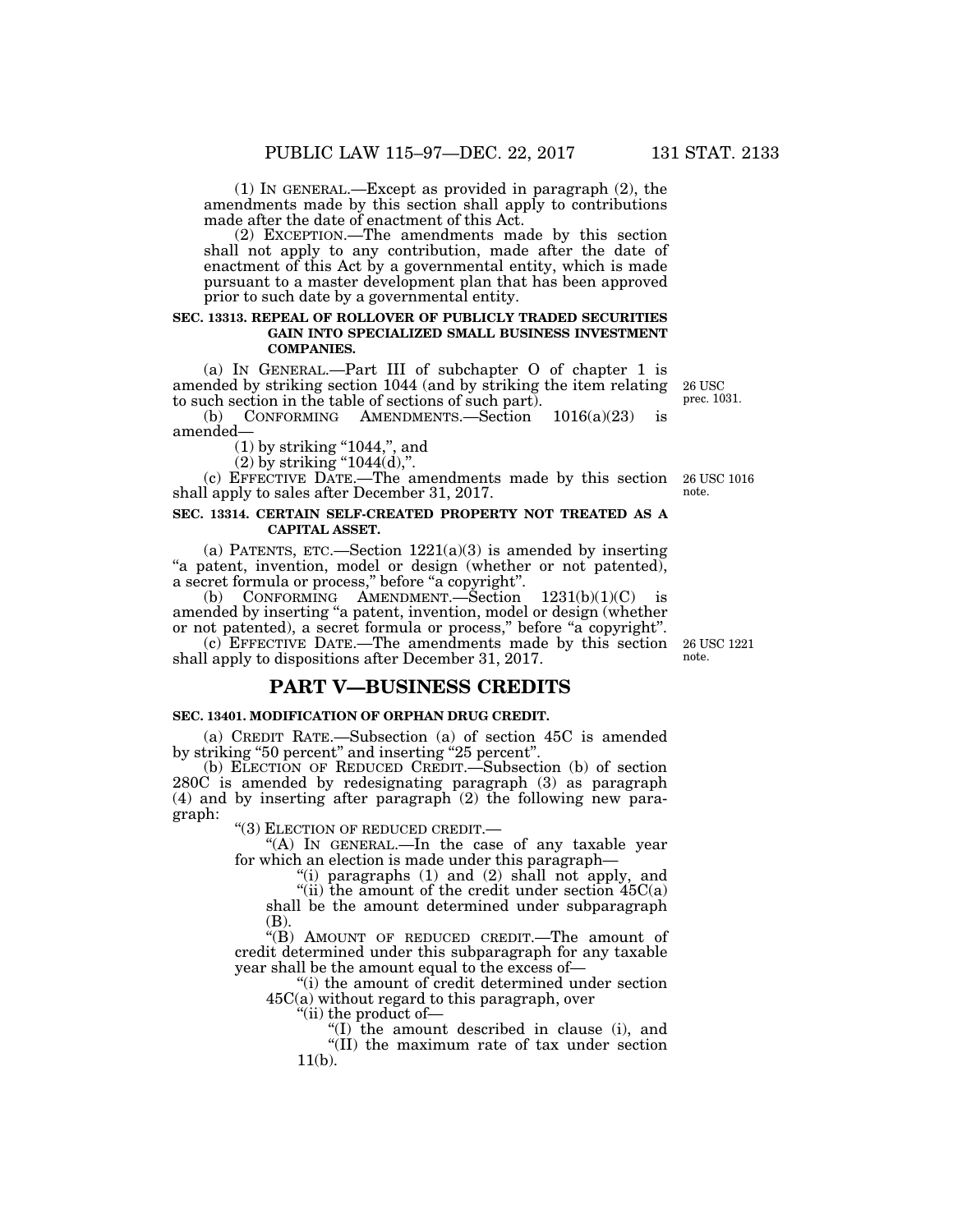''(C) ELECTION.—An election under this paragraph for any taxable year shall be made not later than the time for filing the return of tax for such year (including extensions), shall be made on such return, and shall be made in such manner as the Secretary shall prescribe. Such an election, once made, shall be irrevocable.'

26 USC 45C note.

(c) EFFECTIVE DATE.—The amendments made by this section shall apply to taxable years beginning after December 31, 2017.

#### **SEC. 13402. REHABILITATION CREDIT LIMITED TO CERTIFIED HIS-TORIC STRUCTURES.**

26 USC 47.

(a) IN GENERAL.—Subsection (a) of section 47 is amended to read as follows:<br>"(a) GENERAL RULE.—

"(1) IN GENERAL.—For purposes of section 46, for any taxable year during the 5-year period beginning in the taxable year in which a qualified rehabilitated building is placed in service, the rehabilitation credit for such year is an amount equal to the ratable share for such year.

" $(2)$  RATABLE SHARE.—For purposes of paragraph  $(1)$ , the ratable share for any taxable year during the period described in such paragraph is the amount equal to 20 percent of the qualified rehabilitation expenditures with respect to the qualified rehabilitated building, as allocated ratably to each year during such period.''.

(b) CONFORMING AMENDMENTS.—

(1) Section 47(c) is amended—

 $(A)$  in paragraph  $(1)$ —

 $(i)$  in subparagraph  $(A)$ , by amending clause  $(iii)$ to read as follows:

''(iii) such building is a certified historic structure, and" $\,$ 

(ii) by striking subparagraph (B), and

(iii) by redesignating subparagraphs (C) and (D) as subparagraphs  $(B)$  and  $(C)$ , respectively, and

(B) in paragraph (2)(B), by amending clause (iv) to read as follows:<br>"(iv) CERTIFIED

HISTORIC STRUCTURE.—Any expenditure attributable to the rehabilitation of a qualified rehabilitated building unless the rehabilitation is a certified rehabilitation (within the meaning of subparagraph  $(C)$ ).".

(2) Paragraph (4) of section 145(d) is amended—

(A) by striking "of section  $47(c)(1)(C)$ " each place it appears and inserting "of section  $47(c)(1)(B)$ ", and

(B) by striking "section  $47(c)(1)(C)(i)$ " and inserting "section  $47(c)(1)(B)(i)$ ".

(c) EFFECTIVE DATE.—

(1) IN GENERAL.—Except as provided in paragraph (2), the amendments made by this section shall apply to amounts paid or incurred after December 31, 2017.

(2) TRANSITION RULE.—In the case of qualified rehabilitation expenditures with respect to any building—

(A) owned or leased by the taxpayer during the entirety of the period after December 31, 2017, and

(B) with respect to which the 24-month period selected by the taxpayer under clause (i) of section  $47(c)(1)(B)$  of

26 USC 47 note.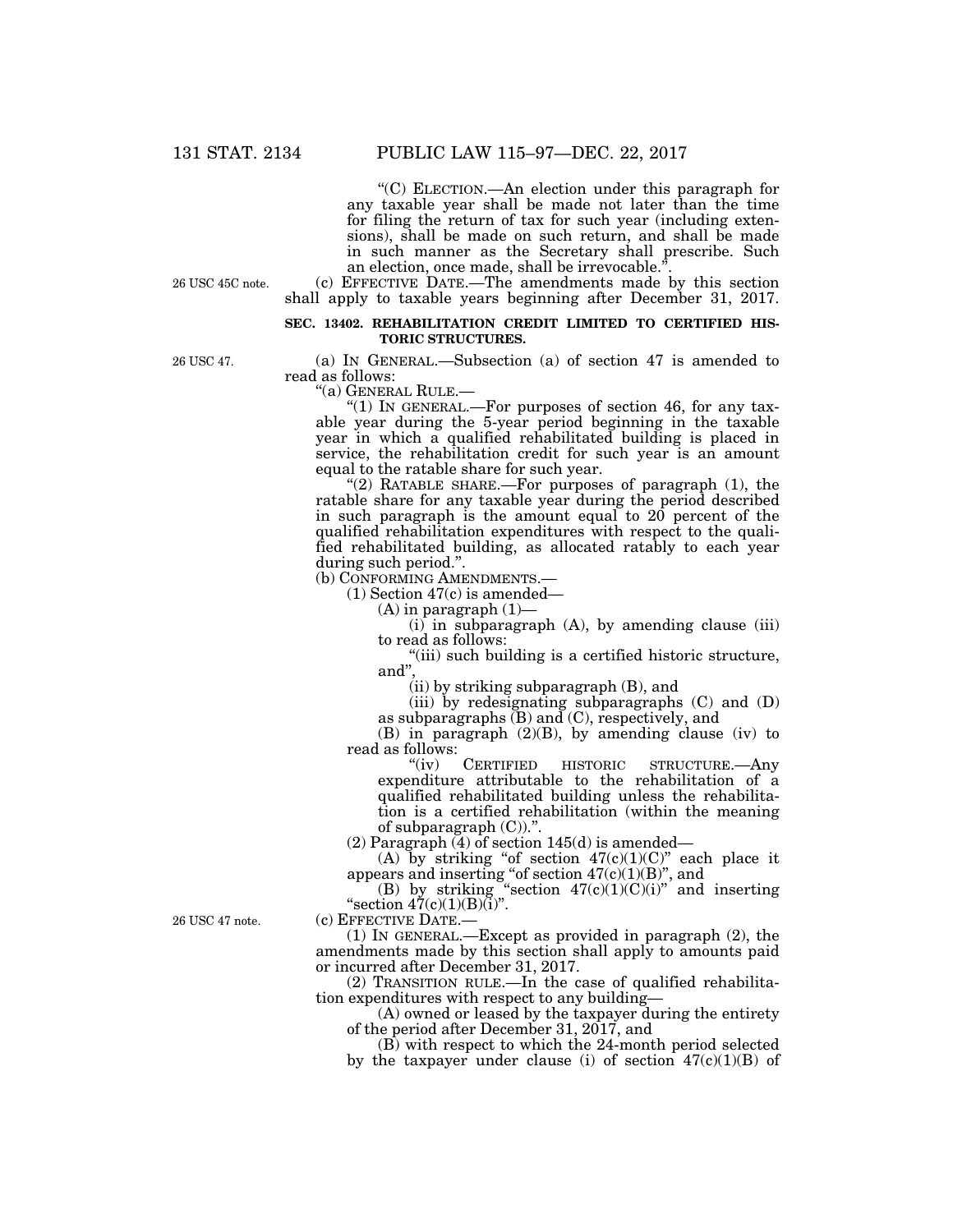the Internal Revenue Code (as amended by subsection (b)), or the 60-month period applicable under clause (ii) of such section, begins not later than 180 days after the date of the enactment of this Act,

the amendments made by this section shall apply to such expenditures paid or incurred after the end of the taxable year in which the 24-month period, or the 60-month period, referred to in subparagraph (B) ends.

#### **SEC. 13403. EMPLOYER CREDIT FOR PAID FAMILY AND MEDICAL LEAVE.**

(a) IN GENERAL.— (1) ALLOWANCE OF CREDIT.—Subpart D of part IV of subchapter A of chapter 1 is amended by adding at the end the following new section:

#### **''SEC. 45S. EMPLOYER CREDIT FOR PAID FAMILY AND MEDICAL LEAVE.**  26 USC 45S.

''(a) ESTABLISHMENT OF CREDIT.— ''(1) IN GENERAL.—For purposes of section 38, in the case of an eligible employer, the paid family and medical leave credit is an amount equal to the applicable percentage of the amount of wages paid to qualifying employees during any period in which such employees are on family and medical leave.

''(2) APPLICABLE PERCENTAGE.—For purposes of paragraph (1), the term 'applicable percentage' means 12.5 percent

increased (but not above 25 percent) by 0.25 percentage points for each percentage point by which the rate of payment (as described under subsection  $(c)(1)(B)$  exceeds 50 percent.

''(b) LIMITATION.— ''(1) IN GENERAL.—The credit allowed under subsection (a) with respect to any employee for any taxable year shall not exceed an amount equal to the product of the normal hourly wage rate of such employee for each hour (or fraction thereof) of actual services performed for the employer and the number of hours (or fraction thereof) for which family and medical leave is taken.

"(2) NON-HOURLY WAGE RATE.—For purposes of paragraph (1), in the case of any employee who is not paid on an hourly wage rate, the wages of such employee shall be prorated to an hourly wage rate under regulations established by the Secretary.

''(3) MAXIMUM AMOUNT OF LEAVE SUBJECT TO CREDIT.— The amount of family and medical leave that may be taken into account with respect to any employee under subsection (a) for any taxable year shall not exceed 12 weeks.

''(c) ELIGIBLE EMPLOYER.—For purposes of this section—

"(1) IN GENERAL.—The term 'eligible employer' means any employer who has in place a written policy that meets the following requirements:

''(A) The policy provides—

''(i) in the case of a qualifying employee who is not a part-time employee (as defined in section  $4980E(d)(4)(B)$ , not less than 2 weeks of annual paid family and medical leave, and

 $\dddot{\mathbf{u}}$  ii) in the case of a qualifying employee who is a part-time employee, an amount of annual paid family and medical leave that is not less than an amount which bears the same ratio to the amount of annual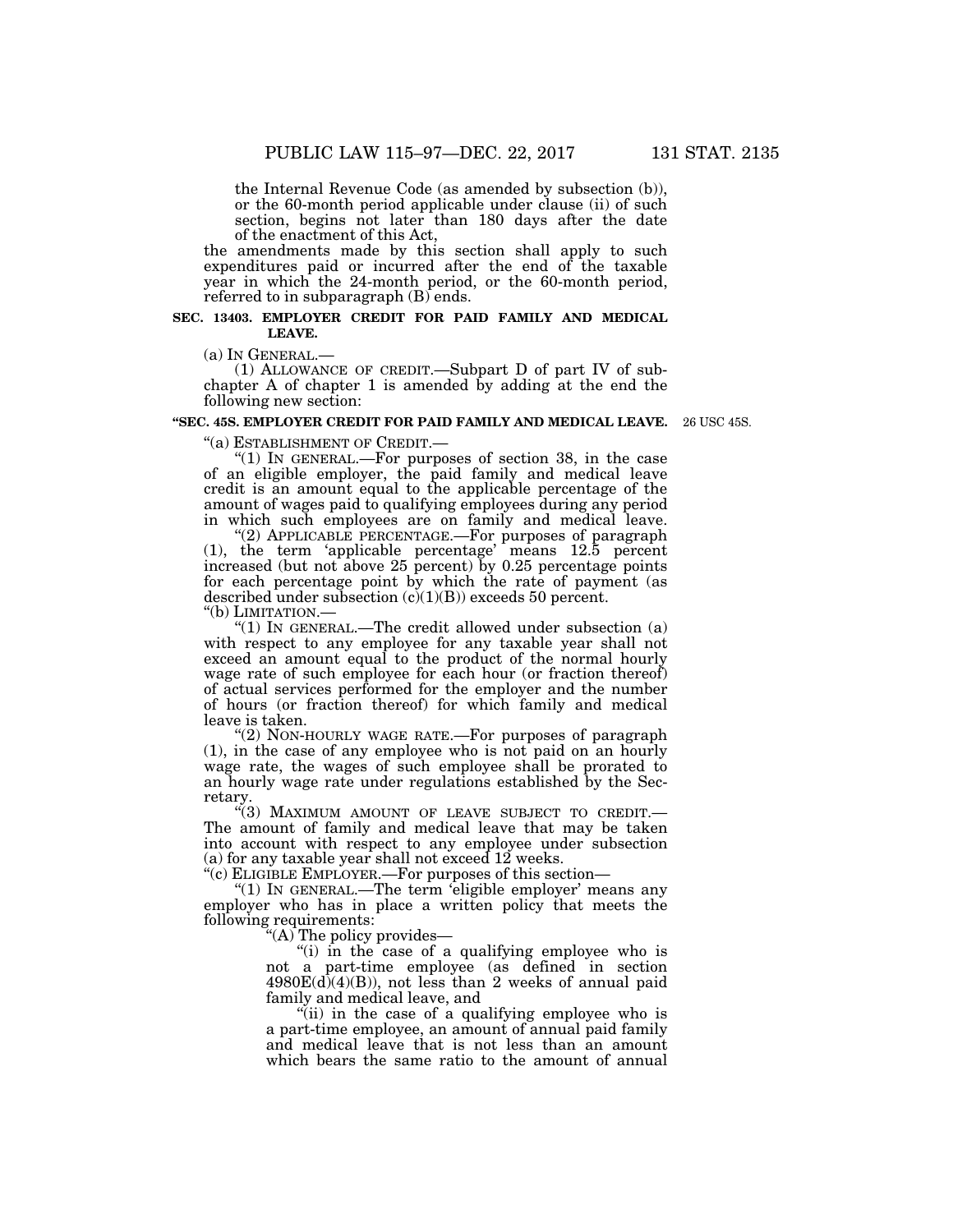paid family and medical leave that is provided to a qualifying employee described in clause (i) as—

''(I) the number of hours the employee is expected to work during any week, bears to

''(II) the number of hours an equivalent qualifying employee described in clause (i) is expected to work during the week.

''(B) The policy requires that the rate of payment under the program is not less than 50 percent of the wages normally paid to such employee for services performed for the employer.<br>"(2) SPECIAL RULE FOR CERTAIN EMPLOYERS.—

"(A) IN GENERAL.—An added employer shall not be treated as an eligible employer unless such employer provides paid family and medical leave in compliance with a written policy which ensures that the employer—

''(i) will not interfere with, restrain, or deny the exercise of or the attempt to exercise, any right provided under the policy, and

"(ii) will not discharge or in any other manner discriminate against any individual for opposing any practice prohibited by the policy.

''(B) ADDED EMPLOYER; ADDED EMPLOYEE.—For purposes of this paragraph—

"(i) ADDED EMPLOYEE.—The term 'added employee' means a qualifying employee who is not covered by title I of the Family and Medical Leave Act of 1993, as amended.

''(ii) ADDED EMPLOYER.—The term 'added employer' means an eligible employer (determined without regard to this paragraph), whether or not covered by that title I, who offers paid family and medical leave to added employees.

"(3) AGGREGATION RULE.—All persons which are treated as a single employer under subsections (a) and (b) of section 52 shall be treated as a single taxpayer.

"(4) TREATMENT OF BENEFITS MANDATED OR PAID FOR BY STATE OR LOCAL GOVERNMENTS.—For purposes of this section, any leave which is paid by a State or local government or required by State or local law shall not be taken into account in determining the amount of paid family and medical leave provided by the employer.

''(5) NO INFERENCE.—Nothing in this subsection shall be construed as subjecting an employer to any penalty, liability, or other consequence (other than ineligibility for the credit allowed by reason of subsection (a) or recapturing the benefit of such credit) for failure to comply with the requirements of this subsection.

''(d) QUALIFYING EMPLOYEES.—For purposes of this section, the term 'qualifying employee' means any employee (as defined in section 3(e) of the Fair Labor Standards Act of 1938, as amended) who—

" $(1)$  has been employed by the employer for 1 year or more, and

"(2) for the preceding year, had compensation not in excess of an amount equal to 60 percent of the amount applicable for such year under clause (i) of section  $414(q)(1)(B)$ .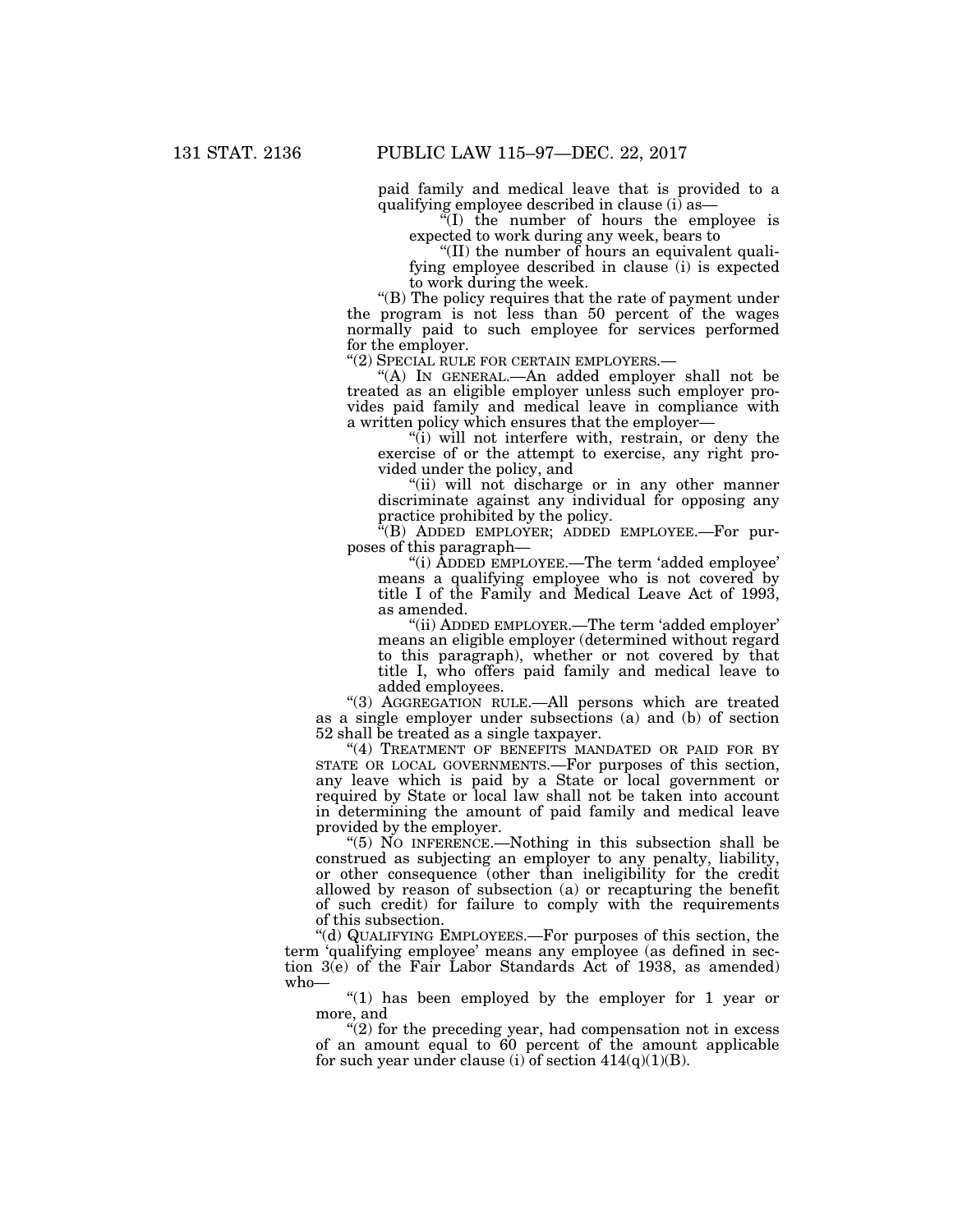''(e) FAMILY AND MEDICAL LEAVE.—

"(1) IN GENERAL.—Except as provided in paragraph  $(2)$ , for purposes of this section, the term 'family and medical leave' means leave for any 1 or more of the purposes described under subparagraph  $(A)$ ,  $(B)$ ,  $(C)$ ,  $(D)$ , or  $(E)$  of paragraph  $(1)$ , or paragraph (3), of section 102(a) of the Family and Medical Leave Act of 1993, as amended, whether the leave is provided under that Act or by a policy of the employer.

"(2) EXCLUSION.—If an employer provides paid leave as vacation leave, personal leave, or medical or sick leave (other than leave specifically for 1 or more of the purposes referred to in paragraph (1)), that paid leave shall not be considered to be family and medical leave under paragraph (1).

''(3) DEFINITIONS.—In this subsection, the terms 'vacation leave', 'personal leave', and 'medical or sick leave' mean those 3 types of leave, within the meaning of section  $102(d)(2)$  of that Act.

''(f) DETERMINATIONS MADE BY SECRETARY OF TREASURY.—For purposes of this section, any determination as to whether an employer or an employee satisfies the applicable requirements for an eligible employer (as described in subsection (c)) or qualifying employee (as described in subsection (d)), respectively, shall be made by the Secretary based on such information, to be provided by the employer, as the Secretary determines to be necessary or appropriate.

 $\mathcal{L}(g)$  WAGES.—For purposes of this section, the term 'wages' has the meaning given such term by subsection (b) of section 3306 (determined without regard to any dollar limitation contained in such section). Such term shall not include any amount taken into account for purposes of determining any other credit allowed under this subpart.

''(h) ELECTION TO HAVE CREDIT NOT APPLY.—

''(1) IN GENERAL.—A taxpayer may elect to have this section not apply for any taxable year.

 $\sqrt{\hat{2}}$  OTHER RULES.—Rules similar to the rules of paragraphs (2) and (3) of section 51(j) shall apply for purposes of this subsection.

''(i) TERMINATION.—This section shall not apply to wages paid in taxable years beginning after December 31, 2019.''.

26 USC 38.

(b) CREDIT PART OF GENERAL BUSINESS CREDIT.—Section 38(b) is amended by striking "plus" at the end of paragraph (35), by striking the period at the end of paragraph (36) and inserting '', plus'', and by adding at the end the following new paragraph:

"(37) in the case of an eligible employer (as defined in section 45S(c)), the paid family and medical leave credit determined under section 45S(a).''.

(c) CREDIT ALLOWED AGAINST AMT.—Subparagraph (B) of section  $38(c)(4)$  is amended by redesignating clauses (ix) through (xi) as clauses (x) through (xii), respectively, and by inserting after clause (viii) the following new clause:

" $(ix)$  the credit determined under section 45S,". (d) CONFORMING AMENDMENTS.—

(1) DENIAL OF DOUBLE BENEFIT.—Section 280C(a) is amended by inserting " $45S(a)$ ," after " $45P(a)$ ,".

(2) ELECTION TO HAVE CREDIT NOT APPLY.—Section 6501(m) is amended by inserting " $45S(h)$ ," after " $45H(g)$ ,".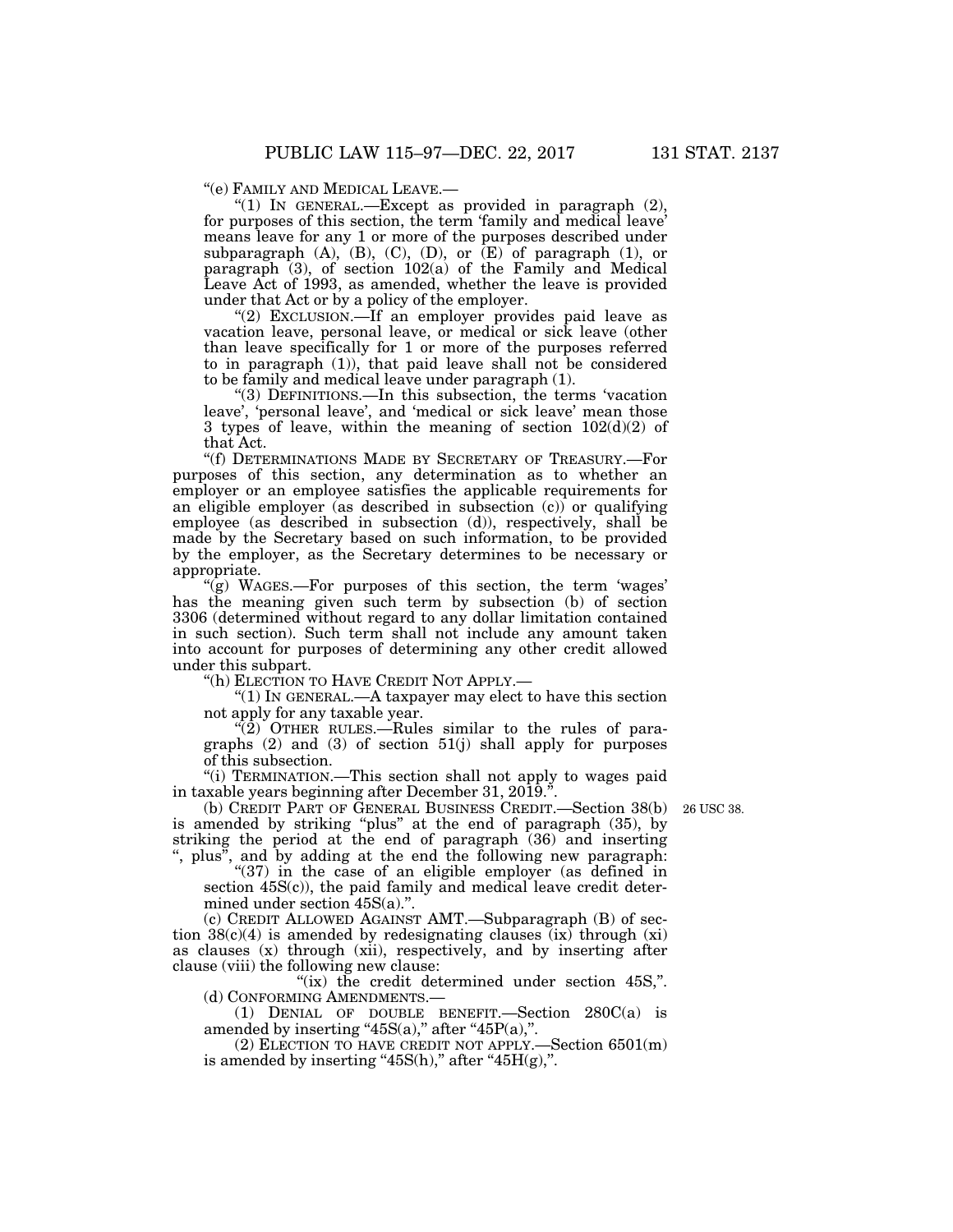26 USC prec. 38.

(3) CLERICAL AMENDMENT.—The table of sections for subpart D of part IV of subchapter A of chapter 1 is amended by adding at the end the following new item:

''Sec. 45S. Employer credit for paid family and medical leave.''.

26 USC 38 note.

(e) EFFECTIVE DATE.—The amendments made by this section shall apply to wages paid in taxable years beginning after December 31, 2017.

### **SEC. 13404. REPEAL OF TAX CREDIT BONDS.**

26 USC prec. 6411. 26 USC prec. 21, prec. 54, 54, prec. 54A, 54A–54F, prec. 54AA, 54AA.

26 USC prec. 1397E.

(a) IN GENERAL.—Part IV of subchapter A of chapter 1 is amended by striking subparts H, I, and J (and by striking the items relating to such subparts in the table of subparts for such part).

(b) PAYMENTS TO ISSUERS.—Subchapter B of chapter 65 is amended by striking section 6431 (and by striking the item relating to such section in the table of sections for such subchapter).

(c) CONFORMING AMENDMENTS.— (1) Part IV of subchapter U of chapter 1 is amended by striking section 1397E (and by striking the item relating to such section in the table of sections for such part).

 $(2)$  Section  $54(1)(3)(B)$  is amended by inserting "(as in effect before its repeal by the Tax Cuts and Jobs Act)'' after ''section 1397E(I)''.

(3) Section  $6211(b)(4)(A)$  is amended by striking ", and 6431" and inserting "and" before "36B".

(4) Section  $6401(b)(1)$  is amended by striking "G, H, I, and J" and inserting "and G". (d) EFFECTIVE DATE.—The amendments made by this section

26 USC 54 note.

# **PART VI—PROVISIONS RELATED TO SPECIFIC ENTITIES AND INDUSTRIES**

shall apply to bonds issued after December 31, 2017.

## **Subpart A—Partnership Provisions**

#### **SEC. 13501. TREATMENT OF GAIN OR LOSS OF FOREIGN PERSONS FROM SALE OR EXCHANGE OF INTERESTS IN PARTNER-SHIPS ENGAGED IN TRADE OR BUSINESS WITHIN THE UNITED STATES.**

(a) AMOUNT TREATED AS EFFECTIVELY CONNECTED.—

(1) IN GENERAL.—Section 864(c) is amended by adding at the end the following:

''(8) GAIN OR LOSS OF FOREIGN PERSONS FROM SALE OR EXCHANGE OF CERTAIN PARTNERSHIP INTERESTS.—

''(A) IN GENERAL.—Notwithstanding any other provision of this subtitle, if a nonresident alien individual or foreign corporation owns, directly or indirectly, an interest in a partnership which is engaged in any trade or business within the United States, gain or loss on the sale or exchange of all (or any portion of) such interest shall be treated as effectively connected with the conduct of such trade or business to the extent such gain or loss does not exceed the amount determined under subparagraph (B).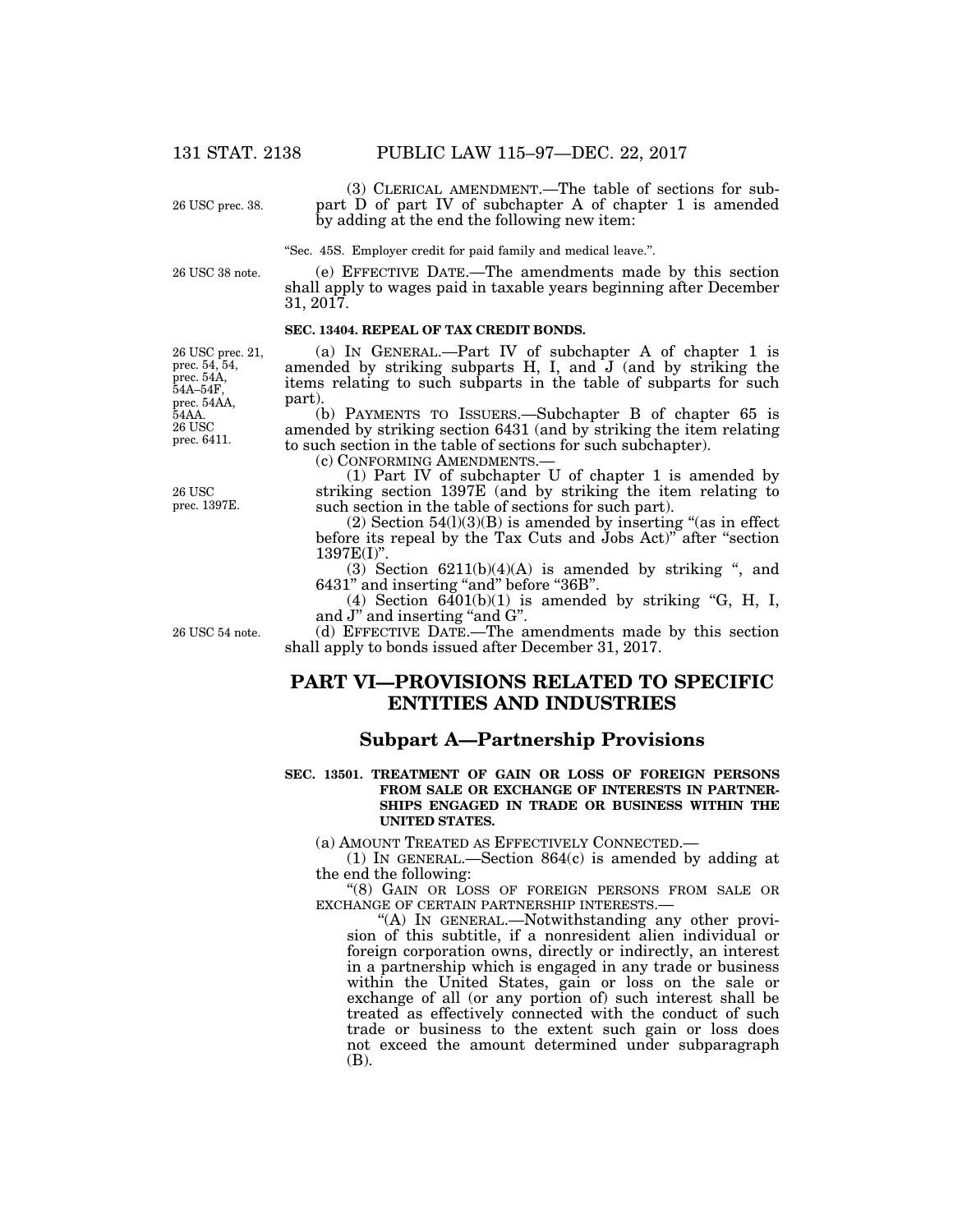''(B) AMOUNT TREATED AS EFFECTIVELY CONNECTED.— The amount determined under this subparagraph with respect to any partnership interest sold or exchanged—

"(i) in the case of any gain on the sale or exchange of the partnership interest, is—

''(I) the portion of the partner's distributive share of the amount of gain which would have been effectively connected with the conduct of a trade or business within the United States if the partnership had sold all of its assets at their fair market value as of the date of the sale or exchange of such interest, or

''(II) zero if no gain on such deemed sale would have been so effectively connected, and

''(ii) in the case of any loss on the sale or exchange of the partnership interest, is—

''(I) the portion of the partner's distributive share of the amount of loss on the deemed sale described in clause (i)(I) which would have been so effectively connected, or

''(II) zero if no loss on such deemed sale would be have been so effectively connected.

For purposes of this subparagraph, a partner's distributive share of gain or loss on the deemed sale shall be determined in the same manner as such partner's distributive share of the non-separately stated taxable income or loss of such partnership.

''(C) COORDINATION WITH UNITED STATES REAL PROP-ERTY INTERESTS.—If a partnership described in subparagraph (A) holds any United States real property interest (as defined in section 897(c)) at the time of the sale or exchange of the partnership interest, then the gain or loss treated as effectively connected income under subparagraph (A) shall be reduced by the amount so treated with respect to such United States real property interest under section 897.

''(D) SALE OR EXCHANGE.—For purposes of this paragraph, the term 'sale or exchange' means any sale, exchange, or other disposition.

''(E) SECRETARIAL AUTHORITY.—The Secretary shall prescribe such regulations or other guidance as the Secretary determines appropriate for the application of this paragraph, including with respect to exchanges described in section 332, 351, 354, 355, 356, or 361.''.

(2) CONFORMING AMENDMENTS. Section  $864(c)(1)$  is  $26$  USC 864. amended—

(A) by striking ''and (7)'' in subparagraph (A), and inserting  $\mathbf{H}(7)$ , and  $(8)$ ", and

(B) by striking ''or (7)'' in subparagraph (B), and inserting  $(7)$ , or  $(8)$ ".

(b) WITHHOLDING REQUIREMENTS.—Section 1446 is amended by redesignating subsection (f) as subsection (g) and by inserting after subsection (e) the following:

''(f) SPECIAL RULES FOR WITHHOLDING ON DISPOSITIONS OF PARTNERSHIP INTERESTS.—<br>"(1) IN GENERAL.—Except as provided in this subsection,

if any portion of the gain (if any) on any disposition of an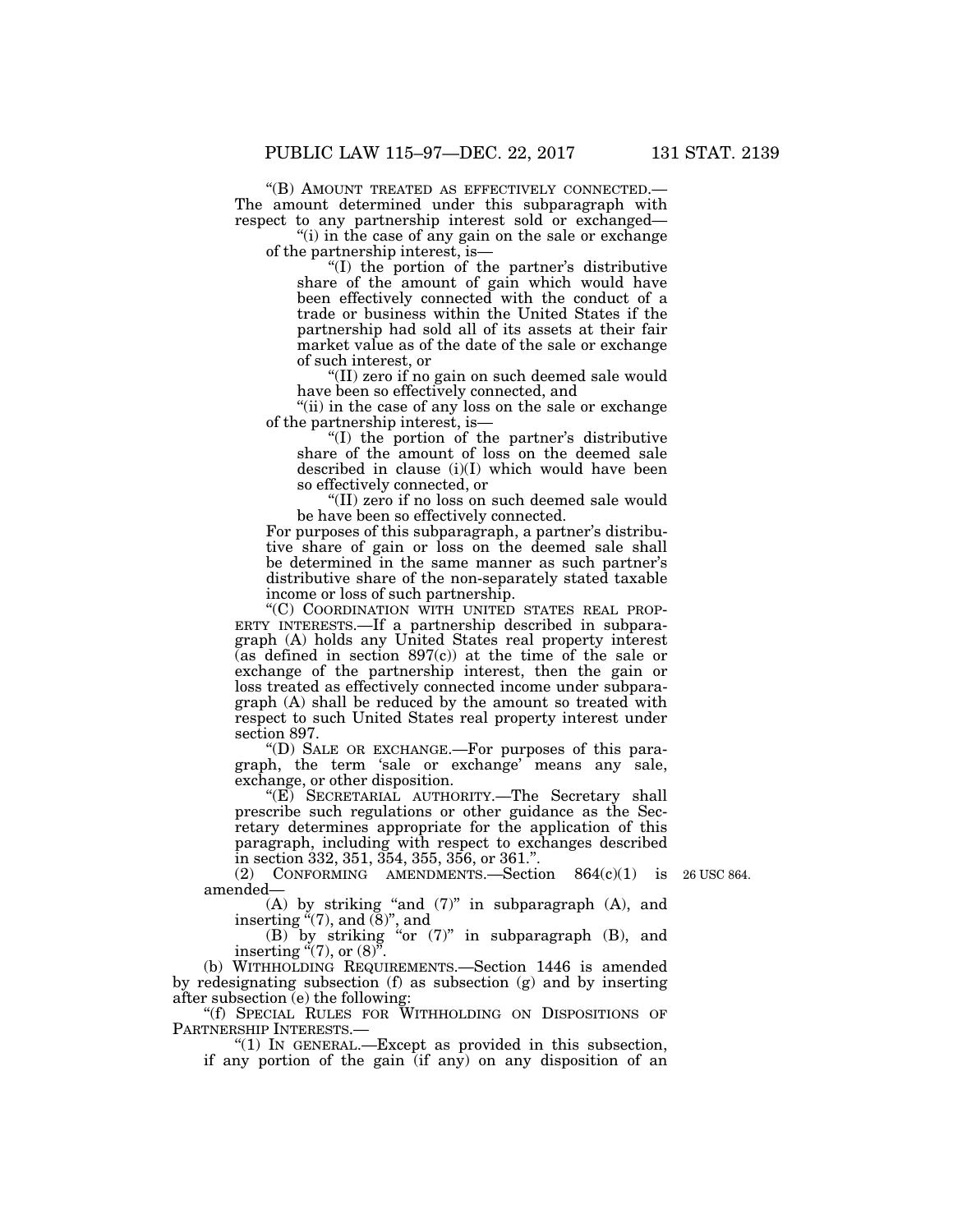interest in a partnership would be treated under section 864(c)(8) as effectively connected with the conduct of a trade or business within the United States, the transferee shall be required to deduct and withhold a tax equal to 10 percent of the amount realized on the disposition.

"(2) EXCEPTION IF NONFOREIGN AFFIDAVIT FURNISHED.—

"(A) In GENERAL.—No person shall be required to deduct and withhold any amount under paragraph (1) with respect to any disposition if the transferor furnishes to the transferee an affidavit by the transferor stating, under penalty of perjury, the transferor's United States taxpayer identification number and that the transferor is not a foreign person.

''(B) FALSE AFFIDAVIT.—Subparagraph (A) shall not apply to any disposition if—

''(i) the transferee has actual knowledge that the affidavit is false, or the transferee receives a notice (as described in section  $1445(d)$ ) from a transferor's agent or transferee's agent that such affidavit or statement is false, or

"(ii) the Secretary by regulations requires the transferee to furnish a copy of such affidavit or statement to the Secretary and the transferee fails to furnish a copy of such affidavit or statement to the Secretary at such time and in such manner as required by such regulations.

"(C) RULES FOR AGENTS.—The rules of section  $1445(d)$ shall apply to a transferor's agent or transferee's agent with respect to any affidavit described in subparagraph (A) in the same manner as such rules apply with respect to the disposition of a United States real property interest under such section.

"(3) AUTHORITY OF SECRETARY TO PRESCRIBE REDUCED AMOUNT.—At the request of the transferor or transferee, the Secretary may prescribe a reduced amount to be withheld under this section if the Secretary determines that to substitute such reduced amount will not jeopardize the collection of the tax imposed under this title with respect to gain treated under section  $864(c)(8)$  as effectively connected with the conduct of a trade or business with in the United States.

"(4) PARTNERSHIP TO WITHHOLD AMOUNTS NOT WITHHELD BY THE TRANSFEREE.—If a transferee fails to withhold any amount required to be withheld under paragraph (1), the partnership shall be required to deduct and withhold from distributions to the transferee a tax in an amount equal to the amount the transferee failed to withhold (plus interest under this title on such amount).

''(5) DEFINITIONS.—Any term used in this subsection which is also used under section 1445 shall have the same meaning as when used in such section.

''(6) REGULATIONS.—The Secretary shall prescribe such regulations or other guidance as may be necessary to carry out the purposes of this subsection, including regulations providing for exceptions from the provisions of this subsection.''. (c) EFFECTIVE DATES.—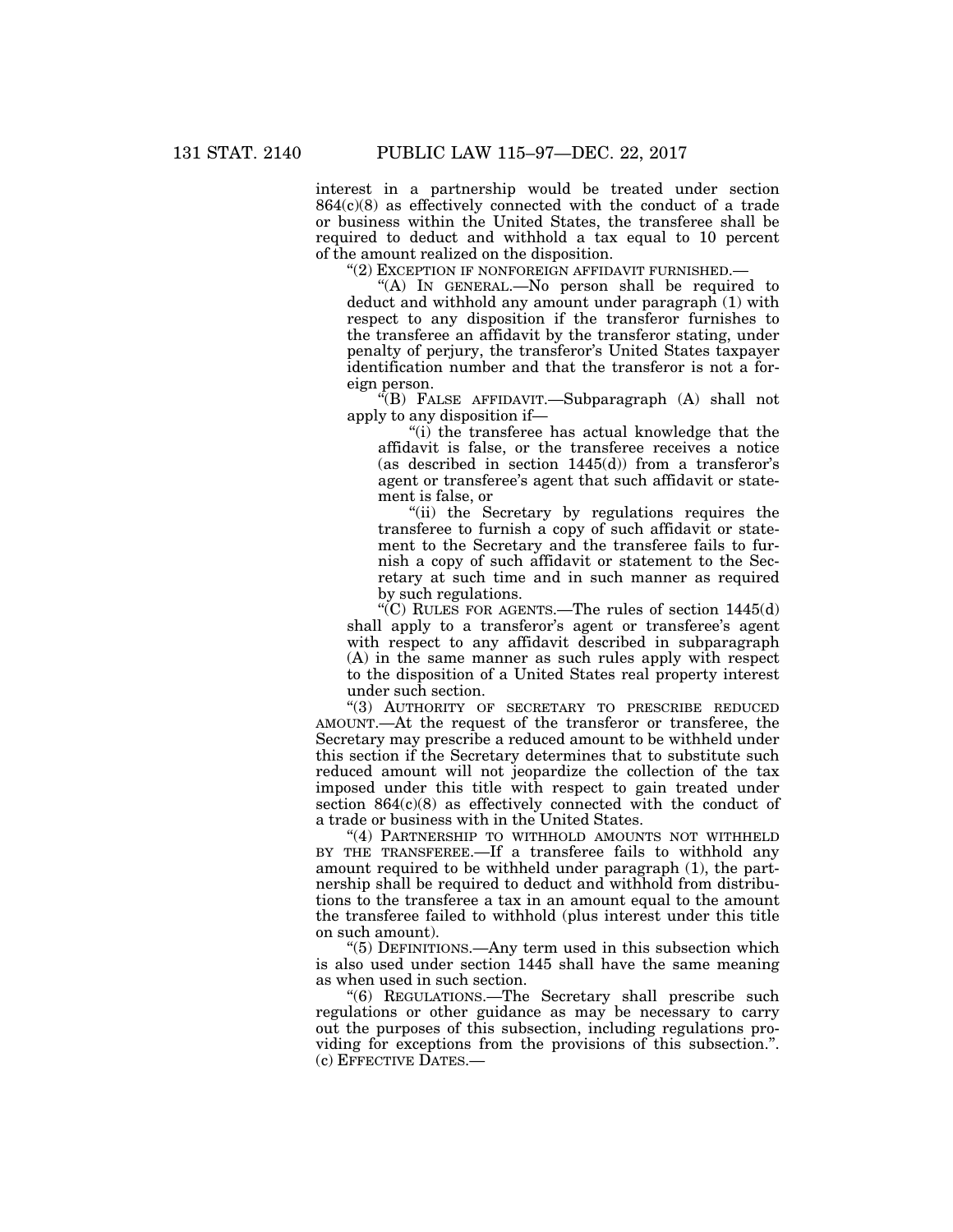(1) SUBSECTION (a).—The amendments made by subsection 26 USC 864 note. (a) shall apply to sales, exchanges, and dispositions on or after November 27, 2017.

(2) SUBSECTION (b).—The amendment made by subsection (b) shall apply to sales, exchanges, and dispositions after December 31, 2017. 26 USC 1446 note.

#### **SEC. 13502. MODIFY DEFINITION OF SUBSTANTIAL BUILT-IN LOSS IN THE CASE OF TRANSFER OF PARTNERSHIP INTEREST.**

(a) IN GENERAL.—Paragraph (1) of section 743(d) is to read 26 USC 743. as follows:

''(1) IN GENERAL.—For purposes of this section, a partnership has a substantial built-in loss with respect to a transfer of an interest in the partnership if—<br>"(A) the partnership's adjusted basis in the partnership

property exceeds by more than \$250,000 the fair market value of such property, or<br>"(B) the transferee partner would be allocated a loss

of more than \$250,000 if the partnership assets were sold for cash equal to their fair market value immediately after such transfer.''.

(b) EFFECTIVE DATE.—The amendments made by this section 26 USC 743 note. shall apply to transfers of partnership interests after December 31, 2017.

#### **SEC. 13503. CHARITABLE CONTRIBUTIONS AND FOREIGN TAXES TAKEN INTO ACCOUNT IN DETERMINING LIMITATION ON ALLOWANCE OF PARTNER'S SHARE OF LOSS.**

(a) IN GENERAL.—Subsection (d) of section 704 is amended— (1) by striking ''A partner's distributive share'' and inserting the following:

"(1) In GENERAL.—A partner's distributive share"

(2) by striking ''Any excess of such loss'' and inserting the following:

''(2) CARRYOVER.—Any excess of such loss'', and

(3) by adding at the end the following new paragraph: ''(3) SPECIAL RULES.—

''(A) IN GENERAL.—In determining the amount of any loss under paragraph (1), there shall be taken into account the partner's distributive share of amounts described in paragraphs (4) and (6) of section 702(a).

 $\sqrt{\text{B}}$  EXCEPTION.—In the case of a charitable contribution of property whose fair market value exceeds its adjusted basis, subparagraph (A) shall not apply to the extent of the partner's distributive share of such excess.''.

(b) EFFECTIVE DATE.—The amendments made by this section 26 USC 704 note. shall apply to partnership taxable years beginning after December 31, 2017.

### **SEC. 13504. REPEAL OF TECHNICAL TERMINATION OF PARTNERSHIPS.**

(a) IN GENERAL.—Paragraph (1) of section 708(b) is amended— (1) by striking '', or'' at the end of subparagraph (A) and all that follows and inserting a period, and

(2) by striking "only if—" and all that follows through ''no part of any business'' and inserting the following: ''only if no part of any business''.

(b) CONFORMING AMENDMENT.—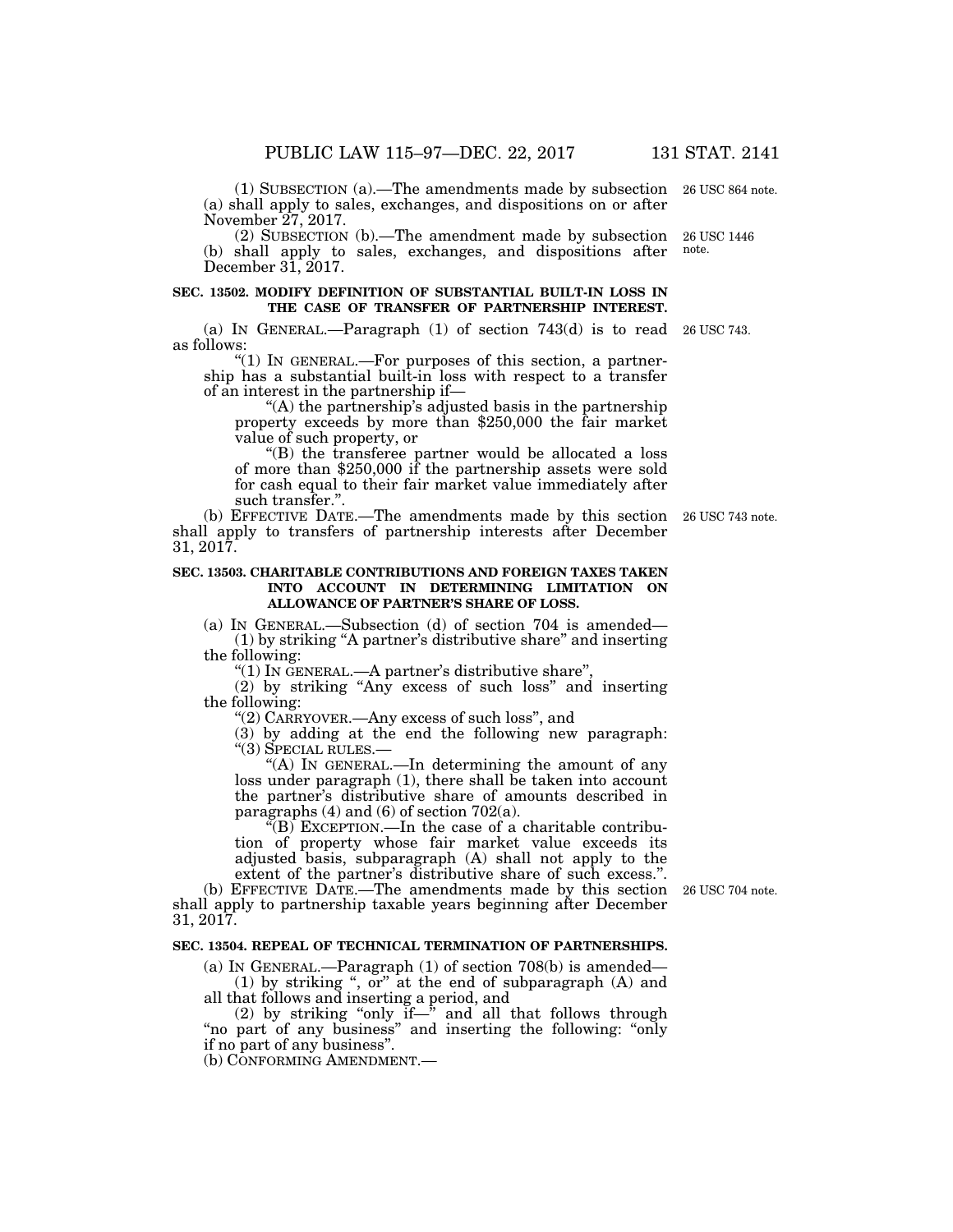26 USC 168.

(1) Section  $168(i)(7)(B)$  is amended by striking the second sentence.

(2) Section 743(e) is amended by striking paragraph (4) and redesignating paragraphs  $(5)$ ,  $(6)$ , and  $(7)$  as paragraphs  $(4)$ ,  $(5)$ , and  $(6)$ .

26 USC 168 note.

(c) EFFECTIVE DATE.—The amendments made by this section shall apply to partnership taxable years beginning after December 31, 2017.

### **Subpart B—Insurance Reforms**

## **SEC. 13511. NET OPERATING LOSSES OF LIFE INSURANCE COMPANIES.**

(a) IN GENERAL.—Section 805(b) is amended by striking paragraph (4) and by redesignating paragraph (5) as paragraph (4). (b) CONFORMING AMENDMENTS.—

(1) Part I of subchapter L of chapter 1 is amended by striking section 810 (and by striking the item relating to such section in the table of sections for such part).

 $(2)(A)$  Part III of subchapter L of chapter 1 is amended by striking section 844 (and by striking the item relating to such section in the table of sections for such part).

(B) Section  $831(b)(3)$  is amended by striking "except as provided in section 844,''

(3) Section 381 is amended by striking subsection (d).

(4) Section  $805(a)(4)(B)(ii)$  is amended to read as follows: "(ii) the deduction allowed under section 172,".

(5) Section 805(a) is amended by striking paragraph (5).

(6) Section  $805(b)(2)(A)(iv)$  is amended to read as follows: "(iv) any net operating loss carryback to the taxable year under section 172, and''.

(7) Section  $953(b)(1)(B)$  is amended to read as follows: ''(B) So much of section 805(a)(8) as relates to the deduction allowed under section 172.''.

 $(8)$  Section  $1351(i)(3)$  is amended by striking "or the operations loss deduction under section 810,''.

(c) EFFECTIVE DATE.—The amendments made by this section shall apply to losses arising in taxable years beginning after December 31, 2017.

#### **SEC. 13512. REPEAL OF SMALL LIFE INSURANCE COMPANY DEDUC-TION.**

(a) IN GENERAL.—Part I of subchapter L of chapter 1 is amended by striking section 806 (and by striking the item relating to such section in the table of sections for such part).

(b) CONFORMING AMENDMENTS.—

(1) Section 453B(e) is amended—

(A) by striking "(as defined in section  $806(b)(3)$ " in paragraph (2)(B), and

(B) by adding at the end the following new paragraph: ''(3) NONINSURANCE BUSINESS.—

''(A) IN GENERAL.—For purposes of this subsection, the term 'noninsurance business' means any activity which is not an insurance business.

''(B) CERTAIN ACTIVITIES TREATED AS INSURANCE BUSINESSES.—For purposes of subparagraph (A), any activity which is not an insurance business shall be treated as an insurance business if—

26 USC 381 note.

26 USC prec. 804.

26 USC prec. 804.

26 USC prec. 841.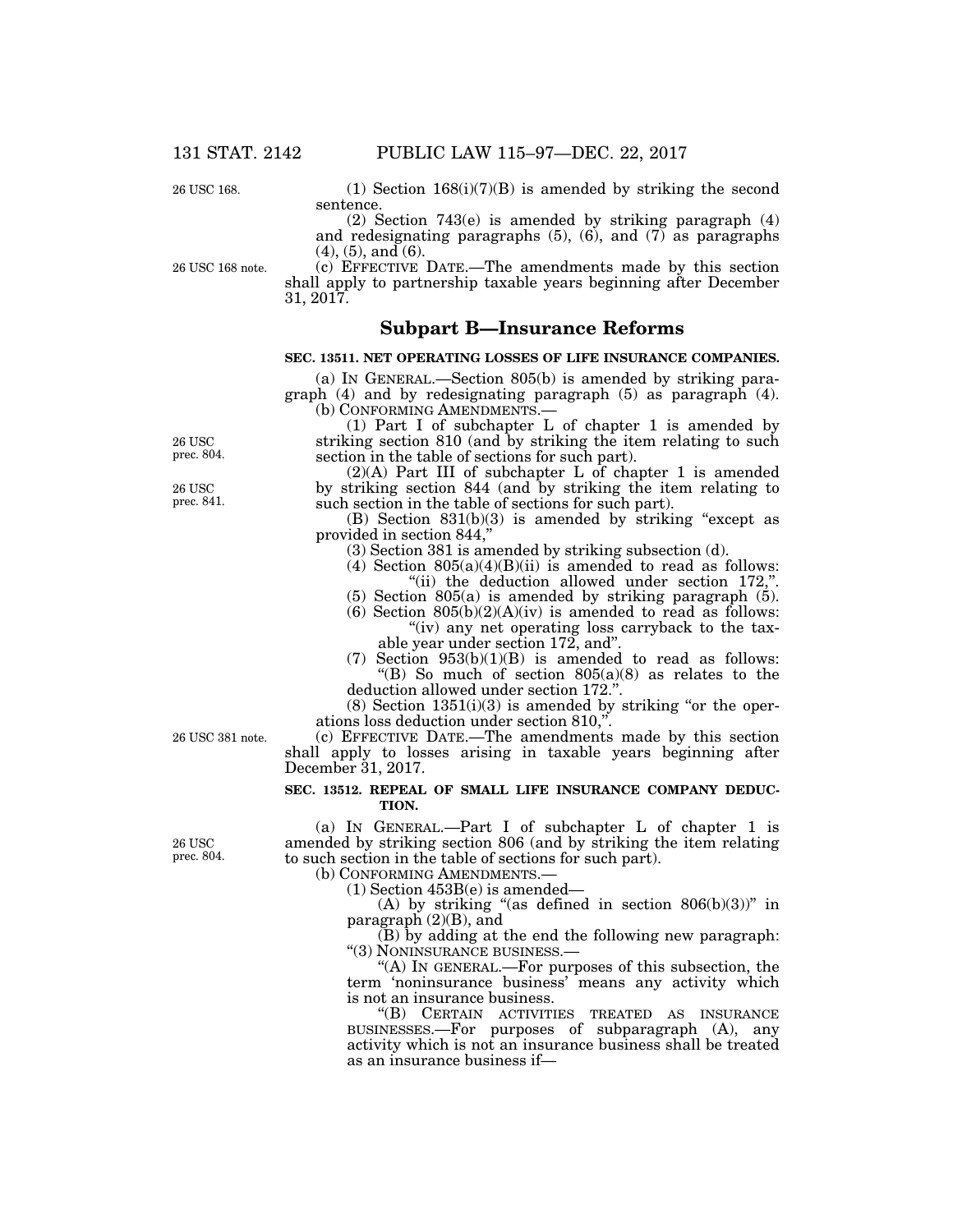"(i) it is of a type traditionally carried on by life" insurance companies for investment purposes, but only if the carrying on of such activity (other than in the case of real estate) does not constitute the active conduct of a trade or business, or

''(ii) it involves the performance of administrative services in connection with plans providing life insurance, pension, or accident and health benefits."

(2) Section  $465(c)(7)(D)(v)(II)$  is amended by striking "section  $806(b)(3)$ " and inserting "section  $453B(e)(3)$ ".

 $(3)$  Section  $801(a)(2)$  is amended by striking subparagraph (C).

(4) Section 804 is amended by striking ''means—'' and all that follows and inserting ''means the general deductions provided in section 805.''.

 $(5)$  Section 805 $(a)(4)(B)$ , as amended by this Act, is amended by striking clause (i) and by redesignating clauses (ii), (iii), and (iv) as clauses (i), (ii), and (iii), respectively.

 $(6)$  Section  $805(b)(2)(A)$ , as amended by this Act, is amended by striking clause (iii) and by redesignating clauses (iv) and (v) as clauses (iii) and (iv), respectively.

(7) Section 842(c) is amended by striking paragraph (1) and by redesignating paragraphs  $(2)$  and  $(3)$  as paragraphs (1) and (2), respectively.

 $(8)$  Section 953 $(b)(1)$ , as amended by section 13511, is amended by striking subparagraph (A) and by redesignating subparagraphs  $(B)$  and  $(C)$  as subparagraphs  $(A)$  and  $(B)$ , respectively.

(c) EFFECTIVE DATE.—The amendments made by this section shall apply to taxable years beginning after December 31, 2017.

#### **SEC. 13513. ADJUSTMENT FOR CHANGE IN COMPUTING RESERVES.**

(a) IN GENERAL.—Paragraph (1) of section 807(f) is amended to read as follows:<br>"(1) TREATMENT AS CHANGE IN METHOD OF ACCOUNTING.—

If the basis for determining any item referred to in subsection (c) as of the close of any taxable year differs from the basis for such determination as of the close of the preceding taxable year, then so much of the difference between—

''(A) the amount of the item at the close of the taxable year, computed on the new basis, and

''(B) the amount of the item at the close of the taxable year, computed on the old basis,

as is attributable to contracts issued before the taxable year shall be taken into account under section 481 as adjustments attributable to a change in method of accounting initiated by the taxpayer and made with the consent of the Secretary.''.

(b) EFFECTIVE DATE.—The amendments made by this section 26 USC 807 note. shall apply to taxable years beginning after December 31, 2017.

#### **SEC. 13514. REPEAL OF SPECIAL RULE FOR DISTRIBUTIONS TO SHARE-HOLDERS FROM PRE-1984 POLICYHOLDERS SURPLUS ACCOUNT.**

(a) IN GENERAL.—Subpart D of part I of subchapter L is amended by striking section 815 (and by striking the item relating to such section in the table of sections for such subpart). 26 USC

(b) CONFORMING AMENDMENT.—Section 801 is amended by striking subsection (c).

prec. 811.

26 USC 453B note.

26 USC 465.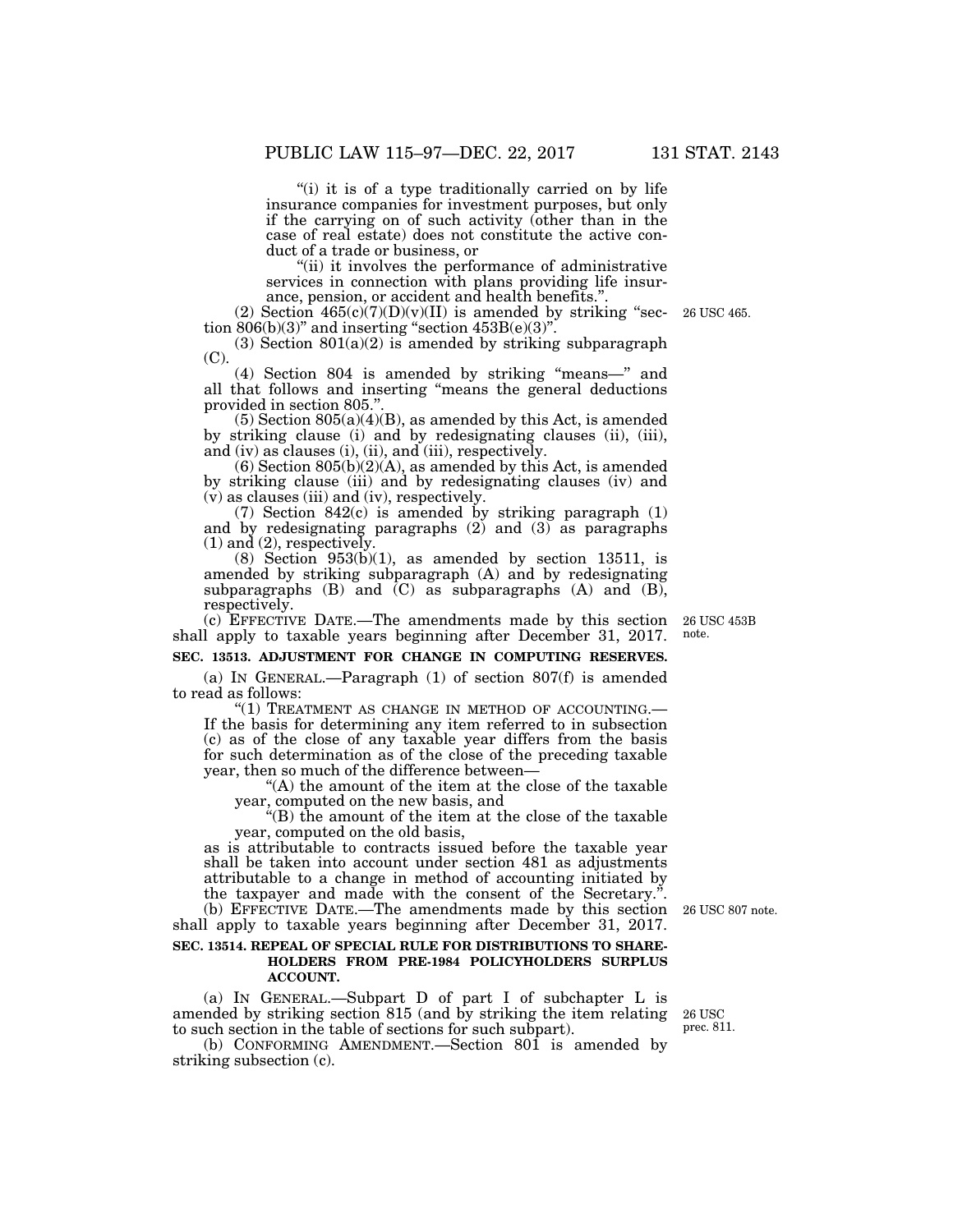26 USC 801 note.

26 USC 801 note.

(c) EFFECTIVE DATE.—The amendments made by this section shall apply to taxable years beginning after December 31, 2017.

(d) PHASED INCLUSION OF REMAINING BALANCE OF POLICY- HOLDERS SURPLUS ACCOUNTS.—In the case of any stock life insurance company which has a balance (determined as of the close of such company's last taxable year beginning before January 1, 2018) in an existing policyholders surplus account (as defined in section 815 of the Internal Revenue Code of 1986, as in effect before its repeal), the tax imposed by section 801 of such Code for the first 8 taxable years beginning after December 31, 2017, shall be the amount which would be imposed by such section for such year on the sum of—

(1) life insurance company taxable income for such year (within the meaning of such section 801 but not less than zero), plus

 $(2)$   $\frac{1}{8}$  of such balance.

#### **SEC. 13515. MODIFICATION OF PRORATION RULES FOR PROPERTY AND CASUALTY INSURANCE COMPANIES.**

(a) IN GENERAL.—Section  $832(b)(5)(B)$  is amended—

(1) by striking ''15 percent'' and inserting ''the applicable percentage'', and

(2) by inserting at the end the following new sentence: "For purposes of this subparagraph, the applicable percentage is 5.25 percent divided by the highest rate in effect under section  $11(b)$ .".

26 USC 832 note.

(b) EFFECTIVE DATE.—The amendments made by this section shall apply to taxable years beginning after December 31, 2017.

### **SEC. 13516. REPEAL OF SPECIAL ESTIMATED TAX PAYMENTS.**

26 USC 847 note. 26 USC prec. 841.

(a) IN GENERAL.—Part III of subchapter L of chapter 1 is amended by striking section 847 (and by striking the item relating to such section in the table of sections for such part).

(b) EFFECTIVE DATE.—The amendments made by this section shall apply to taxable years beginning after December 31, 2017.

### **SEC. 13517. COMPUTATION OF LIFE INSURANCE TAX RESERVES.**

(a) IN GENERAL.—

(1) APPROPRIATE RATE OF INTEREST.—The second sentence of section 807(c) is amended to read as follows: ''For purposes of paragraph (3), the appropriate rate of interest is the highest rate or rates permitted to be used to discount the obligations by the National Association of Insurance Commissioners as of the date the reserve is determined.''.

(2) METHOD OF COMPUTING RESERVES.—Section 807(d) is amended—

 $(A)$  by striking paragraphs  $(1)$ ,  $(2)$ ,  $(4)$ , and  $(5)$ ,

(B) by redesignating paragraph (6) as paragraph (4),

(C) by inserting before paragraph (3) the following new paragraphs:

''(1) DETERMINATION OF RESERVE.—

"(A) IN GENERAL.—For purposes of this part (other than section 816), the amount of the life insurance reserves for any contract (other than a contract to which subparagraph (B) applies) shall be the greater of—

''(i) the net surrender value of such contract, or

"(ii) 92.81 percent of the reserve determined under paragraph (2).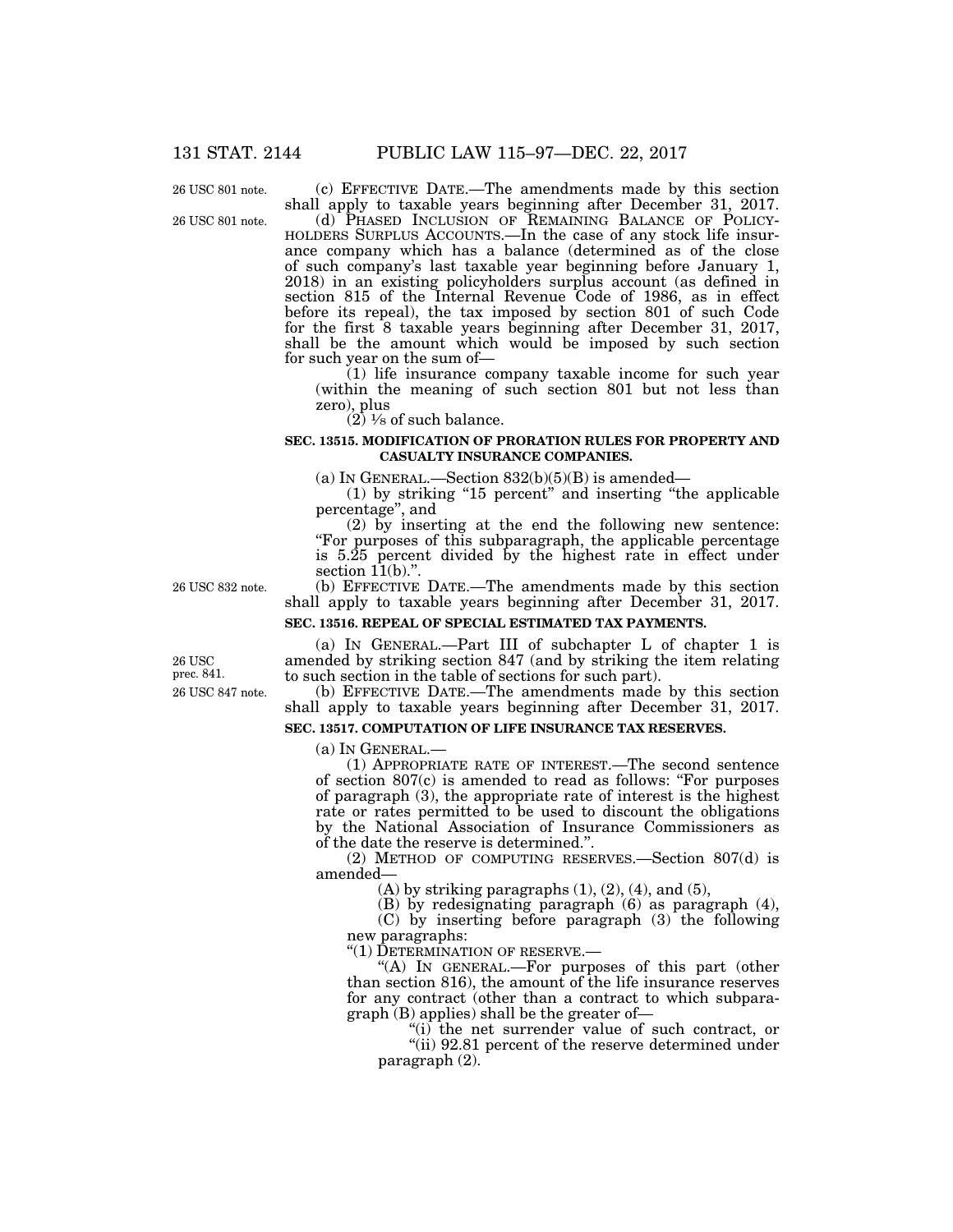''(B) VARIABLE CONTRACTS.—For purposes of this part (other than section 816), the amount of the life insurance reserves for a variable contract shall be equal to the sum of—

''(i) the greater of—

''(I) the net surrender value of such contract, or

''(II) the portion of the reserve that is separately accounted for under section 817, plus

"(ii)  $92.81$  percent of the excess (if any) of the reserve determined under paragraph (2) over the amount in clause (i).

''(C) STATUTORY CAP.—In no event shall the reserves determined under subparagraphs (A) or (B) for any contract as of any time exceed the amount which would be taken into account with respect to such contract as of such time in determining statutory reserves (as defined in paragraph  $(4)$ ).

''(D) NO DOUBLE COUNTING.—In no event shall any amount or item be taken into account more than once in determining any reserve under this subchapter.

"(2) AMOUNT OF RESERVE.—The amount of the reserve determined under this paragraph with respect to any contract shall be determined by using the tax reserve method applicable to such contract.''.

(D) by striking ''(other than a qualified long-term care insurance contract, as defined in section 7702B(b)), a 2 year full preliminary term method" in paragraph  $(3)(A)(iii)$ and inserting '', the reserve method prescribed by the National Association of Insurance Commissioners which covers such contract as of the date the reserve is determined'

 $(E)$  by striking "(as of the date of issuance)" in paragraph  $(3)(A)(iv)(I)$  and inserting "(as of the date the reserve is determined)'',

(F) by striking ''as of the date of the issuance of'' in paragraph  $(3)(\tilde{A})(iv)(II)$  and inserting "as of the date the reserve is determined for'',

(G) by striking ''in effect on the date of the issuance of the contract" in paragraph  $(3)(B)(i)$  and inserting ''applicable to the contract and in effect as of the date the reserve is determined'', and

(H) by striking ''in effect on the date of the issuance of the contract'' in paragraph (3)(B)(ii) and inserting ''applicable to the contract and in effect as of the date the reserve is determined''.

(3) SPECIAL RULES.—Section 807(e) is amended—

 $(A)$  by striking paragraphs  $(2)$  and  $(5)$ ,

26 USC 807.

(B) by redesignating paragraphs (3), (4), (6), and (7) as paragraphs  $(2)$ ,  $(3)$ ,  $(4)$ , and  $(5)$ , respectively,

(C) by amending paragraph (2) (as so redesignated) to read as follows:

''(2) QUALIFIED SUPPLEMENTAL BENEFITS.—

"(A) QUALIFIED SUPPLEMENTAL BENEFITS TREATED SEPARATELY.—For purposes of this part, the amount of the life insurance reserve for any qualified supplemental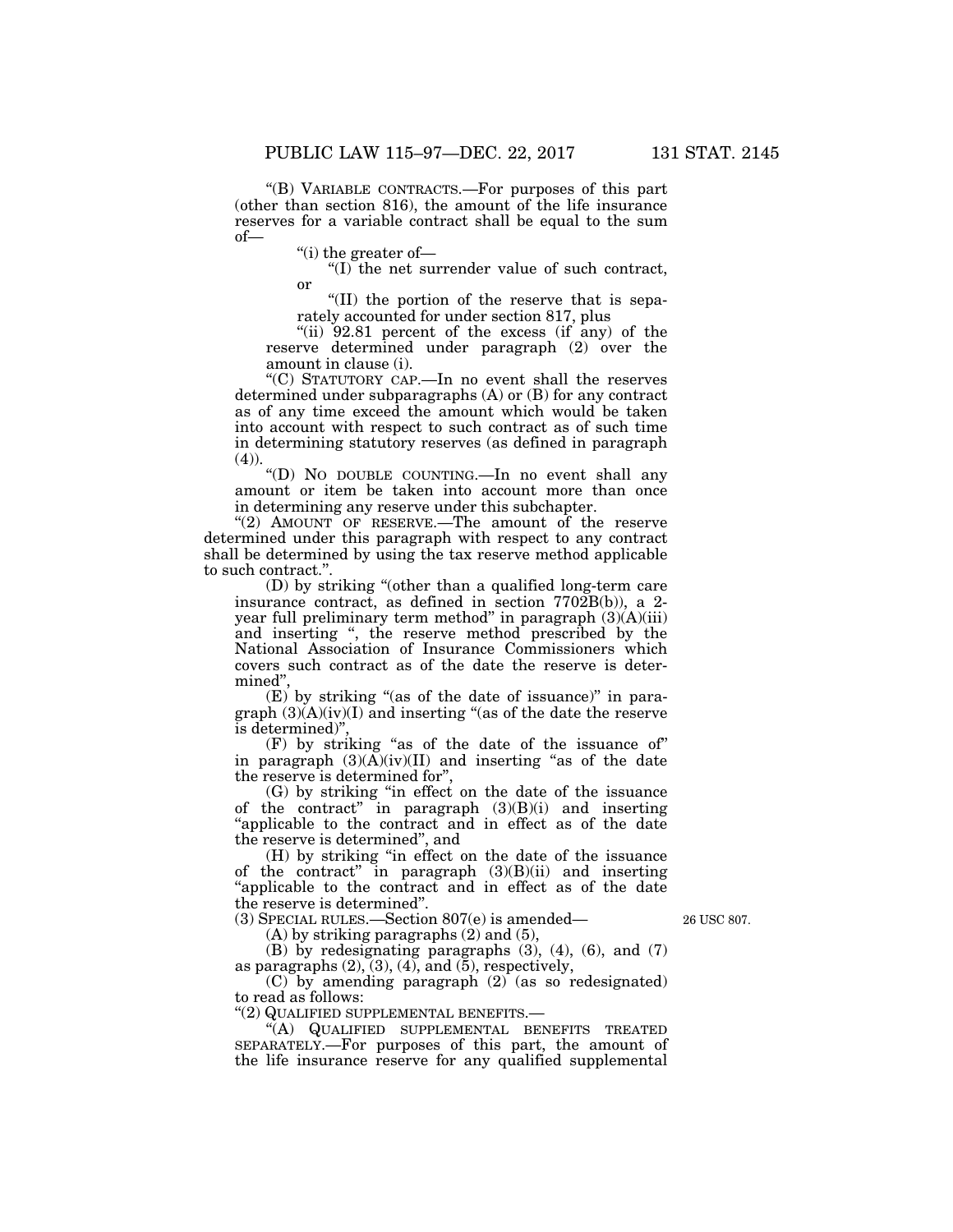benefit shall be computed separately as though such benefit were under a separate contract.

''(B) QUALIFIED SUPPLEMENTAL BENEFIT.—For purposes of this paragraph, the term 'qualified supplemental benefit' means any supplemental benefit described in subparagraph  $(C)$  if—

''(i) there is a separately identified premium or charge for such benefit, and

 $\sqrt[\alpha]{i}$  any net surrender value under the contract attributable to any other benefit is not available to fund such benefit.

''(C) SUPPLEMENTAL BENEFITS.—For purposes of this paragraph, the supplemental benefits described in this subparagraph are any—

''(i) guaranteed insurability,

"(ii) accidental death or disability benefit,

"(iii) convertibility,

''(iv) disability waiver benefit, or

''(v) other benefit prescribed by regulations,

which is supplemental to a contract for which there is a reserve described in subsection (c).'', and

(D) by adding at the end the following new paragraph: ''(6) REPORTING RULES.—The Secretary shall require reporting (at such time and in such manner as the Secretary shall prescribe) with respect to the opening balance and closing

balance of reserves and with respect to the method of computing reserves for purposes of determining income.''.

(4) DEFINITION OF LIFE INSURANCE CONTRACT.—Section 7702 is amended—

(A) by striking clause (i) of subsection (c)(3)(B) and inserting the following:

''(i) reasonable mortality charges which meet the requirements prescribed in regulations to be promulgated by the Secretary or that do not exceed the mortality charges specified in the prevailing commissioners' standard tables as defined in subsection  $(f)(10)$ ," and

(B) by adding at the end of subsection (f) the following new paragraph:

''(10) PREVAILING COMMISSIONERS' STANDARD TABLES.—For purposes of subsection  $(c)(3)(B)(i)$ , the term 'prevailing commissioners' standard tables' means the most recent commissioners' standard tables prescribed by the National Association of Insurance Commissioners which are permitted to be used in computing reserves for that type of contract under the insurance laws of at least 26 States when the contract was issued. If the prevailing commissioners' standard tables as of the beginning of any calendar year (hereinafter in this paragraph referred to as the 'year of change') are different from the prevailing commissioners' standard tables as of the beginning of the preceding calendar year, the issuer may use the prevailing commissioners' standard tables as of the beginning of the preceding calendar year with respect to any contract issued after the change and before the close of the 3-year period beginning on the first day of the year of change.''.

(b) CONFORMING AMENDMENTS.—

26 USC 7702.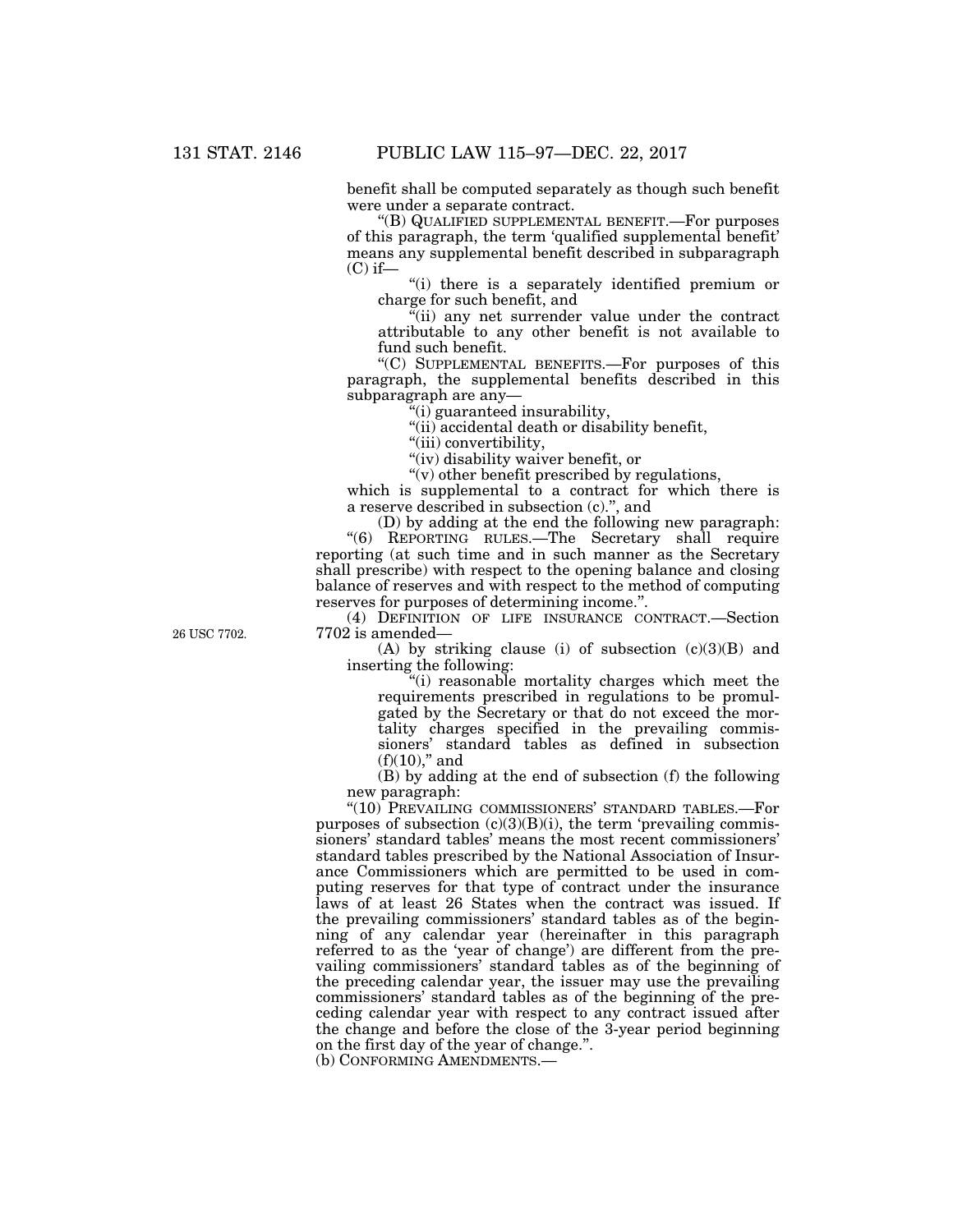(1) Section 808 is amended by adding at the end the fol-26 USC 808. lowing new subsection:

''(g) PREVAILING STATE ASSUMED INTEREST RATE.—For purposes of this subchapter—

"(1) In GENERAL.—The term 'prevailing State assumed interest rate' means, with respect to any contract, the highest assumed interest rate permitted to be used in computing life insurance reserves for insurance contracts or annuity contracts (as the case may be) under the insurance laws of at least 26 States. For purposes of the preceding sentence, the effect of nonforfeiture laws of a State on interest rates for reserves shall not be taken into account.

''(2) WHEN RATE DETERMINED.—The prevailing State assumed interest rate with respect to any contract shall be determined as of the beginning of the calendar year in which the contract was issued.''.

(2) Paragraph (1) of section 811(d) is amended by striking ''the greater of the prevailing State assumed interest rate or applicable Federal interest rate in effect under section 807'' and inserting "the interest rate in effect under section  $808(g)$ ".

(3) Subparagraph (A) of section  $846(f)(6)$  is amended by striking "except that" and all that follows and inserting "except" that the limitation of subsection  $(a)(3)$  shall apply, and".

(4) Section  $848(e)(1)(B)(iii)$  is amended by striking " $807(e)(4)$ " and inserting " $807(e)(3)$ ".

(5) Subparagraph  $(B)$  of section 954(i)(5) is amended by striking "shall be substituted for the prevailing State assumed interest rate," and inserting "shall apply,".

(c) EFFECTIVE DATE.—

(1) IN GENERAL.—The amendments made by this section shall apply to taxable years beginning after December 31, 2017.

(2) TRANSITION RULE.—For the first taxable year beginning after December 31, 2017, the reserve with respect to any contract (as determined under section 807(d) of the Internal Revenue Code of 1986) at the end of the preceding taxable year shall be determined as if the amendments made by this section had applied to such reserve in such preceding taxable year. (3) TRANSITION RELIEF.—

(A) IN GENERAL.—If—

(i) the reserve determined under section 807(d) of the Internal Revenue Code of 1986 (determined after application of paragraph (2)) with respect to any contract as of the close of the year preceding the first taxable year beginning after December 31, 2017, differs from

(ii) the reserve which would have been determined with respect to such contract as of the close of such taxable year under such section determined without regard to paragraph (2),

then the difference between the amount of the reserve described in clause (i) and the amount of the reserve described in clause (ii) shall be taken into account under the method provided in subparagraph (B).

(B) METHOD.—The method provided in this subparagraph is as follows:

26 USC 807 note.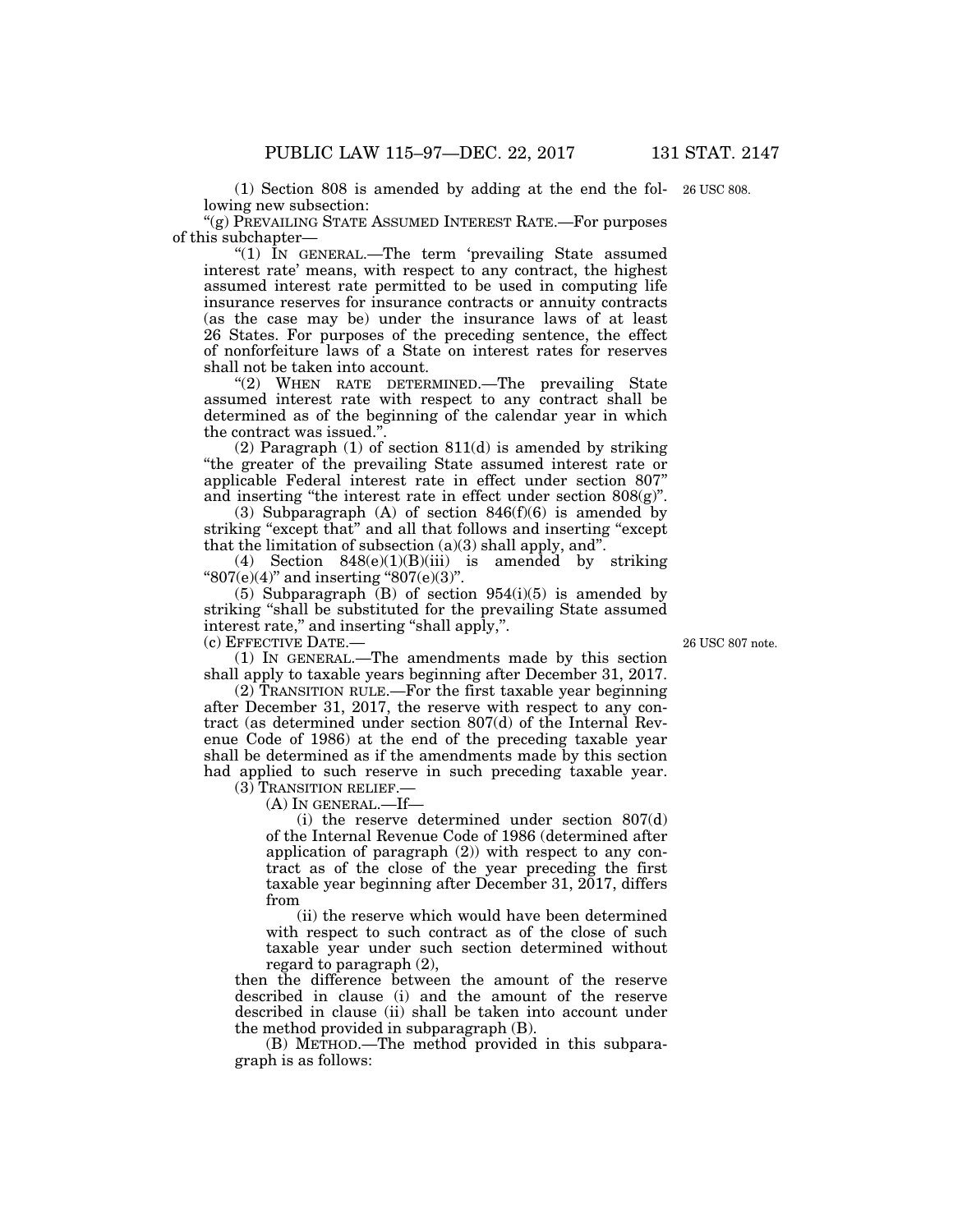(i) If the amount determined under subparagraph (A)(i) exceeds the amount determined under subparagraph  $(A)(ii)$ ,  $1/8$  of such excess shall be taken into account, for each of the 8 succeeding taxable years, as a deduction under section  $805(a)(2)$  or  $832(c)(4)$  of such Code, as applicable.

(ii) If the amount determined under subparagraph (A)(ii) exceeds the amount determined under subparagraph (A)(i), 1/8 of such excess shall be included in gross income, for each of the 8 succeeding taxable years, under section  $803(a)(2)$  or  $832(b)(1)(C)$  of such Code, as applicable.

#### **SEC. 13518. MODIFICATION OF RULES FOR LIFE INSURANCE PRORA-TION FOR PURPOSES OF DETERMINING THE DIVIDENDS RECEIVED DEDUCTION.**

(a) IN GENERAL.—Section 812 is amended to read as follows:

#### **''SEC. 812. DEFINITION OF COMPANY'S SHARE AND POLICYHOLDER'S SHARE.**

"(a) COMPANY'S SHARE.—For purposes of section  $805(a)(4)$ , the term 'company's share' means, with respect to any taxable year beginning after December 31, 2017, 70 percent.

''(b) POLICYHOLDER'S SHARE.—For purposes of section 807, the term 'policyholder's share' means, with respect to any taxable year beginning after December 31, 2017, 30 percent."

(b) CONFORMING AMENDMENT.—Section  $817A(e)(2)$  is amended by striking ",  $807(d)(2)(B)$ , and  $812$ " and inserting "and  $807(d)(2)(B)$ ". (c) EFFECTIVE DATE.—The amendments made by this section shall apply to taxable years beginning after December 31, 2017.

26 USC 812 note.

26 USC 812.

#### **SEC. 13519. CAPITALIZATION OF CERTAIN POLICY ACQUISITION EXPENSES.**

(a) IN GENERAL.—

 $(1)$  Section 848 $(a)(2)$  is amended by striking "120-month" and inserting ''180-month''.

 $(2)$  Section 848 $(c)(1)$  is amended by striking "1.75 percent" and inserting "2.09 percent".

(3) Section  $848(c)(2)$  is amended by striking "2.05 percent" and inserting "2.45 percent".

(4) Section  $848(c)(3)$  is amended by striking "7.7 percent" and inserting "9.2 percent".

(b) CONFORMING AMENDMENTS.—Section 848(b)(1) is amended by striking "120-month" and inserting "180-month".

(c) EFFECTIVE DATE.—

(1) IN GENERAL.—The amendments made by this section shall apply to net premiums for taxable years beginning after December 31, 2017.

(2) TRANSITION RULE.—Specified policy acquisition expenses first required to be capitalized in a taxable year beginning before January 1, 2018, will continue to be allowed as a deduction ratably over the 120-month period beginning with the first month in the second half of such taxable year.

### **SEC. 13520. TAX REPORTING FOR LIFE SETTLEMENT TRANSACTIONS.**

(a) IN GENERAL.—Subpart B of part III of subchapter A of chapter 61, as amended by section 13306, is amended by adding at the end the following new section:

26 USC 848 note.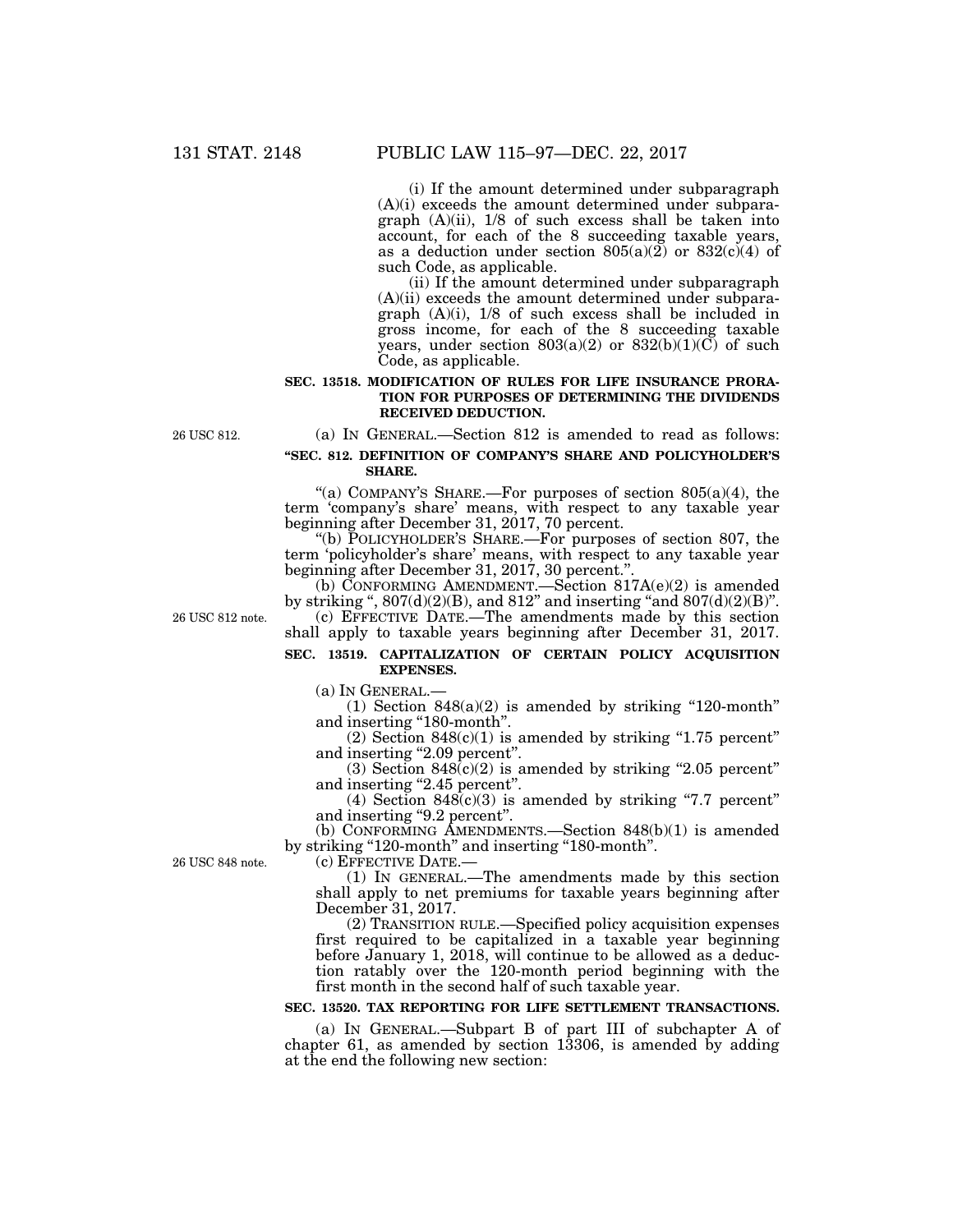#### **''SEC. 6050Y. RETURNS RELATING TO CERTAIN LIFE INSURANCE CON-**26 USC 6050Y. **TRACT TRANSACTIONS.**

''(a) REQUIREMENT OF REPORTING OF CERTAIN PAYMENTS.— ''(1) IN GENERAL.—Every person who acquires a life insurance contract or any interest in a life insurance contract in a reportable policy sale during any taxable year shall make a return for such taxable year (at such time and in such manner as the Secretary shall prescribe) setting forth—

''(A) the name, address, and TIN of such person,

''(B) the name, address, and TIN of each recipient of payment in the reportable policy sale,

''(C) the date of such sale,

''(D) the name of the issuer of the life insurance contract sold and the policy number of such contract, and ''(E) the amount of each payment.

''(2) STATEMENT TO BE FURNISHED TO PERSONS WITH RESPECT TO WHOM INFORMATION IS REQUIRED.—Every person required to make a return under this subsection shall furnish to each person whose name is required to be set forth in

such return a written statement showing— "(A) the name, address, and phone number of the information contact of the person required to make such return, and

 $'(B)$  the information required to be shown on such return with respect to such person, except that in the case of an issuer of a life insurance contract, such statement is not required to include the information specified in para $graph(1)(E)$ .

''(b) REQUIREMENT OF REPORTING OF SELLER'S BASIS IN LIFE INSURANCE CONTRACTS.—

"(1) IN GENERAL.—Upon receipt of the statement required under subsection  $(a)(2)$  or upon notice of a transfer of a life insurance contract to a foreign person, each issuer of a life insurance contract shall make a return (at such time and in such manner as the Secretary shall prescribe) setting forth—

"(A) the name, address, and TIN of the seller who transfers any interest in such contract in such sale,

''(B) the investment in the contract (as defined in section 72(e)(6)) with respect to such seller, and

''(C) the policy number of such contract.

"(2) STATEMENT TO BE FURNISHED TO PERSONS WITH RESPECT TO WHOM INFORMATION IS REQUIRED.—Every person required to make a return under this subsection shall furnish to each person whose name is required to be set forth in such return a written statement showing—

''(A) the name, address, and phone number of the information contact of the person required to make such return, and

"(B) the information required to be shown on such return with respect to each seller whose name is required to be set forth in such return.

"(c) REQUIREMENT OF REPORTING WITH RESPECT TO REPORT-ABLE DEATH BENEFITS.—

" $(1)$  In GENERAL.—Every person who makes a payment of reportable death benefits during any taxable year shall make a return for such taxable year (at such time and in such manner as the Secretary shall prescribe) setting forth—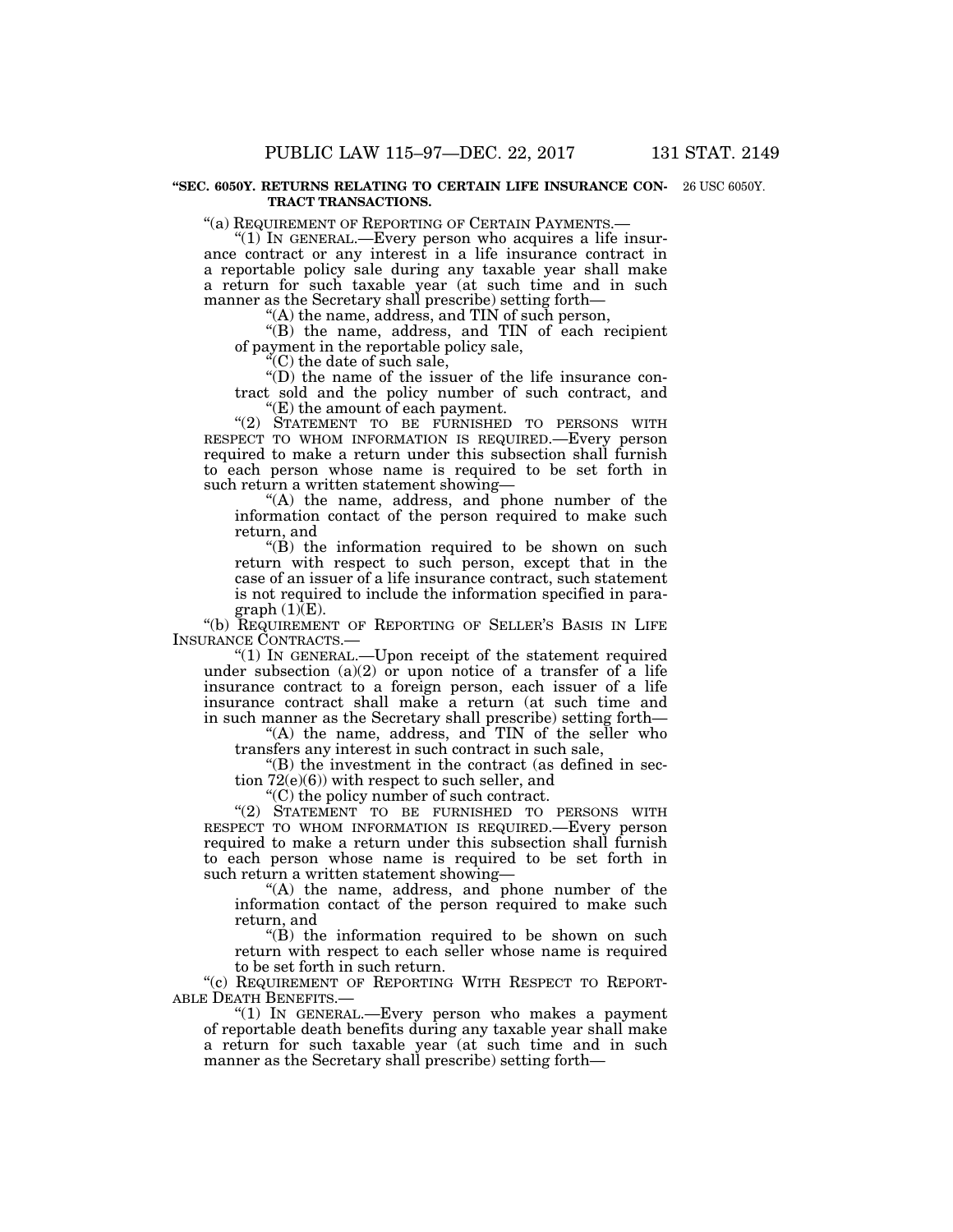$(A)$  the name, address, and TIN of the person making such payment,

 $E(B)$  the name, address, and TIN of each recipient of such payment,

''(C) the date of each such payment,

''(D) the gross amount of each such payment, and

" $(E)$  such person's estimate of the investment in the contract (as defined in section  $72(e)(6)$ ) with respect to the buyer.

''(2) STATEMENT TO BE FURNISHED TO PERSONS WITH RESPECT TO WHOM INFORMATION IS REQUIRED.—Every person required to make a return under this subsection shall furnish to each person whose name is required to be set forth in such return a written statement showing—

"(A) the name, address, and phone number of the information contact of the person required to make such return, and

 $'(B)$  the information required to be shown on such return with respect to each recipient of payment whose name is required to be set forth in such return.

''(d) DEFINITIONS.—For purposes of this section:

"(1) PAYMENT.—The term 'payment' means, with respect to any reportable policy sale, the amount of cash and the fair market value of any consideration transferred in the sale.

"(2) REPORTABLE POLICY SALE.—The term 'reportable policy sale' has the meaning given such term in section  $101(a)(3)(B)$ .

"(3) ISSUER.—The term 'issuer' means any life insurance company that bears the risk with respect to a life insurance contract on the date any return or statement is required to be made under this section.

"(4) REPORTABLE DEATH BENEFITS.—The term 'reportable death benefits' means amounts paid by reason of the death of the insured under a life insurance contract that has been transferred in a reportable policy sale.''.

(b) CLERICAL AMENDMENT.—The table of sections for subpart B of part III of subchapter A of chapter 61, as amended by section 13306, is amended by inserting after the item relating to section 6050X the following new item:

''Sec. 6050Y. Returns relating to certain life insurance contract transactions.''.

(c) CONFORMING AMENDMENTS.—

(1) Subsection (d) of section 6724 is amended—

 $(A)$  by striking "or" at the end of clause (xxiv) of paragraph  $(1)(B)$ , by striking "and" at the end of clause  $(xxy)$ of such paragraph and inserting ''or'', and by inserting after such clause (xxv) the following new clause:

"(xxvi) section 6050Y (relating to returns relating to certain life insurance contract transactions), and'', and

(B) by striking "or" at the end of subparagraph (HH) of paragraph (2), by striking the period at the end of subparagraph  $(II)$  of such paragraph and inserting ", or", and by inserting after such subparagraph (II) the following new subparagraph:

"(JJ) subsection (a)(2), (b)(2), or (c)(2) of section 6050Y (relating to returns relating to certain life insurance contract transactions).''.

26 USC prec. 6041.

26 USC 6724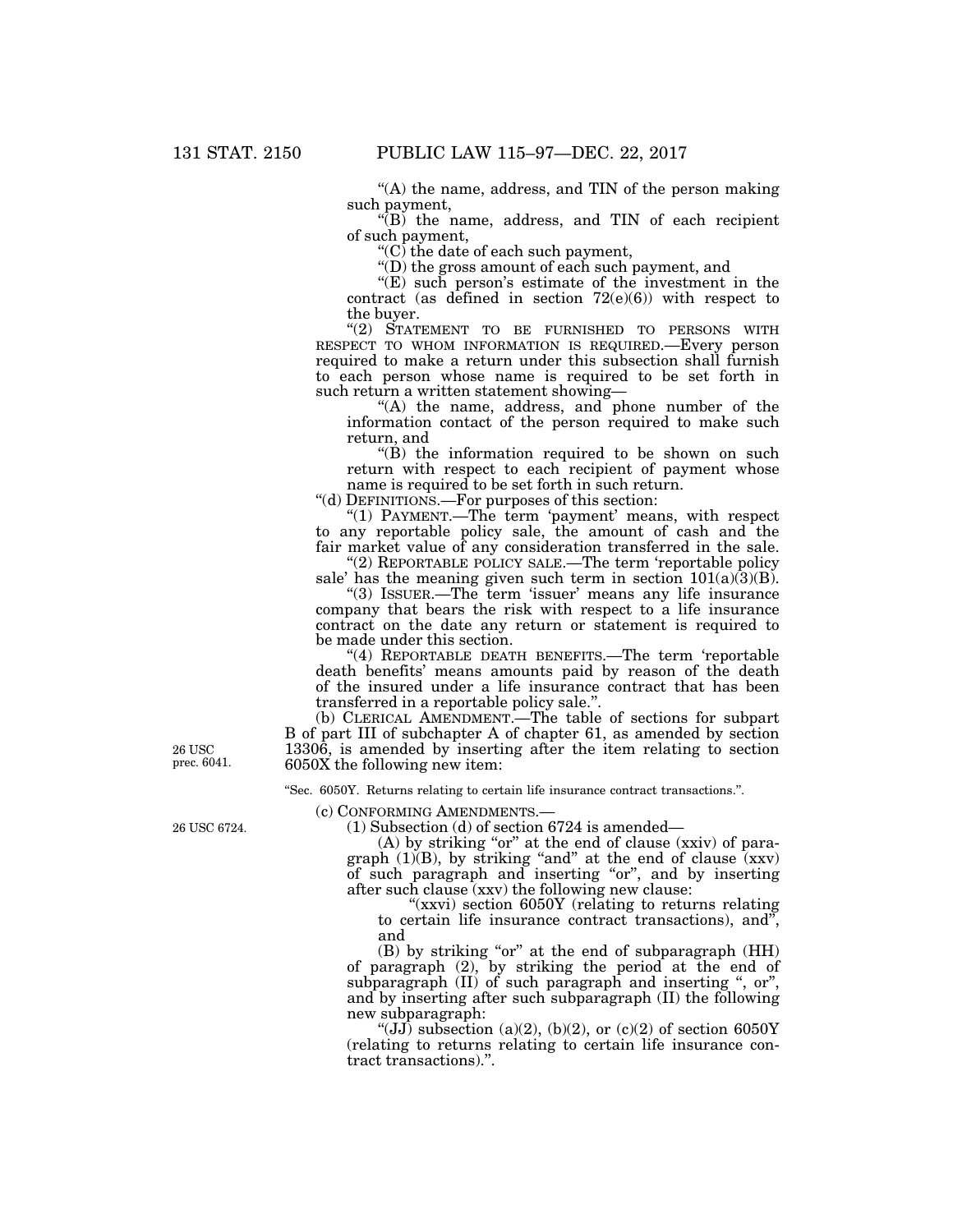(2) Section 6047 is amended—

(A) by redesignating subsection (g) as subsection (h),

(B) by inserting after subsection (f) the following new

subsection:

"(g) INFORMATION RELATING TO LIFE INSURANCE CONTRACT TRANSACTIONS.—This section shall not apply to any information which is required to be reported under section 6050Y.'', and

(C) by adding at the end of subsection (h), as so redesignated, the following new paragraph:

"(4) For provisions requiring reporting of information relating to certain life insurance contract transactions, see section 6050Y.''.

(d) EFFECTIVE DATE.—The amendments made by this section shall apply to—

 $(1)$  reportable policy sales (as defined in section 6050Y(d)(2) of the Internal Revenue Code of 1986 (as added by subsection (a)) after December 31, 2017, and

(2) reportable death benefits (as defined in section  $6050Y(d)(4)$  of such Code (as added by subsection (a)) paid after December 31, 2017.

#### **SEC. 13521. CLARIFICATION OF TAX BASIS OF LIFE INSURANCE CON-TRACTS.**

(a) CLARIFICATION WITH RESPECT TO ADJUSTMENTS.—Paragraph (1) of section 1016(a) is amended by striking subparagraph (A) and all that follows and inserting the following:

" $(A)$  for-

''(i) taxes or other carrying charges described in section 266; or

''(ii) expenditures described in section 173 (relating to circulation expenditures),

for which deductions have been taken by the taxpayer in determining taxable income for the taxable year or prior taxable years; or

''(B) for mortality, expense, or other reasonable charges incurred under an annuity or life insurance contract;".

(b) EFFECTIVE DATE.—The amendment made by this section shall apply to transactions entered into after August 25, 2009.

#### **SEC. 13522. EXCEPTION TO TRANSFER FOR VALUABLE CONSIDER-ATION RULES.**

(a) IN GENERAL.—Subsection (a) of section 101 is amended by inserting after paragraph (2) the following new paragraph:

''(3) EXCEPTION TO VALUABLE CONSIDERATION RULES FOR COMMERCIAL TRANSFERS.—

''(A) IN GENERAL.—The second sentence of paragraph (2) shall not apply in the case of a transfer of a life insurance contract, or any interest therein, which is a reportable policy sale.

''(B) REPORTABLE POLICY SALE.—For purposes of this paragraph, the term 'reportable policy sale' means the acquisition of an interest in a life insurance contract, directly or indirectly, if the acquirer has no substantial family, business, or financial relationship with the insured apart from the acquirer's interest in such life insurance contract. For purposes of the preceding sentence, the term 'indirectly' applies to the acquisition of an interest in a

26 USC 1016 note.

26 USC 6047 note.

26 USC 6047.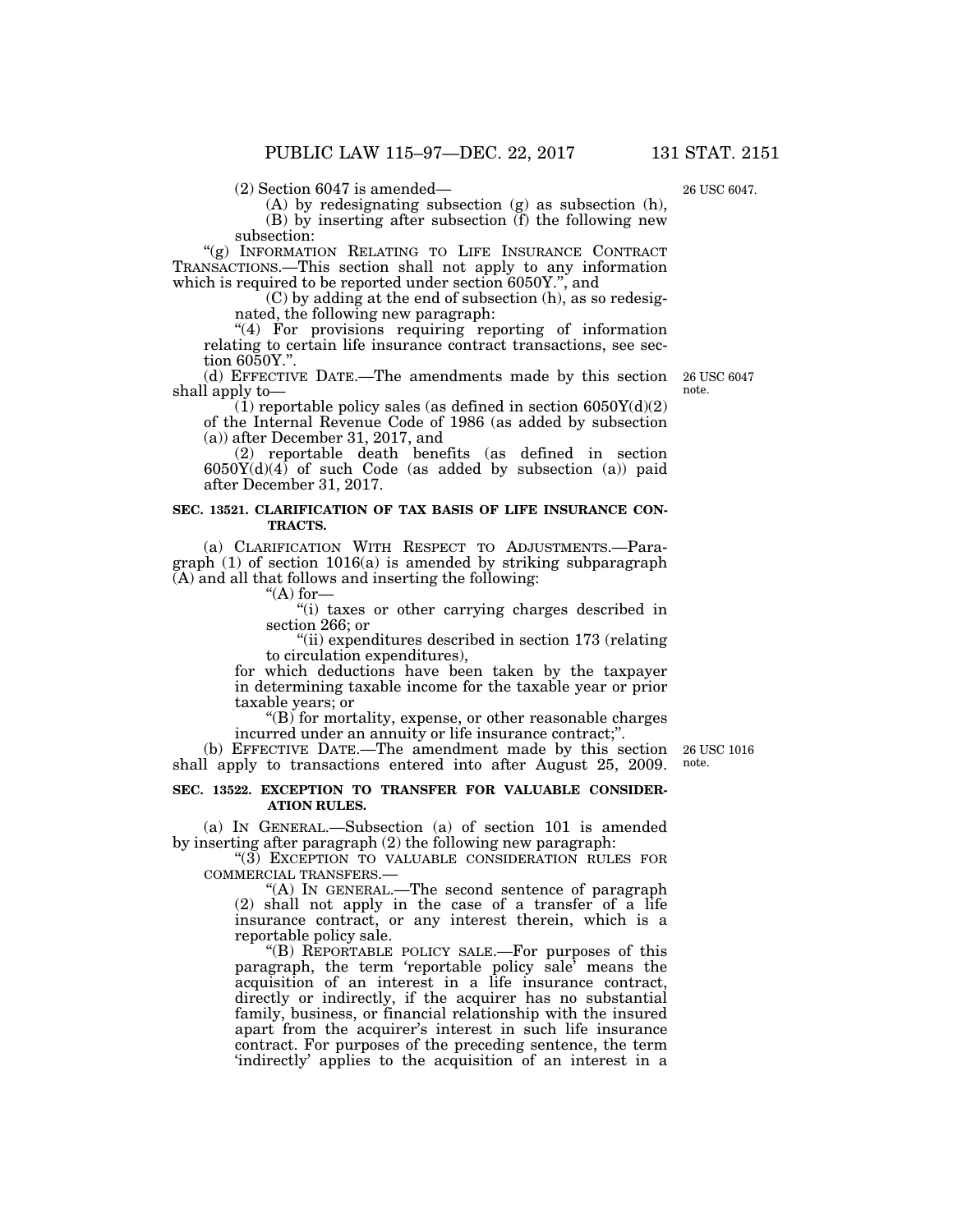partnership, trust, or other entity that holds an interest in the life insurance contract.''.

26 USC 101.

(b) CONFORMING AMENDMENT.—Paragraph (1) of section 101(a) is amended by striking "paragraph  $(2)$ " and inserting "paragraphs"  $(2)$  and  $(3)$ ".

(c) EFFECTIVE DATE.—The amendments made by this section shall apply to transfers after December 31, 2017.

#### **SEC. 13523. MODIFICATION OF DISCOUNTING RULES FOR PROPERTY AND CASUALTY INSURANCE COMPANIES.**

(a) MODIFICATION OF RATE OF INTEREST USED TO DISCOUNT UNPAID LOSSES.—Paragraph (2) of section 846(c) is amended to read as follows:

"(2) DETERMINATION OF ANNUAL RATE.—The annual rate determined by the Secretary under this paragraph for any calendar year shall be a rate determined on the basis of the corporate bond yield curve (as defined in section  $430(h)(2)(D)(i)$ , determined by substituting '60-month period' for '24-month period' therein).''.

(b) MODIFICATION OF COMPUTATIONAL RULES FOR LOSS PAY-MENT PATTERNS.—Section 846(d)(3) is amended by striking subparagraphs (B) through (G) and inserting the following new subparagraph:

''(B) TREATMENT OF CERTAIN LOSSES.—

''(i) 3-YEAR LOSS PAYMENT PATTERN.—In the case of any line of business not described in subparagraph  $(A)(ii)$ , losses paid after the 1st year following the accident year shall be treated as paid equally in the 2nd and 3rd year following the accident year.

''(ii) 10-YEAR LOSS PAYMENT PATTERN.—

''(I) IN GENERAL.—The period taken into account under subparagraph (A)(ii) shall be extended to the extent required under subclause (II).  $\frac{u}{\cdot}$ 

COMPUTATION OF EXTENSION.—The amount of losses which would have been treated as paid in the 10th year after the accident year shall be treated as paid in such 10th year and each subsequent year in an amount equal to the amount of the average of the losses treated as paid in the 7th, 8th, and 9th years after the accident year (or, if lesser, the portion of the unpaid losses not theretofore taken into account). To the extent such unpaid losses have not been treated as paid before the 24th year after the accident year, they shall be treated as paid in such 24th year.''.

(c) REPEAL OF HISTORICAL PAYMENT PATTERN ELECTION.—Section 846, as amended by this Act, is amended by striking subsection (e) and by redesignating subsections (f) and (g) as subsections (e) and (f), respectively.

(d) EFFECTIVE DATE.—The amendments made by this section shall apply to taxable years beginning after December 31, 2017.

(e) TRANSITIONAL RULE.—For the first taxable year beginning after December 31, 2017—

(1) the unpaid losses and the expenses unpaid (as defined in paragraphs  $(5)(B)$  and  $(6)$  of section  $832(b)$  of the Internal

26 USC 846 note.

26 USC 846 note.

26 USC 101 note.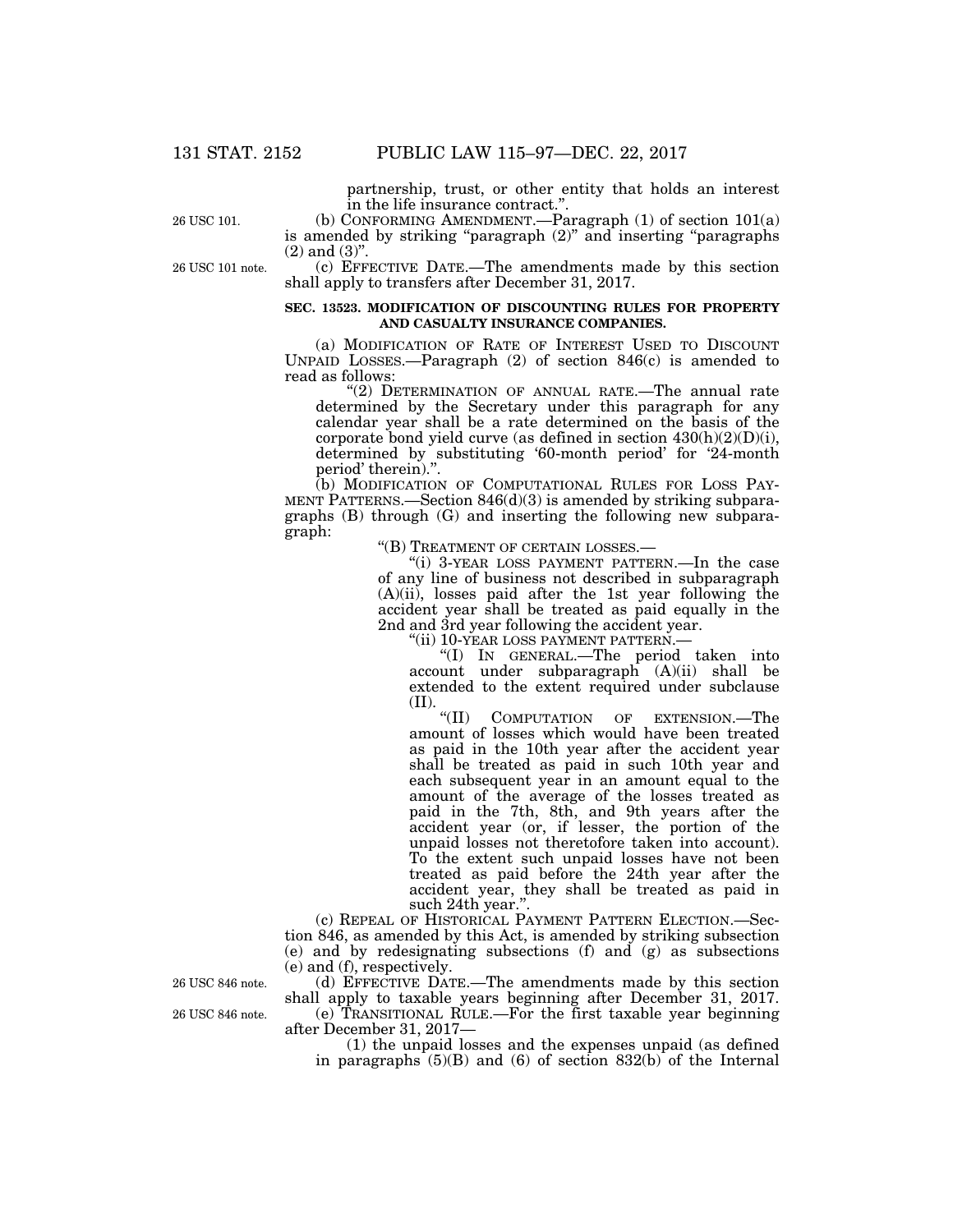Revenue Code of 1986) at the end of the preceding taxable year, and

(2) the unpaid losses as defined in sections  $807(c)(2)$  and 805(a)(1) of such Code at the end of the preceding taxable year,

shall be determined as if the amendments made by this section had applied to such unpaid losses and expenses unpaid in the preceding taxable year and by using the interest rate and loss payment patterns applicable to accident years ending with calendar year 2018, and any adjustment shall be taken into account ratably in such first taxable year and the 7 succeeding taxable years. For subsequent taxable years, such amendments shall be applied with respect to such unpaid losses and expenses unpaid by using the interest rate and loss payment patterns applicable to accident years ending with calendar year 2018.

## **Subpart C—Banks and Financial Instruments**

### **SEC. 13531. LIMITATION ON DEDUCTION FOR FDIC PREMIUMS.**

26 USC 162.

(a) IN GENERAL.—Section 162, as amended by sections 13307, is amended by redesignating subsection (r) as subsection (s) and by inserting after subsection  $(q)$  the following new subsection:

 $"$ (r) DISALLOWANCE OF FDIC PREMIUMS PAID BY CERTAIN LARGE FINANCIAL INSTITUTIONS.—

" $(1)$  In GENERAL.—No deduction shall be allowed for the applicable percentage of any FDIC premium paid or incurred by the taxpayer.

"(2) EXCEPTION FOR SMALL INSTITUTIONS.—Paragraph (1) shall not apply to any taxpayer for any taxable year if the total consolidated assets of such taxpayer (determined as of the close of such taxable year) do not exceed \$10,000,000,000.

"(3) APPLICABLE PERCENTAGE.—For purposes of this subsection, the term 'applicable percentage' means, with respect to any taxpayer for any taxable year, the ratio (expressed as a percentage but not greater than 100 percent) which— ''(A) the excess of—

''(i) the total consolidated assets of such taxpayer (determined as of the close of such taxable year), over ''(ii) \$10,000,000,000, bears to

''(B) \$40,000,000,000.

''(4) FDIC PREMIUMS.—For purposes of this subsection, the term 'FDIC premium' means any assessment imposed under section 7(b) of the Federal Deposit Insurance Act (12 U.S.C. 1817(b)).

''(5) TOTAL CONSOLIDATED ASSETS.—For purposes of this subsection, the term 'total consolidated assets' has the meaning given such term under section 165 of the Dodd-Frank Wall Street Reform and Consumer Protection Act (12 U.S.C. 5365). ''(6) AGGREGATION RULE.—

''(A) IN GENERAL.—Members of an expanded affiliated group shall be treated as a single taxpayer for purposes of applying this subsection.

 $\tilde{f}(\vec{B})$  Expanded affiliated group.—

''(i) IN GENERAL.—For purposes of this paragraph, the term 'expanded affiliated group' means an affiliated group as defined in section  $1504(a)$ , determined—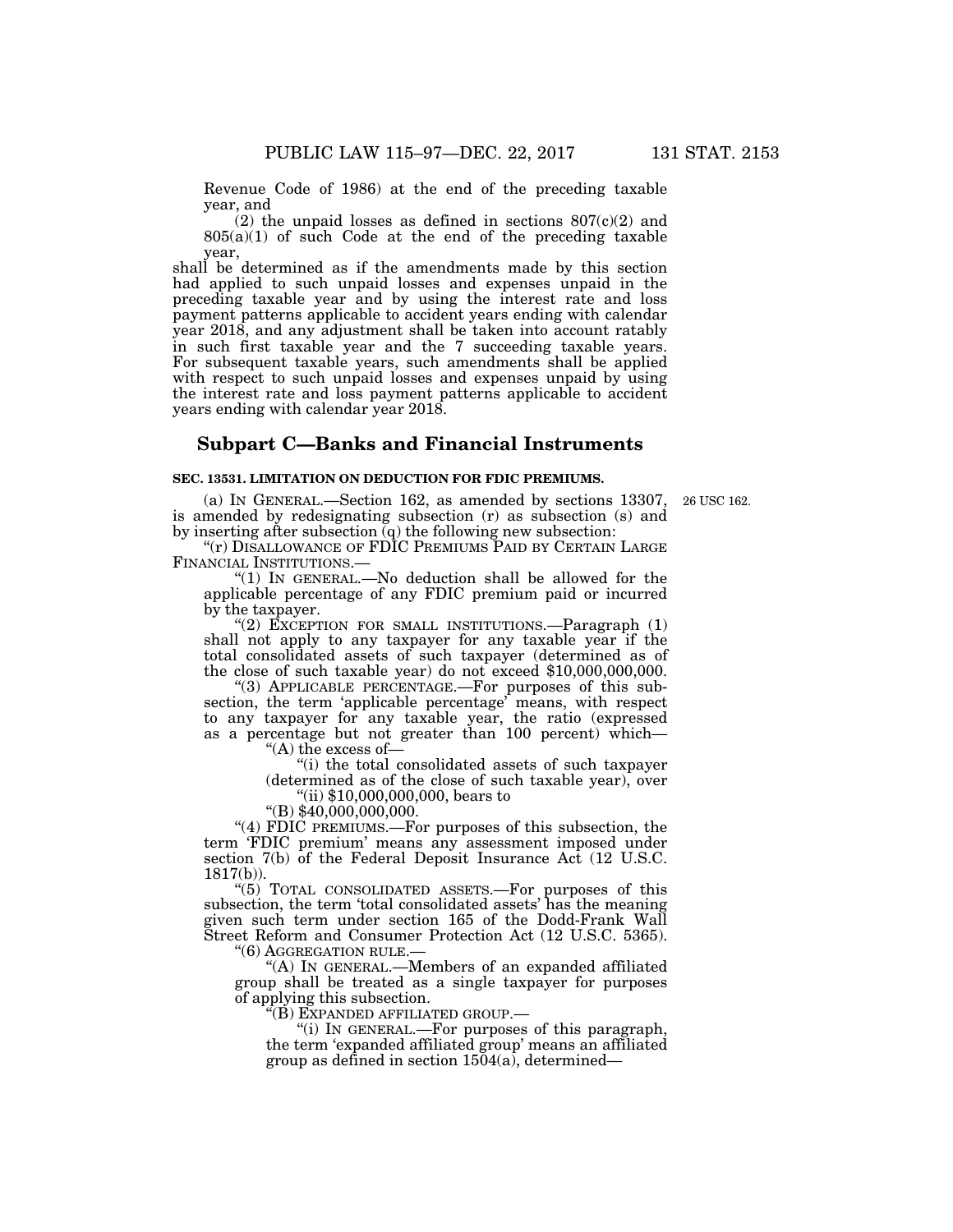''(I) by substituting 'more than 50 percent' for 'at least 80 percent' each place it appears, and "(II) without regard to paragraphs  $(2)$  and  $(3)$ 

of section 1504(b).

"(ii) CONTROL OF NON-CORPORATE ENTITIES.-- A partnership or any other entity (other than a corporation) shall be treated as a member of an expanded affiliated group if such entity is controlled (within the meaning of section  $954(d)(3)$  by members of such group (including any entity treated as a member of such group by reason of this clause).''.

(b) EFFECTIVE DATE.—The amendments made by this section shall apply to taxable years beginning after December 31, 2017.

### **SEC. 13532. REPEAL OF ADVANCE REFUNDING BONDS.**

(a) IN GENERAL.—Paragraph (1) of section 149(d) is amended by striking ''as part of an issue described in paragraph (2), (3), or (4).'' and inserting ''to advance refund another bond.''.

(b) CONFORMING AMENDMENTS.—

(1) Section 149(d) is amended by striking paragraphs (2), (3), (4), and (6) and by redesignating paragraphs (5) and (7) as paragraphs  $(2)$  and  $(3)$ .

(2) Section  $148(f)(4)(C)$  is amended by striking clause (xiv) and by redesignating clauses (xv) to (xvii) as clauses (xiv) to (xvi).

26 USC 148 note.

(c) EFFECTIVE DATE.—The amendments made by this section shall apply to advance refunding bonds issued after December 31, 2017.

# **Subpart D—S Corporations**

### **SEC. 13541. EXPANSION OF QUALIFYING BENEFICIARIES OF AN ELECTING SMALL BUSINESS TRUST.**

(a) NO LOOK-THROUGH FOR ELIGIBILITY PURPOSES.—Section  $1361(c)(2)(B)(v)$  is amended by adding at the end the following new sentence: ''This clause shall not apply for purposes of subsection  $(b)(1)(C)$ .".

(b) EFFECTIVE DATE.—The amendment made by this section shall take effect on January 1, 2018.

#### **SEC. 13542. CHARITABLE CONTRIBUTION DEDUCTION FOR ELECTING SMALL BUSINESS TRUSTS.**

(a) IN GENERAL.—Section  $641(c)(2)$  is amended by inserting after subparagraph (D) the following new subparagraph:

" $(E)(i)$  Section 642 $(c)$  shall not apply.

"(ii) For purposes of section  $170(b)(1)(G)$ , adjusted gross income shall be computed in the same manner as in the case of an individual, except that the deductions for costs which are paid or incurred in connection with the administration of the trust and which would not have been incurred if the property were not held in such trust shall be treated as allowable in arriving at adjusted gross income.''.

(b) EFFECTIVE DATE.—The amendment made by this section shall apply to taxable years beginning after December 31, 2017.

26 USC 1361 note.

26 USC 641 note.

26 USC 162 note.

26 USC 149.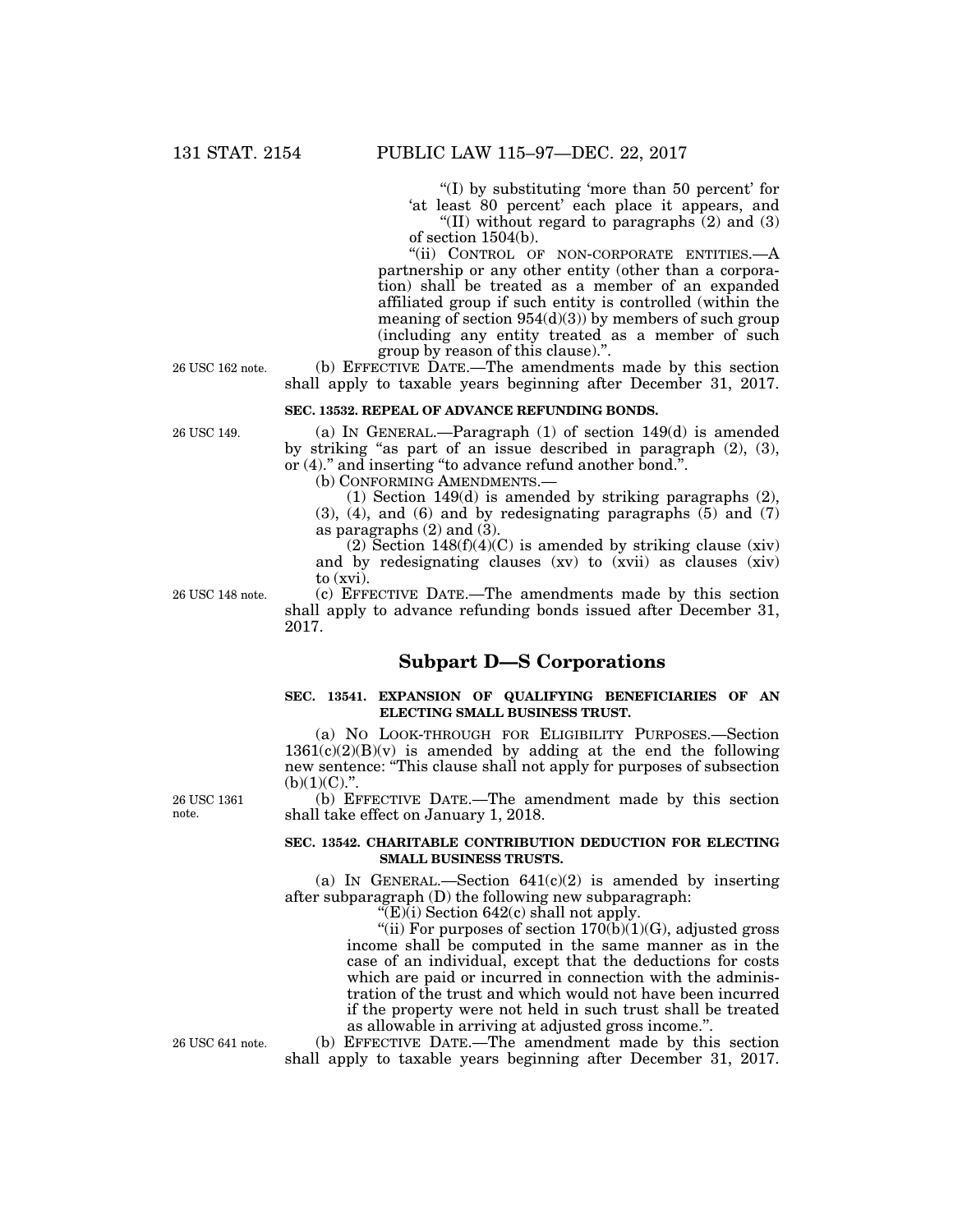#### **SEC. 13543. MODIFICATION OF TREATMENT OF S CORPORATION CONVERSIONS TO C CORPORATIONS.**

(a) ADJUSTMENTS ATTRIBUTABLE TO CONVERSION FROM S COR- PORATION TO C CORPORATION.—Section 481 is amended by adding 26 USC 481. at the end the following new subsection:

''(d) ADJUSTMENTS ATTRIBUTABLE TO CONVERSION FROM S COR-

"(1) IN GENERAL.—In the case of an eligible terminated S corporation, any adjustment required by subsection  $(a)(2)$ which is attributable to such corporation's revocation described in paragraph (2)(A)(ii) shall be taken into account ratably during the 6-taxable year period beginning with the year of change.

"(2) ELIGIBLE TERMINATED S CORPORATION.—For purposes of this subsection, the term 'eligible terminated S corporation' means any C corporation—

 $H(A)$  which—

''(i) was an S corporation on the day before the date of the enactment of the Tax Cuts and Jobs Act, and

"(ii) during the 2-year period beginning on the date of such enactment makes a revocation of its election under section 1362(a), and

''(B) the owners of the stock of which, determined on the date such revocation is made, are the same owners (and in identical proportions) as on the date of such enactment."

(b) CASH DISTRIBUTIONS FOLLOWING POST-TERMINATION TRANSI-TION PERIOD FROM S CORPORATION STATUS.—Section 1371 is amended by adding at the end the following new subsection:

''(f) CASH DISTRIBUTIONS FOLLOWING POST-TERMINATION TRANSITION PERIOD.—In the case of a distribution of money by an eligible terminated S corporation (as defined in section  $481(d)$ ) after the post-termination transition period, the accumulated adjustments account shall be allocated to such distribution, and the distribution shall be chargeable to accumulated earnings and profits, in the same ratio as the amount of such accumulated adjustments account bears to the amount of such accumulated earnings and profits.''.

### **PART VII—EMPLOYMENT**

### **Subpart A—Compensation**

#### **SEC. 13601. MODIFICATION OF LIMITATION ON EXCESSIVE EMPLOYEE REMUNERATION.**

(a) REPEAL OF PERFORMANCE-BASED COMPENSATION AND COMMISSION EXCEPTIONS FOR LIMITATION ON EXCESSIVE EMPLOYEE REMUNERATION.—

(1) IN GENERAL.—Paragraph (4) of section  $162(m)$  is amended by striking subparagraphs (B) and (C) and by redesignating subparagraphs  $(D)$ ,  $(\overline{E})$ ,  $(\overline{F})$ , and  $(G)$  as subparagraphs  $(B)$ ,  $(\overline{C})$ ,  $(D)$ , and  $(\overline{E})$ , respectively.

(2) CONFORMING AMENDMENTS.—

(A) Paragraphs  $(5)(E)$  and  $(6)(D)$  of section 162(m) are each amended by striking "subparagraphs (B), (C), and (D)'' and inserting ''subparagraph (B)''.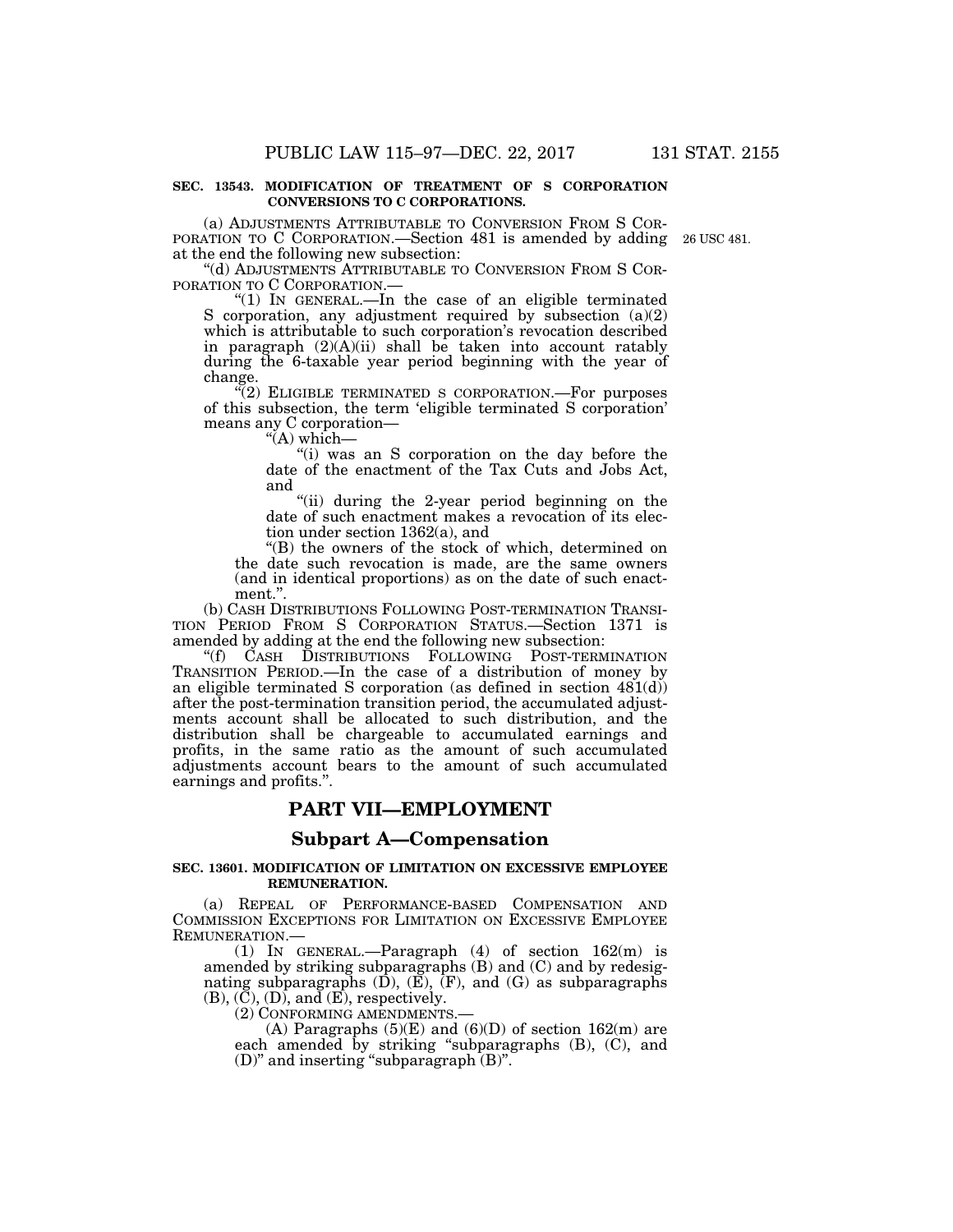26 USC 162.

(B) Paragraphs  $(5)(G)$  and  $(6)(G)$  of section  $162(m)$  are each amended by striking " $(F)$  and  $(G)$ " and inserting " $(D)$ and  $(E)$ ".

(b) MODIFICATION OF DEFINITION OF COVERED EMPLOYEES.— Paragraph (3) of section  $162(m)$  is amended—

 $(1)$  in subparagraph  $(A)$ , by striking "as of the close of the taxable year, such employee is the chief executive officer of the taxpayer or is'' and inserting ''such employee is the principal executive officer or principal financial officer of the taxpayer at any time during the taxable year, or was'',

 $(2)$  in subparagraph  $(B)$ –

 $(A)$  by striking "4" and inserting "3", and

(B) by striking ''(other than the chief executive officer)'' and inserting ''(other than any individual described in subparagraph  $(A)$ ", and

 $(3)$  by striking "or" at the end of subparagraph  $(A)$ , by striking the period at the end of subparagraph (B) and inserting , or", and by adding at the end the following:

" $(C)$  was a covered employee of the taxpayer (or any predecessor) for any preceding taxable year beginning after December 31, 2016.''.

(c) EXPANSION OF APPLICABLE EMPLOYER.—

(1) IN GENERAL.—Section  $162(m)(2)$  is amended to read as follows:

"(2) PUBLICLY HELD CORPORATION.—For purposes of this subsection, the term 'publicly held corporation' means any corporation which is an issuer (as defined in section 3 of the Securities Exchange Act of 1934 (15 U.S.C. 78c))—

"(A) the securities of which are required to be registered under section 12 of such Act (15 U.S.C. 78l), or

"(B) that is required to file reports under section  $15(d)$ of such Act (15 U.S.C. 78o(d)).''.

(2) CONFORMING AMENDMENT.—Section 162(m)(3), as amended by subsection (b), is amended by adding at the end the following flush sentence:

''Such term shall include any employee who would be described in subparagraph (B) if the reporting described in such subparagraph were required as so described."

(d) SPECIAL RULE FOR REMUNERATION PAID TO BENEFICIARIES,  $ETC.$ —Paragraph (4) of section  $162(m)$ , as amended by subsection (a), is amended by adding at the end the following new subparagraph:

"(F) SPECIAL RULE FOR REMUNERATION PAID TO BENE-FICIARIES, ETC.—Remuneration shall not fail to be applicable employee remuneration merely because it is includible in the income of, or paid to, a person other than the covered employee, including after the death of the covered employee.''.

(e) EFFECTIVE DATE.—

(1) IN GENERAL.—Except as provided in paragraph (2), the amendments made by this section shall apply to taxable years beginning after December 31, 2017.

(2) EXCEPTION FOR BINDING CONTRACTS.—The amendments made by this section shall not apply to remuneration which is provided pursuant to a written binding contract which was in effect on November 2, 2017, and which was not modified in any material respect on or after such date.

26 USC 162 note.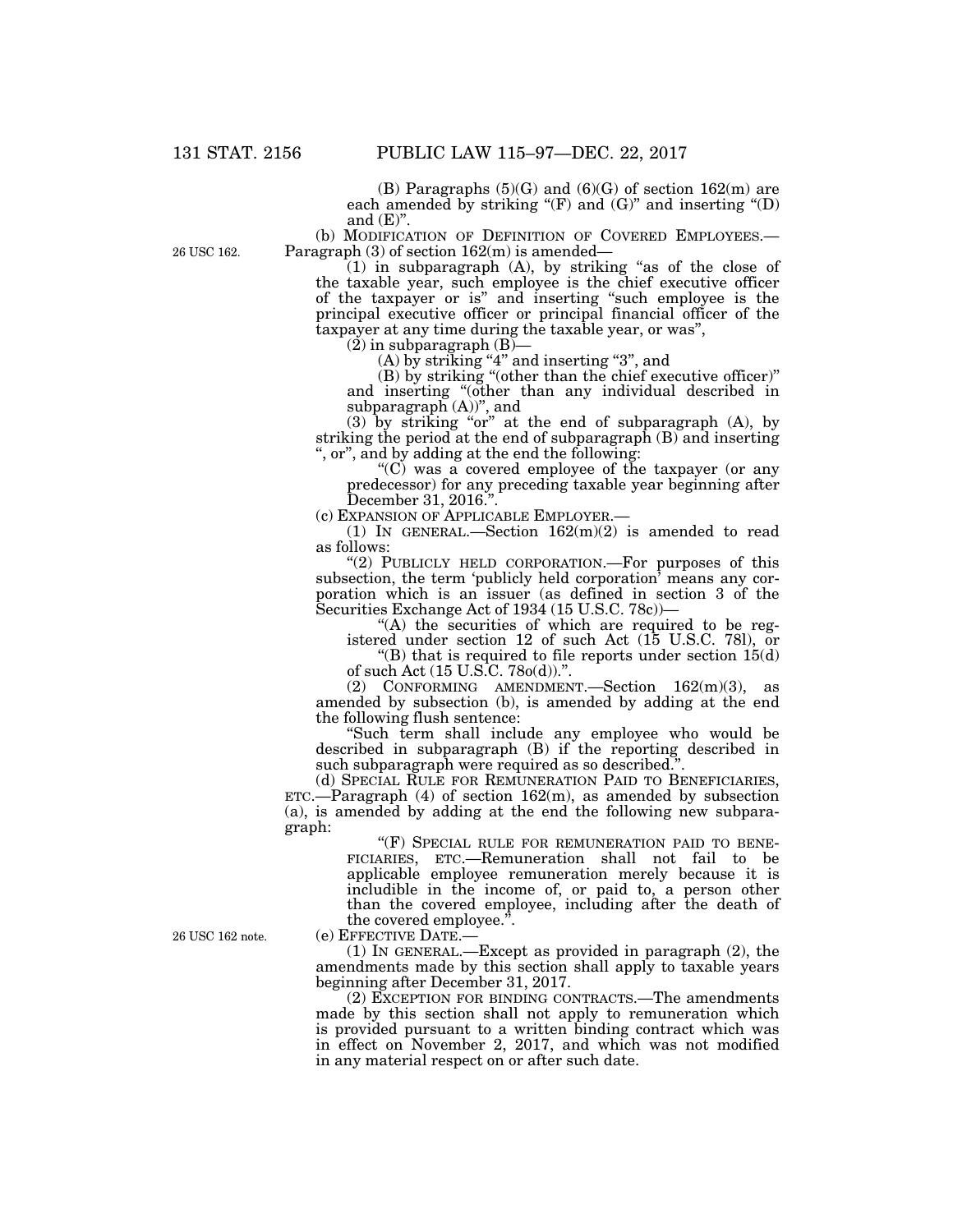#### **SEC. 13602. EXCISE TAX ON EXCESS TAX-EXEMPT ORGANIZATION EXECUTIVE COMPENSATION.**

(a) IN GENERAL.—Subchapter D of chapter 42 is amended by adding at the end the following new section:

#### **''SEC. 4960. TAX ON EXCESS TAX-EXEMPT ORGANIZATION EXECUTIVE**  26 USC 4960 **COMPENSATION.**

note.

"(a) TAX IMPOSED.—There is hereby imposed a tax equal to the product of the rate of tax under section 11 and the sum of—

"(1) so much of the remuneration paid (other than any excess parachute payment) by an applicable tax-exempt organization for the taxable year with respect to employment of any covered employee in excess of \$1,000,000, plus

 $(2)$  any excess parachute payment paid by such an organization to any covered employee.

For purposes of the preceding sentence, remuneration shall be treated as paid when there is no substantial risk of forfeiture (within the meaning of section  $457(f)(3)(B)$ ) of the rights to such remuneration.

''(b) LIABILITY FOR TAX.—The employer shall be liable for the tax imposed under subsection (a).

''(c) DEFINITIONS AND SPECIAL RULES.—For purposes of this section—

''(1) APPLICABLE TAX-EXEMPT ORGANIZATION.—The term 'applicable tax-exempt organization' means any organization which for the taxable year-

 $\mathcal{L}(A)$  is exempt from taxation under section 501(a),

''(B) is a farmers' cooperative organization described in section  $521(b)(1)$ ,

''(C) has income excluded from taxation under section  $115(1)$ , or

 $''(D)$  is a political organization described in section 527(e)(1).

''(2) COVERED EMPLOYEE.—For purposes of this section, the term 'covered employee' means any employee (including any former employee) of an applicable tax-exempt organization if the employee—

 $(A)$  is one of the 5 highest compensated employees of the organization for the taxable year, or

''(B) was a covered employee of the organization (or any predecessor) for any preceding taxable year beginning after December 31, 2016.

''(3) REMUNERATION.—For purposes of this section:

"(A) IN GENERAL.—The term 'remuneration' means wages (as defined in section 3401(a)), except that such term shall not include any designated Roth contribution (as defined in section  $402\text{\AA}(c)$ ) and shall include amounts required to be included in gross income under section 457(f).

''(B) EXCEPTION FOR REMUNERATION FOR MEDICAL SERV-ICES.—The term 'remuneration' shall not include the portion of any remuneration paid to a licensed medical professional (including a veterinarian) which is for the performance of medical or veterinary services by such professional. ''(4) REMUNERATION FROM RELATED ORGANIZATIONS.—

''(A) IN GENERAL.—Remuneration of a covered employee by an applicable tax-exempt organization shall include any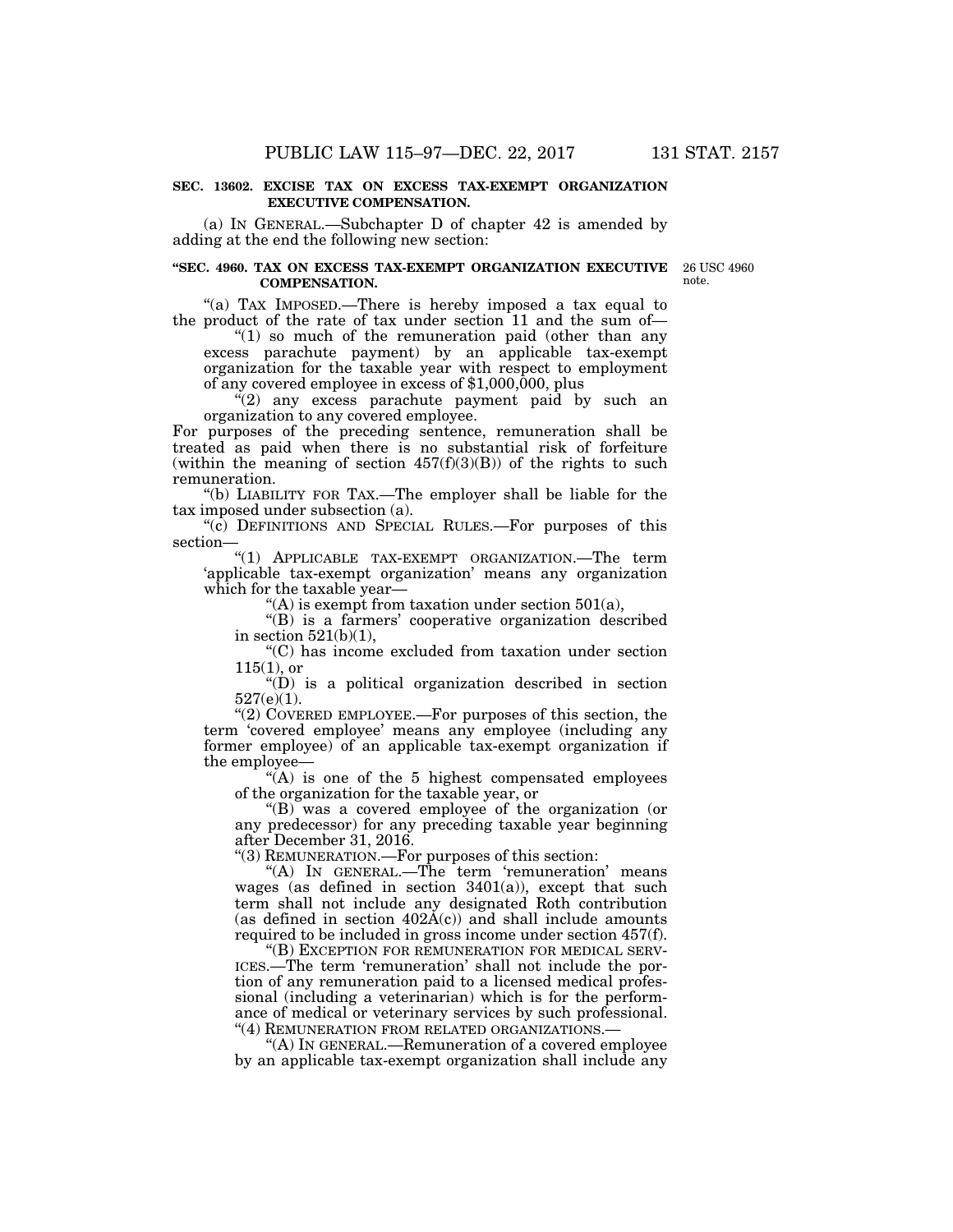remuneration paid with respect to employment of such employee by any related person or governmental entity.

"(B) RELATED ORGANIZATIONS.—A person or governmental entity shall be treated as related to an applicable tax-exempt organization if such person or governmental entity—

''(i) controls, or is controlled by, the organization,

"(ii) is controlled by one or more persons which control the organization,

''(iii) is a supported organization (as defined in section  $509(f)(3)$  during the taxable year with respect to the organization,

"(iv) is a supporting organization described in section  $509(a)(3)$  during the taxable year with respect to the organization, or

" $(v)$  in the case of an organization which is a voluntary employees' beneficiary association described in section  $50\overline{1}(c)(9)$ , establishes, maintains, or makes contributions to such voluntary employees' beneficiary association.

''(C) LIABILITY FOR TAX.—In any case in which remuneration from more than one employer is taken into account under this paragraph in determining the tax imposed by subsection (a), each such employer shall be liable for such tax in an amount which bears the same ratio to the total tax determined under subsection (a) with respect to such remuneration as—

"(i) the amount of remuneration paid by such employer with respect to such employee, bears to

"(ii) the amount of remuneration paid by all such employers to such employee.

''(5) EXCESS PARACHUTE PAYMENT.—For purposes of determining the tax imposed by subsection  $(a)(2)$ –

''(A) IN GENERAL.—The term 'excess parachute payment' means an amount equal to the excess of any parachute payment over the portion of the base amount allocated to such payment.

''(B) PARACHUTE PAYMENT.—The term 'parachute payment' means any payment in the nature of compensation to (or for the benefit of) a covered employee if—

''(i) such payment is contingent on such employee's separation from employment with the employer, and

''(ii) the aggregate present value of the payments in the nature of compensation to (or for the benefit of) such individual which are contingent on such separation equals or exceeds an amount equal to 3 times the base amount.

''(C) EXCEPTION.—Such term does not include any payment—

''(i) described in section 280G(b)(6) (relating to exemption for payments under qualified plans),

''(ii) made under or to an annuity contract described in section 403(b) or a plan described in section 457(b),

''(iii) to a licensed medical professional (including a veterinarian) to the extent that such payment is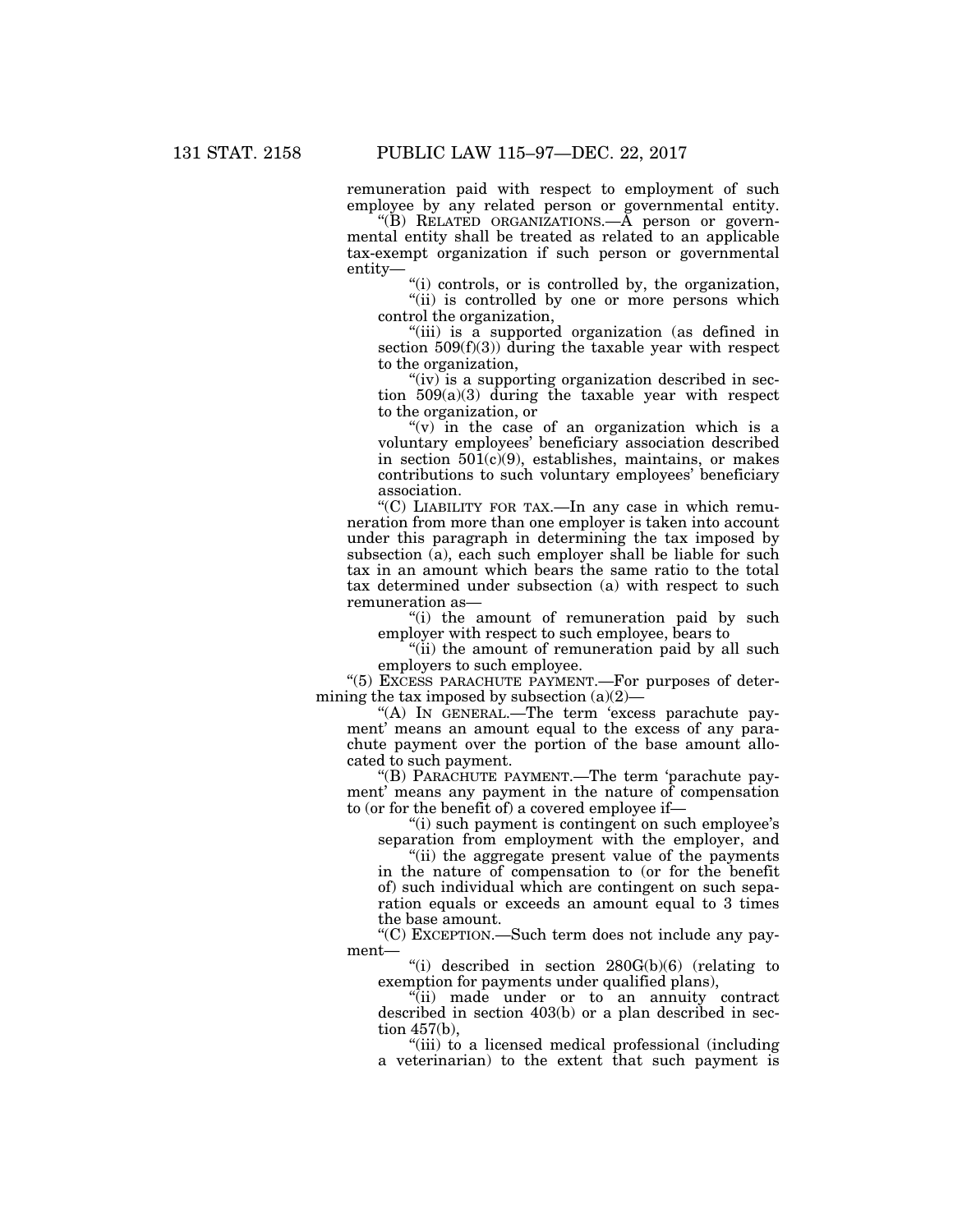for the performance of medical or veterinary services by such professional, or

" $(iv)$  to an individual who is not a highly compensated employee as defined in section 414(q).

''(D) BASE AMOUNT.—Rules similar to the rules of 280G(b)(3) shall apply for purposes of determining the base amount.

''(E) PROPERTY TRANSFERS; PRESENT VALUE.—Rules similar to the rules of paragraphs (3) and (4) of section 280G(d) shall apply.

''(6) COORDINATION WITH DEDUCTION LIMITATION.—Remuneration the deduction for which is not allowed by reason of section 162(m) shall not be taken into account for purposes of this section.

''(d) REGULATIONS.—The Secretary shall prescribe such regulations as may be necessary to prevent avoidance of the tax under this section, including regulations to prevent avoidance of such tax through the performance of services other than as an employee or by providing compensation through a pass-through or other entity to avoid such tax.".

(b) CLERICAL AMENDMENT.—The table of sections for subchapter D of chapter 42 is amended by adding at the end the following new item:

''Sec. 4960. Tax on excess tax-exempt organization executive compensation.''.

(c) EFFECTIVE DATE.—The amendments made by this section shall apply to taxable years beginning after December 31, 2017. 26 USC 4960 note.

#### **SEC. 13603. TREATMENT OF QUALIFIED EQUITY GRANTS.**

(a) IN GENERAL.—Section 83 is amended by adding at the 26 USC 83. end the following new subsection:

''(i) QUALIFIED EQUITY GRANTS.—

''(1) IN GENERAL.—For purposes of this subtitle—

"(A) TIMING OF INCLUSION.—If qualified stock is transferred to a qualified employee who makes an election with respect to such stock under this subsection, subsection (a) shall be applied by including the amount determined under such subsection with respect to such stock in income of the employee in the taxable year determined under subparagraph (B) in lieu of the taxable year described in subsection (a).

''(B) TAXABLE YEAR DETERMINED.—The taxable year determined under this subparagraph is the taxable year of the employee which includes the earliest of—

''(i) the first date such qualified stock becomes transferable (including, solely for purposes of this clause, becoming transferable to the employer),

''(ii) the date the employee first becomes an excluded employee,

''(iii) the first date on which any stock of the corporation which issued the qualified stock becomes readily tradable on an established securities market (as determined by the Secretary, but not including any market unless such market is recognized as an established securities market by the Secretary for purposes of a provision of this title other than this subsection),

26 USC prec. 4958.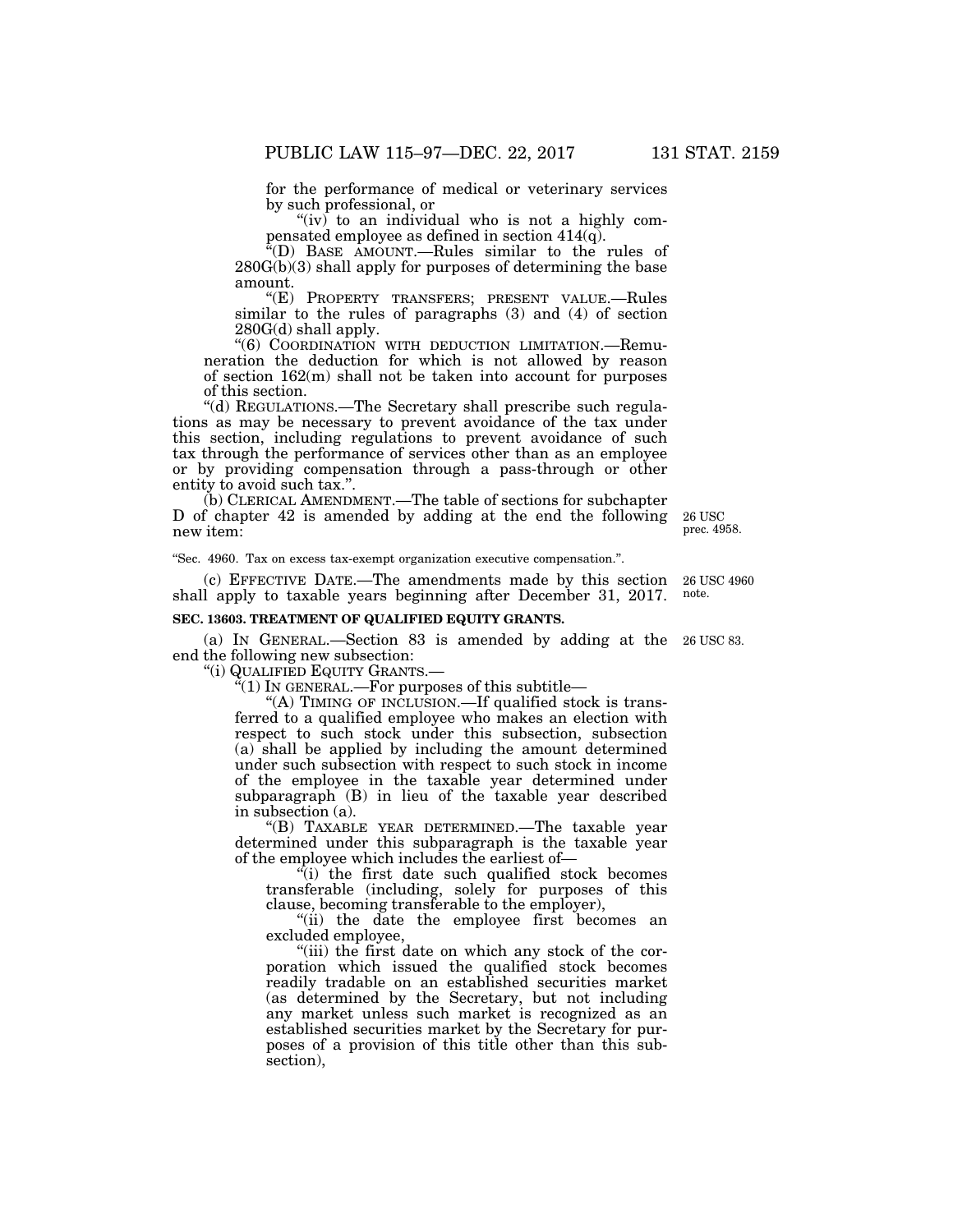"(iv) the date that is 5 years after the first date the rights of the employee in such stock are transferable or are not subject to a substantial risk of forfeiture, whichever occurs earlier, or

" $(v)$  the date on which the employee revokes (at such time and in such manner as the Secretary provides) the election under this subsection with respect

to such stock.<br>"(2) QUALIFIED STOCK.—

''(2) QUALIFIED STOCK.— ''(A) IN GENERAL.—For purposes of this subsection, the term 'qualified stock' means, with respect to any qualified employee, any stock in a corporation which is the employer of such employee, if—

 $\degree$ (i) such stock is received—

''(I) in connection with the exercise of an option, or

''(II) in settlement of a restricted stock unit, and

''(ii) such option or restricted stock unit was granted by the corporation—

 $\sqrt{\text{I}}$ ) in connection with the performance of services as an employee, and

''(II) during a calendar year in which such corporation was an eligible corporation.

''(B) LIMITATION.—The term 'qualified stock' shall not include any stock if the employee may sell such stock to, or otherwise receive cash in lieu of stock from, the corporation at the time that the rights of the employee in such stock first become transferable or not subject to a substantial risk of forfeiture.

''(C) ELIGIBLE CORPORATION.—For purposes of subpara $graph (A)(ii)(II)$ 

''(i) IN GENERAL.—The term 'eligible corporation' means, with respect to any calendar year, any corporation if—

''(I) no stock of such corporation (or any predecessor of such corporation) is readily tradable on an established securities market (as determined under paragraph  $(1)(B)(iii)$  during any preceding calendar year, and

''(II) such corporation has a written plan under which, in such calendar year, not less than 80 percent of all employees who provide services to such corporation in the United States (or any possession of the United States) are granted stock options, or are granted restricted stock units, with the same rights and privileges to receive qualified stock.

''(ii) SAME RIGHTS AND PRIVILEGES.—For purposes of clause (i)(II)—

''(I) except as provided in subclauses (II) and (III), the determination of rights and privileges with respect to stock shall be made in a similar manner as under section  $423(b)(5)$ ,

''(II) employees shall not fail to be treated as having the same rights and privileges to receive qualified stock solely because the number of shares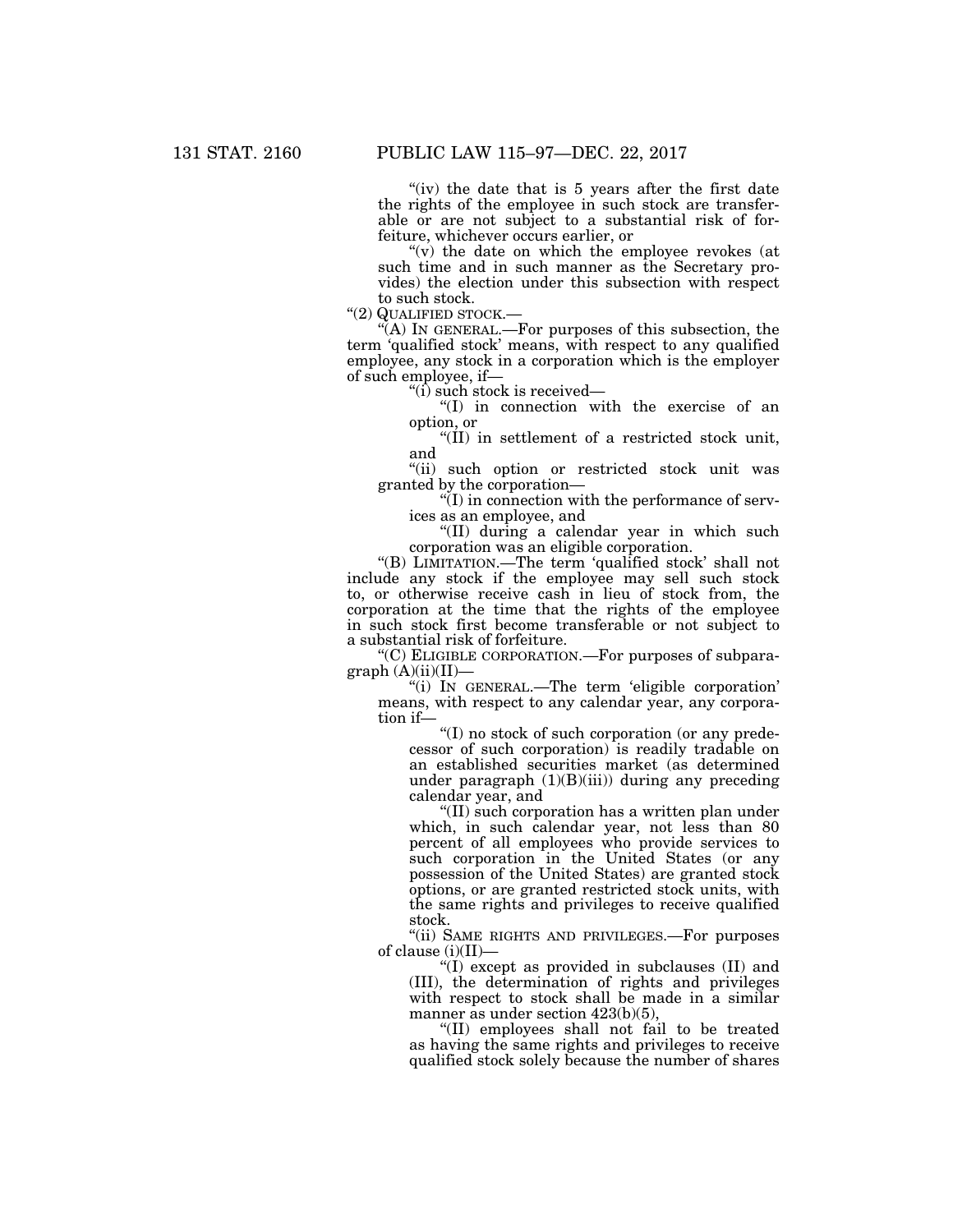available to all employees is not equal in amount, so long as the number of shares available to each employee is more than a de minimis amount, and

''(III) rights and privileges with respect to the exercise of an option shall not be treated as the same as rights and privileges with respect to the settlement of a restricted stock unit.

"(iii) EMPLOYEE.—For purposes of clause (i)(II), the term 'employee' shall not include any employee described in section 4980E(d)(4) or any excluded employee.

"(iv) SPECIAL RULE FOR CALENDAR YEARS BEFORE 2018.—In the case of any calendar year beginning before January 1, 2018, clause (i)(II) shall be applied without regard to whether the rights and privileges with respect to the qualified stock are the same.

''(3) QUALIFIED EMPLOYEE; EXCLUDED EMPLOYEE.—For purposes of this subsection—

''(A) IN GENERAL.—The term 'qualified employee' means any individual who—

''(i) is not an excluded employee, and

''(ii) agrees in the election made under this subsection to meet such requirements as are determined by the Secretary to be necessary to ensure that the withholding requirements of the corporation under chapter 24 with respect to the qualified stock are met.

''(B) EXCLUDED EMPLOYEE.—The term 'excluded employee' means, with respect to any corporation, any individual—

"(i) who is a 1-percent owner (within the meaning of section  $416(i)(1)(B(ii))$  at any time during the calendar year or who was such a 1 percent owner at any time during the 10 preceding calendar years,

''(ii) who is or has been at any prior time—

''(I) the chief executive officer of such corporation or an individual acting in such a capacity, or

''(II) the chief financial officer of such corporation or an individual acting in such a capacity,

"(iii) who bears a relationship described in section  $318(a)(1)$  to any individual described in subclause (I) or (II) of clause (ii), or

"(iv) who is one of the 4 highest compensated officers of such corporation for the taxable year, or was one of the 4 highest compensated officers of such corporation for any of the 10 preceding taxable years, determined with respect to each such taxable year on the basis of the shareholder disclosure rules for compensation under the Securities Exchange Act of 1934 (as if such rules applied to such corporation). "(4) ELECTION.—

"(A) TIME FOR MAKING ELECTION.—An election with respect to qualified stock shall be made under this subsection no later than 30 days after the first date the rights of the employee in such stock are transferable or are not subject to a substantial risk of forfeiture, whichever occurs earlier, and shall be made in a manner similar to the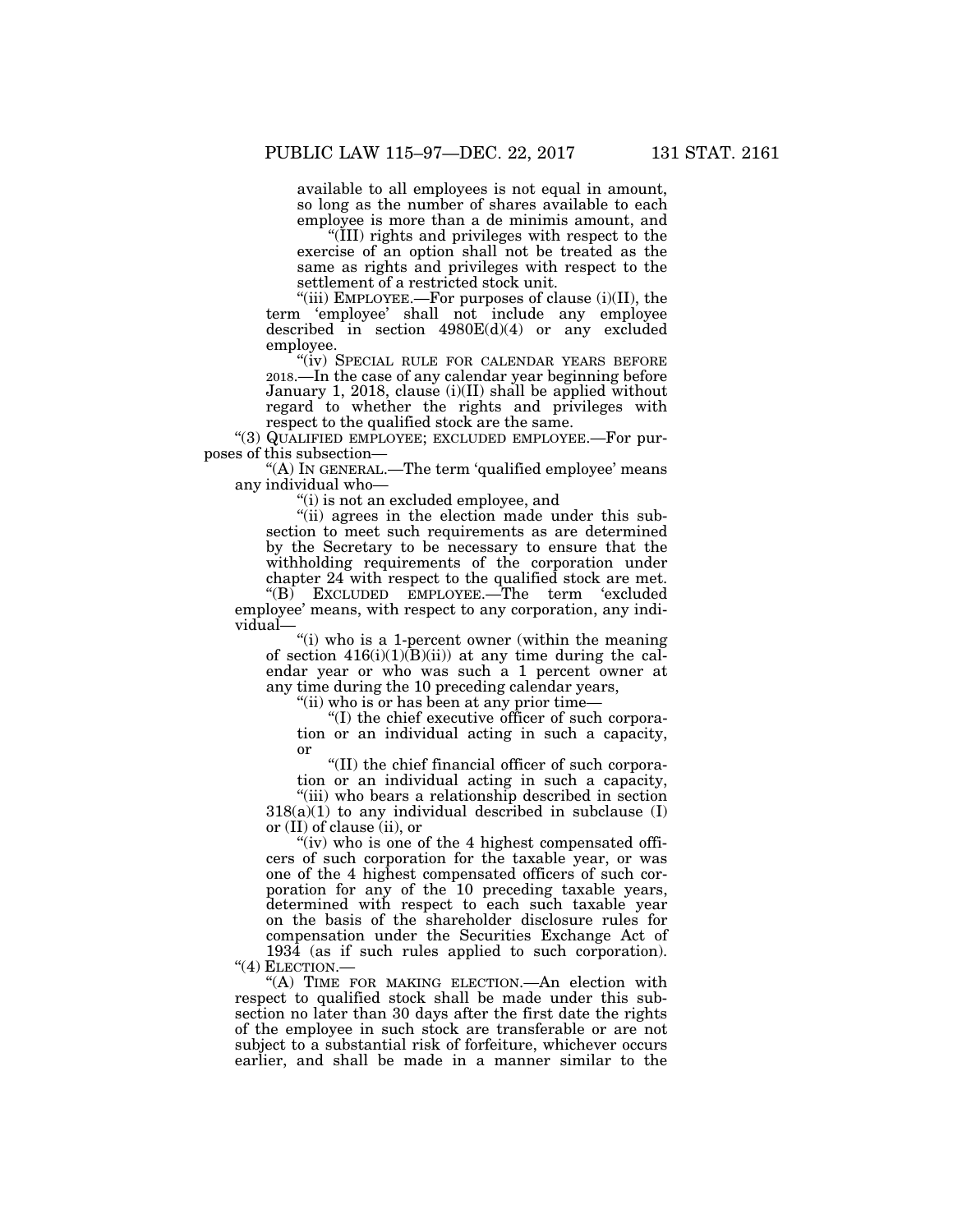manner in which an election is made under subsection (b).

''(B) LIMITATIONS.—No election may be made under this section with respect to any qualified stock if—

''(i) the qualified employee has made an election under subsection (b) with respect to such qualified stock,

"(ii) any stock of the corporation which issued the qualified stock is readily tradable on an established securities market (as determined under paragraph  $(1)(B)(iii)$  at any time before the election is made, or

"(iii) such corporation purchased any of its outstanding stock in the calendar year preceding the calendar year which includes the first date the rights of the employee in such stock are transferable or are not subject to a substantial risk of forfeiture, unless—

''(I) not less than 25 percent of the total dollar amount of the stock so purchased is deferral stock, and

''(II) the determination of which individuals from whom deferral stock is purchased is made on a reasonable basis.

''(C) DEFINITIONS AND SPECIAL RULES RELATED TO LIMITATION ON STOCK REDEMPTIONS.—

''(i) DEFERRAL STOCK.—For purposes of this paragraph, the term 'deferral stock' means stock with respect to which an election is in effect under this subsection.

"(ii) DEFERRAL STOCK WITH RESPECT TO ANY INDI-VIDUAL NOT TAKEN INTO ACCOUNT IF INDIVIDUAL HOLDS DEFERRAL STOCK WITH LONGER DEFERRAL PERIOD.— Stock purchased by a corporation from any individual shall not be treated as deferral stock for purposes of subparagraph (B)(iii) if such individual (immediately after such purchase) holds any deferral stock with respect to which an election has been in effect under this subsection for a longer period than the election with respect to the stock so purchased.

''(iii) PURCHASE OF ALL OUTSTANDING DEFERRAL STOCK.—The requirements of subclauses (I) and (II) of subparagraph  $(B)(iii)$  shall be treated as met if the stock so purchased includes all of the corporation's outstanding deferral stock.

"(iv) REPORTING.—Any corporation which has outstanding deferral stock as of the beginning of any calendar year and which purchases any of its outstanding stock during such calendar year shall include on its return of tax for the taxable year in which, or with which, such calendar year ends the total dollar amount of its outstanding stock so purchased during such calendar year and such other information as the Secretary requires for purposes of administering this paragraph.

''(5) CONTROLLED GROUPS.—For purposes of this subsection, all persons treated as a single employer under section 414(b) shall be treated as 1 corporation.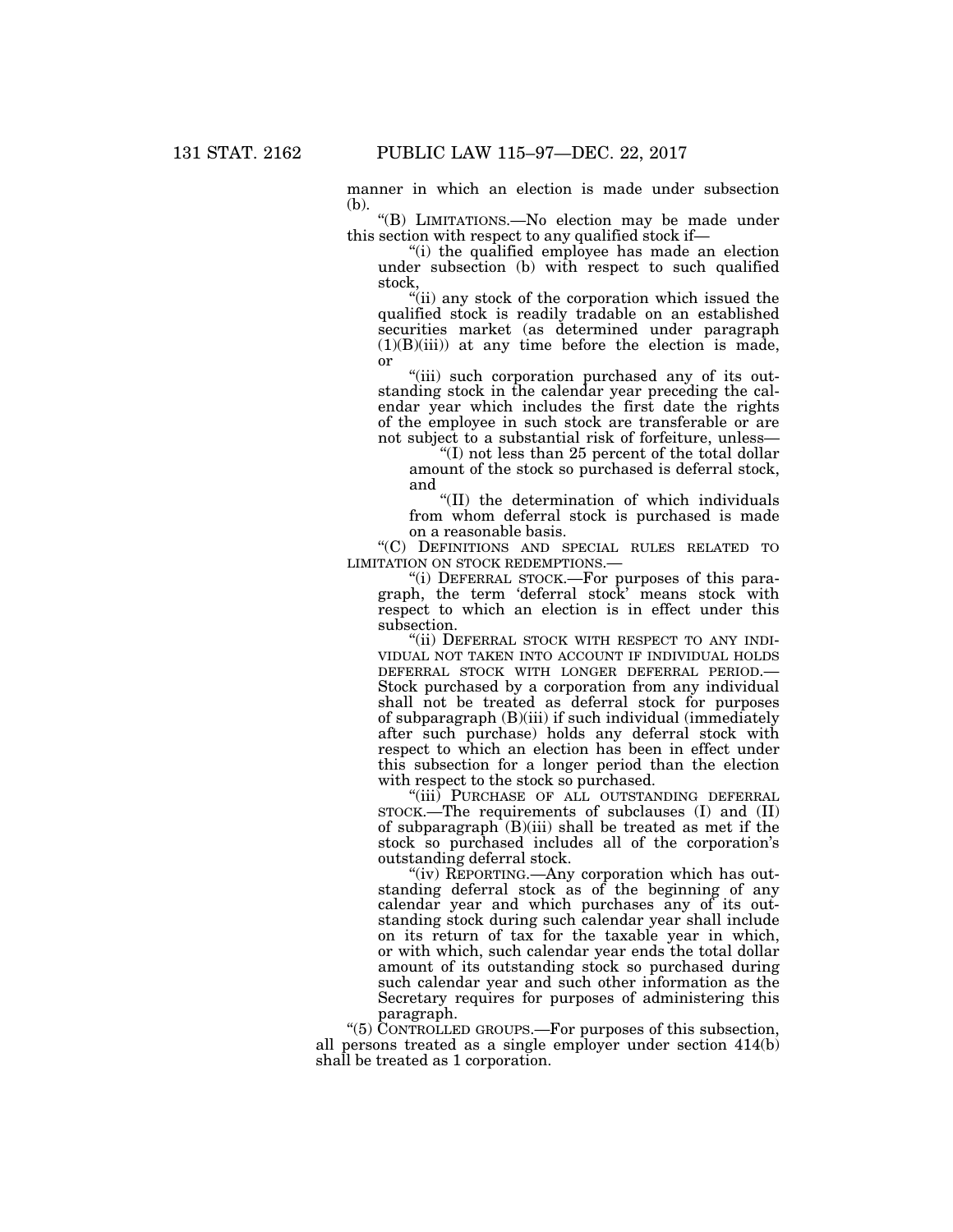''(6) NOTICE REQUIREMENT.—Any corporation which transfers qualified stock to a qualified employee shall, at the time that (or a reasonable period before) an amount attributable to such stock would (but for this subsection) first be includible in the gross income of such employee—

 $(A)$  certify to such employee that such stock is qualified stock, and

''(B) notify such employee—

''(i) that the employee may be eligible to elect to defer income on such stock under this subsection, and

''(ii) that, if the employee makes such an election—

''(I) the amount of income recognized at the end of the deferral period will be based on the value of the stock at the time at which the rights of the employee in such stock first become transferable or not subject to substantial risk of forfeiture, notwithstanding whether the value of the stock has declined during the deferral period,

''(II) the amount of such income recognized at the end of the deferral period will be subject to withholding under section 3401(i) at the rate determined under section 3402(t), and

''(III) the responsibilities of the employee (as determined by the Secretary under paragraph  $(3)(A)(ii)$  with respect to such withholding.

"(7) RESTRICTED STOCK UNITS.—This section (other than this subsection), including any election under subsection (b), shall not apply to restricted stock units.''. (b) WITHHOLDING.—

(1) TIME OF WITHHOLDING.—Section 3401 is amended by 26 USC 3401.

adding at the end the following new subsection: "(i) QUALIFIED STOCK FOR WHICH AN ELECTION IS IN EFFECT UNDER SECTION 83(I).—For purposes of subsection (a), qualified stock (as defined in section  $83(i)$ ) with respect to which an election is made under section 83(i) shall be treated as wages—

''(1) received on the earliest date described in section 83(i)(1)(B), and

''(2) in an amount equal to the amount included in income under section 83 for the taxable year which includes such date.''.

(2) AMOUNT OF WITHHOLDING.—Section 3402 is amended by adding at the end the following new subsection:

''(t) RATE OF WITHHOLDING FOR CERTAIN STOCK.—In the case of any qualified stock (as defined in section  $83(i)(2)$ ) with respect to which an election is made under section 83(i)—

" $(1)$  the rate of tax under subsection  $(a)$  shall not be less than the maximum rate of tax in effect under section 1, and

"(2) such stock shall be treated for purposes of section 3501(b) in the same manner as a non-cash fringe benefit.''.

(c) COORDINATION WITH OTHER DEFERRED COMPENSATION RULES.—

(1) ELECTION TO APPLY DEFERRAL TO STATUTORY OPTIONS.—

(A) INCENTIVE STOCK OPTIONS.—Section 422(b) is amended by adding at the end the following: ''Such term shall not include any option if an election is made under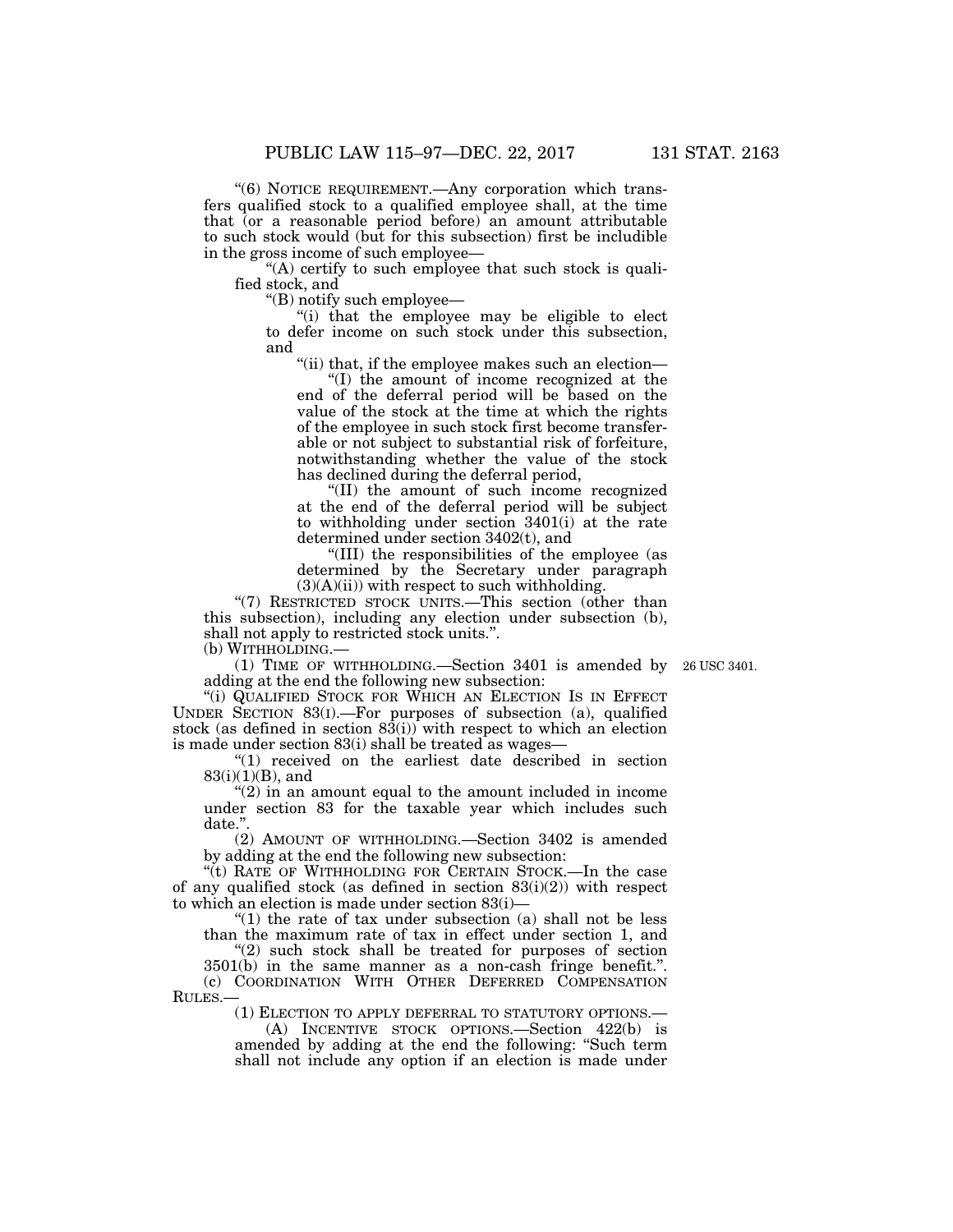section 83(i) with respect to the stock received in connection with the exercise of such option.''.

(B) EMPLOYEE STOCK PURCHASE PLANS.—Section 423 is amended—

 $(i)$  in subsection  $(b)(5)$ , by striking "and" before "the plan" and by inserting ", and the rules of section 83(i) shall apply in determining which employees have a right to make an election under such section'' before the semicolon at the end, and

(ii) by adding at the end the following new subsection:

"(d) COORDINATION WITH QUALIFIED EQUITY GRANTS.—An option for which an election is made under section 83(i) with respect to the stock received in connection with its exercise shall not be considered as granted pursuant an employee stock purchase plan.''.

(2) EXCLUSION FROM DEFINITION OF NONQUALIFIED DEFERRED COMPENSATION PLAN.—Subsection (d) of section 409A is amended by adding at the end the following new paragraph:

"(7) TREATMENT OF QUALIFIED STOCK.—An arrangement under which an employee may receive qualified stock (as defined in section  $83(i)(2)$  shall not be treated as a nonqualified deferred compensation plan with respect to such employee solely because of such employee's election, or ability to make an election, to defer recognition of income under section 83(i).''.

(d) INFORMATION REPORTING.—Section 6051(a) is amended by striking "and" at the end of paragraph (14)(B), by striking the period at the end of paragraph (15) and inserting a comma, and by inserting after paragraph (15) the following new paragraphs:

" $(16)$  the amount includible in gross income under subparagraph  $(A)$  of section  $83(i)(1)$  with respect to an event described in subparagraph (B) of such section which occurs in such calendar year, and

" $(17)$  the aggregate amount of income which is being deferred pursuant to elections under section 83(i), determined as of the close of the calendar year.''.

(e) PENALTY FOR FAILURE OF EMPLOYER TO PROVIDE NOTICE OF TAX CONSEQUENCES.—Section 6652 is amended by adding at the end the following new subsection:

''(p) FAILURE TO PROVIDE NOTICE UNDER SECTION 83(I).—In the case of each failure to provide a notice as required by section  $83(i)(6)$ , at the time prescribed therefor, unless it is shown that such failure is due to reasonable cause and not to willful neglect, there shall be paid, on notice and demand of the Secretary and in the same manner as tax, by the person failing to provide such notice, an amount equal to \$100 for each such failure, but the total amount imposed on such person for all such failures during any calendar year shall not exceed \$50,000.''.

(f) EFFECTIVE DATES.—

(1) IN GENERAL.—Except as provided in paragraph (2), the amendments made by this section shall apply to stock attributable to options exercised, or restricted stock units settled, after December 31, 2017.

(2) REQUIREMENT TO PROVIDE NOTICE.—The amendments made by subsection (e) shall apply to failures after December 31, 2017.

(g) TRANSITION RULE.—Until such time as the Secretary (or the Secretary's delegate) issues regulations or other guidance for

26 USC 83 note.

26 USC 83 note.

26 USC 423.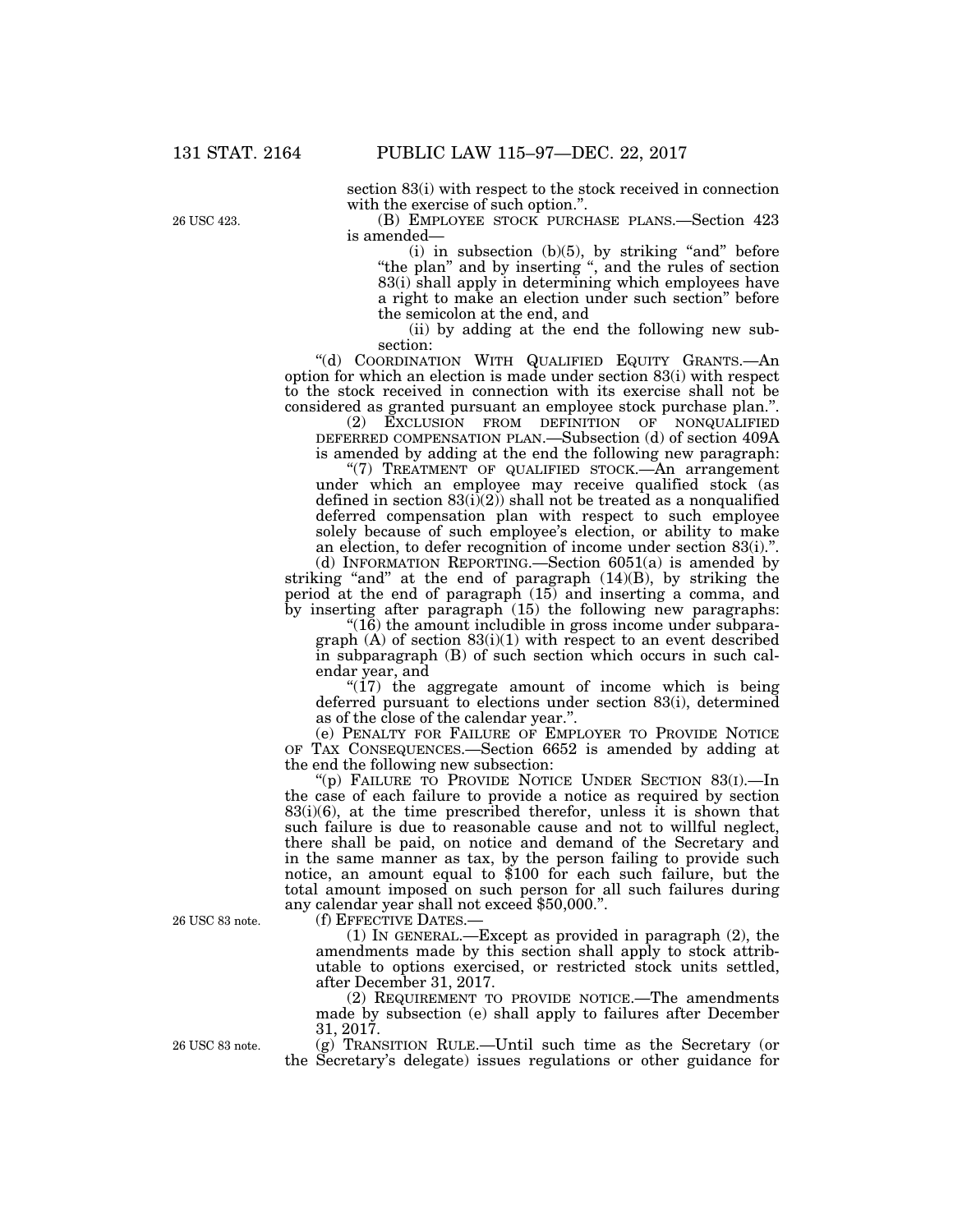purposes of implementing the requirements of paragraph  $(2)(C)(i)(II)$ of section 83(i) of the Internal Revenue Code of 1986 (as added by this section), or the requirements of paragraph (6) of such section, a corporation shall be treated as being in compliance with such requirements (respectively) if such corporation complies with a reasonable good faith interpretation of such requirements.

## **SEC. 13604. INCREASE IN EXCISE TAX RATE FOR STOCK COMPENSA-TION OF INSIDERS IN EXPATRIATED CORPORATIONS.**

(a) IN GENERAL.—Section  $4985(a)(1)$  is amended by striking "section  $1(h)(1)(C)$ " and inserting "section  $1(h)(1)(D)$ ".

(b) EFFECTIVE DATE.—The amendment made by this section shall apply to corporations first becoming expatriated corporations (as defined in section 4985 of the Internal Revenue Code of 1986) after the date of enactment of this Act. note.

# **Subpart B—Retirement Plans**

# **SEC. 13611. REPEAL OF SPECIAL RULE PERMITTING RECHARACTER-IZATION OF ROTH CONVERSIONS.**

(a) IN GENERAL.—Section  $408A(d)(6)(B)$  is amended by adding at the end the following new clause:

''(iii) CONVERSIONS.—Subparagraph (A) shall not apply in the case of a qualified rollover contribution to which subsection (d)(3) applies (including by reason of subparagraph  $(C)$  thereof).<sup>"</sup>.

(b) EFFECTIVE DATE.—The amendments made by this section shall apply to taxable years beginning after December 31, 2017.

# **SEC. 13612. MODIFICATION OF RULES APPLICABLE TO LENGTH OF SERVICE AWARD PLANS.**

(a) MAXIMUM DEFERRAL AMOUNT.—Clause (ii) of section 457(e)(11)(B) is amended by striking ''\$3,000'' and inserting ''\$6,000''.

(b) COST OF LIVING ADJUSTMENT.—Subparagraph (B) of section 457(e)(11) is amended by adding at the end the following:

"(iii) COST OF LIVING ADJUSTMENT.—In the case of taxable years beginning after December 31, 2017, the Secretary shall adjust the \$6,000 amount under clause (ii) at the same time and in the same manner as under section 415(d), except that the base period shall be the calendar quarter beginning July 1, 2016, and any increase under this paragraph that is not a multiple of \$500 shall be rounded to the next lowest multiple of \$500.''.

(c) APPLICATION OF LIMITATION ON ACCRUALS.—Subparagraph (B) of section 457(e)(11), as amended by subsection (b), is amended by adding at the end the following:

"(iv) SPECIAL RULE FOR APPLICATION OF LIMITATION ON ACCRUALS FOR CERTAIN PLANS.—In the case of a plan described in subparagraph (A)(ii) which is a defined benefit plan (as defined in section 414(j)), the limitation under clause (ii) shall apply to the actuarial present value of the aggregate amount of length of service awards accruing with respect to any year of service. Such actuarial present value with respect to any year shall be calculated using reasonable actuarial assumptions and methods, assuming payment will be

26 USC 408A note.

26 USC 4985.

26 USC 4985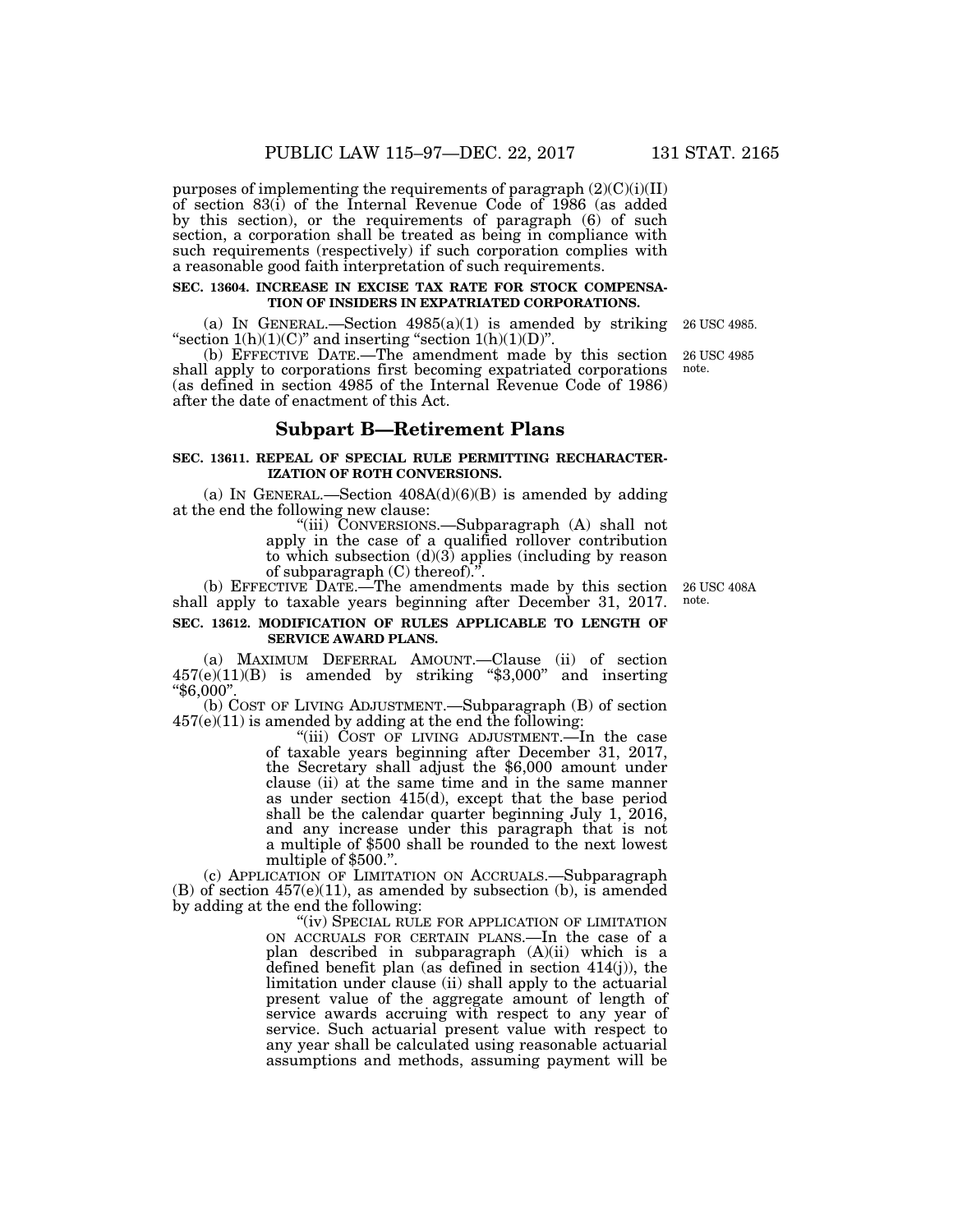made under the most valuable form of payment under the plan with payment commencing at the later of the earliest age at which unreduced benefits are payable under the plan or the participant's age at the time of the calculation.''.

26 USC 457 note.

(d) EFFECTIVE DATE.—The amendments made by this section shall apply to taxable years beginning after December 31, 2017.

# **SEC. 13613. EXTENDED ROLLOVER PERIOD FOR PLAN LOAN OFFSET AMOUNTS.**

26 USC 402.

(a) IN GENERAL.—Paragraph  $(3)$  of section  $402(c)$  is amended by adding at the end the following new subparagraph:

> ''(C) ROLLOVER OF CERTAIN PLAN LOAN OFFSET AMOUNTS.—

"(i) In GENERAL.—In the case of a qualified plan loan offset amount, paragraph (1) shall not apply to any transfer of such amount made after the due date (including extensions) for filing the return of tax for the taxable year in which such amount is treated as distributed from a qualified employer plan.

''(ii) QUALIFIED PLAN LOAN OFFSET AMOUNT.—For purposes of this subparagraph, the term 'qualified plan loan offset amount' means a plan loan offset amount which is treated as distributed from a qualified employer plan to a participant or beneficiary solely by reason of—

''(I) the termination of the qualified employer plan, or

''(II) the failure to meet the repayment terms of the loan from such plan because of the severance from employment of the participant.

"(iii) PLAN LOAN OFFSET AMOUNT.—For purposes of clause (ii), the term 'plan loan offset amount' means the amount by which the participant's accrued benefit under the plan is reduced in order to repay a loan from the plan.

''(iv) LIMITATION.—This subparagraph shall not apply to any plan loan offset amount unless such plan loan offset amount relates to a loan to which section  $72(p)(1)$  does not apply by reason of section  $72(p)(2)$ .

''(v) QUALIFIED EMPLOYER PLAN.—For purposes of this subsection, the term 'qualified employer plan' has the meaning given such term by section  $72(p)(4)$ .".

(b) CONFORMING AMENDMENTS.—Section  $402(c)(3)$  is amended— (1) by striking ''TRANSFER MUST BE MADE WITHIN 60 DAYS

OF RECEIPT'' in the heading and inserting ''TIME LIMIT ON TRANS-FERS'', and

 $(2)$  by striking "subparagraph  $(B)$ " in subparagraph  $(A)$ and inserting "subparagraphs  $(B)$  and  $(C)$ ".

26 USC 402 note.

(c) EFFECTIVE DATE.—The amendments made by this section shall apply to plan loan offset amounts which are treated as distributed in taxable years beginning after December 31, 2017.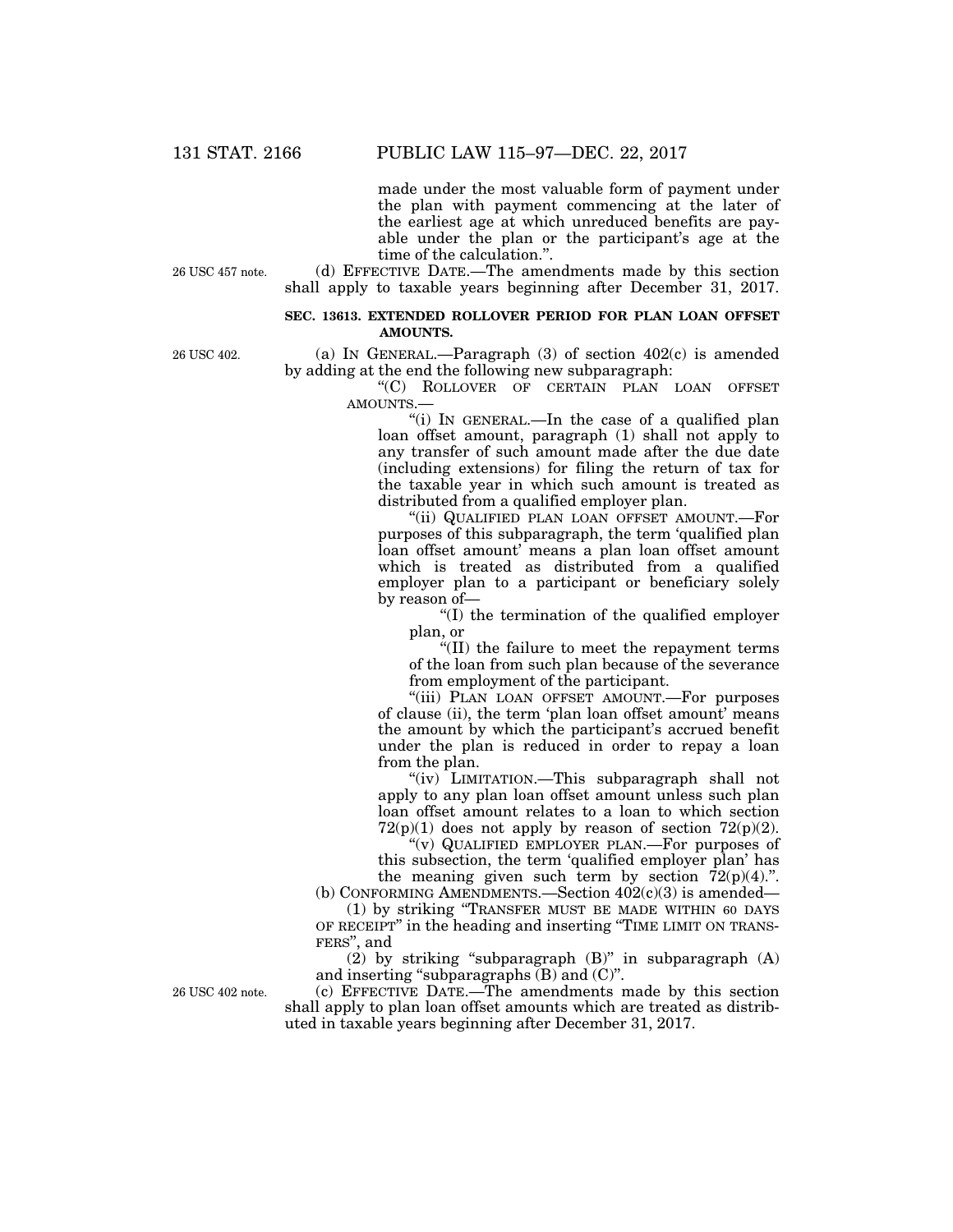# **PART VIII—EXEMPT ORGANIZATIONS**

## **SEC. 13701. EXCISE TAX BASED ON INVESTMENT INCOME OF PRIVATE COLLEGES AND UNIVERSITIES.**

(a) IN GENERAL.—Chapter 42 is amended by adding at the end the following new subchapter:

# **''Subchapter H—Excise Tax Based on Investment Income of Private Colleges and Universities**

26 USC prec. 4968.

''Sec. 4968. Excise tax based on investment income of private colleges and universities.

#### **''SEC. 4968. EXCISE TAX BASED ON INVESTMENT INCOME OF PRIVATE**  26 USC 4968. **COLLEGES AND UNIVERSITIES.**

"(a) TAX IMPOSED.—There is hereby imposed on each applicable educational institution for the taxable year a tax equal to 1.4 percent of the net investment income of such institution for the taxable year.

''(b) APPLICABLE EDUCATIONAL INSTITUTION.—For purposes of this subchapter—

"(1) In GENERAL.—The term 'applicable educational institution' means an eligible educational institution (as defined in section  $25A(f)(2)$ )–

"(A) which had at least  $500$  students during the preceding taxable year,

 $\sqrt{\text{B}}$ ) more than 50 percent of the students of which are located in the United States,

''(C) which is not described in the first sentence of section  $511(a)(2)(B)$  (relating to State colleges and universities), and

''(D) the aggregate fair market value of the assets of which at the end of the preceding taxable year (other than those assets which are used directly in carrying out the institution's exempt purpose) is at least \$500,000 per student of the institution.

''(2) STUDENTS.—For purposes of paragraph (1), the number of students of an institution (including for purposes of determining the number of students at a particular location) shall be based on the daily average number of full-time students attending such institution (with part-time students taken into account on a full-time student equivalent basis).

''(c) NET INVESTMENT INCOME.—For purposes of this section, net investment income shall be determined under rules similar to the rules of section 4940(c).

''(d) ASSETS AND NET INVESTMENT INCOME OF RELATED ORGANIZATIONS.—

"(1) In GENERAL.—For purposes of subsections  $(b)(1)(C)$  and (c), assets and net investment income of any related organization with respect to an educational institution shall be treated as assets and net investment income, respectively, of the educational institution, except that—

"(A) no such amount shall be taken into account with respect to more than 1 educational institution, and

''(B) unless such organization is controlled by such institution or is described in section  $509(a)(3)$  with respect to such institution for the taxable year, assets and net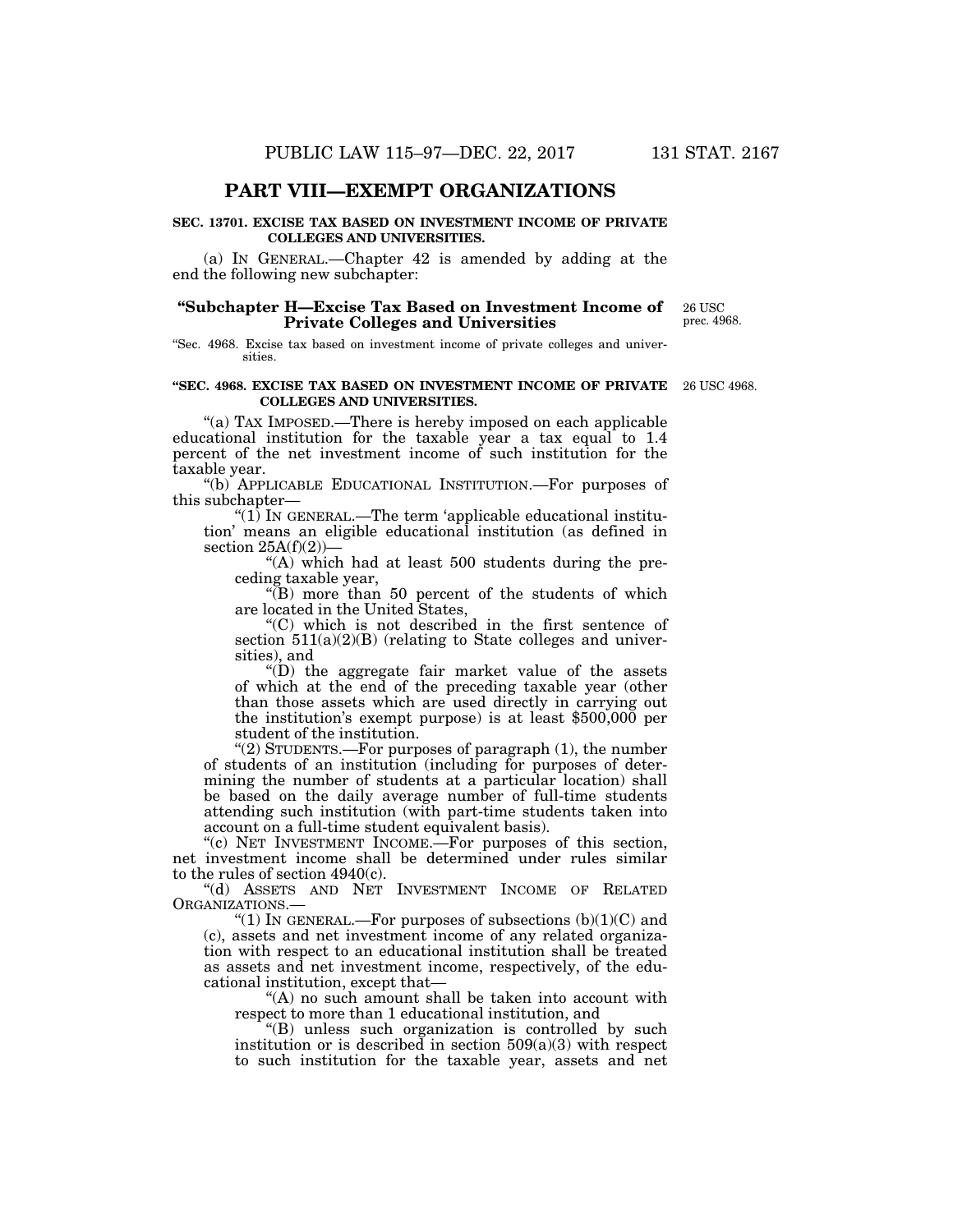investment income which are not intended or available for the use or benefit of the educational institution shall not be taken into account.

"(2) RELATED ORGANIZATION.-For purposes of this subsection, the term 'related organization' means, with respect to an educational institution, any organization which—

''(A) controls, or is controlled by, such institution,

''(B) is controlled by 1 or more persons which also control such institution, or

''(C) is a supported organization (as defined in section  $509(f)(3)$ , or an organization described in section  $509(a)(3)$ , during the taxable year with respect to such institution.''.

(b) CLERICAL AMENDMENT.—The table of subchapters for chapter 42 is amended by adding at the end the following new item:

#### ''SUBCHAPTER H—EXCISE TAX BASED ON INVESTMENT INCOME OF PRIVATE COLLEGES AND UNIVERSITIES''.

(c) EFFECTIVE DATE.—The amendments made by this section shall apply to taxable years beginning after December 31, 2017.

# **SEC. 13702. UNRELATED BUSINESS TAXABLE INCOME SEPARATELY COMPUTED FOR EACH TRADE OR BUSINESS ACTIVITY.**

(a) IN GENERAL.—Subsection (a) of section 512 is amended by adding at the end the following new paragraph:

"(6) SPECIAL RULE FOR ORGANIZATION WITH MORE THAN 1 UNRELATED TRADE OR BUSINESS.—In the case of any organization with more than 1 unrelated trade or business—

''(A) unrelated business taxable income, including for purposes of determining any net operating loss deduction, shall be computed separately with respect to each such trade or business and without regard to subsection (b)(12),

''(B) the unrelated business taxable income of such organization shall be the sum of the unrelated business taxable income so computed with respect to each such trade or business, less a specific deduction under subsection  $(b)(12)$ , and

 $(C)$  for purposes of subparagraph  $(B)$ , unrelated business taxable income with respect to any such trade or business shall not be less than zero.''.

(b) EFFECTIVE DATE.—

(1) IN GENERAL.—Except to the extent provided in paragraph (2), the amendment made by this section shall apply to taxable years beginning after December 31, 2017.

(2) CARRYOVERS OF NET OPERATING LOSSES.—If any net operating loss arising in a taxable year beginning before January 1, 2018, is carried over to a taxable year beginning on or after such date—

(A) subparagraph (A) of section  $512(a)(6)$  of the Internal Revenue Code of 1986, as added by this Act, shall not apply to such net operating loss, and

(B) the unrelated business taxable income of the organization, after the application of subparagraph (B) of such section, shall be reduced by the amount of such net operating loss.

26 USC prec. 4940.

26 USC 4968 note.

26 USC 512.

26 USC 512 note.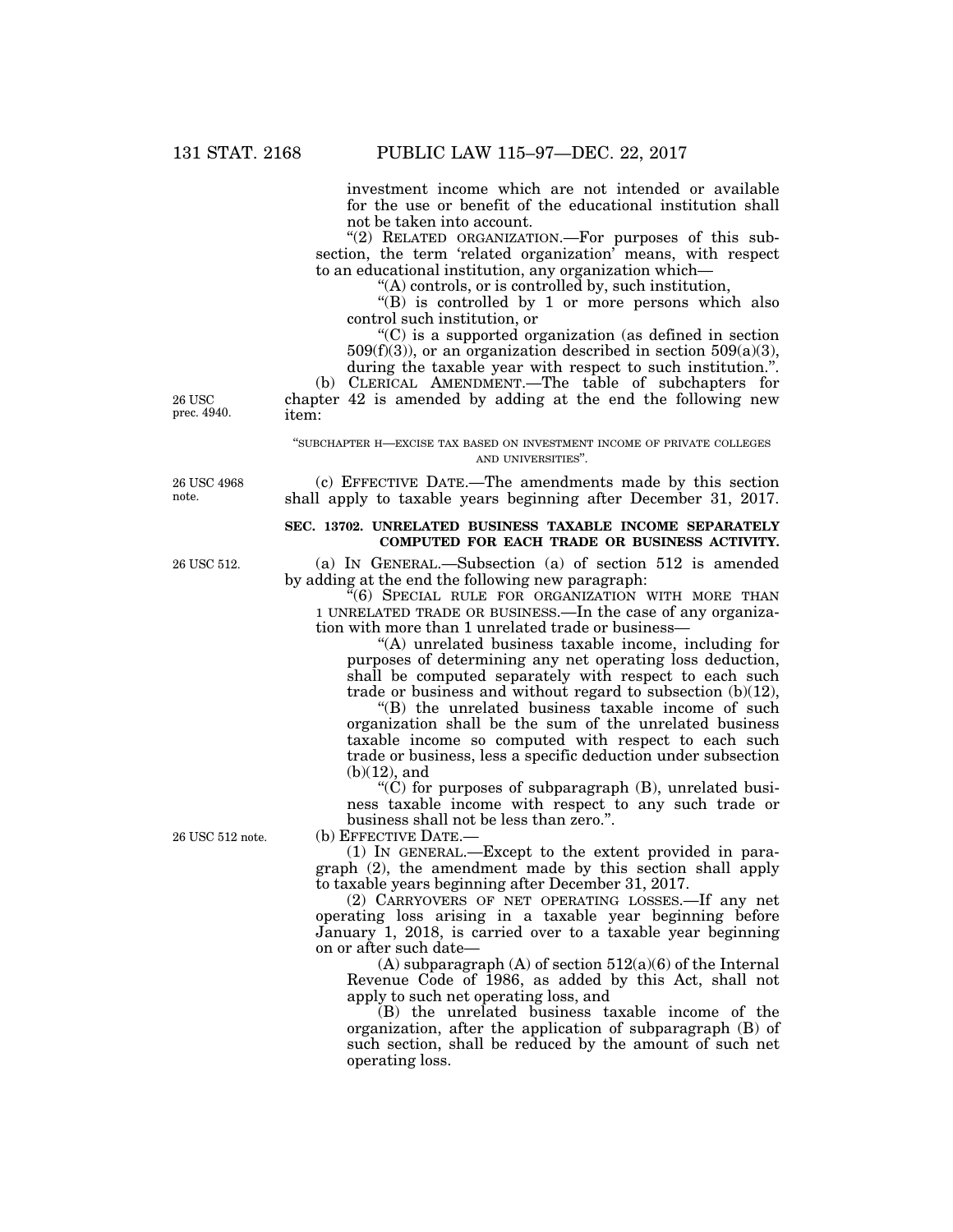# **SEC. 13703. UNRELATED BUSINESS TAXABLE INCOME INCREASED BY AMOUNT OF CERTAIN FRINGE BENEFIT EXPENSES FOR WHICH DEDUCTION IS DISALLOWED.**

(a) IN GENERAL.—Section 512(a), as amended by this Act, is 26 USC 512. further amended by adding at the end the following new paragraph:

''(7) INCREASE IN UNRELATED BUSINESS TAXABLE INCOME BY DISALLOWED FRINGE.—Unrelated business taxable income of an organization shall be increased by any amount for which a deduction is not allowable under this chapter by reason of section 274 and which is paid or incurred by such organization for any qualified transportation fringe (as defined in section  $132(f)$ , any parking facility used in connection with qualified parking (as defined in section  $132(f)(5)(C)$ ), or any on-premises athletic facility (as defined in section  $132(j)(4)(B)$ ). The preceding sentence shall not apply to the extent the amount paid or incurred is directly connected with an unrelated trade or business which is regularly carried on by the organization. The Secretary shall issue such regulations or other guidance as may be necessary or appropriate to carry out the purposes of this paragraph, including regulations or other guidance providing for the appropriate allocation of depreciation and other costs with respect to facilities used for parking or for onpremises athletic facilities.''.

(b) EFFECTIVE DATE.—The amendment made by this section 26 USC 512 note. shall apply to amounts paid or incurred after December 31, 2017.

# **SEC. 13704. REPEAL OF DEDUCTION FOR AMOUNTS PAID IN EXCHANGE FOR COLLEGE ATHLETIC EVENT SEATING RIGHTS.**

(a) IN GENERAL.—Section 170(l) is amended—

(1) by striking paragraph (1) and inserting the following: "(1) IN GENERAL.—No deduction shall be allowed under

this section for any amount described in paragraph (2).'', and  $(2)$  in paragraph  $(2)(B)$ , by striking "such amount would

be allowable as a deduction under this section but for the fact that''.

(b) EFFECTIVE DATE.—The amendments made by this section 26 USC 170 note. shall apply to contributions made in taxable years beginning after December 31, 2017.

# **SEC. 13705. REPEAL OF SUBSTANTIATION EXCEPTION IN CASE OF CON-TRIBUTIONS REPORTED BY DONEE.**

(a) IN GENERAL.—Section  $170(f)(8)$  is amended by striking subparagraph (D) and by redesignating subparagraph (E) as subparagraph (D).

(b) EFFECTIVE DATE.—The amendments made by this section 26 USC 170 note. shall apply to contributions made in taxable years beginning after December 31, 2016.

# **PART IX—OTHER PROVISIONS**

# **Subpart A—Craft Beverage Modernization and Tax Reform**

# **SEC. 13801. PRODUCTION PERIOD FOR BEER, WINE, AND DISTILLED SPIRITS.**

(a) IN GENERAL.—Section 263A(f) is amended—

(1) by redesignating paragraph (4) as paragraph (5), and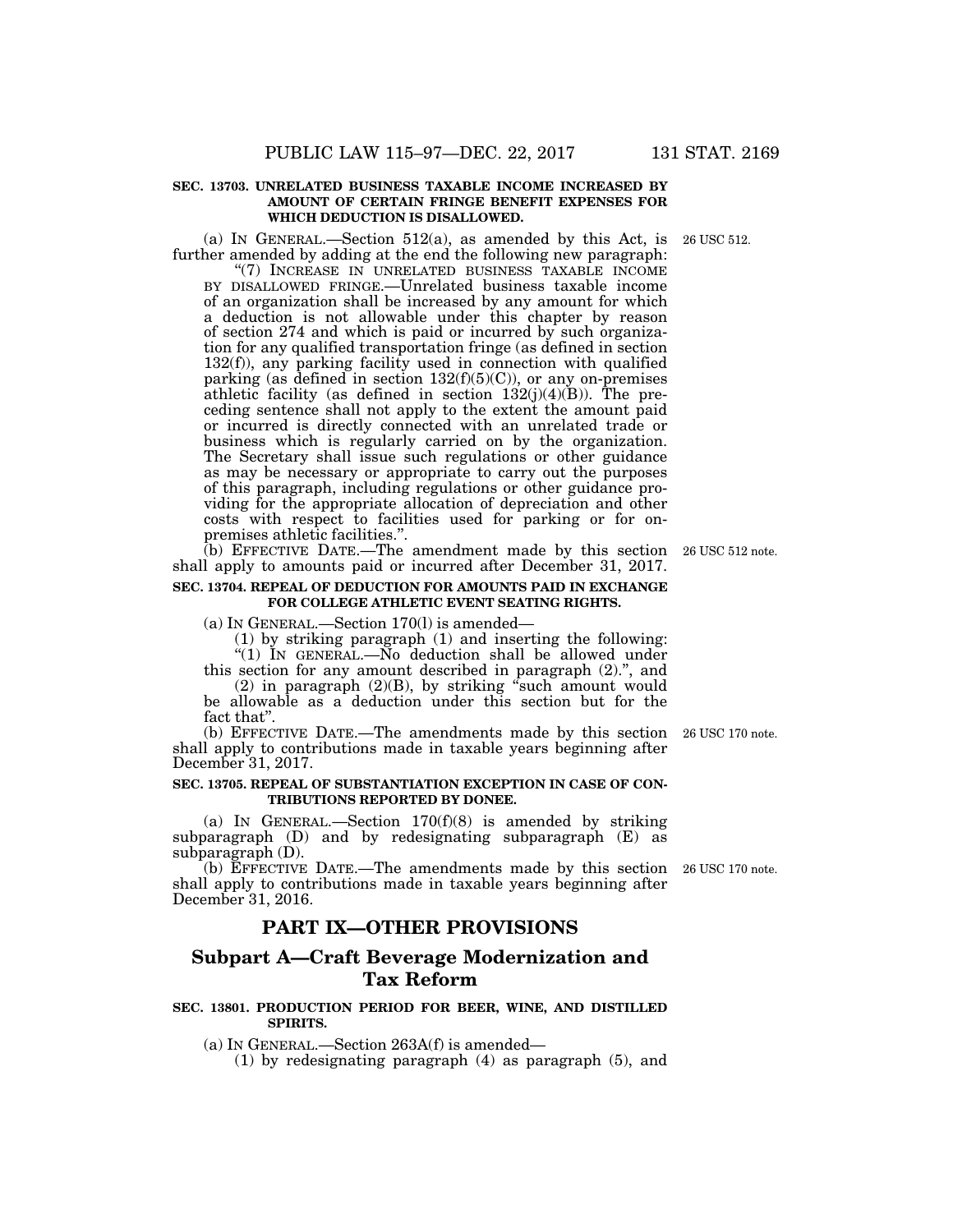(2) by inserting after paragraph (3) the following new paragraph:

"(4) EXEMPTION FOR AGING PROCESS OF BEER, WINE, AND

DISTILLED SPIRITS.—<br>"(A) IN GENERAL.—For purposes of this subsection, the production period shall not include the aging period for— "(i) beer (as defined in section  $5052(a)$ ),

"(ii) wine (as described in section 5041(a)), or

''(iii) distilled spirits (as defined in section  $5002(a)(8)$ , except such spirits that are unfit for use for beverage purposes.

''(B) TERMINATION.—This paragraph shall not apply to interest costs paid or accrued after December 31, 2019.''.

(b) CONFORMING AMENDMENT.—Paragraph (5)(B)(ii) of section 263A(f), as redesignated by this section, is amended by inserting "except as provided in paragraph (4)," before "ending on the date".

(c) EFFECTIVE DATE.—The amendments made by this section shall apply to interest costs paid or accrued in calendar years beginning after December 31, 2017.

#### **SEC. 13802. REDUCED RATE OF EXCISE TAX ON BEER.**

(a) IN GENERAL.—Paragraph  $(1)$  of section 5051(a) is amended to read as follows:

 $"(1)$  In GENERAL. $-$ 

"(A) IMPOSITION OF TAX.—A tax is hereby imposed on all beer brewed or produced, and removed for consumption or sale, within the United States, or imported into the United States. Except as provided in paragraph (2), the rate of such tax shall be the amount determined under this paragraph.

 $E(E)$  RATE.—Except as provided in subparagraph (C), the rate of tax shall be \$18 for per barrel.

''(C) SPECIAL RULE.—In the case of beer removed after December 31, 2017, and before January 1, 2020, the rate of tax shall be—

"(i)  $$16$  on the first  $6,000,000$  barrels of beer-''(I) brewed by the brewer and removed during

the calendar year for consumption or sale, or ''(II) imported by the importer into the United

States during the calendar year, and

"(ii) \$18 on any barrels of beer to which clause (i) does not apply.

''(D) BARREL.—For purposes of this section, a barrel shall contain not more than 31 gallons of beer, and any tax imposed under this section shall be applied at a like rate for any other quantity or for fractional parts of a barrel.''.

(b) REDUCED RATE FOR CERTAIN DOMESTIC PRODUCTION.— Subparagraph  $(A)$  of section  $5051(a)(2)$  is amended–

(1) in the heading, by striking ''\$7 A BARREL'', and

(2) by inserting ''(\$3.50 in the case of beer removed after December 31, 2017, and before January 1, 2020)'' after ''\$7''.

(c) APPLICATION OF REDUCED TAX RATE FOR FOREIGN MANUFAC-TURERS AND IMPORTERS.—Subsection (a) of section 5051 is amended—

(1) in subparagraph  $(C)(i)(II)$  of paragraph (1), as amended by subsection (a), by inserting ''but only if the importer is

26 USC 263A.

26 USC 263A note.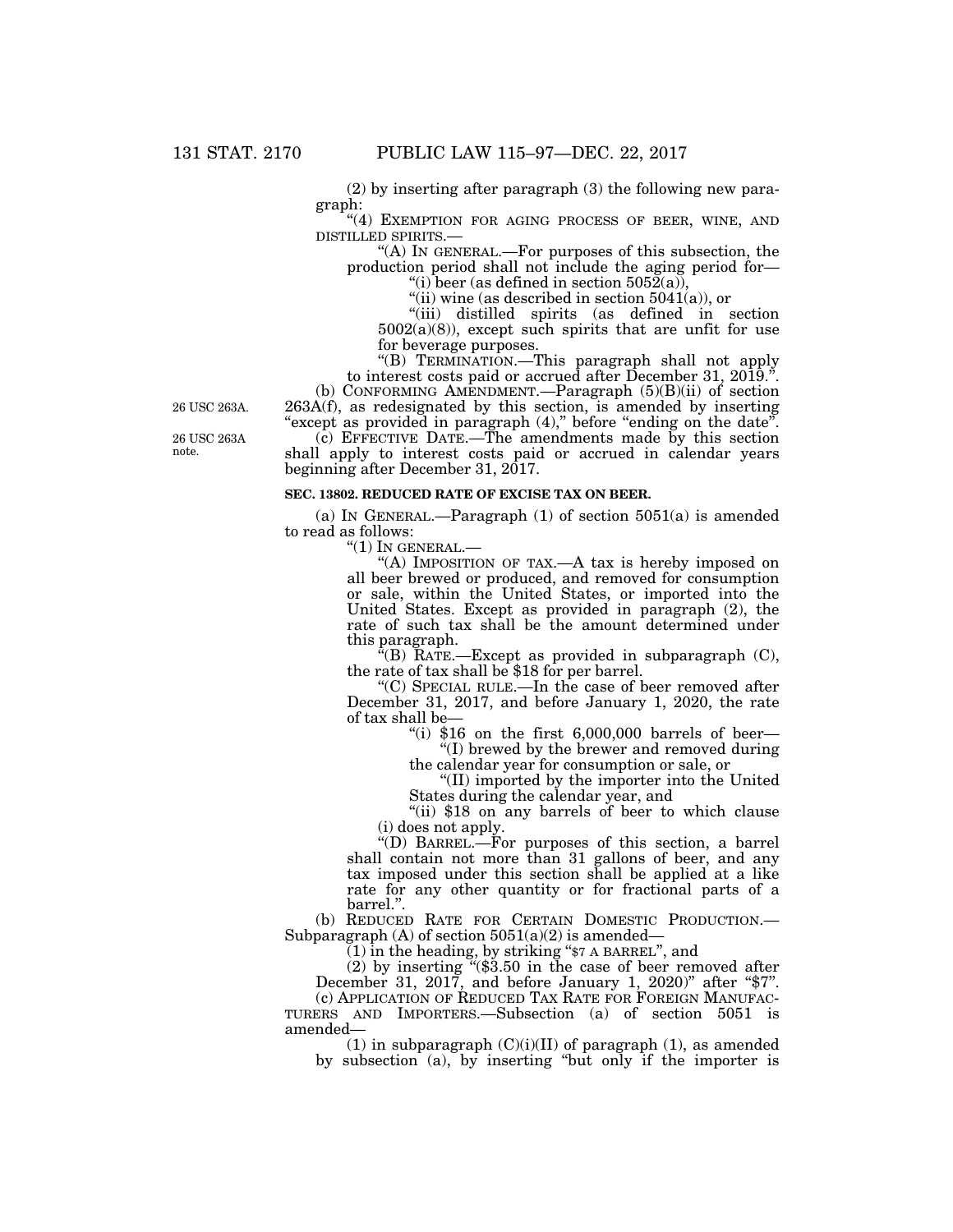an electing importer under paragraph (4) and the barrels have been assigned to the importer pursuant to such paragraph'' after ''during the calendar year'', and

(2) by adding at the end the following new paragraph:  $\lq(4)$  REDUCED TAX RATE FOR FOREIGN MANUFACTURERS AND IMPORTERS.—

"(A) IN GENERAL.—In the case of any barrels of beer which have been brewed or produced outside of the United States and imported into the United States, the rate of tax applicable under clause (i) of paragraph (1)(C) (referred to in this paragraph as the 'reduced tax rate') may be assigned by the brewer (provided that the brewer makes an election described in subparagraph (B)(ii)) to any electing importer of such barrels pursuant to the requirements established by the Secretary under subparagraph (B).

''(B) ASSIGNMENT.—The Secretary shall, through such rules, regulations, and procedures as are determined appropriate, establish procedures for assignment of the reduced tax rate provided under this paragraph, which shall include—

"(i) a limitation to ensure that the number of barrels of beer for which the reduced tax rate has been assigned by a brewer—

''(I) to any importer does not exceed the number of barrels of beer brewed or produced by such brewer during the calendar year which were imported into the United States by such importer, and

''(II) to all importers does not exceed the 6,000,000 barrels to which the reduced tax rate applies,

''(ii) procedures that allow the election of a brewer to assign and an importer to receive the reduced tax rate provided under this paragraph,

''(iii) requirements that the brewer provide any information as the Secretary determines necessary and appropriate for purposes of carrying out this paragraph, and

"(iv) procedures that allow for revocation of eligibility of the brewer and the importer for the reduced tax rate provided under this paragraph in the case of any erroneous or fraudulent information provided under clause (iii) which the Secretary deems to be material to qualifying for such reduced rate.

''(C) CONTROLLED GROUP.—For purposes of this section, any importer making an election described in subparagraph  $(B)$ (ii) shall be deemed to be a member of the controlled

group of the brewer, as described under paragraph (5).''. (d) CONTROLLED GROUP AND SINGLE TAXPAYER RULES.—Sub-

section (a) of section 5051, as amended by this section, is amended—  $(1)$  in paragraph  $(2)$ -

 $(\overline{A})$  by striking subparagraph  $(B)$ , and

(B) by redesignating subparagraph (C) as subparagraph (B), and

(2) by adding at the end the following new paragraph: ''(5) CONTROLLED GROUP AND SINGLE TAXPAYER RULES.—

26 USC 5051.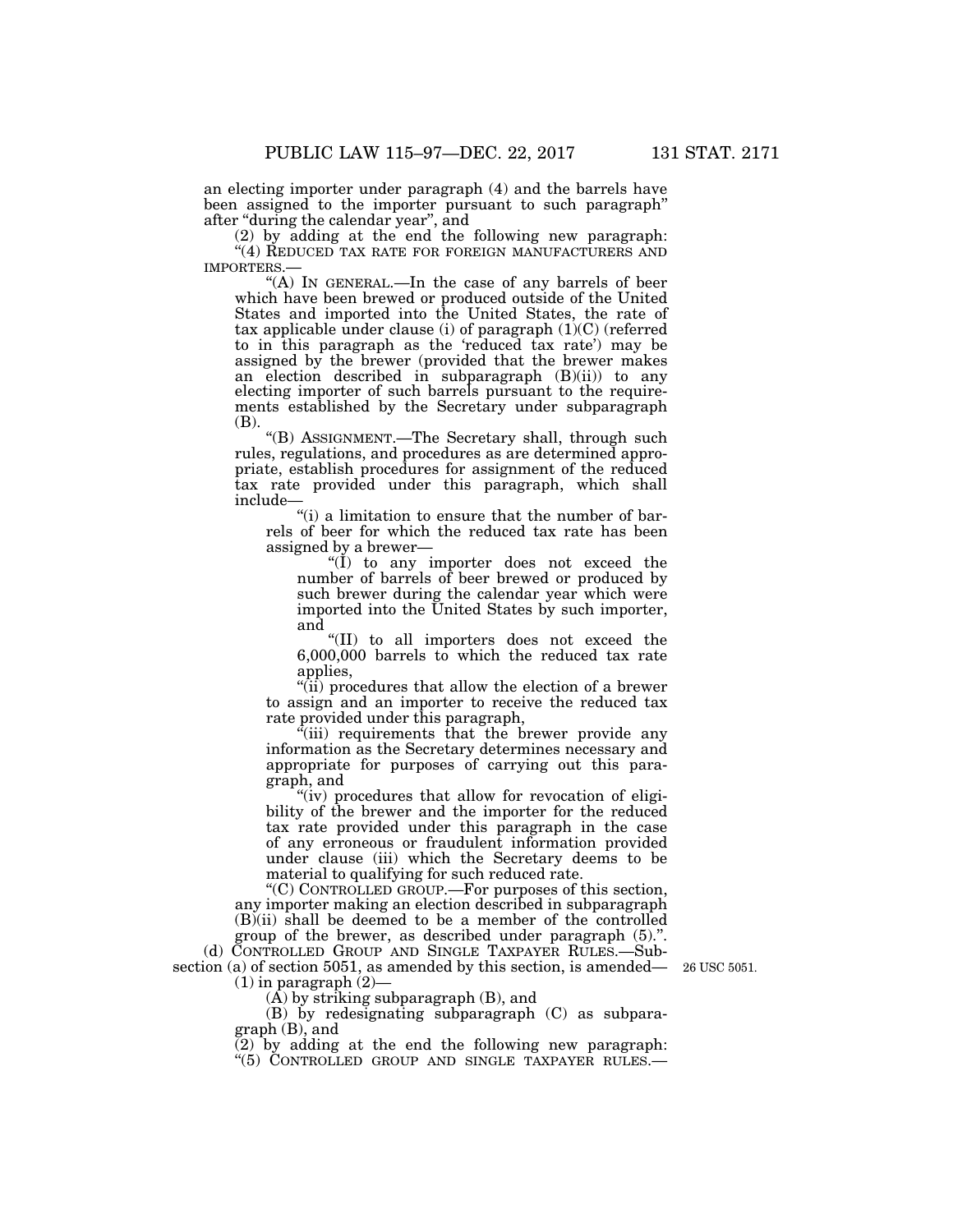''(A) IN GENERAL.—Except as provided in subparagraph (B), in the case of a controlled group, the 6,000,000 barrel quantity specified in paragraph  $(1)(\overline{C})(i)$  and the 2,000,000 barrel quantity specified in paragraph (2)(A) shall be applied to the controlled group, and the 6,000,000 barrel quantity specified in paragraph  $(1)(C)(i)$  and the 60,000 barrel quantity specified in paragraph (2)(A) shall be apportioned among the brewers who are members of such group in such manner as the Secretary or their delegate shall by regulations prescribe. For purposes of the preceding sentence, the term 'controlled group' has the meaning assigned to it by subsection (a) of section 1563, except that for such purposes the phrase 'more than 50 percent' shall be substituted for the phrase 'at least 80 percent' in each place it appears in such subsection. Under regulations prescribed by the Secretary, principles similar to the principles of the preceding two sentences shall be applied to a group of brewers under common control where one or more of the brewers is not a corporation.

''(B) FOREIGN MANUFACTURERS AND IMPORTERS.—For purposes of paragraph (4), in the case of a controlled group, the 6,000,000 barrel quantity specified in paragraph  $(1)(C)(i)$  shall be applied to the controlled group and apportioned among the members of such group in such manner as the Secretary shall by regulations prescribe. For purposes of the preceding sentence, the term 'controlled group' has the meaning given such term under subparagraph (A). Under regulations prescribed by the Secretary, principles similar to the principles of the preceding two sentences shall be applied to a group of brewers under common control where one or more of the brewers is not a corporation.

''(C) SINGLE TAXPAYER.—Pursuant to rules issued by the Secretary, two or more entities (whether or not under common control) that produce beer marketed under a similar brand, license, franchise, or other arrangement shall be treated as a single taxpayer for purposes of the application of this subsection.''.

(e) EFFECTIVE DATE.—The amendments made by this section shall apply to beer removed after December 31, 2017.

# **SEC. 13803. TRANSFER OF BEER BETWEEN BONDED FACILITIES.**

(a) IN GENERAL.—Section 5414 is amended—

(1) by striking "Beer may be removed" and inserting  $(2)$ IN GENERAL.—Beer may be removed'', and

(2) by adding at the end the following:

''(b) TRANSFER OF BEER BETWEEN BONDED FACILITIES.—

''(1) IN GENERAL.—Beer may be removed from one bonded brewery to another bonded brewery, without payment of tax, and may be mingled with beer at the receiving brewery, subject to such conditions, including payment of the tax, and in such containers, as the Secretary by regulations shall prescribe, which shall include—

''(A) any removal from one brewery to another brewery belonging to the same brewer,

''(B) any removal from a brewery owned by one corporation to a brewery owned by another corporation when—

26 USC 5051 note.

26 USC 5414.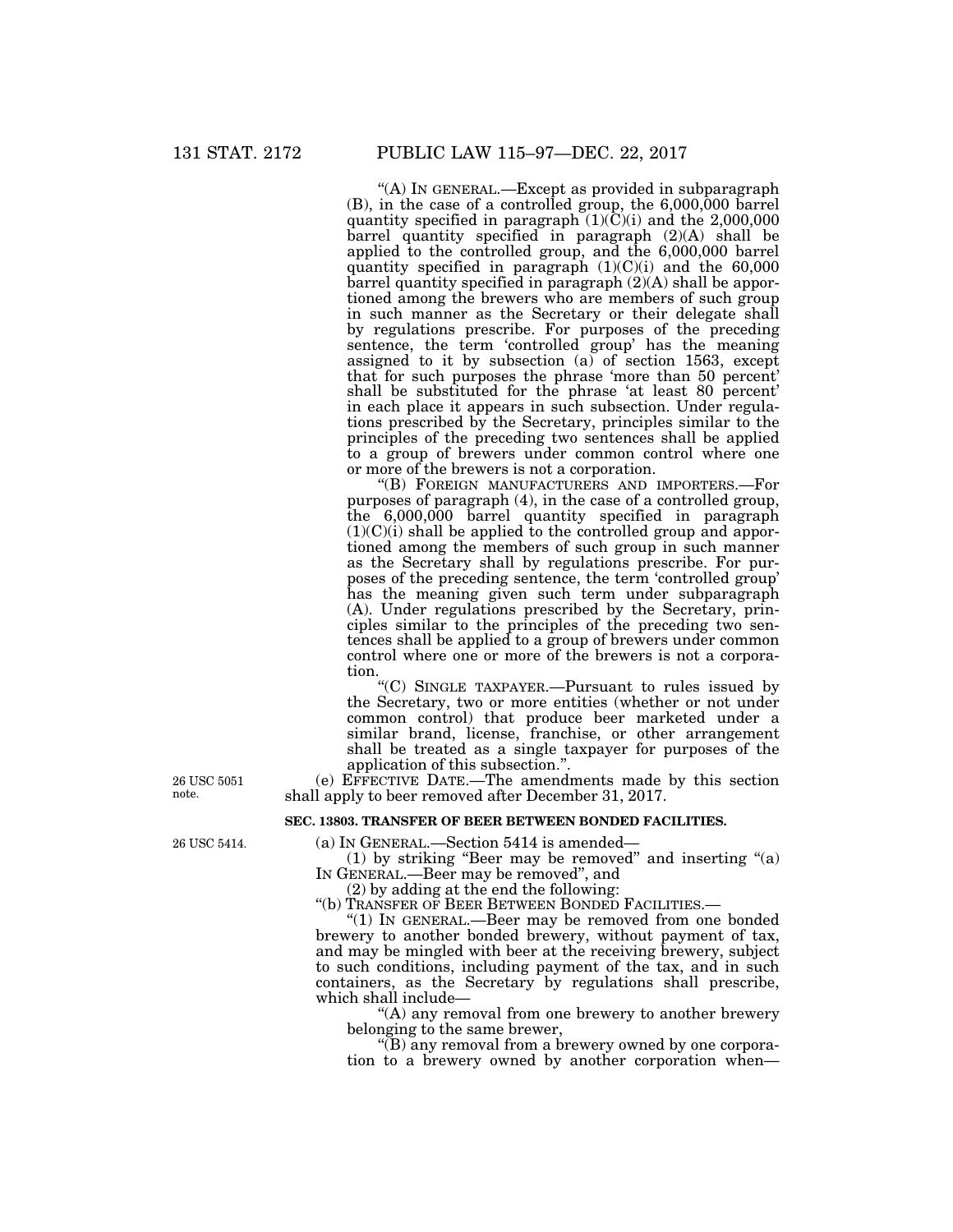''(i) one such corporation owns the controlling interest in the other such corporation, or

"(ii) the controlling interest in each such corporation is owned by the same person or persons, and ''(C) any removal from one brewery to another brewery when—

''(i) the proprietors of transferring and receiving premises are independent of each other and neither has a proprietary interest, directly or indirectly, in the business of the other, and

''(ii) the transferor has divested itself of all interest in the beer so transferred and the transferee has accepted responsibility for payment of the tax.

"(2) TRANSFER OF LIABILITY FOR TAX. - For purposes of paragraph  $(1)(C)$ , such relief from liability shall be effective from the time of removal from the transferor's bonded premises, or from the time of divestment of interest, whichever is later.

''(3) TERMINATION.—This subsection shall not apply to any calendar quarter beginning after December 31, 2019.''.

(b) REMOVAL FROM BREWERY BY PIPELINE.—Section 5412 is amended by inserting ''pursuant to section 5414 or'' before ''by pipeline"

(c) EFFECTIVE DATE.—The amendments made by this section shall apply to any calendar quarters beginning after December 31, 2017.

# **SEC. 13804. REDUCED RATE OF EXCISE TAX ON CERTAIN WINE.**

(a) IN GENERAL.—Section 5041(c) is amended by adding at the end the following new paragraph:

''(8) SPECIAL RULE FOR 2018 AND 2019.—

"(A) IN GENERAL.—In the case of wine removed after December 31, 2017, and before January 1, 2020, paragraphs (1) and (2) shall not apply and there shall be allowed as a credit against any tax imposed by this title (other than chapters 2, 21, and 22) an amount equal to the sum of—

"(i)  $$1$  per wine gallon on the first 30,000 wine gallons of wine, plus

"(ii) 90 cents per wine gallon on the first 100,000 wine gallons of wine to which clause (i) does not apply, plus

"(iii) 53.5 cents per wine gallon on the first 620,000 wine gallons of wine to which clauses (i) and (ii) do not apply,

which are produced by the producer and removed during the calendar year for consumption or sale, or which are imported by the importer into the United States during the calendar year.

''(B) ADJUSTMENT OF CREDIT FOR HARD CIDER.—In the case of wine described in subsection (b)(6), subparagraph (A) of this paragraph shall be applied—

"(i) in clause (i) of such subparagraph, by substituting '6.2 cents' for '\$1',

''(ii) in clause (ii) of such subparagraph, by substituting '5.6 cents' for '90 cents', and

 $^{\prime}$ (iii) in clause (iii) of such subparagraph, by substituting '3.3 cents' for '53.5 cents'.'',

26 USC 5412.

26 USC 5412 note.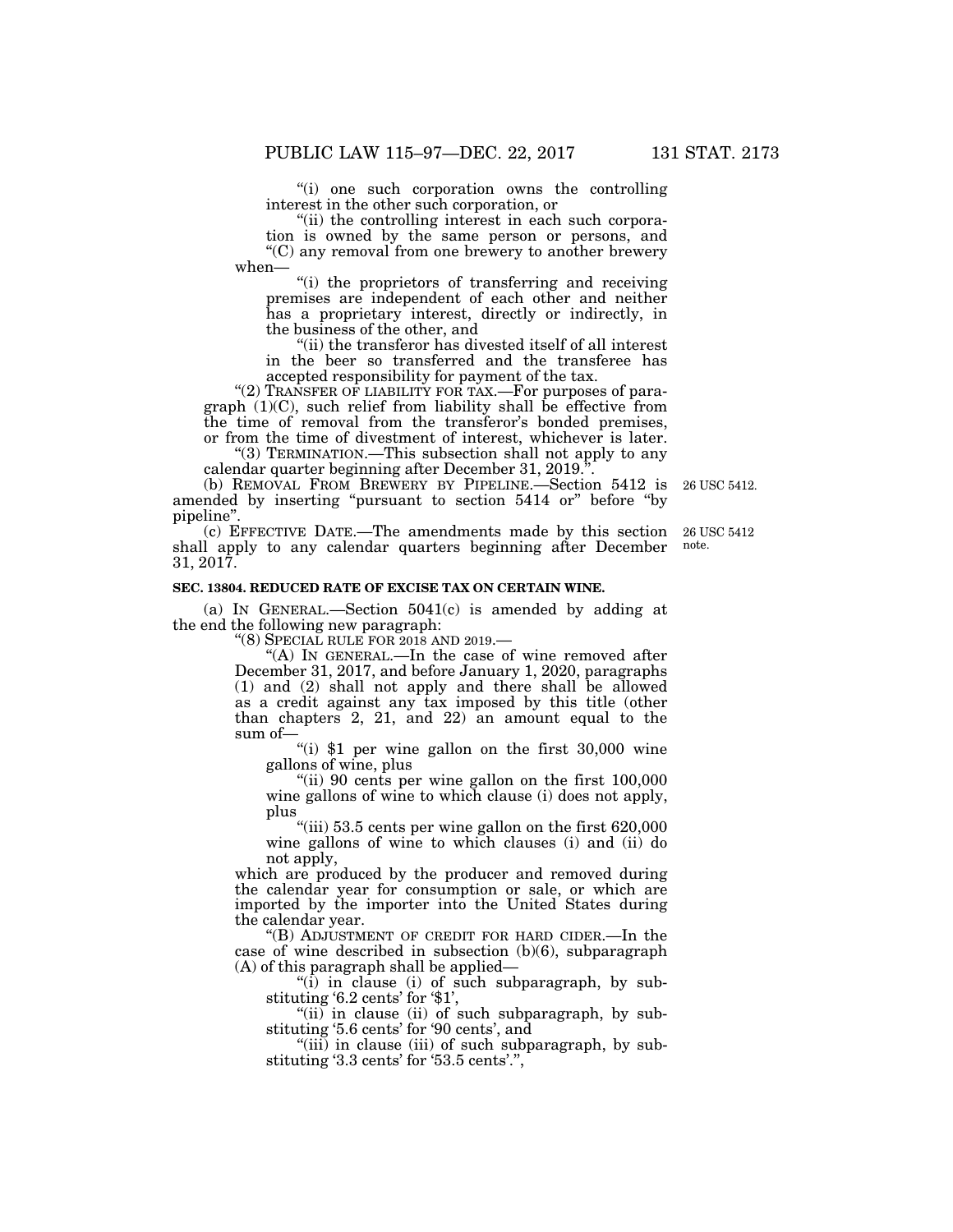26 USC 5041.

(b) CONTROLLED GROUP AND SINGLE TAXPAYER RULES.—Paragraph (4) of section 5041(c) is amended by striking ''section  $5051(a)(2)(B)$ " and inserting "section  $5051(a)(5)$ ".

(c) ALLOWANCE OF CREDIT FOR FOREIGN MANUFACTURERS AND IMPORTERS.—Subsection (c) of section 5041, as amended by subsection (a), is amended—

(1) in subparagraph (A) of paragraph (8), by inserting ''but only if the importer is an electing importer under paragraph (9) and the wine gallons of wine have been assigned to the importer pursuant to such paragraph'' after ''into the United States during the calendar year'', and

(2) by adding at the end the following new paragraph: "(9) ALLOWANCE OF CREDIT FOR FOREIGN MANUFACTURERS AND IMPORTERS.—

"(A) In GENERAL.—In the case of any wine gallons of wine which have been produced outside of the United States and imported into the United States, the credit allowable under paragraph (8) (referred to in this paragraph as the 'tax credit') may be assigned by the person who produced such wine (referred to in this paragraph as the 'foreign producer'), provided that such person makes an election described in subparagraph  $(\vec{B})$ (ii), to any electing importer of such wine gallons pursuant to the requirements established by the Secretary under subparagraph (B).

''(B) ASSIGNMENT.—The Secretary shall, through such rules, regulations, and procedures as are determined appropriate, establish procedures for assignment of the tax credit provided under this paragraph, which shall include—

"(i) a limitation to ensure that the number of wine gallons of wine for which the tax credit has been assigned by a foreign producer—

"(I) to any importer does not exceed the number of wine gallons of wine produced by such foreign producer during the calendar year which were imported into the United States by such importer, and

''(II) to all importers does not exceed the 750,000 wine gallons of wine to which the tax credit applies,

''(ii) procedures that allow the election of a foreign producer to assign and an importer to receive the tax credit provided under this paragraph,

''(iii) requirements that the foreign producer provide any information as the Secretary determines necessary and appropriate for purposes of carrying out this paragraph, and

"(iv) procedures that allow for revocation of eligibility of the foreign producer and the importer for the tax credit provided under this paragraph in the case of any erroneous or fraudulent information provided under clause (iii) which the Secretary deems to be material to qualifying for such credit.

''(C) CONTROLLED GROUP.—For purposes of this section, any importer making an election described in subparagraph (B)(ii) shall be deemed to be a member of the controlled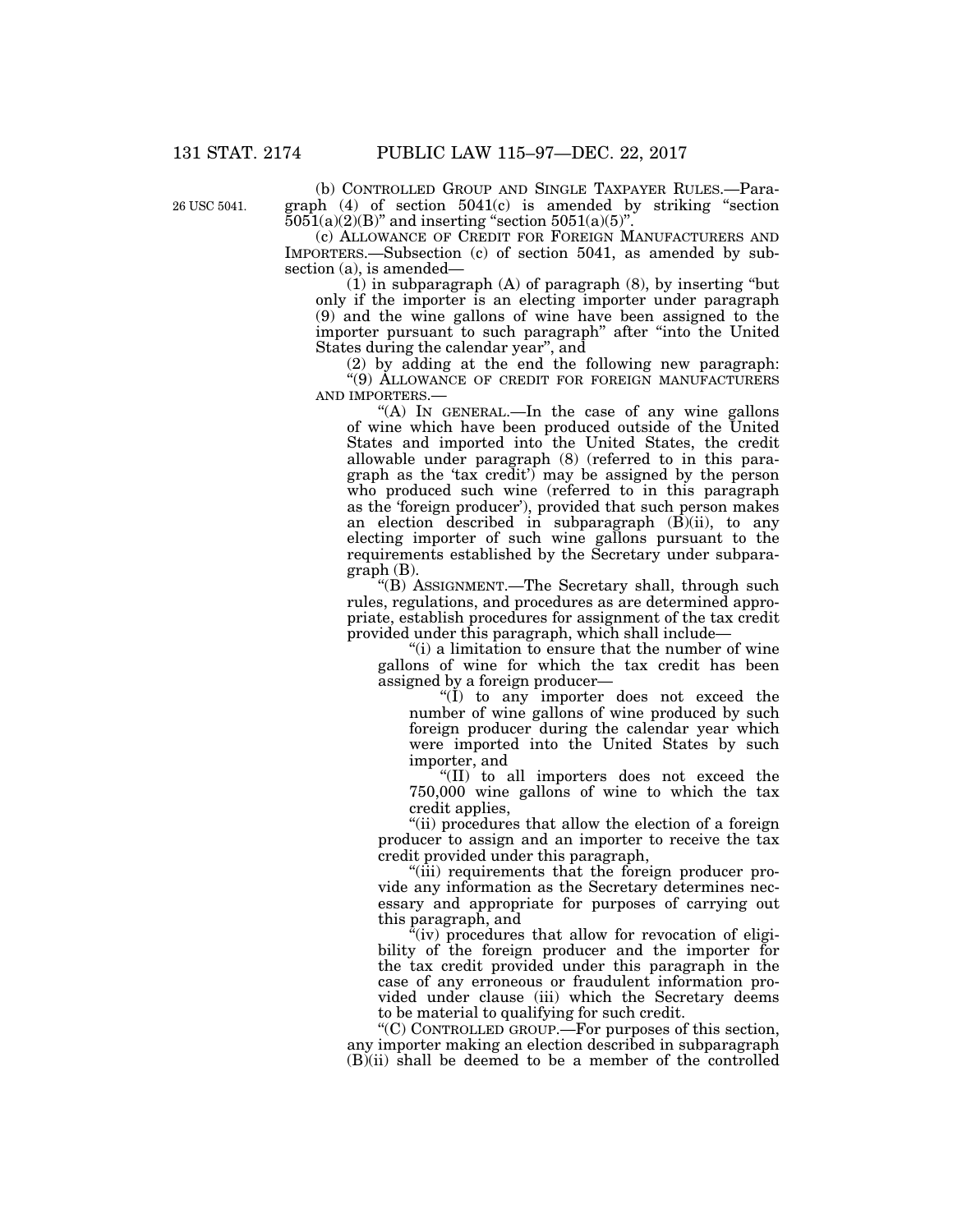group of the foreign producer, as described under paragraph  $(4).".$ 

(d) EFFECTIVE DATE.—The amendments made by this section shall apply to wine removed after December 31, 2017. 26 USC 5401 note.

#### **SEC. 13805. ADJUSTMENT OF ALCOHOL CONTENT LEVEL FOR APPLICA-TION OF EXCISE TAX RATES.**

(a) IN GENERAL.—Paragraphs (1) and (2) of section 5041(b) are each amended by inserting ''(16 percent in the case of wine removed after December 31, 2017, and before January 1, 2020'' after "14 percent".

(b) EFFECTIVE DATE.—The amendments made by this section shall apply to wine removed after December 31, 2017.

#### **SEC. 13806. DEFINITION OF MEAD AND LOW ALCOHOL BY VOLUME WINE.**

(a) IN GENERAL.—Section 5041 is amended—

(1) in subsection (a), by striking ''Still wines'' and inserting ''Subject to subsection (h), still wines'', and

(2) by adding at the end the following new subsection: ''(h) MEAD AND LOW ALCOHOL BY VOLUME WINE.—

"(1) In GENERAL.—For purposes of subsections (a) and (b)(1), mead and low alcohol by volume wine shall be deemed to be still wines containing not more than 16 percent of alcohol by volume.

''(2) DEFINITIONS.—

''(A) MEAD.—For purposes of this section, the term 'mead' means a wine—

''(i) containing not more than 0.64 gram of carbon dioxide per hundred milliliters of wine, except that the Secretary shall by regulations prescribe such tolerances to this limitation as may be reasonably necessary in good commercial practice,

"(ii) which is derived solely from honey and water, "(iii) which contains no fruit product or fruit flavoring, and

" $(iv)$  which contains less than 8.5 percent alcohol by volume.

''(B) LOW ALCOHOL BY VOLUME WINE.—For purposes of this section, the term 'low alcohol by volume wine' means a wine-

''(i) containing not more than 0.64 gram of carbon dioxide per hundred milliliters of wine, except that the Secretary shall by regulations prescribe such tolerances to this limitation as may be reasonably necessary in good commercial practice,

''(ii) which is derived—

''(I) primarily from grapes, or

''(II) from grape juice concentrate and water, "(iii) which contains no fruit product or fruit flavoring other than grape, and

"(iv) which contains less than 8.5 percent alcohol by volume.

"(3) TERMINATION.—This subsection shall not apply to wine removed after December 31, 2019.''.

(b) EFFECTIVE DATE.—The amendments made by this section shall apply to wine removed after December 31, 2017.

26 USC 5401 note.

26 USC 5041.

26 USC 5401 note.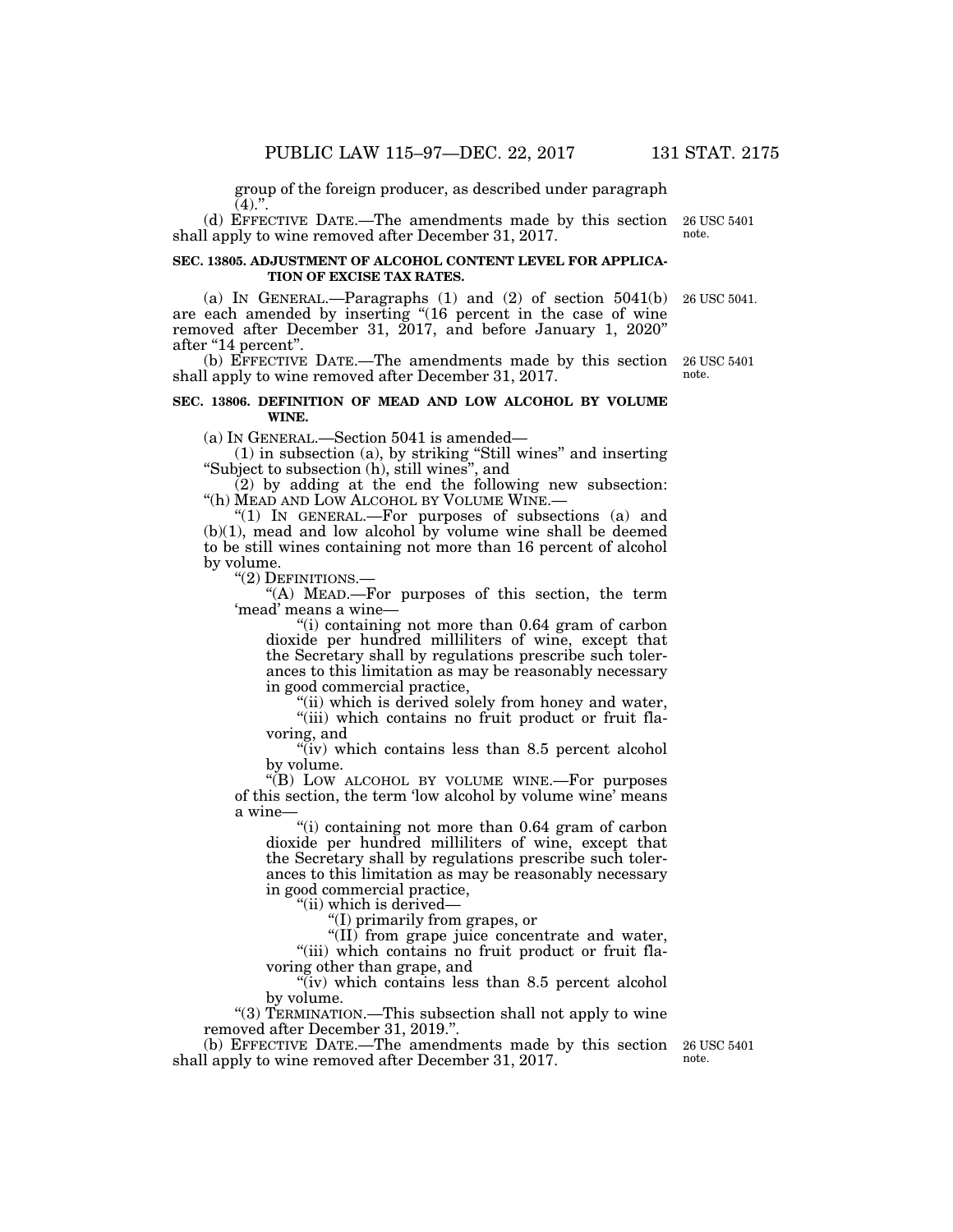#### **SEC. 13807. REDUCED RATE OF EXCISE TAX ON CERTAIN DISTILLED SPIRITS.**

26 USC 5001.

(a) IN GENERAL.—Section 5001 is amended by redesignating subsection (c) as subsection (d) and by inserting after subsection (b) the following new subsection:

''(c) REDUCED RATE FOR 2018 AND 2019.—

"(1) IN GENERAL.—In the case of a distilled spirits operation, the otherwise applicable tax rate under subsection  $(\vec{a})(1)$ shall be—

''(A) \$2.70 per proof gallon on the first 100,000 proof

"(B)  $$13.34$  per proof gallon on the first  $22,130,000$ of proof gallons of distilled spirits to which subparagraph (A) does not apply,

which have been distilled or processed by such operation and removed during the calendar year for consumption or sale, or which have been imported by the importer into the United States during the calendar year.<br>"(2) CONTROLLED GROUPS.—

"(A) IN GENERAL.—In the case of a controlled group, the proof gallon quantities specified under subparagraphs (A) and (B) of paragraph (1) shall be applied to such group and apportioned among the members of such group in such manner as the Secretary or their delegate shall by regulations prescribe.

''(B) DEFINITION.—For purposes of subparagraph (A), the term 'controlled group' shall have the meaning given such term by subsection (a) of section 1563, except that 'more than 50 percent' shall be substituted for 'at least 80 percent' each place it appears in such subsection.

''(C) RULES FOR NON-CORPORATIONS.—Under regulations prescribed by the Secretary, principles similar to the principles of subparagraphs  $(A)$  and  $(B)$  shall be applied to a group under common control where one or more of the persons is not a corporation.

''(D) SINGLE TAXPAYER.—Pursuant to rules issued by the Secretary, two or more entities (whether or not under common control) that produce distilled spirits marketed under a similar brand, license, franchise, or other arrangement shall be treated as a single taxpayer for purposes of the application of this subsection.

''(3) TERMINATION.—This subsection shall not apply to distilled spirits removed after December 31, 2019."

(b) CONFORMING AMENDMENT.—Section 7652(f)(2) is amended by striking "section  $5001(a)(1)$ " and inserting "subsection  $(a)(1)$  of section 5001, determined as if subsection  $(c)(1)$  of such section did not apply''.

(c) APPLICATION OF REDUCED TAX RATE FOR FOREIGN MANUFAC-TURERS AND IMPORTERS.—Subsection (c) of section 5001, as added by subsection (a), is amended—

(1) in paragraph (1), by inserting ''but only if the importer is an electing importer under paragraph (3) and the proof gallons of distilled spirits have been assigned to the importer pursuant to such paragraph'' after ''into the United States during the calendar year'', and

(2) by redesignating paragraph (3) as paragraph (4) and by inserting after paragraph  $(2)$  the following new paragraph: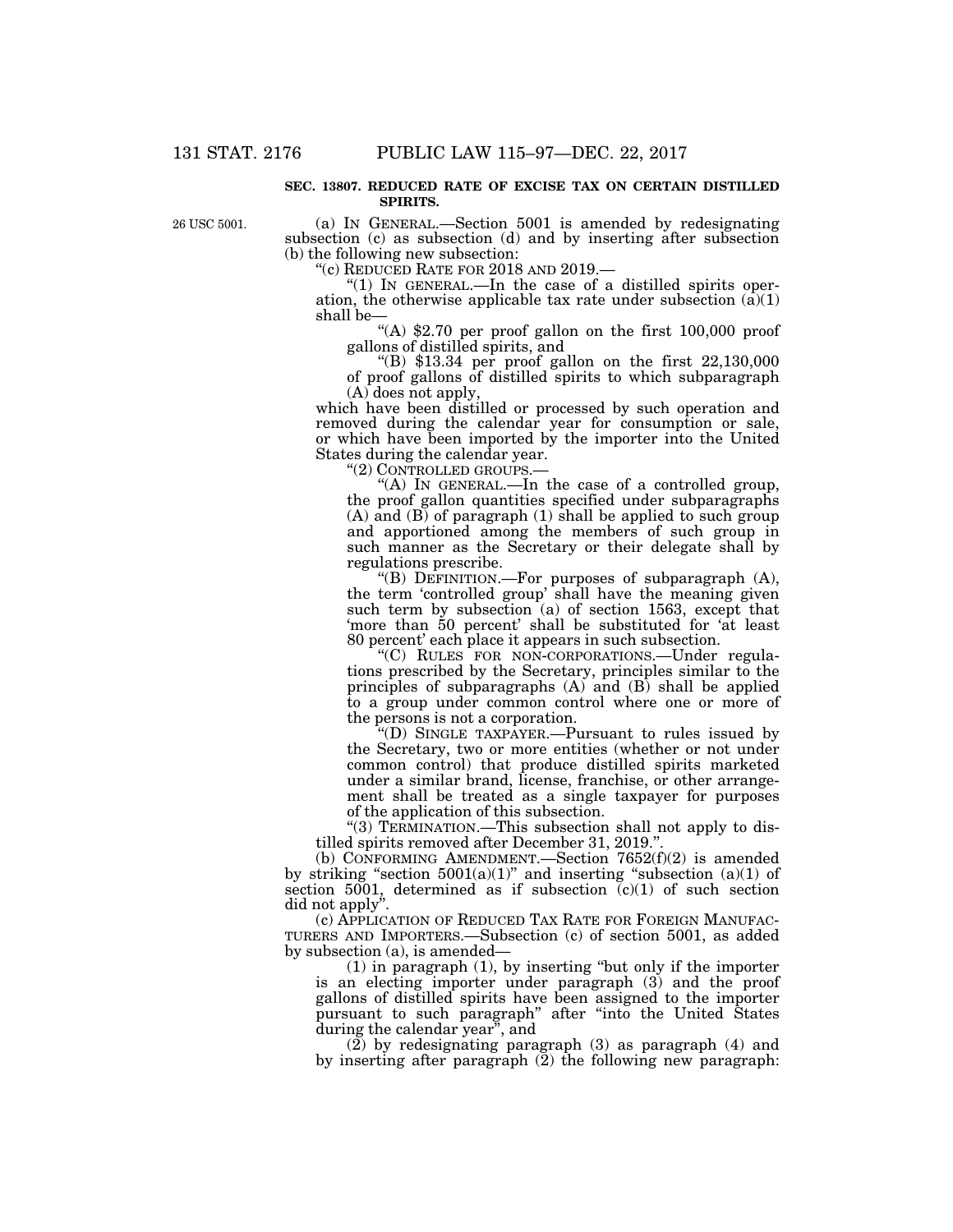"(3) REDUCED TAX RATE FOR FOREIGN MANUFACTURERS AND IMPORTERS.—

"(A) IN GENERAL.—In the case of any proof gallons of distilled spirits which have been produced outside of the United States and imported into the United States, the rate of tax applicable under paragraph (1) (referred to in this paragraph as the 'reduced tax rate') may be assigned by the distilled spirits operation (provided that such operation makes an election described in subpara $graph$   $(B)(ii)$  to any electing importer of such proof gallons pursuant to the requirements established by the Secretary under subparagraph (B).

''(B) ASSIGNMENT.—The Secretary shall, through such rules, regulations, and procedures as are determined appropriate, establish procedures for assignment of the reduced tax rate provided under this paragraph, which shall include—

''(i) a limitation to ensure that the number of proof gallons of distilled spirits for which the reduced tax rate has been assigned by a distilled spirits operation—

''(I) to any importer does not exceed the number of proof gallons produced by such operation during the calendar year which were imported into the United States by such importer, and

''(II) to all importers does not exceed the 22,230,000 proof gallons of distilled spirits to which the reduced tax rate applies,

''(ii) procedures that allow the election of a distilled spirits operation to assign and an importer to receive the reduced tax rate provided under this paragraph,

"(iii) requirements that the distilled spirits operation provide any information as the Secretary determines necessary and appropriate for purposes of carrying out this paragraph, and

"(iv) procedures that allow for revocation of eligibility of the distilled spirits operation and the importer for the reduced tax rate provided under this paragraph in the case of any erroneous or fraudulent information provided under clause (iii) which the Secretary deems to be material to qualifying for such reduced rate. ''(C) CONTROLLED GROUP.—

''(i) IN GENERAL.—For purposes of this section, any importer making an election described in subparagraph  $(B)(ii)$  shall be deemed to be a member of the controlled group of the distilled spirits operation, as described under paragraph (2).

"(ii) APPORTIONMENT.—For purposes of this paragraph, in the case of a controlled group, rules similar to section  $5051(a)(5)(B)$  shall apply.<sup>"</sup>.

(d) EFFECTIVE DATE.—The amendments made by this section shall apply to distilled spirits removed after December 31, 2017.

#### **SEC. 13808. BULK DISTILLED SPIRITS.**

(a) IN GENERAL.—Section 5212 is amended by adding at the 26 USC 5212. end the following sentence: ''In the case of distilled spirits transferred in bond after December 31, 2017, and before January 1,

26 USC 5001 note.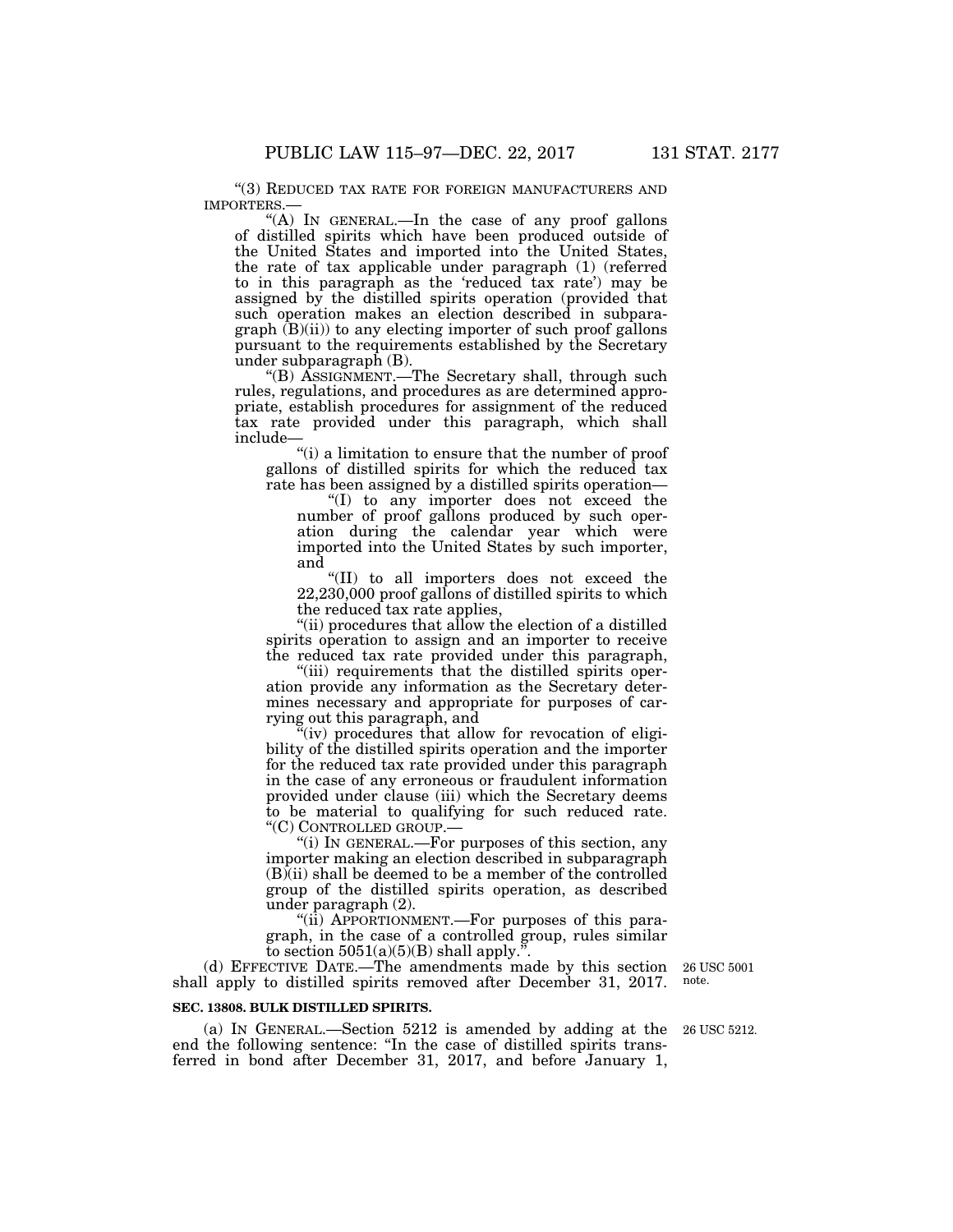2020, this section shall be applied without regard to whether distilled spirits are bulk distilled spirits.''.

26 USC 5212 note.

(b) EFFECTIVE DATE.—The amendments made by this section shall apply distilled spirits transferred in bond after December 31, 2017.

# **Subpart B—Miscellaneous Provisions**

#### **SEC. 13821. MODIFICATION OF TAX TREATMENT OF ALASKA NATIVE CORPORATIONS AND SETTLEMENT TRUSTS.**

(a) EXCLUSION FOR ANCSA PAYMENTS ASSIGNED TO ALASKA NATIVE SETTLEMENT TRUSTS.—

(1) IN GENERAL.—Part III of subchapter B of chapter 1 is amended by inserting before section  $140$  the following new section:

26 USC 139G.

# **''SEC. 139G. ASSIGNMENTS TO ALASKA NATIVE SETTLEMENT TRUSTS.**

''(a) IN GENERAL.—In the case of a Native Corporation, gross income shall not include the value of any payments that would otherwise be made, or treated as being made, to such Native Corporation pursuant to, or as required by, any provision of the Alaska Native Claims Settlement Act (43 U.S.C. 1601 et seq.), including any payment that would otherwise be made to a Village Corporation pursuant to section 7(j) of the Alaska Native Claims Settlement Act (43 U.S.C. 1606(j)), provided that any such payments—

"(1) are assigned in writing to a Settlement Trust, and "(2) were not received by such Native Corporation prior to the assignment described in paragraph (1).

''(b) INCLUSION IN GROSS INCOME.—In the case of a Settlement Trust which has been assigned payments described in subsection (a), gross income shall include such payments when received by such Settlement Trust pursuant to the assignment and shall have the same character as if such payments were received by the Native Corporation.

''(c) AMOUNT AND SCOPE OF ASSIGNMENT.—The amount and scope of any assignment under subsection (a) shall be described with reasonable particularity and may either be in a percentage of one or more such payments or in a fixed dollar amount.

"(d) DURATION OF ASSIGNMENT; REVOCABILITY.—Any assignment under subsection (a) shall specify—

"(1) a duration either in perpetuity or for a period of time, and

 $"(2)$  whether such assignment is revocable.

''(e) PROHIBITION ON DEDUCTION.—Notwithstanding section 247, no deduction shall be allowed to a Native Corporation for purposes of any amounts described in subsection (a).

''(f) DEFINITIONS.—For purposes of this section, the terms 'Native Corporation' and 'Settlement Trust' have the same meaning given such terms under section 646(h).''.

(2) CONFORMING AMENDMENT.—The table of sections for part III of subchapter B of chapter 1 is amended by inserting before the item relating to section 140 the following new item:

''Sec. 139G. Assignments to Alaska Native Settlement Trusts.''.

(3) EFFECTIVE DATE.—The amendments made by this subsection shall apply to taxable years beginning after December 31, 2016.

26 USC prec. 101.

26 USC 139G note.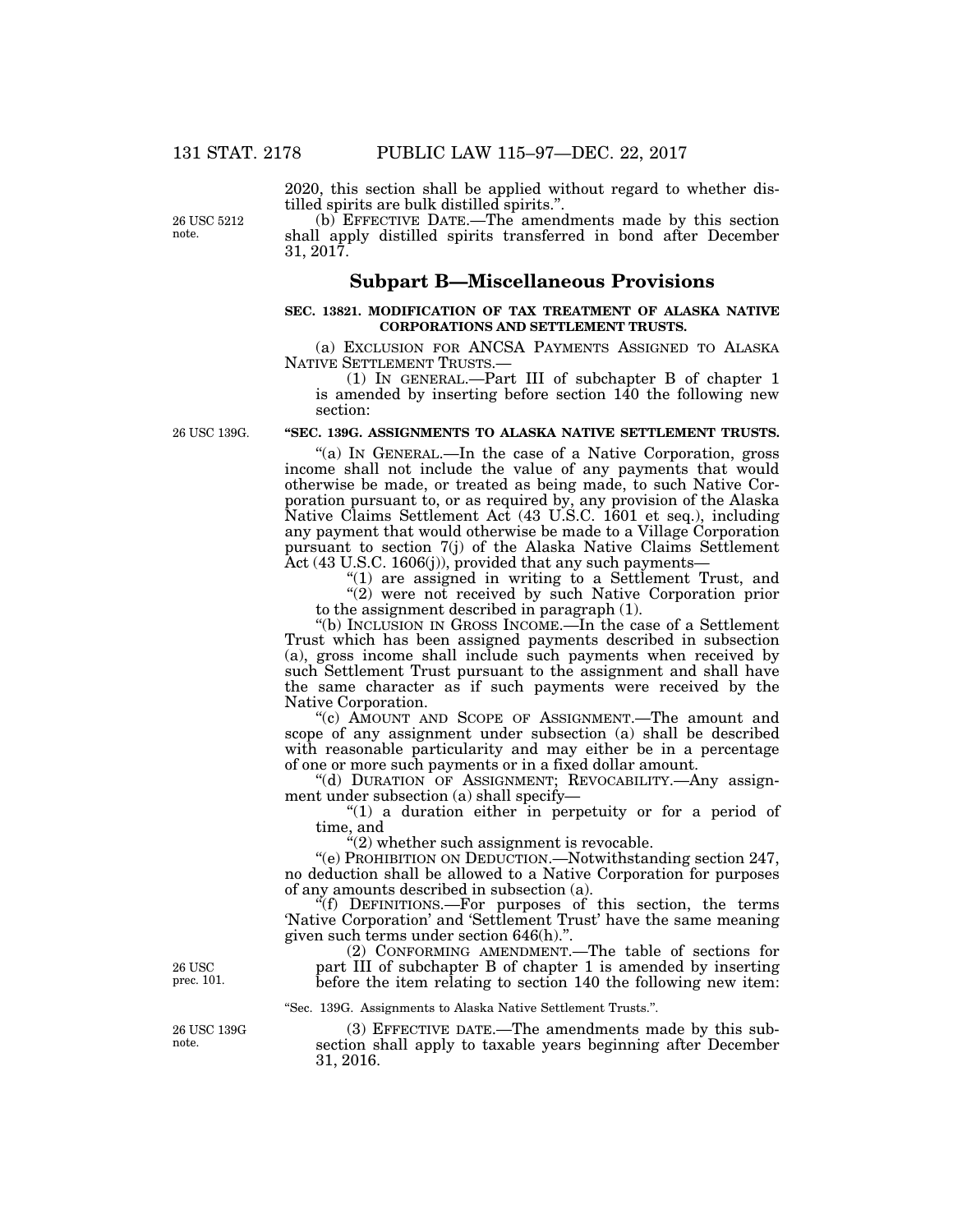(b) DEDUCTION OF CONTRIBUTIONS TO ALASKA NATIVE SETTLE-MENT TRUSTS.—

(1) IN GENERAL.—Part VIII of subchapter B of chapter 1 is amended by inserting before section 248 the following new section:

## **''SEC. 247. CONTRIBUTIONS TO ALASKA NATIVE SETTLEMENT TRUSTS.**

26 USC 247.

"(a) IN GENERAL.—In the case of a Native Corporation, there shall be allowed a deduction for any contributions made by such Native Corporation to a Settlement Trust (regardless of whether an election under section 646 is in effect for such Settlement Trust) for which the Native Corporation has made an annual election under subsection (e).

''(b) AMOUNT OF DEDUCTION.—The amount of the deduction under subsection (a) shall be equal to—

" $(1)$  in the case of a cash contribution (regardless of the method of payment, including currency, coins, money order, or check), the amount of such contribution, or

" $(2)$  in the case of a contribution not described in paragraph (1), the lesser of—

"(A) the Native Corporation's adjusted basis in the property contributed, or

''(B) the fair market value of the property contributed. ''(c) LIMITATION AND CARRYOVER.—

''(1) IN GENERAL.—Subject to paragraph (2), the deduction allowed under subsection (a) for any taxable year shall not exceed the taxable income (as determined without regard to such deduction) of the Native Corporation for the taxable year in which the contribution was made.

''(2) CARRYOVER.—If the aggregate amount of contributions described in subsection (a) for any taxable year exceeds the limitation under paragraph (1), such excess shall be treated as a contribution described in subsection (a) in each of the 15 succeeding years in order of time.

''(d) DEFINITIONS.—For purposes of this section, the terms 'Native Corporation' and 'Settlement Trust' have the same meaning given such terms under section 646(h).

''(e) MANNER OF MAKING ELECTION.—

''(1) IN GENERAL.—For each taxable year, a Native Corporation may elect to have this section apply for such taxable year on the income tax return or an amendment or supplement to the return of the Native Corporation, with such election to have effect solely for such taxable year.

"(2) REVOCATION.—Any election made by a Native Corporation pursuant to this subsection may be revoked pursuant to a timely filed amendment or supplement to the income tax return of such Native Corporation.

''(f) ADDITIONAL RULES.—

''(1) EARNINGS AND PROFITS.—Notwithstanding section  $646(d)(2)$ , in the case of a Native Corporation which claims a deduction under this section for any taxable year, the earnings and profits of such Native Corporation for such taxable year shall be reduced by the amount of such deduction.

"(2) GAIN OR LOSS.—No gain or loss shall be recognized by the Native Corporation with respect to a contribution of property for which a deduction is allowed under this section.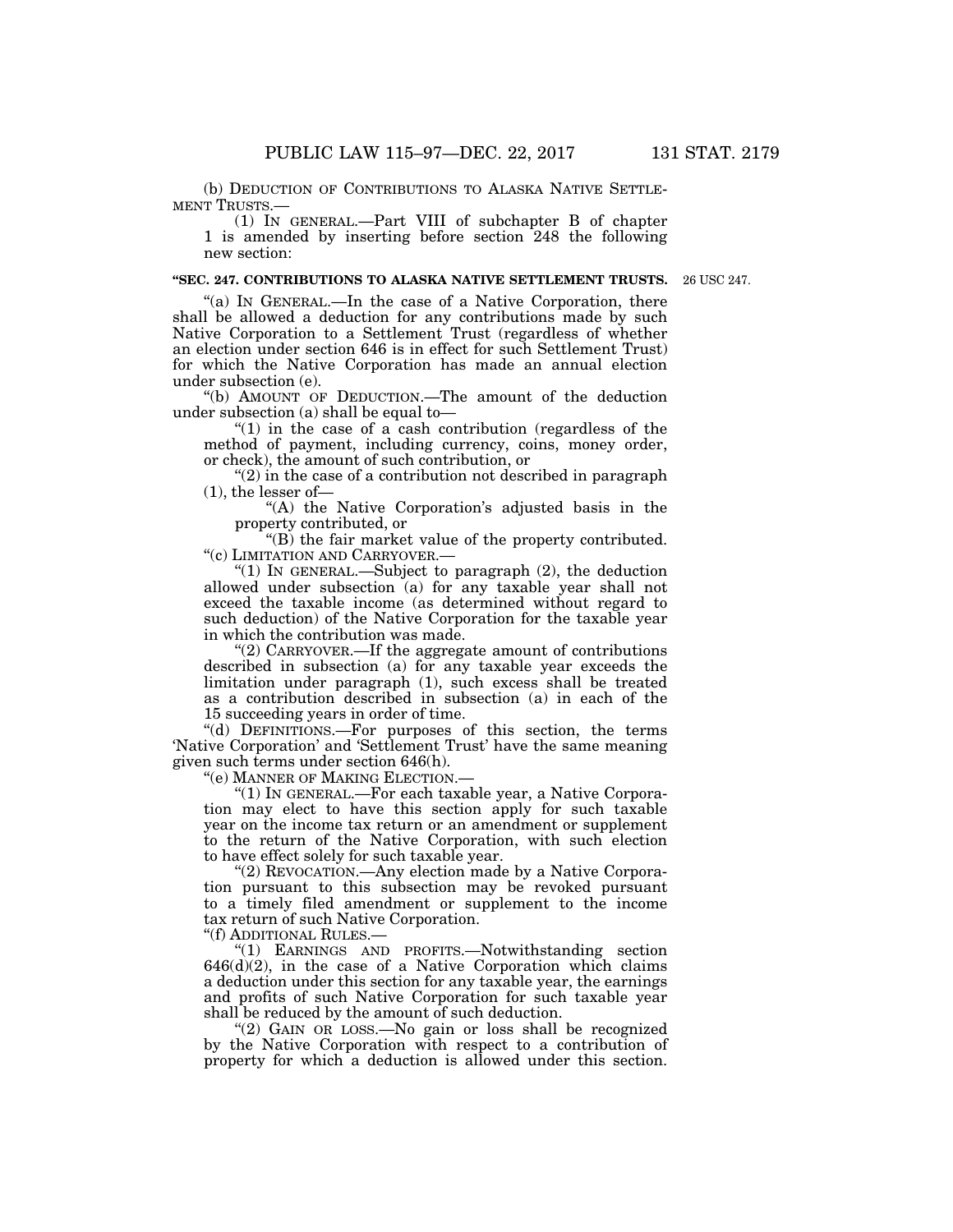''(3) INCOME.—Subject to subsection (g), a Settlement Trust shall include in income the amount of any deduction allowed under this section in the taxable year in which the Settlement Trust actually receives such contribution.

"(4) PERIOD.—The holding period under section 1223 of the Settlement Trust shall include the period the property was held by the Native Corporation.

''(5) BASIS.—The basis that a Settlement Trust has for which a deduction is allowed under this section shall be equal to the lesser of—

''(A) the adjusted basis of the Native Corporation in such property immediately before such contribution, or

''(B) the fair market value of the property immediately before such contribution.

''(6) PROHIBITION.—No deduction shall be allowed under this section with respect to any contributions made to a Settlement Trust which are in violation of subsection  $(a)(2)$  or  $(c)(2)$ of section 39 of the Alaska Native Claims Settlement Act (43 U.S.C. 1629e).

" $(g)$  ELECTION BY SETTLEMENT TRUST TO DEFER INCOME REC-OGNITION.—

" $(1)$  In GENERAL.—In the case of a contribution which consists of property other than cash, a Settlement Trust may elect to defer recognition of any income related to such property until the sale or exchange of such property, in whole or in part, by the Settlement Trust.

 $\mathcal{L}(2)$  TREATMENT.—In the case of property described in paragraph (1), any income or gain realized on the sale or exchange of such property shall be treated as—

" $(\hat{A})$  for such amount of the income or gain as is equal to or less than the amount of income which would be included in income at the time of contribution under subsection (f)(3) but for the taxpayer's election under this subsection, ordinary income, and

''(B) for any amounts of the income or gain which are in excess of the amount of income which would be included in income at the time of contribution under subsection (f)(3) but for the taxpayer's election under this subsection, having the same character as if this subsection did not apply.

"(3) ELECTION.

''(A) IN GENERAL.—For each taxable year, a Settlement Trust may elect to apply this subsection for any property described in paragraph (1) which was contributed during such year. Any property to which the election applies shall be identified and described with reasonable particularity on the income tax return or an amendment or supplement to the return of the Settlement Trust, with such election to have effect solely for such taxable year.

''(B) REVOCATION.—Any election made by a Settlement Trust pursuant to this subsection may be revoked pursuant to a timely filed amendment or supplement to the income tax return of such Settlement Trust.

''(C) CERTAIN DISPOSITIONS.—

''(i) IN GENERAL.—In the case of any property for which an election is in effect under this subsection and which is disposed of within the first taxable year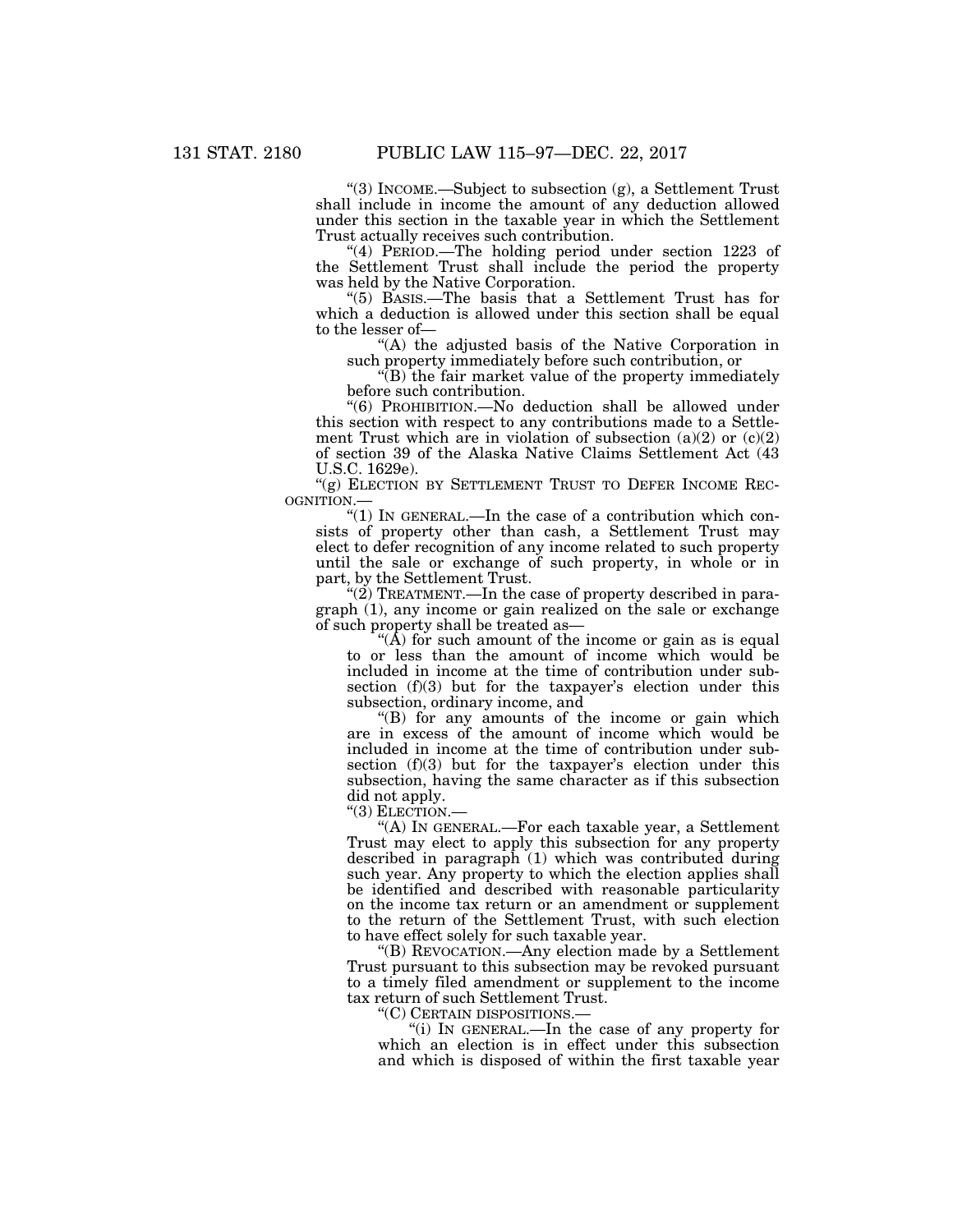subsequent to the taxable year in which such property was contributed to the Settlement Trust—

''(I) this section shall be applied as if the election under this subsection had not been made,

''(II) any income or gain which would have been included in the year of contribution under subsection  $(f)(3)$  but for the taxpayer's election under this subsection shall be included in income for the taxable year of such contribution, and

''(III) the Settlement Trust shall pay any increase in tax resulting from such inclusion, including any applicable interest, and increased by 10 percent of the amount of such increase with interest.<br>"(ii)  $\frac{1}{2}$ 

ASSESSMENT.—Notwithstanding section 6501(a), any amount described in subclause (III) of clause (i) may be assessed, or a proceeding in court with respect to such amount may be initiated without assessment, within 4 years after the date on which the return making the election under this subsection for such property was filed.''.

(2) CONFORMING AMENDMENT.—The table of sections for part VIII of subchapter B of chapter 1 is amended by inserting before the item relating to section 248 the following new item:

''Sec. 247. Contributions to Alaska Native Settlement Trusts.''.

(3) EFFECTIVE DATE.—

(A) IN GENERAL.—The amendments made by this subsection shall apply to taxable years for which the period of limitation on refund or credit under section 6511 of the Internal Revenue Code of 1986 has not expired.

(B) ONE-YEAR WAIVER OF STATUTE OF LIMITATIONS.— If the period of limitation on a credit or refund resulting from the amendments made by paragraph (1) expires before the end of the 1-year period beginning on the date of the enactment of this Act, refund or credit of such overpayment (to the extent attributable to such amendments) may, nevertheless, be made or allowed if claim therefor is filed before the close of such 1-year period.

(c) INFORMATION REPORTING FOR DEDUCTIBLE CONTRIBUTIONS TO ALASKA NATIVE SETTLEMENT TRUSTS.—

(1) IN GENERAL.—Section 6039H is amended—

(A) in the heading, by striking ''**SPONSORING**'', and

(B) by adding at the end the following new subsection: ''(e) DEDUCTIBLE CONTRIBUTIONS BY NATIVE CORPORATIONS TO ALASKA NATIVE SETTLEMENT TRUSTS.—

''(1) IN GENERAL.—Any Native Corporation (as defined in subsection (m) of section 3 of the Alaska Native Claims Settlement Act (43 U.S.C. 1602(m))) which has made a contribution to a Settlement Trust (as defined in subsection (t) of such section) to which an election under subsection (e) of section 247 applies shall provide such Settlement Trust with a statement regarding such election not later than January 31 of the calendar year subsequent to the calendar year in which the contribution was made.

''(2) CONTENT OF STATEMENT.—The statement described in paragraph (1) shall include—

26 USC 247 note.

26 USC 6039H.

26 USC prec. 241.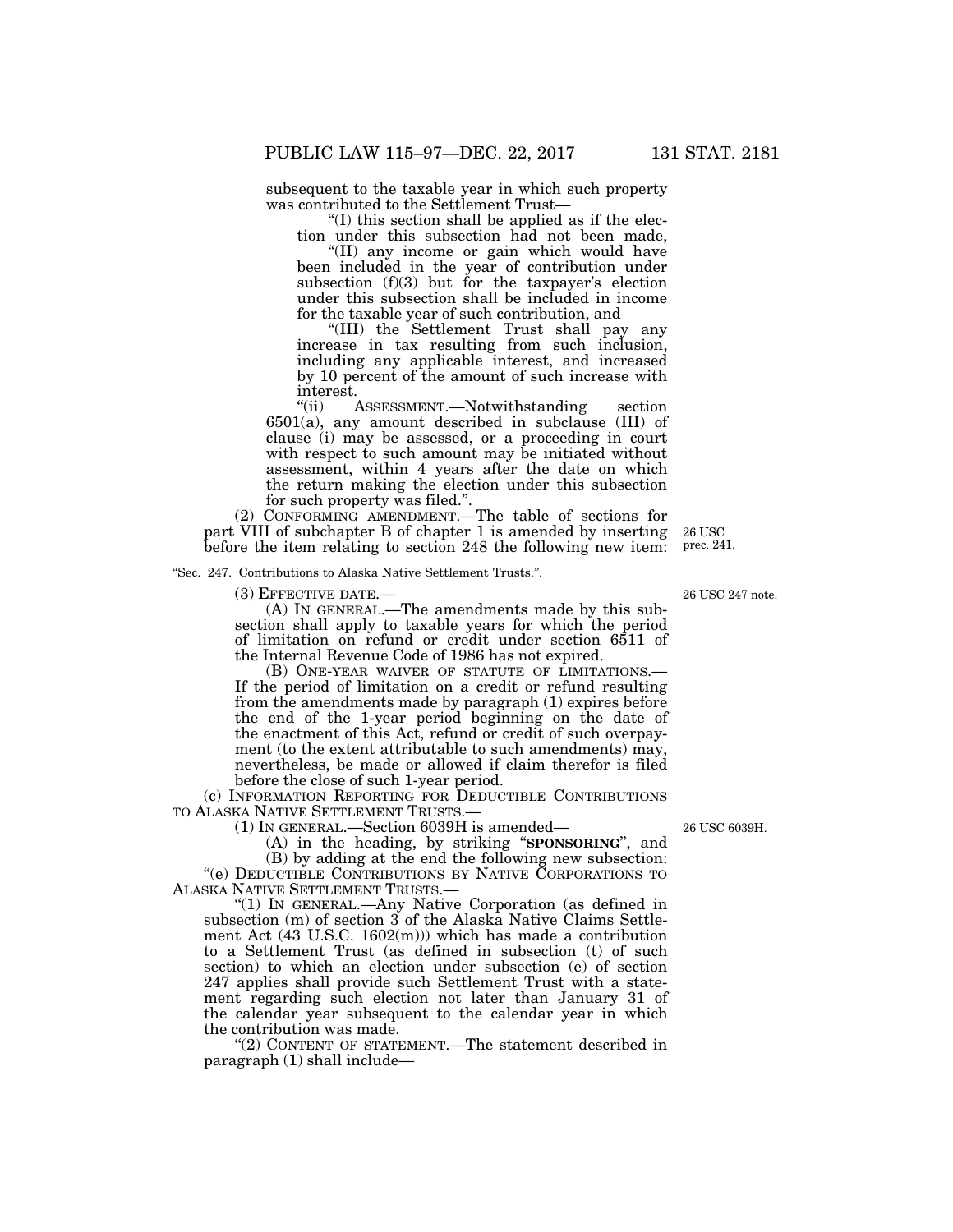''(A) the total amount of contributions to which the election under subsection (e) of section 247 applies,

''(B) for each contribution, whether such contribution was in cash,

''(C) for each contribution which consists of property other than cash, the date that such property was acquired by the Native Corporation and the adjusted basis and fair market value of such property on the date such property was contributed to the Settlement Trust,

''(D) the date on which each contribution was made to the Settlement Trust, and

 $E(E)$  such information as the Secretary determines to be necessary or appropriate for the identification of each contribution and the accurate inclusion of income relating to such contributions by the Settlement Trust.''.

(2) CONFORMING AMENDMENT.—The item relating to section 6039H in the table of sections for subpart A of part III of subchapter A of chapter 61 is amended to read as follows:

26 USC prec. 6031.

26 USC 6039H note.

26 USC 4261.

''Sec. 6039H. Information With Respect to Alaska Native Settlement Trusts and Native Corporations.''.

(3) EFFECTIVE DATE.—The amendments made by this subsection shall apply to taxable years beginning after December 31, 2016.

# **SEC. 13822. AMOUNTS PAID FOR AIRCRAFT MANAGEMENT SERVICES.**

(a) IN GENERAL.—Subsection (e) of section 4261 is amended by adding at the end the following new paragraph:

 $\widetilde{H}(5)$  AMOUNTS PAID FOR AIRCRAFT MANAGEMENT SERVICES.—

"(A) In GENERAL.—No tax shall be imposed by this section or section 4271 on any amounts paid by an aircraft owner for aircraft management services related to—

''(i) maintenance and support of the aircraft owner's aircraft, or

''(ii) flights on the aircraft owner's aircraft.

''(B) AIRCRAFT MANAGEMENT SERVICES.—For purposes of subparagraph (A), the term 'aircraft management services' includes—

 $\hat{f}(i)$  assisting an aircraft owner with administrative and support services, such as scheduling, flight planning, and weather forecasting,

"(ii) obtaining insurance,

"(iii) maintenance, storage and fueling of aircraft, "(iv) hiring, training, and provision of pilots and crew

 $\sqrt[a]{v}$  establishing and complying with safety standards, and

"(vi) such other services as are necessary to support flights operated by an aircraft owner.

''(C) LESSEE TREATED AS AIRCRAFT OWNER.—

''(i) IN GENERAL.—For purposes of this paragraph, the term 'aircraft owner' includes a person who leases the aircraft other than under a disqualified lease.

''(ii) DISQUALIFIED LEASE.—For purposes of clause (i), the term 'disqualified lease' means a lease from a person providing aircraft management services with respect to such aircraft (or a related person (within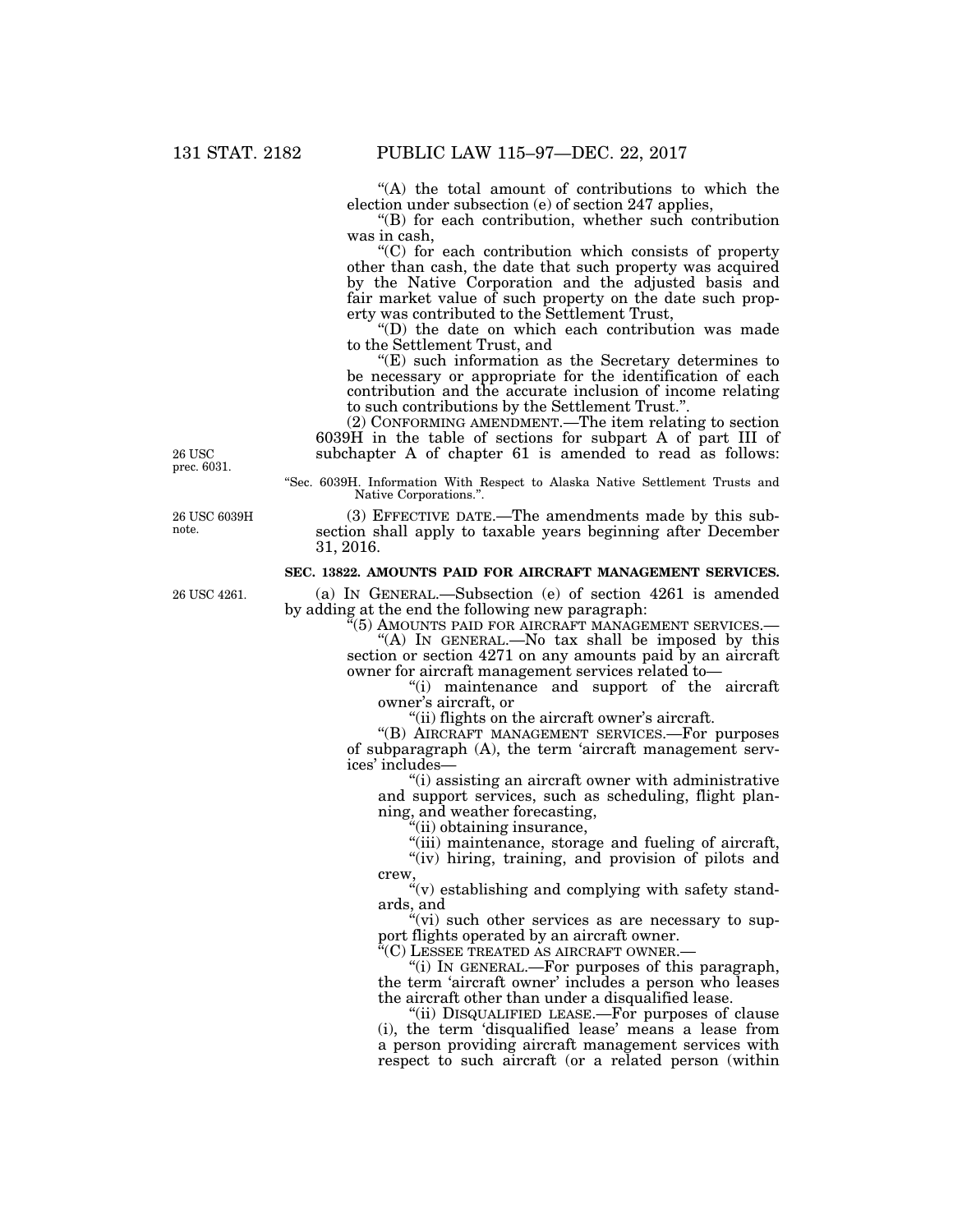the meaning of section 465(b)(3)(C)) to the person providing such services), if such lease is for a term of 31 days or less.

''(D) PRO RATA ALLOCATION.—In the case of amounts paid to any person which (but for this subsection) are subject to the tax imposed by subsection (a), a portion of which consists of amounts described in subparagraph (A), this paragraph shall apply on a pro rata basis only to the portion which consists of amounts described in such subparagraph.''.

(b) EFFECTIVE DATE.—The amendment made by this section 26 USC 4261 shall apply to amounts paid after the date of the enactment of this Act.

# **SEC. 13823. OPPORTUNITY ZONES.**

(a) IN GENERAL.—Chapter 1 is amended by adding at the end the following:

# **''Subchapter Z—Opportunity Zones**

''Sec. 1400Z–1. Designation.

''Sec. 1400Z–2. Special rules for capital gains invested in opportunity zones.

#### **''SEC. 1400Z–1. DESIGNATION.**

''(a) QUALIFIED OPPORTUNITY ZONE DEFINED.—For the purposes of this subchapter, the term 'qualified opportunity zone' means a population census tract that is a low-income community that is designated as a qualified opportunity zone.

''(b) DESIGNATION.—

" $(1)$  In GENERAL.—For purposes of subsection  $(a)$ , a population census tract that is a low-income community is designated as a qualified opportunity zone if—

''(A) not later than the end of the determination period, the chief executive officer of the State in which the tract is located—

''(i) nominates the tract for designation as a qualified opportunity zone, and

"(ii) notifies the Secretary in writing of such nomination, and

''(B) the Secretary certifies such nomination and designates such tract as a qualified opportunity zone before the end of the consideration period.

"(2) EXTENSION OF PERIODS.—A chief executive officer of a State may request that the Secretary extend either the determination or consideration period, or both (determined without regard to this subparagraph), for an additional 30 days.

''(c) OTHER DEFINITIONS.—For purposes of this subsection— ''(1) LOW-INCOME COMMUNITIES.—The term 'low-income community' has the same meaning as when used in section  $45D(e)$ .<br>"(2) DEFINITION OF PERIODS.—

"(A) CONSIDERATION PERIOD.—The term 'consideration period' means the 30-day period beginning on the date on which the Secretary receives notice under subsection  $(b)(1)(A)(ii)$ , as extended under subsection  $(b)(2)$ .

''(B) DETERMINATION PERIOD.—The term 'determination period' means the 90-day period beginning on the date

26 USC 1400Z–1.

26 USC prec. 1400Z–1.

note.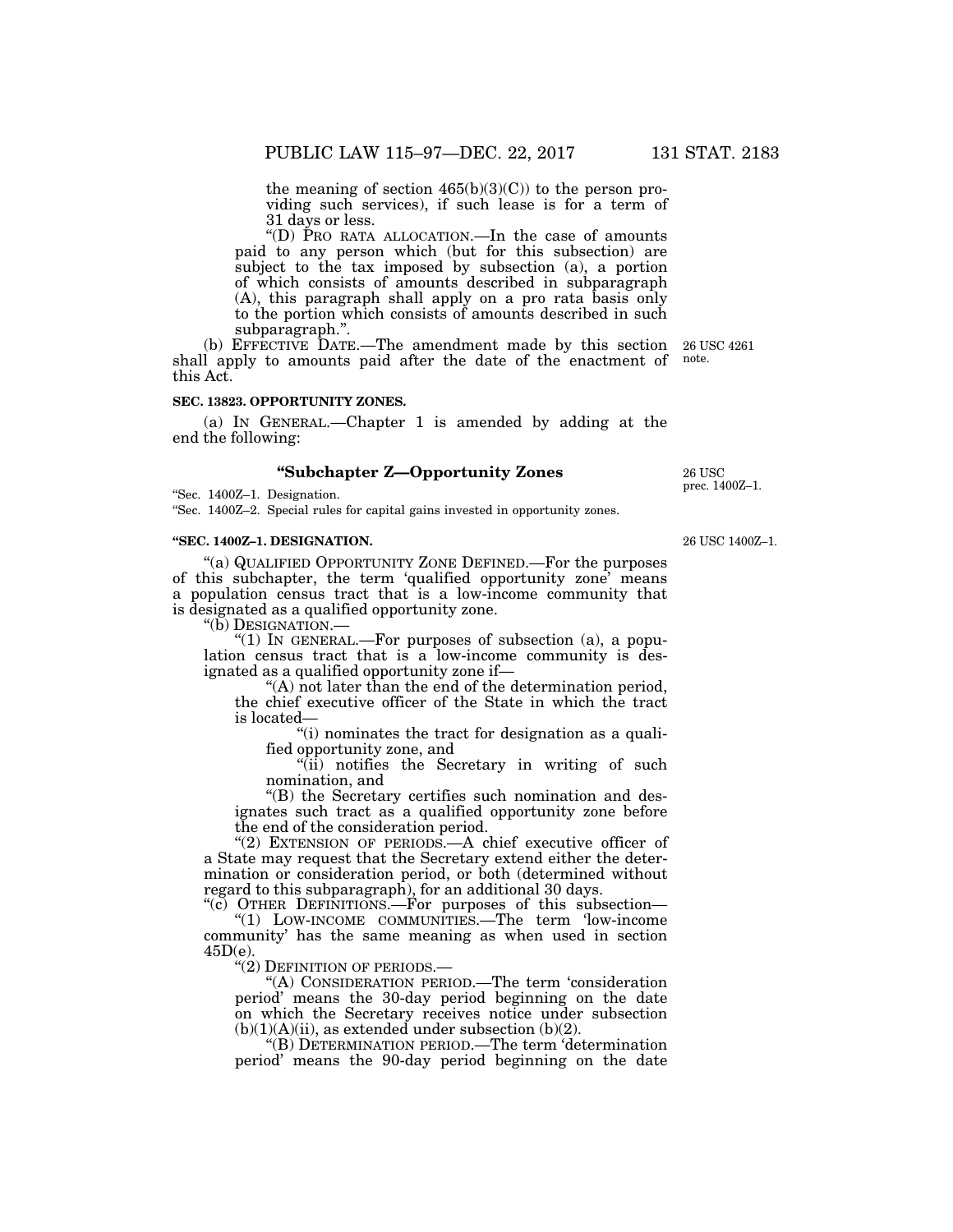of the enactment of the Tax Cuts and Jobs Act, as extended under subsection (b)(2).

''(3) STATE.—For purposes of this section, the term 'State' includes any possession of the United States.

"(1) IN GENERAL.—Except as provided by paragraph  $(2)$ , the number of population census tracts in a State that may be designated as qualified opportunity zones under this section may not exceed 25 percent of the number of low-income communities in the State.

''(2) EXCEPTION.—If the number of low-income communities in a State is less than 100, then a total of 25 of such tracts may be designated as qualified opportunity zones.

''(e) DESIGNATION OF TRACTS CONTIGUOUS WITH LOW-INCOME COMMUNITIES.— ''(1) IN GENERAL.—A population census tract that is not

a low-income community may be designated as a qualified opportunity zone under this section if—

" $(A)$  the tract is contiguous with the low-income community that is designated as a qualified opportunity zone, and

''(B) the median family income of the tract does not exceed 125 percent of the median family income of the low-income community with which the tract is contiguous. "(2) LIMITATION.—Not more than 5 percent of the popu-

lation census tracts designated in a State as a qualified opportunity zone may be designated under paragraph (1).

''(f) PERIOD FOR WHICH DESIGNATION IS IN EFFECT.—A designation as a qualified opportunity zone shall remain in effect for the period beginning on the date of the designation and ending at the close of the 10th calendar year beginning on or after such date of designation.

#### 26 USC 1400Z–2. **"SEC. 1400Z–2. SPECIAL RULES FOR CAPITAL GAINS INVESTED IN OPPORTUNITY ZONES.**

''(a) IN GENERAL.—

"(1) TREATMENT OF GAINS.—In the case of gain from the sale to, or exchange with, an unrelated person of any property held by the taxpayer, at the election of the taxpayer-

''(A) gross income for the taxable year shall not include so much of such gain as does not exceed the aggregate amount invested by the taxpayer in a qualified opportunity fund during the 180-day period beginning on the date of such sale or exchange,

''(B) the amount of gain excluded by subparagraph (A) shall be included in gross income as provided by subsection (b), and

''(C) subsection (c) shall apply.

"(2) ELECTION.—No election may be made under paragraph  $(1)$ —

 $(A)$  with respect to a sale or exchange if an election previously made with respect to such sale or exchange is in effect, or

''(B) with respect to any sale or exchange after December 31, 2026.

"(b) DEFERRAL OF GAIN INVESTED IN OPPORTUNITY ZONE PROPERTY.—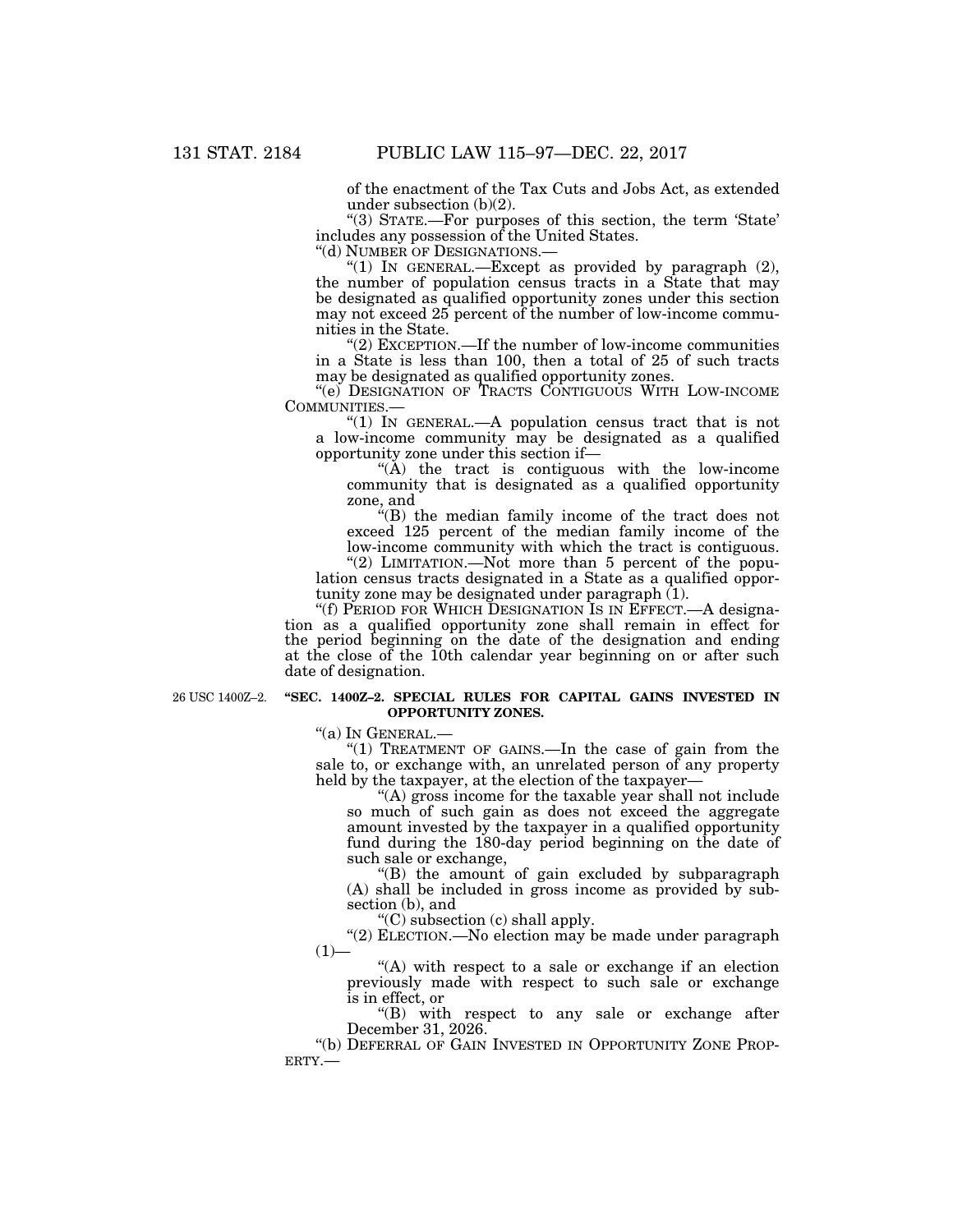''(1) YEAR OF INCLUSION.—Gain to which subsection  $(a)(1)(B)$  applies shall be included in income in the taxable year which includes the earlier of—

"(A) the date on which such investment is sold or exchanged, or

"(B) December 31, 2026.<br>"(2) AMOUNT INCLUDIBLE.—

"(A) IN GENERAL.—The amount of gain included in gross income under subsection  $(a)(1)(A)$  shall be the excess of—

''(i) the lesser of the amount of gain excluded under paragraph (1) or the fair market value of the investment as determined as of the date described in paragraph (1), over

 $\tilde{f}$ "(ii) the taxpayer's basis in the investment.<br>"(B) DETERMINATION OF BASIS.—

"(i) IN GENERAL.—Except as otherwise provided in this clause or subsection (c), the taxpayer's basis in the investment shall be zero.

''(ii) INCREASE FOR GAIN RECOGNIZED UNDER SUB-SECTION  $(a)(1)(B)$ .—The basis in the investment shall be increased by the amount of gain recognized by reason of subsection  $(a)(1)(B)$  with respect to such property.

"(iii) INVESTMENTS HELD FOR 5 YEARS.—In the case of any investment held for at least 5 years, the basis of such investment shall be increased by an amount equal to 10 percent of the amount of gain deferred by reason of subsection  $(a)(1)(A)$ .

"(iv) INVESTMENTS HELD FOR 7 YEARS.—In the case of any investment held by the taxpayer for at least 7 years, in addition to any adjustment made under clause (iii), the basis of such property shall be increased by an amount equal to 5 percent of the amount of gain deferred by reason of subsection  $(a)(1)(A)$ .

"(c) SPECIAL RULE FOR INVESTMENTS HELD FOR AT LEAST 10 YEARS.—In the case of any investment held by the taxpayer for at least 10 years and with respect to which the taxpayer makes an election under this clause, the basis of such property shall be equal to the fair market value of such investment on the date that the investment is sold or exchanged.

''(d) QUALIFIED OPPORTUNITY FUND.—For purposes of this section—

''(1) IN GENERAL.—The term 'qualified opportunity fund' means any investment vehicle which is organized as a corporation or a partnership for the purpose of investing in qualified opportunity zone property (other than another qualified opportunity fund) that holds at least 90 percent of its assets in qualified opportunity zone property, determined by the average of the percentage of qualified opportunity zone property held in the fund as measured—

''(A) on the last day of the first 6-month period of the taxable year of the fund, and

"(B) on the last day of the taxable year of the fund.<br>"(2) QUALIFIED OPPORTUNITY ZONE PROPERTY.—

 $\mathcal{H}(A)$  In GENERAL.—The term 'qualified opportunity zone property' means property which is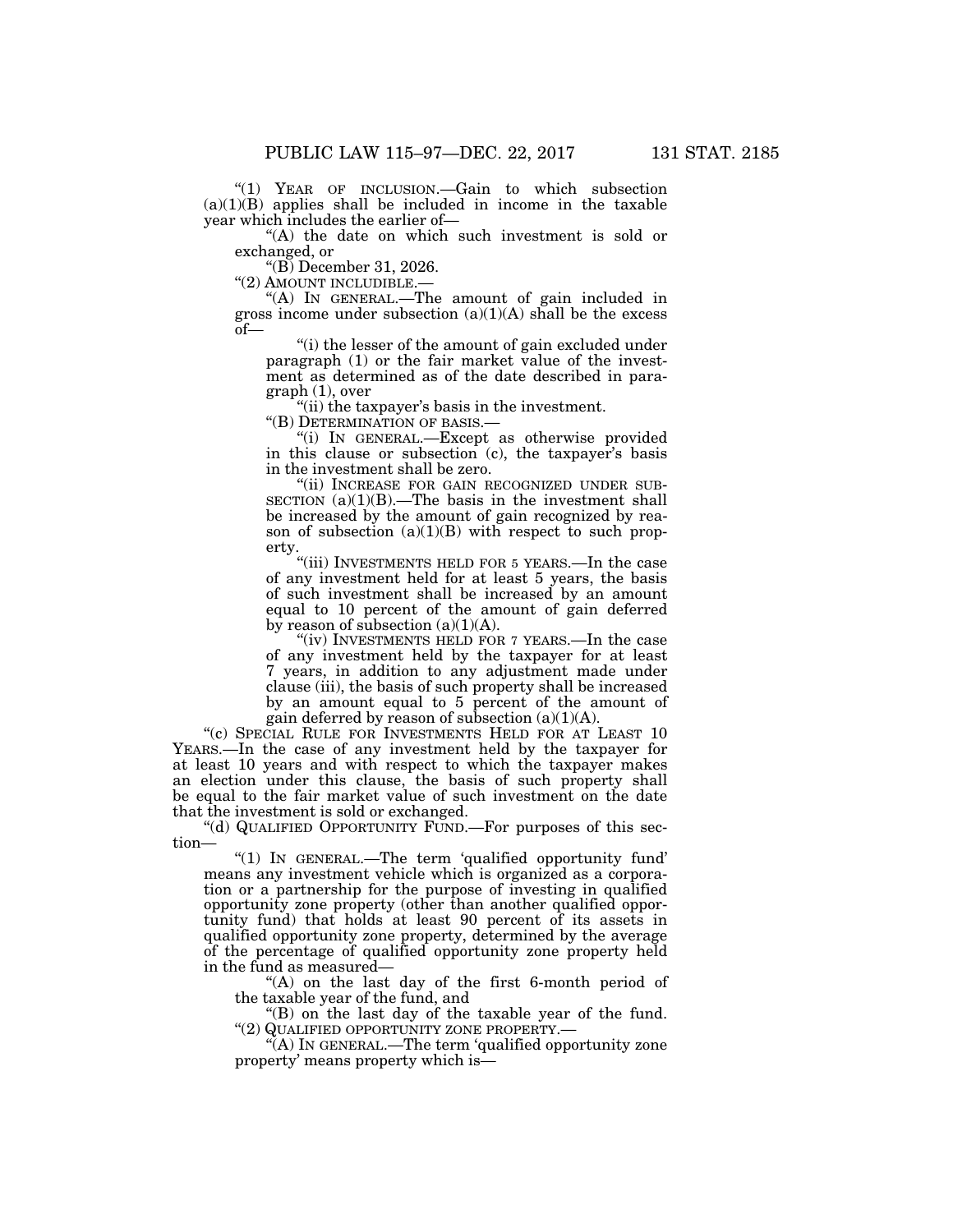''(i) qualified opportunity zone stock,

''(ii) qualified opportunity zone partnership interest, or

''(iii) qualified opportunity zone business property. ''(B) QUALIFIED OPPORTUNITY ZONE STOCK.—

''(i) IN GENERAL.—Except as provided in clause (ii), the term 'qualified opportunity zone stock' means any stock in a domestic corporation if—

''(I) such stock is acquired by the qualified opportunity fund after December 31, 2017, at its original issue (directly or through an underwriter) from the corporation solely in exchange for cash,

''(II) as of the time such stock was issued, such corporation was a qualified opportunity zone business (or, in the case of a new corporation, such corporation was being organized for purposes of being a qualified opportunity zone business), and

''(III) during substantially all of the qualified opportunity fund's holding period for such stock, such corporation qualified as a qualified opportunity zone business.

"(ii) REDEMPTIONS.—A rule similar to the rule of section  $1202(c)(3)$  shall apply for purposes of this paragraph.

''(C) QUALIFIED OPPORTUNITY ZONE PARTNERSHIP INTEREST.—The term 'qualified opportunity zone partnership interest' means any capital or profits interest in a domestic partnership if—

 $\ddot{r}(i)$  such interest is acquired by the qualified opportunity fund after December 31, 2017, from the partnership solely in exchange for cash,

'(ii) as of the time such interest was acquired, such partnership was a qualified opportunity zone business (or, in the case of a new partnership, such partnership was being organized for purposes of being a qualified opportunity zone business), and

''(iii) during substantially all of the qualified opportunity fund's holding period for such interest, such partnership qualified as a qualified opportunity zone business.

''(D) QUALIFIED OPPORTUNITY ZONE BUSINESS PROP-ERTY.—

''(i) IN GENERAL.—The term 'qualified opportunity zone business property' means tangible property used in a trade or business of the qualified opportunity fund if—

''(I) such property was acquired by the qualified opportunity fund by purchase (as defined in section  $179(d)(2)$  after December 31, 2017,

''(II) the original use of such property in the qualified opportunity zone commences with the qualified opportunity fund or the qualified opportunity fund substantially improves the property, and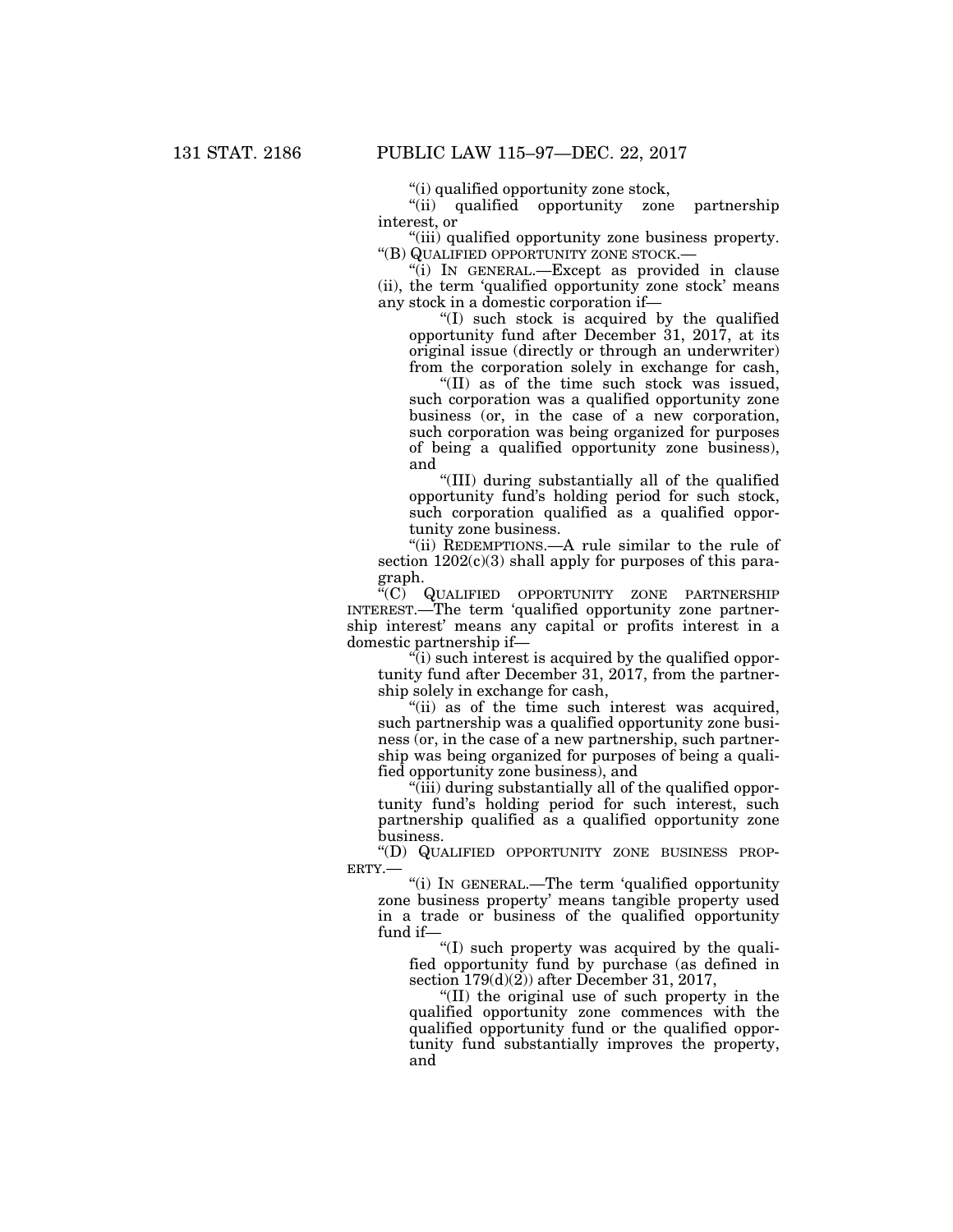''(III) during substantially all of the qualified opportunity fund's holding period for such property, substantially all of the use of such property was in a qualified opportunity zone.

''(ii) SUBSTANTIAL IMPROVEMENT.—For purposes of subparagraph (A)(ii), property shall be treated as substantially improved by the qualified opportunity fund only if, during any 30-month period beginning after the date of acquisition of such property, additions to basis with respect to such property in the hands of the qualified opportunity fund exceed an amount equal to the adjusted basis of such property at the beginning of such 30-month period in the hands of the qualified opportunity fund.

 $\mathcal{F}$ (iii) RELATED PARTY.—For purposes of subparagraph  $(A)(i)$ , the related person rule of section  $179\text{d}(2)$ shall be applied pursuant to paragraph (8) of this subsection in lieu of the application of such rule in section  $179(d)(2)(A)$ .

''(3) QUALIFIED OPPORTUNITY ZONE BUSINESS.—

''(A) IN GENERAL.—The term 'qualified opportunity zone business' means a trade or business—

''(i) in which substantially all of the tangible property owned or leased by the taxpayer is qualified opportunity zone business property (determined by substituting 'qualified opportunity zone business' for 'qualified opportunity fund' each place it appears in paragraph  $(2)(D)$ ),

 $\tilde{f}$ (ii) which satisfies the requirements of paragraphs  $(2)$ ,  $(4)$ , and  $(8)$  of section 1397 $\tilde{C}(b)$ , and

"(iii) which is not described in section  $144(c)(6)(B)$ . ''(B) SPECIAL RULE.—For purposes of subparagraph (A), tangible property that ceases to be a qualified opportunity zone business property shall continue to be treated as a qualified opportunity zone business property for the lesser of—

''(i) 5 years after the date on which such tangible property ceases to be so qualified, or

''(ii) the date on which such tangible property is no longer held by the qualified opportunity zone business.

''(e) APPLICABLE RULES.—

"(1) TREATMENT OF INVESTMENTS WITH MIXED FUNDS.-In the case of any investment in a qualified opportunity fund only a portion of which consists of investments of gain to which an election under subsection (a) is in effect—

''(A) such investment shall be treated as 2 separate investments, consisting of—

''(i) one investment that only includes amounts

to which the election under subsection (a) applies, and "(ii) a separate investment consisting of other amounts, and

''(B) subsections (a), (b), and (c) shall only apply to the investment described in subparagraph (A)(i).

" $(2)$  RELATED PERSONS.—For purposes of this section, persons are related to each other if such persons are described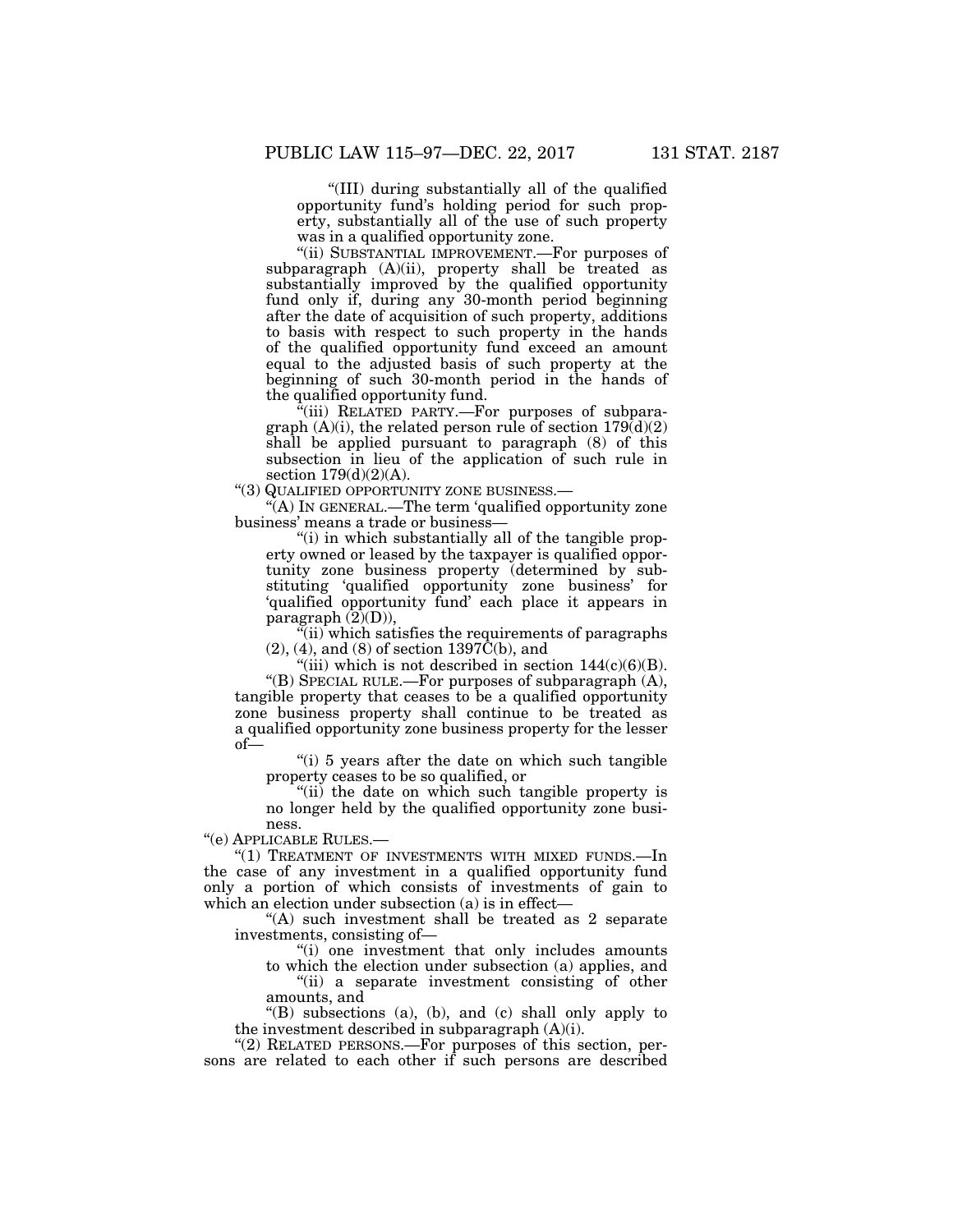in section 267(b) or 707(b)(1), determined by substituting '20 percent' for '50 percent' each place it occurs in such sections.

''(3) DECEDENTS.—In the case of a decedent, amounts recognized under this section shall, if not properly includible in the gross income of the decedent, be includible in gross income as provided by section 691.

"(4) REGULATIONS.—The Secretary shall prescribe such regulations as may be necessary or appropriate to carry out the purposes of this section, including—

''(A) rules for the certification of qualified opportunity funds for the purposes of this section,

''(B) rules to ensure a qualified opportunity fund has a reasonable period of time to reinvest the return of capital from investments in qualified opportunity zone stock and qualified opportunity zone partnership interests, and to reinvest proceeds received from the sale or disposition of qualified opportunity zone property, and

''(C) rules to prevent abuse.

"(f) FAILURE OF QUALIFIED OPPORTUNITY FUND TO MAINTAIN INVESTMENT STANDARD.—

"(1) IN GENERAL.—If a qualified opportunity fund fails to meet the 90-percent requirement of subsection  $(c)(1)$ , the qualified opportunity fund shall pay a penalty for each month it fails to meet the requirement in an amount equal to the product of—

''(A) the excess of—

''(i) the amount equal to 90 percent of its aggregate assets, over

''(ii) the aggregate amount of qualified opportunity zone property held by the fund, multiplied by

''(B) the underpayment rate established under section 6621(a)(2) for such month.

"(2) SPECIAL RULE FOR PARTNERSHIPS.—In the case that the qualified opportunity fund is a partnership, the penalty imposed by paragraph (1) shall be taken into account proportionately as part of the distributive share of each partner of the partnership.

''(3) REASONABLE CAUSE EXCEPTION.—No penalty shall be imposed under this subsection with respect to any failure if it is shown that such failure is due to reasonable cause.''.

(b) BASIS ADJUSTMENTS.—Section 1016(a) is amended by striking "and" at the end of paragraph (36), by striking the period at the end of paragraph (37) and inserting '', and'', and by inserting after paragraph (37) the following:

"(38) to the extent provided in subsections  $(b)(2)$  and  $(c)$ of section 1400Z–2.''.

(c) CLERICAL AMENDMENT.—The table of subchapters for chapter 1 is amended by adding at the end the following new item:

#### ''SUBCHAPTER Z. OPPORTUNITY ZONES''.

26 USC 1016 note.

26 USC prec. 1.

(d) EFFECTIVE DATE.—The amendments made by this section shall take effect on the date of the enactment of this Act.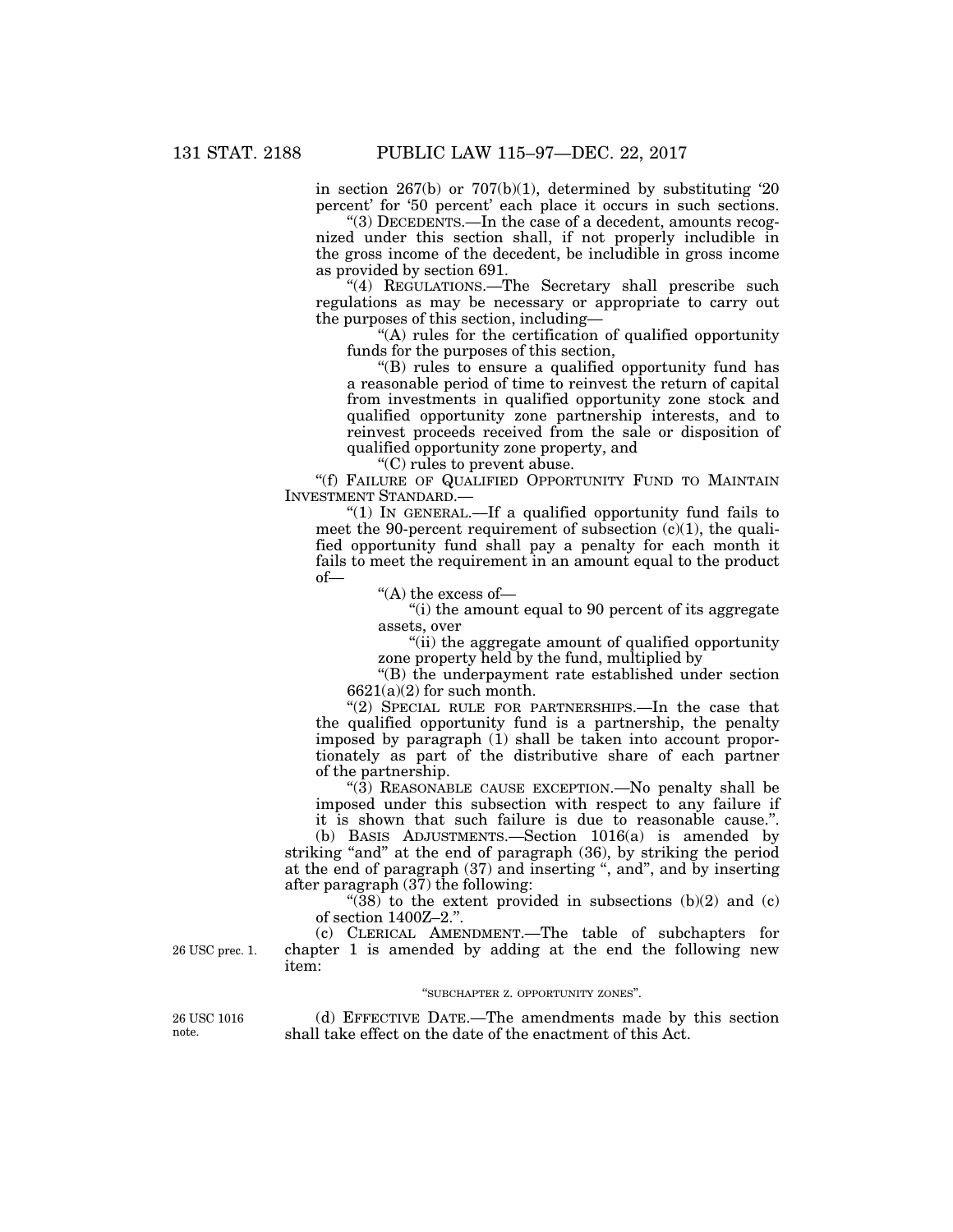# **Subtitle D—International Tax Provisions**

# **PART I—OUTBOUND TRANSACTIONS**

# **Subpart A—Establishment of Participation Exemption System for Taxation of Foreign Income**

# **SEC. 14101. DEDUCTION FOR FOREIGN-SOURCE PORTION OF DIVI-DENDS RECEIVED BY DOMESTIC CORPORATIONS FROM SPECIFIED 10-PERCENT OWNED FOREIGN CORPORA-TIONS.**

(a) IN GENERAL.—Part VIII of subchapter B of chapter 1 is amended by inserting after section 245 the following new section:

## **''SEC. 245A. DEDUCTION FOR FOREIGN SOURCE-PORTION OF DIVI-**26 USC 245A. **DENDS RECEIVED BY DOMESTIC CORPORATIONS FROM SPECIFIED 10-PERCENT OWNED FOREIGN CORPORA-TIONS.**

''(a) IN GENERAL.—In the case of any dividend received from a specified 10-percent owned foreign corporation by a domestic corporation which is a United States shareholder with respect to such foreign corporation, there shall be allowed as a deduction an amount equal to the foreign-source portion of such dividend.

''(b) SPECIFIED 10-PERCENT OWNED FOREIGN CORPORATION.— For purposes of this section—

"(1) IN GENERAL.—The term 'specified 10-percent owned foreign corporation' means any foreign corporation with respect to which any domestic corporation is a United States shareholder with respect to such corporation.

"(2) EXCLUSION OF PASSIVE FOREIGN INVESTMENT COMPA-NIES.—Such term shall not include any corporation which is a passive foreign investment company (as defined in section 1297) with respect to the shareholder and which is not a controlled foreign corporation.

''(c) FOREIGN-SOURCE PORTION.—For purposes of this section— ''(1) IN GENERAL.—The foreign-source portion of any dividend from a specified 10-percent owned foreign corporation is an amount which bears the same ratio to such dividend as—

''(A) the undistributed foreign earnings of the specified 10-percent owned foreign corporation, bears to

''(B) the total undistributed earnings of such foreign corporation.

" $(2)$  UNDISTRIBUTED EARNINGS.—The term 'undistributed earnings' means the amount of the earnings and profits of the specified 10-percent owned foreign corporation (computed in accordance with sections 964(a) and 986)—

''(A) as of the close of the taxable year of the specified 10-percent owned foreign corporation in which the dividend is distributed, and

''(B) without diminution by reason of dividends distributed during such taxable year.

''(3) UNDISTRIBUTED FOREIGN EARNINGS.—The term 'undistributed foreign earnings' means the portion of the undistributed earnings which is attributable to neither—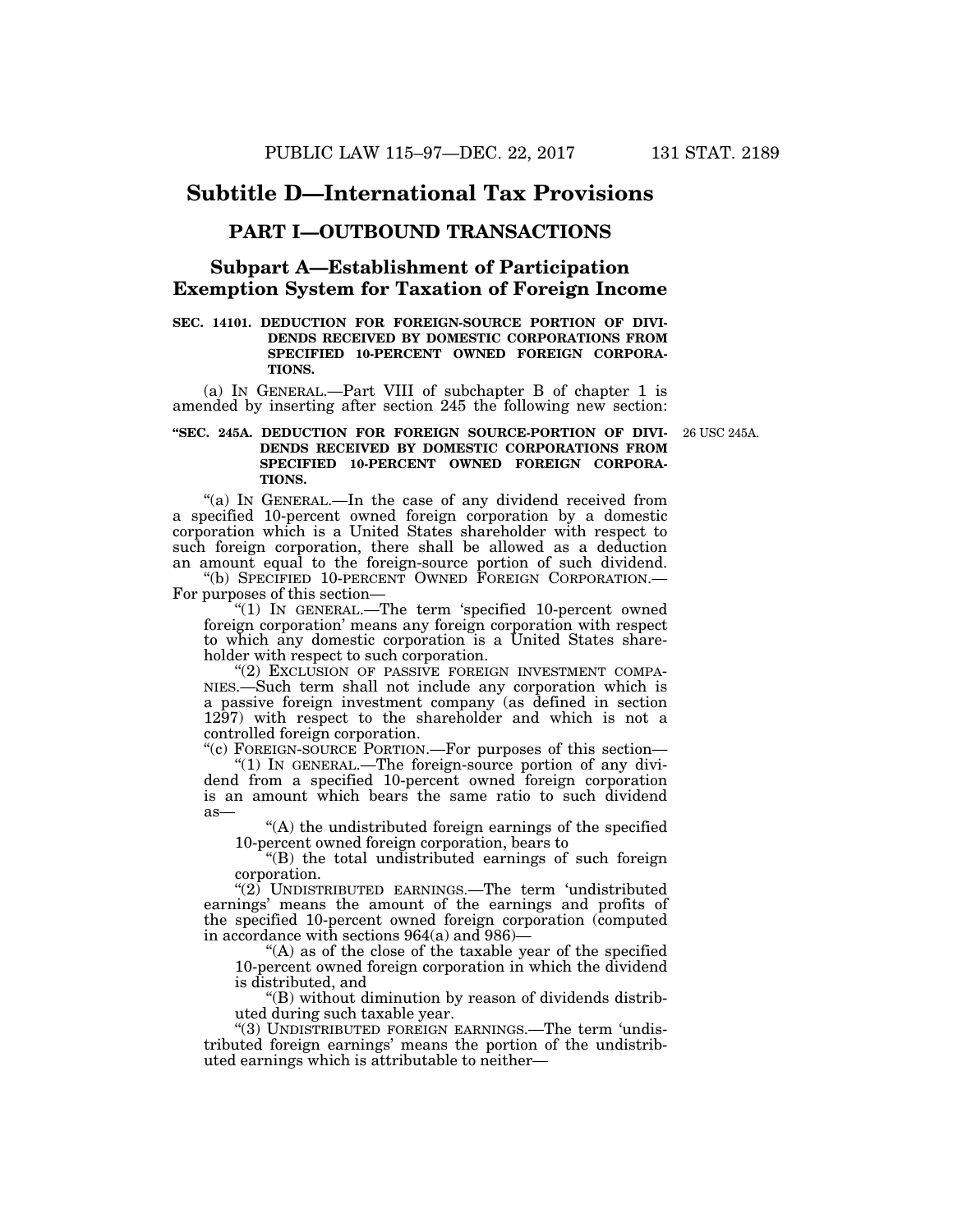''(A) income described in subparagraph (A) of section  $245(a)(5)$ , nor

''(B) dividends described in subparagraph (B) of such section (determined without regard to section 245(a)(12)).<br>
"(d) DISALLOWANCE OF FOREIGN TAX CREDIT, ETC.—

" $(1)$  IN GENERAL.—No credit shall be allowed under section 901 for any taxes paid or accrued (or treated as paid or accrued) with respect to any dividend for which a deduction is allowed under this section.

"(2) DENIAL OF DEDUCTION.—No deduction shall be allowed under this chapter for any tax for which credit is not allowable under section 901 by reason of paragraph (1) (determined by treating the taxpayer as having elected the benefits of subpart A of part III of subchapter N).<br>"(e) SPECIAL RULES FOR HYBRID DIVIDENDS.—

"(1) IN GENERAL.—Subsection (a) shall not apply to any dividend received by a United States shareholder from a controlled foreign corporation if the dividend is a hybrid dividend.

''(2) HYBRID DIVIDENDS OF TIERED CORPORATIONS.—If a controlled foreign corporation with respect to which a domestic corporation is a United States shareholder receives a hybrid dividend from any other controlled foreign corporation with respect to which such domestic corporation is also a United States shareholder, then, notwithstanding any other provision of this title—

''(A) the hybrid dividend shall be treated for purposes of section  $951(a)(1)(A)$  as subpart F income of the receiving controlled foreign corporation for the taxable year of the controlled foreign corporation in which the dividend was received, and

''(B) the United States shareholder shall include in gross income an amount equal to the shareholder's pro rata share (determined in the same manner as under section  $951(a)(2)$  of the subpart F income described in subparagraph (A).

"(3) DENIAL OF FOREIGN TAX CREDIT, ETC.—The rules of subsection (d) shall apply to any hybrid dividend received by, or any amount included under paragraph (2) in the gross income of, a United States shareholder.

"(4) HYBRID DIVIDEND.—The term 'hybrid dividend' means an amount received from a controlled foreign corporation—

"(A) for which a deduction would be allowed under subsection (a) but for this subsection, and

''(B) for which the controlled foreign corporation received a deduction (or other tax benefit) with respect to any income, war profits, or excess profits taxes imposed by any foreign country or possession of the United States.

''(f) SPECIAL RULE FOR PURGING DISTRIBUTIONS OF PASSIVE FOREIGN INVESTMENT COMPANIES.—Any amount which is treated as a dividend under section 1291(d)(2)(B) shall not be treated as a dividend for purposes of this section.

"(g) REGULATIONS.—The Secretary shall prescribe such regulations or other guidance as may be necessary or appropriate to carry out the provisions of this section, including regulations for the treatment of United States shareholders owning stock of a specified 10 percent owned foreign corporation through a partnership.''.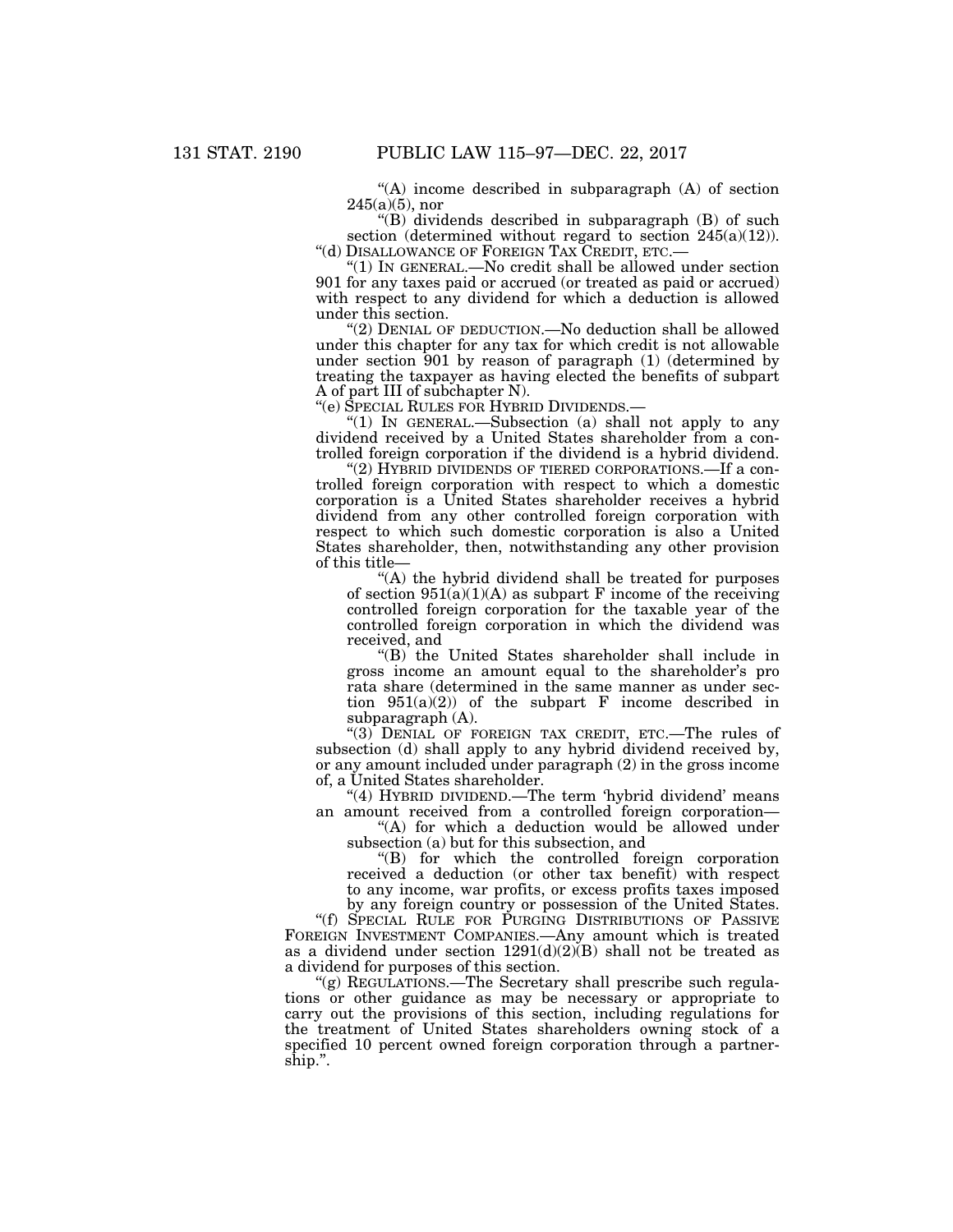(b) APPLICATION OF HOLDING PERIOD REQUIREMENT.—Subsection (c) of section 246 is amended—

26 USC 246.

 $(1)$  by striking "or 245" in paragraph  $(1)$  and inserting " $245$ , or  $245A$ ", and

(2) by adding at the end the following new paragraph: ''(5) SPECIAL RULES FOR FOREIGN SOURCE PORTION OF DIVI- DENDS RECEIVED FROM SPECIFIED 10-PERCENT OWNED FOREIGN CORPORATIONS.— ''(A) 1-YEAR HOLDING PERIOD REQUIREMENT.—For pur-

poses of section 245A—

"(i) paragraph  $(1)(A)$  shall be applied—

 $^{12}$ (I) by substituting '365 days' for '45 days' each place it appears, and

 $\sqrt[4]{(II)}$  by substituting '731-day period' for '91day period', and

"(ii) paragraph  $(2)$  shall not apply.

''(B) STATUS MUST BE MAINTAINED DURING HOLDING PERIOD.—For purposes of applying paragraph (1) with respect to section 245A, the taxpayer shall be treated as holding the stock referred to in paragraph (1) for any period only if—

''(i) the specified 10-percent owned foreign corporation referred to in section 245A(a) is a specified 10 percent owned foreign corporation at all times during such period, and

''(ii) the taxpayer is a United States shareholder with respect to such specified 10-percent owned foreign corporation at all times during such period.''.

(c) APPLICATION OF RULES GENERALLY APPLICABLE TO DEDUC-TIONS FOR DIVIDENDS RECEIVED.—

(1) TREATMENT OF DIVIDENDS FROM CERTAIN CORPORA-TIONS.—Paragraph (1) of section 246(a) is amended by striking "and  $245$ " and inserting "245, and  $245A$ ".

(2) COORDINATION WITH SECTION 1059.—Subparagraph (B) of section  $1059(b)(2)$  is amended by striking "or  $245$ " and inserting "245, or 245A".

(d) COORDINATION WITH FOREIGN TAX CREDIT LIMITATION.— Subsection (b) of section 904 is amended by adding at the end the following new paragraph:

"(5) TREATMENT OF DIVIDENDS FOR WHICH DEDUCTION IS ALLOWED UNDER SECTION 245A.—For purposes of subsection (a), in the case of a domestic corporation which is a United States shareholder with respect to a specified 10-percent owned foreign corporation, such shareholder's taxable income from sources without the United States (and entire taxable income) shall be determined without regard to—

''(A) the foreign-source portion of any dividend received from such foreign corporation, and

''(B) any deductions properly allocable or apportioned to—

''(i) income (other than amounts includible under section  $951(a)(1)$  or  $951A(a)$ ) with respect to stock of such specified 10-percent owned foreign corporation, or

''(ii) such stock to the extent income with respect to such stock is other than amounts includible under section  $951(a)(1)$  or  $951A(a)$ .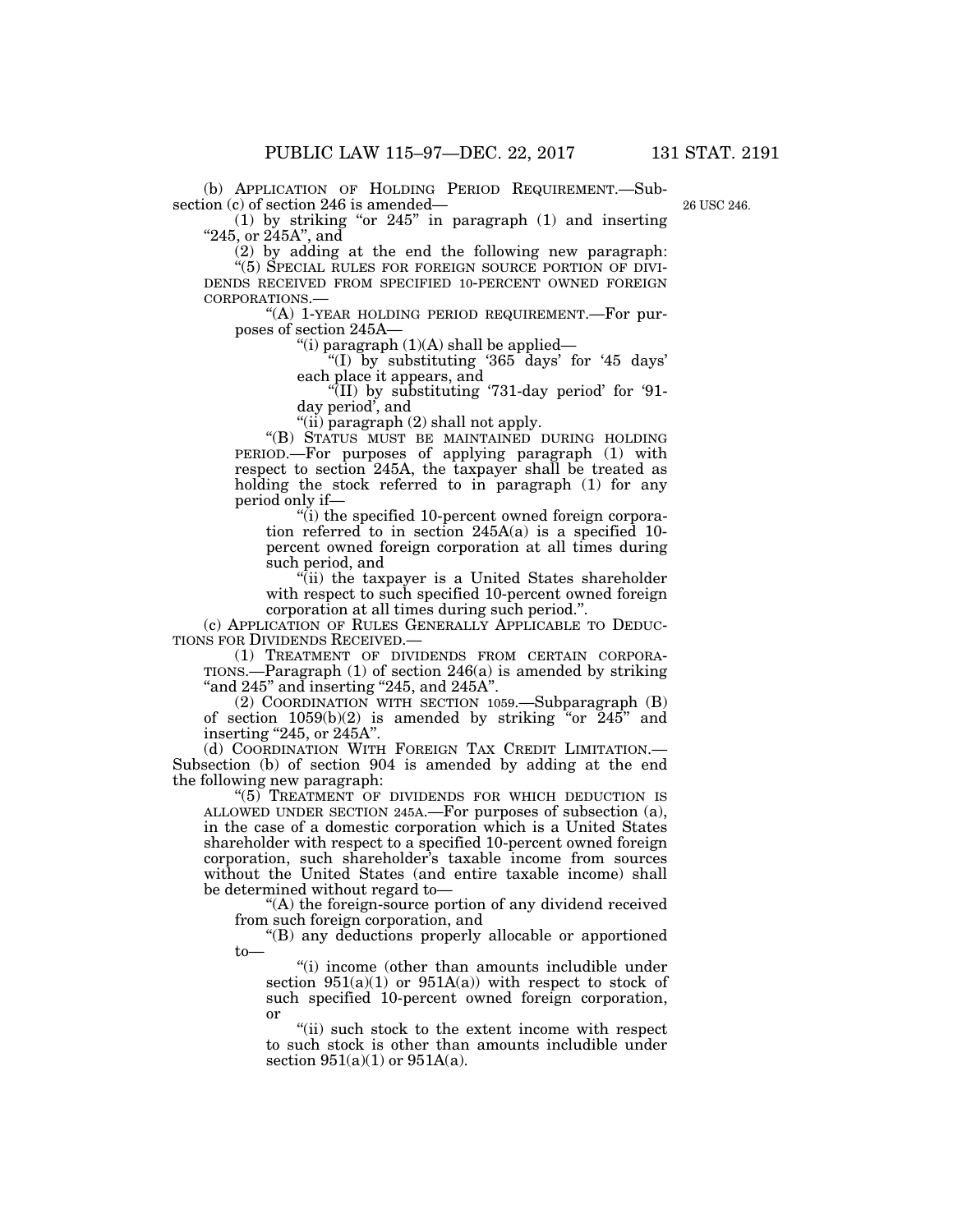Any term which is used in section 245A and in this paragraph shall have the same meaning for purposes of this paragraph as when used in such section.".<br>(e) CONFORMING AMENDMENTS.-

 $(1)$  Subsection (b) of section 951 is amended by striking ''subpart'' and inserting ''title''.

 $(2)$  Subsection (a) of section 957 is amended by striking "subpart" in the matter preceding paragraph (1) and inserting "title".

26 USC 241 prec.

26 USC 951.

(3) The table of sections for part VIII of subchapter B of chapter 1 is amended by inserting after the item relating to section 245 the following new item:

''Sec. 245A. Deduction for foreign source-portion of dividends received by domestic corporations from certain 10-percent owned foreign corporations.''.

(f) EFFECTIVE DATE.—The amendments made by this section shall apply to distributions made after (and, in the case of the amendments made by subsection (d), deductions with respect to taxable years ending after) December 31, 2017.

## **SEC. 14102. SPECIAL RULES RELATING TO SALES OR TRANSFERS INVOLVING SPECIFIED 10-PERCENT OWNED FOREIGN CORPORATIONS.**

(a) SALES BY UNITED STATES PERSONS OF STOCK.— (1) IN GENERAL.—Section 1248 is amended by redesignating subsection (j) as subsection  $(k)$  and by inserting after subsection (i) the following new subsection:<br>"(j) COORDINATION WITH DIVIDENDS RECEIVED DEDUCTION.—

In the case of the sale or exchange by a domestic corporation. of stock in a foreign corporation held for 1 year or more, any amount received by the domestic corporation which is treated as a dividend by reason of this section shall be treated as a dividend for purposes of applying section 245A.''.

(2) EFFECTIVE DATE.—The amendments made by this subsection shall apply to sales or exchanges after December 31, 2017.

(b) BASIS IN SPECIFIED 10-PERCENT OWNED FOREIGN CORPORA- TION REDUCED BY NONTAXED PORTION OF DIVIDEND FOR PURPOSES OF DETERMINING LOSS.—

 $(1)$  In GENERAL.—Section 961 is amended by adding at the end the following new subsection:

''(d) BASIS IN SPECIFIED 10-PERCENT OWNED FOREIGN CORPORA- TION REDUCED BY NONTAXED PORTION OF DIVIDEND FOR PURPOSES OF DETERMINING LOSS.—If a domestic corporation received a dividend from a specified 10-percent owned foreign corporation (as defined in section 245A) in any taxable year, solely for purposes of determining loss on any disposition of stock of such foreign corporation in such taxable year or any subsequent taxable year, the basis of such domestic corporation in such stock shall be reduced (but not below zero) by the amount of any deduction allowable to such domestic corporation under section 245A with respect to such stock except to the extent such basis was reduced under section 1059 by reason of a dividend for which such a deduction was allowable."

(2) EFFECTIVE DATE.—The amendments made by this subsection shall apply to distributions made after December 31, 2017.

(c) SALE BY A CFC OF A LOWER TIER CFC.—

**26 USC 2454** note.

26 USC 1248 note.

26 USC 961 note.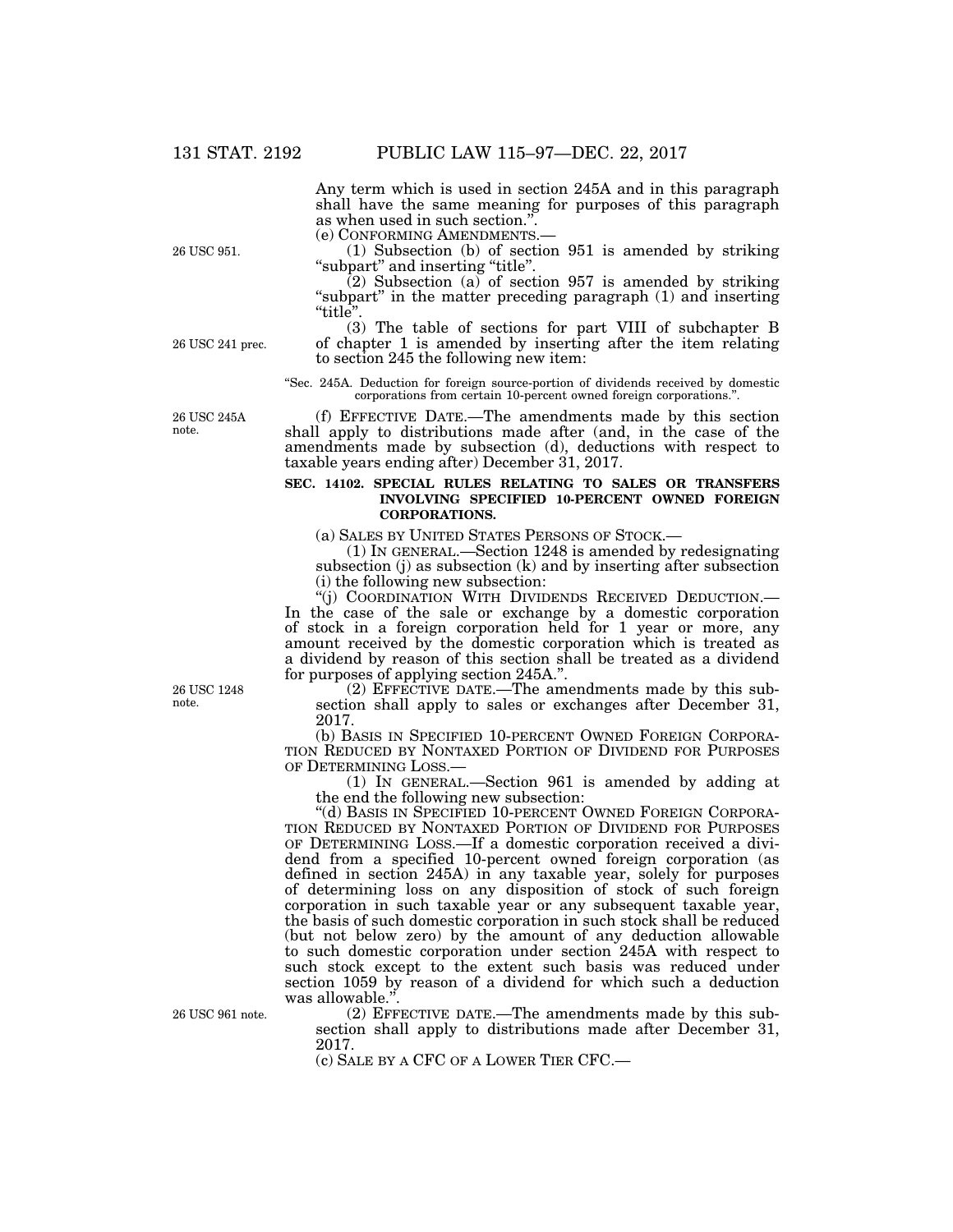(1) IN GENERAL.—Section 964(e) is amended by adding at 26 USC 964. the end the following new paragraph:

"(4) COORDINATION WITH DIVIDENDS RECEIVED DEDUC-TION.—  $\cdot$  "(A) In GENERAL.—If, for any taxable year of a con-

trolled foreign corporation beginning after December 31, 2017, any amount is treated as a dividend under paragraph (1) by reason of a sale or exchange by the controlled foreign corporation of stock in another foreign corporation held for 1 year or more, then, notwithstanding any other provision of this title—

"(i) the foreign-source portion of such dividend shall be treated for purposes of section  $951(a)(1)(A)$ as subpart F income of the selling controlled foreign corporation for such taxable year,

''(ii) a United States shareholder with respect to the selling controlled foreign corporation shall include in gross income for the taxable year of the shareholder with or within which such taxable year of the controlled foreign corporation ends an amount equal to the shareholder's pro rata share (determined in the same manner as under section  $951(a)(2)$  of the amount treated as subpart F income under clause (i), and

"(iii) the deduction under section  $245A(a)$  shall be allowable to the United States shareholder with respect to the subpart F income included in gross income under clause (ii) in the same manner as if such subpart F income were a dividend received by the shareholder from the selling controlled foreign corporation.

''(B) APPLICATION OF BASIS OR SIMILAR ADJUSTMENT.— For purposes of this title, in the case of a sale or exchange by a controlled foreign corporation of stock in another foreign corporation in a taxable year of the selling controlled foreign corporation beginning after December 31, 2017, rules similar to the rules of section 961(d) shall apply.

''(C) FOREIGN-SOURCE PORTION.—For purposes of this paragraph, the foreign-source portion of any amount treated as a dividend under paragraph (1) shall be determined in the same manner as under section 245A(c).".

(2) EFFECTIVE DATE.—The amendments made by this subsection shall apply to sales or exchanges after December 31, 2017.

(d) TREATMENT OF FOREIGN BRANCH LOSSES TRANSFERRED TO SPECIFIED 10-PERCENT OWNED FOREIGN CORPORATIONS.—

(1) IN GENERAL.—Part II of subchapter B of chapter 1 is amended by adding at the end the following new section:

#### **''SEC. 91. CERTAIN FOREIGN BRANCH LOSSES TRANSFERRED TO**  26 USC 91. **SPECIFIED 10-PERCENT OWNED FOREIGN CORPORATIONS.**

"(a) IN GENERAL.—If a domestic corporation transfers substantially all of the assets of a foreign branch (within the meaning of section  $367(a)(3)(C)$ , as in effect before the date of the enactment of the Tax Cuts and Jobs Act) to a specified 10-percent owned foreign corporation (as defined in section 245A) with respect to which it is a United States shareholder after such transfer, such domestic corporation shall include in gross income for the taxable

26 USC 964 note.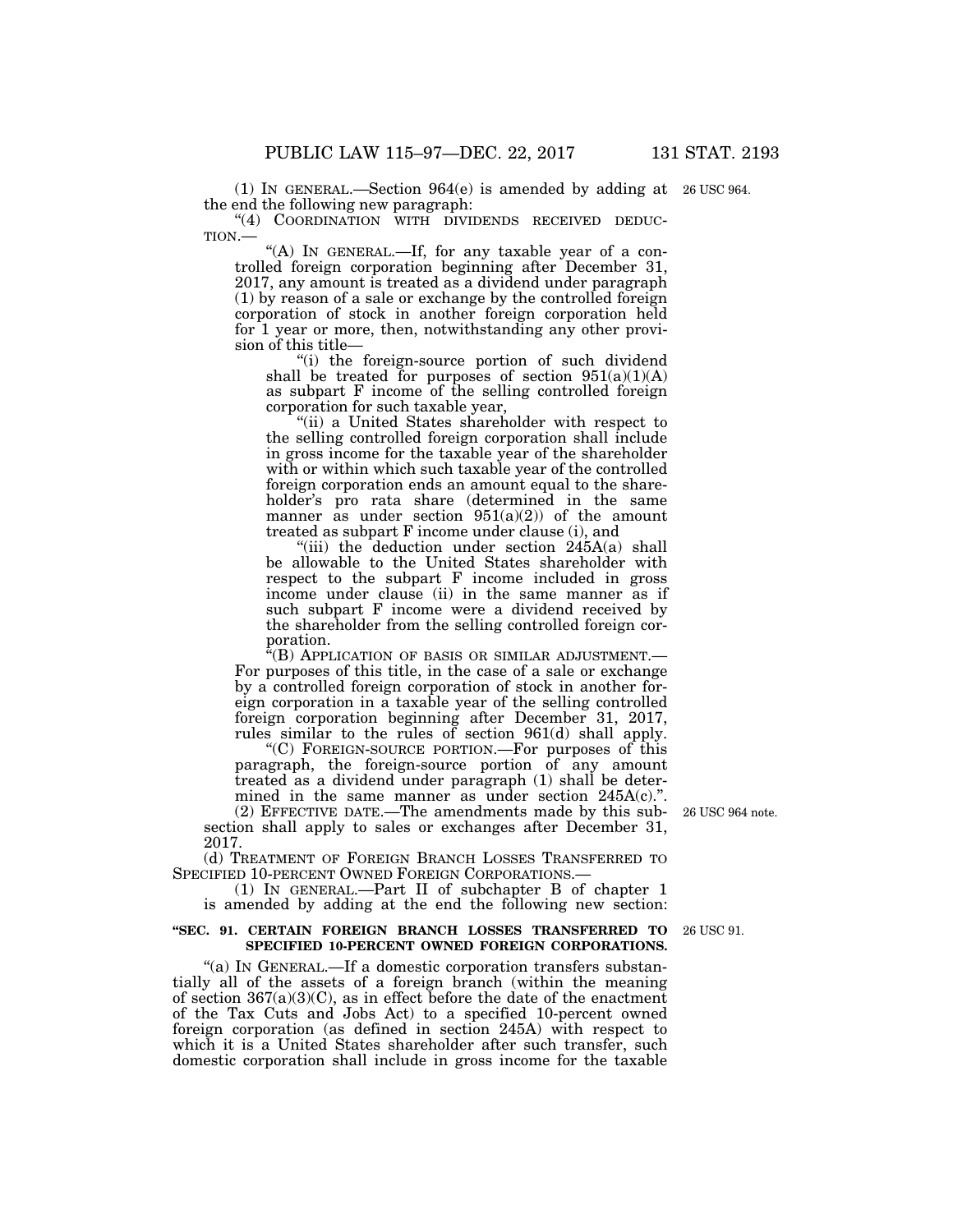year which includes such transfer an amount equal to the transferred loss amount with respect to such transfer.

''(b) TRANSFERRED LOSS AMOUNT.—For purposes of this section, the term 'transferred loss amount' means, with respect to any transfer of substantially all of the assets of a foreign branch, the excess (if any) of—

''(1) the sum of losses—

''(A) which were incurred by the foreign branch after December 31, 2017, and before the transfer, and

''(B) with respect to which a deduction was allowed to the taxpayer, over

 $''(2)$  the sum of-

''(A) any taxable income of such branch for a taxable year after the taxable year in which the loss was incurred and through the close of the taxable year of the transfer, and

''(B) any amount which is recognized under section 904(f)(3) on account of the transfer.

''(c) REDUCTION FOR RECOGNIZED GAINS.—The transferred loss amount shall be reduced (but not below zero) by the amount of gain recognized by the taxpayer on account of the transfer (other than amounts taken into account under subsection  $(b)(2)(B)$ ).

''(d) SOURCE OF INCOME.—Amounts included in gross income under this section shall be treated as derived from sources within the United States.

''(e) BASIS ADJUSTMENTS.—Consistent with such regulations or other guidance as the Secretary shall prescribe, proper adjustments shall be made in the adjusted basis of the taxpayer's stock in the specified 10-percent owned foreign corporation to which the transfer is made, and in the transferee's adjusted basis in the property transferred, to reflect amounts included in gross income under this section.''.

(2) CLERICAL AMENDMENT.—The table of sections for part II of subchapter B of chapter 1 is amended by adding at the end the following new item:

''Sec. 91. Certain foreign branch losses transferred to specified 10-percent owned foreign corporations.''.

(3) EFFECTIVE DATE.—The amendments made by this subsection shall apply to transfers after December 31, 2017.

(4) TRANSITION RULE.—The amount of gain taken into account under section 91(c) of the Internal Revenue Code of 1986, as added by this subsection, shall be reduced by the amount of gain which would be recognized under section  $367(a)(3)(C)$  (determined without regard to the amendments made by subsection (e)) with respect to losses incurred before January 1, 2018.

(e) REPEAL OF ACTIVE TRADE OR BUSINESS EXCEPTION UNDER SECTION 367.—

(1) IN GENERAL.—Section 367(a) is amended by striking paragraph  $(3)$  and redesignating paragraphs  $(4)$ ,  $(5)$ , and  $(6)$ as paragraphs  $(3)$ ,  $(4)$ , and  $(5)$ , respectively.

 $(2)$  CONFORMING AMENDMENTS.—Section 367(a)(4), as redesignated by paragraph (1), is amended—

(A) by striking ''Paragraphs (2) and (3)'' and inserting ''Paragraph (2)'', and

26 USC 71 prec.

26 USC 91 note.

26 USC 91 note.

26 USC 367.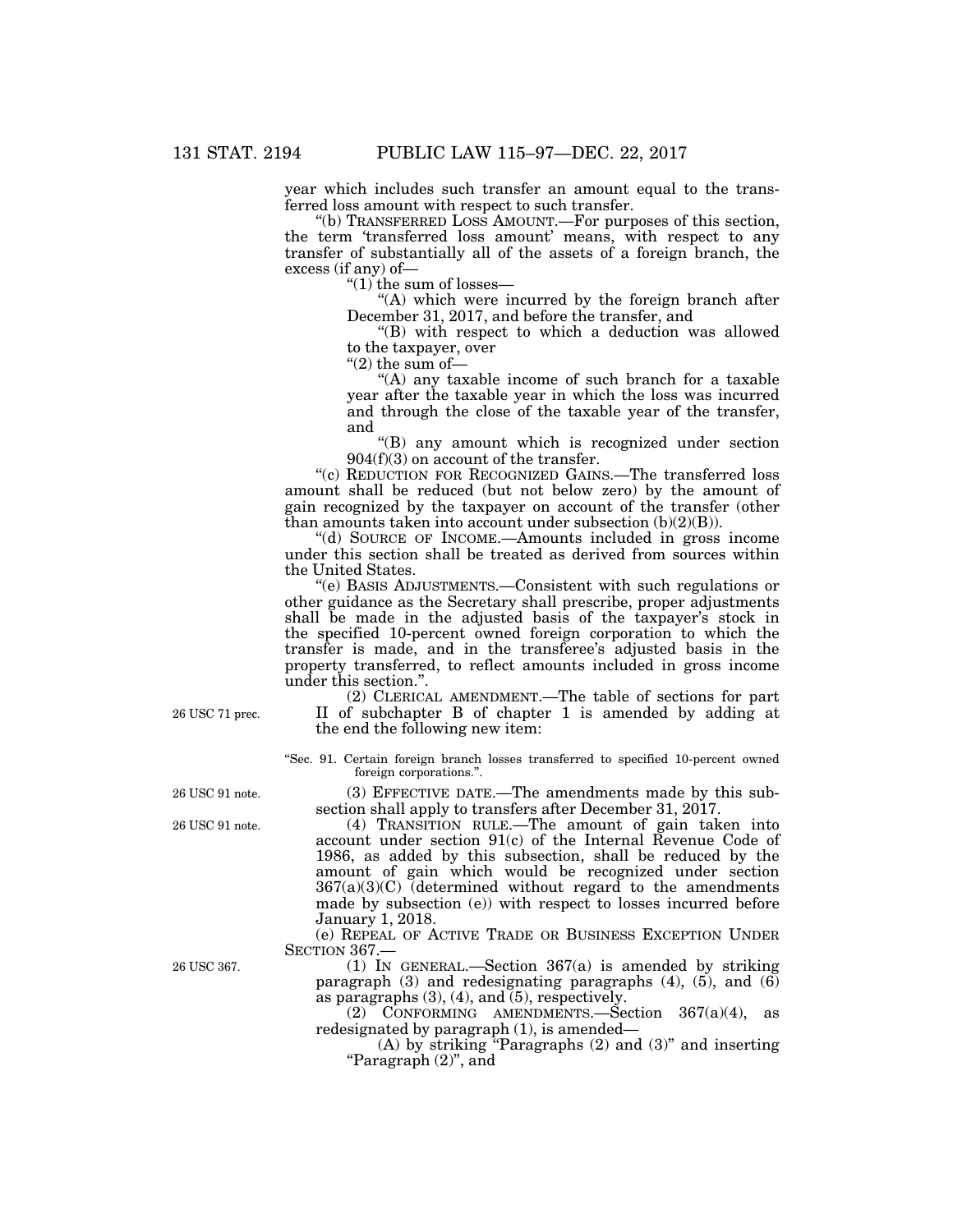(B) by striking ''PARAGRAPHS (2) AND (3)'' in the heading and inserting "PARAGRAPH  $(2)$ ".

(3) EFFECTIVE DATE.—The amendments made by this sub-26 USC 367 note. section shall apply to transfers after December 31, 2017.

# **SEC. 14103. TREATMENT OF DEFERRED FOREIGN INCOME UPON TRANSITION TO PARTICIPATION EXEMPTION SYSTEM OF TAXATION.**

(a) IN GENERAL.—Section 965 is amended to read as follows: 26 USC 965.

# **''SEC. 965. TREATMENT OF DEFERRED FOREIGN INCOME UPON TRANSITION TO PARTICIPATION EXEMPTION SYSTEM OF TAXATION.**

"(a) TREATMENT OF DEFERRED FOREIGN INCOME AS SUBPART F INCOME.—In the case of the last taxable year of a deferred foreign income corporation which begins before January 1, 2018, the subpart F income of such foreign corporation (as otherwise determined for such taxable year under section 952) shall be increased by the greater of—

" $(1)$  the accumulated post-1986 deferred foreign income of such corporation determined as of November 2, 2017, or

"(2) the accumulated post-1986 deferred foreign income of such corporation determined as of December 31, 2017.

''(b) REDUCTION IN AMOUNTS INCLUDED IN GROSS INCOME OF UNITED STATES SHAREHOLDERS OF SPECIFIED FOREIGN CORPORA-TIONS WITH DEFICITS IN EARNINGS AND PROFITS.—

"(1) IN GENERAL.—In the case of a taxpayer which is a United States shareholder with respect to at least one deferred foreign income corporation and at least one E&P deficit foreign corporation, the amount which would (but for this subsection) be taken into account under section  $951(a)(1)$  by reason of subsection (a) as such United States shareholder's pro rata share of the subpart F income of each deferred foreign income corporation shall be reduced by the amount of such United States shareholder's aggregate foreign E&P deficit which is allocated under paragraph  $(2)$  to such deferred foreign income corporation.

"(2) ALLOCATION OF AGGREGATE FOREIGN E&P DEFICIT.-The aggregate foreign E&P deficit of any United States shareholder shall be allocated among the deferred foreign income corporations of such United States shareholder in an amount which bears the same proportion to such aggregate as-

"(A) such United States shareholder's pro rata share of the accumulated post-1986 deferred foreign income of each such deferred foreign income corporation, bears to

''(B) the aggregate of such United States shareholder's pro rata share of the accumulated post-1986 deferred foreign income of all deferred foreign income corporations of such United States shareholder.

"(3) DEFINITIONS RELATED TO E&P DEFICITS.-For purposes of this subsection—

''(A) AGGREGATE FOREIGN E&P DEFICIT.—

''(i) IN GENERAL.—The term 'aggregate foreign E&P deficit' means, with respect to any United States shareholder, the lesser of—

''(I) the aggregate of such shareholder's pro rata shares of the specified E&P deficits of the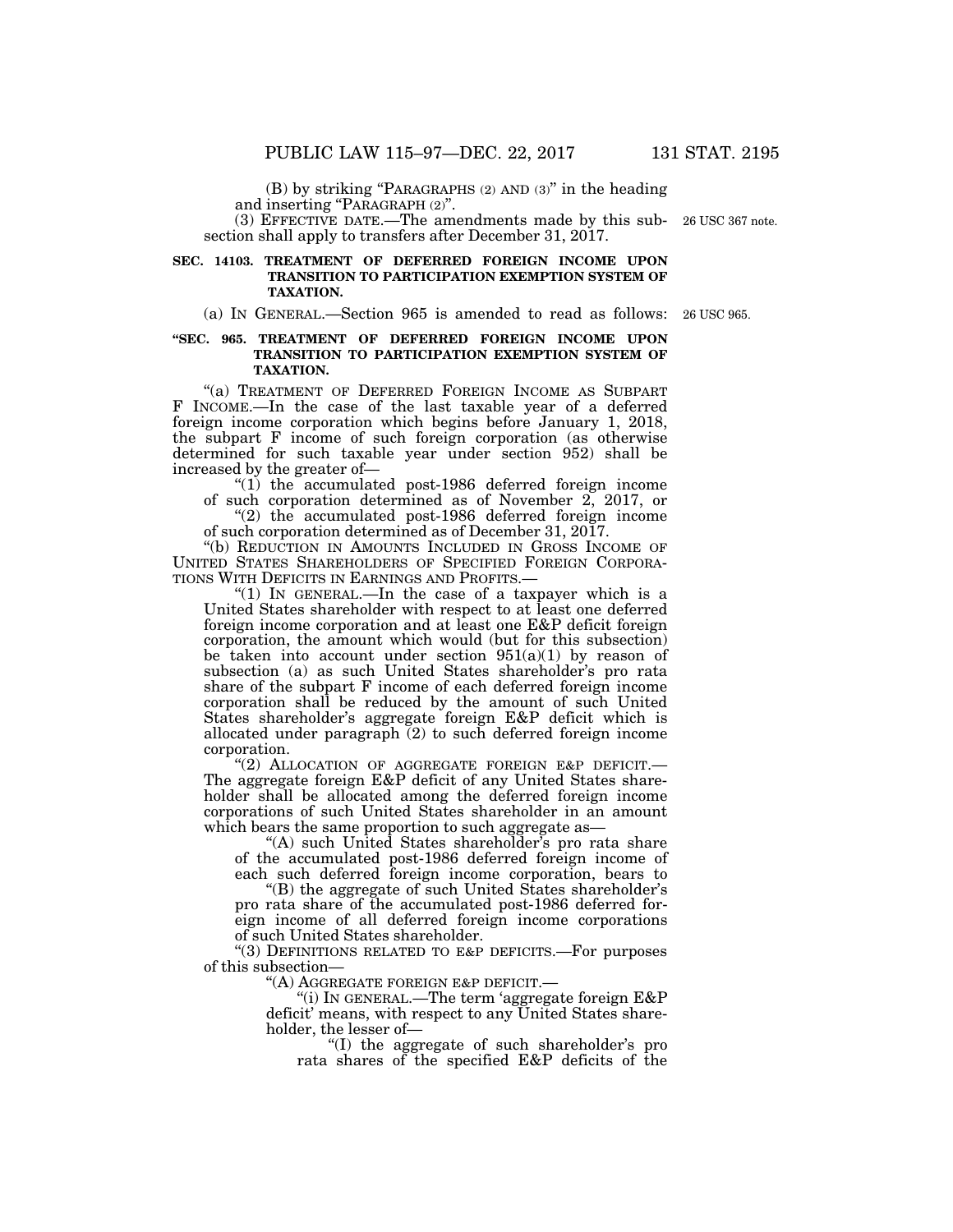E&P deficit foreign corporations of such shareholder, or

''(II) the amount determined under paragraph (2)(B).

''(ii) ALLOCATION OF DEFICIT.—If the amount described in clause  $(i)(II)$  is less than the amount described in clause (i)(I), then the shareholder shall designate, in such form and manner as the Secretary determines—

''(I) the amount of the specified E&P deficit which is to be taken into account for each E&P deficit corporation with respect to the taxpayer, and

''(II) in the case of an E&P deficit corporation which has a qualified deficit (as defined in section 952), the portion (if any) of the deficit taken into account under subclause (I) which is attributable to a qualified deficit, including the qualified activities to which such portion is attributable.

''(B) E&P DEFICIT FOREIGN CORPORATION.—The term 'E&P deficit foreign corporation' means, with respect to any taxpayer, any specified foreign corporation with respect to which such taxpayer is a United States shareholder, if, as of November  $2, 2017$ —

''(i) such specified foreign corporation has a deficit in post-1986 earnings and profits,

"(ii) such corporation was a specified foreign corporation, and

"(iii) such taxpayer was a United States shareholder of such corporation.

''(C) SPECIFIED E&P DEFICIT.—The term 'specified E&P deficit' means, with respect to any E&P deficit foreign corporation, the amount of the deficit referred to in subparagraph (B).

"(4) TREATMENT OF EARNINGS AND PROFITS IN FUTURE YEARS.—

"(A) REDUCED EARNINGS AND PROFITS TREATED AS PRE-VIOUSLY TAXED INCOME WHEN DISTRIBUTED.—For purposes of applying section 959 in any taxable year beginning with the taxable year described in subsection (a), with respect to any United States shareholder of a deferred foreign income corporation, an amount equal to such shareholder's reduction under paragraph (1) which is allocated to such deferred foreign income corporation under this subsection shall be treated as an amount which was included in the gross income of such United States shareholder under section 951(a).

''(B) E&P DEFICITS.—For purposes of this title, with respect to any taxable year beginning with the taxable year described in subsection (a), a United States shareholder's pro rata share of the earnings and profits of any E&P deficit foreign corporation under this subsection shall be increased by the amount of the specified E&P deficit of such corporation taken into account by such shareholder under paragraph (1), and, for purposes of section 952, such increase shall be attributable to the same activity to which the deficit so taken into account was attributable.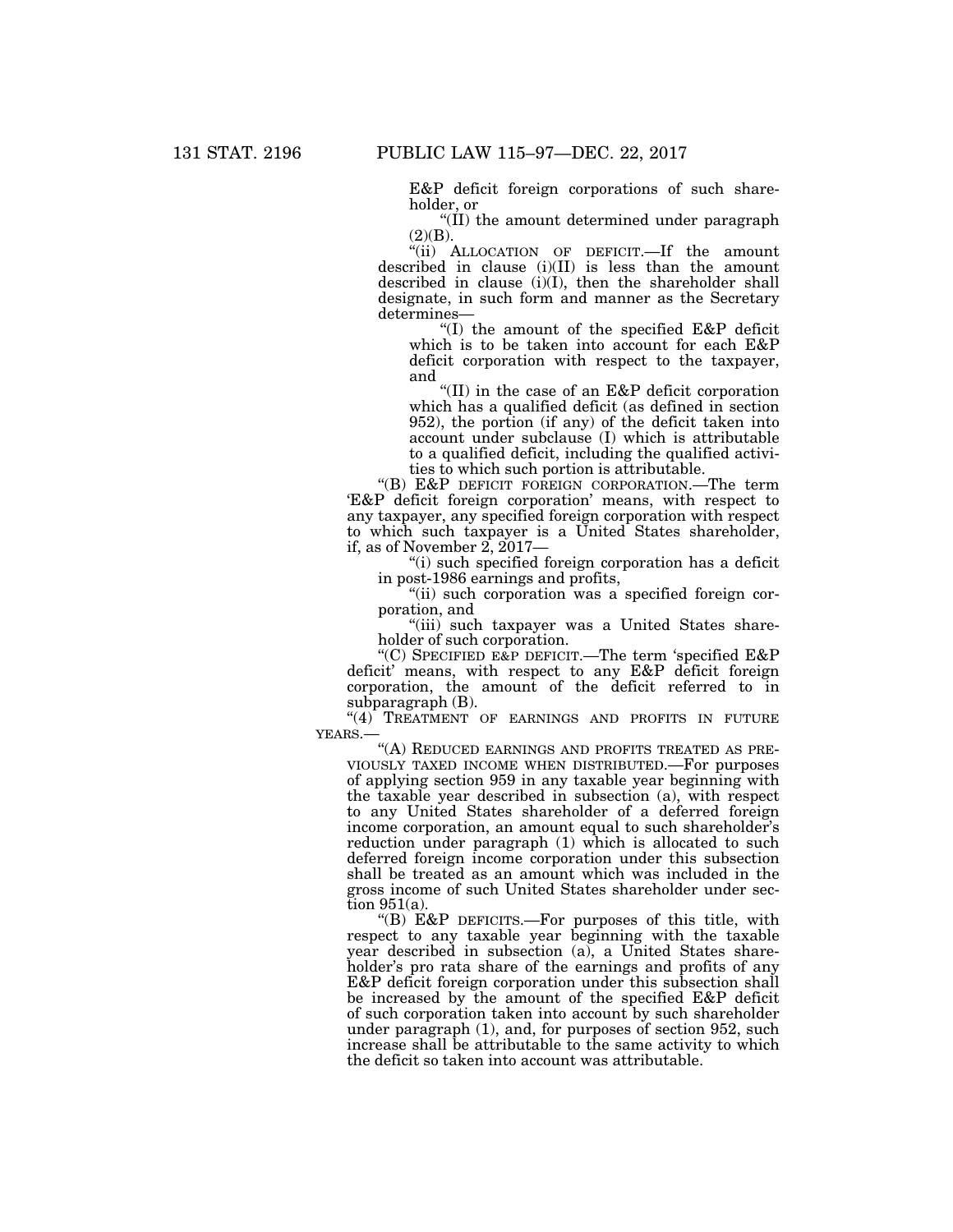''(5) NETTING AMONG UNITED STATES SHAREHOLDERS IN SAME AFFILIATED GROUP.—

"(A) IN GENERAL.—In the case of any affiliated group which includes at least one E&P net surplus shareholder and one E&P net deficit shareholder, the amount which would (but for this paragraph) be taken into account under section  $951(a)(1)$  by reason of subsection (a) by each such E&P net surplus shareholder shall be reduced (but not below zero) by such shareholder's applicable share of the affiliated group's aggregate unused E&P deficit.

''(B) E&P NET SURPLUS SHAREHOLDER.—For purposes of this paragraph, the term 'E&P net surplus shareholder' means any United States shareholder which would (determined without regard to this paragraph) take into account an amount greater than zero under section  $951(a)(1)$  by reason of subsection (a).

"(C)  $E&P$  NET DEFICIT SHAREHOLDER.—For purposes of this paragraph, the term 'E&P net deficit shareholder' means any United States shareholder if—

"(i) the aggregate foreign  $E&P$  deficit with respect to such shareholder (as defined in paragraph  $(3)(A)$ without regard to clause  $(i)(II)$  thereof), exceeds

''(ii) the amount which would (but for this subsection) be taken into account by such shareholder under section  $951(a)(1)$  by reason of subsection (a). ''(D) AGGREGATE UNUSED E&P DEFICIT.—For purposes of this paragraph—

''(i) IN GENERAL.—The term 'aggregate unused E&P deficit' means, with respect to any affiliated group, the lesser of—

''(I) the sum of the excesses described in subparagraph (C), determined with respect to each E&P net deficit shareholder in such group, or

''(II) the amount determined under subpara $graph(E)(ii)$ .

 $\mathbb{E}$ (ii) REDUCTION WITH RESPECT TO E&P NET DEFICIT SHAREHOLDERS WHICH ARE NOT WHOLLY OWNED BY THE AFFILIATED GROUP.—If the group ownership percentage of any E&P net deficit shareholder is less than 100 percent, the amount of the excess described in subparagraph (C) which is taken into account under clause  $(i)(\overline{I})$  with respect to such E&P net deficit shareholder shall be such group ownership percentage of such amount.

''(E) APPLICABLE SHARE.—For purposes of this paragraph, the term 'applicable share' means, with respect to any E&P net surplus shareholder in any affiliated group, the amount which bears the same proportion to such group's aggregate unused E&P deficit as—

''(i) the product of—

 $f(I)$  such shareholder's group ownership percentage, multiplied by

''(II) the amount which would (but for this paragraph) be taken into account under section  $\overline{951(a)(1)}$  by reason of subsection (a) by such shareholder, bears to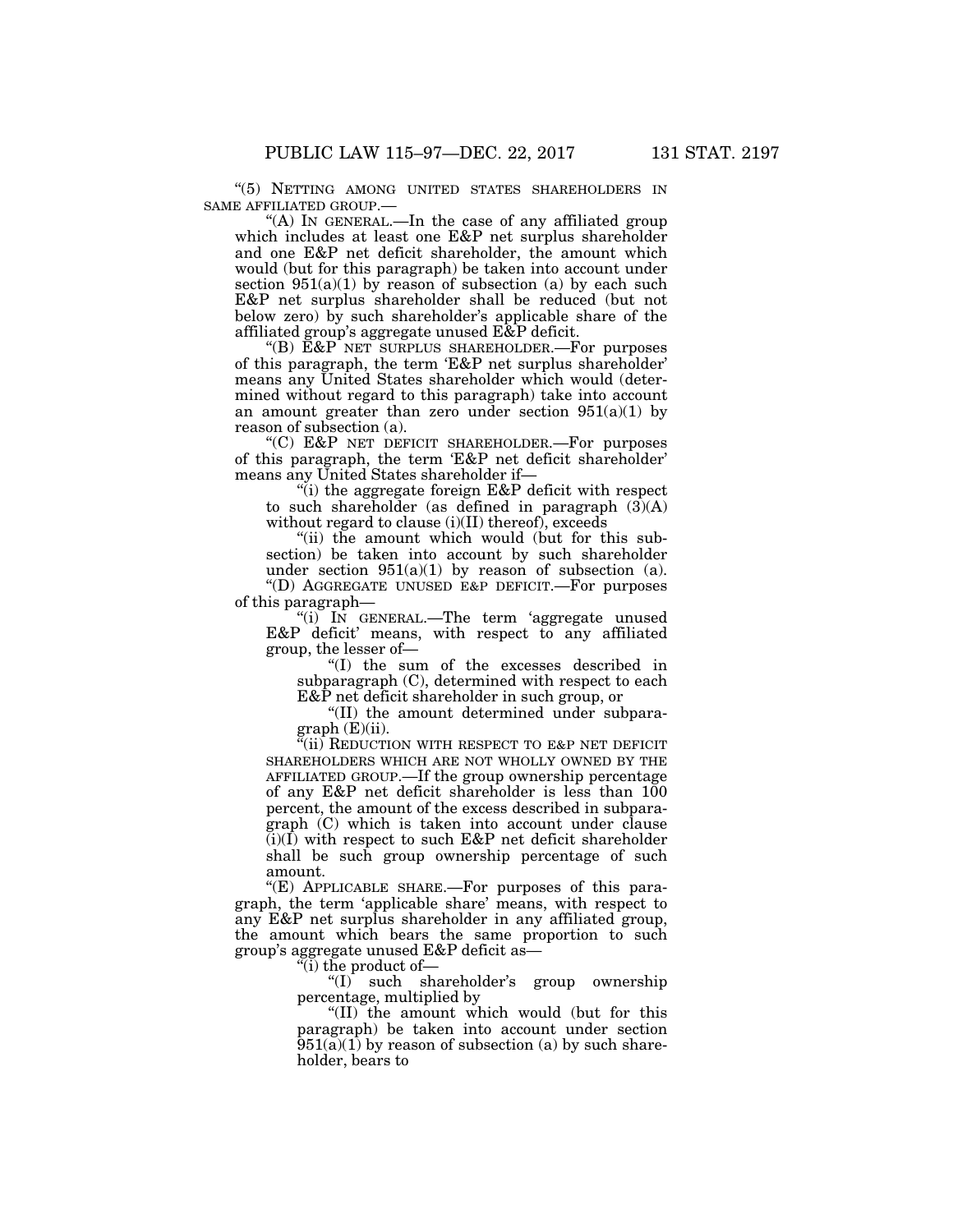''(ii) the aggregate amount determined under clause (i) with respect to all E&P net surplus shareholders in such group.

"(F) GROUP OWNERSHIP PERCENTAGE.—For purposes of this paragraph, the term 'group ownership percentage' means, with respect to any United States shareholder in any affiliated group, the percentage of the value of the stock of such United States shareholder which is held by other includible corporations in such affiliated group. Notwithstanding the preceding sentence, the group ownership percentage of the common parent of the affiliated group is 100 percent. Any term used in this subparagraph which is also used in section 1504 shall have the same meaning as when used in such section.

"(c) APPLICATION OF PARTICIPATION EXEMPTION TO INCLUDED INCOME.—

''(1) IN GENERAL.—In the case of a United States shareholder of a deferred foreign income corporation, there shall be allowed as a deduction for the taxable year in which an amount is included in the gross income of such United States shareholder under section  $951(a)(1)$  by reason of this section an amount equal to the sum of—

"(A) the United States shareholder's 8 percent rate equivalent percentage of the excess (if any) of—

''(i) the amount so included as gross income, over

"(ii) the amount of such United States shareholder's aggregate foreign cash position, plus

''(B) the United States shareholder's 15.5 percent rate equivalent percentage of so much of the amount described in subparagraph  $(A)(ii)$  as does not exceed the amount described in subparagraph (A)(i).

"(2) 8 AND 15.5 PERCENT RATE EQUIVALENT PERCENTAGES.— For purposes of this subsection—

''(A) 8 PERCENT RATE EQUIVALENT PERCENTAGE.—The term '8 percent rate equivalent percentage' means, with respect to any United States shareholder for any taxable year, the percentage which would result in the amount to which such percentage applies being subject to a 8 percent rate of tax determined by only taking into account a deduction equal to such percentage of such amount and the highest rate of tax specified in section 11 for such taxable year. In the case of any taxable year of a United States shareholder to which section 15 applies, the highest rate of tax under section 11 before the effective date of the change in rates and the highest rate of tax under section 11 after the effective date of such change shall each be taken into account under the preceding sentence in the same proportions as the portion of such taxable year which is before and after such effective date, respectively.

" $(B)$  15.5 PERCENT RATE EQUIVALENT PERCENTAGE. $-$ The term '15.5 percent rate equivalent percentage' means, with respect to any United States shareholder for any taxable year, the percentage determined under subparagraph (A) applied by substituting '15.5 percent rate of tax' for '8 percent rate of tax'.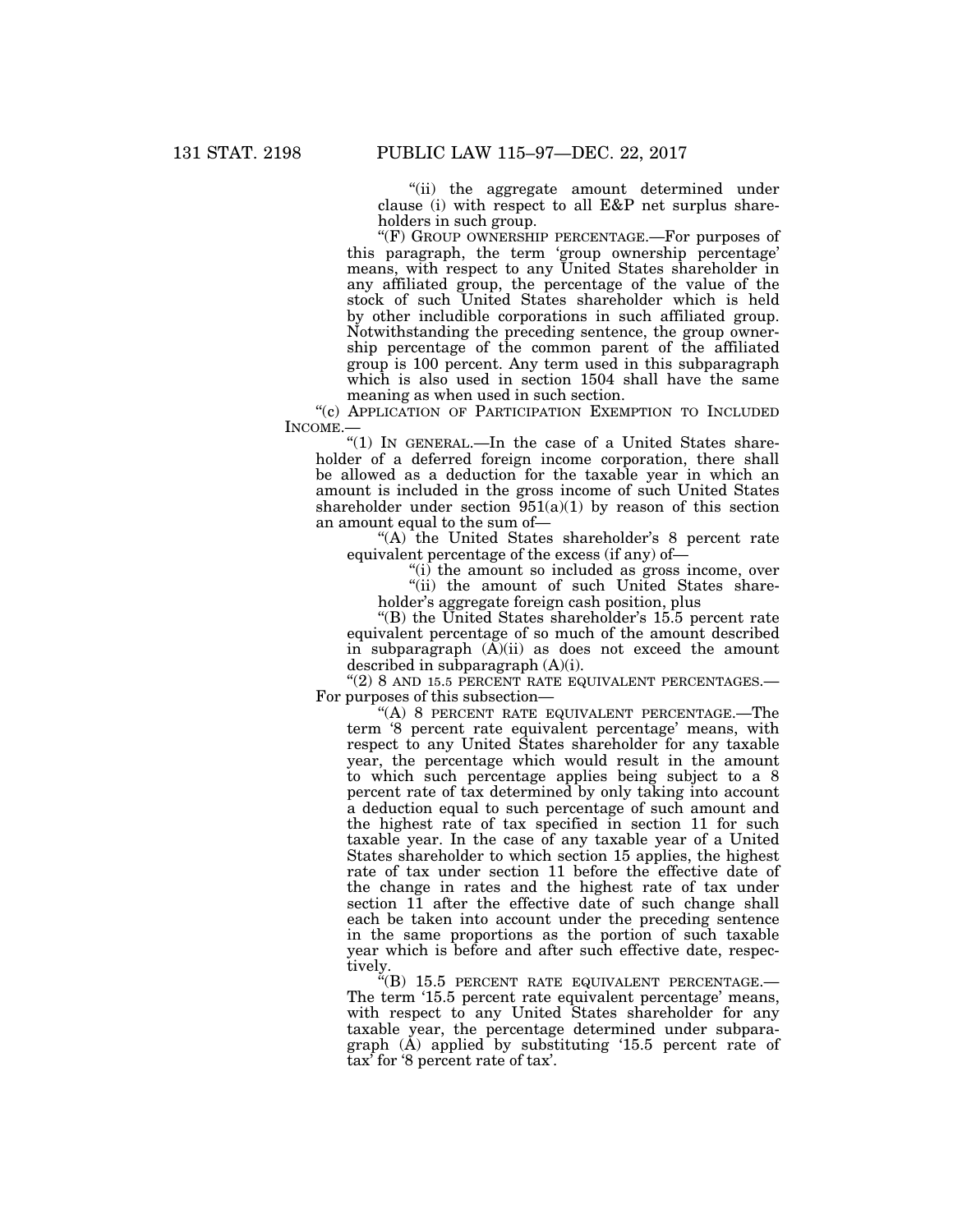''(3) AGGREGATE FOREIGN CASH POSITION.—For purposes of this subsection—

''(A) IN GENERAL.—The term 'aggregate foreign cash position' means, with respect to any United States shareholder, the greater of—

''(i) the aggregate of such United States shareholder's pro rata share of the cash position of each specified foreign corporation of such United States shareholder determined as of the close of the last taxable year of such specified foreign corporation which begins before January 1, 2018, or

''(ii) one half of the sum of—

''(I) the aggregate described in clause (i) determined as of the close of the last taxable year of each such specified foreign corporation which ends before November 2, 2017, plus

''(II) the aggregate described in clause (i) determined as of the close of the taxable year of each such specified foreign corporation which precedes the taxable year referred to in subclause (I).

''(B) CASH POSITION.—For purposes of this paragraph, the cash position of any specified foreign corporation is the sum of—

''(i) cash held by such foreign corporation,

''(ii) the net accounts receivable of such foreign corporation, plus

"(iii) the fair market value of the following assets held by such corporation:

''(I) Personal property which is of a type that is actively traded and for which there is an established financial market.

''(II) Commercial paper, certificates of deposit, the securities of the Federal government and of any State or foreign government.

''(III) Any foreign currency.

''(IV) Any obligation with a term of less than one year.

''(V) Any asset which the Secretary identifies as being economically equivalent to any asset described in this subparagraph.

''(C) NET ACCOUNTS RECEIVABLE.—For purposes of this paragraph, the term 'net accounts receivable' means, with respect to any specified foreign corporation, the excess (if any) of—

''(i) such corporation's accounts receivable, over

"(ii) such corporation's accounts payable (determined consistent with the rules of section 461).

''(D) PREVENTION OF DOUBLE COUNTING.—Cash positions of a specified foreign corporation described in clause (ii),  $(iii)(I)$ , or  $(iii)(IV)$  of subparagraph  $(B)$  shall not be taken into account by a United States shareholder under subparagraph (A) to the extent that such United States shareholder demonstrates to the satisfaction of the Secretary that such amount is so taken into account by such United States shareholder with respect to another specified foreign corporation.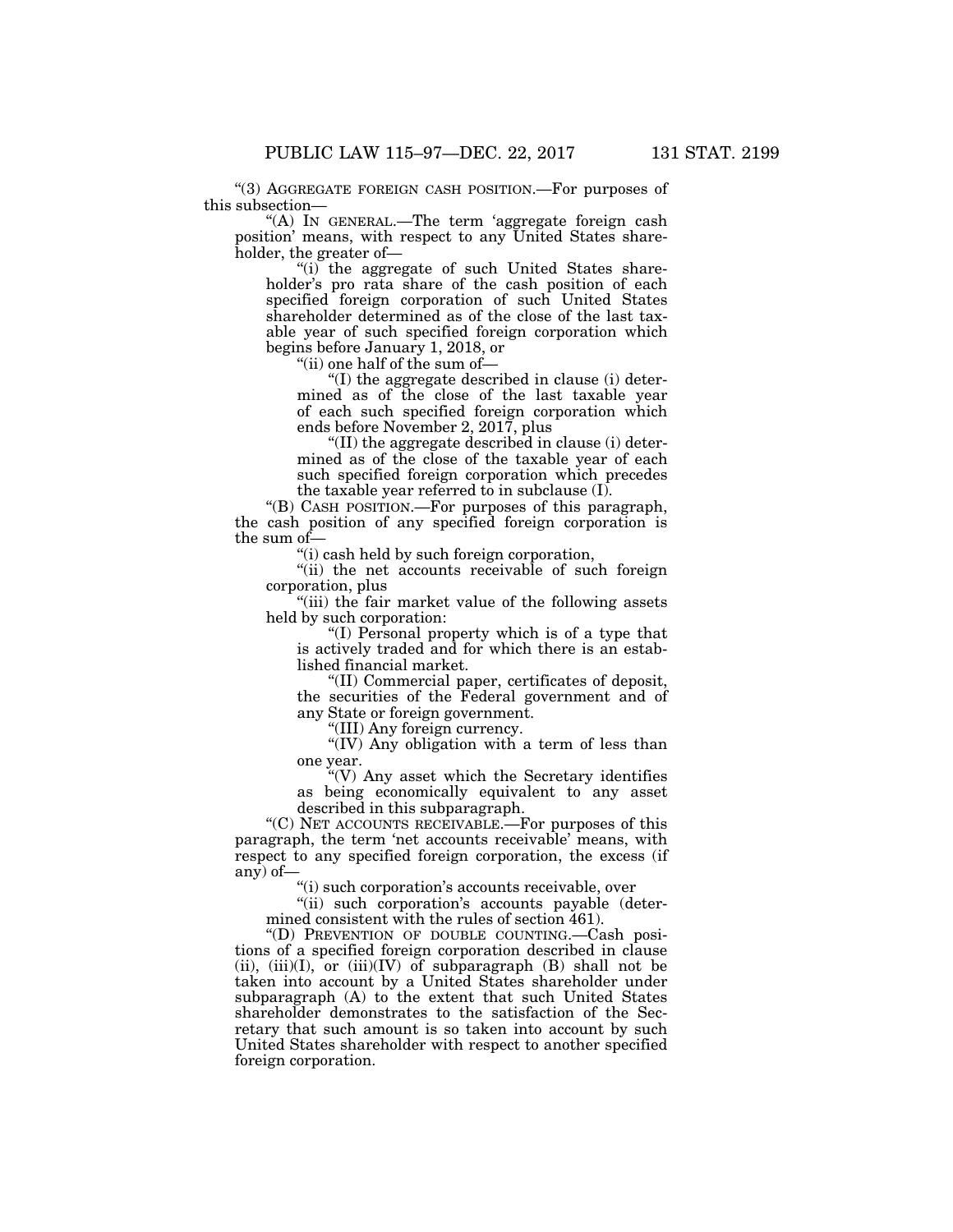''(E) CASH POSITIONS OF CERTAIN NON-CORPORATE ENTI- TIES TAKEN INTO ACCOUNT.—An entity (other than a corporation) shall be treated as a specified foreign corporation of a United States shareholder for purposes of determining such United States shareholder's aggregate foreign cash position if any interest in such entity is held by a specified foreign corporation of such United States shareholder (determined after application of this subparagraph) and such entity would be a specified foreign corporation of such United States shareholder if such entity were a foreign corporation.

"(F) ANTI-ABUSE.—If the Secretary determines that a principal purpose of any transaction was to reduce the aggregate foreign cash position taken into account under this subsection, such transaction shall be disregarded for purposes of this subsection.

''(d) DEFERRED FOREIGN INCOME CORPORATION; ACCUMULATED POST-1986 DEFERRED FOREIGN INCOME.—For purposes of this section—

"(1) DEFERRED FOREIGN INCOME CORPORATION.—The term 'deferred foreign income corporation' means, with respect to any United States shareholder, any specified foreign corporation of such United States shareholder which has accumulated post-1986 deferred foreign income (as of the date referred to in paragraph  $(1)$  or  $(2)$  of subsection  $(a)$ ) greater than zero.

''(2) ACCUMULATED POST-1986 DEFERRED FOREIGN INCOME.— The term 'accumulated post-1986 deferred foreign income' means the post-1986 earnings and profits except to the extent such earnings—

" $(A)$  are attributable to income of the specified foreign corporation which is effectively connected with the conduct of a trade or business within the United States and subject to tax under this chapter, or

''(B) in the case of a controlled foreign corporation, if distributed, would be excluded from the gross income of a United States shareholder under section 959.

To the extent provided in regulations or other guidance prescribed by the Secretary, in the case of any controlled foreign corporation which has shareholders which are not United States shareholders, accumulated post-1986 deferred foreign income shall be appropriately reduced by amounts which would be described in subparagraph (B) if such shareholders were United States shareholders.

''(3) POST-1986 EARNINGS AND PROFITS.—The term 'post-1986 earnings and profits' means the earnings and profits of the foreign corporation (computed in accordance with sections  $964(a)$  and  $986$ , and by only taking into account periods when the foreign corporation was a specified foreign corporation) accumulated in taxable years beginning after December 31, 1986, and determined—

"(A) as of the date referred to in paragraph  $(1)$  or (2) of subsection (a), whichever is applicable with respect to such foreign corporation, and

''(B) without diminution by reason of dividends distributed during the taxable year described in subsection (a) other than dividends distributed to another specified foreign corporation.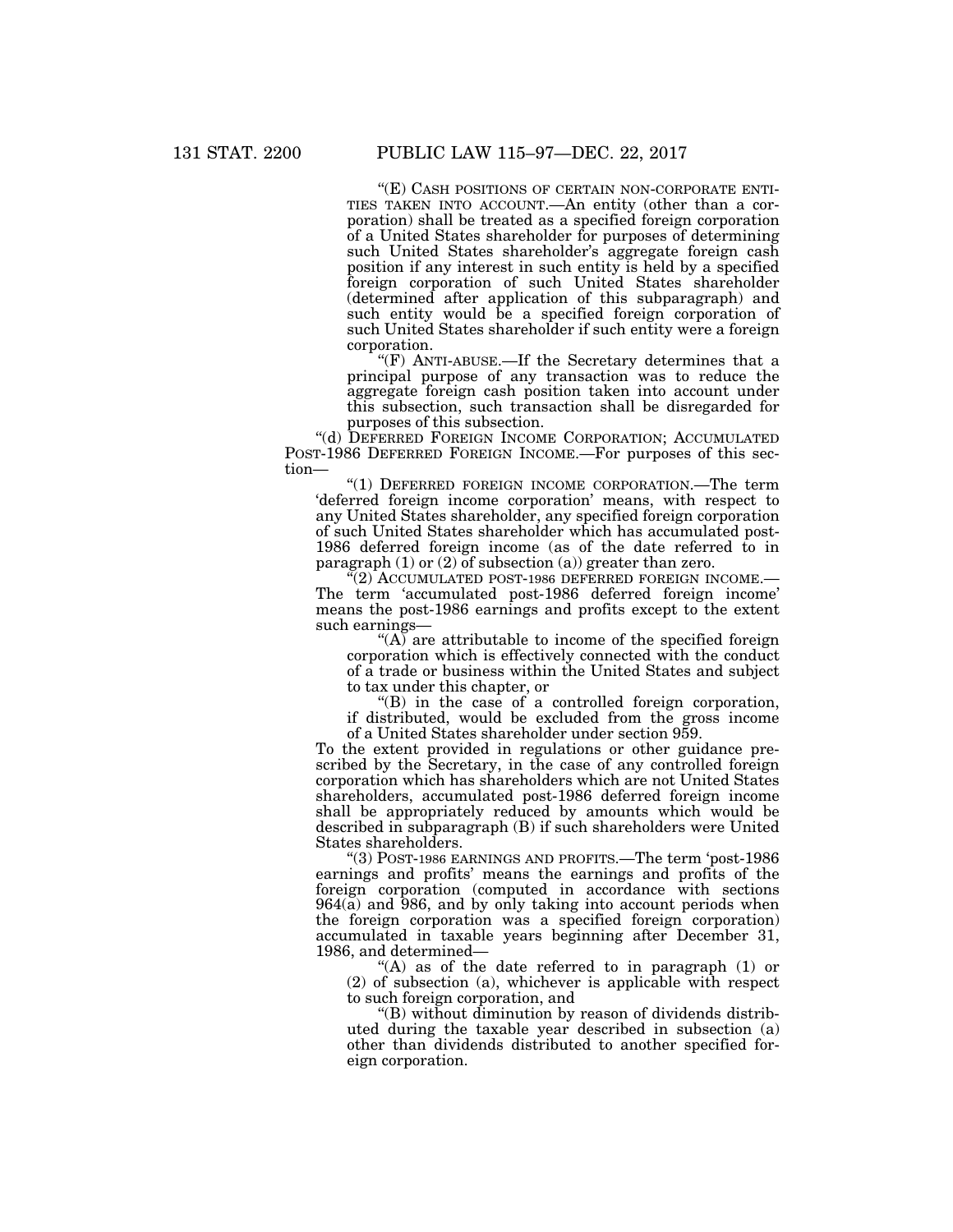" $(1)$  In GENERAL.—For purposes of this section, the term 'specified foreign corporation' means—

''(A) any controlled foreign corporation, and

''(B) any foreign corporation with respect to which one or more domestic corporations is a United States shareholder.

''(2) APPLICATION TO CERTAIN FOREIGN CORPORATIONS.—For purposes of sections 951 and 961, a foreign corporation described in paragraph (1)(B) shall be treated as a controlled foreign corporation solely for purposes of taking into account the subpart F income of such corporation under subsection (a) (and for purposes of applying subsection (f)).

"(3) EXCLUSION OF PASSIVE FOREIGN INVESTMENT COMPA-NIES.—Such term shall not include any corporation which is a passive foreign investment company (as defined in section 1297) with respect to the shareholder and which is not a controlled foreign corporation.

''(f) DETERMINATIONS OF PRO RATA SHARE.—

" $(1)$  In GENERAL.—For purposes of this section, the determination of any United States shareholder's pro rata share of any amount with respect to any specified foreign corporation shall be determined under rules similar to the rules of section  $951(a)(2)$  by treating such amount in the same manner as subpart F income (and by treating such specified foreign corporation as a controlled foreign corporation).

"(2) SPECIAL RULES.—The portion which is included in the income of a United States shareholder under section 951(a)(1) by reason of subsection (a) which is equal to the deduction allowed under subsection (c) by reason of such inclusion—

''(A) shall be treated as income exempt from tax for purposes of sections  $705(a)(1)(B)$  and  $1367(a)(1)(A)$ , and

''(B) shall not be treated as income exempt from tax for purposes of determining whether an adjustment shall be made to an accumulated adjustment account under section  $1368(e)(1)(A)$ .

''(g) DISALLOWANCE OF FOREIGN TAX CREDIT, ETC.—

''(1) IN GENERAL.—No credit shall be allowed under section 901 for the applicable percentage of any taxes paid or accrued (or treated as paid or accrued) with respect to any amount for which a deduction is allowed under this section.

"(2) APPLICABLE PERCENTAGE.—For purposes of this subsection, the term 'applicable percentage' means the amount (expressed as a percentage) equal to the sum of—

"(A)  $0.771$  multiplied by the ratio of-

"(i) the excess to which subsection  $(c)(1)(A)$  applies, divided by

''(ii) the sum of such excess plus the amount to which subsection  $(c)(1)(B)$  applies, plus

 $\mathrm{``(B)}$  0.557 multiplied by the ratio of—

"(i) the amount to which subsection  $(c)(1)(B)$ applies, divided by

"(ii) the sum described in subparagraph  $(A)(ii)$ . ''(3) DENIAL OF DEDUCTION.—No deduction shall be allowed under this chapter for any tax for which credit is not allowable under section 901 by reason of paragraph (1) (determined by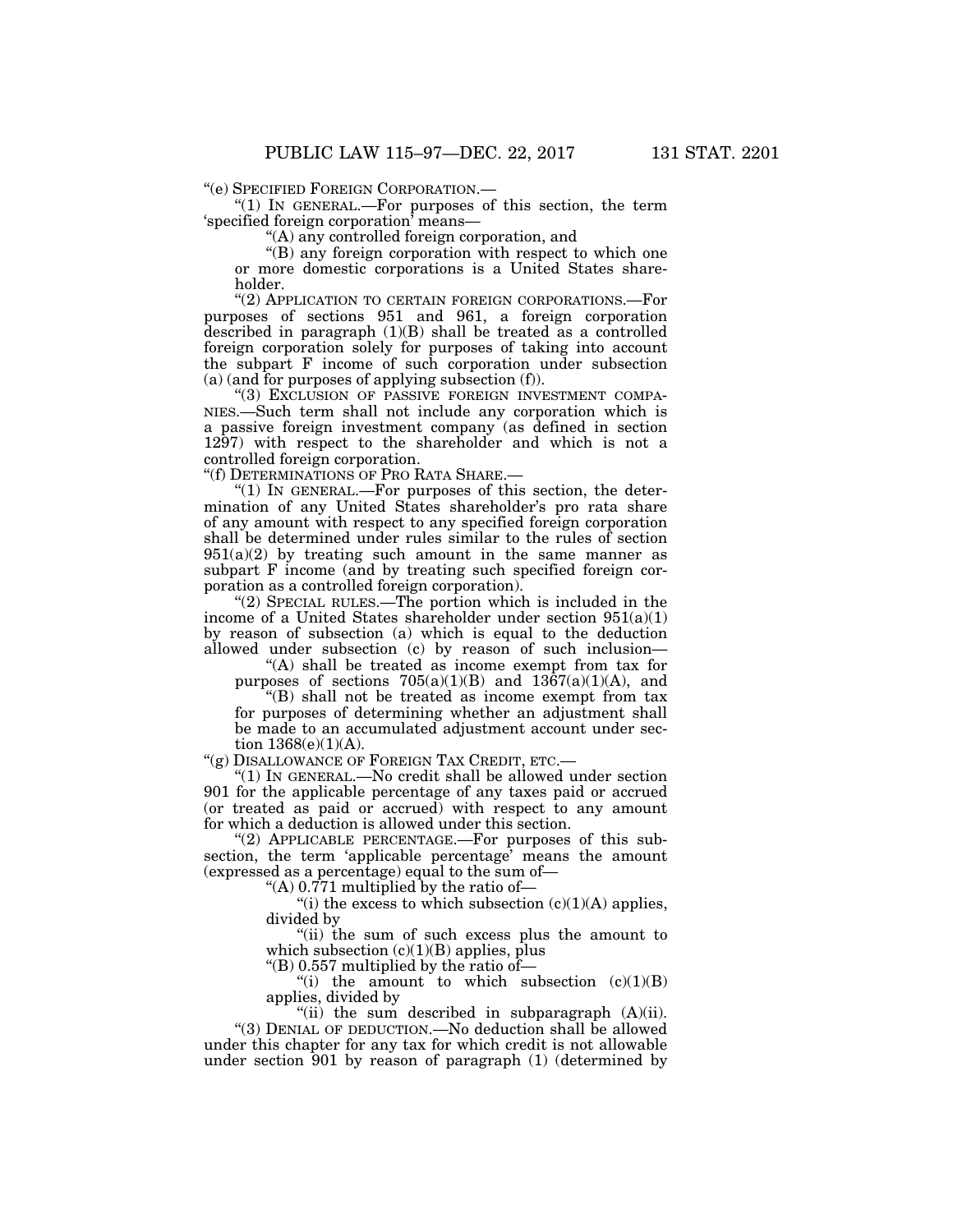treating the taxpayer as having elected the benefits of subpart A of part III of subchapter N).

 $\mathcal{F}(4)$  COORDINATION WITH SECTION 78.—With respect to the taxes treated as paid or accrued by a domestic corporation with respect to amounts which are includible in gross income of such domestic corporation by reason of this section, section 78 shall apply only to so much of such taxes as bears the same proportion to the amount of such taxes as—

''(A) the excess of—

''(i) the amounts which are includible in gross income of such domestic corporation by reason of this section, over

"(ii) the deduction allowable under subsection (c) with respect to such amounts, bears to

"(B) such amounts.<br>"(h) ELECTION TO PAY LIABILITY IN INSTALLMENTS.—

"(1) IN GENERAL.—In the case of a United States shareholder of a deferred foreign income corporation, such United States shareholder may elect to pay the net tax liability under this section in 8 installments of the following amounts:

"(A) 8 percent of the net tax liability in the case of each of the first 5 of such installments,

''(B) 15 percent of the net tax liability in the case of the 6th such installment,

''(C) 20 percent of the net tax liability in the case of the 7th such installment, and

"(D) 25 percent of the net tax liability in the case" of the 8th such installment.

"(2) DATE FOR PAYMENT OF INSTALLMENTS.-If an election is made under paragraph (1), the first installment shall be paid on the due date (determined without regard to any extension of time for filing the return) for the return of tax for the taxable year described in subsection (a) and each succeeding installment shall be paid on the due date (as so determined) for the return of tax for the taxable year following the taxable year with respect to which the preceding installment was made.

''(3) ACCELERATION OF PAYMENT.—If there is an addition to tax for failure to timely pay any installment required under this subsection, a liquidation or sale of substantially all the assets of the taxpayer (including in a title 11 or similar case), a cessation of business by the taxpayer, or any similar circumstance, then the unpaid portion of all remaining installments shall be due on the date of such event (or in the case of a title 11 or similar case, the day before the petition is filed). The preceding sentence shall not apply to the sale of substantially all the assets of a taxpayer to a buyer if such buyer enters into an agreement with the Secretary under which such buyer is liable for the remaining installments due under this subsection in the same manner as if such buyer were the taxpayer.

"(4) PRORATION OF DEFICIENCY TO INSTALLMENTS.—If an election is made under paragraph (1) to pay the net tax liability under this section in installments and a deficiency has been assessed with respect to such net tax liability, the deficiency shall be prorated to the installments payable under paragraph (1). The part of the deficiency so prorated to any installment the date for payment of which has not arrived shall be collected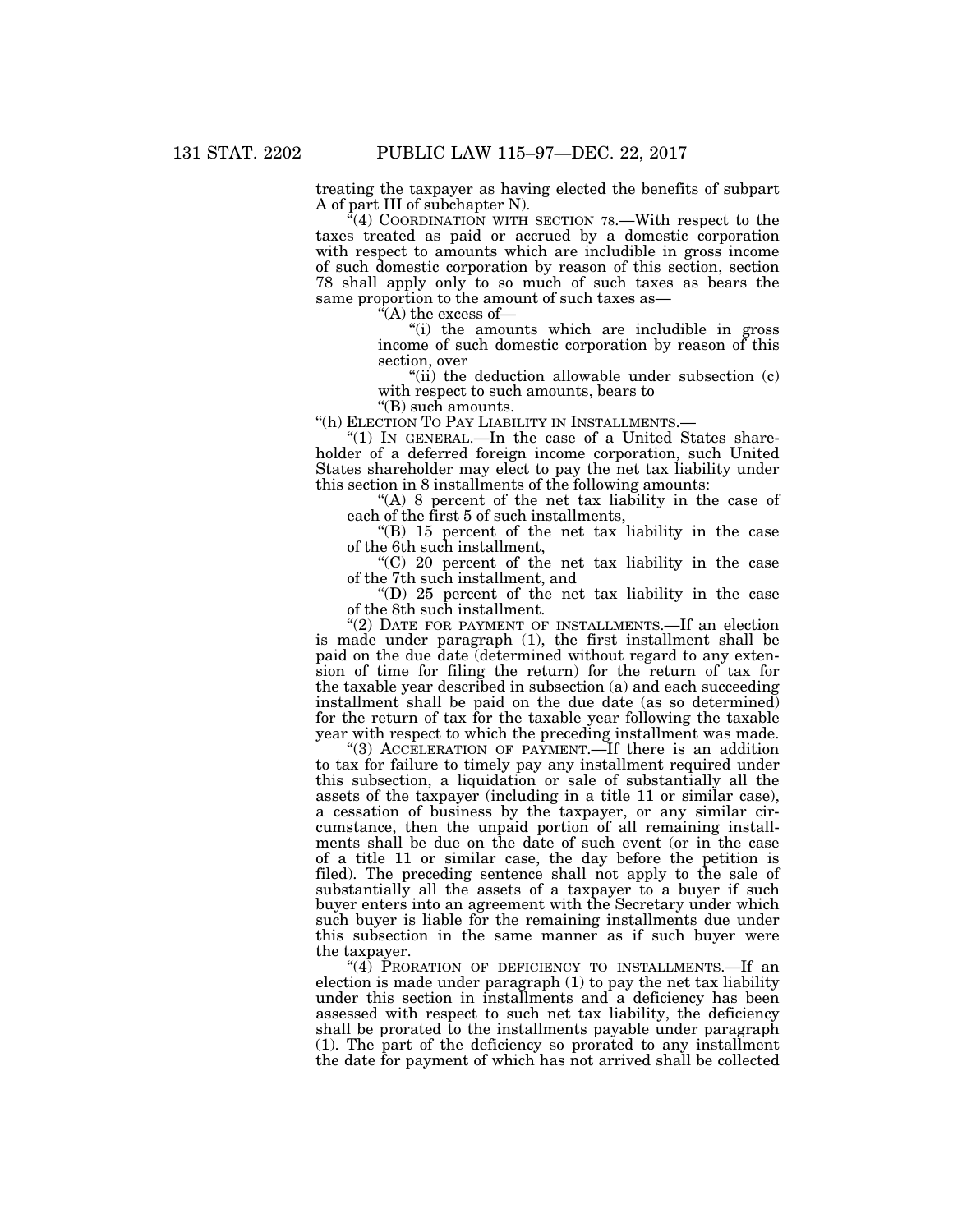at the same time as, and as a part of, such installment. The part of the deficiency so prorated to any installment the date for payment of which has arrived shall be paid upon notice and demand from the Secretary. This subsection shall not apply if the deficiency is due to negligence, to intentional disregard of rules and regulations, or to fraud with intent to evade tax.

''(5) ELECTION.—Any election under paragraph (1) shall be made not later than the due date for the return of tax for the taxable year described in subsection (a) and shall be made in such manner as the Secretary shall provide.

"(6) NET TAX LIABILITY UNDER THIS SECTION.—For purposes of this subsection—

"(A) In GENERAL.—The net tax liability under this section with respect to any United States shareholder is the excess (if any) of—

"(i) such taxpayer's net income tax for the taxable year in which an amount is included in the gross income of such United States shareholder under section  $951(a)(1)$  by reason of this section, over

"(ii) such taxpayer's net income tax for such taxable year determined—

''(I) without regard to this section, and

''(II) without regard to any income or deduction properly attributable to a dividend received by such United States shareholder from any deferred foreign income corporation.

''(B) NET INCOME TAX.—The term 'net income tax' means the regular tax liability reduced by the credits allowed under subparts A, B, and D of part IV of subchapter A.

''(i) SPECIAL RULES FOR S CORPORATION SHAREHOLDERS.—

''(1) IN GENERAL.—In the case of any S corporation which is a United States shareholder of a deferred foreign income corporation, each shareholder of such S corporation may elect to defer payment of such shareholder's net tax liability under this section with respect to such S corporation until the shareholder's taxable year which includes the triggering event with respect to such liability. Any net tax liability payment of which is deferred under the preceding sentence shall be assessed on the return of tax as an addition to tax in the shareholder's taxable year which includes such triggering event.

''(2) TRIGGERING EVENT.—

" $(A)$  In GENERAL.—In the case of any shareholder's net tax liability under this section with respect to any S corporation, the triggering event with respect to such liability is whichever of the following occurs first:

''(i) Such corporation ceases to be an S corporation (determined as of the first day of the first taxable year that such corporation is not an S corporation).

"(ii) A liquidation or sale of substantially all the assets of such S corporation (including in a title 11 or similar case), a cessation of business by such S corporation, such S corporation ceases to exist, or any similar circumstance.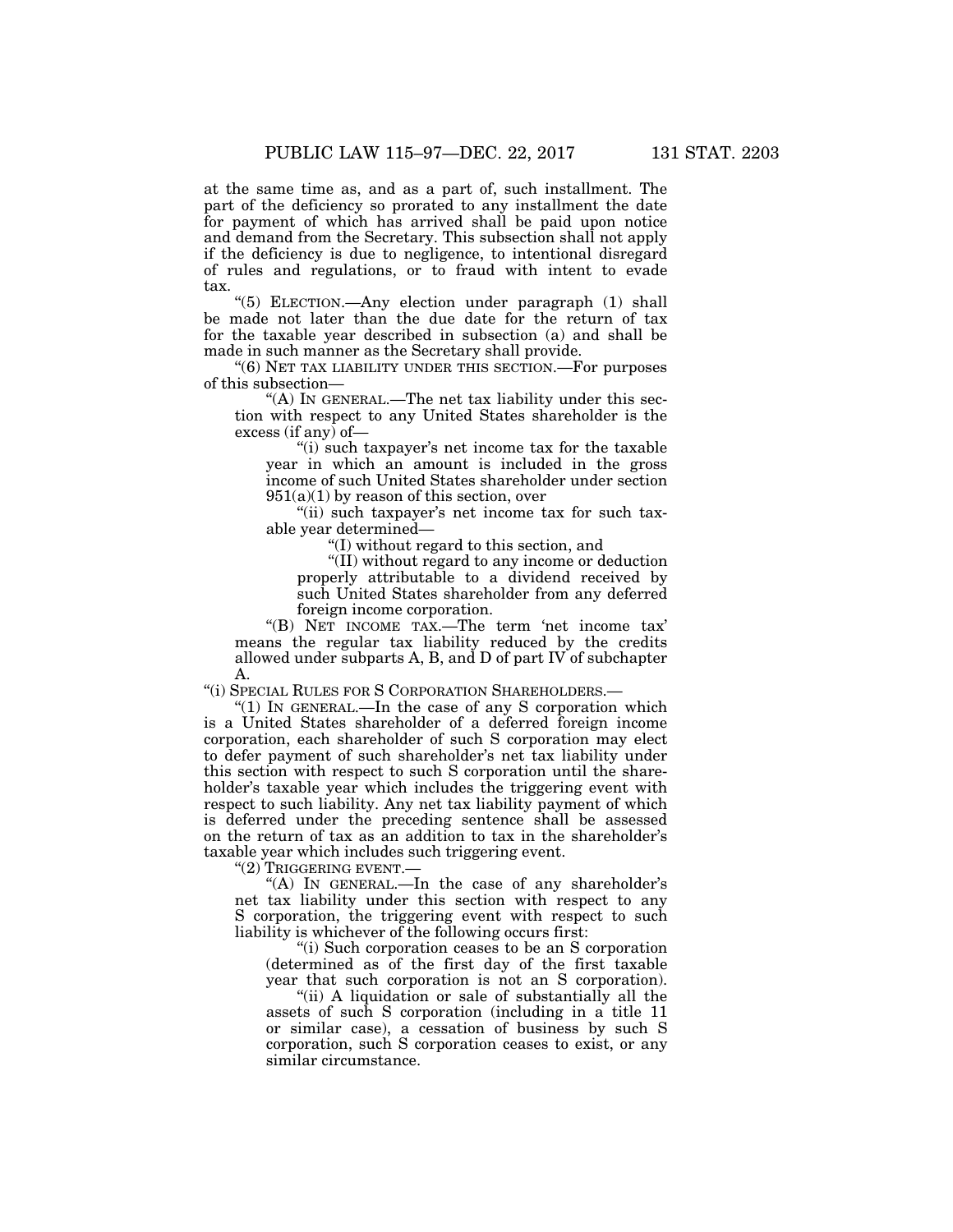"(iii) A transfer of any share of stock in such S corporation by the taxpayer (including by reason of death, or otherwise).

''(B) PARTIAL TRANSFERS OF STOCK.—In the case of a transfer of less than all of the taxpayer's shares of stock in the S corporation, such transfer shall only be a triggering event with respect to so much of the taxpayer's net tax liability under this section with respect to such S corporation as is properly allocable to such stock.

''(C) TRANSFER OF LIABILITY.—A transfer described in clause (iii) of subparagraph (A) shall not be treated as a triggering event if the transferee enters into an agreement with the Secretary under which such transferee is liable for net tax liability with respect to such stock in the same manner as if such transferee were the taxpayer.

''(3) NET TAX LIABILITY.—A shareholder's net tax liability under this section with respect to any S corporation is the net tax liability under this section which would be determined under subsection  $(h)(6)$  if the only subpart F income taken into account by such shareholder by reason of this section were allocations from such S corporation.

"(4) ELECTION TO PAY DEFERRED LIABILITY IN INSTALL-MENTS.—In the case of a taxpayer which elects to defer payment under paragraph (1)—

" $(A)$  subsection  $(h)$  shall be applied separately with respect to the liability to which such election applies,

 $f(B)$  an election under subsection (h) with respect to such liability shall be treated as timely made if made not later than the due date for the return of tax for the taxable year in which the triggering event with respect to such liability occurs,

''(C) the first installment under subsection (h) with respect to such liability shall be paid not later than such due date (but determined without regard to any extension of time for filing the return), and

''(D) if the triggering event with respect to any net tax liability is described in paragraph  $(2)(A)(ii)$ , an election under subsection (h) with respect to such liability may be made only with the consent of the Secretary.

"(5) JOINT AND SEVERAL LIABILITY OF S CORPORATION.-If any shareholder of an S corporation elects to defer payment under paragraph (1), such S corporation shall be jointly and severally liable for such payment and any penalty, addition to tax, or additional amount attributable thereto.

''(6) EXTENSION OF LIMITATION ON COLLECTION.—Any limitation on the time period for the collection of a liability deferred under this subsection shall not be treated as beginning before the date of the triggering event with respect to such liability.

" $(7)$  Annual reporting of net tax liability.–

''(A) IN GENERAL.—Any shareholder of an S corporation which makes an election under paragraph (1) shall report the amount of such shareholder's deferred net tax liability on such shareholder's return of tax for the taxable year for which such election is made and on the return of tax for each taxable year thereafter until such amount has been fully assessed on such returns.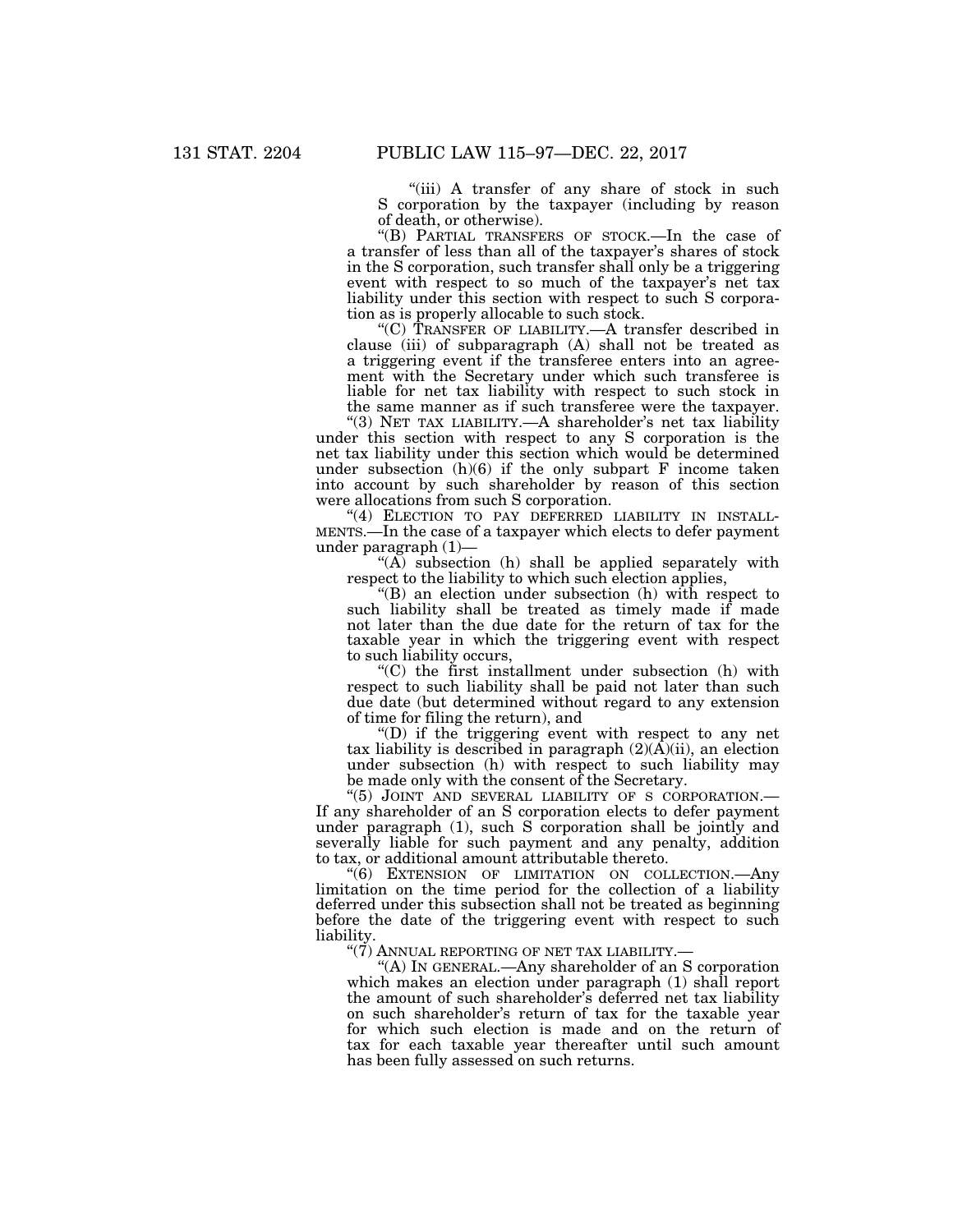"(B) DEFERRED NET TAX LIABILITY.-For purposes of this paragraph, the term 'deferred net tax liability' means, with respect to any taxable year, the amount of net tax liability payment of which has been deferred under paragraph (1) and which has not been assessed on a return of tax for any prior taxable year.

''(C) FAILURE TO REPORT.—In the case of any failure to report any amount required to be reported under subparagraph  $(A)$  with respect to any taxable year before the due date for the return of tax for such taxable year, there shall be assessed on such return as an addition to tax 5 percent of such amount.

''(8) ELECTION.—Any election under paragraph (1)—

"(A) shall be made by the shareholder of the S corporation not later than the due date for such shareholder's return of tax for the taxable year which includes the close of the taxable year of such S corporation in which the amount described in subsection (a) is taken into account, and

''(B) shall be made in such manner as the Secretary shall provide.

''(j) REPORTING BY S CORPORATION.—Each S corporation which is a United States shareholder of a specified foreign corporation shall report in its return of tax under section 6037(a) the amount includible in its gross income for such taxable year by reason of this section and the amount of the deduction allowable by subsection (c). Any copy provided to a shareholder under section 6037(b) shall include a statement of such shareholder's pro rata share of such amounts.

"(k) EXTENSION OF LIMITATION ON ASSESSMENT.—Notwithstanding section 6501, the limitation on the time period for the assessment of the net tax liability under this section (as defined in subsection  $(h)(6)$  shall not expire before the date that is 6 years after the return for the taxable year described in such subsection was filed.

''(l) RECAPTURE FOR EXPATRIATED ENTITIES.—

" $(1)$  IN GENERAL.—If a deduction is allowed under subsection (c) to a United States shareholder and such shareholder first becomes an expatriated entity at any time during the 10-year period beginning on the date of the enactment of the Tax Cuts and Jobs Act (with respect to a surrogate foreign corporation which first becomes a surrogate foreign corporation during such period), then—

 $(A)$  the tax imposed by this chapter shall be increased for the first taxable year in which such taxpayer becomes an expatriated entity by an amount equal to 35 percent of the amount of the deduction allowed under subsection (c), and

''(B) no credits shall be allowed against the increase in tax under subparagraph (A).

"(2) EXPATRIATED ENTITY.—For purposes of this subsection, the term 'expatriated entity' has the same meaning given such term under section  $7874(a)(2)$ , except that such term shall not include an entity if the surrogate foreign corporation with respect to the entity is treated as a domestic corporation under section 7874(b).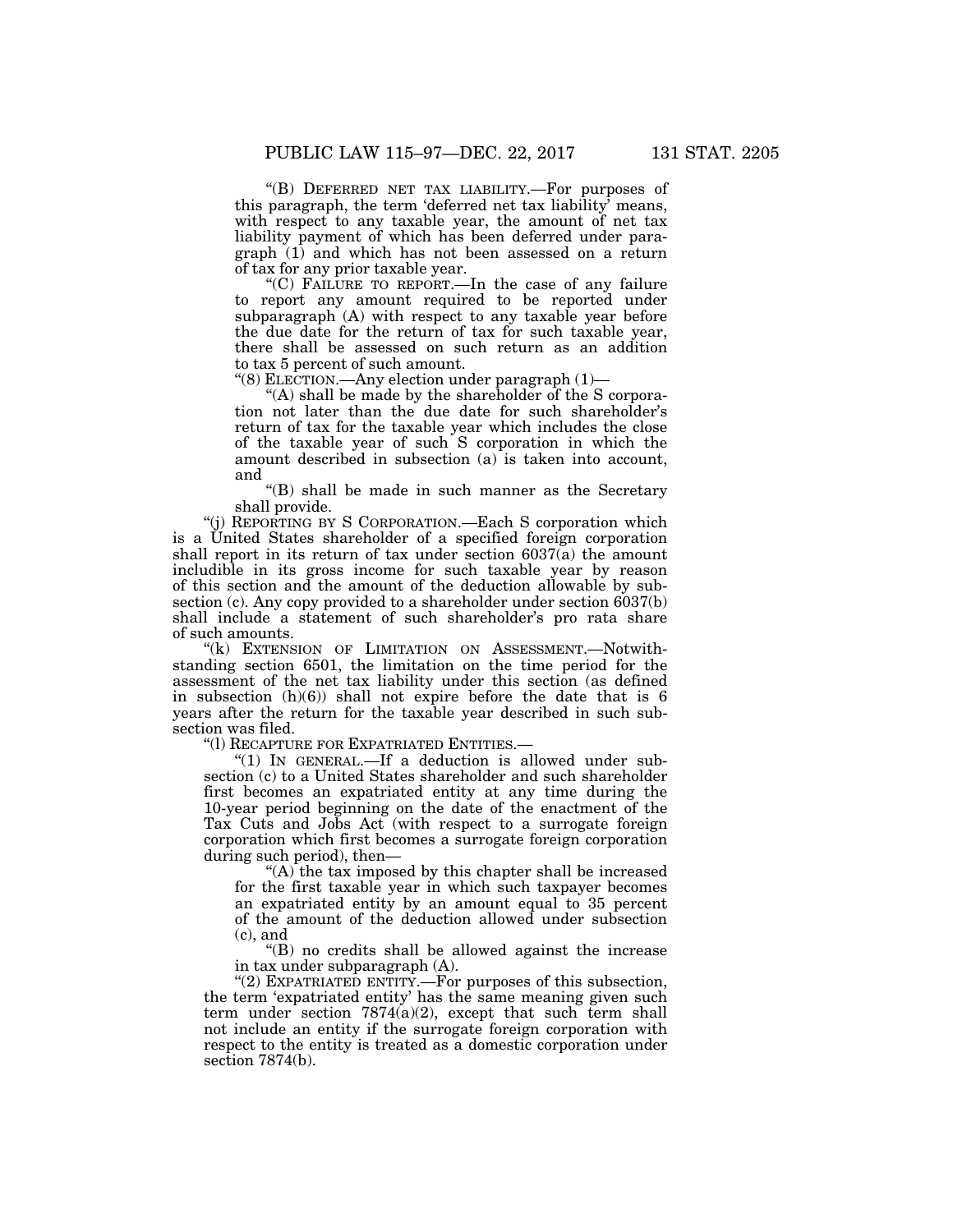"(3) SURROGATE FOREIGN CORPORATION.—For purposes of this subsection, the term 'surrogate foreign corporation' has the meaning given such term in section  $787\overline{4}(a)(2)(\overline{B})$ .

''(m) SPECIAL RULES FOR UNITED STATES SHAREHOLDERS WHICH

"(1) IN GENERAL.—If a real estate investment trust is a United States shareholder in 1 or more deferred foreign income corporations—

 $(A)$  any amount required to be taken into account under section  $951(a)(1)$  by reason of this section shall not be taken into account as gross income of the real estate investment trust for purposes of applying paragraphs (2) and  $(3)$  of section  $856(c)$  to any taxable year for which such amount is taken into account under section  $951(a)(1)$ , and

''(B) if the real estate investment trust elects the application of this subparagraph, notwithstanding subsection (a), any amount required to be taken into account under section  $951(a)(1)$  by reason of this section shall, in lieu of the taxable year in which it would otherwise be included in gross income (for purposes of the computation of real estate investment trust taxable income under section 857(b)), be included in gross income as follows:

"(i) 8 percent of such amount in the case of each of the taxable years in the 5-taxable year period beginning with the taxable year in which such amount would otherwise be included.

"(ii) 15 percent of such amount in the case of the 1st taxable year following such period.

"(iii) 20 percent of such amount in the case of the 2nd taxable year following such period.

"(iv) 25 percent of such amount in the case of the 3rd taxable year following such period.

"(2) RULES FOR TRUSTS ELECTING DEFERRED INCLUSION.-"(A) ELECTION.—Any election under paragraph  $(1)(B)$ shall be made not later than the due date for the first taxable year in the 5-taxable year period described in clause (i) of paragraph  $(1)(B)$  and shall be made in such manner as the Secretary shall provide.

''(B) SPECIAL RULES.—If an election under paragraph  $(1)(B)$  is in effect with respect to any real estate investment trust, the following rules shall apply:

''(i) APPLICATION OF PARTICIPATION EXEMPTION.— For purposes of subsection  $(c)(1)$ —

''(I) the aggregate amount to which subparagraph  $(A)$  or  $(B)$  of subsection  $(c)(1)$  applies shall be determined without regard to the election,

''(II) each such aggregate amount shall be allocated to each taxable year described in paragraph (1)(B) in the same proportion as the amount included in the gross income of such United States shareholder under section  $951(a)(1)$  by reason of this section is allocated to each such taxable year.

''(III) NO INSTALLMENT PAYMENTS.—The real estate investment trust may not make an election under subsection (g) for any taxable year described in paragraph  $(1)(B)$ .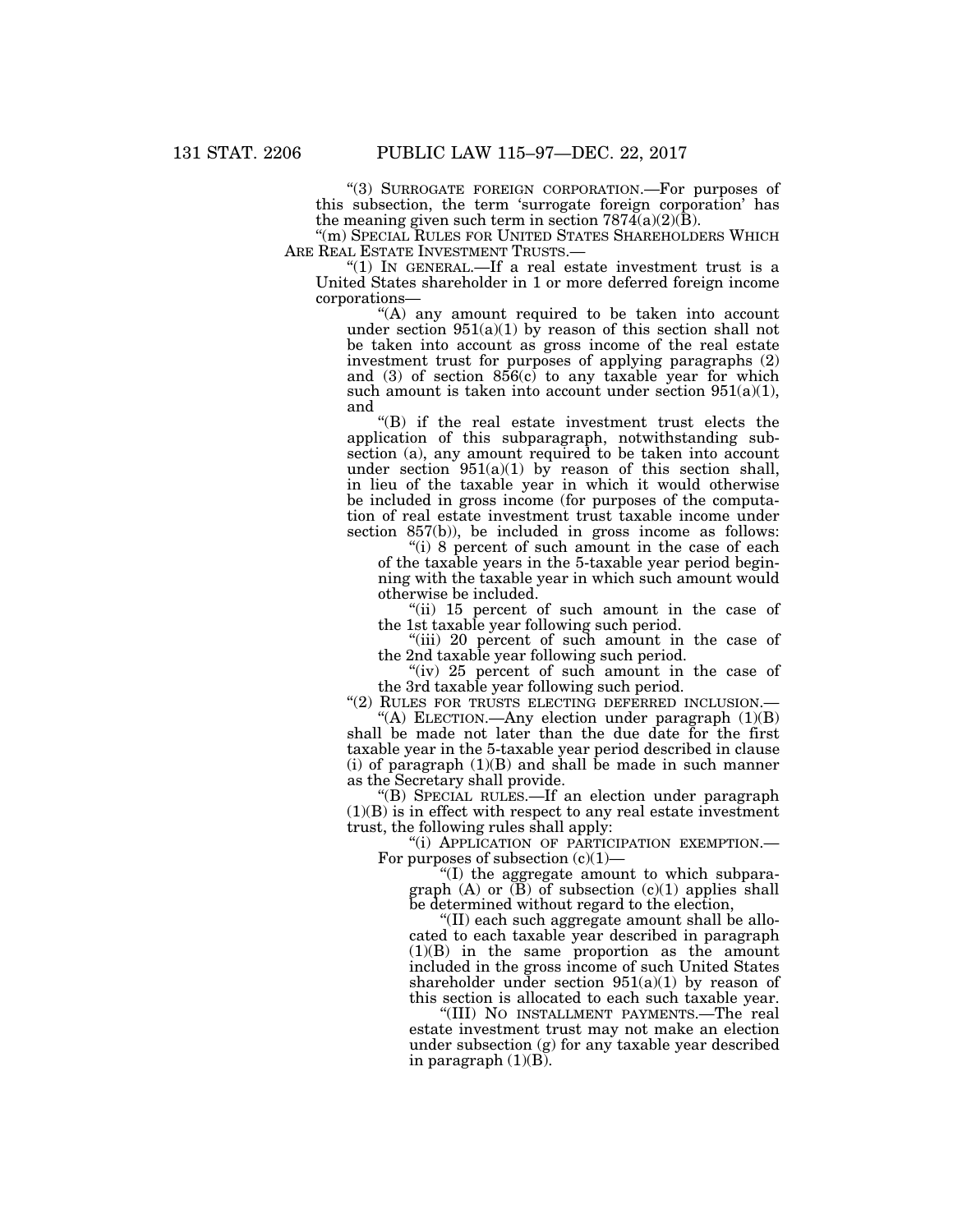''(ii) ACCELERATION OF INCLUSION.—If there is a liquidation or sale of substantially all the assets of the real estate investment trust (including in a title 11 or similar case), a cessation of business by such trust, or any similar circumstance, then any amount not yet included in gross income under paragraph  $(1)(B)$  shall be included in gross income as of the day before the date of the event and the unpaid portion of any tax liability with respect to such inclusion shall be due on the date of such event (or in the case of a title 11 or similar case, the day before the petition is filed).

"(n) ELECTION NOT TO APPLY NET OPERATING LOSS DEDUC-TION.—

''(1) IN GENERAL.—If a United States shareholder of a deferred foreign income corporation elects the application of this subsection for the taxable year described in subsection (a), then the amount described in paragraph (2) shall not be taken into account—

''(A) in determining the amount of the net operating loss deduction under section 172 of such shareholder for such taxable year, or

''(B) in determining the amount of taxable income for such taxable year which may be reduced by net operating loss carryovers or carrybacks to such taxable year under section 172.

''(2) AMOUNT DESCRIBED.—The amount described in this paragraph is the sum of—

''(A) the amount required to be taken into account under section  $951(a)(1)$  by reason of this section (determined after the application of subsection (c)), plus

''(B) in the case of a domestic corporation which chooses to have the benefits of subpart A of part III of subchapter N for the taxable year, the taxes deemed to be paid by such corporation under subsections (a) and (b) of section 960 for such taxable year with respect to the amount described in subparagraph (A) which are treated as a dividends under section 78.

''(3) ELECTION.—Any election under this subsection shall be made not later than the due date (including extensions) for filing the return of tax for the taxable year and shall be made in such manner as the Secretary shall prescribe.

''(o) REGULATIONS.—The Secretary shall prescribe such regulations or other guidance as may be necessary or appropriate to carry out the provisions of this section, including—

''(1) regulations or other guidance to provide appropriate basis adjustments, and

 $''(2)$  regulations or other guidance to prevent the avoidance of the purposes of this section, including through a reduction in earnings and profits, through changes in entity classification or accounting methods, or otherwise.''.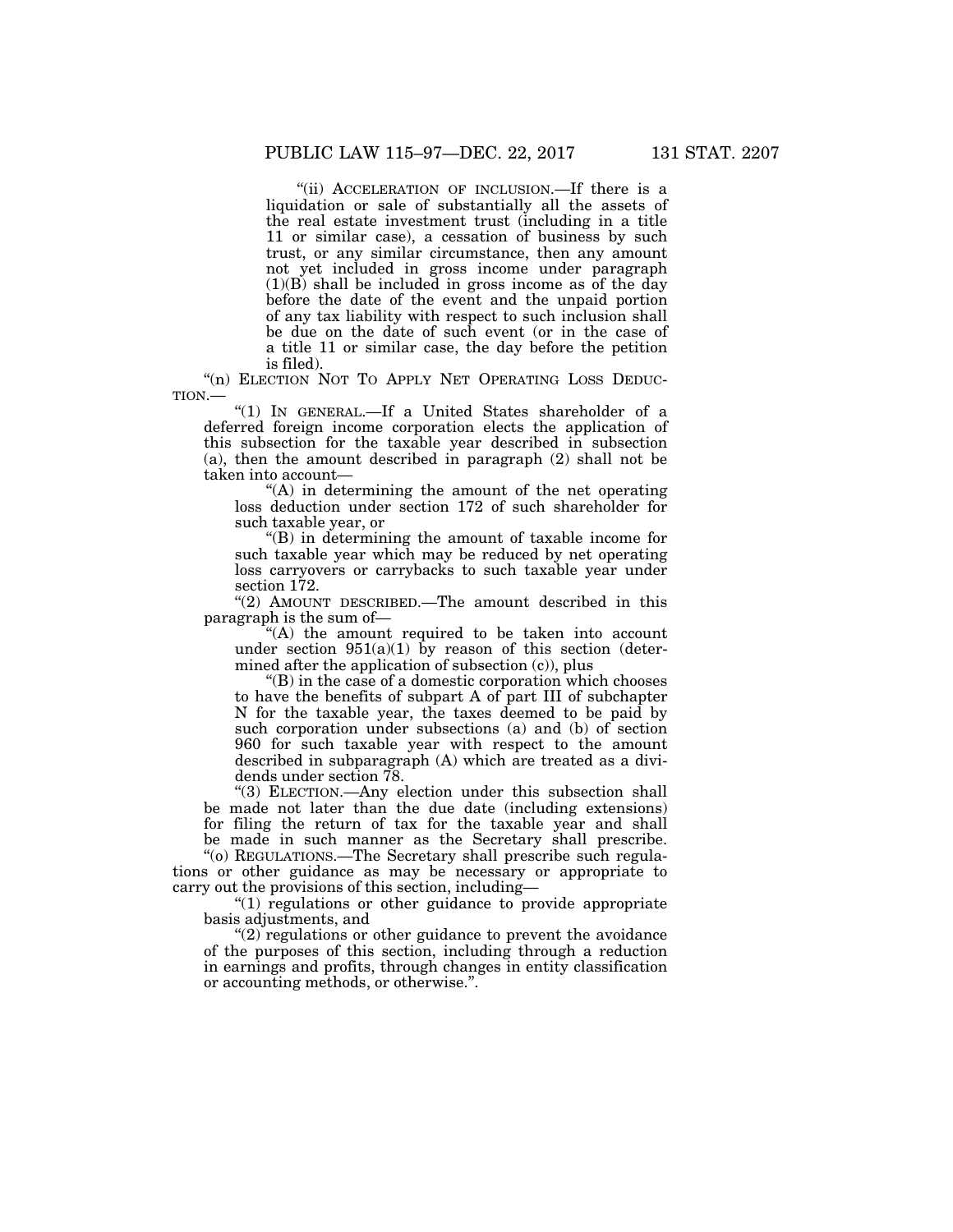26 USC 951 prec.

(b) CLERICAL AMENDMENT.—The table of sections for subpart F of part III of subchapter N of chapter 1 is amended by striking the item relating to section 965 and inserting the following:

''Sec. 965. Treatment of deferred foreign income upon transition to participation exemption system of taxation.''.

### **Subpart B—Rules Related to Passive and Mobile Income**

### **CHAPTER 1—TAXATION OF FOREIGN-DERIVED INTAN-GIBLE INCOME AND GLOBAL INTANGIBLE LOW-TAXED INCOME**

#### **SEC. 14201. CURRENT YEAR INCLUSION OF GLOBAL INTANGIBLE LOW-TAXED INCOME BY UNITED STATES SHAREHOLDERS.**

(a) IN GENERAL.—Subpart F of part III of subchapter N of chapter 1 is amended by inserting after section 951 the following new section:

26 USC 951A.

#### **''SEC. 951A. GLOBAL INTANGIBLE LOW-TAXED INCOME INCLUDED IN GROSS INCOME OF UNITED STATES SHAREHOLDERS.**

"(a) IN GENERAL.—Each person who is a United States shareholder of any controlled foreign corporation for any taxable year of such United States shareholder shall include in gross income such shareholder's global intangible low-taxed income for such taxable year.

''(b) GLOBAL INTANGIBLE LOW-TAXED INCOME.—For purposes of this section—

''(1) IN GENERAL.—The term 'global intangible low-taxed income' means, with respect to any United States shareholder for any taxable year of such United States shareholder, the excess (if any) of—

"(A) such shareholder's net CFC tested income for such taxable year, over

"(B) such shareholder's net deemed tangible income return for such taxable year.

"(2) NET DEEMED TANGIBLE INCOME RETURN.—The term 'net deemed tangible income return' means, with respect to any United States shareholder for any taxable year, the excess of—

"(A) 10 percent of the aggregate of such shareholder's pro rata share of the qualified business asset investment of each controlled foreign corporation with respect to which such shareholder is a United States shareholder for such taxable year (determined for each taxable year of each such controlled foreign corporation which ends in or with such taxable year of such United States shareholder), over

''(B) the amount of interest expense taken into account under subsection  $(c)(2)(A)(ii)$  in determining the shareholder's net CFC tested income for the taxable year to the extent the interest income attributable to such expense is not taken into account in determining such shareholder's net CFC tested income.

"(c) NET CFC TESTED INCOME.—For purposes of this section—

''(1) IN GENERAL.—The term 'net CFC tested income' means, with respect to any United States shareholder for any taxable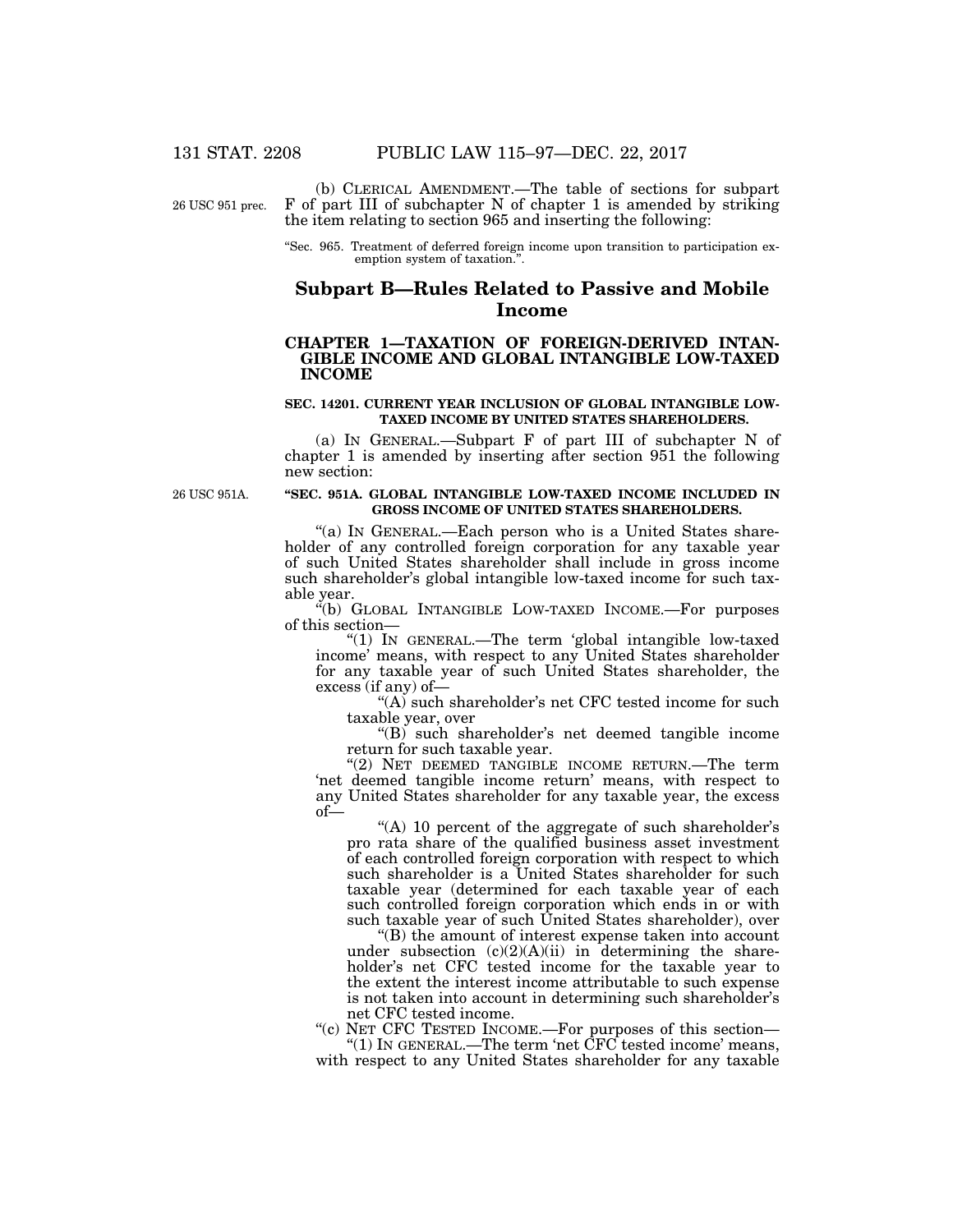year of such United States shareholder, the excess (if any) of—

"(A) the aggregate of such shareholder's pro rata share of the tested income of each controlled foreign corporation with respect to which such shareholder is a United States shareholder for such taxable year of such United States shareholder (determined for each taxable year of such controlled foreign corporation which ends in or with such taxable year of such United States shareholder), over

"(B) the aggregate of such shareholder's pro rata share of the tested loss of each controlled foreign corporation with respect to which such shareholder is a United States shareholder for such taxable year of such United States shareholder (determined for each taxable year of such controlled foreign corporation which ends in or with such taxable year of such United States shareholder).

"(2) TESTED INCOME; TESTED LOSS.—For purposes of this section—

"(A) TESTED INCOME.—The term 'tested income' means, with respect to any controlled foreign corporation for any taxable year of such controlled foreign corporation, the excess (if any) of—

"(i) the gross income of such corporation determined without regard to—

''(I) any item of income described in section 952(b),

''(II) any gross income taken into account in determining the subpart F income of such corporation,

''(III) any gross income excluded from the foreign base company income (as defined in section 954) and the insurance income (as defined in section 953) of such corporation by reason of section 954(b)(4),

''(IV) any dividend received from a related person (as defined in section 954(d)(3)), and

''(V) any foreign oil and gas extraction income (as defined in section  $907(c)(1)$ ) of such corporation, over

"(ii) the deductions (including taxes) properly allocable to such gross income under rules similar to the rules of section 954(b)(5) (or to which such deductions would be allocable if there were such gross income). ''(B) TESTED LOSS.—

''(i) IN GENERAL.—The term 'tested loss' means, with respect to any controlled foreign corporation for any taxable year of such controlled foreign corporation, the excess (if any) of the amount described in subparagraph (A)(ii) over the amount described in subparagraph (A)(i).

''(ii) COORDINATION WITH SUBPART F TO DENY DOUBLE BENEFIT OF LOSSES.—Section 952(c)(1)(A) shall be applied by increasing the earnings and profits of the controlled foreign corporation by the tested loss of such corporation.

''(d) QUALIFIED BUSINESS ASSET INVESTMENT.—For purposes of this section—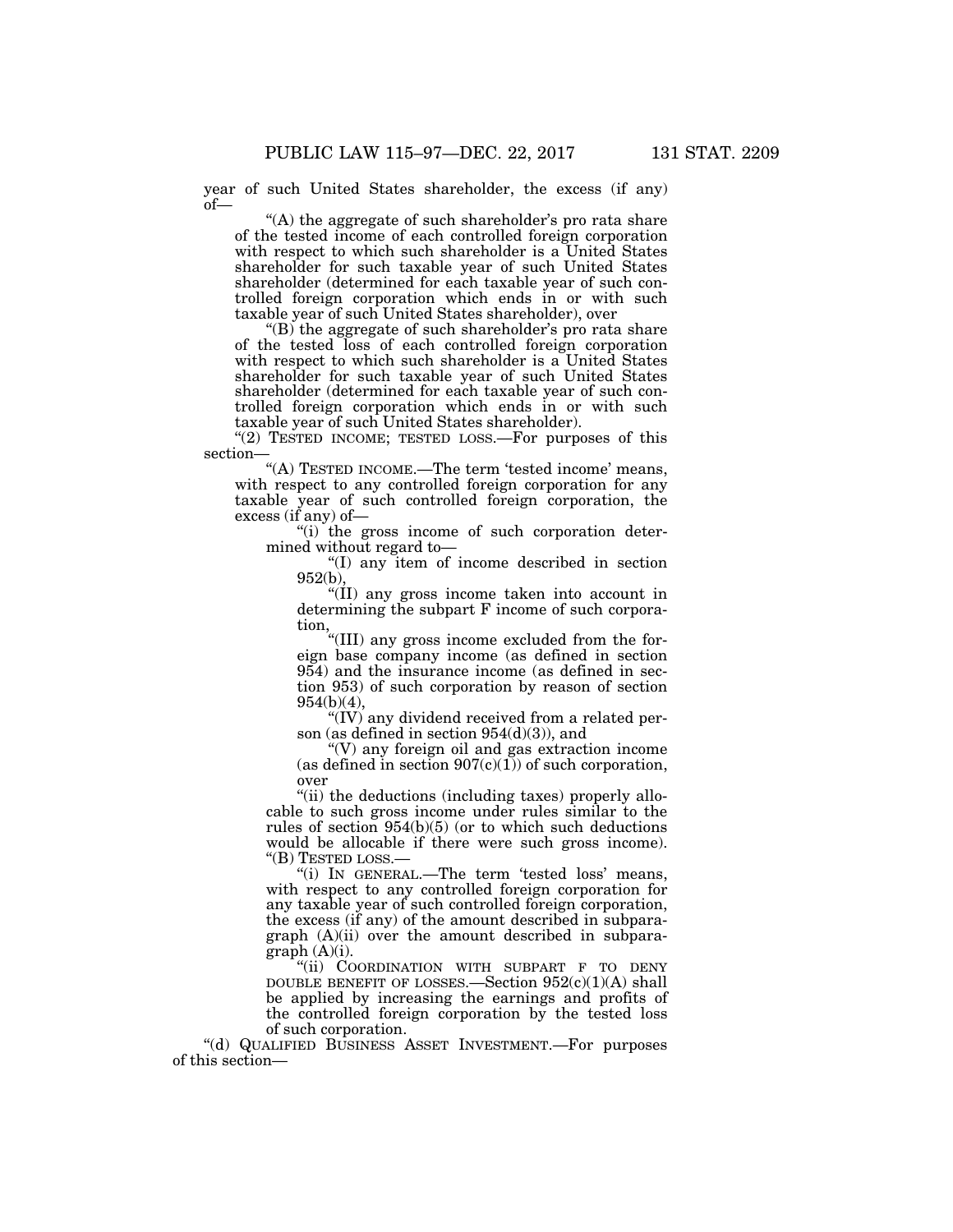''(1) IN GENERAL.—The term 'qualified business asset investment' means, with respect to any controlled foreign corporation for any taxable year, the average of such corporation's aggregate adjusted bases as of the close of each quarter of such taxable year in specified tangible property—

 $\ddot{f}(A)$  used in a trade or business of the corporation, and

''(B) of a type with respect to which a deduction is allowable under section 167.<br>"(2) SPECIFIED TANGIBLE PROPERTY.—

"(A) IN GENERAL.—The term 'specified tangible property' means, except as provided in subparagraph (B), any tangible property used in the production of tested income.

''(B) DUAL USE PROPERTY.—In the case of property used both in the production of tested income and income which is not tested income, such property shall be treated as specified tangible property in the same proportion that the gross income described in subsection  $(c)(1)(A)$  produced with respect to such property bears to the total gross income produced with respect to such property.

''(3) DETERMINATION OF ADJUSTED BASIS.—For purposes of this subsection, notwithstanding any provision of this title (or any other provision of law) which is enacted after the date of the enactment of this section, the adjusted basis in any property shall be determined—

''(A) by using the alternative depreciation system under section 168(g), and

''(B) by allocating the depreciation deduction with respect to such property ratably to each day during the period in the taxable year to which such depreciation relates.

''(3) PARTNERSHIP PROPERTY.—For purposes of this subsection, if a controlled foreign corporation holds an interest in a partnership at the close of such taxable year of the controlled foreign corporation, such controlled foreign corporation shall take into account under paragraph (1) the controlled foreign corporation's distributive share of the aggregate of the partnership's adjusted bases (determined as of such date in the hands of the partnership) in tangible property held by such partnership to the extent such property—

''(A) is used in the trade or business of the partnership,

''(B) is of a type with respect to which a deduction is allowable under section 167, and

 $C$ ) is used in the production of tested income (determined with respect to such controlled foreign corporation's

distributive share of income with respect to such property). For purposes of this paragraph, the controlled foreign corporation's distributive share of the adjusted basis of any property shall be the controlled foreign corporation's distributive share of income with respect to such property.

"(4) REGULATIONS.—The Secretary shall issue such regulations or other guidance as the Secretary determines appropriate to prevent the avoidance of the purposes of this subsection, including regulations or other guidance which provide for the treatment of property if—

''(A) such property is transferred, or held, temporarily, or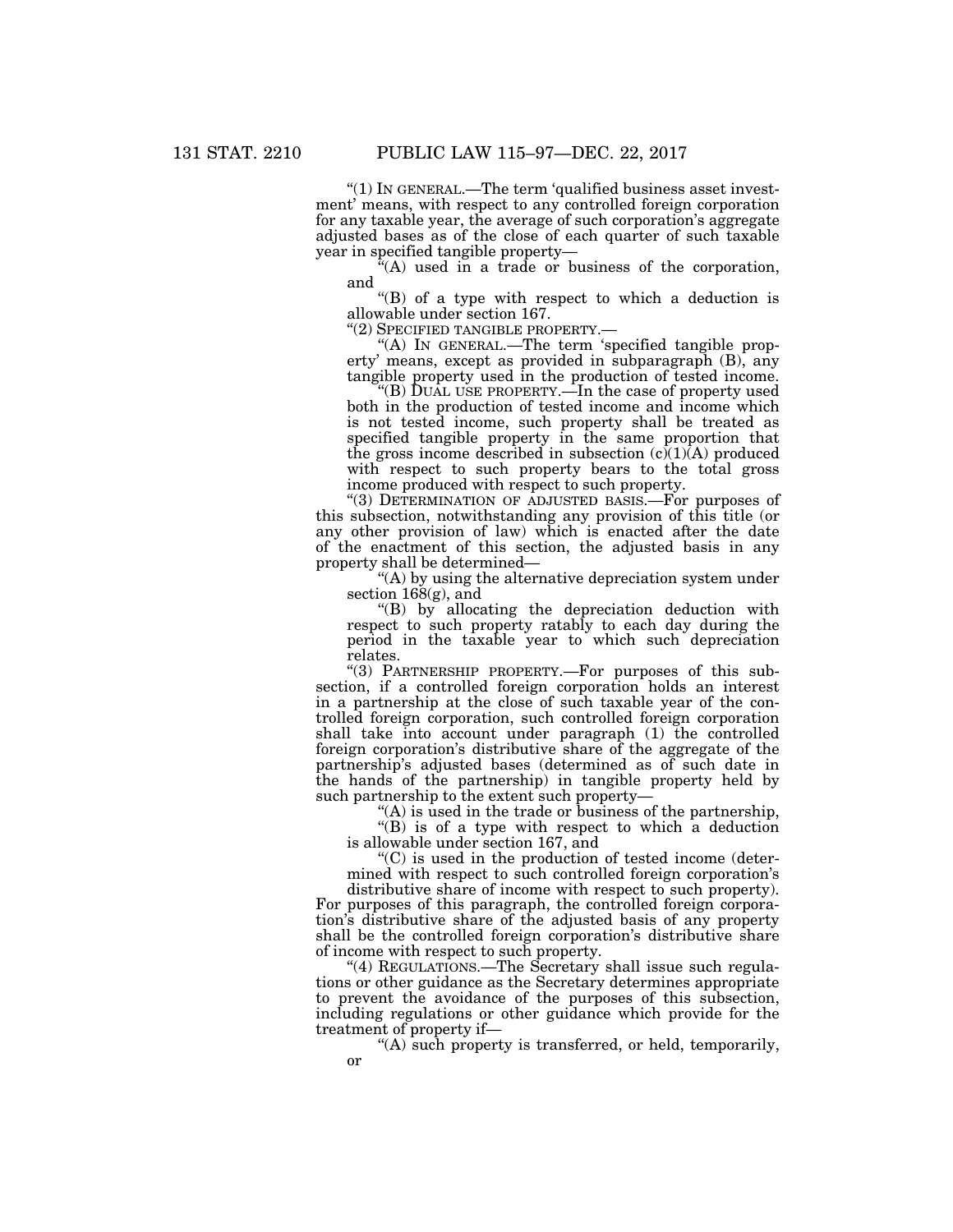''(B) the avoidance of the purposes of this paragraph is a factor in the transfer or holding of such property. ''(e) DETERMINATION OF PRO RATA SHARE, ETC.—For purposes of this section—

" $(1)$  In GENERAL.—The pro rata shares referred to in subsections (b),  $(c)(1)(A)$ , and  $(c)(1)(B)$ , respectively, shall be determined under the rules of section  $951(a)(2)$  in the same manner as such section applies to subpart F income and shall be taken into account in the taxable year of the United States shareholder in which or with which the taxable year of the controlled foreign corporation ends.

 $(2)$  TREATMENT AS UNITED STATES SHAREHOLDER.—A person shall be treated as a United States shareholder of a controlled foreign corporation for any taxable year of such person only if such person owns (within the meaning of section  $\overline{958(a)}$ ) stock in such foreign corporation on the last day in the taxable year of such foreign corporation on which such foreign corporation is a controlled foreign corporation.

''(3) TREATMENT AS CONTROLLED FOREIGN CORPORATION.— A foreign corporation shall be treated as a controlled foreign corporation for any taxable year if such foreign corporation is a controlled foreign corporation at any time during such taxable year.

"(f) TREATMENT AS SUBPART F INCOME FOR CERTAIN PUR-POSES.—

 $\mathrm{``(1)}$  In GENERAL.—

''(A) APPLICATION.—Except as provided in subparagraph (B), any global intangible low-taxed income included in gross income under subsection (a) shall be treated in the same manner as an amount included under section  $951(a)(1)(A)$  for purposes of applying sections  $168(h)(2)(B)$ , 535(b)(10), 851(b), 904(h)(1), 959, 961, 962, 993(a)(1)(E),  $996(f)(1),$   $1248(b)(1),$   $1248(d)(1),$   $6501(e)(1)(C),$ 6654(d)(2)(D), and 6655(e)(4).

''(B) EXCEPTION.—The Secretary shall provide rules for the application of subparagraph  $(A)$  to other provisions of this title in any case in which the determination of subpart F income is required to be made at the level of the controlled foreign corporation.

"(2) ALLOCATION OF GLOBAL INTANGIBLE LOW-TAXED INCOME TO CONTROLLED FOREIGN CORPORATIONS.—For purposes of the sections referred to in paragraph  $(1)$ , with respect to any controlled foreign corporation any pro rata amount from which is taken into account in determining the global intangible lowtaxed income included in gross income of a United States shareholder under subsection (a), the portion of such global intangible low-taxed income which is treated as being with respect to such controlled foreign corporation is—

''(A) in the case of a controlled foreign corporation with no tested income, zero, and

''(B) in the case of a controlled foreign corporation with tested income, the portion of such global intangible low-taxed income which bears the same ratio to such global intangible low-taxed income as—

''(i) such United States shareholder's pro rata amount of the tested income of such controlled foreign corporation, bears to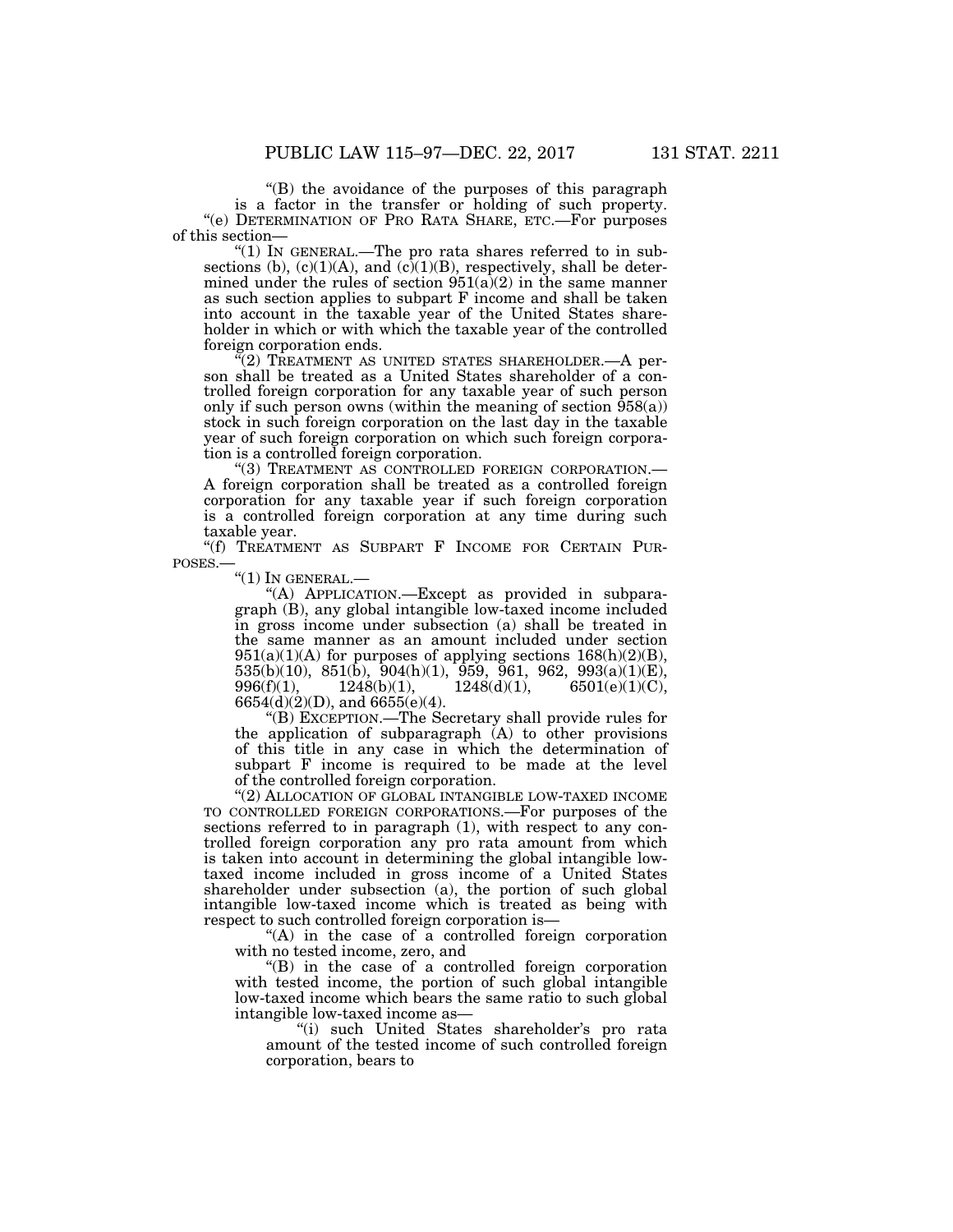''(ii) the aggregate amount described in subsection  $(c)(1)(A)$  with respect to such United States shareholder.

(b) FOREIGN TAX CREDIT.—

(1) APPLICATION OF DEEMED PAID FOREIGN TAX CREDIT.— Section 960 is amended adding at the end the following new subsection:

''(d) DEEMED PAID CREDIT FOR TAXES PROPERLY ATTRIBUTABLE TO TESTED INCOME.—

''(1) IN GENERAL.—For purposes of subpart A of this part, if any amount is includible in the gross income of a domestic corporation under section 951A, such domestic corporation shall be deemed to have paid foreign income taxes equal to 80 percent of the product of—

''(A) such domestic corporation's inclusion percentage, multiplied by

 $\sqrt{\text{B}}$  the aggregate tested foreign income taxes paid or accrued by controlled foreign corporations.

"(2) INCLUSION PERCENTAGE.—For purposes of paragraph (1), the term 'inclusion percentage' means, with respect to any domestic corporation, the ratio (expressed as a percentage) of—

"(A) such corporation's global intangible low-taxed income (as defined in section 951A(b)), divided by

''(B) the aggregate amount described in section  $951A(c)(1)(A)$  with respect to such corporation.

"(3) TESTED FOREIGN INCOME TAXES.—For purposes of paragraph (1), the term 'tested foreign income taxes' means, with respect to any domestic corporation which is a United States shareholder of a controlled foreign corporation, the foreign income taxes paid or accrued by such foreign corporation which are properly attributable to the tested income of such foreign corporation taken into account by such domestic corporation under section 951A.''.

(2) APPLICATION OF FOREIGN TAX CREDIT LIMITATION.—

(A) SEPARATE BASKET FOR GLOBAL INTANGIBLE LOW-TAXED INCOME.—Section 904(d)(1) is amended by redesignating subparagraphs  $(A)$  and  $(B)$  as subparagraphs  $(\overline{B})$ and (C), respectively, and by inserting before subparagraph (B) (as so redesignated) the following new subparagraph:

"(A) any amount includible in gross income under section 951A (other than passive category income),''.

(B) EXCLUSION FROM GENERAL CATEGORY INCOME.— Section  $904(d)(2)(A)(ii)$  is amended by inserting "income" described in paragraph  $(1)(A)$  and" before "passive category income''.

(C) NO CARRYOVER OR CARRYBACK OF EXCESS TAXES.— Section 904(c) is amended by adding at the end the following: "This subsection shall not apply to taxes paid or accrued with respect to amounts described in subsection  $(d)(1)(A).$ ".

26 USC 960.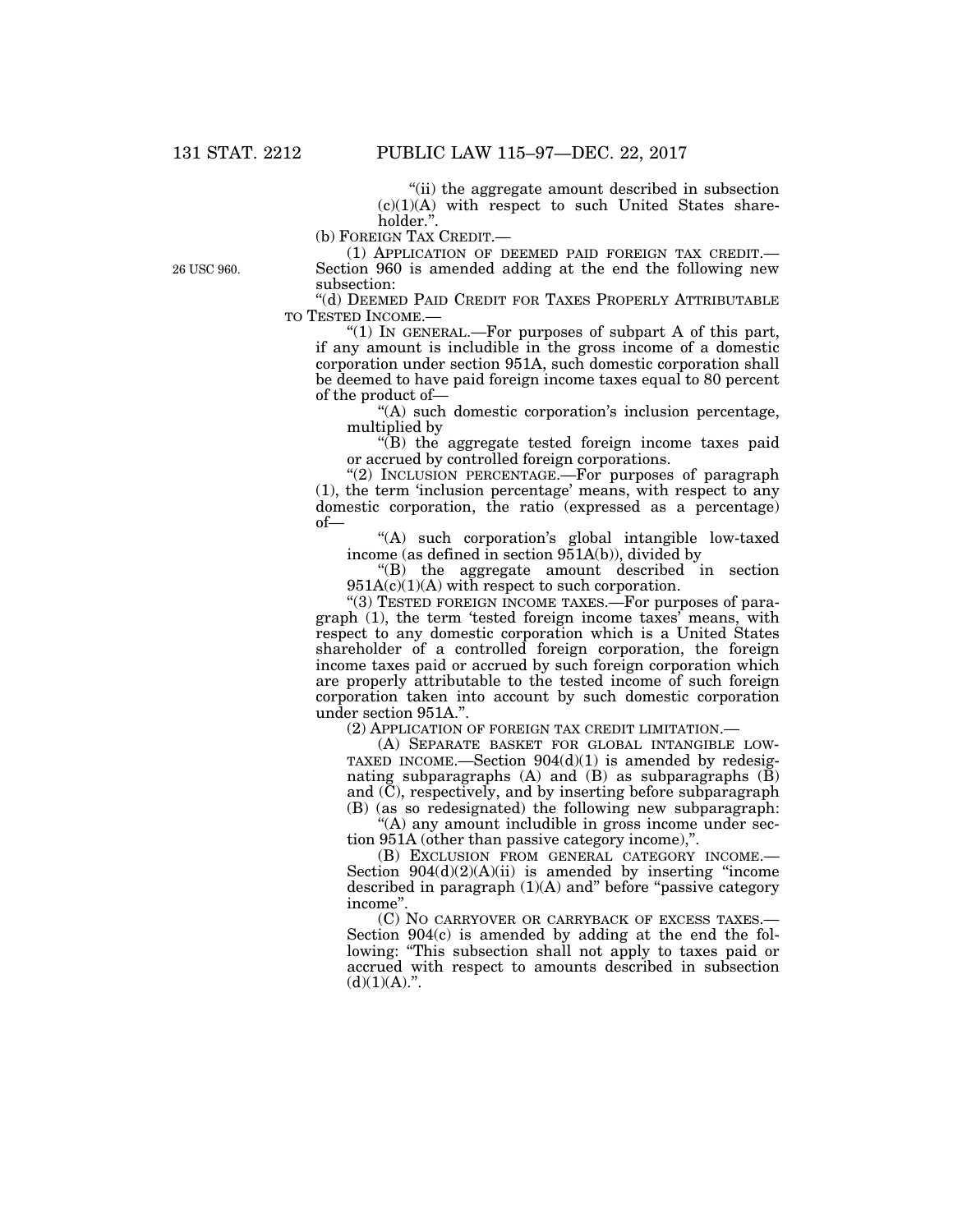(c) CLERICAL AMENDMENT.—The table of sections for subpart F of part III of subchapter N of chapter 1 is amended by inserting after the item relating to section 951 the following new item:

''Sec. 951A. Global intangible low-taxed income included in gross income of United States shareholders."

(d) EFFECTIVE DATE.—The amendments made by this section shall apply to taxable years of foreign corporations beginning after December 31, 2017, and to taxable years of United States shareholders in which or with which such taxable years of foreign corporations end.

#### **SEC. 14202. DEDUCTION FOR FOREIGN-DERIVED INTANGIBLE INCOME AND GLOBAL INTANGIBLE LOW-TAXED INCOME.**

(a) IN GENERAL.—Part VIII of subchapter B of chapter 1 is amended by adding at the end the following new section:

#### **''SEC. 250. FOREIGN-DERIVED INTANGIBLE INCOME AND GLOBAL**  26 USC 250. **INTANGIBLE LOW-TAXED INCOME.**

''(a) ALLOWANCE OF DEDUCTION.—

''(1) IN GENERAL.—In the case of a domestic corporation for any taxable year, there shall be allowed as a deduction an amount equal to the sum of—

" $(A)$  37.5 percent of the foreign-derived intangible income of such domestic corporation for such taxable year, plus

''(B) 50 percent of—

''(i) the global intangible low-taxed income amount (if any) which is included in the gross income of such domestic corporation under section 951A for such taxable year, and

"(ii) the amount treated as a dividend received by such corporation under section 78 which is attributable to the amount described in clause (i).

''(2) LIMITATION BASED ON TAXABLE INCOME.— ''(A) IN GENERAL.—If, for any taxable year—

''(i) the sum of the foreign-derived intangible income and the global intangible low-taxed income amount otherwise taken into account by the domestic corporation under paragraph (1), exceeds

''(ii) the taxable income of the domestic corporation (determined without regard to this section),

then the amount of the foreign-derived intangible income and the global intangible low-taxed income amount so taken into account shall be reduced as provided in subparagraph (B).

''(B) REDUCTION.—For purposes of subparagraph (A)—

''(i) foreign-derived intangible income shall be reduced by an amount which bears the same ratio to the excess described in subparagraph (A) as such foreign-derived intangible income bears to the sum described in subparagraph (A)(i), and

''(ii) the global intangible low-taxed income amount shall be reduced by the remainder of such excess. "(3) REDUCTION IN DEDUCTION FOR TAXABLE YEARS AFTER 2025.—In the case of any taxable year beginning after December 31, 2025, paragraph (1) shall be applied by substituting—

26 USC 904 note.

26 USC 951 prec.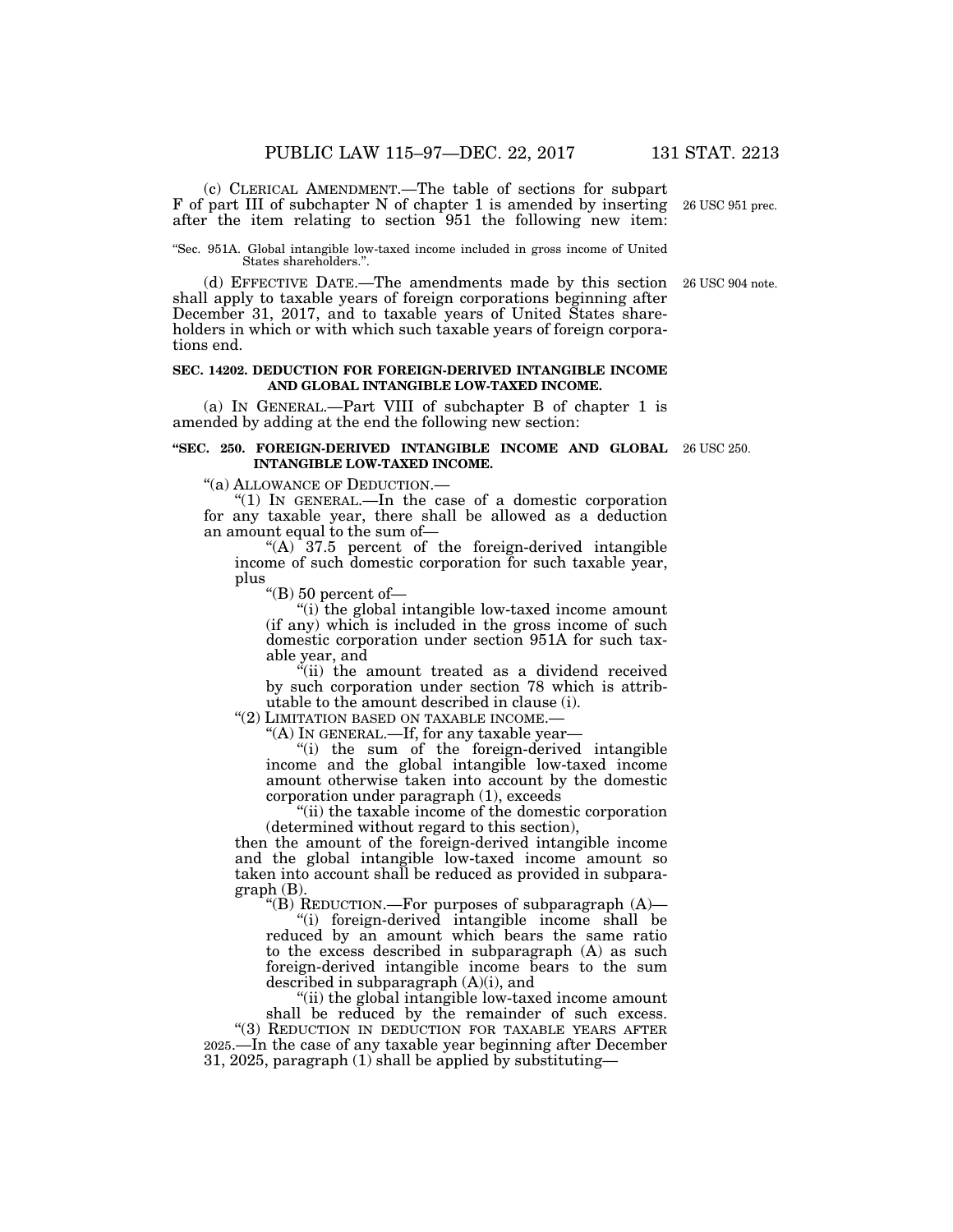"(A)  $21.875$  percent' for  $37.5$  percent' in subparagraph (A), and

''(B) '37.5 percent' for '50 percent' in subparagraph  $(R)$ .

''(b) FOREIGN-DERIVED INTANGIBLE INCOME.—For purposes of this section—

''(1) IN GENERAL.—The foreign-derived intangible income of any domestic corporation is the amount which bears the same ratio to the deemed intangible income of such corporation as—

''(A) the foreign-derived deduction eligible income of such corporation, bears to

 $\mathrm{``(B)}$  the deduction eligible income of such corporation. "(2) DEEMED INTANGIBLE INCOME.—For purposes of this subsection—

''(A) IN GENERAL.—The term 'deemed intangible income' means the excess (if any) of—

''(i) the deduction eligible income of the domestic corporation, over

"(ii) the deemed tangible income return of the corporation.

''(B) DEEMED TANGIBLE INCOME RETURN.—The term 'deemed tangible income return' means, with respect to any corporation, an amount equal to 10 percent of the corporation's qualified business asset investment (as defined in section 951A(d), determined by substituting 'deduction eligible income' for 'tested income' in paragraph (2) thereof and without regard to whether the corporation is a controlled foreign corporation).

''(3) DEDUCTION ELIGIBLE INCOME.—

''(A) IN GENERAL.—The term 'deduction eligible income' means, with respect to any domestic corporation, the excess  $(i$ f any) of-

''(i) gross income of such corporation determined without regard to—

" $(\overline{I})$  any amount included in the gross income of such corporation under section  $951(a)(1)$ ,

''(II) the global intangible low-taxed income included in the gross income of such corporation under section 951A,

''(III) any financial services income (as defined in section  $904(d)(2)(D)$  of such corporation,

''(IV) any dividend received from a corporation which is a controlled foreign corporation of such domestic corporation,

''(V) any domestic oil and gas extraction income of such corporation, and

''(VI) any foreign branch income (as defined in section  $904(d)(2)(J)$ ), over

"(ii) the deductions (including taxes) properly allocable to such gross income.

''(B) DOMESTIC OIL AND GAS EXTRACTION INCOME.—For purposes of subparagraph (A), the term 'domestic oil and gas extraction income' means income described in section  $907(c)(1)$ , determined by substituting 'within the United States' for 'without the United States'.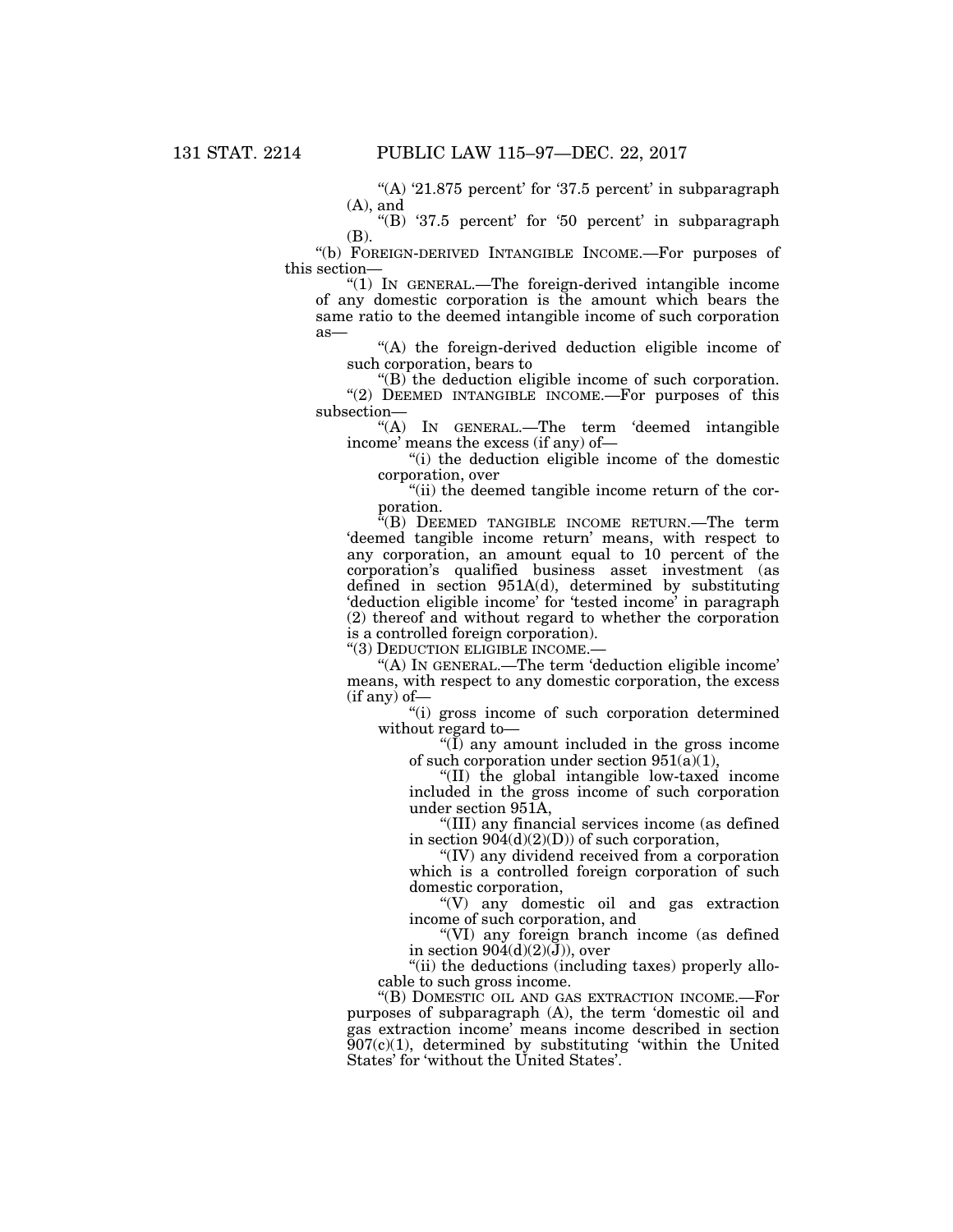"(4) FOREIGN-DERIVED DEDUCTION ELIGIBLE INCOME.—The term 'foreign-derived deduction eligible income' means, with respect to any taxpayer for any taxable year, any deduction eligible income of such taxpayer which is derived in connection with—

''(A) property—

 $\tilde{f}(i)$  which is sold by the taxpayer to any person who is not a United States person, and

"(ii) which the taxpayer establishes to the satisfaction of the Secretary is for a foreign use, or

''(B) services provided by the taxpayer which the taxpayer establishes to the satisfaction of the Secretary are provided to any person, or with respect to property, not located within the United States.

''(5) RULES RELATING TO FOREIGN USE PROPERTY OR SERV- ICES.—For purposes of this subsection—

" $(\hat{A})$  FOREIGN USE.—The term 'foreign use' means any use, consumption, or disposition which is not within the United States.

''(B) PROPERTY OR SERVICES PROVIDED TO DOMESTIC INTERMEDIARIES.—

''(i) PROPERTY.—If a taxpayer sells property to another person (other than a related party) for further manufacture or other modification within the United States, such property shall not be treated as sold for a foreign use even if such other person subsequently uses such property for a foreign use.

"(ii) SERVICES.—If a taxpayer provides services to another person (other than a related party) located within the United States, such services shall not be treated as described in paragraph (4)(B) even if such other person uses such services in providing services which are so described.

 $\rm ^{4}$  (C) SPECIAL RULES WITH RESPECT TO RELATED PARTY TRANSACTIONS.—

"(i) SALES TO RELATED PARTIES.—If property is sold to a related party who is not a United States person, such sale shall not be treated as for a foreign use unless—

''(I) such property is ultimately sold by a related party, or used by a related party in connection with property which is sold or the provision of services, to another person who is an unrelated party who is not a United States person, and

 $\sqrt[4]{(II)}$  the taxpayer establishes to the satisfaction of the Secretary that such property is for a foreign use.

For purposes of this clause, a sale of property shall be treated as a sale of each of the components thereof.

''(ii) SERVICE PROVIDED TO RELATED PARTIES.—If a service is provided to a related party who is not located in the United States, such service shall not be treated described in subparagraph (A)(ii) unless the taxpayer established to the satisfaction of the Secretary that such service is not substantially similar to services provided by such related party to persons located within the United States.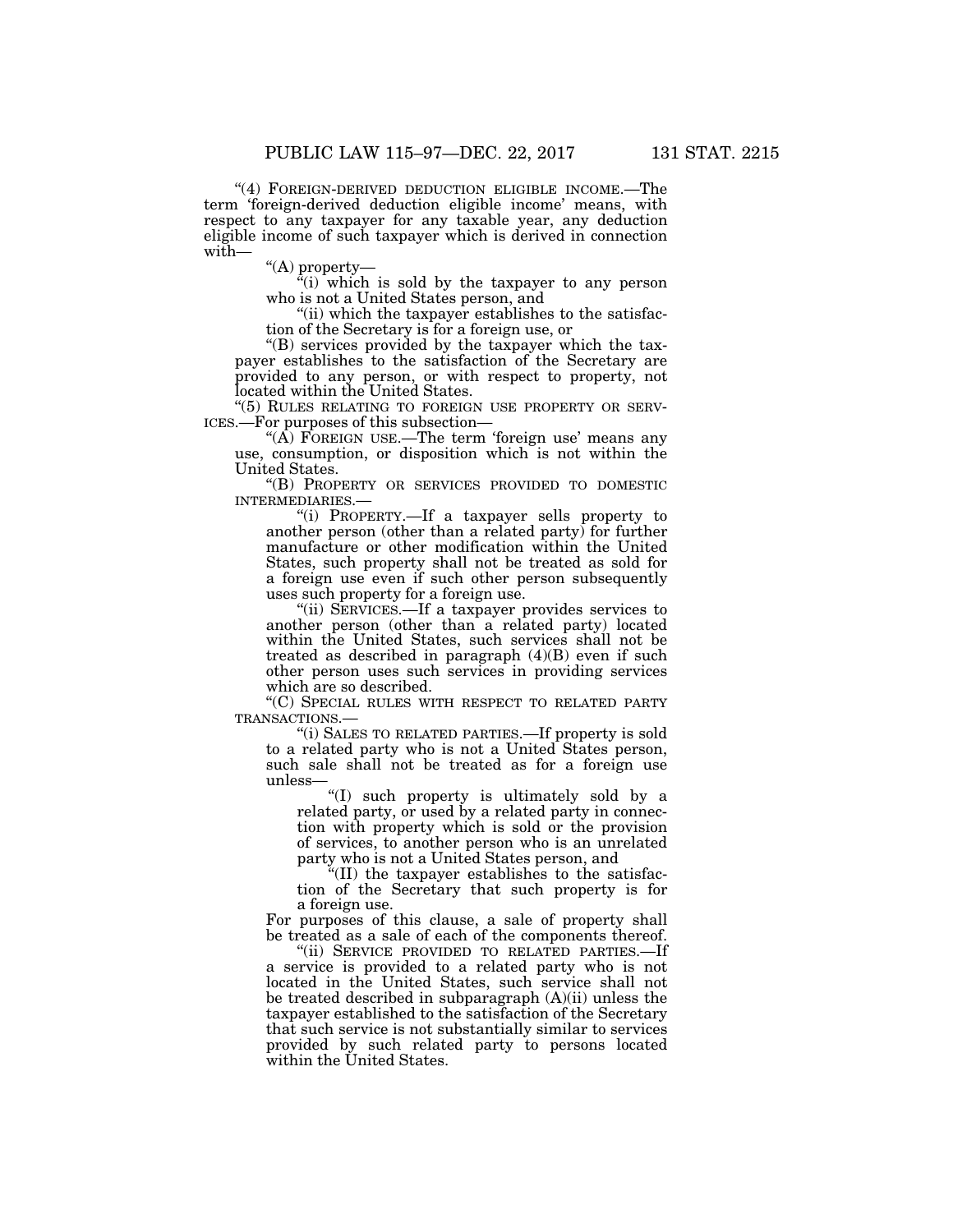''(D) RELATED PARTY.—For purposes of this paragraph, the term 'related party' means any member of an affiliated group as defined in section 1504(a), determined—

"(i) by substituting 'more than 50 percent' for 'at least 80 percent' each place it appears, and

"(ii) without regard to paragraphs  $(2)$  and  $(3)$  of section 1504(b).

Any person (other than a corporation) shall be treated as a member of such group if such person is controlled by members of such group (including any entity treated as a member of such group by reason of this sentence) or controls any such member. For purposes of the preceding sentence, control shall be determined under the rules of section 954(d)(3).

''(E) SOLD.—For purposes of this subsection, the terms 'sold', 'sells', and 'sale' shall include any lease, license, exchange, or other disposition.

''(c) REGULATIONS.—The Secretary shall prescribe such regulations or other guidance as may be necessary or appropriate to carry out the provisions of this section.''.

(b) CONFORMING AMENDMENTS.—

(1) Section 172(d), as amended by this Act, is amended by adding at the end the following new paragraph:<br>"(9) DEDUCTION FOR FOREIGN-DERIVED

DEDUCTION FOR FOREIGN-DERIVED INTANGIBLE INCOME.—The deduction under section 250 shall not be allowed.''.

 $(2)$  Section 246(b)(1) is amended—

(A) by striking ''and subsection (a) and (b) of section 245" the first place it appears and inserting ", subsection  $(a)$  and  $(b)$  of section 245, and section 250",

(B) by striking ''and subsection (a) and (b) of section 245'' the second place it appears and inserting ''subsection (a) and (b) of section 245, and 250''.

(3) Section  $469(i)(3)(F)(iii)$  is amended by striking "and 222'' and inserting ''222, and 250''.

(4) The table of sections for part VIII of subchapter B of chapter 1 is amended by adding at the end the following new item:

''Sec. 250. Foreign-derived intangible income and global intangible low-taxed income.''.

26 USC 172 note.

26 USC 241 prec.

(c) EFFECTIVE DATE.—The amendments made by this section shall apply to taxable years beginning after December 31, 2017.

#### **CHAPTER 2—OTHER MODIFICATIONS OF SUBPART F PROVISIONS**

#### **SEC. 14211. ELIMINATION OF INCLUSION OF FOREIGN BASE COMPANY OIL RELATED INCOME.**

(a) REPEAL.—Subsection (a) of section 954 is amended—

 $(1)$  by inserting "and" at the end of paragraph  $(2)$ ,

(2) by striking the comma at the end of paragraph (3) and inserting a period, and

(3) by striking paragraph (5).

(b) CONFORMING AMENDMENTS.—

26 USC 172.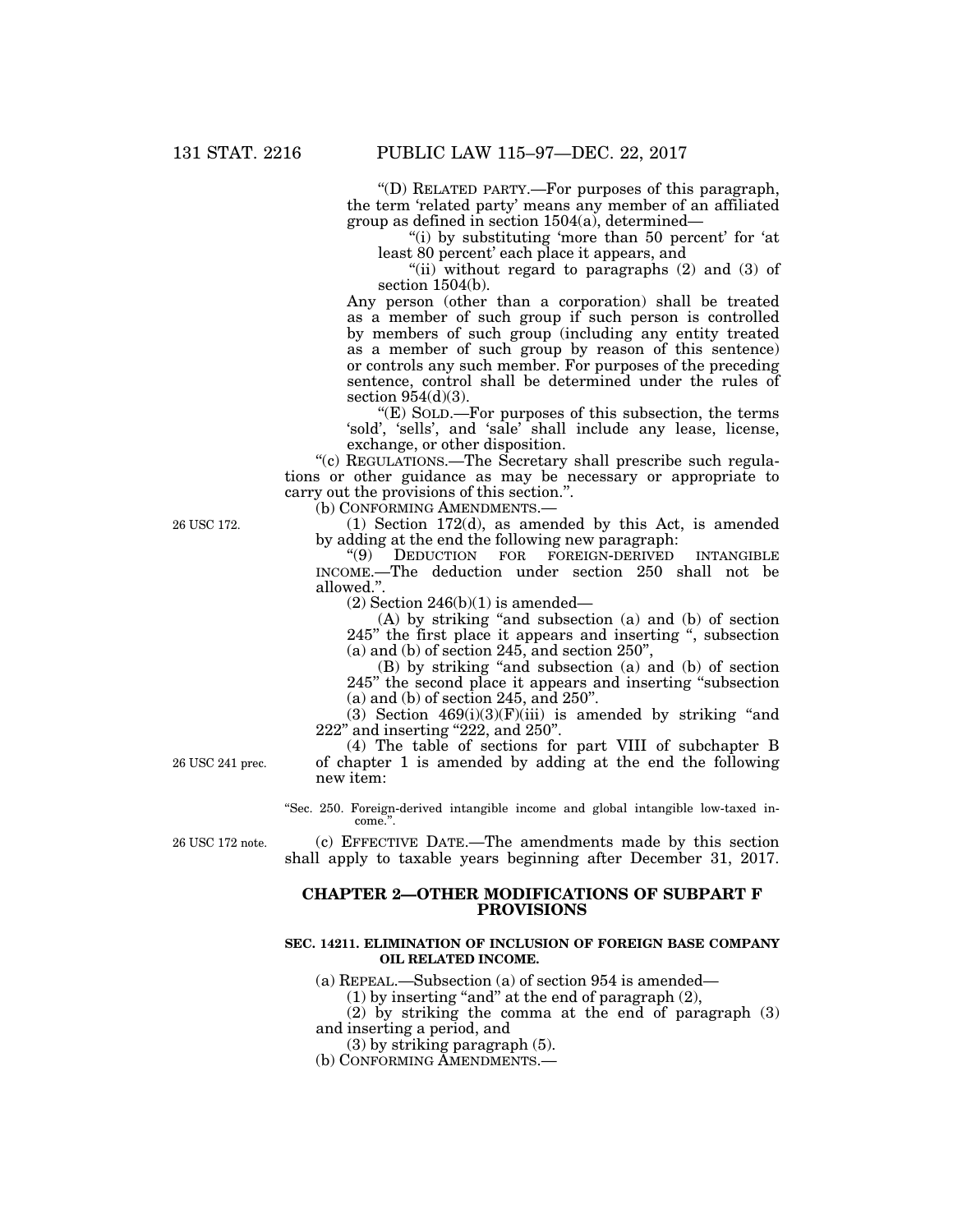$(1)$  Section  $952(c)(1)(B)(iii)$  is amended by striking subclause 26 USC 952. (I) and redesignating subclauses (II) through (V) as subclauses  $(I)$  through  $(I\bar{V})$ , respectively.

(2) Section 954(b) is amended—

(A) by striking the second sentence of paragraph (4),

(B) by striking ''the foreign base company services income, and the foreign base company oil related income'' in paragraph (5) and inserting "and the foreign base company services income'', and

(C) by striking paragraph (6).

(3) Section 954 is amended by striking subsection (g).

(c) EFFECTIVE DATE.—The amendments made by this section 26 USC 952 note. shall apply to taxable years of foreign corporations beginning after December 31, 2017, and to taxable years of United States shareholders with or within which such taxable years of foreign corporations end.

#### **SEC. 14212. REPEAL OF INCLUSION BASED ON WITHDRAWAL OF PRE-VIOUSLY EXCLUDED SUBPART F INCOME FROM QUALI-FIED INVESTMENT.**

(a) IN GENERAL.—Subpart F of part III of subchapter N of chapter 1 is amended by striking section 955.

(b) CONFORMING AMENDMENTS.—

 $(1)(A)$  Section  $951(a)(1)(A)$  is amended to read as follows:

''(A) his pro rata share (determined under paragraph (2)) of the corporation's subpart F income for such year, and''.

(B) Section 851(b) is amended by striking ''section  $951(a)(1)(A)(i)$ " in the flush language at the end and inserting "section  $951(a)(1)(A)$ ".

(C) Section  $952(c)(1)(B)(i)$  is amended by striking "section  $951(a)(1)(A)(i)$ " and inserting "section  $951(a)(1)(A)$ ".

(D) Section  $953(c)(1)(C)$  is amended by striking "section  $951(a)(1)(A)(i)$ " and inserting "section  $951(a)(1)(A)$ ".

(2) Section 951(a) is amended by striking paragraph (3).

(3) Section  $953(d)(4)(B)(iv)(II)$  is amended by striking "or amounts referred to in clause (ii) or (iii) of section  $951(a)(1)(A)$ ".

 $(4)$  Section 964 $(b)$  is amended by striking ", 955,".

(5) Section 970 is amended by striking subsection (b).

(6) The table of sections for subpart F of part III of subchapter N of chapter 1 is amended by striking the item relating to section 955.

(c) EFFECTIVE DATE.—The amendments made by this section 26 USC 851 note. shall apply to taxable years of foreign corporations beginning after December 31, 2017, and to taxable years of United States shareholders in which or with which such taxable years of foreign corporations end.

#### **SEC. 14213. MODIFICATION OF STOCK ATTRIBUTION RULES FOR DETERMINING STATUS AS A CONTROLLED FOREIGN CORPORATION.**

(a) IN GENERAL.—Section 958(b) is amended—

(1) by striking paragraph (4), and

 $(2)$  by striking "Paragraphs  $(1)$  and  $(4)$ " in the last sentence and inserting "Paragraph (1)".

(b) EFFECTIVE DATE.—The amendments made by this section 26 USC 958 note. shall apply to—

26 USC 951 prec.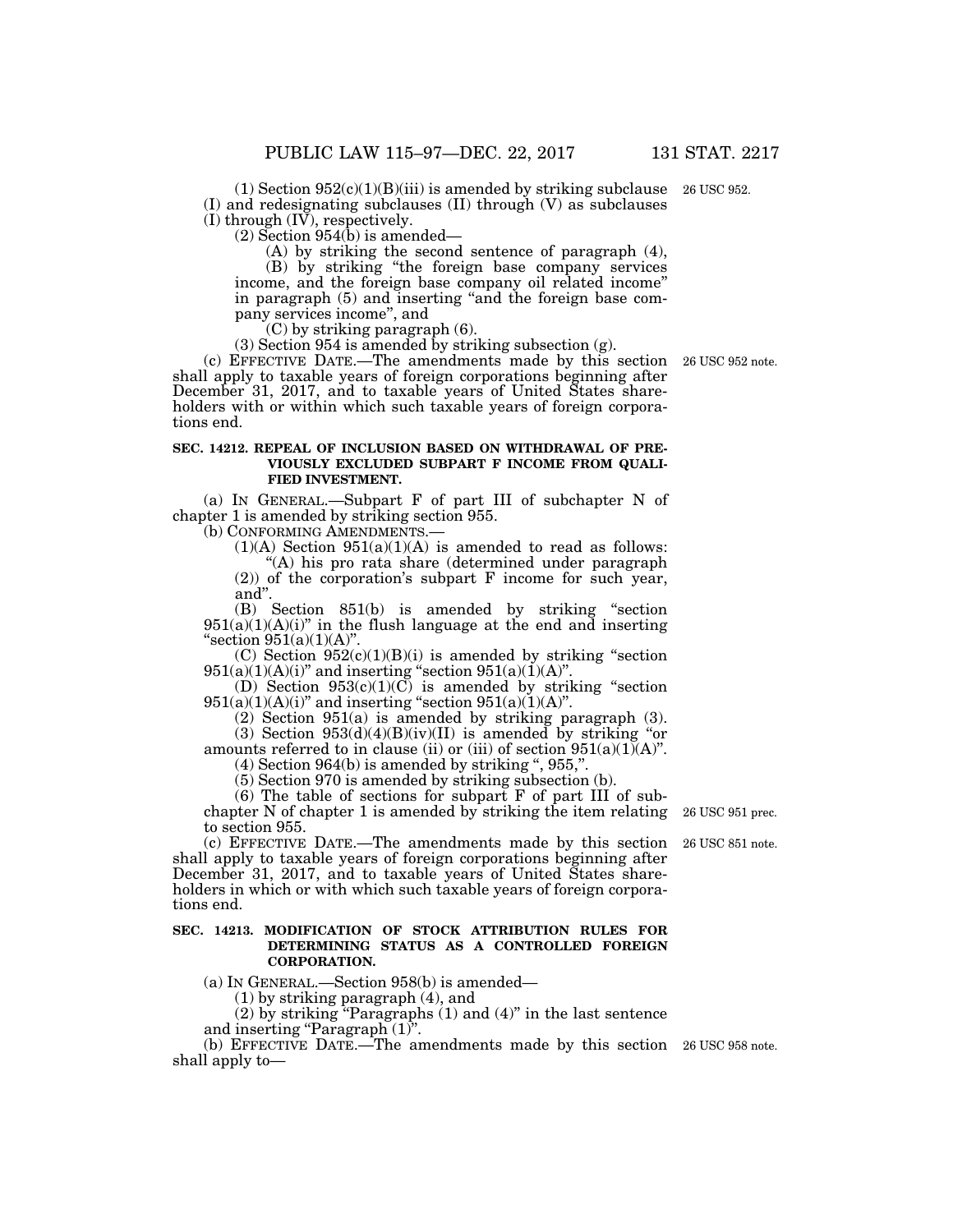(1) the last taxable year of foreign corporations beginning before January 1, 2018, and each subsequent taxable year of such foreign corporations, and

(2) taxable years of United States shareholders in which or with which such taxable years of foreign corporations end.

#### **SEC. 14214. MODIFICATION OF DEFINITION OF UNITED STATES SHARE-HOLDER.**

26 USC 951.

26 USC 951 note.

(a) IN GENERAL.—Section 951(b) is amended by inserting '', or 10 percent or more of the total value of shares of all classes of stock of such foreign corporation'' after ''such foreign corporation''.

(b) EFFECTIVE DATE.—The amendment made by this section shall apply to taxable years of foreign corporations beginning after December 31, 2017, and to taxable years of United States shareholders with or within which such taxable years of foreign corporations end.

#### **SEC. 14215. ELIMINATION OF REQUIREMENT THAT CORPORATION MUST BE CONTROLLED FOR 30 DAYS BEFORE SUBPART F INCLUSIONS APPLY.**

(a) IN GENERAL.—Section  $951(a)(1)$  is amended by striking "for an uninterrupted period of 30 days or more'' and inserting ''at any time''.

26 USC 951 note.

(b) EFFECTIVE DATE.—The amendment made by this section shall apply to taxable years of foreign corporations beginning after December 31, 2017, and to taxable years of United States shareholders with or within which such taxable years of foreign corporations end.

#### **CHAPTER 3—PREVENTION OF BASE EROSION**

#### **SEC. 14221. LIMITATIONS ON INCOME SHIFTING THROUGH INTAN-GIBLE PROPERTY TRANSFERS.**

(a) DEFINITION OF INTANGIBLE ASSET.—Section  $936(h)(3)(B)$  is amended—

 $(1)$  by striking "or" at the end of clause  $(v)$ ,

(2) by striking clause (vi) and inserting the following:

"(vi) any goodwill, going concern value, or workforce in place (including its composition and terms and conditions (contractual or otherwise) of its employment); or

''(vii) any other item the value or potential value of which is not attributable to tangible property or the services of any individual.'', and

(3) by striking the flush language after clause (vii), as added by paragraph (2).

(b) CLARIFICATION OF ALLOWABLE VALUATION METHODS.—  $(1)$  FOREIGN CORPORATIONS.—Section 367(d)(2) is amended by adding at the end the following new subparagraph:

''(D) REGULATORY AUTHORITY.—For purposes of the last sentence of subparagraph (A), the Secretary shall require—

''(i) the valuation of transfers of intangible property, including intangible property transferred with

other property or services, on an aggregate basis, or ''(ii) the valuation of such a transfer on the basis

of the realistic alternatives to such a transfer,

if the Secretary determines that such basis is the most reliable means of valuation of such transfers.''.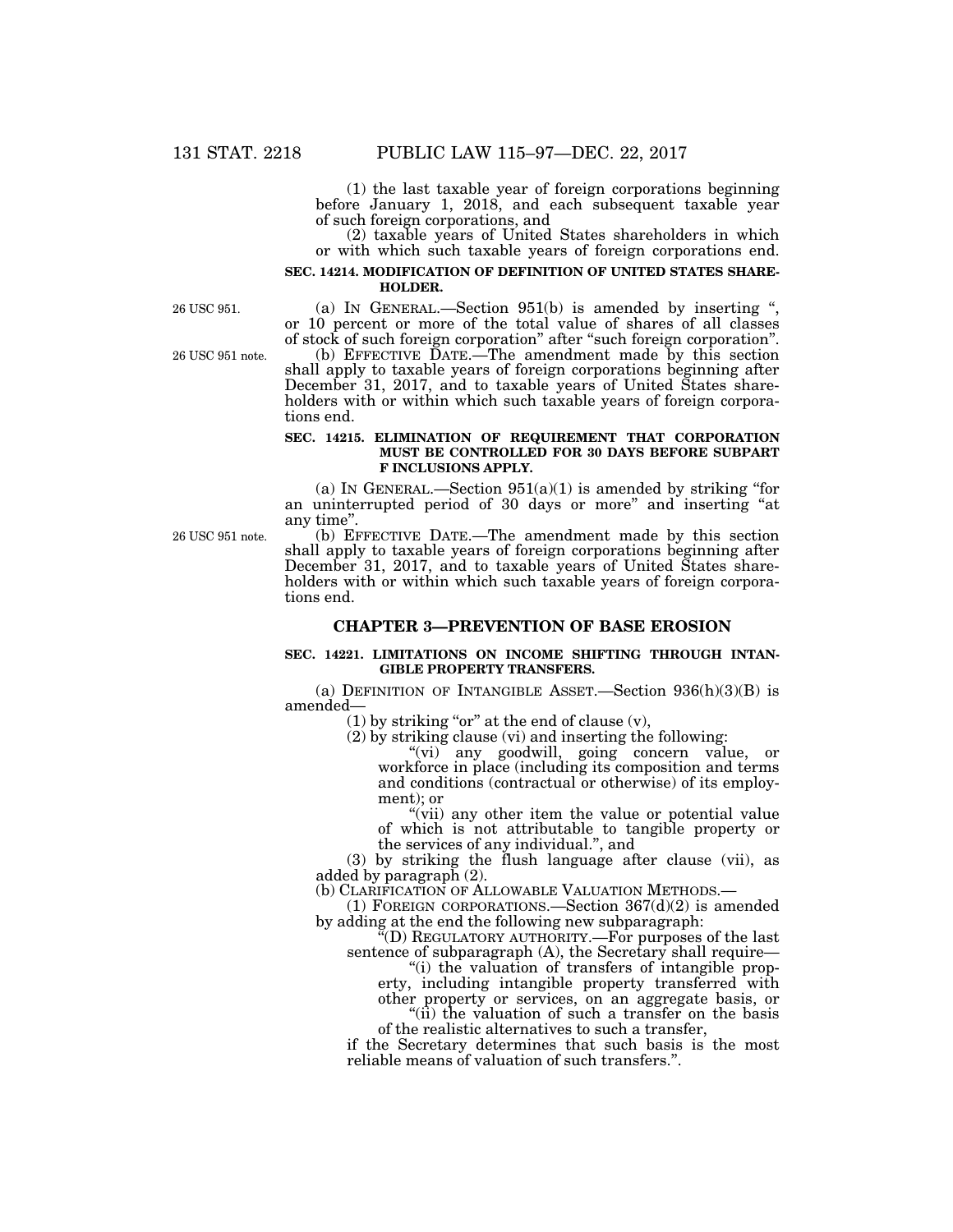(2) ALLOCATION AMONG TAXPAYERS.—Section 482 is 26 USC 482. amended by adding at the end the following: ''For purposes of this section, the Secretary shall require the valuation of transfers of intangible property (including intangible property transferred with other property or services) on an aggregate basis or the valuation of such a transfer on the basis of the realistic alternatives to such a transfer, if the Secretary determines that such basis is the most reliable means of valuation of such transfers.".<br>(c) EFFECTIVE DATE.-

(c) EFFECTIVE DATE.— (1) IN GENERAL.—The amendments made by this section 26 USC 367 note. shall apply to transfers in taxable years beginning after December 31, 2017.

(2) NO INFERENCE.—Nothing in the amendment made by subsection (a) shall be construed to create any inference with respect to the application of section  $936(h)(3)$  of the Internal Revenue Code of 1986, or the authority of the Secretary of the Treasury to provide regulations for such application, with respect to taxable years beginning before January 1, 2018.

#### **SEC. 14222. CERTAIN RELATED PARTY AMOUNTS PAID OR ACCRUED IN HYBRID TRANSACTIONS OR WITH HYBRID ENTITIES.**

(a) IN GENERAL.—Part IX of subchapter B of chapter 1 is amended by inserting after section 267 the following:

#### **''SEC. 267A. CERTAIN RELATED PARTY AMOUNTS PAID OR ACCRUED**  26 USC 267A. **IN HYBRID TRANSACTIONS OR WITH HYBRID ENTITIES.**

"(a) IN GENERAL.—No deduction shall be allowed under this chapter for any disqualified related party amount paid or accrued pursuant to a hybrid transaction or by, or to, a hybrid entity. ''(b) DISQUALIFIED RELATED PARTY AMOUNT.—For purposes of

this section— "(1) DISQUALIFIED RELATED PARTY AMOUNT.—The term 'dis-

qualified related party amount' means any interest or royalty paid or accrued to a related party to the extent that—

"(A) such amount is not included in the income of such related party under the tax law of the country of which such related party is a resident for tax purposes or is subject to tax, or

''(B) such related party is allowed a deduction with respect to such amount under the tax law of such country. Such term shall not include any payment to the extent such payment is included in the gross income of a United States shareholder under section 951(a).

"(2) RELATED PARTY.—The term 'related party' means a related person as defined in section  $954(d)(3)$ , except that such section shall be applied with respect to the person making the payment described in paragraph (1) in lieu of the controlled foreign corporation otherwise referred to in such section.

''(c) HYBRID TRANSACTION.—For purposes of this section, the term 'hybrid transaction' means any transaction, series of transactions, agreement, or instrument one or more payments with respect to which are treated as interest or royalties for purposes of this chapter and which are not so treated for purposes the tax law of the foreign country of which the recipient of such payment is resident for tax purposes or is subject to tax.

''(d) HYBRID ENTITY.—For purposes of this section, the term 'hybrid entity' means any entity which is either—

26 USC 963 note.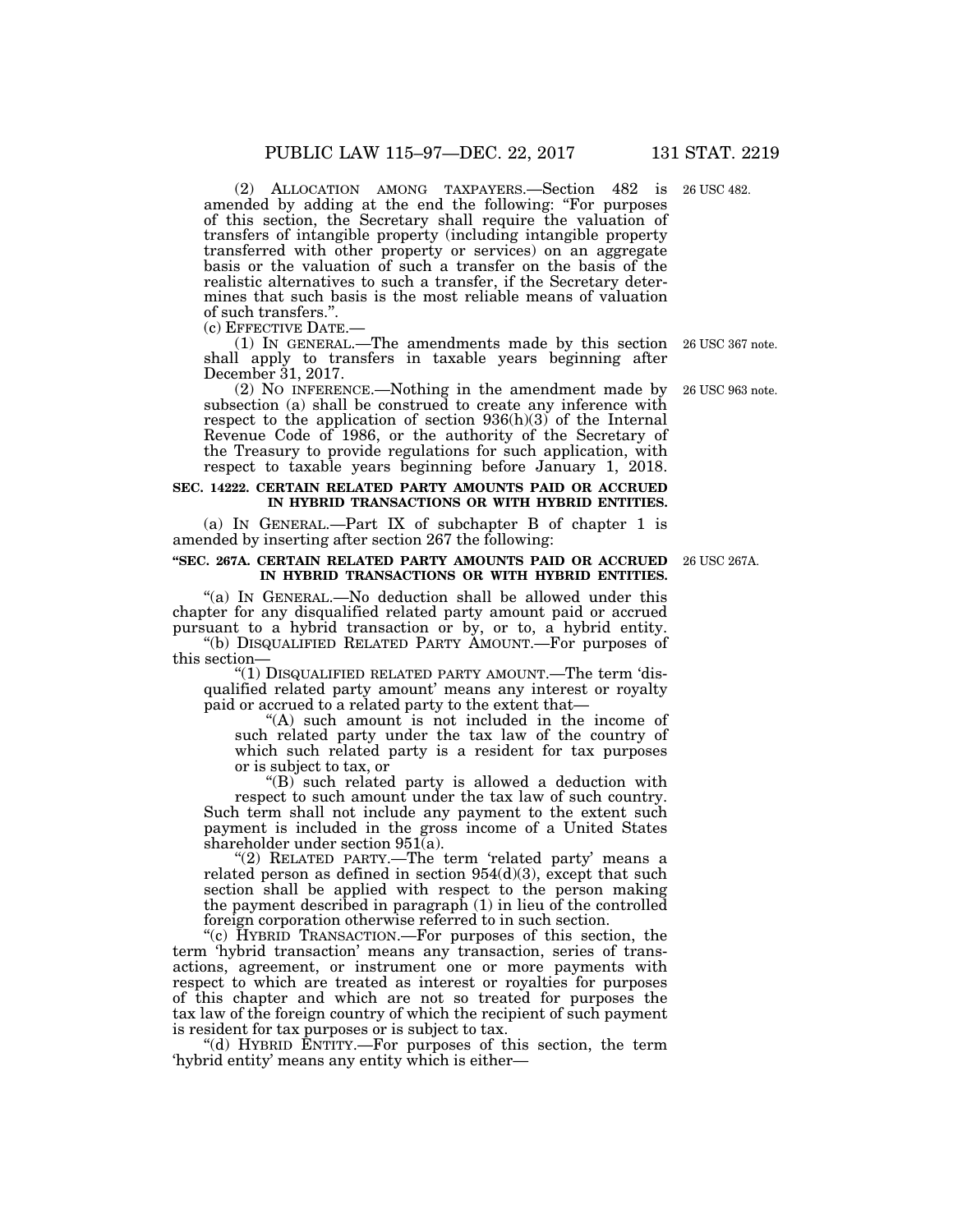"(1) treated as fiscally transparent for purposes of this chapter but not so treated for purposes of the tax law of the foreign country of which the entity is resident for tax purposes or is subject to tax, or

 $''(2)$  treated as fiscally transparent for purposes of such tax law but not so treated for purposes of this chapter.

''(e) REGULATIONS.—The Secretary shall issue such regulations or other guidance as may be necessary or appropriate to carry out the purposes of this section, including regulations or other guidance providing for—

 $(1)$  rules for treating certain conduit arrangements which involve a hybrid transaction or a hybrid entity as subject to subsection (a),

 $''(2)$  rules for the application of this section to branches or domestic entities,

''(3) rules for treating certain structured transactions as subject to subsection (a),

"(4) rules for treating a tax preference as an exclusion from income for purposes of applying subsection (b)(1) if such tax preference has the effect of reducing the generally applicable statutory rate by 25 percent or more,

''(5) rules for treating the entire amount of interest or royalty paid or accrued to a related party as a disqualified related party amount if such amount is subject to a participation exemption system or other system which provides for the exclusion or deduction of a substantial portion of such amount,

''(6) rules for determining the tax residence of a foreign entity if the entity is otherwise considered a resident of more than one country or of no country,

" $(7)$  exceptions from subsection (a) with respect to-

" $(A)$  cases in which the disqualified related party amount is taxed under the laws of a foreign country other than the country of which the related party is a resident for tax purposes, and

''(B) other cases which the Secretary determines do not present a risk of eroding the Federal tax base,

"(8) requirements for record keeping and information reporting in addition to any requirements imposed by section 6038A.''.

(b) CONFORMING AMENDMENT.—The table of sections for part IX of subchapter B of chapter 1 is amended by inserting after the item relating to section 267 the following new item:

''Sec. 267A. Certain related party amounts paid or accrued in hybrid transactions or with hybrid entities."

(c) EFFECTIVE DATE.—The amendments made by this section shall apply to taxable years beginning after December 31, 2017.

#### **SEC. 14223. SHAREHOLDERS OF SURROGATE FOREIGN CORPORATIONS NOT ELIGIBLE FOR REDUCED RATE ON DIVIDENDS.**

(a) IN GENERAL.—Section  $1(h)(11)(C)(iii)$  is amended-

(1) by striking ''shall not include any foreign corporation'' and inserting ''shall not include—

''(I) any foreign corporation'',

(2) by striking the period at the end and inserting '', and'', and

(3) by adding at the end the following new subclause:

26 USC 267A note.

26 USC 1.

26 USC 261 prec.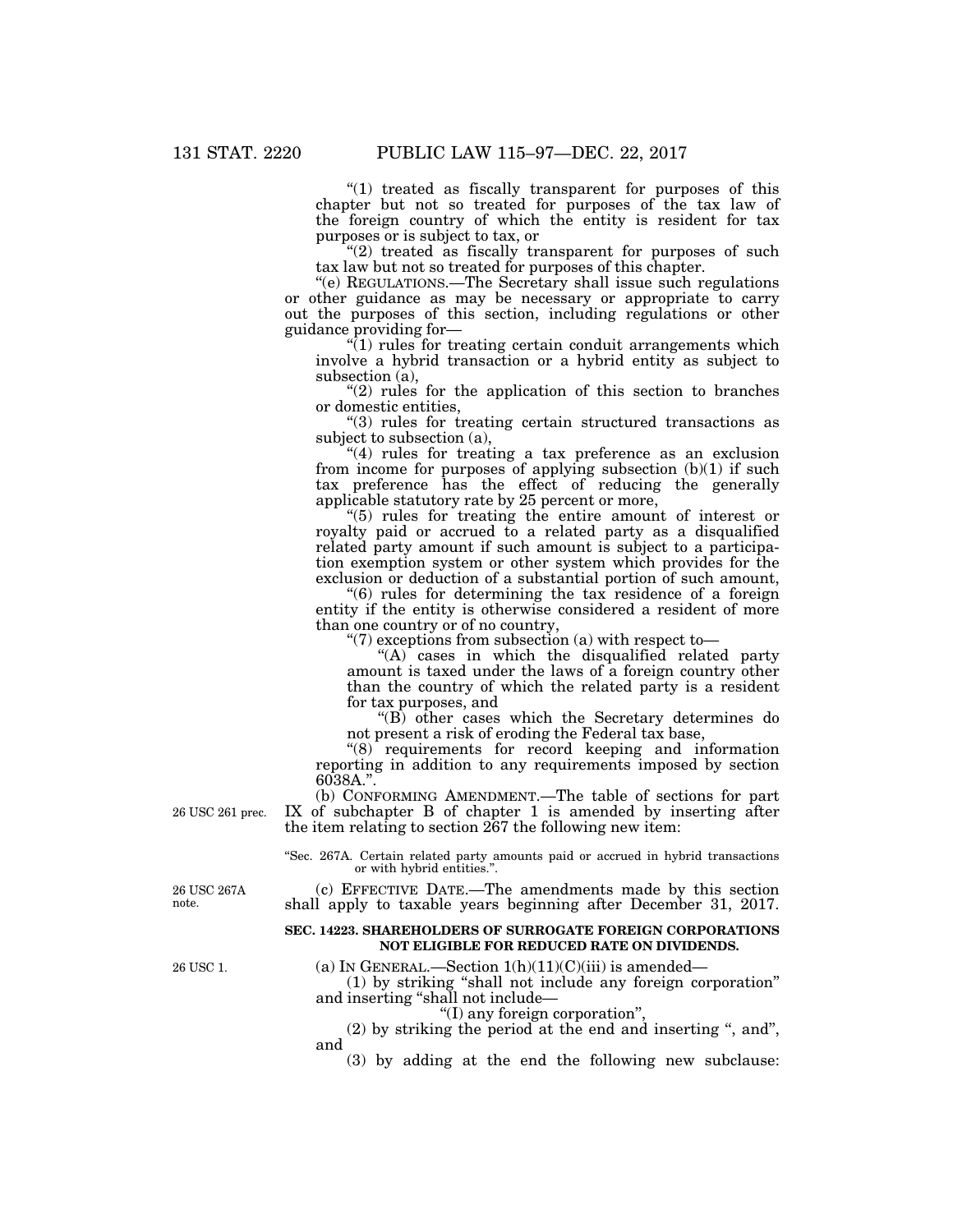''(II) any corporation which first becomes a surrogate foreign corporation (as defined in section  $7874(a)(2)(B)$  after the date of the enactment of this subclause, other than a foreign corporation which is treated as a domestic corporation under section 7874(b).".

(b) EFFECTIVE DATE.—The amendments made by this section 26 USC 1 note. shall apply to dividends received after the date of the enactment of this Act.

## **Subpart C—Modifications Related to Foreign Tax Credit System**

#### **SEC. 14301. REPEAL OF SECTION 902 INDIRECT FOREIGN TAX CREDITS; DETERMINATION OF SECTION 960 CREDIT ON CURRENT YEAR BASIS.**

(a) REPEAL OF SECTION 902 INDIRECT FOREIGN TAX CREDITS.— Subpart A of part III of subchapter N of chapter 1 is amended 26 USC 902. by striking section 902.

(b) DETERMINATION OF SECTION 960 CREDIT ON CURRENT YEAR BASIS.—Section 960, as amended by section 14201, is amended—

(1) by striking subsection (c), by redesignating subsection (b) as subsection (c), by striking all that precedes subsection (c) (as so redesignated) and inserting the following:

#### **''SEC. 960. DEEMED PAID CREDIT FOR SUBPART F INCLUSIONS.**

"(a) IN GENERAL.—For purposes of subpart A of this part, if there is included in the gross income of a domestic corporation any item of income under section  $951(a)(1)$  with respect to any controlled foreign corporation with respect to which such domestic corporation is a United States shareholder, such domestic corporation shall be deemed to have paid so much of such foreign corporation's foreign income taxes as are properly attributable to such item of income.

''(b) SPECIAL RULES FOR DISTRIBUTIONS FROM PREVIOUSLY TAXED EARNINGS AND PROFITS.—For purposes of subpart A of this part—

''(1) IN GENERAL.—If any portion of a distribution from a controlled foreign corporation to a domestic corporation which is a United States shareholder with respect to such controlled foreign corporation is excluded from gross income under section 959(a), such domestic corporation shall be deemed to have paid so much of such foreign corporation's foreign income taxes as—

''(A) are properly attributable to such portion, and

''(B) have not been deemed to have to been paid by such domestic corporation under this section for the taxable year or any prior taxable year.

 $E(2)$  TIERED CONTROLLED FOREIGN CORPORATIONS. If section 959(b) applies to any portion of a distribution from a controlled foreign corporation to another controlled foreign corporation, such controlled foreign corporation shall be deemed to have paid so much of such other controlled foreign corporation's foreign income taxes as—

" $(\tilde{A})$  are properly attributable to such portion, and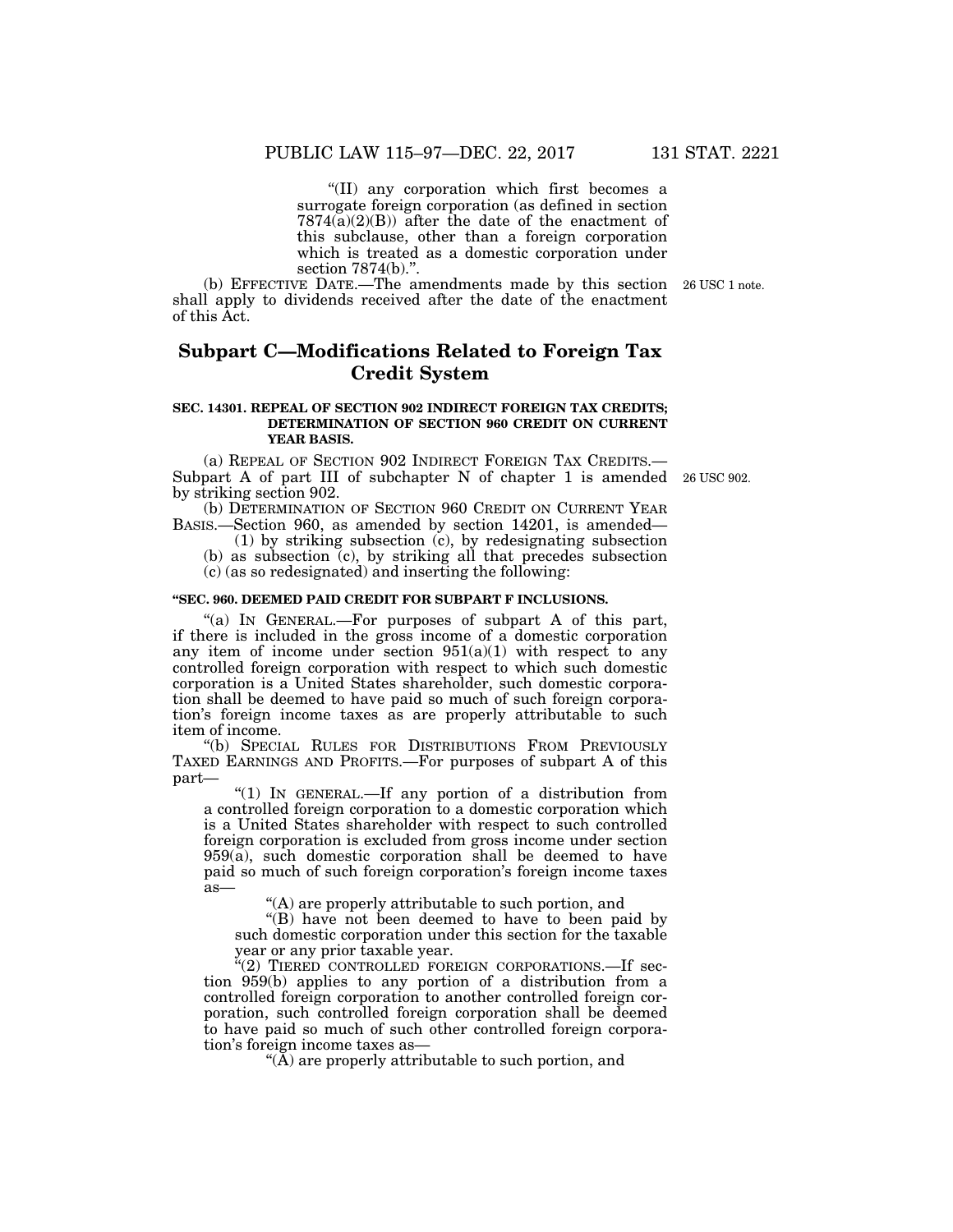''(B) have not been deemed to have been paid by a domestic corporation under this section for the taxable year or any prior taxable year."

(2) and by adding after subsection (d) (as added by section 14201) the following new subsections:

''(e) FOREIGN INCOME TAXES.—The term 'foreign income taxes' means any income, war profits, or excess profits taxes paid or accrued to any foreign country or possession of the United States.

''(f) REGULATIONS.—The Secretary shall prescribe such regulations or other guidance as may be necessary or appropriate to carry out the provisions of this section.".<br>
(c) CONFORMING AMENDMENTS.—

 $(1)$  Section 78 is amended to read as follows:

#### **''SEC. 78. GROSS UP FOR DEEMED PAID FOREIGN TAX CREDIT.**

''If a domestic corporation chooses to have the benefits of subpart A of part III of subchapter N (relating to foreign tax credit) for any taxable year, an amount equal to the taxes deemed to be paid by such corporation under subsections (a), (b), and (d) of section 960 (determined without regard to the phrase '80 percent of in subsection  $(d)(1)$  thereof) for such taxable year shall be treated for purposes of this title (other than sections 245 and 245A) as a dividend received by such domestic corporation from the foreign corporation.''.

(2) Paragraph (4) of section 245(a) is amended to read as follows:

"(4) POST-1986 UNDISTRIBUTED EARNINGS.—The term 'post-1986 undistributed earnings' means the amount of the earnings and profits of the foreign corporation (computed in accordance with sections 964(a) and 986) accumulated in taxable years beginning after December 31, 1986—

"(A) as of the close of the taxable year of the foreign corporation in which the dividend is distributed, and

''(B) without diminution by reason of dividends distributed during such taxable year.''.

 $(3)$  Section  $245(a)(10)(C)$  is amended by striking "902, 907, and 960'' and inserting ''907 and 960''.

(4) Sections  $535(b)(1)$  and  $545(b)(1)$  are each amended by striking "section  $902(a)$  or  $960(a)(1)$ " and inserting "section 960''.

 $(5)$  Section 814 $(f)(1)$  is amended—

(A) by striking subparagraph (B), and

(B) by striking all that precedes ''No income'' and inserting the following:

''(1) TREATMENT OF FOREIGN TAXES.—''.

 $(6)$  Section 865 $(h)(1)(B)$  is amended by striking "902, 907," and inserting "907".

 $(7)$  Section  $901(a)$  is amended by striking "sections  $902$ and 960'' and inserting ''section 960''.

(8) Section 901(e)(2) is amended by striking ''but is not limited to—'' and all that follows through ''that portion'' and inserting ''but is not limited to that portion''.

(9) Section 901(f) is amended by striking ''sections 902 and 960'' and inserting ''section 960''.

(10) Section  $901(\overline{j})(1)(A)$  is amended by striking "902 or".

(11) Section  $901(j)(1)(B)$  is amended by striking "sections" 902 and 960'' and inserting ''section 960''.

26 USC 78.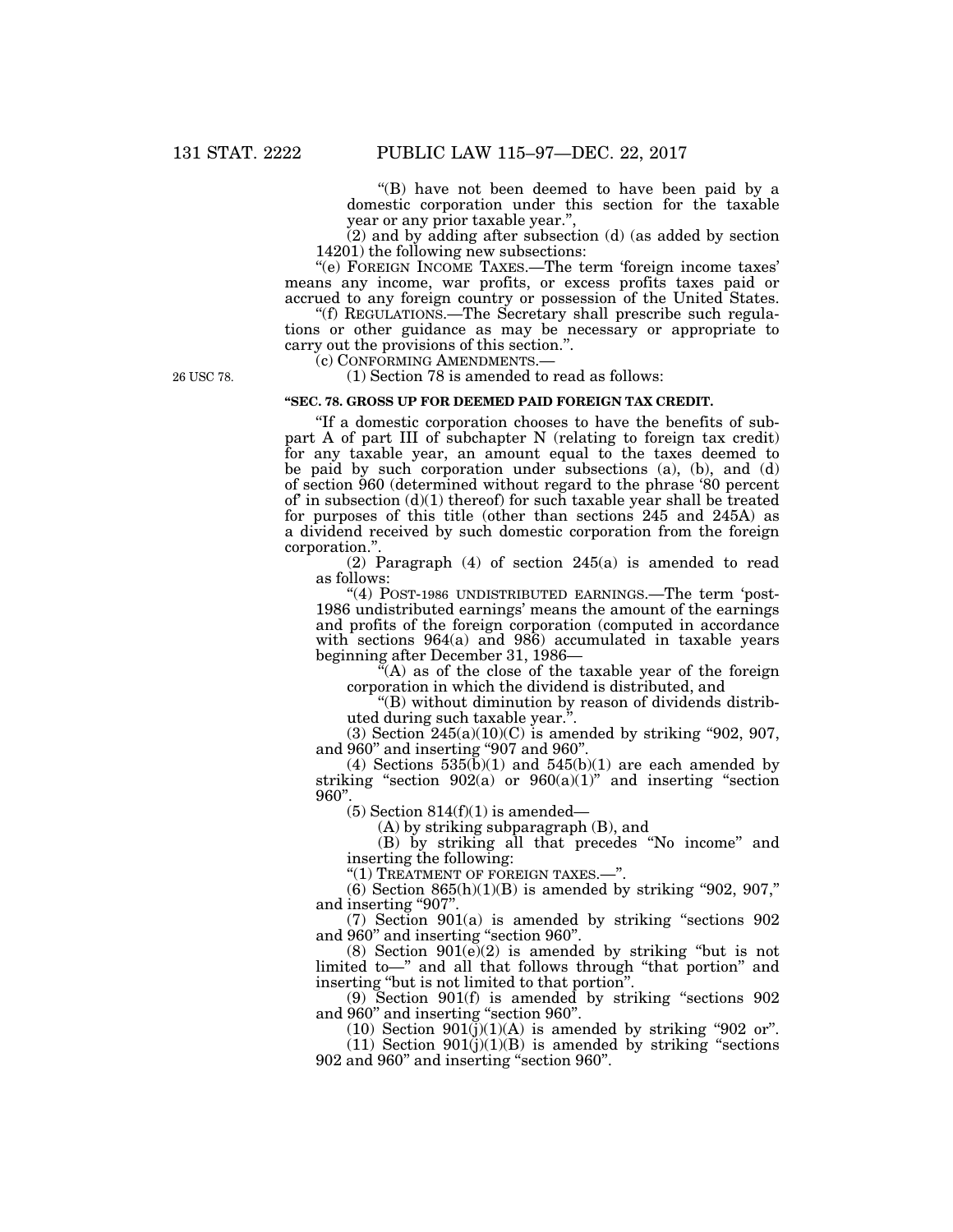$(12)$  Section  $901(k)(2)$  is amended by striking ",  $902$ ,".

26 USC 901.

 $(13)$  Section  $901(k)(6)$  is amended by striking "902 or". (14) Section  $901(m)(1)(B)$  is amended to read as follows:

 $E(B)$  in the case of a foreign income tax paid by a foreign corporation, shall not be taken into account for purposes of section 960.''.

 $(15)$  Section 904 $(d)(2)(E)$  is amended—

(A) by amending clause (i) to read as follows:

"(i) NONCONTROLLED 10-PERCENT OWNED FOREIGN CORPORATION.—The term 'noncontrolled 10-percent owned foreign corporation' means any foreign corporation which is—

''(I) a specified 10-percent owned foreign corporation (as defined in section 245A(b)), or

''(II) a passive foreign investment company (as defined in section  $1297(a)$  with respect to which the taxpayer meets the stock ownership requirements of section 902(a) (or, for purposes of applying paragraphs (3) and (4), the requirements of section 902(b)).

A controlled foreign corporation shall not be treated as a noncontrolled 10-percent owned foreign corporation with respect to any distribution out of its earnings and profits for periods during which it was a controlled foreign corporation. Any reference to section 902 in this clause shall be treated as a reference to such section as in effect before its repeal.'', and

(B) by striking ''non-controlled section 902 corporation'' in clause (ii) and inserting ''noncontrolled 10-percent owned foreign corporation''.

 $(16)$  Section 904 $(d)(4)$  is amended–

(A) by striking ''noncontrolled section 902 corporation'' each place it appears and inserting ''noncontrolled 10-percent owned foreign corporation",<br>
(B) by striking "NONCONTROLLED SECTION 902 CORPORA-

TIONS" in the heading thereof and inserting "NONCON-TROLLED 10-PERCENT OWNED FOREIGN CORPORATIONS''.

 $(17)$  Section 904 $(d)(6)(A)$  is amended by striking "902, 907," and inserting "907".

 $(18)$  Section  $904(h)(10)(A)$  is amended by striking "sections" 902, 907, and 960'' and inserting ''sections 907 and 960''.

(19) Section 904(k) is amended to read as follows:

"(k) CROSS REFERENCES.—For increase of limitation under subsection (a) for taxes paid with respect to amounts received which were included in the gross income of the taxpayer for a prior taxable year as a United States shareholder with respect to a controlled foreign corporation, see section 960(c).'

 $(20)$  Section  $905(c)(1)$  is amended by striking the last sentence.

(21) Section  $905(c)(2)(B)(i)$  is amended to read as follows: ''(i) shall be taken into account for the taxable year to which such taxes relate, and''.

(22) Section 906(a) is amended by striking ''(or deemed, under section 902, paid or accrued during the taxable year)''.

(23) Section 906(b) is amended by striking paragraphs (4) and (5).

 $(24)$  Section  $907(b)(2)(B)$  is amended by striking "902 or".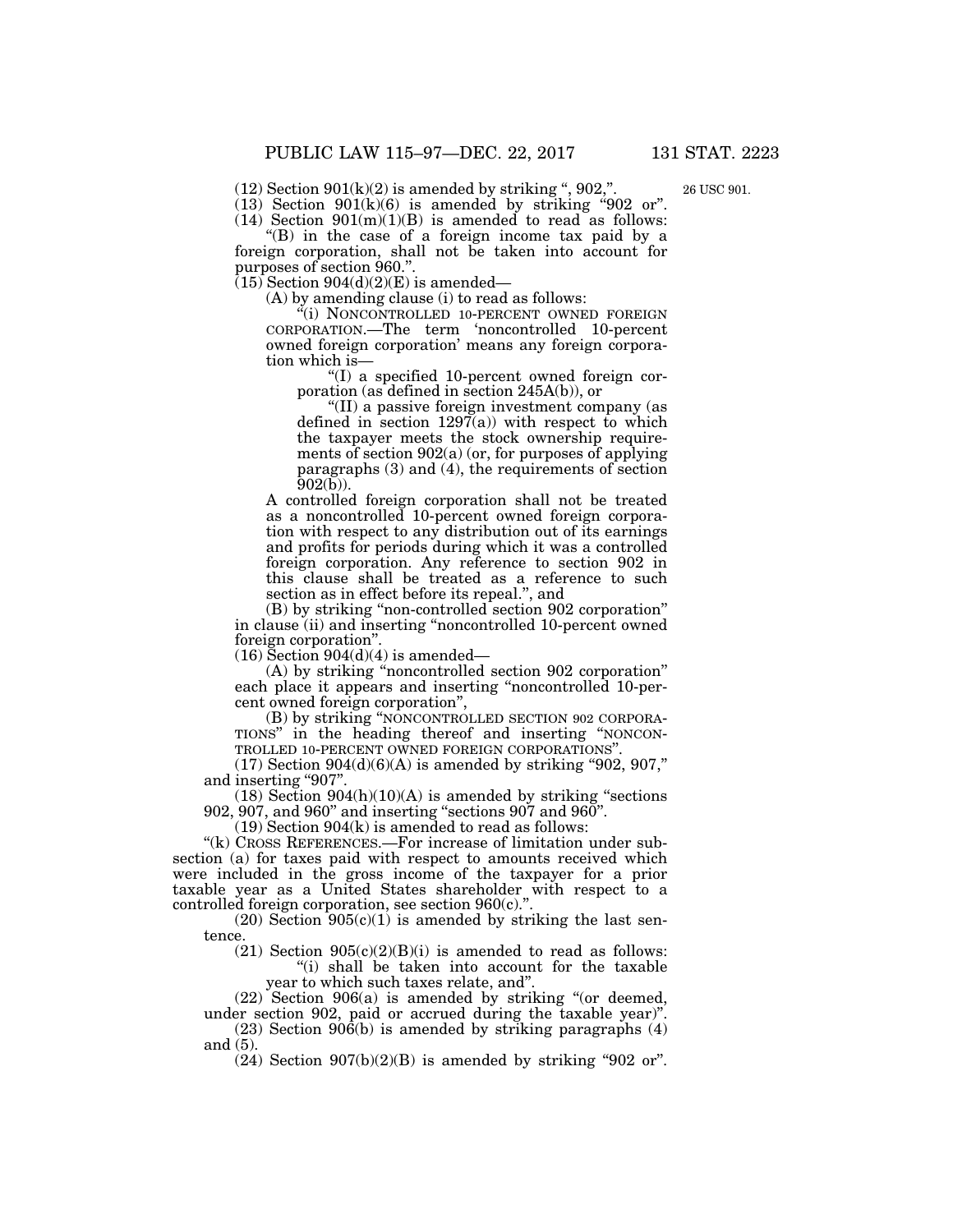26 USC 907.

 $(25)$  Section  $907(c)(3)(A)$  is amended—

(A) by striking subparagraph (A) and inserting the following:

''(A) interest, to the extent the category of income of such interest is determined under section  $904(d)(3)$ ,", and

(B) by striking "section  $960(a)$ " in subparagraph (B) and inserting ''section 960''.

 $(26)$  Section  $907(c)(5)$  is amended by striking "902 or".  $(27)$  Section  $907(f)(2)(B)(i)$  is amended by striking "902

or''.

 $(28)$  Section 908 $(a)$  is amended by striking "902 or".

(29) Section 909(b) is amended—

(A) by striking ''section 902 corporation'' in the matter preceding paragraph (1) and inserting ''specified 10-percent owned foreign corporation (as defined in section 245A(b) without regard to paragraph  $(2)$  thereof)",

(B) by striking "902 or" in paragraph  $(1)$ ,

(C) by striking ''by such section 902 corporation'' and all that follows in the matter following paragraph (2) and inserting ''by such specified 10-percent owned foreign corporation or a domestic corporation which is a United States shareholder with respect to such specified 10-percent owned foreign corporation.'', and

(D) by striking ''SECTION 902 CORPORATIONS'' in the heading thereof and inserting ''SPECIFIED 10-PERCENT OWNED FOREIGN CORPORATIONS''.

(30) Section 909(d) is amended by striking paragraph (5).

(31) Section  $958(a)(1)$  is amended by striking " $960(a)(1)$ " and inserting "960".

(32) Section 959(d) is amended by striking ''Except as provided in section  $960(a)(3)$ , any" and inserting "Any".

 $(33)$  Section 959 $(e)$  is amended by striking "section 960 $(b)$ " and inserting ''section 960(c)''.

(34) Section  $1291(g)(2)(A)$  is amended by striking "any distribution—" and all that follows through "but only if" and inserting "any distribution, any withholding tax imposed with respect to such distribution, but only if''.

 $(35)$  Section 1293 $(f)$  is amended by striking "and" at the end of paragraph (1), by striking the period at the end of paragraph  $(\tilde{2})$  and inserting ", and", and by adding at the end the following new paragraph:

''(3) a domestic corporation which owns (or is treated under section 1298(a) as owning) stock of a qualified electing fund shall be treated in the same manner as a United States shareholder of a controlled foreign corporation (and such qualified electing fund shall be treated in the same manner as such controlled foreign corporation) if such domestic corporation meets the stock ownership requirements of subsection (a) or (b) of section 902 (as in effect before its repeal) with respect to such qualified electing fund.''.

 $(36)$  Section  $6038(c)(1)(B)$  is amended by striking "sections" 902 (relating to foreign tax credit for corporate stockholder in foreign corporation) and 960 (relating to special rules for foreign tax credit)" and inserting "section 960".

 $(37)$  Section  $6038(c)(4)$  is amended by striking subparagraph (C).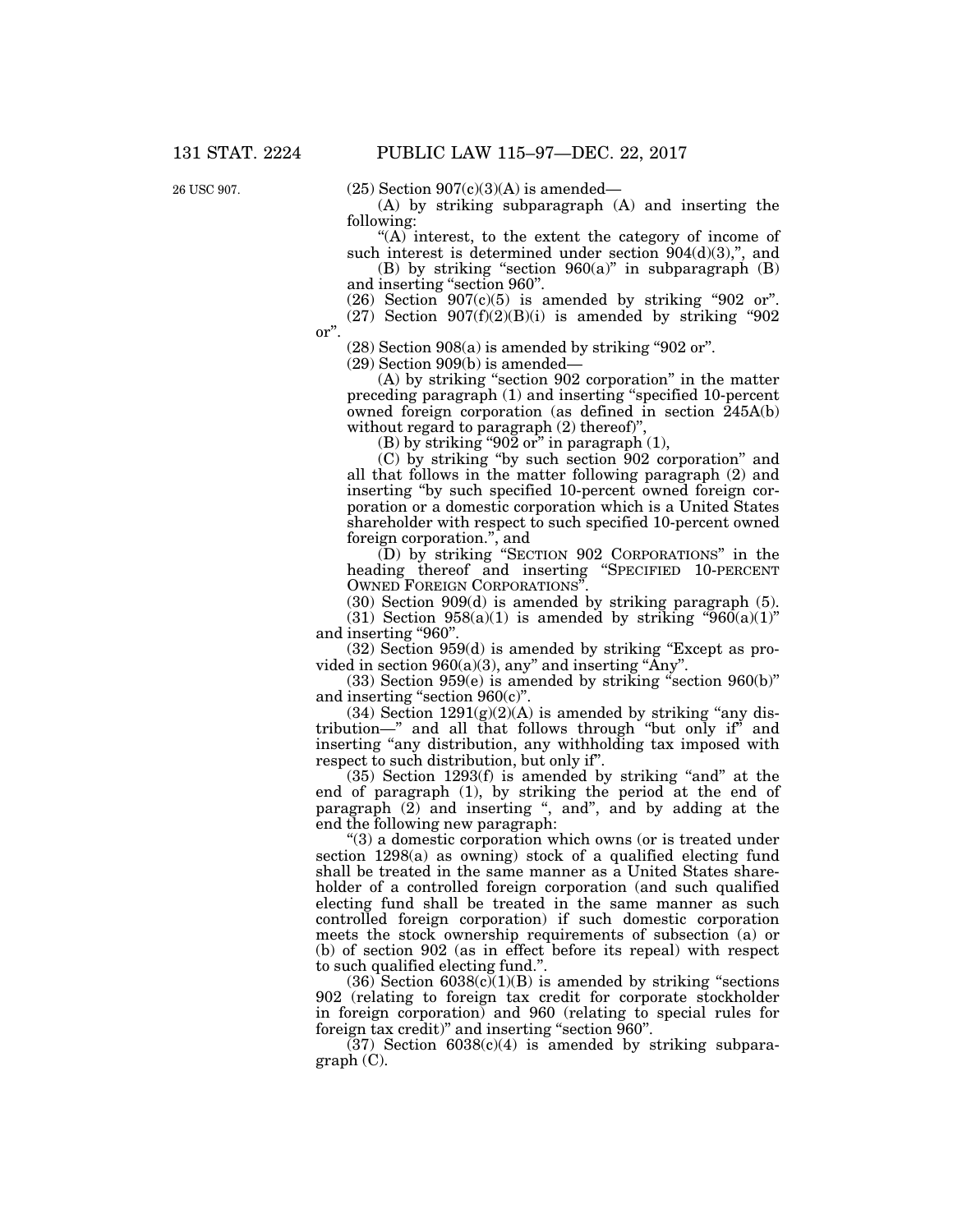(38) The table of sections for subpart A of part III of subchapter N of chapter 1 is amended by striking the item relating to section 902. 26 USC 901 prec.

(39) The table of sections for subpart F of part III of subchapter N of chapter 1 is amended by striking the item 26 USC 951 prec. relating to section 960 and inserting the following:

''Sec. 960. Deemed paid credit for subpart F inclusions.''.

(d) EFFECTIVE DATE.—The amendments made by this section 26 USC 78 note. shall apply to taxable years of foreign corporations beginning after December 31, 2017, and to taxable years of United States shareholders in which or with which such taxable years of foreign corporations end.

#### **SEC. 14302. SEPARATE FOREIGN TAX CREDIT LIMITATION BASKET FOR FOREIGN BRANCH INCOME.**

(a) IN GENERAL.—Section  $904(d)(1)$ , as amended by section 14201, is amended by redesignating subparagraphs (B) and (C) as subparagraphs (C) and (D), respectively, and by inserting after subparagraph (A) the following new subparagraph:

''(B) foreign branch income,''.

(b) FOREIGN BRANCH INCOME.—

(1) IN GENERAL.—Section  $904(d)(2)$  is amended by inserting after subparagraph (I) the following new subparagraph:

''(J) FOREIGN BRANCH INCOME.—

''(i) IN GENERAL.—The term 'foreign branch income' means the business profits of such United States person which are attributable to 1 or more qualified business units (as defined in section 989(a)) in 1 or more foreign countries. For purposes of the preceding sentence, the amount of business profits attributable to a qualified business unit shall be determined under rules established by the Secretary.

"(ii) EXCEPTION.—Such term shall not include any income which is passive category income."

(2) CONFORMING AMENDMENT.—Section  $904(d)(2)(A)(ii)$ , as amended by section 14201, is amended by striking ''income described in paragraph (1)(A) and'' and inserting ''income described in paragraph (1)(A), foreign branch income, and''. (c) EFFECTIVE DATE.—The amendments made by this section 26 USC 904 note.

shall apply to taxable years beginning after December 31, 2017. **SEC. 14303. SOURCE OF INCOME FROM SALES OF INVENTORY DETER-**

# **MINED SOLELY ON BASIS OF PRODUCTION ACTIVITIES.**

(a) IN GENERAL.—Section 863(b) is amended by adding at the end the following: ''Gains, profits, and income from the sale or exchange of inventory property described in paragraph (2) shall be allocated and apportioned between sources within and without the United States solely on the basis of the production activities with respect to the property."

(b) EFFECTIVE DATE.—The amendment made by this section 26 USC 863 note. shall apply to taxable years beginning after December 31, 2017.

#### **SEC. 14304. ELECTION TO INCREASE PERCENTAGE OF DOMESTIC TAX-ABLE INCOME OFFSET BY OVERALL DOMESTIC LOSS TREATED AS FOREIGN SOURCE.**

(a) IN GENERAL.—Section 904(g) is amended by adding at the end the following new paragraph:

26 USC 904.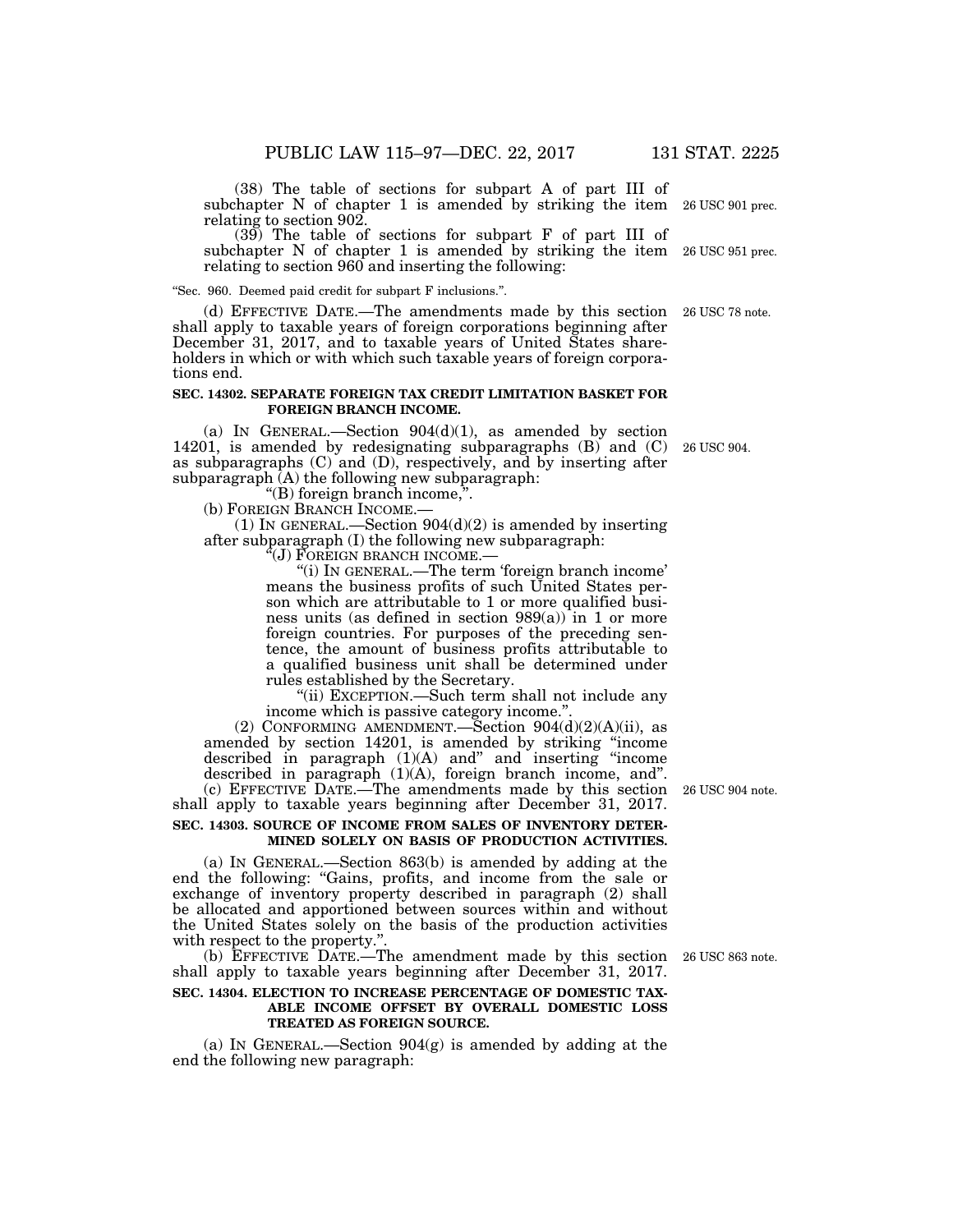$\hspace{0.1cm}$   $\hspace{0.1cm}$   $\hspace{0.1cm}$   $\hspace{0.1cm}$  ELECTION  $\hspace{0.1cm}$  TO INCREASE PERCENTAGE OF TAXABLE INCOME TREATED AS FOREIGN SOURCE.—

"(A) IN GENERAL.—If any pre-2018 unused overall domestic loss is taken into account under paragraph (1) for any applicable taxable year, the taxpayer may elect to have such paragraph applied to such loss by substituting a percentage greater than 50 percent (but not greater than 100 percent) for 50 percent in subparagraph (B) thereof.

''(B) PRE-2018 UNUSED OVERALL DOMESTIC LOSS.—For purposes of this paragraph, the term 'pre-2018 unused overall domestic loss' means any overall domestic loss which—

''(i) arises in a qualified taxable year beginning before January 1, 2018, and

''(ii) has not been used under paragraph (1) for any taxable year beginning before such date.

"(C) APPLICABLE TAXABLE YEAR.—For purposes of this paragraph, the term 'applicable taxable year' means any taxable year of the taxpayer beginning after December 31, 2017, and before January 1, 2028.''.

26 USC 904 note.

(b) EFFECTIVE DATE.—The amendment made by this section shall apply to taxable years beginning after December 31, 2017.

### **PART II—INBOUND TRANSACTIONS**

#### **SEC. 14401. BASE EROSION AND ANTI-ABUSE TAX.**

26 USC 59A prec.

(a) IMPOSITION OF TAX.—Subchapter A of chapter 1 is amended by adding at the end the following new part:

## **''PART VII—BASE EROSION AND ANTI-ABUSE TAX**

''Sec. 59A. Tax on base erosion payments of taxpayers with substantial gross receipts.

26 USC 59A.

#### **''SEC. 59A. TAX ON BASE EROSION PAYMENTS OF TAXPAYERS WITH SUBSTANTIAL GROSS RECEIPTS.**

"(a) IMPOSITION OF TAX.—There is hereby imposed on each applicable taxpayer for any taxable year a tax equal to the base erosion minimum tax amount for the taxable year. Such tax shall be in addition to any other tax imposed by this subtitle.

''(b) BASE EROSION MINIMUM TAX AMOUNT.—For purposes of this section—

"(1) IN GENERAL.—Except as provided in paragraphs  $(2)$ and (3), the term 'base erosion minimum tax amount' means, with respect to any applicable taxpayer for any taxable year, the excess (if any) of—

" $(A)$  an amount equal to 10 percent (5 percent in the case of taxable years beginning in calendar year 2018) of the modified taxable income of such taxpayer for the taxable year, over

"(B) an amount equal to the regular tax liability (as defined in section  $26(b)$  of the taxpayer for the taxable year, reduced (but not below zero) by the excess (if any) of—

''(i) the credits allowed under this chapter against such regular tax liability, over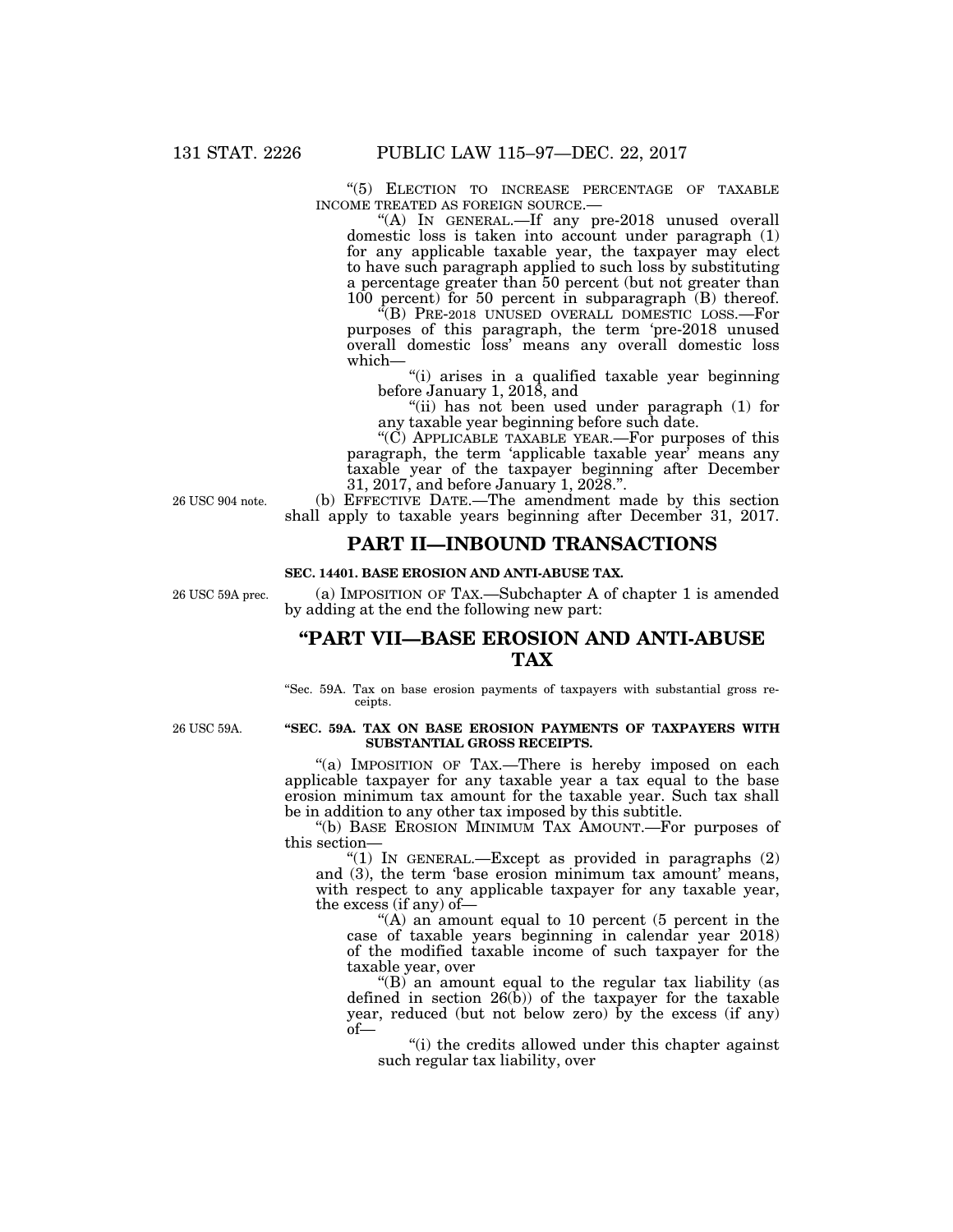''(ii) the sum of—

''(I) the credit allowed under section 38 for the taxable year which is properly allocable to the research credit determined under section 41(a), plus

''(II) the portion of the applicable section 38 credits not in excess of 80 percent of the lesser of the amount of such credits or the base erosion minimum tax amount (determined without regard to this subclause).

"(2) MODIFICATIONS FOR TAXABLE YEARS BEGINNING AFTER 2025.—In the case of any taxable year beginning after December 31, 2025, paragraph (1) shall be applied—

"(A) by substituting  $12.5$  percent' for  $10$  percent' in subparagraph (A) thereof, and

''(B) by reducing (but not below zero) the regular tax liability (as defined in section 26(b)) for purposes of subparagraph (B) thereof by the aggregate amount of the credits allowed under this chapter against such regular tax liability rather than the excess described in such subparagraph.

''(3) INCREASED RATE FOR CERTAIN BANKS AND SECURITIES DEALERS.—

''(A) IN GENERAL.—In the case of a taxpayer described in subparagraph (B) who is an applicable taxpayer for any taxable year, the percentage otherwise in effect under paragraphs  $(1)(A)$  and  $(2)(A)$  shall each be increased by one percentage point.

''(B) TAXPAYER DESCRIBED.—A taxpayer is described in this subparagraph if such taxpayer is a member of an affiliated group (as defined in section  $1504(a)(1)$ ) which includes—

''(i) a bank (as defined in section 581), or

"(ii) a registered securities dealer under section 15(a) of the Securities Exchange Act of 1934.

"(4) APPLICABLE SECTION 38 CREDITS. - For purposes of paragraph (1)(B)(ii)(II), the term 'applicable section 38 credits' means the credit allowed under section 38 for the taxable year which is properly allocable to—

''(A) the low-income housing credit determined under section 42(a),

''(B) the renewable electricity production credit determined under section 45(a), and

''(C) the investment credit determined under section 46, but only to the extent properly allocable to the energy credit determined under section 48.

''(c) MODIFIED TAXABLE INCOME.—For purposes of this section— ''(1) IN GENERAL.—The term 'modified taxable income'

means the taxable income of the taxpayer computed under this chapter for the taxable year, determined without regard to—

''(A) any base erosion tax benefit with respect to any base erosion payment, or

''(B) the base erosion percentage of any net operating loss deduction allowed under section 172 for the taxable year.

''(2) BASE EROSION TAX BENEFIT.—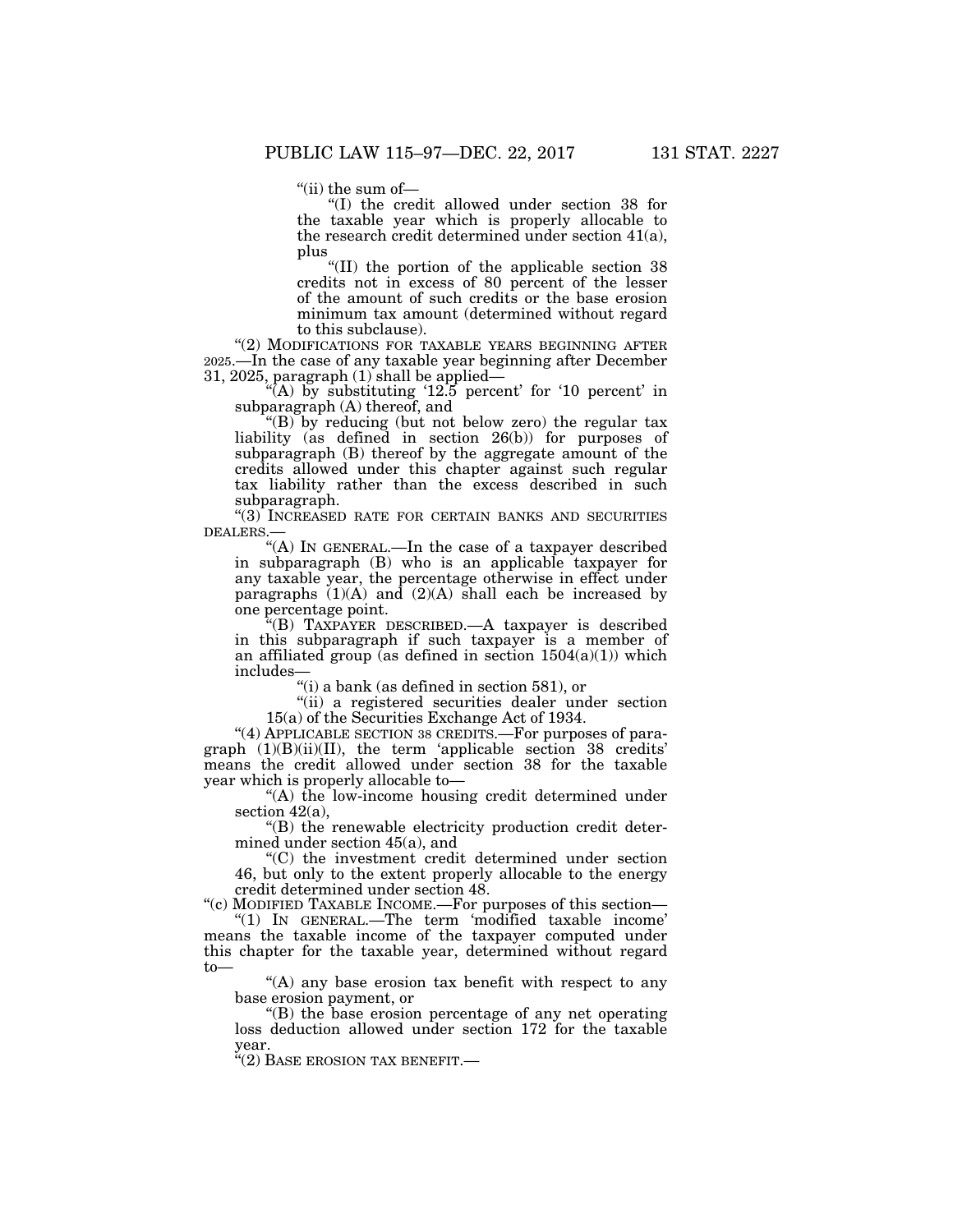''(A) IN GENERAL.—The term 'base erosion tax benefit' means—

"(i) any deduction described in subsection  $(d)(1)$ which is allowed under this chapter for the taxable year with respect to any base erosion payment,

''(ii) in the case of a base erosion payment described in subsection  $(d)(2)$ , any deduction allowed under this chapter for the taxable year for depreciation (or amortization in lieu of depreciation) with respect to the property acquired with such payment,

''(iii) in the case of a base erosion payment described in subsection (d)(3)—

"(I) any reduction under section  $803(a)(1)(B)$ in the gross amount of premiums and other consideration on insurance and annuity contracts for premiums and other consideration arising out of indemnity insurance, and

"(II) any deduction under section  $832(b)(4)(A)$ from the amount of gross premiums written on insurance contracts during the taxable year for premiums paid for reinsurance, and

 $f'(iv)$  in the case of a base erosion payment described in subsection  $(d)(4)$ , any reduction in gross receipts with respect to such payment in computing gross income of the taxpayer for the taxable year for purposes of this chapter.

 $\sqrt[\text{F}]{(B)}$  Tax benefits disregarded if tax withheld on BASE EROSION PAYMENT.—

''(i) IN GENERAL.—Except as provided in clause (ii), any base erosion tax benefit attributable to any base erosion payment—

''(I) on which tax is imposed by section 871 or 881, and

''(II) with respect to which tax has been deducted and withheld under section 1441 or 1442, shall not be taken into account in computing modified taxable income under paragraph  $(1)(A)$  or the base erosion percentage under paragraph (4).

''(ii) EXCEPTION.—The amount not taken into account in computing modified taxable income by reason of clause (i) shall be reduced under rules similar to the rules under section  $163(j)(5)(B)$  (as in effect before the date of the enactment of the Tax Cuts and Jobs Act).

"(3) SPECIAL RULES FOR DETERMINING INTEREST FOR WHICH DEDUCTION ALLOWED.—For purposes of applying paragraph (1), in the case of a taxpayer to which section 163(j) applies for the taxable year, the reduction in the amount of interest for which a deduction is allowed by reason of such subsection shall be treated as allocable first to interest paid or accrued to persons who are not related parties with respect to the taxpayer and then to such related parties.

 $\frac{1}{4}$ ) BASE EROSION PERCENTAGE.—For purposes of paragraph  $(1)(B)$ —

''(A) IN GENERAL.—The term 'base erosion percentage' means, for any taxable year, the percentage determined by dividing—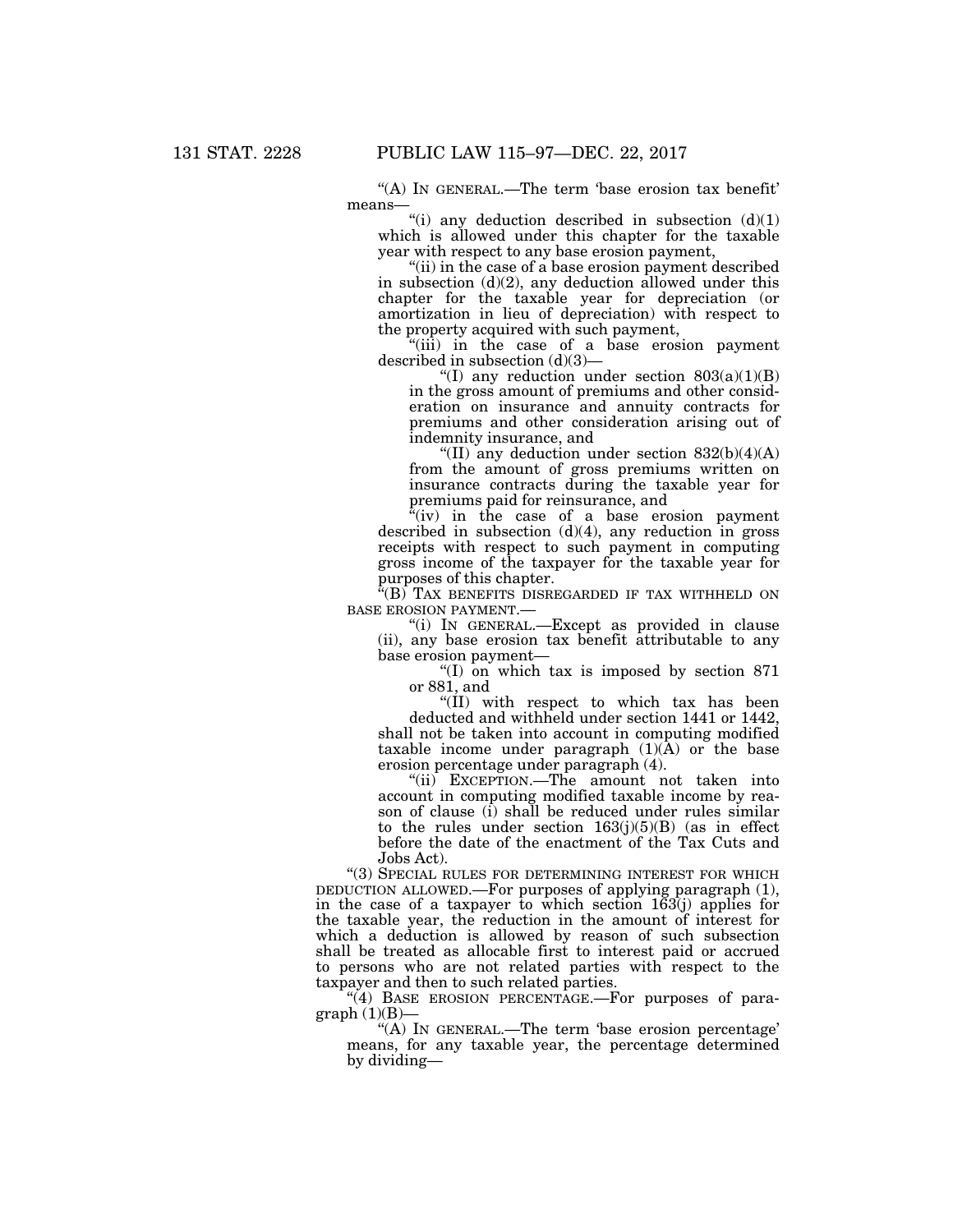''(i) the aggregate amount of base erosion tax benefits of the taxpayer for the taxable year, by

''(ii) the sum of—

''(I) the aggregate amount of the deductions (including deductions described in clauses (i) and (ii) of paragraph  $(2)(A)$  allowable to the taxpayer under this chapter for the taxable year, plus

''(II) the base erosion tax benefits described in clauses (iii) and (iv) of paragraph (2)(A) allowable to the taxpayer for the taxable year.

''(B) CERTAIN ITEMS NOT TAKEN INTO ACCOUNT.—The amount under subparagraph (A)(ii) shall be determined by not taking into account—

''(i) any deduction allowed under section 172, 245A, or 250 for the taxable year,

''(ii) any deduction for amounts paid or accrued for services to which the exception under subsection  $(d)(5)$  applies, and

"(iii) any deduction for qualified derivative payments which are not treated as a base erosion payment by reason of subsection (h).

"(d) BASE EROSION PAYMENT.—For purposes of this section— "(1) IN GENERAL.—The term 'base erosion payment' means any amount paid or accrued by the taxpayer to a foreign person which is a related party of the taxpayer and with respect to which a deduction is allowable under this chapter.

''(2) PURCHASE OF DEPRECIABLE PROPERTY.—Such term shall also include any amount paid or accrued by the taxpayer to a foreign person which is a related party of the taxpayer in connection with the acquisition by the taxpayer from such person of property of a character subject to the allowance for depreciation (or amortization in lieu of depreciation).

''(3) REINSURANCE PAYMENTS.—Such term shall also include any premium or other consideration paid or accrued by the taxpayer to a foreign person which is a related party of the taxpayer for any reinsurance payments which are taken into account under sections  $803(a)(1)(B)$  or  $832(b)(4)(A)$ .

''(4) CERTAIN PAYMENTS TO EXPATRIATED ENTITIES.—

''(A) IN GENERAL.—Such term shall also include any amount paid or accrued by the taxpayer with respect to a person described in subparagraph (B) which results in a reduction of the gross receipts of the taxpayer.

''(B) PERSON DESCRIBED.—A person is described in this subparagraph if such person is a—

 $(i)$  surrogate foreign corporation which is a related party of the taxpayer, but only if such person first became a surrogate foreign corporation after November 9, 2017, or

"(ii) foreign person which is a member of the same" expanded affiliated group as the surrogate foreign corporation.

 $C^*(C)$  DEFINITIONS.—For purposes of this paragraph—

''(i) SURROGATE FOREIGN CORPORATION.—The term 'surrogate foreign corporation' has the meaning given such term by section  $7874(a)(2)(B)$  but does not include a foreign corporation treated as a domestic corporation under section 7874(b).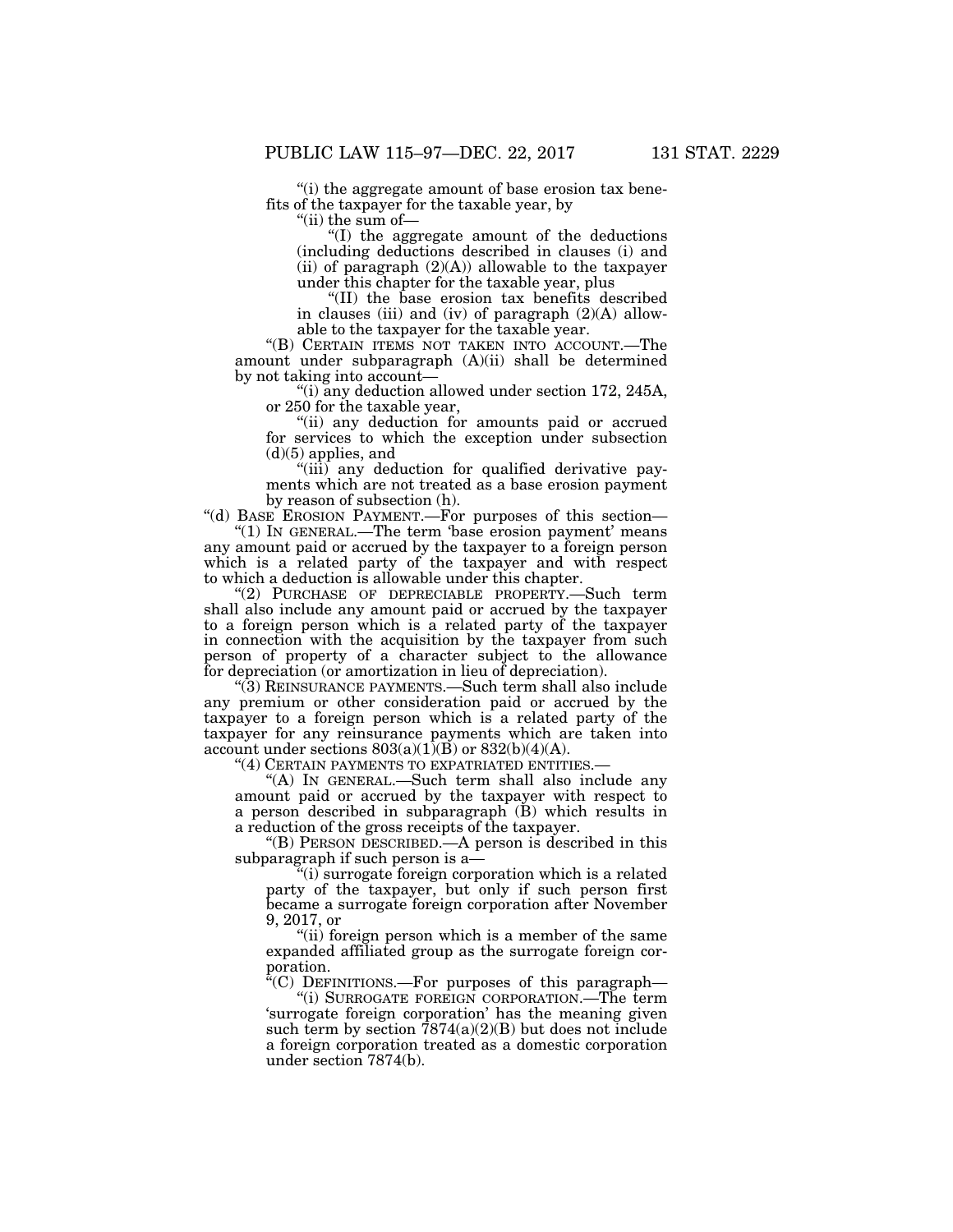''(ii) EXPANDED AFFILIATED GROUP.—The term 'expanded affiliated group' has the meaning given such term by section  $7874(c)(1)$ .

''(5) EXCEPTION FOR CERTAIN AMOUNTS WITH RESPECT TO SERVICES.—Paragraph (1) shall not apply to any amount paid or accrued by a taxpayer for services if—

 $(A)$  such services are services which meet the requirements for eligibility for use of the services cost method under section 482 (determined without regard to the requirement that the services not contribute significantly to fundamental risks of business success or failure), and

''(B) such amount constitutes the total services cost with no markup component.

''(e) APPLICABLE TAXPAYER.—For purposes of this section—

"(1) IN GENERAL.—The term 'applicable taxpayer' means, with respect to any taxable year, a taxpayer—

''(A) which is a corporation other than a regulated investment company, a real estate investment trust, or an S corporation,

 $\mathrm{``(B)}$  the average annual gross receipts of which for the 3-taxable-year period ending with the preceding taxable year are at least \$500,000,000, and

''(C) the base erosion percentage (as determined under subsection  $(c)(4)$  of which for the taxable year is 3 percent (2 percent in the case of a taxpayer described in subsection  $(b)(3)(B)$  or higher.

''(2) GROSS RECEIPTS.—

''(A) SPECIAL RULE FOR FOREIGN PERSONS.—In the case of a foreign person the gross receipts of which are taken into account for purposes of paragraph (1)(B), only gross receipts which are taken into account in determining income which is effectively connected with the conduct of a trade or business within the United States shall be taken into account. In the case of a taxpayer which is a foreign person, the preceding sentence shall not apply to the gross receipts of any United States person which are aggregated with the taxpayer's gross receipts by reason of paragraph (3).

''(B) OTHER RULES MADE APPLICABLE.—Rules similar to the rules of subparagraphs (B), (C), and (D) of section 448(c)(3) shall apply in determining gross receipts for purposes of this section.

''(3) AGGREGATION RULES.—All persons treated as a single employer under subsection (a) of section 52 shall be treated as 1 person for purposes of this subsection and subsection (c)(4), except that in applying section 1563 for purposes of section 52, the exception for foreign corporations under section  $1563(b)(2)(C)$  shall be disregarded.

''(f) FOREIGN PERSON.—For purposes of this section, the term 'foreign person' has the meaning given such term by section  $6038A(c)(3)$ .

" $(g)$  RELATED PARTY.—For purposes of this section—

" $(1)$  IN GENERAL.—The term 'related party' means, with respect to any applicable taxpayer—

''(A) any 25-percent owner of the taxpayer,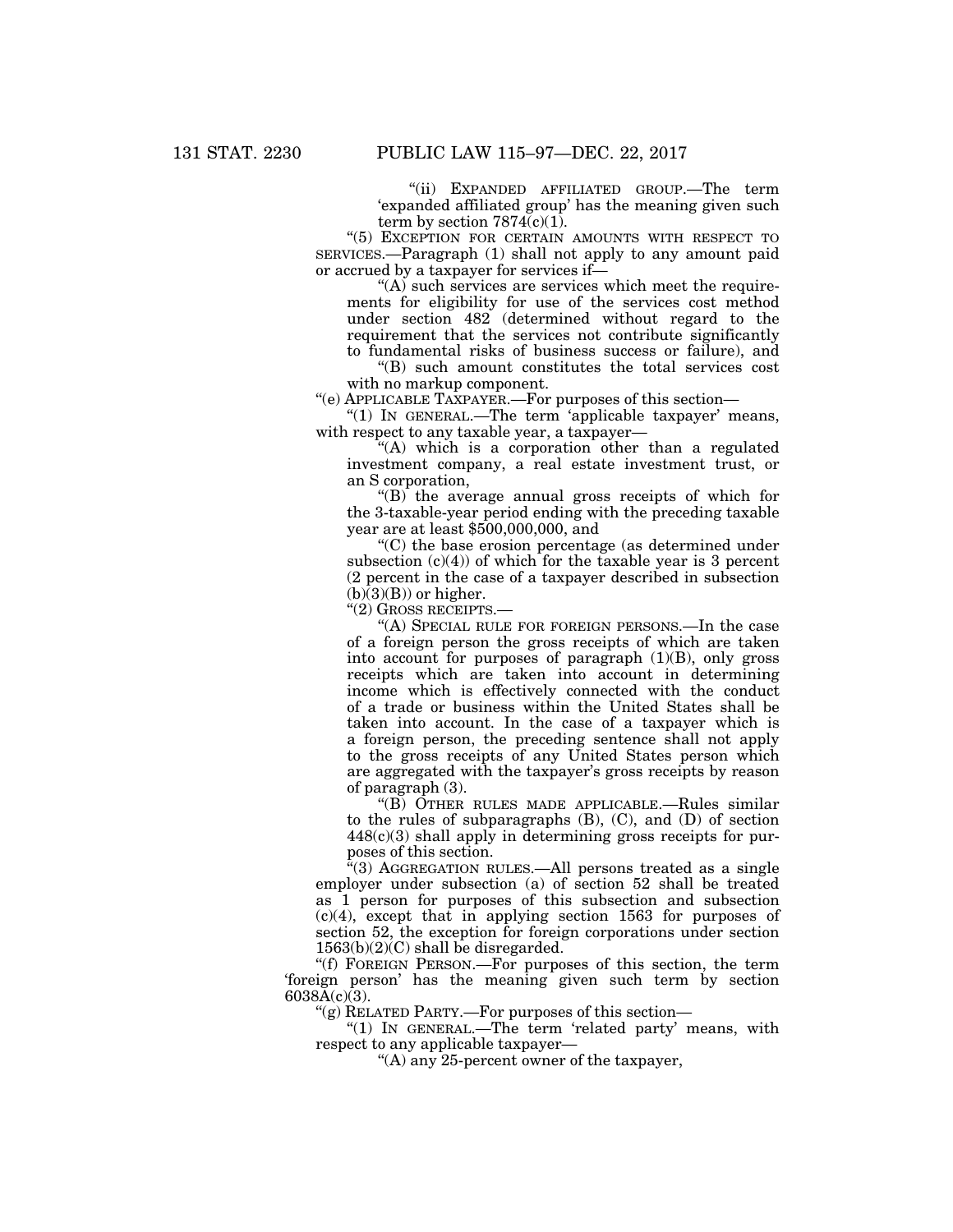''(B) any person who is related (within the meaning of section  $267(b)$  or  $707(b)(1)$  to the taxpayer or any 25percent owner of the taxpayer, and

''(C) any other person who is related (within the meaning of section 482) to the taxpayer.

''(2) 25-PERCENT OWNER.—The term '25-percent owner' means, with respect to any corporation, any person who owns at least 25 percent of—

"( $\overline{A}$ ) the total voting power of all classes of stock of a corporation entitled to vote, or

''(B) the total value of all classes of stock of such corporation.

''(3) SECTION 318 TO APPLY.—Section 318 shall apply for purposes of paragraphs (1) and (2), except that—

"(A) ' $10$  percent' shall be substituted for '50 percent' in section  $318(a)(2)(C)$ , and

"(B) subparagraphs  $(A)$ ,  $(B)$ , and  $(C)$  of section  $318(a)(3)$ shall not be applied so as to consider a United States person as owning stock which is owned by a person who is not a United States person.

"(h) EXCEPTION FOR CERTAIN PAYMENTS MADE IN THE ORDINARY COURSE OF TRADE OR BUSINESS.—For purposes of this section—

"(1) In GENERAL.—Except as provided in paragraph (3), any qualified derivative payment shall not be treated as a base erosion payment.

''(2) QUALIFIED DERIVATIVE PAYMENT.—

''(A) IN GENERAL.—The term 'qualified derivative payment' means any payment made by a taxpayer pursuant to a derivative with respect to which the taxpayer—

"(i) recognizes gain or loss as if such derivative were sold for its fair market value on the last business day of the taxable year (and such additional times as required by this title or the taxpayer's method of accounting),

"(ii) treats any gain or loss so recognized as ordinary, and

 $\sqrt{\frac{1}{1}}$  treats the character of all items of income, deduction, gain, or loss with respect to a payment pursuant to the derivative as ordinary.

''(B) REPORTING REQUIREMENT.—No payments shall be treated as qualified derivative payments under subparagraph (A) for any taxable year unless the taxpayer includes in the information required to be reported under section  $6038B(b)(2)$  with respect to such taxable year such information as is necessary to identify the payments to be so treated and such other information as the Secretary determines necessary to carry out the provisions of this subsection.

''(3) EXCEPTIONS FOR PAYMENTS OTHERWISE TREATED AS BASE EROSION PAYMENTS.—This subsection shall not apply to any qualified derivative payment if—

"(A) the payment would be treated as a base erosion payment if it were not made pursuant to a derivative, including any interest, royalty, or service payment, or

''(B) in the case of a contract which has derivative and nonderivative components, the payment is properly allocable to the nonderivative component.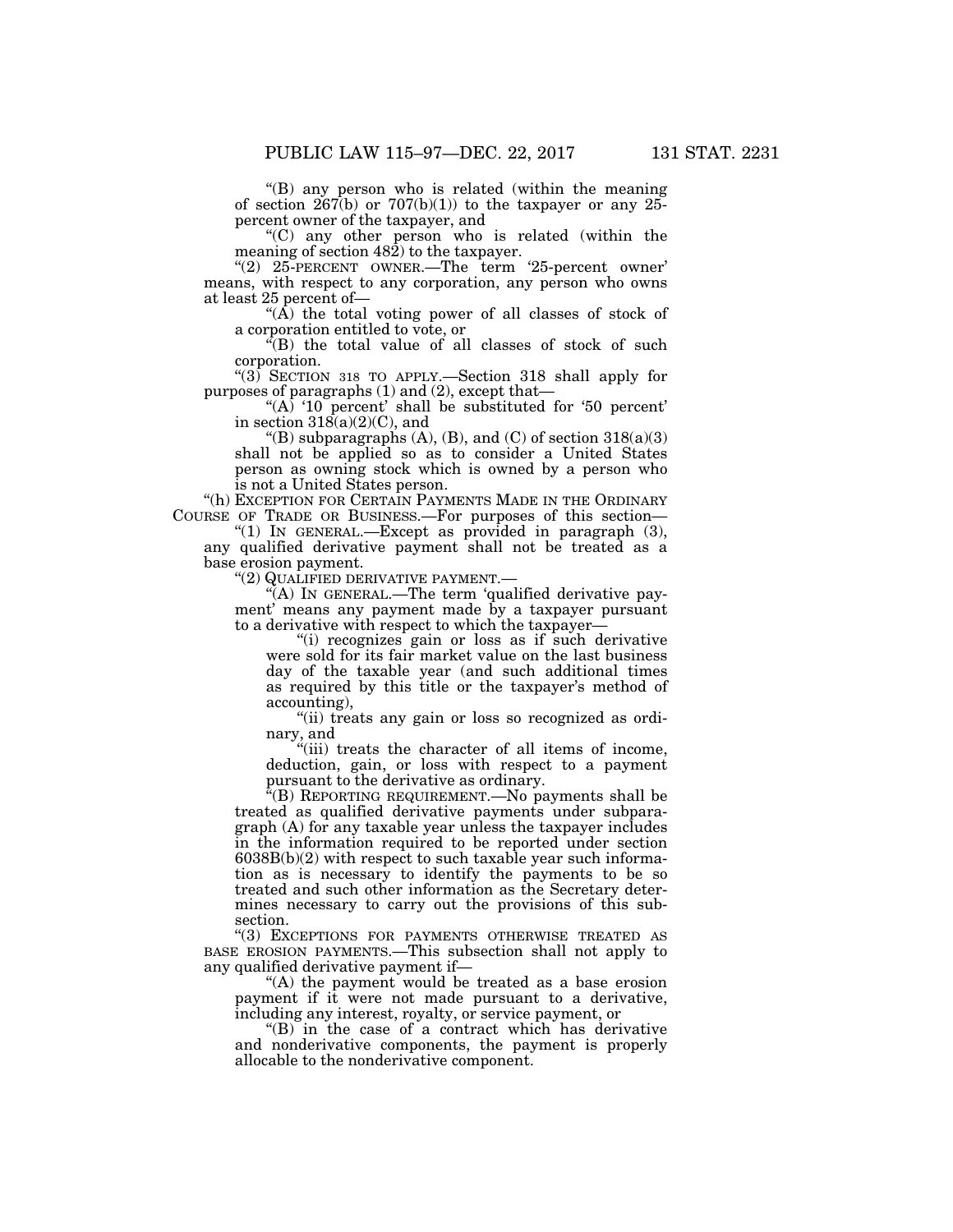" $(4)$  DERIVATIVE DEFINED. For purposes of this subsection—

"(A) IN GENERAL.-The term 'derivative' means any contract (including any option, forward contract, futures contract, short position, swap, or similar contract) the value of which, or any payment or other transfer with respect to which, is (directly or indirectly) determined by reference to one or more of the following:

''(i) Any share of stock in a corporation.

''(ii) Any evidence of indebtedness.

"(iii) Any commodity which is actively traded.

"(iv) Any currency.

''(v) Any rate, price, amount, index, formula, or algorithm.

Such term shall not include any item described in clauses  $(i)$  through  $(v)$ .

''(B) TREATMENT OF AMERICAN DEPOSITORY RECEIPTS AND SIMILAR INSTRUMENTS.—Except as otherwise provided by the Secretary, for purposes of this part, American depository receipts (and similar instruments) with respect to shares of stock in foreign corporations shall be treated as shares of stock in such foreign corporations.

''(C) EXCEPTION FOR CERTAIN CONTRACTS.—Such term shall not include any insurance, annuity, or endowment contract issued by an insurance company to which subchapter L applies (or issued by any foreign corporation to which such subchapter would apply if such foreign corporation were a domestic corporation).

"(i) REGULATIONS.—The Secretary shall prescribe such regulations or other guidance as may be necessary or appropriate to carry out the provisions of this section, including regulations—

''(1) providing for such adjustments to the application of this section as are necessary to prevent the avoidance of the purposes of this section, including through—

''(A) the use of unrelated persons, conduit transactions, or other intermediaries, or

''(B) transactions or arrangements designed, in whole or in part—

''(i) to characterize payments otherwise subject to this section as payments not subject to this section, or

''(ii) to substitute payments not subject to this section for payments otherwise subject to this section and

" $(2)$  for the application of subsection  $(g)$ , including rules to prevent the avoidance of the exceptions under subsection  $(g)(3)$ .".

(b) REPORTING REQUIREMENTS AND PENALTIES.—

(1) IN GENERAL.—Subsection (b) of section 6038A is amended to read as follows:<br>"(b) REQUIRED INFORMATION.—

"(1) IN GENERAL.—For purposes of subsection (a), the information described in this subsection is such information as the Secretary prescribes by regulations relating to—

''(A) the name, principal place of business, nature of business, and country or countries in which organized or resident, of each person which—

26 USC 6038A.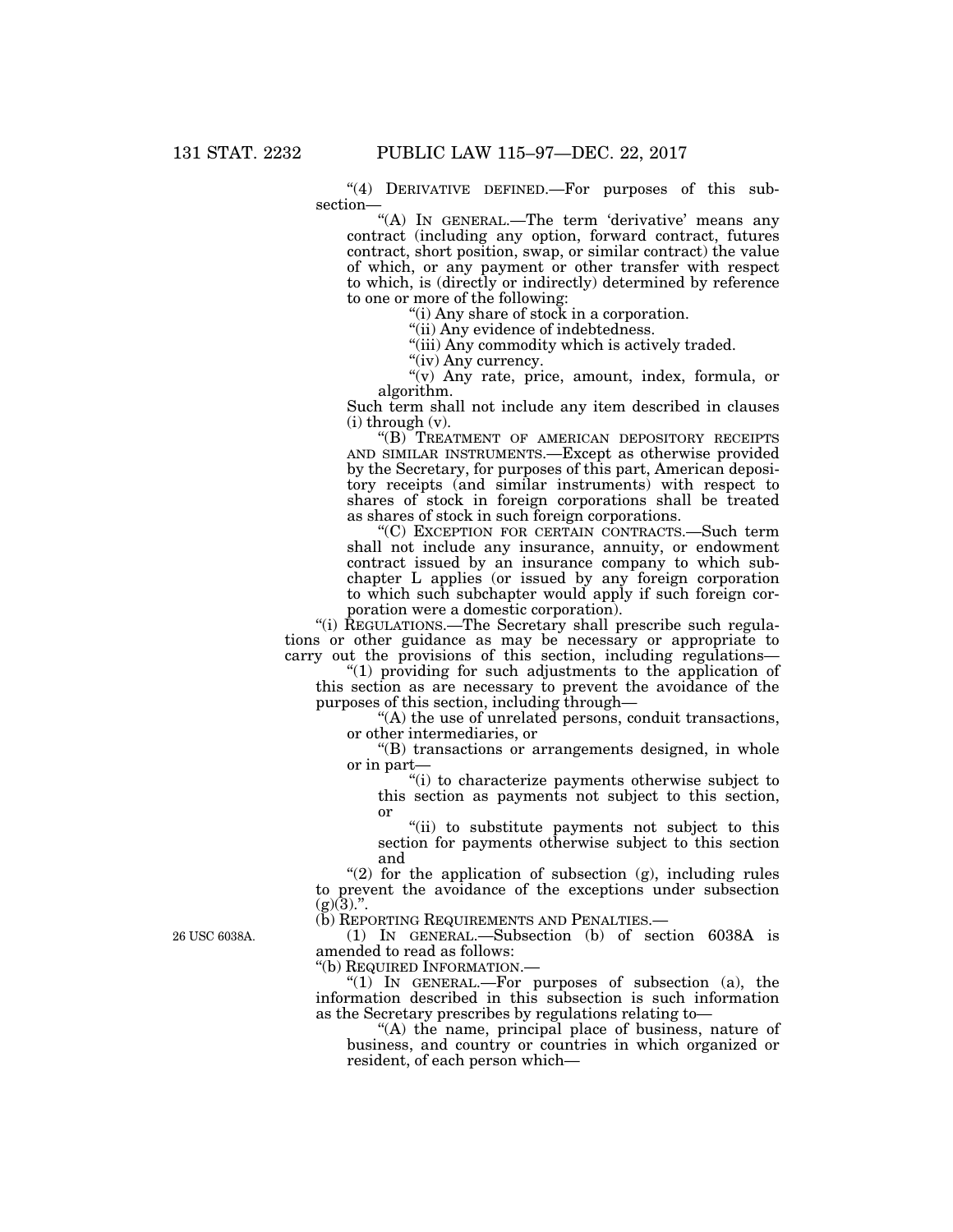''(i) is a related party to the reporting corporation, and

"(ii) had any transaction with the reporting corporation during its taxable year,

''(B) the manner in which the reporting corporation is related to each person referred to in subparagraph (A), and

''(C) transactions between the reporting corporation and each foreign person which is a related party to the reporting corporation.

 $\cdot$ (2) ADDITIONAL INFORMATION REGARDING BASE EROSION PAYMENTS.—For purposes of subsection (a) and section 6038C, if the reporting corporation or the foreign corporation to whom section 6038C applies is an applicable taxpayer, the information described in this subsection shall include—

''(A) such information as the Secretary determines necessary to determine the base erosion minimum tax amount, base erosion payments, and base erosion tax benefits of the taxpayer for purposes of section 59A for the taxable year, and

''(B) such other information as the Secretary determines necessary to carry out such section.

For purposes of this paragraph, any term used in this paragraph which is also used in section 59A shall have the same meaning as when used in such section.''.

(2) INCREASE IN PENALTY.—Paragraphs (1) and (2) of section 6038A(d) are each amended by striking ''\$10,000'' and inserting 26 USC 6038A. ''\$25,000''.

(c) DISALLOWANCE OF CREDITS AGAINST BASE EROSION TAX.— Paragraph (2) of section 26(b) is amended by inserting after subparagraph (A) the following new subparagraph:

''(B) section 59A (relating to base erosion and antiabuse tax),''.

(d) CONFORMING AMENDMENTS.—

(1) The table of parts for subchapter A of chapter 1 is 26 USC 1 prec. amended by adding after the item relating to part VI the following new item:

''PART VII. BASE EROSION AND ANTI-ABUSE TAX''.

(2) Paragraph (1) of section 882(a), as amended by this Act, is amended by inserting "or 59A," after "section 11,".

(3) Subparagraph (A) of section  $6425(c)(1)$ , as amended by section 13001, is amended to read as follows:

''(A) the sum of—

 $f(i)$  the tax imposed by section 11, or subchapter

L of chapter 1, whichever is applicable, plus  $'$ (ii) the tax imposed by section 59A, over".

 $(4)(A)$  Subparagraph  $(A)$  of section 6655 $(g)(1)$ , as amended by sections 12001 and 13001, is amended by striking ''plus'' at the end of clause (i), by redesignating clause (ii) as clause (iii), and by inserting after clause (i) the following new clause: ''(ii) the tax imposed by section 59A, plus''.

(B) Subparagraphs  $(A)(i)$  and  $(B)(i)$  of section 6655(e)(2), as amended by sections 12001 and 13001, are each amended by inserting ''and modified taxable income'' after ''taxable income''.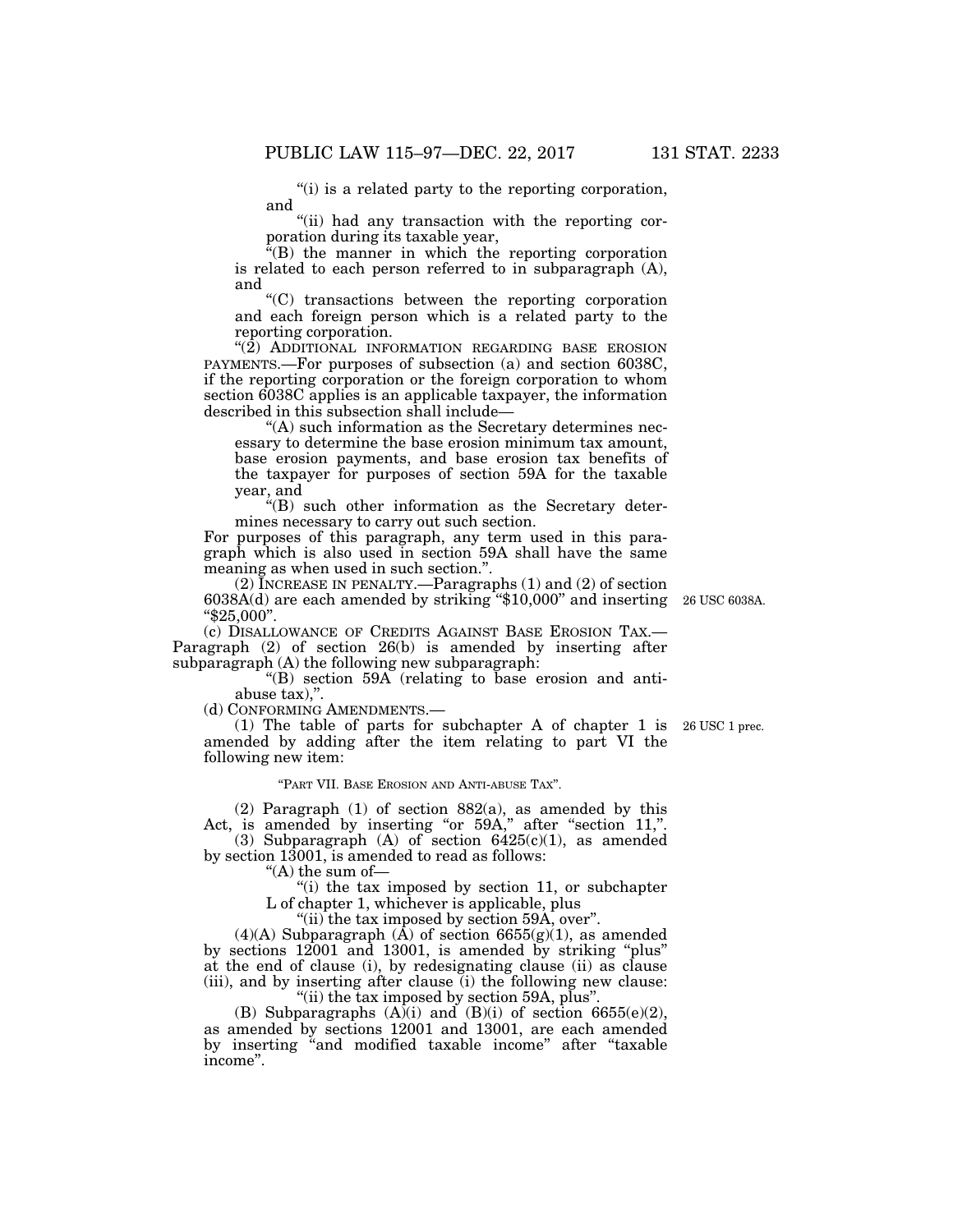(C) Subparagraph  $(B)$  of section  $6655(e)(2)$  is amended by adding at the end the following new clause:

"(iii) MODIFIED TAXABLE INCOME.—The term 'modified taxable income' has the meaning given such term by section  $59A(c)(1)$ .".

26 USC 26 note.

(e) EFFECTIVE DATE.—The amendments made by this section shall apply to base erosion payments (as defined in section 59A(d) of the Internal Revenue Code of 1986, as added by this section) paid or accrued in taxable years beginning after December 31, 2017.

## **PART III—OTHER PROVISIONS**

## **SEC. 14501. RESTRICTION ON INSURANCE BUSINESS EXCEPTION TO PASSIVE FOREIGN INVESTMENT COMPANY RULES.**

26 USC 1297.

(a) IN GENERAL.—Section  $1297(b)(2)(B)$  is amended to read as follows:

> ''(B) derived in the active conduct of an insurance business by a qualifying insurance corporation (as defined in subsection  $(f)$ ,".

(b) QUALIFYING INSURANCE CORPORATION DEFINED.—Section 1297 is amended by adding at the end the following new subsection: ''(f) QUALIFYING INSURANCE CORPORATION.—For purposes of

subsection  $(b)(2)(B)$ — " $(1)$  In GENERAL.—The term 'qualifying insurance corpora-

tion' means, with respect to any taxable year, a foreign corporation—

''(A) which would be subject to tax under subchapter L if such corporation were a domestic corporation, and

''(B) the applicable insurance liabilities of which constitute more than 25 percent of its total assets, determined on the basis of such liabilities and assets as reported on the corporation's applicable financial statement for the last year ending with or within the taxable year.

''(2) ALTERNATIVE FACTS AND CIRCUMSTANCES TEST FOR CER-TAIN CORPORATIONS.—If a corporation fails to qualify as a qualified insurance corporation under paragraph (1) solely because the percentage determined under paragraph  $(1)(B)$  is 25 percent or less, a United States person that owns stock in such corporation may elect to treat such stock as stock of a qualifying insurance corporation if—

''(A) the percentage so determined for the corporation is at least 10 percent, and

''(B) under regulations provided by the Secretary, based on the applicable facts and circumstances—

''(i) the corporation is predominantly engaged in an insurance business, and

"(ii) such failure is due solely to runoff-related or rating-related circumstances involving such insurance business.

''(3) APPLICABLE INSURANCE LIABILITIES.—For purposes of this subsection—

''(A) IN GENERAL.—The term 'applicable insurance liabilities' means, with respect to any life or property and casualty insurance business—

''(i) loss and loss adjustment expenses, and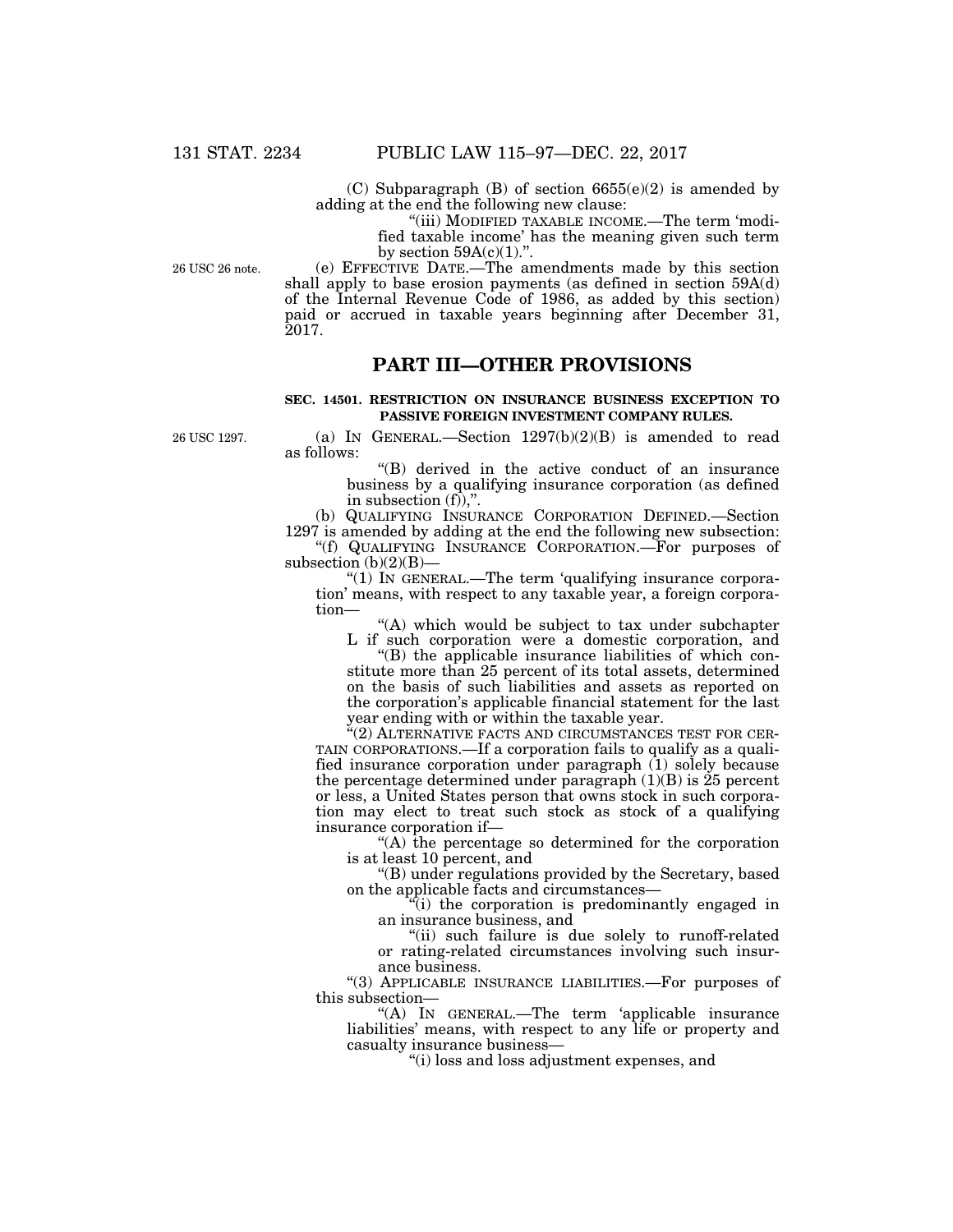"(ii) reserves (other than deficiency, contingency, or unearned premium reserves) for life and health insurance risks and life and health insurance claims with respect to contracts providing coverage for mortality or morbidity risks.

''(B) LIMITATIONS ON AMOUNT OF LIABILITIES.—Any amount determined under clause (i) or (ii) of subparagraph (A) shall not exceed the lesser of such amount—

''(i) as reported to the applicable insurance regulatory body in the applicable financial statement described in paragraph  $(4)(A)$  (or, if less, the amount required by applicable law or regulation), or

"(ii) as determined under regulations prescribed by the Secretary.

" $(4)$  OTHER DEFINITIONS AND RULES.—For purposes of this subsection—

''(A) APPLICABLE FINANCIAL STATEMENT.—The term 'applicable financial statement' means a statement for financial reporting purposes which—

"(i) is made on the basis of generally accepted accounting principles,

"(ii) is made on the basis of international financial reporting standards, but only if there is no statement that meets the requirement of clause (i), or

"(iii) except as otherwise provided by the Secretary in regulations, is the annual statement which is required to be filed with the applicable insurance regulatory body, but only if there is no statement which meets the requirements of clause (i) or (ii).

''(B) APPLICABLE INSURANCE REGULATORY BODY.—The term 'applicable insurance regulatory body' means, with respect to any insurance business, the entity established by law to license, authorize, or regulate such business and to which the statement described in subparagraph (A) is provided.''.

(c) EFFECTIVE DATE.—The amendments made by this section shall apply to taxable years beginning after December 31, 2017.

### **SEC. 14502. REPEAL OF FAIR MARKET VALUE METHOD OF INTEREST EXPENSE APPORTIONMENT.**

(a) IN GENERAL.—Paragraph (2) of section 864(e) is amended 26 USC 864. to read as follows:

''(2) GROSS INCOME AND FAIR MARKET VALUE METHODS MAY NOT BE USED FOR INTEREST.—All allocations and apportionments of interest expense shall be determined using the adjusted bases of assets rather than on the basis of the fair market value of the assets or gross income.''.

(b) EFFECTIVE DATE.—The amendment made by this section 26 USC 864 note. shall apply to taxable years beginning after December 31, 2017.

# **TITLE II**

### **SEC. 20001. OIL AND GAS PROGRAM.**

(a) DEFINITIONS.—In this section:

(1) COASTAL PLAIN.—The term ''Coastal Plain'' means the area identified as the 1002 Area on the plates prepared by

26 USC 3143

note.

note.

26 USC 1297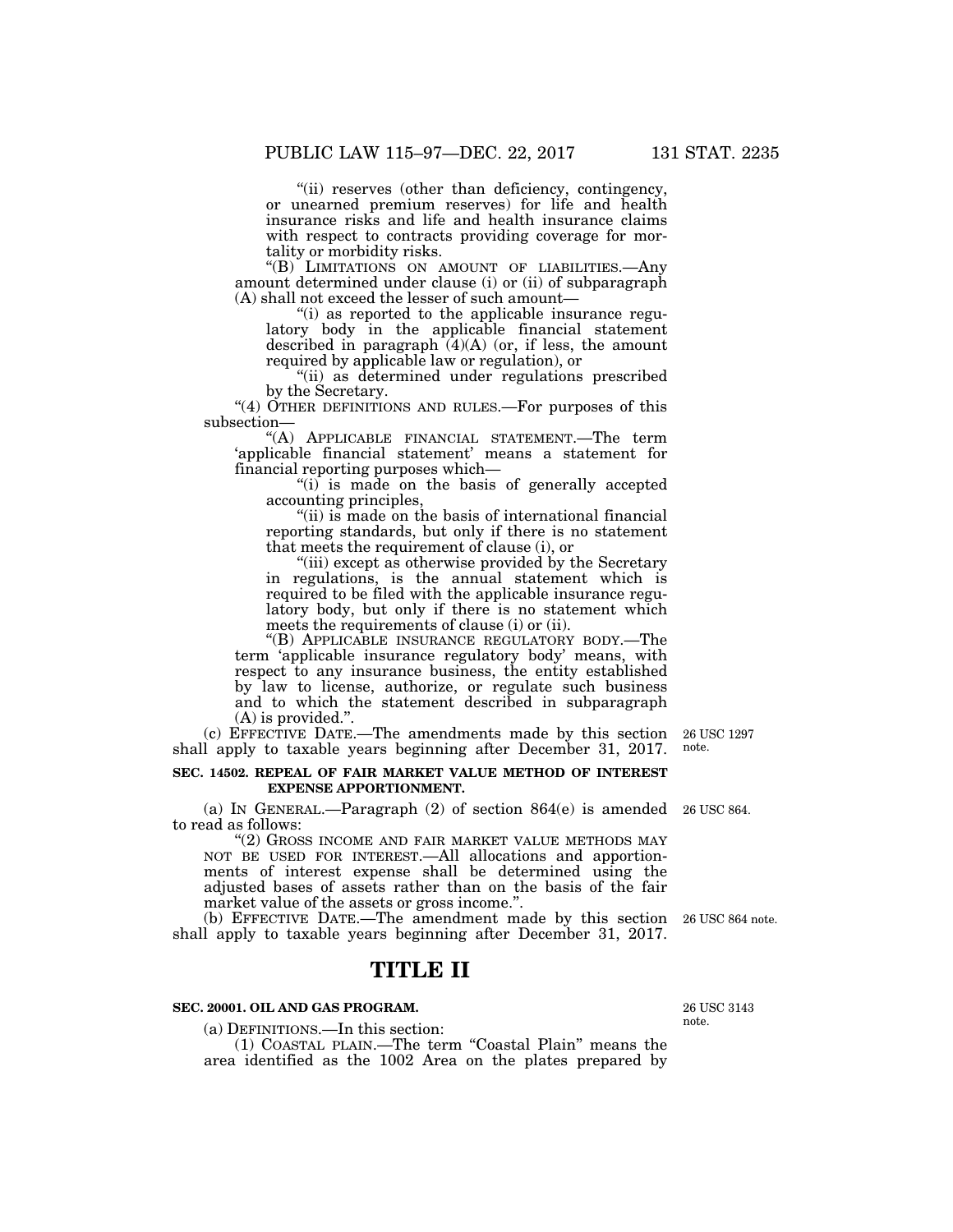the United States Geological Survey entitled ''ANWR Map – Plate 1'' and ''ANWR Map – Plate 2'', dated October 24, 2017, and on file with the United States Geological Survey and the Office of the Solicitor of the Department of the Interior.

(2) SECRETARY.—The term ''Secretary'' means the Secretary of the Interior, acting through the Bureau of Land Management. (b) OIL AND GAS PROGRAM.—

(1) IN GENERAL.—Section 1003 of the Alaska National Interest Lands Conservation Act (16 U.S.C. 3143) shall not apply to the Coastal Plain.

(2) ESTABLISHMENT.—

(A) IN GENERAL.—The Secretary shall establish and administer a competitive oil and gas program for the leasing, development, production, and transportation of oil and gas in and from the Coastal Plain.

(B) PURPOSES.—Section 303(2)(B) of the Alaska National Interest Lands Conservation Act (Public Law 96– 487; 94 Stat. 2390) is amended—

(i) in clause (iii), by striking "and" at the end; (ii) in clause (iv), by striking the period at the end and inserting "; and"; and

(iii) by adding at the end the following:

''(v) to provide for an oil and gas program on the Coastal Plain.''.

(3) MANAGEMENT.—Except as otherwise provided in this section, the Secretary shall manage the oil and gas program on the Coastal Plain in a manner similar to the administration of lease sales under the Naval Petroleum Reserves Production Act of 1976 (42 U.S.C. 6501 et seq.) (including regulations).

(4) ROYALTIES.—Notwithstanding the Mineral Leasing Act (30 U.S.C. 181 et seq.), the royalty rate for leases issued pursuant to this section shall be 16.67 percent.

(5) RECEIPTS.—Notwithstanding the Mineral Leasing Act (30 U.S.C. 181 et seq.), of the amount of adjusted bonus, rental, and royalty receipts derived from the oil and gas program and operations on Federal land authorized under this section—

(A) 50 percent shall be paid to the State of Alaska; and

(B) the balance shall be deposited into the Treasury as miscellaneous receipts.

(c) 2 LEASE SALES WITHIN 10 YEARS.—

(1) REQUIREMENT.—

(A) IN GENERAL.—Subject to subparagraph (B), the Secretary shall conduct not fewer than 2 lease sales areawide under the oil and gas program under this section by not later than 10 years after the date of enactment of this Act.

(B) SALE ACREAGES; SCHEDULE.—

(i) ACREAGES.—The Secretary shall offer for lease under the oil and gas program under this section—

(I) not fewer than 400,000 acres area-wide in each lease sale; and

(II) those areas that have the highest potential for the discovery of hydrocarbons.

(ii) SCHEDULE.—The Secretary shall offer—

16 USC 668dd note.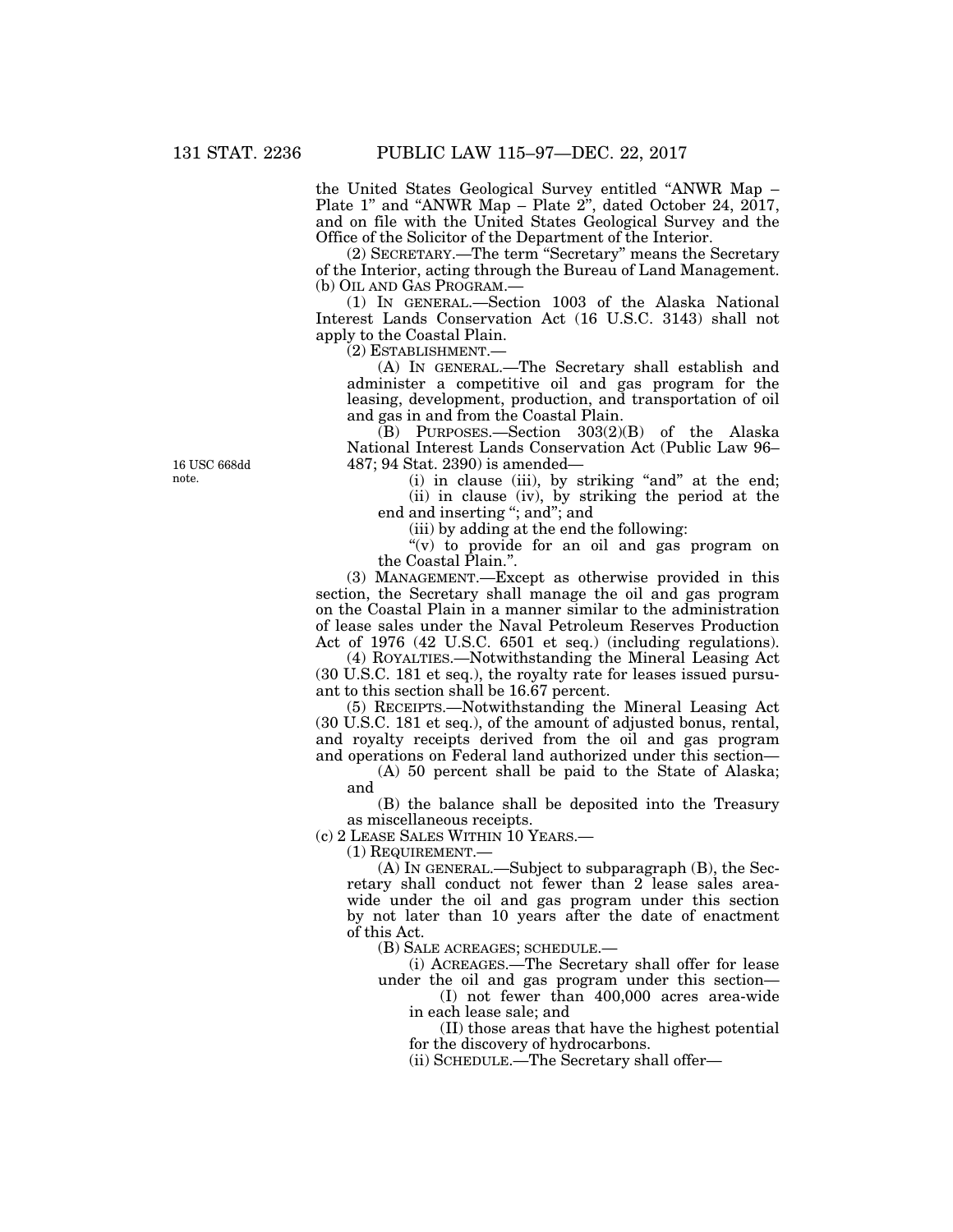(I) the initial lease sale under the oil and gas program under this section not later than 4 years after the date of enactment of this Act; and

(II) a second lease sale under the oil and gas program under this section not later than 7 years after the date of enactment of this Act.

(2) RIGHTS-OF-WAY.—The Secretary shall issue any rightsof-way or easements across the Coastal Plain for the exploration, development, production, or transportation necessary to carry out this section.

(3) SURFACE DEVELOPMENT.—In administering this section, the Secretary shall authorize up to 2,000 surface acres of Federal land on the Coastal Plain to be covered by production and support facilities (including airstrips and any area covered by gravel berms or piers for support of pipelines) during the term of the leases under the oil and gas program under this section.

#### **SEC. 20002. LIMITATIONS ON AMOUNT OF DISTRIBUTED QUALIFIED OUTER CONTINENTAL SHELF REVENUES.**

Section 105(f)(1) of the Gulf of Mexico Energy Security Act of 2006 (43 U.S.C. 1331 note; Public Law 109–432) is amended by striking ''exceed \$500,000,000 for each of fiscal years 2016 through 2055." and inserting the following: "exceed—

"(A)  $$500,000,000$  for each of fiscal years 2016 through 2019;

''(B) \$650,000,000 for each of fiscal years 2020 and 2021; and

"(C)  $$500,000,000$  for each of fiscal years  $2022$  through 2055.''.

## **SEC. 20003. STRATEGIC PETROLEUM RESERVE DRAWDOWN AND SALE.**

42 USC 6241 note.

(a) DRAWDOWN AND SALE.—

(1) IN GENERAL.—Notwithstanding section 161 of the Energy Policy and Conservation Act (42 U.S.C. 6241), except as provided in subsections (b) and (c), the Secretary of Energy shall draw down and sell from the Strategic Petroleum Reserve 7,000,000 barrels of crude oil during the period of fiscal years 2026 through 2027.

(2) DEPOSIT OF AMOUNTS RECEIVED FROM SALE.—Amounts received from a sale under paragraph (1) shall be deposited in the general fund of the Treasury during the fiscal year in which the sale occurs.

(b) EMERGENCY PROTECTION.—The Secretary of Energy shall not draw down and sell crude oil under subsection (a) in a quantity that would limit the authority to sell petroleum products under subsection (h) of section 161 of the Energy Policy and Conservation Act (42 U.S.C. 6241) in the full quantity authorized by that subsection.